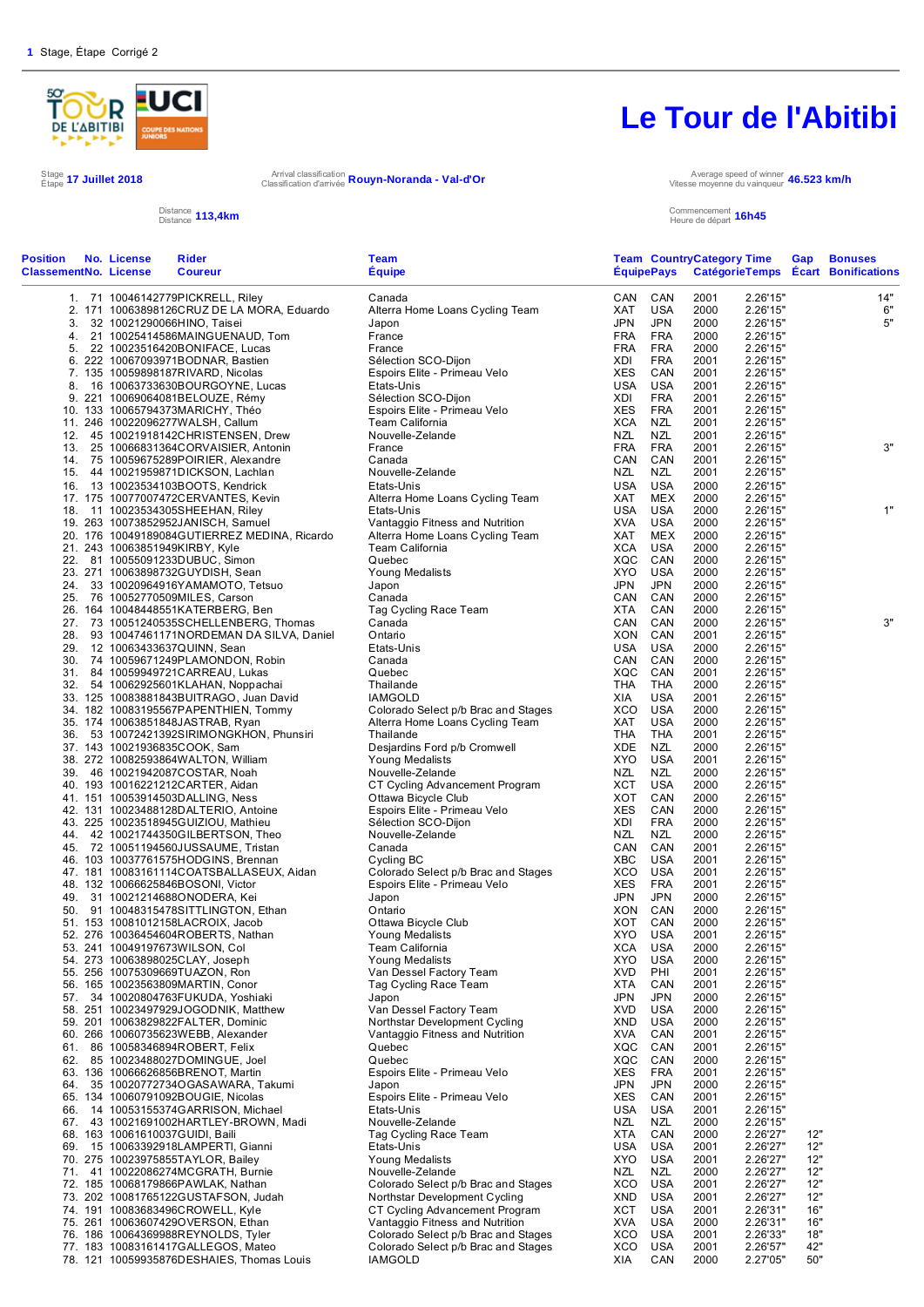|      | 79. 172 10074691802SANCHEZ BELTRAM, Hugo AbrahamAlterra Home Loans Cycling Team  |                                                   | XAT        | MEX        | 2000 | 2.27'10"        | 55"   |
|------|----------------------------------------------------------------------------------|---------------------------------------------------|------------|------------|------|-----------------|-------|
|      | 80. 203 10063828913COLLINS, Dalton                                               | Northstar Development Cycling                     | <b>XND</b> | USA        | 2000 | 2.27'10"        | 55"   |
|      | 81. 155 10062053005FOURNIER, Louis                                               | Ottawa Bicycle Club                               | XOT        | CAN        | 2001 | 2.27'23"        | 1'08" |
|      | 82. 252 10080567473LONG, Dillon                                                  | Van Dessel Factory Team                           | <b>XVD</b> | USA        | 2000 | 2.27'33"        | 1'18" |
|      |                                                                                  |                                                   |            |            |      |                 |       |
|      | 83. 122 10056479747FORTIER, Thomas                                               | <b>IAMGOLD</b>                                    | XIA        | CAN        | 2000 | 2.27'33"        | 1'18" |
|      | 84. 204 10062864468PETERSON, Ethan                                               | Northstar Development Cycling                     | <b>XND</b> | <b>USA</b> | 2001 | 2.27'33"        | 1'18" |
|      | 85. 236 10083479190BEREND, Zach                                                  | Southeast Regional p/b The Endurance ColectiveXSE |            | USA        | 2001 | 2.27'33"        | 1'18" |
|      | 86. 173 10049905268CASTILLO, Erik                                                | Alterra Home Loans Cycling Team                   | XAT        | USA        | 2000 | 2.27'33"        | 1'18" |
|      | 87. 274 10049503629THOMPSON, Connor                                              | Young Medalists                                   | <b>XYO</b> | <b>USA</b> | 2001 | 2.27'33"        | 1'18" |
|      |                                                                                  |                                                   |            |            |      |                 |       |
|      | 88. 124 10079264037ZUKOWSKY, Samuel                                              | <b>IAMGOLD</b>                                    | XIA        | CAN        | 2000 | 2.27'33"        | 1'18" |
|      | 89. 161 10073572157RUSSELL, Evan                                                 | Tag Cycling Race Team                             | <b>XTA</b> | CAN        | 2001 | 2.27'33"        | 1'18" |
|      | 90. 184 10083255383HALL, Sinclair                                                | Colorado Select p/b Brac and Stages               | XCO        | <b>USA</b> | 2001 | 2.27'37"        | 1'22" |
| 91.  | 82 10056275643JUNEAU, Francis                                                    | Quebec                                            | XQC        | CAN        | 2000 | 2.27'37"        | 1'22" |
|      | 92. 94 10048387018FRONER, Axel                                                   | Ontario                                           | <b>XON</b> | CAN        | 2001 | 2.27'40"        | 1'25" |
|      | 93. 264 10083030364JAMES, Rogan                                                  | Vantaggio Fitness and Nutrition                   | <b>XVA</b> | USA        | 2000 | 2.27'40"        | 1'25" |
|      |                                                                                  | Nova Scotia                                       | <b>XNS</b> | CAN        | 2000 | 2.27'40"        | 1'25" |
|      | 94. 112 10060063087VANLUXEMBORG, John                                            |                                                   |            |            |      |                 |       |
|      | 95. 152 10046253725STOPPA, Brett                                                 | Ottawa Bicycle Club                               | XOT        | CAN        | 2001 | 2.27'44"        | 1'29" |
|      | 96. 205 10062907615BERNSTEIN, Connor                                             | Northstar Development Cycling                     | XND        | <b>USA</b> | 2001 | 2.27'47"        | 1'32" |
|      | 97. 254 10049919315RYAN, Nathaniel                                               | Van Dessel Factory Team                           | <b>XVD</b> | <b>USA</b> | 2000 | 2.27'51"        | 1'36" |
|      | 98. 154 10081110067BEAULIEU, Cedric                                              | Ottawa Bicycle Club                               | XOT        | CAN        | 2001 | 2.27'51"        | 1'36" |
|      | 99. 262 10073966524GILBERT, Joshua                                               |                                                   | <b>XVA</b> | <b>USA</b> | 2001 | 2.27'58"        | 1'43" |
|      |                                                                                  | Vantaggio Fitness and Nutrition                   |            |            |      |                 |       |
|      | 100. 123 10061812727BERTHIAUME, Thomas                                           | <b>IAMGOLD</b>                                    | <b>XIA</b> | CAN        | 2001 | 2.28'08"        | 1'53" |
|      | 101. 232 10083423620ROSS, Brett                                                  | Southeast Regional p/b The Endurance ColectiveXSE |            | USA        | 2001 | 2.28'27"        | 2'12" |
|      | 102. 265 10083030263MURRIETA, Kajeme                                             | Vantaggio Fitness and Nutrition                   | <b>XVA</b> | USA        | 2001 | 2.28'30"        | 2'15" |
|      | 103. 223 10027501908DEMORTIERE, François                                         | Sélection SCO-Dijon                               | XDI        | <b>FRA</b> | 2000 | 2.26'15"        |       |
|      | 104. 102 10059703985RICHARDSON, Sean                                             | Cycling BC                                        | <b>XBC</b> | CAN        | 2001 | 2.28'42"        | 2'27" |
|      | 105. 83 10060455535DALPÉ, Félix                                                  |                                                   |            | CAN        |      | 2.28'42"        |       |
|      |                                                                                  | Quebec                                            | XQC        |            | 2001 |                 | 2'27" |
| 106. | 96 10048956284SIRMAN, Jack                                                       | Ontario                                           | XON        | CAN        | 2001 | 2.29'11"        | 2'56" |
|      | 107. 116 10079906358MERKULOV, Andrei                                             | Nova Scotia                                       | <b>XNS</b> | CAN        | 2001 | 2.29'11"        | 2'56" |
|      | 108. 146 10056265943BERGERON, Alexis                                             | Desjardins Ford p/b Cromwell                      | XDE        | CAN        | 2001 | 2.29'31"        | 3'16" |
|      | 109. 56 10065275627NOMAI, Aukkrit                                                | Thailande                                         | <b>THA</b> | <b>THA</b> | 2000 | 2.29'43"        | 3'28" |
|      | 110. 233 10083361982VARGAS, Daniel                                               | Southeast Regional p/b The Endurance ColectiveXSE |            | <b>USA</b> | 2001 | 2.26'15"        |       |
|      |                                                                                  |                                                   |            |            |      |                 |       |
|      | 111. 194 10083664605KRIVITSKY, Joseph                                            | CT Cycling Advancement Program                    | XCT        | <b>USA</b> | 2000 | 2.29'46"        | 3'31" |
|      | 112. 162 10053832556PAULY, Ethan                                                 | Tag Cycling Race Team                             | <b>XTA</b> | CAN        | 2000 | 2.30'09"        | 3'54" |
|      | 113. 253 10083451811PETTI, Andrew                                                | Van Dessel Factory Team                           | <b>XVD</b> | <b>USA</b> | 2000 | 2.30'16"        | 4'01" |
|      | 114. 226 10068085593RICHARD, Baptiste                                            | Sélection SCO-Dijon                               | XDI        | <b>FRA</b> | 2001 | 2.30'16"        | 4'01" |
|      | 115. 224 10066624533GAUTHIOT, Julian                                             | Sélection SCO-Dijon                               | XDI        | <b>FRA</b> | 2001 | 2.30'16"        | 4'01" |
| 116. | 36 10020775057KAMOSHITA, Takuya                                                  |                                                   | <b>JPN</b> | <b>JPN</b> | 2000 | 2.30'18"        | 4'03" |
|      |                                                                                  | Japon                                             |            |            |      |                 |       |
|      | 117. 26 10026065500FEDRIGO, Mathis                                               | France                                            | <b>FRA</b> | <b>FRA</b> | 2000 | 2.30'48"        | 4'33" |
| 118. | 24 10025988405LANGELLA, Lilian                                                   | France                                            | <b>FRA</b> | <b>FRA</b> | 2000 | 2.30'48"        | 4'33" |
|      | 119. 23 10026519881HAMON, Nicolas                                                | France                                            | <b>FRA</b> | <b>FRA</b> | 2000 | 2.30'48"        | 4'33" |
|      | 120. 126 10023511568BRENOT, Arthur                                               | <b>IAMGOLD</b>                                    | XIA        | <b>FRA</b> | 2000 | 2.31'01"        | 4'46" |
|      | 121. 52 10064797701SEESANOK, Phitthawat                                          | Thailande                                         | THA        | THA        | 2000 | 2.31'01"        | 4'46" |
|      | 122. 242 10082900729WilSON, Devin                                                | Team California                                   | <b>XCA</b> | <b>USA</b> | 2001 | 2.31'21"        | 5'06" |
|      |                                                                                  |                                                   |            |            |      |                 |       |
|      | 123. 55 10065275728BANGSIRI, Chalermchai                                         | Thailande                                         | THA        | THA        | 2000 | 2.31'48"        | 5'33" |
|      | 124. 51 10079687605HANGQUART, Rangsiman                                          | Thailande                                         | THA        | THA        | 2001 | 2.33'15"        | 7'00" |
|      | 125. 235 10072097454SCOTT, Luke                                                  | Southeast Regional p/b The Endurance ColectiveXSE |            | <b>USA</b> | 2001 | 2.33'15"        | 7'00" |
|      | 126. 114 10045796714BENDER, Caleb                                                | Nova Scotia                                       | <b>XNS</b> | CAN        | 2001 | 2.33'27"        | 7'12" |
|      | 127. 104 10048877876LAFRAMBOISE, Taro                                            | Cycling BC                                        | XBC        | CAN        | 2000 | 2.35'02"        | 8'47" |
|      | 128. 244 10071959937KENNEDY, Brian                                               | Team California                                   | <b>XCA</b> | <b>USA</b> | 2000 | 2.35'09"        | 8'54" |
|      | 129. 92 10023490047CORREA, Justin                                                | Ontario                                           | XON        | CAN        | 2000 | 2.35'11"        | 8'56" |
|      |                                                                                  |                                                   |            |            |      |                 |       |
|      | 130. 142 10055619780ROCHETTE, Alexis                                             | Desjardins Ford p/b Cromwell                      | XDE        | CAN        | 2000 | 2.35'11"        | 8'56" |
|      | 131. 144 10059500790LABELLE, Kevin                                               | Desjardins Ford p/b Cromwell                      | XDE        | CAN        | 2001 | 2.35'11"        | 8'56" |
|      | 132. 245 10075684434PEDERSEN, Ellis                                              | Team California                                   | <b>XCA</b> | <b>USA</b> | 2001 | 2.38'28" 12'13" |       |
|      | 133. 113 10023564415HINKS, lan                                                   | Nova Scotia                                       | <b>XNS</b> | CAN        | 2000 | 2.38'30" 12'15" |       |
|      | 134. 206 10071906181LUCHT, Akash                                                 | Northstar Development Cycling                     | XND        | USA        | 2000 | 2.39'13" 12'58" |       |
|      |                                                                                  |                                                   |            |            |      |                 |       |
|      | 135. 145 10052760102LAROCHELLE, Pierre Antoine                                   | Desjardins Ford p/b Cromwell                      | XDE        | CAN        | 2000 | 2.41'27" 15'12" |       |
|      | 136. 192 10083639242KOLESZAR, Nick                                               | CT Cycling Advancement Program                    | XCT        | <b>USA</b> | 2000 | 2.41'34" 15'19" |       |
|      | 137. 141 10055939678FOREST LEBLANC, Charles Antoine Desjardins Ford p/b Cromwell |                                                   | XDE        | CAN        | 2000 | 2.54'32" 28'17" |       |
|      | 138. 115 10073823044GAGNON, Andre                                                | Nova Scotia                                       | <b>XNS</b> | CAN        | 2000 | 2.54'40" 28'25" |       |
|      | 139. 111 10059558889MACEACHEN, Calum                                             | Nova Scotia                                       | XNS        | CAN        | 2001 | 2.54'40" 28'25" |       |
|      |                                                                                  |                                                   |            |            |      |                 |       |
|      |                                                                                  |                                                   |            |            |      |                 |       |
|      | Riders after time limit, Arrivés hors délais                                     |                                                   |            |            |      |                 |       |
|      | 140. 231 10071928514VAIL, Adam                                                   | Southeast Regional p/b The Endurance ColectiveXSE |            | USA        | 2001 | 3.00'12" 33'57" |       |
|      | 141. 101 10046142678STOREY, Quinn                                                | Cycling BC                                        | XBC        | CAN        | 2001 | 3.01'28" 35'13" |       |
|      | 142. 234 10083690570LOPEZ, Jude                                                  | Southeast Regional p/b The Endurance ColectiveXSE |            | USA        | 2001 | 3.02'44" 36'29" |       |
|      | 143. 195 10083665918STEINFELD, Jacob                                             | CT Cycling Advancement Program                    | XCT        | USA        | 2000 | 3.03'10" 36'55" |       |
|      | 144. 255 10063899641SLOSAR, Jacob                                                | Van Dessel Factory Team                           | <b>XVD</b> | USA        | 2000 | 3.12'16" 46'01" |       |
|      |                                                                                  |                                                   |            |            |      |                 |       |

#### **The following competitors were signed out from the race: Les coureurs suivants ont abandoné la course:**

| No.<br>No. | <b>License</b><br><b>License</b> | <b>Rider</b><br><b>Coureur</b>                  | Team<br>Équipe                                         | Team<br><b>Équipe</b> | <b>Country</b><br><b>Pays</b> | Category<br><b>Catégorie</b> | <b>Reason</b><br><b>Raison</b>                           |
|------------|----------------------------------|-------------------------------------------------|--------------------------------------------------------|-----------------------|-------------------------------|------------------------------|----------------------------------------------------------|
|            | 95 10049927294                   | MERRICK, Christopher                            | Ontario                                                | XON                   | CAN                           | 2001                         | <b>DNF</b>                                               |
|            |                                  | Number of not started<br>Nombre de pas partir 1 | Number of starters 144<br>Nombre de coureurs au depart |                       |                               |                              | Number remaining 139<br>Nombre des coureurs restants 139 |

Riders after time limit Arrivés hors délais **231, 101, 234, 195, 255**

Richard Sports Services

Résultats disponibles sur www.rsstiming.com

**Last calculated, Dernière mise à jour: 18-07, 12.53**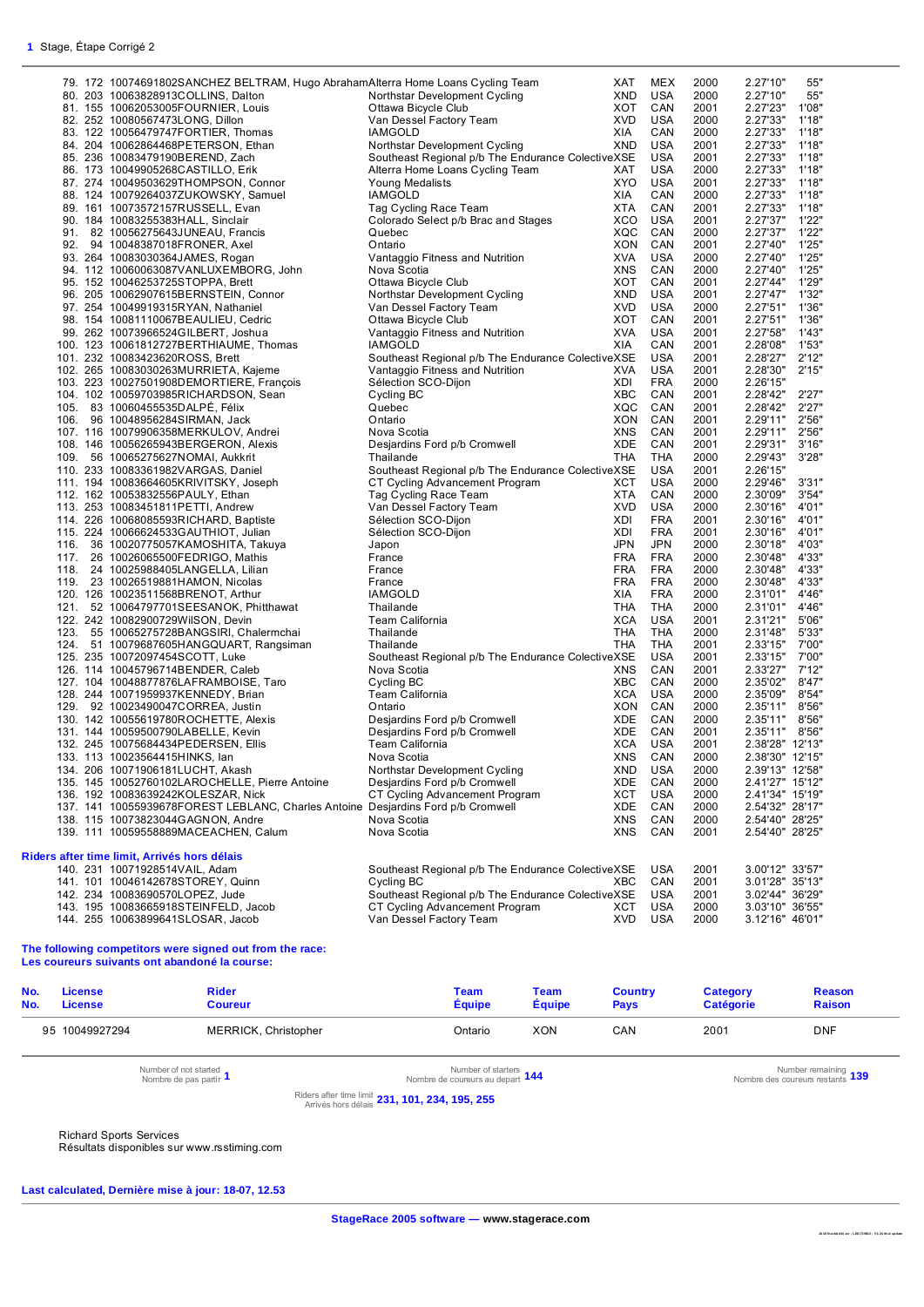

### **Général**

Stage 17 Juillet 2018

Étape **17 Juillet 2018** General classification after Classification générale après **Rouyn-Noranda - Val-d'Or**

Average speed of winner **46.597 km/h**<br>Vitesse moyenne du vainqueur **46.597 km/h** Total distance totale

Distance totale **113,4km**

| <b>Position</b><br><b>Classement No. License</b> | No. License                      | Rider<br><b>Coureur</b>                                                    | Team<br><b>Equipe</b>                               | <b>Equipe Pays</b>       |                   | <b>Team Country Category Time</b><br><b>Catégorie Temps</b> |                      | Gap<br>Ecart |
|--------------------------------------------------|----------------------------------|----------------------------------------------------------------------------|-----------------------------------------------------|--------------------------|-------------------|-------------------------------------------------------------|----------------------|--------------|
|                                                  |                                  | 1. 71 10046142779 PICKRELL, Riley                                          | Canada                                              | CAN                      | CAN               | 2001                                                        | 2.26'01"             |              |
|                                                  |                                  | 2. 171 10063898126 CRUZ DE LA MORA, Eduardo                                | Alterra Home Loans Cycling Team                     | XAT                      | <b>USA</b>        | 2000                                                        | 2.26'09"             | 8"           |
| 3.                                               | 32 10021290066 HINO, Taisei      |                                                                            | Japon                                               | <b>JPN</b>               | <b>JPN</b>        | 2000                                                        | 2.26'10"             | 9"           |
| 4.                                               |                                  | 25 10066831364 CORVAISIER, Antonin<br>73 10051240535 SCHELLENBERG, Thomas  | France<br>Canada                                    | <b>FRA</b><br>CAN        | <b>FRA</b><br>CAN | 2001<br>2000                                                | 2.26'12"<br>2.26'12" | 11"<br>11"   |
| 5.<br>6.                                         |                                  | 11 10023534305 SHEEHAN, Riley                                              | Etats-Unis                                          | <b>USA</b>               | <b>USA</b>        | 2000                                                        | 2.26'14"             | 13"          |
| 7.                                               |                                  | 21 10025414586 MAINGUENAUD, Tom                                            | France                                              | <b>FRA</b>               | <b>FRA</b>        | 2000                                                        | 2.26'15"             | 14"          |
| 8.                                               |                                  | 22 10023516420 BONIFACE, Lucas                                             | France                                              | <b>FRA</b>               | <b>FRA</b>        | 2000                                                        | 2.26'15"             | 14'          |
| 9.                                               |                                  | 222 10067093971 BODNAR, Bastien                                            | Sélection SCO-Dijon                                 | XDI                      | <b>FRA</b>        | 2001                                                        | 2.26'15"             | 14"          |
|                                                  |                                  | 10. 135 10059898187 RIVARD, Nicolas                                        | Espoirs Elite - Primeau Velo                        | <b>XES</b>               | CAN               | 2001                                                        | 2.26'15"             | 14'          |
| 11.                                              |                                  | 16 10063733630 BOURGOYNE, Lucas                                            | Etats-Unis                                          | <b>USA</b>               | <b>USA</b>        | 2001                                                        | 2.26'15"             | 14'          |
|                                                  |                                  | 12. 221 10069064081 BELOUZE, Rémy                                          | Sélection SCO-Dijon                                 | XDI                      | <b>FRA</b>        | 2001                                                        | 2.26'15"             | 14"          |
|                                                  |                                  | 13. 133 10065794373 MARICHY, Théo                                          | Espoirs Elite - Primeau Velo                        | XES                      | FRA               | 2001                                                        | 2.26'15"             | 14'          |
|                                                  |                                  | 14. 246 10022096277 WALSH, Callum                                          | Team California                                     | <b>XCA</b>               | <b>NZL</b>        | 2001                                                        | 2.26'15"             | 14'          |
| 15.                                              |                                  | 45 10021918142 CHRISTENSEN, Drew                                           | Nouvelle-Zelande                                    | <b>NZL</b>               | NZL               | 2001                                                        | 2.26'15"             | 14"          |
| 16.<br>17.                                       |                                  | 75 10059675289 POIRIER, Alexandre<br>44 10021959871 DICKSON, Lachlan       | Canada<br>Nouvelle-Zelande                          | CAN<br><b>NZL</b>        | CAN<br><b>NZL</b> | 2001<br>2001                                                | 2.26'15"<br>2.26'15" | 14"<br>14'   |
| 18.                                              |                                  | 13 10023534103 BOOTS, Kendrick                                             | Etats-Unis                                          | <b>USA</b>               | <b>USA</b>        | 2000                                                        | 2.26'15"             | 14'          |
|                                                  |                                  | 19. 175 10077007472 CERVANTES, Kevin                                       | Alterra Home Loans Cycling Team                     | XAT                      | MEX               | 2000                                                        | 2.26'15"             | 14"          |
|                                                  |                                  | 20. 263 10073852952 JANISCH, Samuel                                        | Vantaggio Fitness and Nutrition                     | <b>XVA</b>               | <b>USA</b>        | 2000                                                        | 2.26'15"             | 14'          |
|                                                  |                                  | 21. 176 10049189084 GUTIERREZ MEDINA, Ricardo                              | Alterra Home Loans Cycling Team                     | <b>XAT</b>               | <b>MEX</b>        | 2000                                                        | 2.26'15"             | 14'          |
|                                                  | 22. 243 10063851949 KIRBY, Kyle  |                                                                            | Team California                                     | <b>XCA</b>               | USA               | 2000                                                        | 2.26'15"             | 14"          |
| 23.                                              |                                  | 81 10055091233 DUBUC, Simon                                                | Quebec                                              | XQC                      | CAN               | 2000                                                        | 2.26'15"             | 14'          |
|                                                  |                                  | 24. 271 10063898732 GUYDISH, Sean                                          | Young Medalists                                     | <b>XYO</b>               | <b>USA</b>        | 2000                                                        | 2.26'15"             | 14'          |
| 25.                                              |                                  | 33 10020964916 YAMAMOTO, Tetsuo                                            | Japon                                               | JPN                      | <b>JPN</b>        | 2000                                                        | 2.26'15"             | 14"          |
| 26.                                              |                                  | 76 10052770509 MILES, Carson                                               | Canada                                              | CAN                      | CAN               | 2000                                                        | 2.26'15"             | 14'          |
|                                                  |                                  | 27. 164 10048448551 KATERBERG, Ben                                         | Tag Cycling Race Team                               | XTA                      | CAN               | 2000                                                        | 2.26'15"             | 14'          |
| 28.                                              |                                  | 93 10047461171 NORDEMAN DA SILVA, Daniel                                   | Ontario                                             | <b>XON</b><br><b>USA</b> | CAN<br><b>USA</b> | 2001                                                        | 2.26'15"             | 14"<br>14'   |
| 29.<br>30.                                       | 12 10063433637 QUINN, Sean       | 74 10059671249 PLAMONDON, Robin                                            | Etats-Unis<br>Canada                                | CAN                      | CAN               | 2000<br>2000                                                | 2.26'15"<br>2.26'15" | 14'          |
| 31.                                              |                                  | 84 10059949721 CARREAU, Lukas                                              | Quebec                                              | XQC                      | CAN               | 2001                                                        | 2.26'15"             | 14'          |
| 32.                                              |                                  | 54 10062925601 KLAHAN, Noppachai                                           | Thailande                                           | <b>THA</b>               | <b>THA</b>        | 2000                                                        | 2.26'15"             | 14'          |
|                                                  |                                  | 33. 125 10083881843 BUITRAGO, Juan David                                   | <b>IAMGOLD</b>                                      | XIA                      | USA               | 2001                                                        | 2.26'15"             | 14'          |
|                                                  |                                  | 34. 182 10083195567 PAPENTHIEN, Tommy                                      | Colorado Select p/b Brac and Stages                 | XCO                      | <b>USA</b>        | 2000                                                        | 2.26'15"             | 14'          |
|                                                  |                                  | 35. 174 10063851848 JASTRAB, Ryan                                          | Alterra Home Loans Cycling Team                     | <b>XAT</b>               | <b>USA</b>        | 2000                                                        | 2.26'15"             | 14'          |
| 36.                                              |                                  | 53 10072421392 SIRIMONGKHON, Phunsiri                                      | Thailande                                           | THA                      | THA               | 2001                                                        | 2.26'15"             | 14'          |
|                                                  | 37. 143 10021936835 COOK, Sam    |                                                                            | Desjardins Ford p/b Cromwell                        | XDE                      | NZL               | 2000                                                        | 2.26'15"             | 14'          |
|                                                  |                                  | 38. 272 10082593864 WALTON, William                                        | Young Medalists                                     | <b>XYO</b>               | <b>USA</b>        | 2001                                                        | 2.26'15"             | 14'          |
| 39.                                              |                                  | 46 10021942087 COSTAR, Noah                                                | Nouvelle-Zelande                                    | <b>NZL</b>               | <b>NZL</b>        | 2000                                                        | 2.26'15"             | 14'          |
|                                                  |                                  | 40. 193 10016221212 CARTER, Aidan                                          | CT Cycling Advancement Program                      | <b>XCT</b><br>XOT        | <b>USA</b><br>CAN | 2000                                                        | 2.26'15"             | 14'          |
|                                                  |                                  | 41. 151 10053914503 DALLING, Ness<br>42. 131 10023488128 DALTERIO, Antoine | Ottawa Bicycle Club<br>Espoirs Elite - Primeau Velo | <b>XES</b>               | CAN               | 2000<br>2000                                                | 2.26'15"<br>2.26'15" | 14"<br>14"   |
|                                                  |                                  | 43. 225 10023518945 GUIZIOU, Mathieu                                       | Sélection SCO-Dijon                                 | XDI                      | <b>FRA</b>        | 2000                                                        | 2.26'15"             | 14'          |
| 44.                                              |                                  | 42 10021744350 GILBERTSON, Theo                                            | Nouvelle-Zelande                                    | NZL                      | NZL               | 2000                                                        | 2.26'15"             | 14"          |
| 45.                                              |                                  | 72 10051194560 JUSSAUME, Tristan                                           | Canada                                              | CAN                      | CAN               | 2001                                                        | 2.26'15"             | 14'          |
|                                                  |                                  | 46. 103 10037761575 HODGINS, Brennan                                       | Cycling BC                                          | <b>XBC</b>               | <b>USA</b>        | 2001                                                        | 2.26'15"             | 14'          |
|                                                  |                                  | 47. 181 10083161114 COATSBALLASEUX, Aidan                                  | Colorado Select p/b Brac and Stages                 | XCO                      | <b>USA</b>        | 2001                                                        | 2.26'15"             | 14"          |
|                                                  |                                  | 48. 132 10066625846 BOSONI, Victor                                         | Espoirs Elite - Primeau Velo                        | <b>XES</b>               | <b>FRA</b>        | 2001                                                        | 2.26'15"             | 14'          |
| 49.                                              |                                  | 31 10021214688 ONODERA, Kei                                                | Japon                                               | <b>JPN</b>               | <b>JPN</b>        | 2000                                                        | 2.26'15"             | 14'          |
| 50.                                              |                                  | 91 10048315478 SITTLINGTON, Ethan                                          | Ontario                                             | XON                      | CAN               | 2000                                                        | 2.26'15"             | 14"          |
|                                                  |                                  | 51. 153 10081012158 LACROIX, Jacob                                         | Ottawa Bicycle Club                                 | <b>XOT</b>               | CAN               | 2000                                                        | 2.26'15"             | 14'          |
|                                                  |                                  | 52. 276 10036454604 ROBERTS, Nathan                                        | Young Medalists                                     | XYO                      | USA               | 2001                                                        | 2.26'15"             | 14'          |
|                                                  | 53. 241 10049197673 WILSON, Col  | 54. 273 10063898025 CLAY, Joseph                                           | Team California<br>Young Medalists                  | XCA<br><b>XYO</b>        | USA<br><b>USA</b> | 2000<br>2000                                                | 2.26'15"<br>2.26'15" | 14"<br>14"   |
|                                                  |                                  | 55. 256 10075309669 TUAZON, Ron                                            | Van Dessel Factory Team                             | <b>XVD</b>               | PHI               | 2001                                                        | 2.26'15"             | 14"          |
|                                                  |                                  | 56. 165 10023563809 MARTIN, Conor                                          | Tag Cycling Race Team                               | XTA                      | CAN               | 2001                                                        | 2.26'15"             | 14"          |
| 57.                                              |                                  | 34 10020804763 FUKUDA, Yoshiaki                                            | Japon                                               | <b>JPN</b>               | <b>JPN</b>        | 2000                                                        | 2.26'15"             | 14"          |
|                                                  |                                  | 58. 251 10023497929 JOGODNIK, Matthew                                      | Van Dessel Factory Team                             | <b>XVD</b>               | USA               | 2000                                                        | 2.26'15"             | 14"          |
|                                                  |                                  | 59. 201 10063829822 FALTER, Dominic                                        | Northstar Development Cycling                       | XND                      | USA               | 2000                                                        | 2.26'15"             | 14"          |
|                                                  |                                  | 60. 266 10060735623 WEBB, Alexander                                        | Vantaggio Fitness and Nutrition                     | <b>XVA</b>               | CAN               | 2001                                                        | 2.26'15"             | 14"          |
| 61.                                              |                                  | 86 10058346894 ROBERT, Felix                                               | Quebec                                              | XQC                      | CAN               | 2001                                                        | 2.26'15"             | 14"          |
| 62.                                              |                                  | 85 10023488027 DOMINGUE, Joel                                              | Quebec                                              | XQC                      | CAN               | 2000                                                        | 2.26'15"             | 14"          |
|                                                  |                                  | 63. 136 10066626856 BRENOT, Martin                                         | Espoirs Elite - Primeau Velo                        | XES                      | FRA               | 2001                                                        | 2.26'15"             | 14"          |
| 64.                                              |                                  | 35 10020772734 OGASAWARA, Takumi                                           | Japon                                               | <b>JPN</b>               | JPN               | 2000                                                        | 2.26'15"             | 14"          |
|                                                  |                                  | 65. 134 10060791092 BOUGIE, Nicolas<br>14 10053155374 GARRISON, Michael    | Espoirs Elite - Primeau Velo                        | <b>XES</b>               | CAN               | 2001                                                        | 2.26'15"             | 14"          |
| 66.<br>67.                                       |                                  | 43 10021691002 HARTLEY-BROWN, Madi                                         | Etats-Unis<br>Nouvelle-Zelande                      | <b>USA</b><br><b>NZL</b> | USA<br>NZL        | 2001<br>2000                                                | 2.26'15"<br>2.26'15" | 14"<br>14"   |
|                                                  |                                  | 68. 223 10027501908 DEMORTIERE, François                                   | Sélection SCO-Dijon                                 | XDI                      | <b>FRA</b>        | 2000                                                        | 2.26'15"             | 14"          |
|                                                  |                                  | 69. 233 10083361982 VARGAS, Daniel                                         | Southeast Regional p/b The Endurance Colective      | XSE                      | USA               | 2001                                                        | 2.26'15"             | 14"          |
|                                                  | 70. 163 10061610037 GUIDI, Baili |                                                                            | Tag Cycling Race Team                               | <b>XTA</b>               | CAN               | 2000                                                        | 2.26'27"             | 26"          |
| 71.                                              |                                  | 15 10063392918 LAMPERTI, Gianni                                            | Etats-Unis                                          | <b>USA</b>               | USA               | 2001                                                        | 2.26'27"             | 26"          |
|                                                  |                                  | 72. 275 10023975855 TAYLOR, Bailey                                         | Young Medalists                                     | XYO                      | USA               | 2001                                                        | 2.26'27"             | 26"          |
| 73.                                              |                                  | 41 10022086274 MCGRATH, Bumie                                              | Nouvelle-Zelande                                    | NZL                      | NZL               | 2000                                                        | 2.26'27"             | 26"          |
|                                                  |                                  | 74. 185 10068179866 PAWLAK, Nathan                                         | Colorado Select p/b Brac and Stages                 | XCO                      | USA               | 2001                                                        | 2.26'27"             | 26"          |
|                                                  |                                  | 75. 202 10081765122 GUSTAFSON, Judah                                       | Northstar Development Cycling                       | XND                      | <b>USA</b>        | 2001                                                        | 2.26'27"             | 26"          |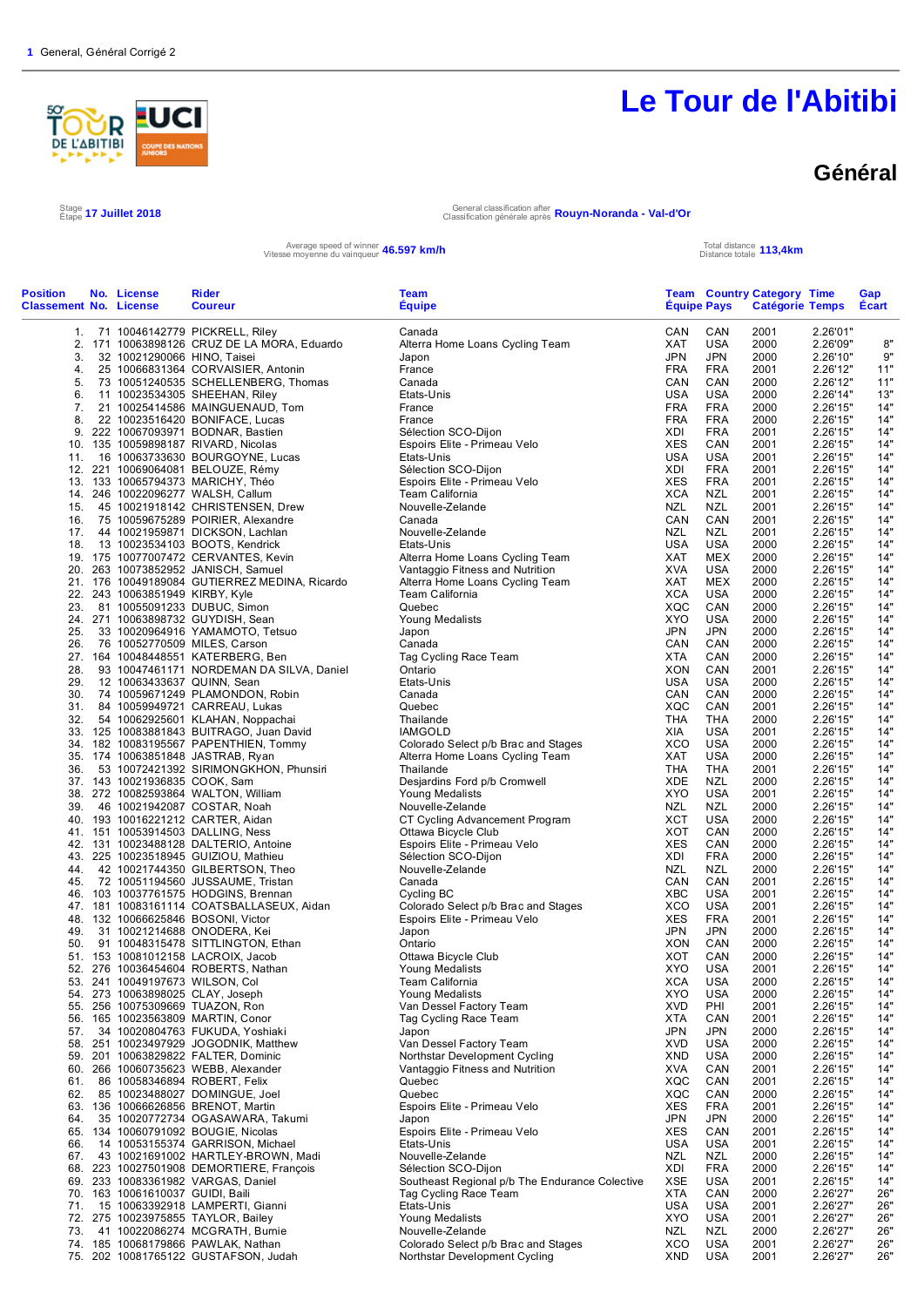|      |                                  | 76. 191 10083683496 CROWELL, Kyle                    | CT Cycling Advancement Program                 | XCT        | <b>USA</b> | 2001 | 2.26'31"             | 30"    |
|------|----------------------------------|------------------------------------------------------|------------------------------------------------|------------|------------|------|----------------------|--------|
|      |                                  | 77. 261 10063607429 OVERSON, Ethan                   | Vantaggio Fitness and Nutrition                | <b>XVA</b> | USA        | 2000 | 2.26'31"             | 30"    |
|      |                                  | 78. 186 10064369988 REYNOLDS, Tyler                  | Colorado Select p/b Brac and Stages            | XCO        | <b>USA</b> | 2001 | 2.26'33"             | 32"    |
|      |                                  | 79. 183 10083161417 GALLEGOS, Mateo                  | Colorado Select p/b Brac and Stages            | XCO        | <b>USA</b> | 2001 | 2.26'57"             | 56"    |
|      |                                  | 80. 121 10059935876 DESHAIES, Thomas Louis           | <b>IAMGOLD</b>                                 | XIA        | CAN        | 2000 | 2.27'05"             | 1'04"  |
|      |                                  | 81. 172 10074691802 SANCHEZ BELTRAM, Hugo Abraham    | Alterra Home Loans Cycling Team                | XAT        | <b>MEX</b> | 2000 | 2.27'10"             | 1'09"  |
|      |                                  |                                                      |                                                |            | USA        | 2000 | 2.27'10"             | 1'09"  |
|      |                                  | 82. 203 10063828913 COLLINS, Dalton                  | Northstar Development Cycling                  | XND        | CAN        |      |                      | 1'22'  |
|      |                                  | 83. 155 10062053005 FOURNIER, Louis                  | Ottawa Bicycle Club                            | XOT        |            | 2001 | 2.27'23"             |        |
|      | 84. 252 10080567473 LONG, Dillon |                                                      | Van Dessel Factory Team                        | <b>XVD</b> | USA        | 2000 | 2.27'33"             | 1'32'  |
|      |                                  | 85. 122 10056479747 FORTIER, Thomas                  | <b>IAMGOLD</b>                                 | XIA        | CAN        | 2000 | 2.27'33"             | 1'32"  |
|      |                                  | 86. 204 10062864468 PETERSON, Ethan                  | Northstar Development Cycling                  | <b>XND</b> | USA        | 2001 | 2.27'33"             | 1'32'  |
|      |                                  | 87. 236 10083479190 BEREND, Zach                     | Southeast Regional p/b The Endurance Colective | <b>XSE</b> | USA        | 2001 | 2.27'33"             | 1'32'  |
|      |                                  | 88. 173 10049905268 CASTILLO, Erik                   | Alterra Home Loans Cycling Team                | <b>XAT</b> | USA        | 2000 | 2.27'33"             | 1'32"  |
|      |                                  | 89. 274 10049503629 THOMPSON, Connor                 | Young Medalists                                | <b>XYO</b> | USA        | 2001 | 2.27'33"             | 1'32"  |
|      |                                  | 90. 124 10079264037 ZUKOWSKY, Samuel                 | <b>IAMGOLD</b>                                 | XIA        | CAN        | 2000 | 2.27'33"             | 1'32'  |
|      |                                  | 91. 161 10073572157 RUSSELL, Evan                    | Tag Cycling Race Team                          | <b>XTA</b> | CAN        | 2001 | 2.27'33"             | 1'32"  |
|      |                                  | 92. 184 10083255383 HALL, Sinclair                   | Colorado Select p/b Brac and Stages            | XCO        | <b>USA</b> | 2001 | 2.27'37"             | 1'36"  |
| 93.  |                                  | 82 10056275643 JUNEAU, Francis                       | Quebec                                         | XQC        | CAN        | 2000 | 2.27'37"             | 1'36'  |
| 94.  |                                  | 94 10048387018 FRONER, Axel                          | Ontario                                        | <b>XON</b> | CAN        | 2001 | 2.27'40"             | 1'39"  |
|      |                                  | 95. 264 10083030364 JAMES, Rogan                     | Vantaggio Fitness and Nutrition                | <b>XVA</b> | USA        | 2000 | 2.27'40"             | 1'39"  |
|      |                                  | 96. 112 10060063087 VANLUXEMBORG, John               | Nova Scotia                                    | <b>XNS</b> | CAN        | 2000 | 2.27'40"             | 1'39'  |
|      |                                  | 97. 152 10046253725 STOPPA, Brett                    | Ottawa Bicycle Club                            | XOT        | CAN        | 2001 | 2.27'44"             | 1'43"  |
|      |                                  | 98. 205 10062907615 BERNSTEIN, Connor                | Northstar Development Cycling                  | XND        | USA        | 2001 | 2.27'47"             | 1'46"  |
|      |                                  | 99. 254 10049919315 RYAN, Nathaniel                  | Van Dessel Factory Team                        | <b>XVD</b> | USA        | 2000 | 2.27'51"             | 1'50"  |
|      |                                  | 100. 154 10081110067 BEAULIEU, Cedric                | Ottawa Bicycle Club                            | XOT        | CAN        | 2001 | 2.27'51"             | 1'50"  |
|      |                                  | 101. 262 10073966524 GILBERT, Joshua                 | Vantaggio Fitness and Nutrition                | <b>XVA</b> | USA        | 2001 | 2.27'58"             | 1'57"  |
|      |                                  | 102. 123 10061812727 BERTHIAUME, Thomas              | <b>IAMGOLD</b>                                 | XIA        | CAN        | 2001 | 2.28'08"             | 2'07'  |
|      | 103. 232 10083423620 ROSS, Brett |                                                      | Southeast Regional p/b The Endurance Colective | <b>XSE</b> | <b>USA</b> | 2001 | 2.28'27"             | 2'26"  |
|      |                                  | 104. 265 10083030263 MURRIETA, Kajeme                | Vantaggio Fitness and Nutrition                | <b>XVA</b> | <b>USA</b> | 2001 | 2.28'30"             | 2'29"  |
|      |                                  | 105. 102 10059703985 RICHARDSON, Sean                | Cycling BC                                     | <b>XBC</b> | CAN        | 2001 | 2.28'42"             | 2'41"  |
| 106. | 83 10060455535 DALPE, Félix      |                                                      | Quebec                                         | XQC        | CAN        | 2001 | 2.28'42"             | 2'41"  |
| 107. |                                  | 96 10048956284 SIRMAN, Jack                          | Ontario                                        | <b>XON</b> | CAN        | 2001 | 2.29'11"             | 3'10"  |
|      |                                  | 108. 116 10079906358 MERKULOV, Andrei                | Nova Scotia                                    | <b>XNS</b> | CAN        | 2001 | 2.29'11"             | 3'10"  |
|      |                                  | 109. 146 10056265943 BERGERON, Alexis                | Desjardins Ford p/b Cromwell                   | XDE        | CAN        | 2001 | 2.29'31"             | 3'30"  |
| 110. |                                  |                                                      | Thailande                                      | THA        | THA        | 2000 | 2.29'43"             | 3'42"  |
|      |                                  | 56 10065275627 NOMAI, Aukkrit                        |                                                | XCT        | USA        | 2000 | 2.29'46"             | 3'45"  |
|      |                                  | 111. 194 10083664605 KRIVITSKY, Joseph               | CT Cycling Advancement Program                 | <b>XTA</b> | CAN        | 2000 |                      | 4'08"  |
|      |                                  | 112. 162 10053832556 PAULY, Ethan                    | Tag Cycling Race Team                          | <b>XVD</b> | <b>USA</b> | 2000 | 2.30'09"<br>2.30'16" | 4'15"  |
|      |                                  | 113. 253 10083451811 PETTI, Andrew                   | Van Dessel Factory Team                        |            |            |      |                      |        |
|      |                                  | 114. 226 10068085593 RICHARD, Baptiste               | Sélection SCO-Dijon                            | XDI        | <b>FRA</b> | 2001 | 2.30'16"             | 4'15"  |
|      |                                  | 115. 224 10066624533 GAUTHIOT, Julian                | Sélection SCO-Dijon                            | XDI        | <b>FRA</b> | 2001 | 2.30'16"             | 4'15"  |
| 116. |                                  | 36 10020775057 KAMOSHITA, Takuya                     | Japon                                          | <b>JPN</b> | <b>JPN</b> | 2000 | 2.30'18"             | 4'17"  |
| 117. |                                  | 26 10026065500 FEDRIGO, Mathis                       | France                                         | <b>FRA</b> | <b>FRA</b> | 2000 | 2.30'48"             | 4'47"  |
| 118. |                                  | 24 10025988405 LANGELLA, Lilian                      | France                                         | <b>FRA</b> | <b>FRA</b> | 2000 | 2.30'48"             | 4'47"  |
| 119. |                                  | 23 10026519881 HAMON, Nicolas                        | France                                         | <b>FRA</b> | FRA        | 2000 | 2.30'48"             | 4'47"  |
|      |                                  | 120. 126 10023511568 BRENOT, Arthur                  | <b>IAMGOLD</b>                                 | XIA        | <b>FRA</b> | 2000 | 2.31'01"             | 5'00"  |
| 121. |                                  | 52 10064797701 SEESANOK, Phitthawat                  | Thailande                                      | THA        | THA        | 2000 | 2.31'01"             | 5'00"  |
|      |                                  | 122. 242 10082900729 WilSON, Devin                   | <b>Team California</b>                         | <b>XCA</b> | <b>USA</b> | 2001 | 2.31'21"             | 5'20"  |
|      |                                  | 123. 55 10065275728 BANGSIRI, Chalemchai             | Thailande                                      | THA        | THA        | 2000 | 2.31'48"             | 5'47"  |
| 124. |                                  | 51 10079687605 HANGQUART, Rangsiman                  | Thailande                                      | THA        | THA        | 2001 | 2.33'15"             | 7'14"  |
|      | 125. 235 10072097454 SCOTT, Luke |                                                      | Southeast Regional p/b The Endurance Colective | <b>XSE</b> | <b>USA</b> | 2001 | 2.33'15"             | 7'14"  |
|      |                                  | 126. 114 10045796714 BENDER, Caleb                   | Nova Scotia                                    | <b>XNS</b> | CAN        | 2001 | 2.33'27"             | 7'26"  |
|      |                                  | 127. 104 10048877876 LAFRAMBOISE, Taro               | Cycling BC                                     | <b>XBC</b> | CAN        | 2000 | 2.35'02"             | 9'01"  |
|      |                                  | 128. 244 10071959937 KENNEDY, Brian                  | Team California                                | <b>XCA</b> | <b>USA</b> | 2000 | 2.35'09"             | 9'08"  |
|      |                                  | 129. 92 10023490047 CORREA, Justin                   | Ontario                                        | <b>XON</b> | CAN        | 2000 | 2.35'11"             | 9'10"  |
|      |                                  | 130. 142 10055619780 ROCHETTE, Alexis                | Desjardins Ford p/b Cromwell                   | <b>XDE</b> | CAN        | 2000 | 2.35'11"             | 9'10"  |
|      |                                  | 131. 144 10059500790 LABELLE, Kevin                  | Desjardins Ford p/b Cromwell                   | XDE        | CAN        | 2001 | 2.35'11"             | 9'10"  |
|      |                                  | 132. 245 10075684434 PEDERSEN, Ellis                 | <b>Team California</b>                         | <b>XCA</b> | USA        | 2001 | 2.38'28"             | 12'27" |
|      | 133. 113 10023564415 HINKS, lan  |                                                      | Nova Scotia                                    | <b>XNS</b> | CAN        | 2000 | 2.38'30" 12'29"      |        |
|      |                                  | 134. 206 10071906181 LUCHT, Akash                    | Northstar Development Cycling                  | XND        | <b>USA</b> | 2000 | 2.39'13" 13'12"      |        |
|      |                                  | 135. 145 10052760102 LAROCHELLE, Pierre Antoine      | Desjardins Ford p/b Cromwell                   | XDE        | CAN        | 2000 | 2.41'27"             | 15'26" |
|      |                                  | 136. 192 10083639242 KOLESZAR, Nick                  | CT Cycling Advancement Program                 | XCT        | USA        | 2000 | 2.41'34" 15'33"      |        |
|      |                                  | 137. 141 10055939678 FOREST LEBLANC, Charles Antoine | Desjardins Ford p/b Cromwell                   | XDE        | CAN        | 2000 | 2.54'32" 28'31"      |        |
|      |                                  | 138. 115 10073823044 GAGNON, Andre                   | Nova Scotia                                    | XNS        | CAN        | 2000 | 2.54'40"             | 28'39" |
|      |                                  | 139. 111 10059558889 MACEACHEN, Calum                | Nova Scotia                                    | XNS        | CAN        | 2001 | 2.54'40" 28'39"      |        |
|      |                                  |                                                      |                                                |            |            |      |                      |        |
|      |                                  |                                                      |                                                |            |            |      |                      |        |

Richard Sports Services Résultats disponibles sur www.rsstiming.com

**Last calculated, Dernière mise à jour: 18-07, 12.53** 

**StageRace 2005 software — www.stagerace.com** 

**20 18 TourAbit ibi .st r : 1 291 73 992 2 : V3. 24 final update**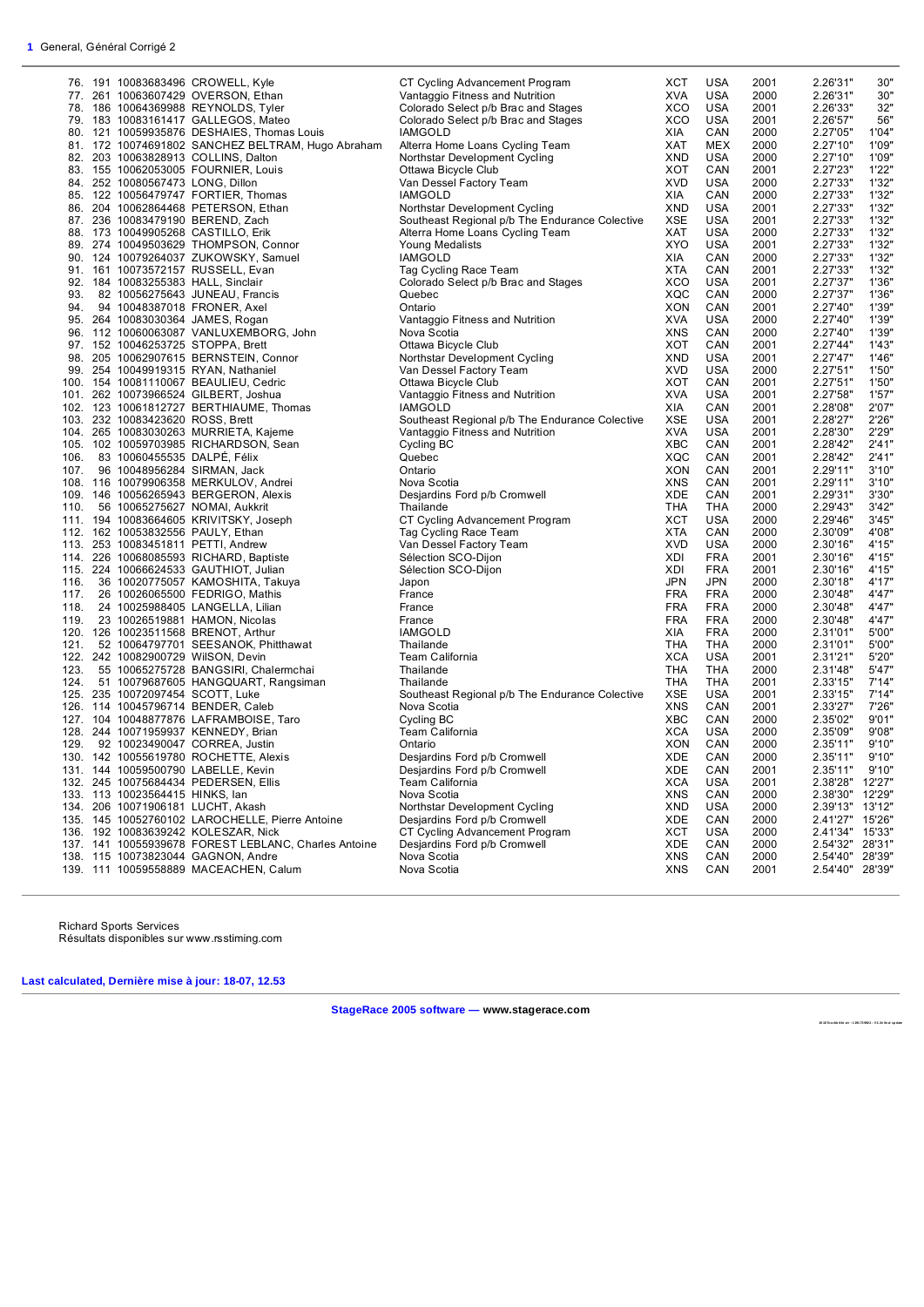

#### **Jeune**

**20 18 TourAbit ibi .st r : 1 291 73 992 2 : V3. 24 final update** 

Separate classification **Meilleur Jeune** Stage Stage<br>Classification séparée Me**illeur Jeune** Stape

Stage 1**7 Juillet 2018 General classification after <b>Rouyn-Noranda - Val-d'Or** General classification générale après **Rouyn-Noranda - Val-d'Or** 

Average speed of winner **46.597 km/h**<br>Vitesse moyenne du vainqueur **46.597 km/h** Total distance totale

| <sup>i otal distance</sup> 113,4km |  |  |
|------------------------------------|--|--|
| Distance totale                    |  |  |

| <b>Position</b><br><b>Classement No. License</b> | No. License                 | Rider<br><b>Coureur</b>                                                  | <b>Team</b><br><b>Equipe</b>                                    | <b>Equipe Pays</b>       |                          | <b>Team Country Category Time</b><br>Catégorie Temps |                      | Gap<br><b>Ecart</b> |
|--------------------------------------------------|-----------------------------|--------------------------------------------------------------------------|-----------------------------------------------------------------|--------------------------|--------------------------|------------------------------------------------------|----------------------|---------------------|
| 1.                                               |                             | 71 10046142779 PICKRELL, Riley                                           | Canada                                                          | CAN                      | CAN                      | 2001                                                 | 2.26'01"             |                     |
| 2.                                               |                             | 25 10066831364 CORVAISIER, Antonin                                       | France                                                          | <b>FRA</b>               | <b>FRA</b>               | 2001                                                 | 2.26'12"             | 11"                 |
| 3.                                               |                             | 222 10067093971 BODNAR, Bastien                                          | Sélection SCO-Dijon                                             | XDI                      | <b>FRA</b>               | 2001                                                 | 2.26'15"             | 14"                 |
| 4.                                               | 135 10059898187             | RIVARD, Nicolas                                                          | Espoirs Elite - Primeau Velo                                    | <b>XES</b>               | CAN                      | 2001                                                 | 2.26'15"             | 14'                 |
| 5.                                               |                             | 16 10063733630 BOURGOYNE, Lucas                                          | Etats-Unis                                                      | USA                      | USA                      | 2001                                                 | 2.26'15"             | 14"                 |
| 6.<br>7.                                         |                             | 221 10069064081 BELOUZE, Rémy<br>133 10065794373 MARICHY, Théo           | Sélection SCO-Dijon<br>Espoirs Elite - Primeau Velo             | XDI<br><b>XES</b>        | <b>FRA</b><br><b>FRA</b> | 2001<br>2001                                         | 2.26'15"<br>2.26'15" | 14"<br>14'          |
| 8.                                               |                             | 246 10022096277 WALSH, Callum                                            | Team Califomia                                                  | <b>XCA</b>               | NZL                      | 2001                                                 | 2.26'15"             | 14"                 |
| 9.                                               |                             | 45 10021918142 CHRISTENSEN, Drew                                         | Nouvelle-Zelande                                                | <b>NZL</b>               | NZL                      | 2001                                                 | 2.26'15"             | 14"                 |
| 10.                                              |                             | 75 10059675289 POIRIER, Alexandre                                        | Canada                                                          | CAN                      | CAN                      | 2001                                                 | 2.26'15"             | 14'                 |
| 11.                                              |                             | 44 10021959871 DICKSON, Lachlan                                          | Nouvelle-Zelande                                                | NZL                      | NZL                      | 2001                                                 | 2.26'15"             | 14"                 |
| 12.                                              |                             | 93 10047461171 NORDEMAN DA SILVA, Daniel                                 | Ontario                                                         | <b>XON</b>               | CAN                      | 2001                                                 | 2.26'15"             | 14"                 |
| 13.                                              |                             | 84 10059949721 CARREAU, Lukas                                            | Quebec                                                          | <b>XQC</b>               | CAN                      | 2001                                                 | 2.26'15"             | 14'                 |
|                                                  |                             | 14. 125 10083881843 BUITRAGO, Juan David                                 | <b>IAMGOLD</b><br>Thailande                                     | XIA                      | <b>USA</b><br>THA        | 2001<br>2001                                         | 2.26'15"<br>2.26'15" | 14"                 |
| 15.<br>16.                                       |                             | 53 10072421392 SIRIMONGKHON, Phunsiri<br>272 10082593864 WALTON, William | Young Medalists                                                 | THA<br>XYO               | USA                      | 2001                                                 | 2.26'15"             | 14"<br>14'          |
| 17.                                              |                             | 72 10051194560 JUSSAUME, Tristan                                         | Canada                                                          | CAN                      | CAN                      | 2001                                                 | 2.26'15"             | 14"                 |
| 18.                                              |                             | 103 10037761575 HODGINS, Brennan                                         | Cycling BC                                                      | XBC                      | USA                      | 2001                                                 | 2.26'15"             | 14"                 |
| 19.                                              |                             | 181 10083161114 COATSBALLASEUX, Aidan                                    | Colorado Select p/b Brac and Stages                             | <b>XCO</b>               | USA                      | 2001                                                 | 2.26'15"             | 14'                 |
| 20.                                              |                             | 132 10066625846 BOSONI, Victor                                           | Espoirs Elite - Primeau Velo                                    | <b>XES</b>               | <b>FRA</b>               | 2001                                                 | 2.26'15"             | 14"                 |
| 21.                                              |                             | 276 10036454604 ROBERTS, Nathan                                          | Young Medalists                                                 | XYO                      | USA                      | 2001                                                 | 2.26'15"             | 14'                 |
| 22.                                              |                             | 256 10075309669 TUAZON, Ron                                              | Van Dessel Factory Team                                         | <b>XVD</b>               | PHI                      | 2001                                                 | 2.26'15"             | 14'                 |
| 23.                                              |                             | 165 10023563809 MARTIN, Conor                                            | Tag Cycling Race Team                                           | XTA                      | CAN                      | 2001                                                 | 2.26'15"             | 14"                 |
| 24.<br>25.                                       |                             | 266 10060735623 WEBB, Alexander<br>86 10058346894 ROBERT, Felix          | Vantaggio Fitness and Nutrition<br>Quebec                       | XVA<br><b>XQC</b>        | CAN<br>CAN               | 2001<br>2001                                         | 2.26'15"<br>2.26'15" | 14"<br>14"          |
| 26.                                              |                             | 136 10066626856 BRENOT, Martin                                           | Espoirs Elite - Primeau Velo                                    | <b>XES</b>               | <b>FRA</b>               | 2001                                                 | 2.26'15"             | 14'                 |
| 27.                                              |                             | 134 10060791092 BOUGIE, Nicolas                                          | Espoirs Elite - Primeau Velo                                    | <b>XES</b>               | CAN                      | 2001                                                 | 2.26'15"             | 14"                 |
| 28.                                              |                             | 14 10053155374 GARRISON, Michael                                         | Etats-Unis                                                      | <b>USA</b>               | USA                      | 2001                                                 | 2.26'15"             | 14"                 |
| 29.                                              |                             | 233 10083361982 VARGAS, Daniel                                           | Southeast Regional p/b The Endurance Colective                  | XSE                      | USA                      | 2001                                                 | 2.26'15"             | 14"                 |
| 30.                                              |                             | 15 10063392918 LAMPERTI, Gianni                                          | Etats-Unis                                                      | <b>USA</b>               | USA                      | 2001                                                 | 2.26'27"             | 26"                 |
| 31.                                              |                             | 275 10023975855 TAYLOR, Bailey                                           | <b>Young Medalists</b>                                          | <b>XYO</b>               | USA                      | 2001                                                 | 2.26'27"             | 26"                 |
| 32.                                              |                             | 185 10068179866 PAWLAK, Nathan                                           | Colorado Select p/b Brac and Stages                             | <b>XCO</b>               | USA                      | 2001                                                 | 2.26'27"             | 26"                 |
| 33.<br>34.                                       |                             | 202 10081765122 GUSTAFSON, Judah<br>191 10083683496 CROWELL, Kyle        | Northstar Development Cycling<br>CT Cycling Advancement Program | XND<br><b>XCT</b>        | USA<br>USA               | 2001<br>2001                                         | 2.26'27"<br>2.26'31" | 26"<br>30'          |
| 35.                                              |                             | 186 10064369988 REYNOLDS, Tyler                                          | Colorado Select p/b Brac and Stages                             | <b>XCO</b>               | USA                      | 2001                                                 | 2.26'33"             | 32"                 |
| 36.                                              |                             | 183 10083161417 GALLEGOS, Mateo                                          | Colorado Select p/b Brac and Stages                             | XCO                      | USA                      | 2001                                                 | 2.26'57"             | 56"                 |
| 37.                                              |                             | 155 10062053005 FOURNIER, Louis                                          | Ottawa Bicycle Club                                             | <b>XOT</b>               | CAN                      | 2001                                                 | 2.27'23"             | 1'22'               |
| 38.                                              |                             | 204 10062864468 PETERSON, Ethan                                          | Northstar Development Cycling                                   | <b>XND</b>               | USA                      | 2001                                                 | 2.27'33"             | 1'32'               |
| 39.                                              |                             | 236 10083479190 BEREND, Zach                                             | Southeast Regional p/b The Endurance Colective                  | XSE                      | USA                      | 2001                                                 | 2.27'33"             | 1'32"               |
| 40.                                              |                             | 274 10049503629 THOMPSON, Connor                                         | <b>Young Medalists</b>                                          | XYO                      | USA                      | 2001                                                 | 2.27'33"             | 1'32"               |
| 41.                                              |                             | 161 10073572157 RUSSELL, Evan                                            | Tag Cycling Race Team                                           | XTA                      | CAN                      | 2001                                                 | 2.27'33"             | 1'32'               |
| 42.<br>43.                                       |                             | 184 10083255383 HALL, Sinclair<br>94 10048387018 FRONER, Axel            | Colorado Select p/b Brac and Stages<br>Ontario                  | <b>XCO</b><br><b>XON</b> | USA<br>CAN               | 2001<br>2001                                         | 2.27'37"<br>2.27'40" | 1'36'<br>1'39"      |
| 44.                                              |                             | 152 10046253725 STOPPA, Brett                                            | Ottawa Bicycle Club                                             | XOT                      | CAN                      | 2001                                                 | 2.27'44"             | 1'43'               |
| 45.                                              |                             | 205 10062907615 BERNSTEIN, Connor                                        | Northstar Development Cycling                                   | XND                      | USA                      | 2001                                                 | 2.27'47"             | 1'46'               |
| 46.                                              |                             | 154 10081110067 BEAULIEU, Cedric                                         | Ottawa Bicycle Club                                             | XOT                      | CAN                      | 2001                                                 | 2.27'51"             | 1'50"               |
| 47.                                              |                             | 262 10073966524 GILBERT, Joshua                                          | Vantaggio Fitness and Nutrition                                 | XVA                      | USA                      | 2001                                                 | 2.27'58"             | 1'57'               |
| 48.                                              |                             | 123 10061812727 BERTHIAUME, Thomas                                       | <b>IAMGOLD</b>                                                  | XIA                      | CAN                      | 2001                                                 | 2.28'08"             | 2'07"               |
| 49.                                              | 232 10083423620 ROSS, Brett |                                                                          | Southeast Regional p/b The Endurance Colective                  | XSE                      | USA                      | 2001                                                 | 2.28'27"             | 2'26"               |
| 50.                                              |                             | 265 10083030263 MURRIETA, Kajeme                                         | Vantaggio Fitness and Nutrition                                 | <b>XVA</b>               | USA                      | 2001                                                 | 2.28'30"             | 2'29"               |
| 51.<br>52.                                       | 83 10060455535 DALPÉ, Félix | 102 10059703985 RICHARDSON, Sean                                         | Cycling BC<br>Quebec                                            | XBC<br><b>XQC</b>        | CAN<br>CAN               | 2001<br>2001                                         | 2.28'42"<br>2.28'42" | 2'41"<br>2'41"      |
| 53.                                              |                             | 96 10048956284 SIRMAN, Jack                                              | Ontario                                                         | <b>XON</b>               | CAN                      | 2001                                                 | 2.29'11"             | 3'10"               |
| 54.                                              |                             | 116 10079906358 MERKULOV, Andrei                                         | Nova Scotia                                                     | <b>XNS</b>               | CAN                      | 2001                                                 | 2.29'11"             | 3'10"               |
| 55.                                              |                             | 146 10056265943 BERGERON, Alexis                                         | Desjardins Ford p/b Cromwell                                    | XDE                      | CAN                      | 2001                                                 | 2.29'31"             | 3'30"               |
| 56.                                              |                             | 226 10068085593 RICHARD, Baptiste                                        | Sélection SCO-Dijon                                             | XDI                      | <b>FRA</b>               | 2001                                                 | 2.30'16"             | 4'15"               |
| 57.                                              |                             | 224 10066624533 GAUTHIOT, Julian                                         | Sélection SCO-Dijon                                             | XDI                      | <b>FRA</b>               | 2001                                                 | 2.30'16"             | 4'15"               |
|                                                  |                             | 58. 242 10082900729 WilSON, Devin                                        | Team Califomia                                                  | <b>XCA</b>               | USA                      | 2001                                                 | 2.31'21"             | 5'20"               |
| 59.                                              |                             | 51 10079687605 HANGQUART, Rangsiman                                      | Thailande                                                       | THA                      | THA                      | 2001                                                 | 2.33'15"             | 7'14"               |
|                                                  |                             | 60. 235 10072097454 SCOTT, Luke                                          | Southeast Regional p/b The Endurance Colective<br>Nova Scotia   | XSE<br><b>XNS</b>        | USA<br>CAN               | 2001<br>2001                                         | 2.33'15"<br>2.33'27" | 7'14"<br>7'26"      |
| 62.                                              |                             | 61. 114 10045796714 BENDER, Caleb<br>144 10059500790 LABELLE, Kevin      | Desjardins Ford p/b Cromwell                                    | XDE                      | CAN                      | 2001                                                 | 2.35'11"             | 9'10"               |
| 63.                                              |                             | 245 10075684434 PEDERSEN, Ellis                                          | Team Califomia                                                  | <b>XCA</b>               | USA                      | 2001                                                 | 2.38'28"             | 12'27"              |
|                                                  |                             | 64. 111 10059558889 MACEACHEN, Calum                                     | Nova Scotia                                                     | <b>XNS</b>               | CAN                      | 2001                                                 | 2.54'40" 28'39"      |                     |
|                                                  |                             |                                                                          |                                                                 |                          |                          |                                                      |                      |                     |

Richard Sports Services Résultats disponibles sur www.rsstiming.com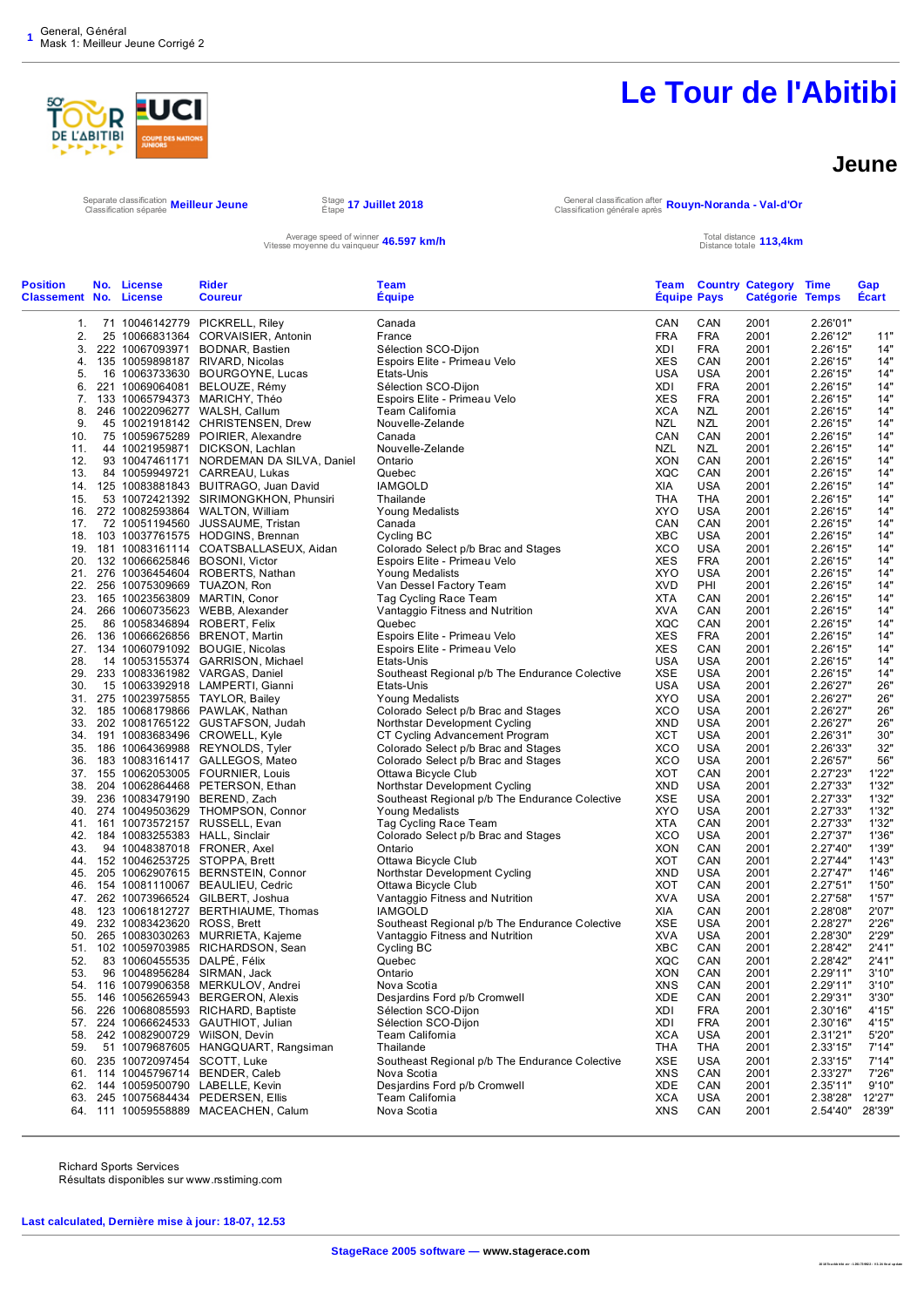# **DE L'ABITIBI**

# **Le Tour de l'Abitibi**

### **Points**

 $\frac{\text{Stage}}{\text{Etape}}$  17 Juillet 2018

Étape **17 Juillet 2018** Sprint classification after Classification des sprints après **Rouyn-Noranda - Val-d'Or**

| <b>Position</b><br><b>Classement</b> | No.<br>No. | <b>UCI Code License</b><br><b>Code UCI License</b> |             | <b>Rider</b><br><b>Coureur</b> | <b>Team</b><br><b>Équipe</b>    | <b>Team</b><br><b>Équipe Pays</b> | <b>Country Points</b> | <b>Points</b>                              |
|--------------------------------------|------------|----------------------------------------------------|-------------|--------------------------------|---------------------------------|-----------------------------------|-----------------------|--------------------------------------------|
| 1                                    |            |                                                    |             |                                |                                 |                                   |                       |                                            |
| $\mathbf{1}$ .                       |            | <b>25 FRA</b>                                      | 10066831364 | CORVAISIER, Antonin            | France                          | <b>FRA</b>                        | <b>FRA</b>            | 6                                          |
| 2.                                   |            | 71 CAN                                             | 10046142779 | PICKRELL, Riley                | Canada                          | <b>CAN</b>                        | CAN                   | 4                                          |
| 3.                                   |            | 32 JPN                                             | 10021290066 | HINO, Taisei                   | Japon                           | <b>JPN</b>                        | <b>JPN</b>            | $\overline{2}$                             |
| $\mathbf{2}$                         |            |                                                    |             |                                |                                 |                                   |                       |                                            |
| 1.                                   |            | 73 CAN                                             | 10051240535 | SCHELLENBERG, Thomas           | Canada                          | CAN                               | CAN                   | 6                                          |
| 2.                                   |            | 71 CAN                                             | 10046142779 | PICKRELL, Riley                | Canada                          | CAN                               | CAN                   | 4                                          |
| 3.                                   |            | <b>11 USA</b>                                      | 10023534305 | SHEEHAN, Riley                 | Etats-Unis                      | <b>USA</b>                        | <b>USA</b>            | $\overline{2}$                             |
| Stage, Étape                         |            |                                                    |             |                                |                                 |                                   |                       |                                            |
| 1.                                   |            | 71 CAN                                             | 10046142779 | PICKRELL, Riley                | Canada                          | CAN                               | CAN                   | 30                                         |
| 2.                                   |            | <b>171 USA</b>                                     | 10063898126 | CRUZ DE LA MORA, Eduardo       | Alterra Home Loans Cycling Team | <b>XAT</b>                        | <b>XAT</b>            | 24                                         |
| 3.                                   |            | 32 JPN                                             | 10021290066 | HINO. Taisei                   | Japon                           | <b>JPN</b>                        | <b>JPN</b>            | $20\,$                                     |
| 4.                                   |            | 21 FRA                                             | 10025414586 | MAINGUENAUD, Tom               | France                          | <b>FRA</b>                        | <b>FRA</b>            | 16                                         |
| 5.                                   |            | 22 FRA                                             | 10023516420 | <b>BONIFACE, Lucas</b>         | France                          | <b>FRA</b>                        | <b>FRA</b>            | 12                                         |
| 6.                                   |            | <b>222 FRA</b>                                     | 10067093971 | BODNAR, Bastien                | Sélection SCO-Dijon             | <b>XDI</b>                        | <b>XDI</b>            | 10                                         |
| 7.                                   |            | 135 CAN                                            | 10059898187 | RIVARD, Nicolas                | Espoirs Elite - Primeau Velo    | <b>XES</b>                        | <b>XES</b>            | $\,8\,$                                    |
| 8.                                   |            | 16 USA                                             | 10063733630 | BOURGOYNE, Lucas               | Etats-Unis                      | <b>USA</b>                        | <b>USA</b>            | $\,6\,$                                    |
| 9.                                   |            | 221 FRA                                            | 10069064081 | BELOUZE, Rémy                  | Sélection SCO-Dijon             | XDI                               | <b>XDI</b>            | 4                                          |
| 10.                                  |            | 133 FRA                                            | 10065794373 | MARICHY, Théo                  | Espoirs Elite - Primeau Velo    | <b>XES</b>                        | <b>XES</b>            | $\overline{2}$                             |
| General, Général                     |            |                                                    |             |                                |                                 |                                   |                       |                                            |
| 1.                                   |            | <b>71 CAN</b>                                      | 10046142779 | PICKRELL, Riley                | Canada                          | CAN                               | CAN                   | 38                                         |
| 2.                                   |            | <b>171 USA</b>                                     | 10063898126 | CRUZ DE LA MORA, Eduardo       | Alterra Home Loans Cycling Team | <b>XAT</b>                        | <b>XAT</b>            | 24                                         |
| 3.                                   |            | 32 JPN                                             | 10021290066 | HINO, Taisei                   | Japon                           | <b>JPN</b>                        | <b>JPN</b>            | 22                                         |
| 4.                                   |            | 21 FRA                                             | 10025414586 | MAINGUENAUD, Tom               | France                          | <b>FRA</b>                        | <b>FRA</b>            | 16                                         |
| 5.                                   |            | 22 FRA                                             | 10023516420 | <b>BONIFACE, Lucas</b>         | France                          | <b>FRA</b>                        | <b>FRA</b>            | 12                                         |
| 6.                                   |            | 222 FRA                                            | 10067093971 | BODNAR, Bastien                | Sélection SCO-Dijon             | XDI                               | XDI                   | 10                                         |
| 7.                                   |            | 135 CAN                                            | 10059898187 | RIVARD, Nicolas                | Espoirs Elite - Primeau Velo    | <b>XES</b>                        | <b>XES</b>            | 8                                          |
| 8.                                   |            | <b>25 FRA</b>                                      | 10066831364 | CORVAISIER, Antonin            | France                          | <b>FRA</b>                        | <b>FRA</b>            | $\,6\,$                                    |
| 9.                                   |            | <b>73 CAN</b>                                      | 10051240535 | SCHELLENBERG, Thomas           | Canada                          | CAN                               | CAN                   | $\,6$                                      |
| 10.                                  |            | 16 USA                                             | 10063733630 | BOURGOYNE, Lucas               | Etats-Unis                      | <b>USA</b>                        | <b>USA</b>            | $\,6$                                      |
| 11.                                  |            | 221 FRA                                            | 10069064081 | BELOUZE, Rémy                  | Sélection SCO-Dijon             | XDI                               | XDI                   |                                            |
| 12.                                  |            | <b>11 USA</b>                                      | 10023534305 | SHEEHAN, Riley                 | Etats-Unis                      | <b>USA</b>                        | <b>USA</b>            | $\begin{array}{c} 4 \\ 2 \\ 2 \end{array}$ |
| 13.                                  |            | 133 FRA                                            | 10065794373 | MARICHY, Théo                  | Espoirs Elite - Primeau Velo    | <b>XES</b>                        | <b>XES</b>            |                                            |

Richard Sports Services Résultats disponibles sur www.rsstiming.com

**Last calculated, Dernière mise à jour: 17-07, 20.53** 

**StageRace 2005 software — www.stagerace.com** 

**2018TourAbitibi.str : 1291739922 : V3.24 final update**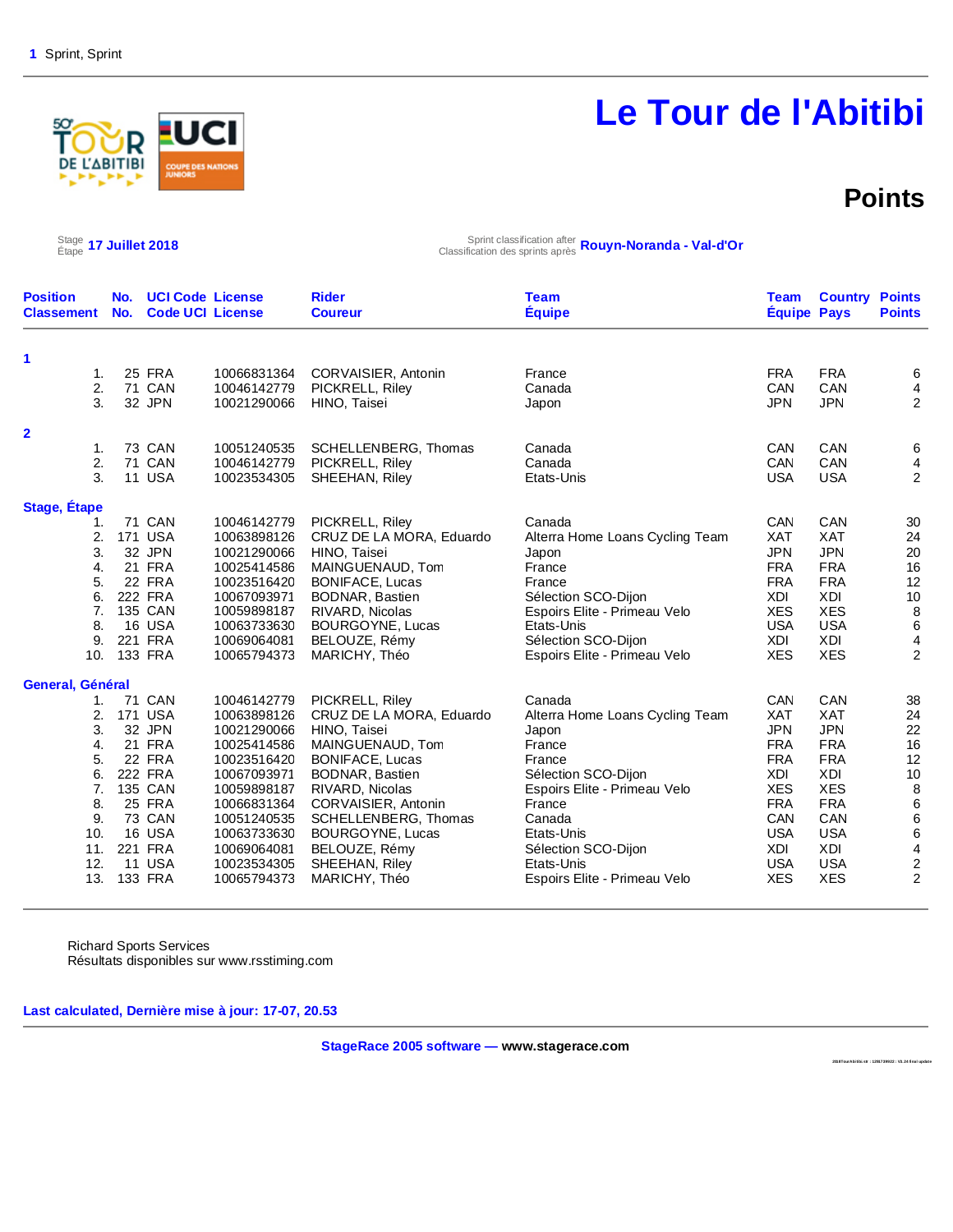

### **Grimpeur**

 $\frac{\text{Stage}}{\text{Etape}}$  17 Juillet 2018

Étape **17 Juillet 2018** Climbing classification after Classement de la montagne après **Rouyn-Noranda - Val-d'Or**

| <b>Position</b><br><b>Classement</b> | No.<br>No. | <b>UCI Code License</b><br><b>Code UCI License</b> |             | <b>Rider</b><br><b>Coureur</b> | Team<br><b>Equipe</b>               | Team<br><b>Equipe</b> | <b>Country</b><br>Pays | <b>Points</b><br><b>Points</b> |
|--------------------------------------|------------|----------------------------------------------------|-------------|--------------------------------|-------------------------------------|-----------------------|------------------------|--------------------------------|
|                                      |            |                                                    |             |                                |                                     |                       |                        |                                |
|                                      | 181        | USA                                                | 10083161114 | COATSBALLASEUX, Aidan          | Colorado Select p/b Brac and Stages | XCO                   | XCO                    | 5                              |
| 2.                                   |            | 165 CAN                                            | 10023563809 | MARTIN, Conor                  | Tag Cycling Race Team               | XTA                   | <b>XTA</b>             | 3                              |
| 3.                                   |            | 175 MEX                                            | 10077007472 | CERVANTES, Kevin               | Alterra Home Loans Cycling Team     | <b>XAT</b>            | <b>XAT</b>             | 2                              |
| General, Général                     |            |                                                    |             |                                |                                     |                       |                        |                                |
|                                      | 181        | USA                                                | 10083161114 | COATSBALLASEUX, Aidan          | Colorado Select p/b Brac and Stages | XCO                   | XCO                    | 5                              |
| 2.                                   |            | 165 CAN                                            | 10023563809 | MARTIN, Conor                  | Tag Cycling Race Team               | <b>XTA</b>            | <b>XTA</b>             | 3                              |
| 3.                                   |            | 175 MEX                                            | 10077007472 | CERVANTES, Kevin               | Alterra Home Loans Cycling Team     | XAT                   | <b>XAT</b>             | 2                              |

Richard Sports Services Résultats disponibles sur www.rsstiming.com

**Last calculated, Dernière mise à jour: 17-07, 20.59** 

**StageRace 2005 software — www.stagerace.com** 

**2018TourAbitibi.str : 1291739922 : V3.24 final update**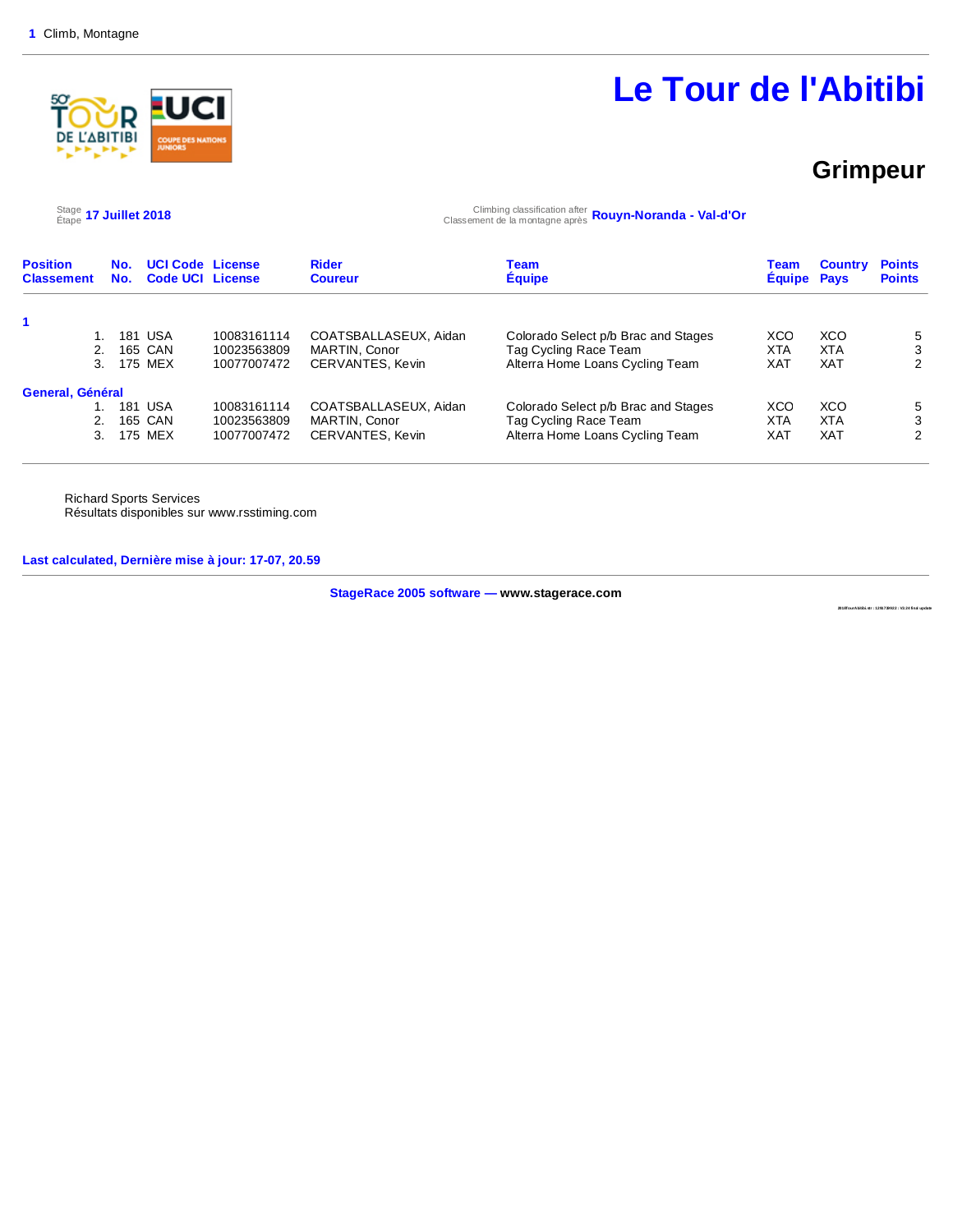

# **Équipe**

Étape **17 Juillet 2018** General classification after Classification générale après **Rouyn-Noranda - Val-d'Or**

| <b>Classification</b><br><b>FRA</b><br>7.18'45"<br>1. France<br>2. Alterra Home Loans Cycling Team<br><b>XAT</b><br>7.18'45"<br>CAN<br>3. Canada<br>7.18'45"<br><b>USA</b><br>4. Etats-Unis<br>7.18'45"<br>5. Sélection SCO-Dijon<br>XDI<br>7.18'45"<br><b>XES</b><br>6. Espoirs Elite - Primeau Velo<br>7.18'45"<br>7. Nouvelle-Zelande<br><b>NZL</b><br>7.18'45" | 12"<br>12"<br>16"<br>1'07"<br>1'08" |
|--------------------------------------------------------------------------------------------------------------------------------------------------------------------------------------------------------------------------------------------------------------------------------------------------------------------------------------------------------------------|-------------------------------------|
|                                                                                                                                                                                                                                                                                                                                                                    |                                     |
|                                                                                                                                                                                                                                                                                                                                                                    |                                     |
|                                                                                                                                                                                                                                                                                                                                                                    |                                     |
|                                                                                                                                                                                                                                                                                                                                                                    |                                     |
|                                                                                                                                                                                                                                                                                                                                                                    |                                     |
|                                                                                                                                                                                                                                                                                                                                                                    |                                     |
|                                                                                                                                                                                                                                                                                                                                                                    |                                     |
|                                                                                                                                                                                                                                                                                                                                                                    |                                     |
| <b>JPN</b><br>7.18'45"<br>8. Japon                                                                                                                                                                                                                                                                                                                                 |                                     |
| 9. Team California<br><b>XCA</b><br>7.18'45"                                                                                                                                                                                                                                                                                                                       |                                     |
| <b>XYO</b><br>7.18'45"<br>10. Young Medalists                                                                                                                                                                                                                                                                                                                      |                                     |
| XQC<br>11. Quebec<br>7.18'45"                                                                                                                                                                                                                                                                                                                                      |                                     |
| 12. Tag Cycling Race Team<br><b>XTA</b><br>7.18'57"                                                                                                                                                                                                                                                                                                                |                                     |
| 13. Colorado Select p/b Brac and Stages<br>XCO<br>7.18'57"                                                                                                                                                                                                                                                                                                         |                                     |
| 14. Vantaggio Fitness and Nutrition<br><b>XVA</b><br>7.19'01"                                                                                                                                                                                                                                                                                                      |                                     |
| 15. Northstar Development Cycling<br><b>XND</b><br>7.19'52"                                                                                                                                                                                                                                                                                                        |                                     |
| 16. Ottawa Bicycle Club<br>XOT<br>7.19'53"                                                                                                                                                                                                                                                                                                                         |                                     |
| <b>XVD</b><br>7.20'03"<br>17. Van Dessel Factory Team                                                                                                                                                                                                                                                                                                              | 1'18"                               |
| <b>XON</b><br>7.20'10"<br>18. Ontario<br>XIA                                                                                                                                                                                                                                                                                                                       | 1'25"                               |
| 19. IAMGOLD<br>7.20'53"                                                                                                                                                                                                                                                                                                                                            | 2'08"                               |
| 20. Thailande<br>THA<br>7.22'13"<br><b>XSE</b>                                                                                                                                                                                                                                                                                                                     | 3'28"<br>3'30"                      |
| 7.22'15"<br>21. Southeast Regional p/b The Endurance Colective<br><b>XCT</b><br>7.22'32"                                                                                                                                                                                                                                                                           | 3'47"                               |
| 22. CT Cycling Advancement Program<br><b>XBC</b><br>7.29'59"                                                                                                                                                                                                                                                                                                       | 11'14"                              |
| 23. Cycling BC<br><b>XNS</b><br>24. Nova Scotia<br>7.30'18"                                                                                                                                                                                                                                                                                                        | 11'33"                              |
| 25. Desjardins Ford p/b Cromwell<br><b>XDE</b><br>7.30'57"                                                                                                                                                                                                                                                                                                         | 12'12"                              |
| <b>General classification</b>                                                                                                                                                                                                                                                                                                                                      |                                     |
| <b>FRA</b><br>1. France<br>7.18'45"                                                                                                                                                                                                                                                                                                                                |                                     |
| <b>XAT</b><br>2. Alterra Home Loans Cycling Team<br>7.18'45"                                                                                                                                                                                                                                                                                                       |                                     |
| CAN<br>3. Canada<br>7.18'45"                                                                                                                                                                                                                                                                                                                                       |                                     |
| 4. Etats-Unis<br><b>USA</b><br>7.18'45"                                                                                                                                                                                                                                                                                                                            |                                     |
| 5. Sélection SCO-Dijon<br><b>XDI</b><br>7.18'45"                                                                                                                                                                                                                                                                                                                   |                                     |
| 6. Espoirs Elite - Primeau Velo<br><b>XES</b><br>7.18'45"                                                                                                                                                                                                                                                                                                          |                                     |
| 7. Nouvelle-Zelande<br><b>NZL</b><br>7.18'45"                                                                                                                                                                                                                                                                                                                      |                                     |
| <b>JPN</b><br>8. Japon<br>7.18'45"                                                                                                                                                                                                                                                                                                                                 |                                     |
| <b>XCA</b><br>9. Team California<br>7.18'45"                                                                                                                                                                                                                                                                                                                       |                                     |
| <b>XYO</b><br>10. Young Medalists<br>7.18'45"                                                                                                                                                                                                                                                                                                                      |                                     |
| 11. Quebec<br>XQC<br>7.18'45"                                                                                                                                                                                                                                                                                                                                      |                                     |
| 12. Tag Cycling Race Team<br><b>XTA</b><br>7.18'57"                                                                                                                                                                                                                                                                                                                | 12"                                 |
| 13. Colorado Select p/b Brac and Stages<br><b>XCO</b><br>7.18'57"                                                                                                                                                                                                                                                                                                  | 12"                                 |
| <b>XVA</b><br>7.19'01"<br>14. Vantaggio Fitness and Nutrition                                                                                                                                                                                                                                                                                                      | 16"                                 |
| 15. Northstar Development Cycling<br><b>XND</b><br>7.19'52"                                                                                                                                                                                                                                                                                                        | 1'07"                               |
| 16. Ottawa Bicycle Club<br>XOT<br>7.19'53"<br><b>XVD</b>                                                                                                                                                                                                                                                                                                           | 1'08"<br>1'18"                      |
| 17. Van Dessel Factory Team<br>7.20'03"                                                                                                                                                                                                                                                                                                                            |                                     |
| 18. Ontario<br><b>XON</b><br>7.20'10"<br>19. IAMGOLD<br><b>XIA</b><br>7.20'53"                                                                                                                                                                                                                                                                                     | 1'25"<br>2'08"                      |
| <b>THA</b><br>7.22'13"<br>20. Thailande                                                                                                                                                                                                                                                                                                                            | 3'28"                               |
| 21. Southeast Regional p/b The Endurance Colective<br><b>XSE</b><br>7.22'15"                                                                                                                                                                                                                                                                                       | 3'30"                               |
| <b>XCT</b><br>22. CT Cycling Advancement Program<br>7.22'32"                                                                                                                                                                                                                                                                                                       | 3'47"                               |
| <b>XBC</b><br>7.29'59"                                                                                                                                                                                                                                                                                                                                             | 11'14"                              |
| 23. Cycling BC<br><b>XNS</b><br>24. Nova Scotia<br>7.30'18"                                                                                                                                                                                                                                                                                                        | 11'33"                              |
| <b>XDE</b><br>7.30'57"<br>25. Desjardins Ford p/b Cromwell                                                                                                                                                                                                                                                                                                         | 12'12"                              |

Richard Sports Services Résultats disponibles sur www.rsstiming.com

**Last calculated, Dernière mise à jour: 18-07, 12.53** 

Stage 17 Juillet 2018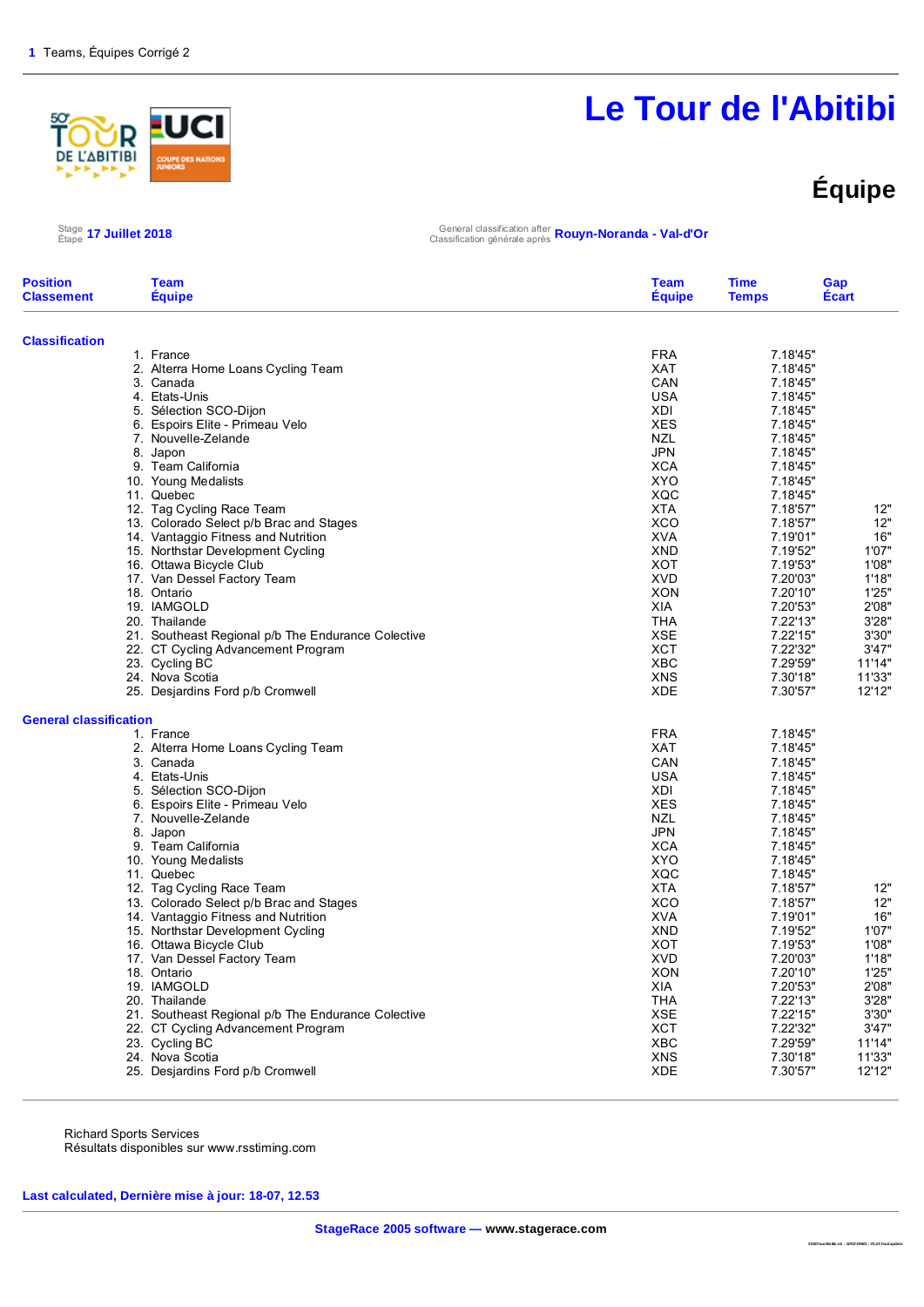



#### **` Étape 1/Stage 1 Rouyn-Noranda -Val d'Or**

#### **COMMUNIQUÉ #1**

#### **Sprints de maire/Mayor's sprint :**

| Rouyn-Noranda: #22  | Lucas Boniface | France     | 250\$ |
|---------------------|----------------|------------|-------|
| Rouyn-Noranda: #243 | Kyle Kirby     | California | 250\$ |

#### **Rappel/Reminder**

Les dix premiers coureurs doivent se présenter à la vérification des braquets dès l'arrivée de même que tous ceux qui ont changé de vélo.

The first ten riders at the finish have to come right after the finish to gear check as well as those who had a bike change.

#### **Porteurs de maillots/Jersey wearers**

| Brun/brown:   | #71 Riley Pickrell           | Canada          |
|---------------|------------------------------|-----------------|
| Orange:       | #171 Eduardo Cruz de la Mora | Alterra         |
| Bleu/blue     | #222 Bastien Bodnar          | Sélection Dijon |
| À pois/dots : | #181 Aidan Coatsballaseux    | Colorado select |

#### **Décision des commissaires :**

Le deuxième KOM n'a pas été jugé ; par conséquent il n'y a pas de résultat The second KOM wasn't judged so there is no result.

Le KOM non jugé aujourd'hui sera reporté à l'étape 5 au 3e tour à 96,6 KM The KOM not judged today is postponed to stage 5 on the 3rd lap at 96,6 km.

Jury des commissaires.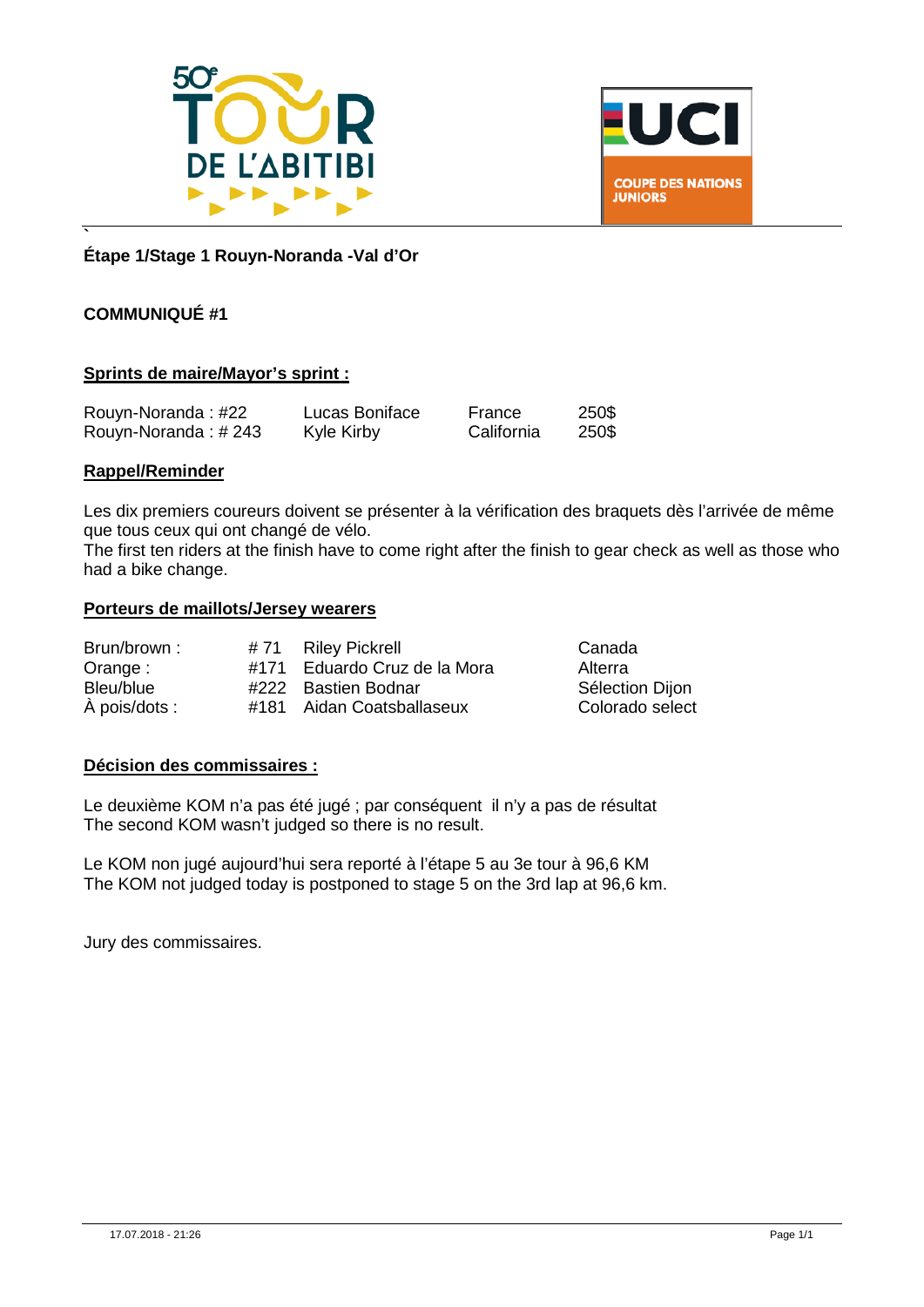

**2018Tou rAbitibi.str : 1291739922 : V3.24 fin al upd ate** 

Title Titre **Ordre de la Caravane** Date

Date **17 juillet 2018** 

Order of team captain vehicles for the 2nd Stage Ordre des voitures des chefs d'équipe pour la 2e étape

- 1. Canada
- 2. Alterra Home Loans Cycling Team
- 3. Japon
- 4. France
- 5. Etats-Unis
- 6. Sélection SCO-Dijon
- 7. Espoirs Elite Primeau Velo
- 8. Team California
- 9. Nouvelle-Zelande
- 10. Vantaggio Fitness and Nutrition
- 
- 11. Quebec<br>12. Young M Young Medalists
- 13. Tag Cycling Race Team
- 14. Ontario
- 15. Thailande
- 16. IAMGOLD
- 17. Colorado Select p/b Brac and Stages
- 18. Desjardins Ford p/b Cromwell
- 19. CT Cycling Advancement Program
- 20. Ottawa Bicycle Club
- 21. Cycling BC
- 22. Van Dessel Factory Team
- 23. Northstar Development Cycling
- 24. Southeast Regional p/b The Endurance Colective
- 25. Nova Scotia

Richard Sports Services Résultats disponibles sur www.rsstiming.com

**Last calculated, Dernière mise à jour: 17-07, 21.10** 

**StageRace 2005 software — www.stagerace.com**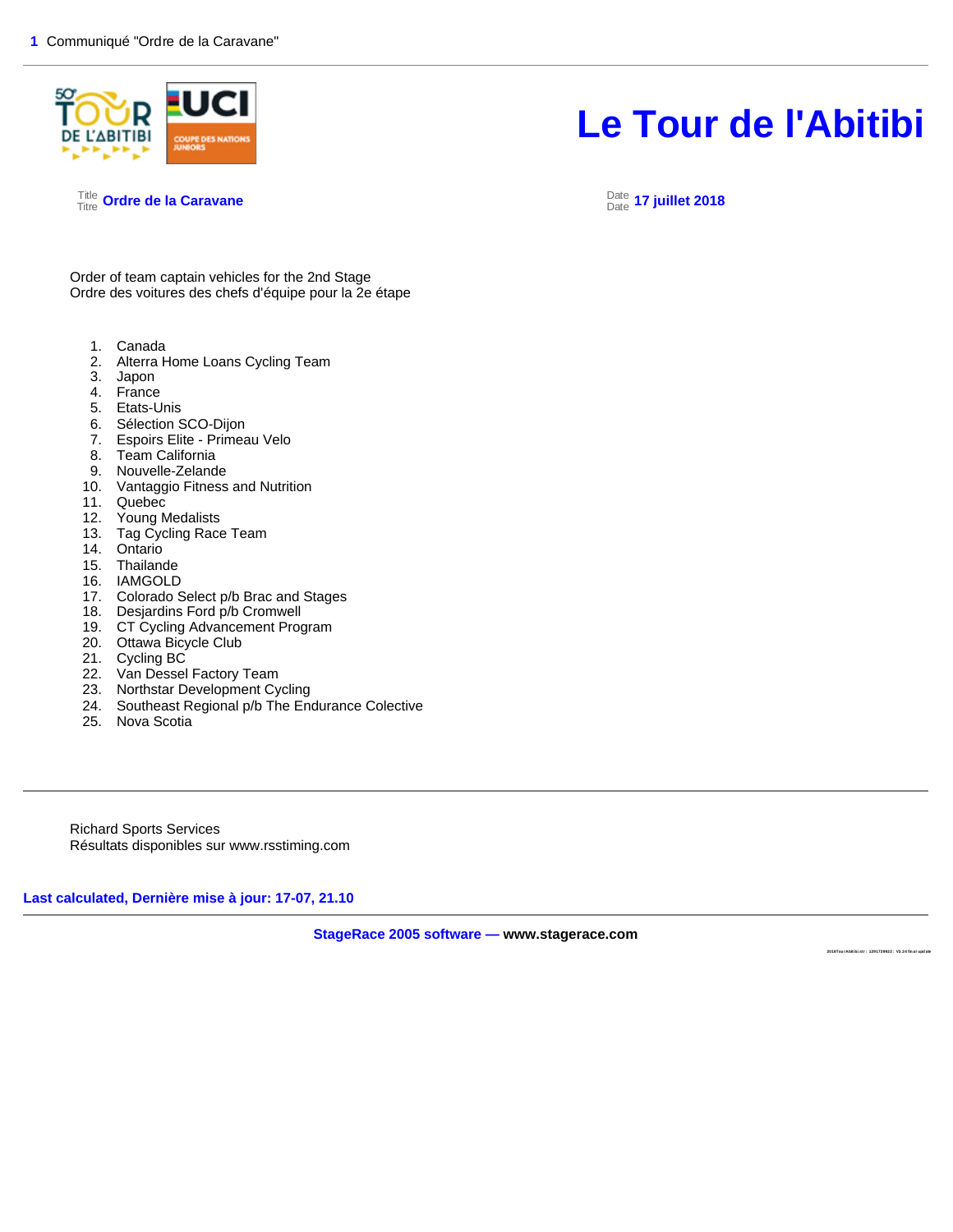

Stage 18 Juillet 2018<br>Étape <sup>18</sup> Juillet 2018

Étape **Val-d'Or-Senneterre-Val-d'Or**

#### Distance 137,2km<br>Distance (113,4km — 250,6km)

#### Commencement 15h45

| <b>USA</b> | Etats-Unis             | 11<br>SHEEHAN, Riey        | 12<br>QUINN, Sean     | 13<br>BOOTS, Kendr       | 14<br>GARRISON, Mi.       | 15<br>LAMPERTI, Gi.        | 16<br>BOURGOYNE, I           |
|------------|------------------------|----------------------------|-----------------------|--------------------------|---------------------------|----------------------------|------------------------------|
| <b>FRA</b> | France                 | 21<br>MAINGUENAUD,         | 22<br>BON FACE, Lu    | 23<br>HAMON, Nicolas     | 24<br>LANGELLA, Li.       | 25<br>CORVAISIER,          | 26<br>FEDRIGO, Mat           |
| JPN        | Japon                  | 31<br>ONO DE RA, Kei       | 32<br>HINO, Taisei    | 33<br>YAMAMOTO, Te.      | 34<br>FUKUDA, Yos.        | 35<br>OGASAWARA, T.        | 36<br>KAMOSHITA, T.          |
| <b>NZL</b> | Nouvelle-Zelande       | 41<br>MCGRATH, Bu.         | 42<br>GILBERTSON,     | 43<br>HARTLEY-BROW.      | 44<br>DICKSON, Lac.       | 45<br>CHRISTENSEN,         | 46<br>COSTAR, Noah           |
| THA        | Thailande              | 51<br>HANGQUART, R.        | 52<br>SEESANOK, Ph.   | 53<br>SIRIMONGKHON.      | 54<br>KLAHAN, Nopp        | 55<br>BANG SIRI, Ch        | 56<br>NOMAI, Aukkrit         |
| CAN        | Canada                 | 71<br>PICKRELL, Ri.        | 72<br>JUSSAUME, Tr    | 73<br>SCHELLENBERG       | 74<br>PLAMONDON, R.       | 75<br>POIRIER, Ale         | 76<br>MILES, Carsor          |
| <b>XQC</b> | Quebec                 | 81<br>DUBUC, Simon         | 82<br>JUNEAU, Fran    | 83<br>DALPÉ, Félix       | 84<br>CARREAU, Lukas      | 85<br>DOMINGUE, Joel       | 86<br>ROBERT, Felx           |
| <b>XON</b> | Ontario                | 91<br>SITTLINGTON          | 92<br>CORREA, Justin  | 93<br>NORDEMAN DA        | 94<br>FRONER, Axel        | $(95)$                     | 96<br>SIRMAN, Jack           |
| <b>XBC</b> | Cycling BC             | (101)                      | 102<br>RICHARDSON,    | 103<br>HODGINS, Bre.     | 104<br><b>LAFRAMBOISE</b> |                            |                              |
| <b>XNS</b> | Nova Scotia            | 111<br>MACEACHEN, C        | 112<br>VANLUXEMBORG   | 113<br>HINKS, lan        | 114<br>BENDER, Caleb      | 115<br>GAGNON, Andre       | 116<br>MERKULOV, Ar          |
| XIA        | <b>IAMGOLD</b>         | 121<br>DESHAIES, Th.       | 122<br>FORTIER, Tho   | 123<br><b>BERTHIAUME</b> | 124<br>ZUKOWSKY, Sa       | 125<br><b>BUITRAGO, Ju</b> | 126<br>BRENOT, Arthu         |
| <b>XES</b> | Espoirs Elite - Pri    | 131<br>DALTERIO, An.       | 132<br>BOSONI, Victor | 133<br>MARICHY, Théo     | 134<br><b>BOUGIE, Nco</b> | 135<br>RIVARD, Nico        | 136<br><b>BRENOT, Martin</b> |
| <b>XDE</b> | Desjardins Ford p/b    | 141<br><b>FOREST LEBLA</b> | 142<br>ROCHETTE, A    | 143<br>COOK, Sam         | 144<br>LABELLE, Kevin     | 145<br>LAROCHELLE          | 146<br>BERGERON, A           |
| <b>XOT</b> | Ottawa Bicycle Club    | 151<br>DALLING, Ness       | 152<br>STOPPA, Brett  | 153<br>LACROIX, Jacob    | 154<br>BEAULIEU, Ce       | 155<br>FOURNIER, Lo        |                              |
| XTA        | Tag Cycling Race Team  | 161<br>RUSSELL, Evan       | 162<br>PAULY, Ethan   | 163<br>GUIDI, Bail       | 164<br>KATERBERG, Ben     | 165<br>MARTIN, Conor       |                              |
| XAT        | Alterra Home Loans     | 171<br>CRUZ DE LA M.       | 172<br>SANCHEZ BELT.  | 173<br>CASTILLO, Eril    | 174<br>JASTRAB, Ryan      | 175<br>CERVANTES, K        | 176<br><b>GUTIERREZ ME</b>   |
| <b>XCO</b> | Colorado Select p/b    | 181<br>COATSBALLASE        | 182<br>PAPENTHIEN.    | 183<br>GALLEGOS, Ma      | 184<br>HALL, Sinclair     | 185<br>PAWLAK, Nathar      | 186<br>REYNOLDS, Ty.         |
| <b>XCT</b> | CT Cycling Advancem    | 191<br>CROWELL, Kyle       | 192<br>KOLESZAR, Nick | 193<br>CARTER, Aidar     | 194<br>KRIVITSKY, J.      | $(+95)$                    |                              |
| <b>XND</b> | Northstar Developme    | 201<br>FALTER, Domi.       | 202<br>GUSTAFSON, J   | 203<br>COLLINS, Dal.     | 204<br>PETERSON, Et.      | 205<br>BERNSTEIN, C.       | 206<br>LUCHT, Akash          |
| XDI        | Sélection SCO-Dijon    | 221<br>BELOUZE, Rémy       | 222<br>BODNAR, Bast.  | 223<br>DEMORTIERE,       | 224<br>GAUTHIOT, Ju.      | 225<br>GUIZIOU, Mat.       | 226<br>RICHARD, Bap          |
| <b>XSE</b> | Southeast Regional     | (231)                      | 232<br>ROSS, Brett    | 233<br>VARGAS, Daniel    | (234)                     | 235<br>SCOTT, Luke         | 236<br>BEREND, Zach          |
| <b>XCA</b> | Team California        | 241<br>WILSON, Col         | 242<br>WilSON, Devin  | 243<br>KIRBY, Kyle       | 244<br>KENNEDY, Brian     | 245<br>PEDERSEN, EI.       | 246<br>WALSH, Callum         |
| <b>XVD</b> | Van Dessel Factory     | 251<br>JOGODNIK, Ma        | 252<br>LONG, Dillon   | 253<br>PETTI, Andrew     | 254<br>RYAN, Nathan       | (255)                      | 256<br>TUAZON, Ron           |
| XVA        | Vantaggio Fitness a    | 261<br>OVERSON, Ethan      | 262<br>GILBERT, Jos.  | 263<br>JANISCH, Sam.     | 264<br>JAMES, Rogan       | 265<br>MURRIETA, Ka.       | 266<br>WEBB, Alexan.         |
| XYO        | <b>Young Medalists</b> | 271<br>GUYDISH, Sean       | 272<br>WALTON, Will   | 273<br>CLAY, Joseph      | 274<br>THOMPSON, Co.      | 275<br>TAYLOR, Bily        | 276<br>ROBERTS, Nat.         |
|            |                        |                            |                       |                          |                           |                            |                              |

Richard Sports Services Résultats disponibles sur www.rsstiming.com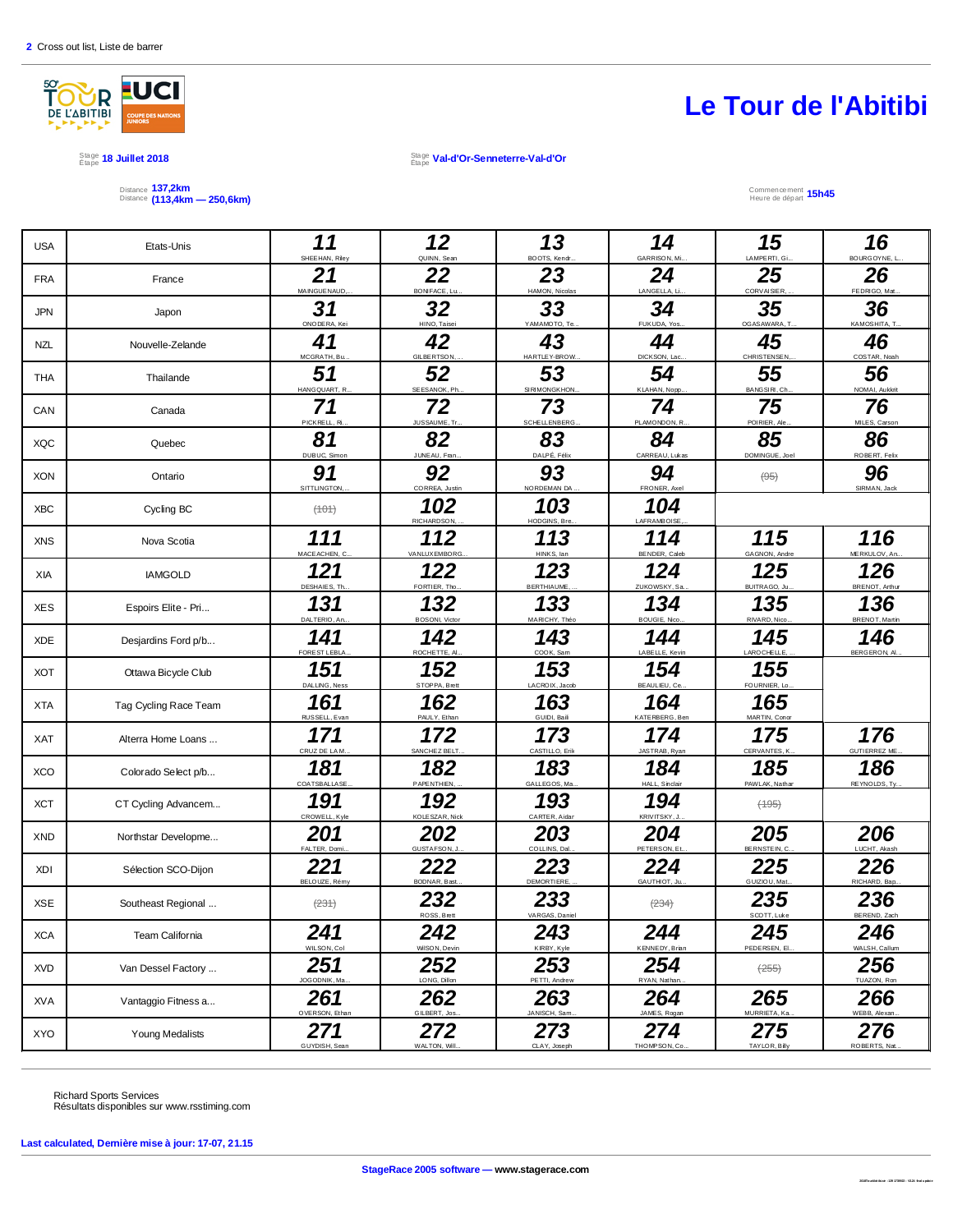

Arrival classification **Val-d'Or-Senneterre-Val-d'Or**<br>Classification d'arrivée **Val-d'Or-Senneterre-Val-d'Or** 

Stage 18 Juillet 2018<br>Étape <sup>18 Juillet 2018</sup> Arrival classification d'arrivée

Vitesse moyenne du vainqueur **44.674 km/h** Commencement Heure de départ **15h45**

#### Distance Distance **137,2km (113,4km — 250,6km)**

| <b>Position</b><br><b>ClassementNo. License</b> | No. License | <b>Rider</b><br><b>Coureur</b>                                                  | <b>Team</b><br><b>Equipe</b>                            |                   | <b>ÉquipePays</b>        | <b>Team CountryCategory Time</b> |                      | Gap        | <b>Bonuses</b><br>CatégorieTemps Ecart Bonifications |
|-------------------------------------------------|-------------|---------------------------------------------------------------------------------|---------------------------------------------------------|-------------------|--------------------------|----------------------------------|----------------------|------------|------------------------------------------------------|
|                                                 |             | 1. 174 10063851848JASTRAB, Ryan                                                 | Alterra Home Loans Cycling Team                         | XAT               | USA                      | 2000                             | 3.04'16"             |            | 10"                                                  |
|                                                 |             | 2. 143 10021936835COOK, Sam                                                     | Desjardins Ford p/b Cromwell                            | <b>XDE</b>        | <b>NZL</b>               | 2000                             | 3.04'16"             |            | 6"                                                   |
|                                                 |             | 3. 243 10063851949KIRBY, Kyle                                                   | Team California                                         | <b>XCA</b>        | <b>USA</b>               | 2000                             | 3.04'16"             |            | $4"$                                                 |
| 4.                                              |             | 32 10021290066HINO, Taisei                                                      | Japon                                                   | <b>JPN</b>        | <b>JPN</b>               | 2000                             | 3.04'16"             |            | 3"                                                   |
| 5.                                              |             | 11 10023534305SHEEHAN, Riley                                                    | Etats-Unis<br>Sélection SCO-Dijon                       | USA               | <b>USA</b><br><b>FRA</b> | 2000                             | 3.04'16"             |            |                                                      |
|                                                 |             | 6. 222 10067093971BODNAR, Bastien<br>7. 221 10069064081BELOUZE, Rémy            | Sélection SCO-Dijon                                     | XDI<br>XDI        | <b>FRA</b>               | 2001<br>2001                     | 3.04'16"<br>3.04'16" |            |                                                      |
| 8.                                              |             | 34 10020804763FUKUDA, Yoshiaki                                                  | Japon                                                   | <b>JPN</b>        | <b>JPN</b>               | 2000                             | 3.04'16"             |            |                                                      |
|                                                 |             | 9. 171 10063898126CRUZ DE LA MORA, Eduardo                                      | Alterra Home Loans Cycling Team                         | XAT               | <b>USA</b>               | 2000                             | 3.04'16"             |            | 1"                                                   |
|                                                 |             | 10. 133 10065794373MARICHY, Théo                                                | Espoirs Elite - Primeau Velo                            | XES               | <b>FRA</b>               | 2001                             | 3.04'16"             |            |                                                      |
|                                                 |             | 11. 22 10023516420BONIFACE, Lucas                                               | France                                                  | <b>FRA</b>        | <b>FRA</b>               | 2000                             | 3.04'16"             |            |                                                      |
|                                                 |             | 12. 74 10059671249PLAMONDON, Robin                                              | Canada                                                  | CAN               | CAN                      | 2000                             | 3.04'16"             |            |                                                      |
|                                                 |             | 13. 271 10063898732GUYDISH, Sean                                                | Young Medalists                                         | XYO               | <b>USA</b>               | 2000                             | 3.04'16"             |            |                                                      |
|                                                 |             | 14. 102 10059703985RICHARDSON, Sean                                             | Cycling BC                                              | XBC               | CAN                      | 2001                             | 3.04'16"             |            |                                                      |
|                                                 |             | 15. 131 10023488128DALTERIO, Antoine<br>16. 73 10051240535SCHELLENBERG, Thomas  | Espoirs Elite - Primeau Velo<br>Canada                  | XES<br>CAN        | CAN<br>CAN               | 2000<br>2000                     | 3.04'16"<br>3.04'16" |            | 1"                                                   |
|                                                 |             | 17. 151 10053914503DALLING, Ness                                                | Ottawa Bicycle Club                                     | XOT               | CAN                      | 2000                             | 3.04'16"             |            |                                                      |
|                                                 |             | 18. 135 10059898187RIVARD, Nicolas                                              | Espoirs Elite - Primeau Velo                            | <b>XES</b>        | CAN                      | 2001                             | 3.04'16"             |            |                                                      |
|                                                 |             | 19. 21 10025414586MAINGUENAUD, Tom                                              | France                                                  | <b>FRA</b>        | <b>FRA</b>               | 2000                             | 3.04'16"             |            |                                                      |
|                                                 |             | 20. 85 10023488027DOMINGUE, Joel                                                | Quebec                                                  | XQC               | CAN                      | 2000                             | 3.04'16"             |            |                                                      |
|                                                 |             | 21. 203 10063828913COLLINS, Dalton                                              | Northstar Development Cycling                           | XND               | <b>USA</b>               | 2000                             | 3.04'16"             |            |                                                      |
| 22.                                             |             | 83 10060455535DALPE, Félix                                                      | Quebec                                                  | XQC               | CAN                      | 2001                             | 3.04'16"             |            |                                                      |
| 23.                                             |             | 16 10063733630BOURGOYNE, Lucas                                                  | Etats-Unis                                              | USA               | <b>USA</b>               | 2001                             | 3.04'16"             |            |                                                      |
| 24.                                             |             | 44 10021959871DICKSON, Lachlan                                                  | Nouvelle-Zelande                                        | <b>NZL</b>        | <b>NZL</b>               | 2001                             | 3.04'16"             |            |                                                      |
| 25.                                             |             | 43 10021691002HARTLEY-BROWN, Madi                                               | Nouvelle-Zelande                                        | NZL               | <b>NZL</b>               | 2000                             | 3.04'16"             |            |                                                      |
| 26.                                             |             | 13 10023534103BOOTS, Kendrick                                                   | Etats-Unis                                              | USA               | USA                      | 2000                             | 3.04'16"             |            |                                                      |
|                                                 |             | 27. 81 10055091233DUBUC, Simon                                                  | Quebec                                                  | XQC               | CAN                      | 2000                             | 3.04'16"             |            |                                                      |
|                                                 |             | 28. 201 10063829822FALTER, Dominic<br>12 10063433637QUINN, Sean                 | Northstar Development Cycling<br>Etats-Unis             | XND<br>USA        | <b>USA</b><br><b>USA</b> | 2000<br>2000                     | 3.04'16"<br>3.04'16" |            |                                                      |
| 29.<br>30.                                      |             | 15 10063392918LAMPERTI, Gianni                                                  | Etats-Unis                                              | <b>USA</b>        | USA                      | 2001                             | 3.04'16"             |            |                                                      |
|                                                 |             | 31. 176 10049189084GUTIERREZ MEDINA, Ricardo                                    | Alterra Home Loans Cycling Team                         | XAT               | MEX                      | 2000                             | 3.04'16"             |            |                                                      |
| 32.                                             |             | 54 10062925601KLAHAN, Noppachai                                                 | Thailande                                               | THA               | THA                      | 2000                             | 3.04'16"             |            |                                                      |
|                                                 |             | 33. 175 10077007472CERVANTES, Kevin                                             | Alterra Home Loans Cycling Team                         | XAT               | MEX                      | 2000                             | 3.04'16"             |            |                                                      |
|                                                 |             | 34. 125 10083881843BUITRAGO, Juan David                                         | <b>IAMGOLD</b>                                          | XIA               | USA                      | 2001                             | 3.04'16"             |            |                                                      |
|                                                 |             | 35. 186 10064369988REYNOLDS, Tyler                                              | Colorado Select p/b Brac and Stages                     | <b>XCO</b>        | <b>USA</b>               | 2001                             | 3.04'16"             |            |                                                      |
|                                                 |             | 36. 86 10058346894ROBERT, Felix                                                 | Quebec                                                  | XQC               | CAN                      | 2001                             | 3.04'16"             |            |                                                      |
|                                                 |             | 37. 246 10022096277WALSH, Callum                                                | Team California                                         | XCA               | NZL                      | 2001                             | 3.04'16"             |            |                                                      |
|                                                 |             | 38. 115 10073823044GAGNON, Andre                                                | Nova Scotia                                             | <b>XNS</b>        | CAN                      | 2000                             | 3.04'16"             |            |                                                      |
|                                                 |             | 39. 225 10023518945GUIZIOU, Mathieu                                             | Sélection SCO-Dijon                                     | XDI               | <b>FRA</b>               | 2000                             | 3.04'16"             |            |                                                      |
| 40.                                             |             | 25 10066831364CORVAISIER, Antonin                                               | France<br>Van Dessel Factory Team                       | FRA<br><b>XVD</b> | <b>FRA</b><br>PHI        | 2001<br>2001                     | 3.04'16"<br>3.04'16" |            |                                                      |
|                                                 |             | 41. 256 10075309669TUAZON, Ron<br>42. 193 10016221212CARTER, Aidan              | CT Cycling Advancement Program                          | XCT               | USA                      | 2000                             | 3.04'16"             |            |                                                      |
|                                                 |             | 43. 251 10023497929JOGODNIK, Matthew                                            | Van Dessel Factory Team                                 | <b>XVD</b>        | <b>USA</b>               | 2000                             | 3.04'16"             |            |                                                      |
|                                                 |             | 44. 136 10066626856BRENOT, Martin                                               | Espoirs Elite - Primeau Velo                            | XES               | <b>FRA</b>               | 2001                             | 3.04'16"             |            |                                                      |
|                                                 |             | 45. 182 10083195567PAPENTHIEN, Tommy                                            | Colorado Select p/b Brac and Stages                     | XCO               | USA                      | 2000                             | 3.04'16"             |            |                                                      |
| 46.                                             |             | 76 10052770509MILES, Carson                                                     | Canada                                                  | CAN               | CAN                      | 2000                             | 3.04'16"             |            |                                                      |
|                                                 |             | 47. 35 10020772734OGASAWARA, Takumi                                             | Japon                                                   | JPN               | <b>JPN</b>               | 2000                             | 3.04'16"             |            |                                                      |
|                                                 |             | 48. 226 10068085593RICHARD, Baptiste                                            | Sélection SCO-Dijon                                     | XDI               | <b>FRA</b>               | 2001                             | 3.04'16"             |            |                                                      |
|                                                 |             | 49. 254 10049919315RYAN, Nathaniel                                              | Van Dessel Factory Team                                 | <b>XVD</b>        | <b>USA</b>               | 2000                             | 3.04'16"             |            |                                                      |
|                                                 |             | 50. 132 10066625846BOSONI, Victor                                               | Espoirs Elite - Primeau Velo                            | XES               | <b>FRA</b>               | 2001                             | 3.04'26"             | 10"        |                                                      |
|                                                 |             | 51. 265 10083030263MURRIETA, Kajeme                                             | Vantaggio Fitness and Nutrition                         | XVA               | <b>USA</b><br><b>USA</b> | 2001                             | 3.04'26"             | 10"<br>10" |                                                      |
| 53.                                             |             | 52. 191 10083683496CROWELL, Kyle<br>165 10023563809MARTIN, Conor                | CT Cycling Advancement Program<br>Tag Cycling Race Team | XCT<br><b>XTA</b> | CAN                      | 2001<br>2001                     | 3.04'26"<br>3.04'26" | 10"        |                                                      |
| 54.                                             |             | 31 10021214688ONODERA, Kei                                                      | Japon                                                   | <b>JPN</b>        | JPN                      | 2000                             | 3.04'26"             | 10"        |                                                      |
| 55.                                             |             | 14 10053155374GARRISON, Michael                                                 | Etats-Unis                                              | <b>USA</b>        | <b>USA</b>               | 2001                             | 3.04'26"             | 10"        | 2"                                                   |
| 56.                                             |             | 75 10059675289POIRIER, Alexandre                                                | Canada                                                  | CAN               | CAN                      | 2001                             | 3.04'26"             | 10"        |                                                      |
|                                                 |             | 57. 164 10048448551KATERBERG, Ben                                               | Tag Cycling Race Team                                   | XTA               | CAN                      | 2000                             | 3.04'26"             | 10"        |                                                      |
| 58.                                             |             | 82 10056275643JUNEAU, Francis                                                   | Quebec                                                  | XQC               | CAN                      | 2000                             | 3.04'26"             | 10"        |                                                      |
| 59.                                             |             | 41 10022086274MCGRATH, Burnie                                                   | Nouvelle-Zelande                                        | NZL               | NZL                      | 2000                             | 3.04'26"             | 10"        |                                                      |
| 60.                                             |             | 91 10048315478SITTLINGTON, Ethan                                                | Ontario                                                 | XON               | CAN                      | 2000                             | 3.04'26"             | 10"        |                                                      |
| 61.                                             |             | 93 10047461171NORDEMAN DA SILVA, Daniel                                         | Ontario                                                 | XON               | CAN                      | 2001                             | 3.04'26"             | 10"        |                                                      |
| 62.                                             |             | 45 10021918142CHRISTENSEN, Drew                                                 | Nouvelle-Zelande                                        | <b>NZL</b>        | NZL                      | 2001                             | 3.04'26"             | 10"        |                                                      |
|                                                 |             | 63. 202 10081765122GUSTAFSON, Judah                                             | Northstar Development Cycling<br>Ottawa Bicycle Club    | XND               | <b>USA</b><br>CAN        | 2001<br>2001                     | 3.04'26"             | 10"<br>10" |                                                      |
|                                                 |             | 64. 154 10081110067BEAULIEU, Cedric<br>65. 275 10023975855TAYLOR, Bailey        | Young Medalists                                         | XOT<br>XYO        | <b>USA</b>               | 2001                             | 3.04'26"<br>3.04'26" | 10"        |                                                      |
|                                                 |             | 66. 183 10083161417GALLEGOS, Mateo                                              | Colorado Select p/b Brac and Stages                     | XCO               | USA                      | 2001                             | 3.04'26"             | 10"        |                                                      |
|                                                 |             | 67. 272 10082593864WALTON, William                                              | <b>Young Medalists</b>                                  | XYO               | USA                      | 2001                             | 3.04'26"             | 10"        |                                                      |
|                                                 |             | 68. 134 10060791092BOUGIE, Nicolas                                              | Espoirs Elite - Primeau Velo                            | XES               | CAN                      | 2001                             | 3.04'26"             | 10"        |                                                      |
| 69.                                             |             | 53 10072421392SIRIMONGKHON, Phunsiri                                            | Thailande                                               | THA               | THA                      | 2001                             | 3.04'26"             | 10"        |                                                      |
|                                                 |             | 70. 172 10074691802SANCHEZ BELTRAM, Hugo AbrahamAlterra Home Loans Cycling Team |                                                         | XAT               | MEX                      | 2000                             | 3.04'26"             | 10"        |                                                      |
| 71.                                             |             | 46 10021942087COSTAR, Noah                                                      | Nouvelle-Zelande                                        | <b>NZL</b>        | NZL                      | 2000                             | 3.04'26"             | 10"        |                                                      |
|                                                 |             | 72. 224 10066624533GAUTHIOT, Julian                                             | Sélection SCO-Dijon                                     | XDI               | <b>FRA</b>               | 2001                             | 3.04'26"             | 10"        |                                                      |
|                                                 |             | 73. 42 10021744350GILBERTSON, Theo                                              | Nouvelle-Zelande                                        | NZL               | NZL                      | 2000                             | 3.04'26"             | 10"        | 3"                                                   |
|                                                 |             | 74. 273 10063898025CLAY, Joseph                                                 | Young Medalists                                         | XYO               | USA                      | 2000                             | 3.04'26"             | 10"        |                                                      |
|                                                 |             | 75. 263 10073852952JANISCH, Samuel                                              | Vantaggio Fitness and Nutrition                         | XVA               | USA                      | 2000                             | 3.04'26"             | 10"        |                                                      |
| 76.                                             |             | 72 10051194560JUSSAUME, Tristan                                                 | Canada                                                  | CAN               | CAN                      | 2001<br>2000                     | 3.04'26"             | 10"        |                                                      |
|                                                 |             | 77. 241 10049197673WILSON, Col<br>78. 276 10036454604ROBERTS, Nathan            | Team California<br>Young Medalists                      | XCA<br>XYO USA    | USA                      | 2001                             | 3.04'26"<br>3.04'26" | 10"<br>10" |                                                      |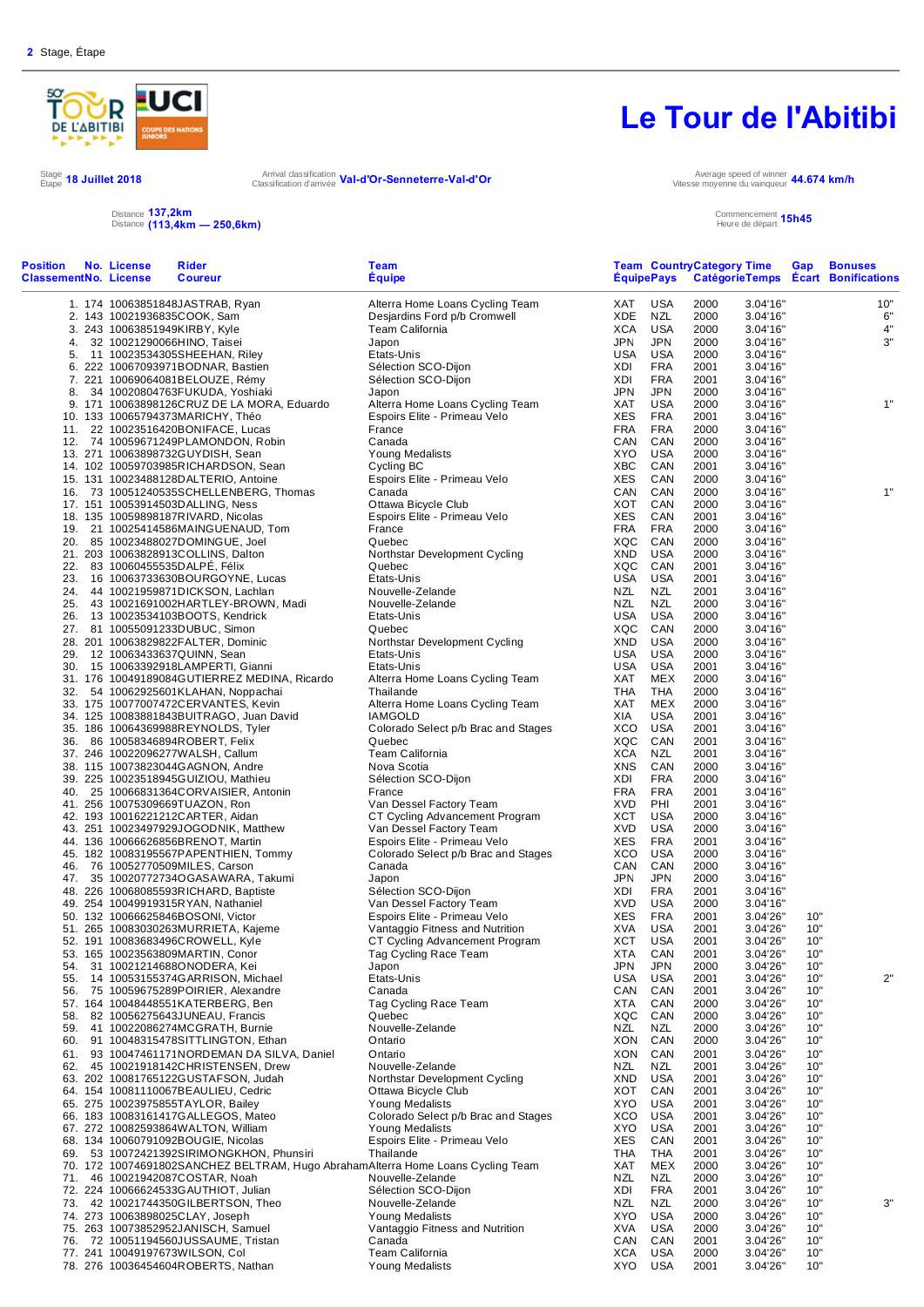|     | 79. 103 10037761575HODGINS, Brennan                                              | Cycling BC                                        | XBC        | USA        | 2001 | 3.04'26"        | 10"   |    |
|-----|----------------------------------------------------------------------------------|---------------------------------------------------|------------|------------|------|-----------------|-------|----|
| 80. | 92 10023490047CORREA, Justin                                                     | Ontario                                           | XON        | CAN        | 2000 | 3.04'26"        | 10"   |    |
|     | 81. 84 10059949721 CARREAU, Lukas                                                | Quebec                                            | <b>XQC</b> | CAN        | 2001 | 3.04'26"        | 10"   |    |
|     | 82. 155 10062053005FOURNIER, Louis                                               | Ottawa Bicycle Club                               | XOT        | CAN        | 2001 | 3.04'26"        | 10"   |    |
|     | 83. 94 10048387018FRONER, Axel                                                   | Ontario                                           | <b>XON</b> | CAN        | 2001 | 3.04'26"        | 10"   |    |
|     | 84. 192 10083639242KOLESZAR, Nick                                                | CT Cycling Advancement Program                    | <b>XCT</b> | <b>USA</b> | 2000 | 3.04'26"        | 10"   |    |
|     |                                                                                  | Northstar Development Cycling                     | XND        | <b>USA</b> | 2001 |                 | 10"   |    |
|     | 85. 204 10062864468PETERSON, Ethan                                               |                                                   |            |            |      | 3.04'26"        |       |    |
|     | 86. 252 10080567473LONG, Dillon                                                  | Van Dessel Factory Team                           | <b>XVD</b> | <b>USA</b> | 2000 | 3.04'26"        | 10"   |    |
|     | 87. 142 10055619780ROCHETTE, Alexis                                              | Desjardins Ford p/b Cromwell                      | XDE        | CAN        | 2000 | 3.04'26"        | 10"   |    |
|     | 88. 24 10025988405LANGELLA, Lilian                                               | France                                            | <b>FRA</b> | <b>FRA</b> | 2000 | 3.04'26"        | 10"   |    |
|     | 89. 274 10049503629THOMPSON, Connor                                              | Young Medalists                                   | <b>XYO</b> | <b>USA</b> | 2001 | 3.04'32"        | 16"   |    |
|     | 90. 161 10073572157RUSSELL, Evan                                                 | Tag Cycling Race Team                             | <b>XTA</b> | CAN        | 2001 | 3.04'32"        | 16"   |    |
|     | 91. 163 10061610037GUIDI, Baili                                                  | Tag Cycling Race Team                             | <b>XTA</b> | CAN        | 2000 | 3.04'32"        | 16"   |    |
|     | 92. 162 10053832556PAULY, Ethan                                                  | Tag Cycling Race Team                             | <b>XTA</b> | CAN        | 2000 | 3.04'32"        | 16"   |    |
|     | 93. 123 10061812727BERTHIAUME, Thomas                                            | <b>IAMGOLD</b>                                    | XIA        | CAN        | 2001 | 3.04'32"        | 16"   |    |
|     | 94. 122 10056479747FORTIER, Thomas                                               | <b>IAMGOLD</b>                                    | <b>XIA</b> | CAN        | 2000 | 3.04'32"        | 16"   |    |
|     | 95. 144 10059500790LABELLE, Kevin                                                | Desjardins Ford p/b Cromwell                      | XDE        | CAN        | 2001 | 3.04'32"        | 16"   |    |
|     | 96. 244 10071959937KENNEDY, Brian                                                | Team California                                   | <b>XCA</b> | <b>USA</b> | 2000 | 3.04'32"        | 16"   |    |
|     | 97. 124 10079264037ZUKOWSKY, Samuel                                              | <b>IAMGOLD</b>                                    | XIA        | CAN        | 2000 | 3.04'32"        | 16"   |    |
|     | 98. 205 10062907615BERNSTEIN, Connor                                             | Northstar Development Cycling                     | <b>XND</b> | <b>USA</b> | 2001 | 3.04'32"        | 16"   |    |
|     | 99. 104 10048877876LAFRAMBOISE, Taro                                             | Cycling BC                                        | <b>XBC</b> | CAN        | 2000 | 3.04'32"        | 16"   |    |
|     |                                                                                  | France                                            | FRA        | <b>FRA</b> | 2000 | 3.04'32"        | 16"   |    |
|     | 100. 23 10026519881HAMON, Nicolas                                                |                                                   |            |            |      |                 |       |    |
|     | 101. 152 10046253725STOPPA, Brett                                                | Ottawa Bicycle Club                               | <b>XOT</b> | CAN        | 2001 | 3.04'32"        | 16"   |    |
|     | 102. 185 10068179866PAWLAK, Nathan                                               | Colorado Select p/b Brac and Stages               | <b>XCO</b> | <b>USA</b> | 2001 | 3.04'32"        | 16"   |    |
|     | 103. 141 10055939678FOREST LEBLANC, Charles Antoine Desjardins Ford p/b Cromwell |                                                   | XDE        | CAN        | 2000 | 3.04'32"        | 16"   |    |
|     | 104. 145 10052760102LAROCHELLE, Pierre Antoine                                   | Desjardins Ford p/b Cromwell                      | XDE        | CAN        | 2000 | 3.04'32"        | 16"   |    |
|     | 105. 262 10073966524GILBERT, Joshua                                              | Vantaggio Fitness and Nutrition                   | XVA        | <b>USA</b> | 2001 | 3.04'40"        | 24"   |    |
|     | 106. 52 10064797701SEESANOK, Phitthawat                                          | Thailande                                         | <b>THA</b> | <b>THA</b> | 2000 | 3.04'40"        | 24"   |    |
|     | 107. 236 10083479190BEREND, Zach                                                 | Southeast Regional p/b The Endurance ColectiveXSE |            | <b>USA</b> | 2001 | 3.04'40"        | 24"   |    |
|     | 108. 55 10065275728BANGSIRI, Chalermchai                                         | Thailande                                         | THA        | <b>THA</b> | 2000 | 3.04'43"        | 27"   |    |
|     | 109. 112 10060063087VANLUXEMBORG, John                                           | Nova Scotia                                       | <b>XNS</b> | CAN        | 2000 | 3.04'48"        | 32"   |    |
|     | 110. 153 10081012158LACROIX, Jacob                                               | Ottawa Bicycle Club                               | <b>XOT</b> | CAN        | 2000 | 3.04'48"        | 32"   |    |
|     | 111. 233 10083361982VARGAS, Daniel                                               | Southeast Regional p/b The Endurance ColectiveXSE |            | <b>USA</b> | 2001 | 3.04'48"        | 32"   |    |
|     | 112. 146 10056265943BERGERON, Alexis                                             | Desjardins Ford p/b Cromwell                      | <b>XDE</b> | CAN        | 2001 | 3.04'48"        | 32"   |    |
|     | 113. 96 10048956284SIRMAN, Jack                                                  | Ontario                                           | <b>XON</b> | CAN        | 2001 | 3.05'03"        | 47"   |    |
|     | 114. 71 10046142779PICKRELL, Riley                                               | Canada                                            | CAN        | CAN        | 2001 | 3.05'03"        | 47"   | 2' |
|     | 115. 111 10059558889MACEACHEN, Calum                                             | Nova Scotia                                       | <b>XNS</b> | CAN        | 2001 | 3.05'09"        | 53"   |    |
|     | 116. 184 10083255383HALL, Sinclair                                               | Colorado Select p/b Brac and Stages               | XCO        | <b>USA</b> | 2001 | 3.05'09"        | 53"   |    |
|     | 117. 261 10063607429OVERSON, Ethan                                               | Vantaggio Fitness and Nutrition                   | <b>XVA</b> | <b>USA</b> | 2000 | 3.05'24"        | 1'08" |    |
|     |                                                                                  |                                                   |            |            |      |                 | 1'19" |    |
|     | 118. 26 10026065500FEDRIGO, Mathis                                               | France                                            | <b>FRA</b> | <b>FRA</b> | 2000 | 3.05'35"        |       |    |
|     | 119. 116 10079906358MERKULOV, Andrei                                             | Nova Scotia                                       | <b>XNS</b> | CAN        | 2001 | 3.05'47"        | 1'31" |    |
|     | 120. 253 10083451811PETTI, Andrew                                                | Van Dessel Factory Team                           | <b>XVD</b> | <b>USA</b> | 2000 | 3.05'47"        | 1'31" |    |
|     | 121. 194 10083664605KRIVITSKY, Joseph                                            | CT Cycling Advancement Program                    | <b>XCT</b> | <b>USA</b> | 2000 | 3.06'21"        | 2'05" |    |
|     | 122. 121 10059935876DESHAIES, Thomas Louis                                       | <b>IAMGOLD</b>                                    | XIA        | CAN        | 2000 | 3.06'21"        | 2'05" |    |
|     | 123. 181 10083161114COATSBALLASEUX, Aidan                                        | Colorado Select p/b Brac and Stages               | <b>XCO</b> | <b>USA</b> | 2001 | 3.07'52"        | 3'36" |    |
|     | 124. 126 10023511568BRENOT, Arthur                                               | <b>IAMGOLD</b>                                    | <b>XIA</b> | <b>FRA</b> | 2000 | 3.08'54"        | 4'38" |    |
|     | 125. 232 10083423620ROSS, Brett                                                  | Southeast Regional p/b The Endurance ColectiveXSE |            | <b>USA</b> | 2001 | 3.09'36"        | 5'20" |    |
|     | 126. 235 10072097454SCOTT, Luke                                                  | Southeast Regional p/b The Endurance ColectiveXSE |            | <b>USA</b> | 2001 | 3.10'04"        | 5'48" |    |
|     | 127. 264 10083030364JAMES, Rogan                                                 | Vantaggio Fitness and Nutrition                   | <b>XVA</b> | <b>USA</b> | 2000 | 3.10'04"        | 5'48" |    |
|     | 128. 51 10079687605HANGQUART, Rangsiman                                          | Thailande                                         | <b>THA</b> | <b>THA</b> | 2001 | 3.11'27"        | 7'11" |    |
|     | 129. 242 10082900729WilSON, Devin                                                | Team California                                   | <b>XCA</b> | <b>USA</b> | 2001 | 3.14'06"        | 9'50" |    |
|     | 130. 173 10049905268CASTILLO, Erik                                               | Alterra Home Loans Cycling Team                   | XAT        | USA        | 2000 | 3.15'02" 10'46" |       |    |
|     | 131. 206 10071906181LUCHT, Akash                                                 | Northstar Development Cycling                     | <b>XND</b> | USA        | 2000 | 3.15'09" 10'53" |       |    |
|     | 132. 56 10065275627NOMAI, Aukkrit                                                | Thailande                                         | <b>THA</b> | <b>THA</b> | 2000 | 3.15'09" 10'53" |       |    |
|     |                                                                                  | Team California                                   | <b>XCA</b> | <b>USA</b> | 2001 | 3.17'29" 13'13" |       |    |
|     | 133. 245 10075684434PEDERSEN, Ellis                                              |                                                   |            | CAN        |      |                 |       |    |
|     | 134. 114 10045796714BENDER, Caleb                                                | Nova Scotia                                       | <b>XNS</b> |            | 2001 | 3.22'35" 18'19" |       |    |
|     | 135. 33 10020964916YAMAMOTO, Tetsuo                                              | Japon                                             | <b>JPN</b> | <b>JPN</b> | 2000 | 3.24'13" 19'57" |       |    |
|     | 136. 113 10023564415HINKS, lan                                                   | Nova Scotia                                       | <b>XNS</b> | CAN        | 2000 | 3.42'11" 37'55" |       |    |
|     |                                                                                  |                                                   |            |            |      |                 |       |    |
|     | Riders after time limit, Arrivés hors délais                                     |                                                   |            |            |      |                 |       |    |
|     | 137. 266 10060735623WEBB, Alexander                                              | Vantaggio Fitness and Nutrition                   | XVA        | CAN        | 2001 | 3.52'14" 47'58" |       |    |

#### **The following competitors were signed out from the race: Les coureurs suivants ont abandoné la course:**

| No. | License         | Rider                | Team                | Team          | <b>Country</b> | Category  | <b>Reason</b> |
|-----|-----------------|----------------------|---------------------|---------------|----------------|-----------|---------------|
| No. | <b>License</b>  | Coureur              | <b>Equipe</b>       | <b>Equipe</b> | <b>Pays</b>    | Catégorie | <b>Raison</b> |
|     | 36 10020775057  | KAMOSHITA, Takuya    | Japon               | JPN           | <b>JPN</b>     | 2000      | <b>DNF</b>    |
|     | 223 10027501908 | DEMORTIERE, François | Sélection SCO-Dijon | <b>XDI</b>    | <b>FRA</b>     | 2000      | <b>DNF</b>    |

Number of starters **139**<br>Number de coureurs au depart **139** Number de coureurs au depart 139 Number des coureurs restants

Number remaining **136**<br>Nombre des coureurs restants

**20 18 TourAbit ibi .st r : 1 291 73 992 2 : V3. 24 final update** 

Riders after time limit Arrivés hors délais **266**

Richard Sports Services Résultats disponibles sur www.rsstiming.com

**Last calculated, Dernière mise à jour: 18-07, 19.50** 

**StageRace 2005 software — www.stagerace.com**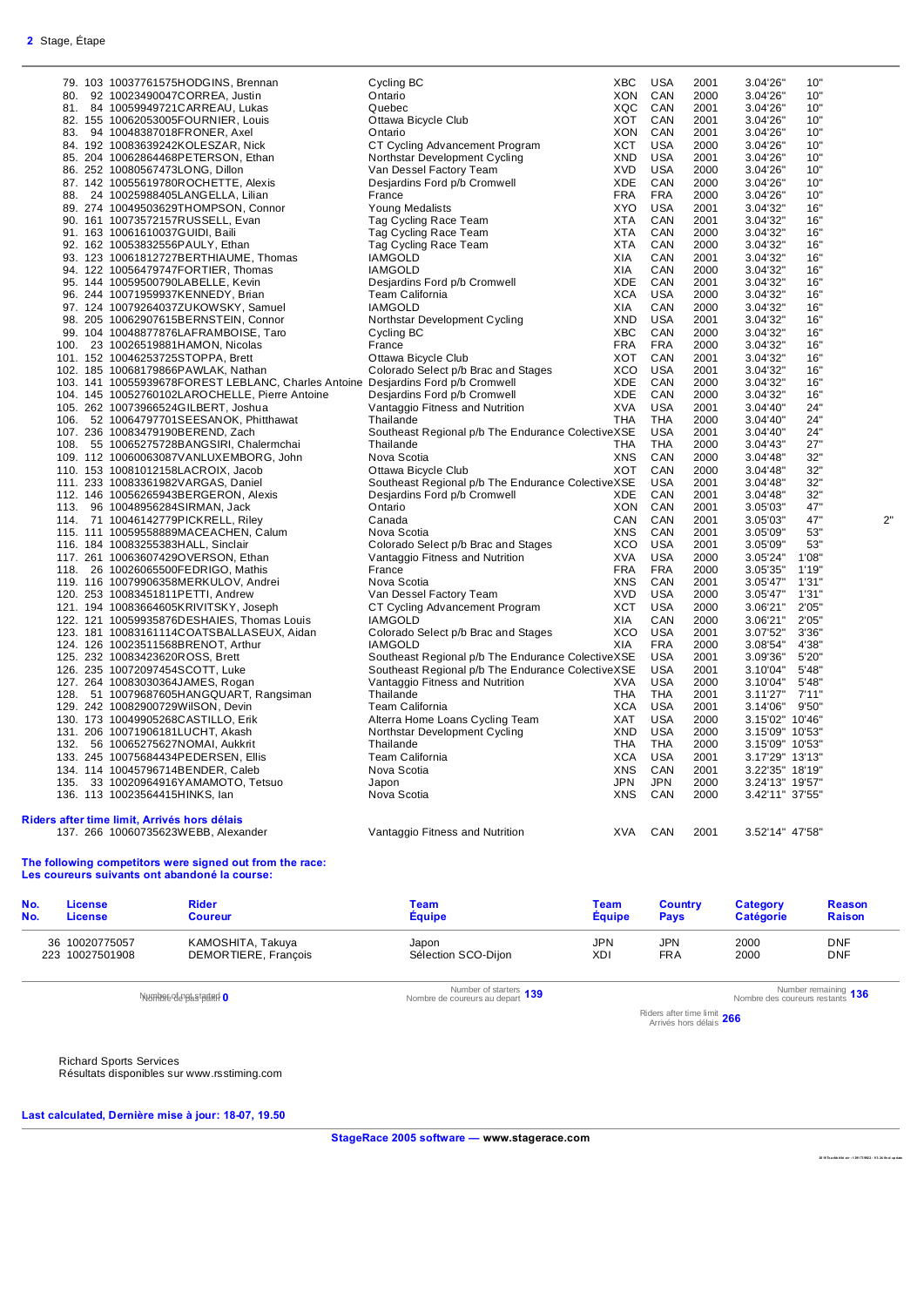

### **Général**

Stage 18 Juillet 2018

Étape **18 Juillet 2018** General classification after Classification générale après **Val-d'Or-Senneterre-Val-d'Or**

Average speed of winner **45.515 km/h**<br>Vitesse moyenne du vainqueur **45.515 km/h** Total distance totale

Distance totale **250,6km**

| <b>Position</b><br><b>Classement No. License</b> | No. License                                                    | Rider<br><b>Coureur</b>                                                      | <b>Team</b><br><b>Equipe</b>                            | <b>Equipe Pays</b> |                          | <b>Team Country Category Time</b><br><b>Catégorie Temps</b> |                      | Gap<br>Ecart |
|--------------------------------------------------|----------------------------------------------------------------|------------------------------------------------------------------------------|---------------------------------------------------------|--------------------|--------------------------|-------------------------------------------------------------|----------------------|--------------|
|                                                  |                                                                | 1. 174 10063851848 JASTRAB, Ryan                                             | Alterra Home Loans Cycling Team                         | XAT                | <b>USA</b>               | 2000                                                        | 5.30'21"             |              |
| 2.                                               | 32 10021290066 HINO, Taisei                                    |                                                                              | Japon                                                   | <b>JPN</b>         | JPN                      | 2000                                                        | 5.30'23"             | 2"           |
|                                                  |                                                                | 3. 171 10063898126 CRUZ DE LA MORA, Eduardo                                  | Alterra Home Loans Cycling Team                         | XAT                | USA                      | 2000                                                        | 5.30'24"             | 3"           |
|                                                  | 4. 143 10021936835 COOK, Sam<br>5. 243 10063851949 KIRBY, Kyle |                                                                              | Desjardins Ford p/b Cromwell<br><b>Team California</b>  | <b>XDE</b><br>XCA  | <b>NZL</b><br>USA        | 2000<br>2000                                                | 5.30'25"<br>5.30'27" | 4"<br>6"     |
| 6.                                               |                                                                | 73 10051240535 SCHELLENBERG, Thomas                                          | Canada                                                  | CAN                | CAN                      | 2000                                                        | 5.30'27"             | 6"           |
| 7.                                               |                                                                | 25 10066831364 CORVAISIER, Antonin                                           | France                                                  | <b>FRA</b>         | <b>FRA</b>               | 2001                                                        | 5.30'28"             | 7"           |
| 8.                                               |                                                                | 11 10023534305 SHEEHAN, Riley                                                | Etats-Unis                                              | USA                | USA                      | 2000                                                        | 5.30'30"             | 9"           |
|                                                  |                                                                | 9. 222 10067093971 BODNAR, Bastien                                           | Sélection SCO-Dijon                                     | XDI                | <b>FRA</b>               | 2001                                                        | 5.30'31"             | 10"          |
|                                                  |                                                                | 10. 221 10069064081 BELOUZE, Rémy                                            | Sélection SCO-Dijon                                     | XDI<br><b>FRA</b>  | <b>FRA</b><br><b>FRA</b> | 2001                                                        | 5.30'31"             | 10"<br>10"   |
|                                                  |                                                                | 11. 22 10023516420 BONIFACE, Lucas<br>12. 133 10065794373 MARICHY, Théo      | France<br>Espoirs Elite - Primeau Velo                  | <b>XES</b>         | <b>FRA</b>               | 2000<br>2001                                                | 5.30'31"<br>5.30'31" | 10"          |
| 13.                                              |                                                                | 21 10025414586 MAINGUENAUD, Tom                                              | France                                                  | <b>FRA</b>         | <b>FRA</b>               | 2000                                                        | 5.30'31"             | 10"          |
|                                                  |                                                                | 14. 135 10059898187 RIVARD, Nicolas                                          | Espoirs Elite - Primeau Velo                            | XES                | CAN                      | 2001                                                        | 5.30'31"             | 10"          |
| 15.                                              |                                                                | 16 10063733630 BOURGOYNE, Lucas                                              | Etats-Unis                                              | <b>USA</b>         | <b>USA</b>               | 2001                                                        | 5.30'31"             | 10"          |
|                                                  |                                                                | 16. 271 10063898732 GUYDISH, Sean                                            | Young Medalists                                         | XYO                | USA                      | 2000                                                        | 5.30'31"             | 10"          |
| 17.<br>18.                                       |                                                                | 44 10021959871 DICKSON, Lachlan<br>74 10059671249 PLAMONDON, Robin           | Nouvelle-Zelande<br>Canada                              | <b>NZL</b><br>CAN  | <b>NZL</b><br>CAN        | 2001<br>2000                                                | 5.30'31"<br>5.30'31" | 10"<br>10"   |
| 19.                                              |                                                                | 13 10023534103 BOOTS, Kendrick                                               | Etats-Unis                                              | USA                | USA                      | 2000                                                        | 5.30'31"             | 10"          |
|                                                  |                                                                | 20. 246 10022096277 WALSH, Callum                                            | <b>Team California</b>                                  | XCA                | <b>NZL</b>               | 2001                                                        | 5.30'31"             | 10"          |
|                                                  |                                                                | 21. 81 10055091233 DUBUC, Simon                                              | Quebec                                                  | XQC                | CAN                      | 2000                                                        | 5.30'31"             | 10"          |
|                                                  |                                                                | 22. 175 10077007472 CERVANTES, Kevin                                         | Alterra Home Loans Cycling Team                         | XAT                | MEX                      | 2000                                                        | 5.30'31"             | 10"          |
|                                                  |                                                                | 23. 176 10049189084 GUTIERREZ MEDINA, Ricardo                                | Alterra Home Loans Cycling Team                         | XAT                | <b>MEX</b>               | 2000                                                        | 5.30'31"             | 10"          |
|                                                  |                                                                | 24. 131 10023488128 DALTERIO, Antoine<br>25. 151 10053914503 DALLING, Ness   | Espoirs Elite - Primeau Velo<br>Ottawa Bicycle Club     | XES<br>XOT         | CAN<br>CAN               | 2000<br>2000                                                | 5.30'31"<br>5.30'31" | 10"<br>10"   |
| 26.                                              |                                                                | 12 10063433637 QUINN, Sean                                                   | Etats-Unis                                              | <b>USA</b>         | <b>USA</b>               | 2000                                                        | 5.30'31"             | 10"          |
| 27.                                              |                                                                | 54 10062925601 KLAHAN, Noppachai                                             | Thailande                                               | THA                | THA                      | 2000                                                        | 5.30'31"             | 10"          |
| 28.                                              |                                                                | 34 10020804763 FUKUDA, Yoshiaki                                              | Japon                                                   | <b>JPN</b>         | <b>JPN</b>               | 2000                                                        | 5.30'31"             | 10"          |
|                                                  |                                                                | 29. 125 10083881843 BUITRAGO, Juan David                                     | <b>IAMGOLD</b>                                          | XIA                | USA                      | 2001                                                        | 5.30'31"             | 10"          |
| 30.                                              |                                                                | 76 10052770509 MILES, Carson                                                 | Canada                                                  | CAN                | CAN                      | 2000                                                        | 5.30'31"             | 10"          |
| 32.                                              |                                                                | 31. 182 10083195567 PAPENTHIEN, Tommy<br>85 10023488027 DOMINGUE, Joel       | Colorado Select p/b Brac and Stages<br>Quebec           | XCO<br>XQC         | <b>USA</b><br>CAN        | 2000<br>2000                                                | 5.30'31"<br>5.30'31" | 10"<br>10"   |
|                                                  |                                                                | 33. 225 10023518945 GUIZIOU, Mathieu                                         | Sélection SCO-Dijon                                     | XDI                | <b>FRA</b>               | 2000                                                        | 5.30'31"             | 10"          |
|                                                  |                                                                | 34. 193 10016221212 CARTER, Aidan                                            | CT Cycling Advancement Program                          | <b>XCT</b>         | <b>USA</b>               | 2000                                                        | 5.30'31"             | 10"          |
|                                                  |                                                                | 35. 201 10063829822 FALTER, Dominic                                          | Northstar Development Cycling                           | XND                | USA                      | 2000                                                        | 5.30'31"             | 10"          |
| 36.                                              |                                                                | 43 10021691002 HARTLEY-BROWN, Madi                                           | Nouvelle-Zelande                                        | NZL                | NZL                      | 2000                                                        | 5.30'31"             | 10"          |
|                                                  |                                                                | 37. 256 10075309669 TUAZON, Ron                                              | Van Dessel Factory Team                                 | <b>XVD</b>         | PHI                      | 2001                                                        | 5.30'31"             | 10"          |
| 38.                                              |                                                                | 86 10058346894 ROBERT, Felix<br>39. 251 10023497929 JOGODNIK, Matthew        | Quebec<br>Van Dessel Factory Team                       | XQC<br><b>XVD</b>  | CAN<br><b>USA</b>        | 2001<br>2000                                                | 5.30'31"<br>5.30'31" | 10"<br>10"   |
|                                                  |                                                                | 40. 136 10066626856 BRENOT, Martin                                           | Espoirs Elite - Primeau Velo                            | XES                | <b>FRA</b>               | 2001                                                        | 5.30'31"             | 10"          |
| 41.                                              |                                                                | 35 10020772734 OGASAWARA, Takumi                                             | Japon                                                   | <b>JPN</b>         | <b>JPN</b>               | 2000                                                        | 5.30'31"             | 10"          |
| 42.                                              |                                                                | 42 10021744350 GILBERTSON, Theo                                              | Nouvelle-Zelande                                        | <b>NZL</b>         | <b>NZL</b>               | 2000                                                        | 5.30'38"             | 17"          |
| 43.                                              |                                                                | 14 10053155374 GARRISON, Michael                                             | Etats-Unis                                              | USA                | USA                      | 2001                                                        | 5.30'39"             | 18"          |
| 44.                                              |                                                                | 75 10059675289 POIRIER, Alexandre<br>45 10021918142 CHRISTENSEN, Drew        | Canada                                                  | CAN<br><b>NZL</b>  | CAN<br><b>NZL</b>        | 2001<br>2001                                                | 5.30'41"             | 20"<br>20"   |
| 45.                                              |                                                                | 46. 164 10048448551 KATERBERG, Ben                                           | Nouvelle-Zelande<br>Tag Cycling Race Team               | <b>XTA</b>         | CAN                      | 2000                                                        | 5.30'41"<br>5.30'41" | 20"          |
|                                                  |                                                                | 47. 93 10047461171 NORDEMAN DA SILVA, Daniel                                 | Ontario                                                 | XON                | CAN                      | 2001                                                        | 5.30'41"             | 20"          |
|                                                  |                                                                | 48. 263 10073852952 JANISCH, Samuel                                          | Vantaggio Fitness and Nutrition                         | XVA                | <b>USA</b>               | 2000                                                        | 5.30'41"             | 20"          |
|                                                  |                                                                | 49. 132 10066625846 BOSONI, Victor                                           | Espoirs Elite - Primeau Velo                            | XES                | <b>FRA</b>               | 2001                                                        | 5.30'41"             | 20"          |
| 50.                                              |                                                                | 31 10021214688 ONODERA, Kei                                                  | Japon                                                   | JPN                | <b>JPN</b>               | 2000                                                        | 5.30'41"             | 20"          |
| 52.                                              |                                                                | 51. 272 10082593864 WALTON, William<br>53 10072421392 SIRIMONGKHON, Phunsiri | <b>Young Medalists</b><br>Thailande                     | XYO<br>THA         | <b>USA</b><br><b>THA</b> | 2001<br>2001                                                | 5.30'41"<br>5.30'41" | 20"<br>20"   |
|                                                  |                                                                | 53. 165 10023563809 MARTIN, Conor                                            | Tag Cycling Race Team                                   | <b>XTA</b>         | CAN                      | 2001                                                        | 5.30'41"             | 20"          |
| 54.                                              |                                                                | 91 10048315478 SITTLINGTON, Ethan                                            | Ontario                                                 | <b>XON</b>         | CAN                      | 2000                                                        | 5.30'41"             | 20"          |
| 55.                                              |                                                                | 46 10021942087 COSTAR, Noah                                                  | Nouvelle-Zelande                                        | <b>NZL</b>         | <b>NZL</b>               | 2000                                                        | 5.30'41"             | 20"          |
| 56.                                              |                                                                | 84 10059949721 CARREAU, Lukas                                                | Quebec                                                  | XQC                | CAN                      | 2001                                                        | 5.30'41"             | 20"          |
|                                                  |                                                                | 57. 72 10051194560 JUSSAUME, Tristan<br>58. 103 10037761575 HODGINS, Brennan | Canada                                                  | CAN                | CAN                      | 2001                                                        | 5.30'41"             | 20"          |
|                                                  |                                                                | 59. 273 10063898025 CLAY, Joseph                                             | Cycling BC<br>Young Medalists                           | XBC<br><b>XYO</b>  | USA<br>USA               | 2001<br>2000                                                | 5.30'41"<br>5.30'41" | 20"<br>20"   |
|                                                  | 60. 241 10049197673 WILSON, Col                                |                                                                              | Team California                                         | XCA                | USA                      | 2000                                                        | 5.30'41"             | 20"          |
|                                                  |                                                                | 61. 276 10036454604 ROBERTS, Nathan                                          | <b>Young Medalists</b>                                  | <b>XYO</b>         | USA                      | 2001                                                        | 5.30'41"             | 20"          |
|                                                  |                                                                | 62. 134 10060791092 BOUGIE, Nicolas                                          | Espoirs Elite - Primeau Velo                            | <b>XES</b>         | CAN                      | 2001                                                        | 5.30'41"             | 20"          |
| 63.                                              |                                                                | 15 10063392918 LAMPERTI, Gianni                                              | Etats-Unis                                              | USA                | USA                      | 2001                                                        | 5.30'43"             | 22"          |
| 65.                                              |                                                                | 64. 186 10064369988 REYNOLDS, Tyler<br>41 10022086274 MCGRATH, Bumie         | Colorado Select p/b Brac and Stages<br>Nouvelle-Zelande | XCO<br>NZL         | USA<br>NZL               | 2001<br>2000                                                | 5.30'49"<br>5.30'53" | 28"<br>32"   |
|                                                  |                                                                | 66. 275 10023975855 TAYLOR, Bailey                                           | <b>Young Medalists</b>                                  | <b>XYO</b>         | USA                      | 2001                                                        | 5.30'53"             | 32"          |
|                                                  |                                                                | 67. 202 10081765122 GUSTAFSON, Judah                                         | Northstar Development Cycling                           | XND                | USA                      | 2001                                                        | 5.30'53"             | 32"          |
|                                                  |                                                                | 68. 191 10083683496 CROWELL, Kyle                                            | CT Cycling Advancement Program                          | XCT                | USA                      | 2001                                                        | 5.30'57"             | 36"          |
|                                                  | 69. 163 10061610037 GUIDI, Baili                               |                                                                              | Tag Cycling Race Team                                   | XTA                | CAN                      | 2000                                                        | 5.30'59"             | 38"          |
|                                                  |                                                                | 70. 185 10068179866 PAWLAK, Nathan                                           | Colorado Select p/b Brac and Stages                     | XCO                | <b>USA</b>               | 2001                                                        | 5.30'59"             | 38"          |
|                                                  |                                                                | 71. 71 10046142779 PICKRELL, Riley<br>72. 153 10081012158 LACROIX, Jacob     | Canada<br>Ottawa Bicycle Club                           | CAN<br>XOT         | CAN<br>CAN               | 2001<br>2000                                                | 5.31'02"<br>5.31'03" | 41"<br>42"   |
|                                                  |                                                                | 73. 233 10083361982 VARGAS, Daniel                                           | Southeast Regional p/b The Endurance Colective          | XSE                | USA                      | 2001                                                        | 5.31'03"             | 42"          |
|                                                  |                                                                | 74. 183 10083161417 GALLEGOS, Mateo                                          | Colorado Select p/b Brac and Stages                     | XCO                | <b>USA</b>               | 2001                                                        | 5.31'23"             | 1'02"        |
|                                                  |                                                                | 75. 203 10063828913 COLLINS, Dalton                                          | Northstar Development Cycling                           | <b>XND</b>         | USA                      | 2000                                                        | 5.31'26"             | 1'05"        |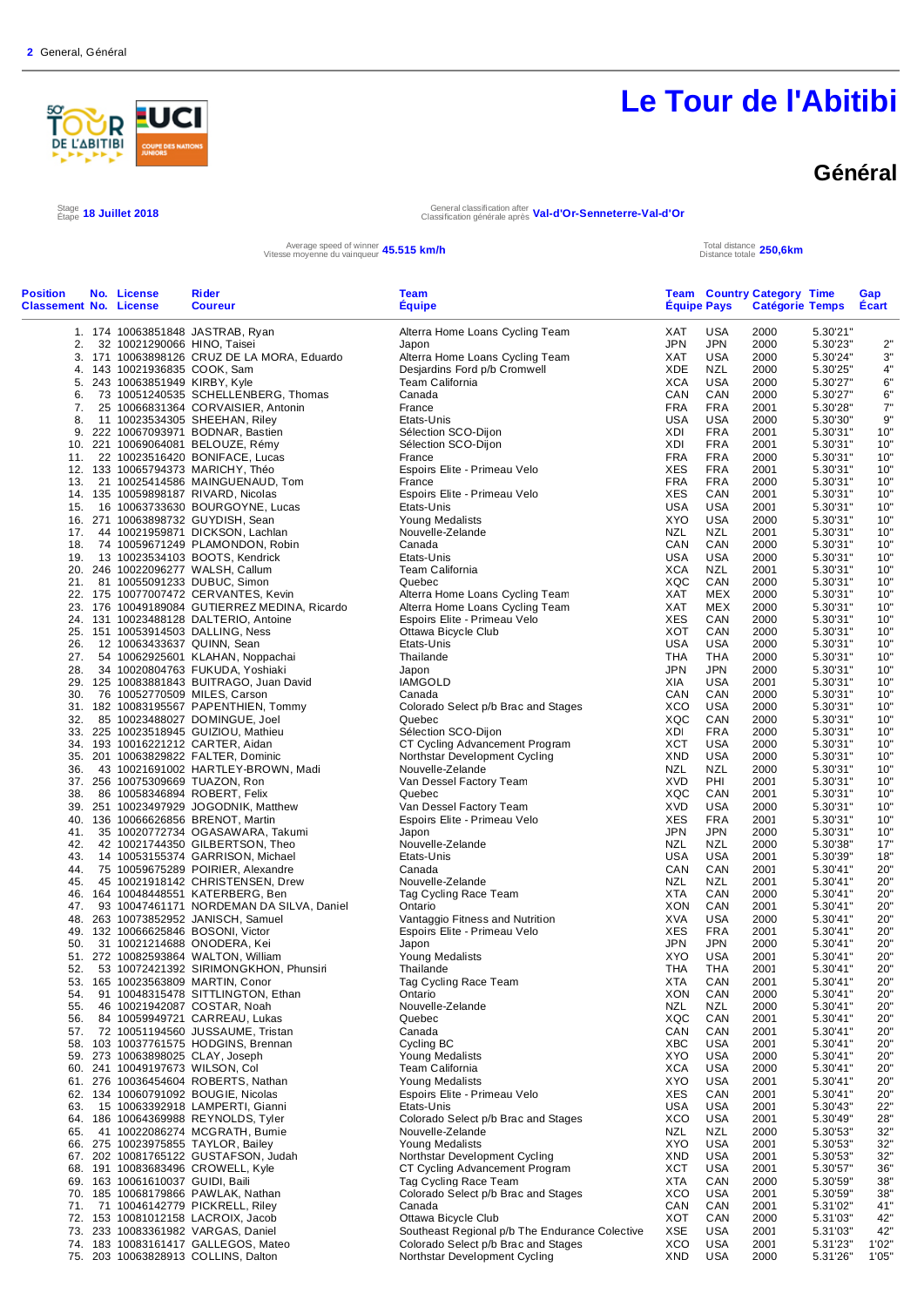|      |                                  | 76. 172 10074691802 SANCHEZ BELTRAM, Hugo Abraham    | Alterra Home Loans Cycling Team                | <b>XAT</b> | <b>MEX</b> | 2000 | 5.31'36"        | 1'15'  |
|------|----------------------------------|------------------------------------------------------|------------------------------------------------|------------|------------|------|-----------------|--------|
|      |                                  | 77. 155 10062053005 FOURNIER, Louis                  | Ottawa Bicycle Club                            | <b>XOT</b> | CAN        | 2001 | 5.31'49"        | 1'28'  |
|      |                                  | 78. 261 10063607429 OVERSON, Ethan                   | Vantaggio Fitness and Nutrition                | <b>XVA</b> | <b>USA</b> | 2000 | 5.31'55"        | 1'34'  |
| 79.  | 252 10080567473 LONG, Dillon     |                                                      | Van Dessel Factory Team                        | <b>XVD</b> | <b>USA</b> | 2000 | 5.31'59"        | 1'38'  |
|      |                                  | 80. 204 10062864468 PETERSON, Ethan                  | Northstar Development Cycling                  | <b>XND</b> | <b>USA</b> | 2001 | 5.31'59"        | 1'38"  |
| 81.  |                                  | 82 10056275643 JUNEAU, Francis                       | Quebec                                         | XQC        | CAN        | 2000 | 5.32'03"        | 1'42'  |
|      |                                  | 82. 274 10049503629 THOMPSON, Connor                 | Young Medalists                                | <b>XYO</b> | <b>USA</b> | 2001 | 5.32'05"        | 1'44'  |
|      |                                  | 83. 122 10056479747 FORTIER, Thomas                  | <b>IAMGOLD</b>                                 | XIA        | CAN        | 2000 | 5.32'05"        | 1'44'  |
|      |                                  | 84. 161 10073572157 RUSSELL, Evan                    | Tag Cycling Race Team                          | <b>XTA</b> | CAN        | 2001 | 5.32'05"        | 1'44'  |
|      |                                  | 85. 124 10079264037 ZUKOWSKY, Samuel                 | <b>IAMGOLD</b>                                 | XIA        | CAN        | 2000 | 5.32'05"        | 1'44'  |
| 86.  |                                  | 94 10048387018 FRONER, Axel                          | Ontario                                        | <b>XON</b> | CAN        | 2001 | 5.32'06"        | 1'45'  |
|      |                                  | 87. 254 10049919315 RYAN, Nathaniel                  | Van Dessel Factory Team                        | <b>XVD</b> | <b>USA</b> | 2000 | 5.32'07"        | 1'46'  |
| 88.  |                                  | 236 10083479190 BEREND, Zach                         | Southeast Regional p/b The Endurance Colective | <b>XSE</b> | <b>USA</b> | 2001 | 5.32'13"        | 1'52'  |
|      |                                  | 89. 152 10046253725 STOPPA, Brett                    | Ottawa Bicycle Club                            | XOT        | CAN        | 2001 | 5.32'16"        | 1'55'  |
|      |                                  | 90. 154 10081110067 BEAULIEU, Cedric                 | Ottawa Bicycle Club                            | XOT        | CAN        | 2001 | 5.32'17"        | 1'56'  |
|      |                                  | 91. 205 10062907615 BERNSTEIN, Connor                | Northstar Development Cycling                  | <b>XND</b> | <b>USA</b> | 2001 | 5.32'19"        | 1'58'  |
|      |                                  | 92. 112 10060063087 VANLUXEMBORG, John               | Nova Scotia                                    | <b>XNS</b> | CAN        | 2000 | 5.32'28"        | 2'07'  |
|      |                                  | 93. 262 10073966524 GILBERT, Joshua                  | Vantaggio Fitness and Nutrition                | <b>XVA</b> | <b>USA</b> | 2001 | 5.32'38"        | 2'17'  |
|      |                                  |                                                      | <b>IAMGOLD</b>                                 | XIA        | CAN        | 2001 | 5.32'40"        | 2'19'  |
|      |                                  | 94. 123 10061812727 BERTHIAUME, Thomas               |                                                | <b>XCO</b> | <b>USA</b> | 2001 | 5.32'46"        | 2'25'  |
|      |                                  | 95. 184 10083255383 HALL, Sinclair                   | Colorado Select p/b Brac and Stages            |            |            |      |                 |        |
|      |                                  | 96. 265 10083030263 MURRIETA, Kajeme                 | Vantaggio Fitness and Nutrition                | <b>XVA</b> | <b>USA</b> | 2001 | 5.32'56"        | 2'35'  |
|      |                                  | 97. 102 10059703985 RICHARDSON, Sean                 | Cycling BC                                     | <b>XBC</b> | CAN        | 2001 | 5.32'58"        | 2'37'  |
| 98.  |                                  | 83 10060455535 DALPÉ, Félix                          | Quebec                                         | XQC        | CAN        | 2001 | 5.32'58"        | 2'37'  |
|      |                                  | 99. 121 10059935876 DESHAIES, Thomas Louis           | <b>IAMGOLD</b>                                 | XIA        | CAN        | 2000 | 5.33'26"        | 3'05'  |
|      |                                  | 100. 181 10083161114 COATSBALLASEUX, Aidan           | Colorado Select p/b Brac and Stages            | XCO        | <b>USA</b> | 2001 | 5.34'07"        | 3'46'  |
| 101. |                                  | 96 10048956284 SIRMAN, Jack                          | Ontario                                        | <b>XON</b> | CAN        | 2001 | 5.34'14"        | 3'53'  |
|      |                                  | 102. 146 10056265943 BERGERON, Alexis                | Desjardins Ford p/b Cromwell                   | <b>XDE</b> | CAN        | 2001 | 5.34'19"        | 3'58'  |
|      |                                  | 103. 226 10068085593 RICHARD, Baptiste               | Sélection SCO-Dijon                            | XDI        | <b>FRA</b> | 2001 | 5.34'32"        | 4'11'  |
|      |                                  | 104. 162 10053832556 PAULY, Ethan                    | Tag Cycling Race Team                          | <b>XTA</b> | CAN        | 2000 | 5.34'41"        | 4'20'  |
|      |                                  | 105. 224 10066624533 GAUTHIOT, Julian                | Sélection SCO-Dijon                            | XDI        | <b>FRA</b> | 2001 | 5.34'42"        | 4'21'  |
|      |                                  | 106. 116 10079906358 MERKULOV, Andrei                | Nova Scotia                                    | <b>XNS</b> | CAN        | 2001 | 5.34'58"        | 4'37'  |
| 107. |                                  | 24 10025988405 LANGELLA, Lilian                      | France                                         | <b>FRA</b> | <b>FRA</b> | 2000 | 5.35'14"        | 4'53'  |
| 108. |                                  | 23 10026519881 HAMON, Nicolas                        | France                                         | <b>FRA</b> | <b>FRA</b> | 2000 | 5.35'20"        | 4'59'  |
| 109. |                                  | 52 10064797701 SEESANOK, Phitthawat                  | Thailande                                      | <b>THA</b> | <b>THA</b> | 2000 | 5.35'41"        | 5'20"  |
|      |                                  | 110. 253 10083451811 PETTI, Andrew                   | Van Dessel Factory Team                        | <b>XVD</b> | <b>USA</b> | 2000 | 5.36'03"        | 5'42'  |
|      |                                  | 111. 194 10083664605 KRIVITSKY, Joseph               | CT Cycling Advancement Program                 | <b>XCT</b> | <b>USA</b> | 2000 | 5.36'07"        | 5'46'  |
| 112. |                                  | 26 10026065500 FEDRIGO, Mathis                       | France                                         | <b>FRA</b> | <b>FRA</b> | 2000 | 5.36'23"        | 6'02'  |
| 113. |                                  | 55 10065275728 BANGSIRI, Chalermchai                 | Thailande                                      | THA        | THA        | 2000 | 5.36'31"        | 6'10'  |
|      |                                  | 114. 264 10083030364 JAMES, Rogan                    | Vantaggio Fitness and Nutrition                | <b>XVA</b> | USA        | 2000 | 5.37'44"        | 7'23'  |
|      | 115. 232 10083423620 ROSS, Brett |                                                      | Southeast Regional p/b The Endurance Colective | <b>XSE</b> | <b>USA</b> | 2001 | 5.38'03"        | 7'42'  |
|      |                                  | 116. 104 10048877876 LAFRAMBOISE, Taro               | Cycling BC                                     | <b>XBC</b> | CAN        | 2000 | 5.39'34"        | 9'13'  |
|      |                                  | 117. 92 10023490047 CORREA, Justin                   | Ontario                                        | <b>XON</b> | CAN        | 2000 | 5.39'37"        | 9'16'  |
|      |                                  | 118. 142 10055619780 ROCHETTE, Alexis                | Desjardins Ford p/b Cromwell                   | <b>XDE</b> | CAN        | 2000 | 5.39'37"        | 9'16'  |
|      |                                  | 119. 244 10071959937 KENNEDY, Brian                  | <b>Team California</b>                         | <b>XCA</b> | USA        | 2000 | 5.39'41"        | 9'20'  |
|      |                                  |                                                      |                                                | <b>XDE</b> | CAN        | 2001 | 5.39'43"        | 9'22'  |
|      |                                  | 120. 144 10059500790 LABELLE, Kevin                  | Desjardins Ford p/b Cromwell                   | XIA        | <b>FRA</b> | 2000 | 5.39'55"        | 9'34'  |
|      |                                  | 121. 126 10023511568 BRENOT, Arthur                  | <b>IAMGOLD</b>                                 | XAT        | <b>USA</b> |      |                 | 12'14' |
|      |                                  | 122. 173 10049905268 CASTILLO, Erik                  | Alterra Home Loans Cycling Team                |            |            | 2000 | 5.42'35"        |        |
|      |                                  | 123. 235 10072097454 SCOTT, Luke                     | Southeast Regional p/b The Endurance Colective | <b>XSE</b> | <b>USA</b> | 2001 | 5.43'19"        | 12'58' |
| 124. |                                  | 51 10079687605 HANGQUART, Rangsiman                  | Thailande                                      | <b>THA</b> | <b>THA</b> | 2001 | 5.44'42"        | 14'21  |
| 125. |                                  | 56 10065275627 NOMAI, Aukkrit                        | Thailande                                      | <b>THA</b> | THA        | 2000 | 5.44'52"        | 14'31  |
|      |                                  | 126. 242 10082900729 WilSON, Devin                   | <b>Team California</b>                         | <b>XCA</b> | <b>USA</b> | 2001 | 5.45'27"        | 15'06' |
|      |                                  | 127. 145 10052760102 LAROCHELLE, Pierre Antoine      | Desjardins Ford p/b Cromwell                   | XDE        | CAN        | 2000 | 5.45'59"        | 15'38' |
|      |                                  | 128. 192 10083639242 KOLESZAR, Nick                  | CT Cycling Advancement Program                 | <b>XCT</b> | <b>USA</b> | 2000 | 5.46'00"        | 15'39' |
| 129. |                                  | 33 10020964916 YAMAMOTO, Tetsuo                      | Japon                                          | <b>JPN</b> | <b>JPN</b> | 2000 | 5.50'28"        | 20'07' |
|      |                                  | 130. 206 10071906181 LUCHT, Akash                    | Northstar Development Cycling                  | <b>XND</b> | USA        | 2000 | 5.54'22"        | 24'01  |
|      |                                  | 131. 245 10075684434 PEDERSEN, Ellis                 | <b>Team California</b>                         | <b>XCA</b> | USA        | 2001 | 5.55'57"        | 25'36' |
|      |                                  | 132. 114 10045796714 BENDER, Caleb                   | Nova Scotia                                    | <b>XNS</b> | CAN        | 2001 | 5.56'02"        | 25'41  |
|      |                                  | 133. 115 10073823044 GAGNON, Andre                   | Nova Scotia                                    | <b>XNS</b> | CAN        | 2000 | 5.58'56"        | 28'35' |
|      |                                  | 134. 141 10055939678 FOREST LEBLANC, Charles Antoine | Desjardins Ford p/b Cromwell                   | XDE        | CAN        | 2000 | 5.59'04"        | 28'43' |
|      |                                  | 135. 111 10059558889 MACEACHEN, Calum                | Nova Scotia                                    | <b>XNS</b> | CAN        | 2001 | 5.59'49" 29'28' |        |
|      | 136. 113 10023564415 HINKS, lan  |                                                      | Nova Scotia                                    | <b>XNS</b> | CAN        | 2000 | 6.20'41" 50'20" |        |
|      |                                  |                                                      |                                                |            |            |      |                 |        |

Richard Sports Services Résultats disponibles sur www.rsstiming.com

**Last calculated, Dernière mise à jour: 18-07, 19.50** 

**StageRace 2005 software — www.stagerace.com** 

**20 18 To u rAb it ibi .st r : 1 291 73 992 2 : V3. 24 fin al up d ate**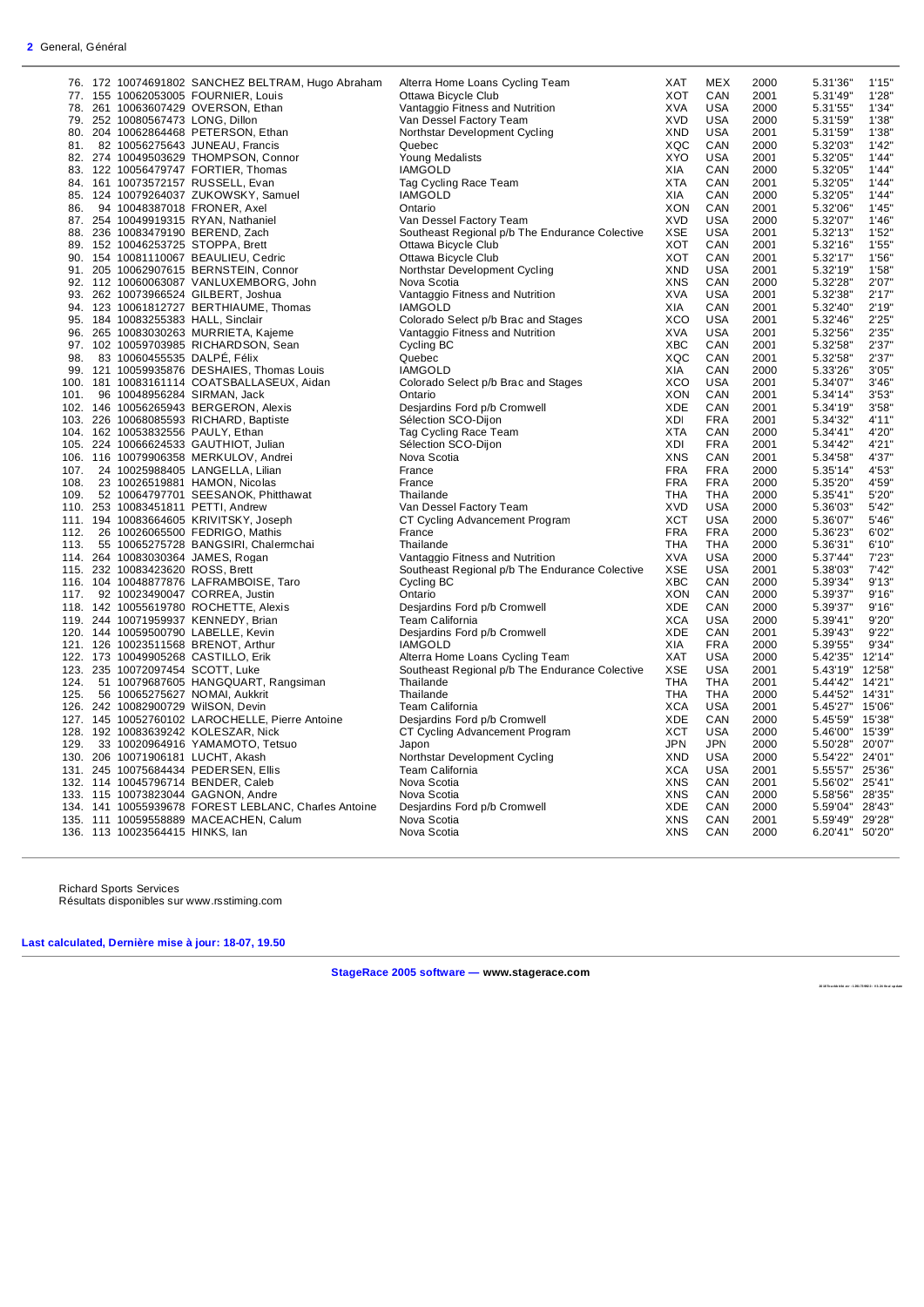

Distance totale **250,6km**

#### **Jeune**

Separate classification Classification séparée **Meilleur Jeune** Stage

Étape **18 Juillet 2018** General classification after Classification générale après **Val-d'Or-Senneterre-Val-d'Or**

Average speed of winner **45.499 km/h**<br>Vitesse moyenne du vainqueur **45.499 km/h** Total distance totale

| <b>Position</b><br><b>Classement No. License</b> | No. License                     | <b>Rider</b><br><b>Coureur</b>                                         | <b>Team</b><br><b>Equipe</b>                                                   | <b>Equipe Pays</b> |                   | <b>Team Country Category Time</b><br><b>Catégorie Temps</b> |                      | Gap<br><b>Ecart</b> |
|--------------------------------------------------|---------------------------------|------------------------------------------------------------------------|--------------------------------------------------------------------------------|--------------------|-------------------|-------------------------------------------------------------|----------------------|---------------------|
| 1.                                               |                                 | 25 10066831364 CORVAISIER, Antonin                                     | France                                                                         | <b>FRA</b>         | <b>FRA</b>        | 2001                                                        | 5.30'28"             |                     |
| 2.                                               |                                 | 222 10067093971 BODNAR, Bastien                                        | Sélection SCO-Dijon                                                            | XDI                | <b>FRA</b>        | 2001                                                        | 5.30'31"             | 3"                  |
| 3.                                               |                                 | 221 10069064081 BELOUZE, Rémy                                          | Sélection SCO-Dijon                                                            | XDI                | <b>FRA</b>        | 2001                                                        | 5.30'31"             | 3"                  |
| 4.                                               |                                 | 133 10065794373 MARICHY, Théo                                          | Espoirs Elite - Primeau Velo                                                   | <b>XES</b>         | <b>FRA</b>        | 2001                                                        | 5.30'31"             | 3"                  |
| 5.                                               |                                 | 135 10059898187 RIVARD, Nicolas                                        | Espoirs Elite - Primeau Velo                                                   | <b>XES</b>         | CAN               | 2001                                                        | 5.30'31"             | 3"                  |
| 6.                                               |                                 | 16 10063733630 BOURGOYNE, Lucas                                        | Etats-Unis                                                                     | <b>USA</b>         | USA               | 2001                                                        | 5.30'31"             | 3"                  |
| 7.                                               |                                 | 44 10021959871 DICKSON, Lachlan                                        | Nouvelle-Zelande                                                               | <b>NZL</b>         | NZL               | 2001                                                        | 5.30'31"             | 3"                  |
| 8.                                               |                                 | 246 10022096277 WALSH, Callum                                          | Team California                                                                | <b>XCA</b>         | NZL               | 2001                                                        | 5.30'31"             | 3"                  |
| 9.                                               |                                 | 125 10083881843 BUITRAGO, Juan David                                   | <b>IAMGOLD</b>                                                                 | XIA                | <b>USA</b>        | 2001                                                        | 5.30'31"             | 3"                  |
| 10.                                              |                                 | 256 10075309669 TUAZON, Ron                                            | Van Dessel Factory Team                                                        | <b>XVD</b>         | PHI               | 2001                                                        | 5.30'31"             | 3"                  |
| 11.                                              |                                 | 86 10058346894 ROBERT, Felix<br>12. 136 10066626856 BRENOT, Martin     | Quebec<br>Espoirs Elite - Primeau Velo                                         | <b>XQC</b><br>XES  | CAN<br><b>FRA</b> | 2001<br>2001                                                | 5.30'31"<br>5.30'31" | 3"<br>3"            |
| 13.                                              |                                 | 14 10053155374 GARRISON, Michael                                       | Etats-Unis                                                                     | USA                | USA               | 2001                                                        | 5.30'39"             | 11"                 |
| 14.                                              |                                 | 75 10059675289 POIRIER, Alexandre                                      | Canada                                                                         | CAN                | CAN               | 2001                                                        | 5.30'41"             | 13"                 |
| 15.                                              |                                 | 45 10021918142 CHRISTENSEN, Drew                                       | Nouvelle-Zelande                                                               | <b>NZL</b>         | NZL               | 2001                                                        | 5.30'41"             | 13"                 |
| 16.                                              |                                 | 93 10047461171 NORDEMAN DA SILVA, Daniel                               | Ontario                                                                        | <b>XON</b>         | CAN               | 2001                                                        | 5.30'41"             | 13"                 |
|                                                  |                                 | 17. 132 10066625846 BOSONI, Victor                                     | Espoirs Elite - Primeau Velo                                                   | <b>XES</b>         | <b>FRA</b>        | 2001                                                        | 5.30'41"             | 13"                 |
|                                                  |                                 | 18. 272 10082593864 WALTON, William                                    | Young Medalists                                                                | XYO                | USA               | 2001                                                        | 5.30'41"             | 13"                 |
| 19.                                              |                                 | 53 10072421392 SIRIMONGKHON, Phunsiri                                  | Thailande                                                                      | THA                | <b>THA</b>        | 2001                                                        | 5.30'41"             | 13"                 |
| 20.                                              |                                 | 165 10023563809 MARTIN, Conor                                          | Tag Cycling Race Team                                                          | XTA                | CAN               | 2001                                                        | 5.30'41"             | 13"                 |
| 21.                                              |                                 | 84 10059949721 CARREAU, Lukas                                          | Quebec                                                                         | <b>XQC</b>         | CAN               | 2001                                                        | 5.30'41"             | 13"                 |
| 22.                                              |                                 | 72 10051194560 JUSSAUME, Tristan                                       | Canada                                                                         | CAN                | CAN               | 2001                                                        | 5.30'41"             | 13"                 |
|                                                  |                                 | 23. 103 10037761575 HODGINS, Brennan                                   | Cycling BC                                                                     | XBC                | USA               | 2001                                                        | 5.30'41"             | 13"                 |
|                                                  |                                 | 24. 276 10036454604 ROBERTS, Nathan                                    | Young Medalists                                                                | <b>XYO</b>         | USA               | 2001                                                        | 5.30'41"             | 13"                 |
|                                                  |                                 | 25. 134 10060791092 BOUGIE, Nicolas                                    | Espoirs Elite - Primeau Velo                                                   | <b>XES</b>         | CAN               | 2001                                                        | 5.30'41"             | 13"                 |
| 26.                                              |                                 | 15 10063392918 LAMPERTI, Gianni                                        | Etats-Unis                                                                     | <b>USA</b>         | USA               | 2001                                                        | 5.30'43"             | 15"                 |
|                                                  |                                 | 27. 186 10064369988 REYNOLDS, Tyler                                    | Colorado Select p/b Brac and Stages                                            | <b>XCO</b>         | USA               | 2001                                                        | 5.30'49"             | 21"                 |
| 28.                                              |                                 | 275 10023975855 TAYLOR, Bailey                                         | <b>Young Medalists</b>                                                         | <b>XYO</b>         | USA               | 2001                                                        | 5.30'53"             | 25"                 |
|                                                  |                                 | 29. 202 10081765122 GUSTAFSON, Judah                                   | Northstar Development Cycling                                                  | XND                | USA               | 2001                                                        | 5.30'53"             | 25"                 |
|                                                  |                                 | 30. 191 10083683496 CROWELL, Kyle                                      | CT Cycling Advancement Program                                                 | <b>XCT</b>         | USA               | 2001                                                        | 5.30'57"             | 29"                 |
|                                                  |                                 | 31. 185 10068179866 PAWLAK, Nathan                                     | Colorado Select p/b Brac and Stages                                            | <b>XCO</b>         | USA               | 2001                                                        | 5.30'59"             | 31"                 |
| 32.                                              |                                 | 71 10046142779 PICKRELL, Riley                                         | Canada                                                                         | CAN                | CAN               | 2001                                                        | 5.31'02"             | 34"                 |
| 33.                                              |                                 | 233 10083361982 VARGAS, Daniel                                         | Southeast Regional p/b The Endurance Colective                                 | XSE                | USA               | 2001                                                        | 5.31'03"             | 35"                 |
|                                                  |                                 | 34. 183 10083161417 GALLEGOS, Mateo                                    | Colorado Select p/b Brac and Stages                                            | XCO<br><b>XOT</b>  | USA<br>CAN        | 2001                                                        | 5.31'23"             | 55"                 |
| 36.                                              |                                 | 35. 155 10062053005 FOURNIER, Louis<br>204 10062864468 PETERSON, Ethan | Ottawa Bicycle Club<br>Northstar Development Cycling                           | <b>XND</b>         | USA               | 2001<br>2001                                                | 5.31'49"<br>5.31'59" | 1'21"<br>1'31"      |
|                                                  |                                 | 37. 274 10049503629 THOMPSON, Connor                                   | <b>Young Medalists</b>                                                         | <b>XYO</b>         | USA               | 2001                                                        | 5.32'05"             | 1'37"               |
| 38.                                              |                                 | 161 10073572157 RUSSELL, Evan                                          | Tag Cycling Race Team                                                          | <b>XTA</b>         | CAN               | 2001                                                        | 5.32'05"             | 1'37"               |
| 39.                                              |                                 | 94 10048387018 FRONER, Axel                                            | Ontario                                                                        | <b>XON</b>         | CAN               | 2001                                                        | 5.32'06"             | 1'38"               |
|                                                  |                                 | 40. 236 10083479190 BEREND, Zach                                       | Southeast Regional p/b The Endurance Colective                                 | XSE                | USA               | 2001                                                        | 5.32'13"             | 1'45"               |
|                                                  |                                 | 41. 152 10046253725 STOPPA, Brett                                      | Ottawa Bicycle Club                                                            | <b>XOT</b>         | CAN               | 2001                                                        | 5.32'16"             | 1'48"               |
|                                                  |                                 | 42. 154 10081110067 BEAULIEU, Cedric                                   | Ottawa Bicycle Club                                                            | <b>XOT</b>         | CAN               | 2001                                                        | 5.32'17"             | 1'49"               |
|                                                  |                                 | 43. 205 10062907615 BERNSTEIN, Connor                                  | Northstar Development Cycling                                                  | <b>XND</b>         | USA               | 2001                                                        | 5.32'19"             | 1'51"               |
| 44.                                              |                                 | 262 10073966524 GILBERT, Joshua                                        | Vantaggio Fitness and Nutrition                                                | <b>XVA</b>         | USA               | 2001                                                        | 5.32'38"             | 2'10"               |
|                                                  |                                 | 45. 123 10061812727 BERTHIAUME, Thomas                                 | <b>IAMGOLD</b>                                                                 | XIA                | CAN               | 2001                                                        | 5.32'40"             | 2'12"               |
|                                                  |                                 | 46. 184 10083255383 HALL, Sinclair                                     | Colorado Select p/b Brac and Stages                                            | <b>XCO</b>         | USA               | 2001                                                        | 5.32'46"             | 2'18"               |
| 47.                                              |                                 | 265 10083030263 MURRIETA, Kajeme                                       | Vantaggio Fitness and Nutrition                                                | <b>XVA</b>         | USA               | 2001                                                        | 5.32'56"             | 2'28"               |
| 48.                                              |                                 | 102 10059703985 RICHARDSON, Sean                                       | Cycling BC                                                                     | XBC                | CAN               | 2001                                                        | 5.32'58"             | 2'30"               |
| 49.                                              | 83 10060455535 DALPÉ, Félix     |                                                                        | Quebec                                                                         | <b>XQC</b>         | CAN               | 2001                                                        | 5.32'58"             | 2'30"               |
| 50.                                              |                                 | 181 10083161114 COATSBALLASEUX, Aidan                                  | Colorado Select p/b Brac and Stages                                            | <b>XCO</b>         | USA               | 2001                                                        | 5.34'07"             | 3'39"               |
| 51.                                              |                                 | 96 10048956284 SIRMAN, Jack                                            | Ontario                                                                        | <b>XON</b>         | CAN               | 2001                                                        | 5.34'14"             | 3'46"               |
|                                                  |                                 | 52. 146 10056265943 BERGERON, Alexis                                   | Desjardins Ford p/b Cromwell                                                   | XDE                | CAN               | 2001                                                        | 5.34'19"             | 3'51"               |
|                                                  |                                 | 53. 226 10068085593 RICHARD, Baptiste                                  | Sélection SCO-Dijon                                                            | XDI                | <b>FRA</b>        | 2001                                                        | 5.34'32"             | 4'04"               |
|                                                  |                                 | 54. 224 10066624533 GAUTHIOT, Julian                                   | Sélection SCO-Dijon                                                            | XDI                | <b>FRA</b>        | 2001                                                        | 5.34'42"             | 4'14"               |
|                                                  |                                 | 55. 116 10079906358 MERKULOV, Andrei                                   | Nova Scotia                                                                    | <b>XNS</b>         | CAN               | 2001                                                        | 5.34'58"             | 4'30"               |
|                                                  | 56. 232 10083423620 ROSS, Brett | 57. 144 10059500790 LABELLE, Kevin                                     | Southeast Regional p/b The Endurance Colective                                 | XSE                | USA               | 2001                                                        | 5.38'03"<br>5.39'43" | 7'35"               |
|                                                  | 58. 235 10072097454 SCOTT, Luke |                                                                        | Desjardins Ford p/b Cromwell<br>Southeast Regional p/b The Endurance Colective | XDE<br>XSE         | CAN<br>USA        | 2001<br>2001                                                | 5.43'19"             | 9'15"<br>12'51"     |
| 59.                                              |                                 | 51 10079687605 HANGQUART, Rangsiman                                    | Thailande                                                                      | THA                | THA               | 2001                                                        | 5.44'42"             | 14'14"              |
|                                                  |                                 | 60. 242 10082900729 WilSON, Devin                                      | Team California                                                                | <b>XCA</b>         | USA               | 2001                                                        | 5.45'27"             | 14'59"              |
|                                                  |                                 | 61. 245 10075684434 PEDERSEN, Ellis                                    | Team California                                                                | <b>XCA</b>         | USA               | 2001                                                        | 5.55'57"             | 25'29"              |
|                                                  |                                 | 62. 114 10045796714 BENDER, Caleb                                      | Nova Scotia                                                                    | XNS                | CAN               | 2001                                                        | 5.56'02"             | 25'34"              |
|                                                  |                                 | 63. 111 10059558889 MACEACHEN, Calum                                   | Nova Scotia                                                                    | XNS                | CAN               | 2001                                                        | 5.59'49" 29'21"      |                     |
|                                                  |                                 |                                                                        |                                                                                |                    |                   |                                                             |                      |                     |

Richard Sports Services Résultats disponibles sur www.rsstiming.com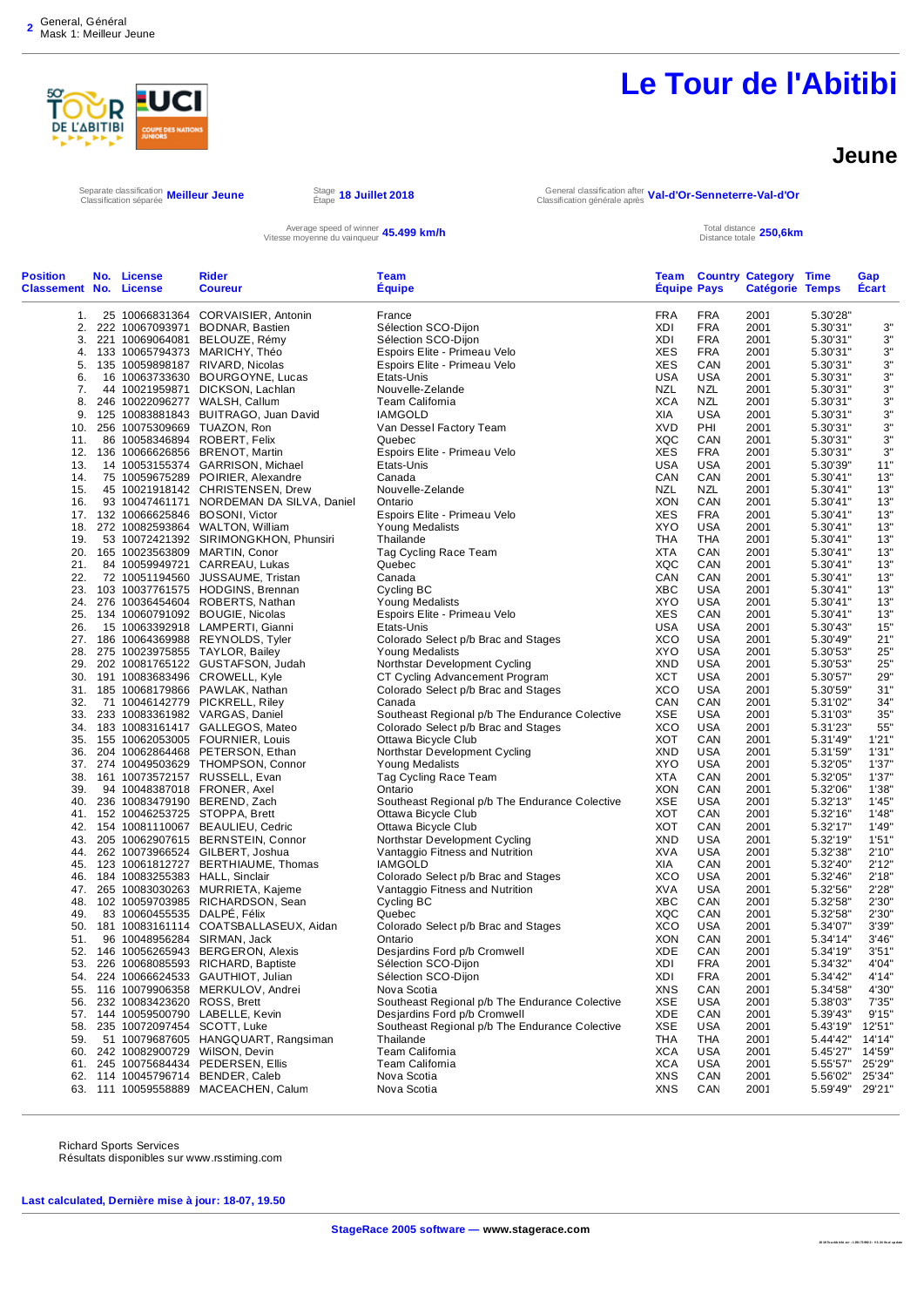

### **Points**

**2018TourAbitibi.str : 1291739922 : V3.24 final update** 

 $\frac{\text{Stage}}{\text{Etape}}$  18 Juillet 2018

Étape **18 Juillet 2018** Sprint classification after Classification des sprints après **Val-d'Or-Senneterre-Val-d'Or**

| 1<br>42 10021744350<br>GILBERTSON, Theo<br>Nouvelle-Zelande<br><b>NZL</b><br><b>NZL</b><br>2000<br>1.<br>2.<br>CAN<br>CAN<br>71 10046142779<br>PICKRELL, Riley<br>Canada<br>2001<br>3.<br><b>XAT</b><br><b>USA</b><br>2000<br>171 10063898126<br>CRUZ DE LA MORA, Eduardo<br>Alterra Home Loans Cycling Team<br>2<br><b>JPN</b><br><b>JPN</b><br>32 10021290066<br>HINO, Taisei<br>2000<br>1.<br>Japon<br>2.<br>14 10053155374<br>Etats-Unis<br><b>USA</b><br><b>USA</b><br>2001<br><b>GARRISON, Michael</b><br>3.<br>CAN<br>73 10051240535<br>Canada<br>CAN<br>2000<br>SCHELLENBERG, Thomas<br>Stage, Étape<br>174 10063851848<br>JASTRAB, Ryan<br>Alterra Home Loans Cycling Team<br>XAT<br><b>USA</b><br>2000<br>1.<br><b>NZL</b><br>2.<br>Desjardins Ford p/b Cromwell<br><b>XDE</b><br>143 10021936835<br>COOK, Sam<br>2000<br>3.<br>243 10063851949<br>KIRBY, Kyle<br>Team California<br><b>XCA</b><br><b>USA</b><br>2000<br><b>JPN</b><br><b>JPN</b><br>2000<br>4.<br>32 10021290066<br>HINO, Taisei<br>Japon<br>5.<br>Etats-Unis<br><b>USA</b><br><b>USA</b><br>11 10023534305<br>SHEEHAN, Riley<br>2000<br><b>FRA</b><br>Sélection SCO-Dijon<br>6.<br>222 10067093971<br>BODNAR, Bastien<br>XDI<br>2001<br>7.<br>221 10069064081<br>BELOUZE, Rémy<br>Sélection SCO-Dijon<br>XDI<br><b>FRA</b><br>2001<br>8.<br>34 10020804763<br><b>JPN</b><br><b>JPN</b><br>2000<br>FUKUDA, Yoshiaki<br>Japon<br><b>USA</b><br>9.<br>171 10063898126<br>Alterra Home Loans Cycling Team<br><b>XAT</b><br>2000<br>CRUZ DE LA MORA, Eduardo<br>Espoirs Elite - Primeau Velo<br><b>XES</b><br><b>FRA</b><br>133 10065794373<br>MARICHY, Théo<br>2001<br>10.<br>General, Général<br>HINO, Taisei<br>JPN<br><b>JPN</b><br>2000<br>32 10021290066<br>1.<br>Japon<br>CAN<br>2.<br>PICKRELL, Riley<br>Canada<br>CAN<br>2001<br>71 10046142779<br>3.<br>174 10063851848<br>Alterra Home Loans Cycling Team<br><b>XAT</b><br><b>USA</b><br>2000<br>JASTRAB, Ryan<br>Alterra Home Loans Cycling Team<br><b>XAT</b><br><b>USA</b><br>171 10063898126<br>CRUZ DE LA MORA, Eduardo<br>2000<br>4.<br><b>XDE</b><br><b>NZL</b><br>143 10021936835<br>COOK, Sam<br>Desjardins Ford p/b Cromwell<br>2000<br>5.<br><b>XCA</b><br><b>USA</b><br>243 10063851949<br>KIRBY, Kyle<br><b>Team California</b><br>2000<br>6.<br><b>FRA</b><br>7.<br>222 10067093971<br>BODNAR, Bastien<br>Sélection SCO-Dijon<br>XDI<br>2001<br><b>FRA</b><br>8.<br>21 10025414586<br>MAINGUENAUD, Tom<br>France<br><b>FRA</b><br>2000<br>Etats-Unis<br><b>USA</b><br>2000<br>9.<br>11 10023534305<br>SHEEHAN, Riley<br><b>USA</b><br>221 10069064081<br><b>FRA</b><br>10.<br>BELOUZE, Rémy<br>Sélection SCO-Dijon<br>XDI<br>2001<br><b>FRA</b><br>11.<br>22 10023516420<br><b>BONIFACE, Lucas</b><br>France<br><b>FRA</b><br>2000<br>CAN<br>12.<br>73 10051240535<br>SCHELLENBERG, Thomas<br>Canada<br>CAN<br>2000<br>13.<br>Espoirs Elite - Primeau Velo<br><b>XES</b><br>CAN<br>135 10059898187<br>RIVARD, Nicolas<br>2001<br><b>FRA</b><br>25 10066831364<br>CORVAISIER, Antonin<br><b>FRA</b><br>14.<br>France<br>2001<br>15.<br>Nouvelle-Zelande<br><b>NZL</b><br>GILBERTSON, Theo<br><b>NZL</b><br>2000<br>42 10021744350<br><b>JPN</b><br>16.<br>34 10020804763<br>FUKUDA, Yoshiaki<br>JPN<br>2000<br>Japon<br><b>USA</b><br>17.<br>16 10063733630<br>BOURGOYNE, Lucas<br>Etats-Unis<br>USA<br>2001<br><b>USA</b><br>18.<br>14 10053155374<br>GARRISON, Michael<br>Etats-Unis<br><b>USA</b><br>2001<br><b>FRA</b><br><b>XES</b><br>19.<br>133 10065794373<br>2001 | <b>Position</b><br><b>Classement</b> | No.<br>No. | <b>License</b><br><b>License</b> | <b>Rider</b><br><b>Coureur</b> | <b>Team</b><br><b>Équipe</b> | Team<br><b>Équipe Pays</b> | <b>Country Category</b><br><b>Catégorie</b> | <b>Points</b><br><b>Points</b>   |
|---------------------------------------------------------------------------------------------------------------------------------------------------------------------------------------------------------------------------------------------------------------------------------------------------------------------------------------------------------------------------------------------------------------------------------------------------------------------------------------------------------------------------------------------------------------------------------------------------------------------------------------------------------------------------------------------------------------------------------------------------------------------------------------------------------------------------------------------------------------------------------------------------------------------------------------------------------------------------------------------------------------------------------------------------------------------------------------------------------------------------------------------------------------------------------------------------------------------------------------------------------------------------------------------------------------------------------------------------------------------------------------------------------------------------------------------------------------------------------------------------------------------------------------------------------------------------------------------------------------------------------------------------------------------------------------------------------------------------------------------------------------------------------------------------------------------------------------------------------------------------------------------------------------------------------------------------------------------------------------------------------------------------------------------------------------------------------------------------------------------------------------------------------------------------------------------------------------------------------------------------------------------------------------------------------------------------------------------------------------------------------------------------------------------------------------------------------------------------------------------------------------------------------------------------------------------------------------------------------------------------------------------------------------------------------------------------------------------------------------------------------------------------------------------------------------------------------------------------------------------------------------------------------------------------------------------------------------------------------------------------------------------------------------------------------------------------------------------------------------------------------------------------------------------------------------------------------------------------------------------------------------------------------------------------------------------------------------------------------------------------------------------------------------------------------------------------------------------------------------------------------------------------|--------------------------------------|------------|----------------------------------|--------------------------------|------------------------------|----------------------------|---------------------------------------------|----------------------------------|
|                                                                                                                                                                                                                                                                                                                                                                                                                                                                                                                                                                                                                                                                                                                                                                                                                                                                                                                                                                                                                                                                                                                                                                                                                                                                                                                                                                                                                                                                                                                                                                                                                                                                                                                                                                                                                                                                                                                                                                                                                                                                                                                                                                                                                                                                                                                                                                                                                                                                                                                                                                                                                                                                                                                                                                                                                                                                                                                                                                                                                                                                                                                                                                                                                                                                                                                                                                                                                                                                                                                           |                                      |            |                                  |                                |                              |                            |                                             |                                  |
|                                                                                                                                                                                                                                                                                                                                                                                                                                                                                                                                                                                                                                                                                                                                                                                                                                                                                                                                                                                                                                                                                                                                                                                                                                                                                                                                                                                                                                                                                                                                                                                                                                                                                                                                                                                                                                                                                                                                                                                                                                                                                                                                                                                                                                                                                                                                                                                                                                                                                                                                                                                                                                                                                                                                                                                                                                                                                                                                                                                                                                                                                                                                                                                                                                                                                                                                                                                                                                                                                                                           |                                      |            |                                  |                                |                              |                            |                                             | 6                                |
|                                                                                                                                                                                                                                                                                                                                                                                                                                                                                                                                                                                                                                                                                                                                                                                                                                                                                                                                                                                                                                                                                                                                                                                                                                                                                                                                                                                                                                                                                                                                                                                                                                                                                                                                                                                                                                                                                                                                                                                                                                                                                                                                                                                                                                                                                                                                                                                                                                                                                                                                                                                                                                                                                                                                                                                                                                                                                                                                                                                                                                                                                                                                                                                                                                                                                                                                                                                                                                                                                                                           |                                      |            |                                  |                                |                              |                            |                                             | 4                                |
|                                                                                                                                                                                                                                                                                                                                                                                                                                                                                                                                                                                                                                                                                                                                                                                                                                                                                                                                                                                                                                                                                                                                                                                                                                                                                                                                                                                                                                                                                                                                                                                                                                                                                                                                                                                                                                                                                                                                                                                                                                                                                                                                                                                                                                                                                                                                                                                                                                                                                                                                                                                                                                                                                                                                                                                                                                                                                                                                                                                                                                                                                                                                                                                                                                                                                                                                                                                                                                                                                                                           |                                      |            |                                  |                                |                              |                            |                                             | $\overline{2}$                   |
|                                                                                                                                                                                                                                                                                                                                                                                                                                                                                                                                                                                                                                                                                                                                                                                                                                                                                                                                                                                                                                                                                                                                                                                                                                                                                                                                                                                                                                                                                                                                                                                                                                                                                                                                                                                                                                                                                                                                                                                                                                                                                                                                                                                                                                                                                                                                                                                                                                                                                                                                                                                                                                                                                                                                                                                                                                                                                                                                                                                                                                                                                                                                                                                                                                                                                                                                                                                                                                                                                                                           |                                      |            |                                  |                                |                              |                            |                                             |                                  |
|                                                                                                                                                                                                                                                                                                                                                                                                                                                                                                                                                                                                                                                                                                                                                                                                                                                                                                                                                                                                                                                                                                                                                                                                                                                                                                                                                                                                                                                                                                                                                                                                                                                                                                                                                                                                                                                                                                                                                                                                                                                                                                                                                                                                                                                                                                                                                                                                                                                                                                                                                                                                                                                                                                                                                                                                                                                                                                                                                                                                                                                                                                                                                                                                                                                                                                                                                                                                                                                                                                                           |                                      |            |                                  |                                |                              |                            |                                             |                                  |
|                                                                                                                                                                                                                                                                                                                                                                                                                                                                                                                                                                                                                                                                                                                                                                                                                                                                                                                                                                                                                                                                                                                                                                                                                                                                                                                                                                                                                                                                                                                                                                                                                                                                                                                                                                                                                                                                                                                                                                                                                                                                                                                                                                                                                                                                                                                                                                                                                                                                                                                                                                                                                                                                                                                                                                                                                                                                                                                                                                                                                                                                                                                                                                                                                                                                                                                                                                                                                                                                                                                           |                                      |            |                                  |                                |                              |                            |                                             | 6                                |
|                                                                                                                                                                                                                                                                                                                                                                                                                                                                                                                                                                                                                                                                                                                                                                                                                                                                                                                                                                                                                                                                                                                                                                                                                                                                                                                                                                                                                                                                                                                                                                                                                                                                                                                                                                                                                                                                                                                                                                                                                                                                                                                                                                                                                                                                                                                                                                                                                                                                                                                                                                                                                                                                                                                                                                                                                                                                                                                                                                                                                                                                                                                                                                                                                                                                                                                                                                                                                                                                                                                           |                                      |            |                                  |                                |                              |                            |                                             | $\overline{\mathbf{4}}$<br>2     |
|                                                                                                                                                                                                                                                                                                                                                                                                                                                                                                                                                                                                                                                                                                                                                                                                                                                                                                                                                                                                                                                                                                                                                                                                                                                                                                                                                                                                                                                                                                                                                                                                                                                                                                                                                                                                                                                                                                                                                                                                                                                                                                                                                                                                                                                                                                                                                                                                                                                                                                                                                                                                                                                                                                                                                                                                                                                                                                                                                                                                                                                                                                                                                                                                                                                                                                                                                                                                                                                                                                                           |                                      |            |                                  |                                |                              |                            |                                             |                                  |
|                                                                                                                                                                                                                                                                                                                                                                                                                                                                                                                                                                                                                                                                                                                                                                                                                                                                                                                                                                                                                                                                                                                                                                                                                                                                                                                                                                                                                                                                                                                                                                                                                                                                                                                                                                                                                                                                                                                                                                                                                                                                                                                                                                                                                                                                                                                                                                                                                                                                                                                                                                                                                                                                                                                                                                                                                                                                                                                                                                                                                                                                                                                                                                                                                                                                                                                                                                                                                                                                                                                           |                                      |            |                                  |                                |                              |                            |                                             |                                  |
|                                                                                                                                                                                                                                                                                                                                                                                                                                                                                                                                                                                                                                                                                                                                                                                                                                                                                                                                                                                                                                                                                                                                                                                                                                                                                                                                                                                                                                                                                                                                                                                                                                                                                                                                                                                                                                                                                                                                                                                                                                                                                                                                                                                                                                                                                                                                                                                                                                                                                                                                                                                                                                                                                                                                                                                                                                                                                                                                                                                                                                                                                                                                                                                                                                                                                                                                                                                                                                                                                                                           |                                      |            |                                  |                                |                              |                            |                                             | 30                               |
|                                                                                                                                                                                                                                                                                                                                                                                                                                                                                                                                                                                                                                                                                                                                                                                                                                                                                                                                                                                                                                                                                                                                                                                                                                                                                                                                                                                                                                                                                                                                                                                                                                                                                                                                                                                                                                                                                                                                                                                                                                                                                                                                                                                                                                                                                                                                                                                                                                                                                                                                                                                                                                                                                                                                                                                                                                                                                                                                                                                                                                                                                                                                                                                                                                                                                                                                                                                                                                                                                                                           |                                      |            |                                  |                                |                              |                            |                                             | 24                               |
|                                                                                                                                                                                                                                                                                                                                                                                                                                                                                                                                                                                                                                                                                                                                                                                                                                                                                                                                                                                                                                                                                                                                                                                                                                                                                                                                                                                                                                                                                                                                                                                                                                                                                                                                                                                                                                                                                                                                                                                                                                                                                                                                                                                                                                                                                                                                                                                                                                                                                                                                                                                                                                                                                                                                                                                                                                                                                                                                                                                                                                                                                                                                                                                                                                                                                                                                                                                                                                                                                                                           |                                      |            |                                  |                                |                              |                            |                                             | 20                               |
|                                                                                                                                                                                                                                                                                                                                                                                                                                                                                                                                                                                                                                                                                                                                                                                                                                                                                                                                                                                                                                                                                                                                                                                                                                                                                                                                                                                                                                                                                                                                                                                                                                                                                                                                                                                                                                                                                                                                                                                                                                                                                                                                                                                                                                                                                                                                                                                                                                                                                                                                                                                                                                                                                                                                                                                                                                                                                                                                                                                                                                                                                                                                                                                                                                                                                                                                                                                                                                                                                                                           |                                      |            |                                  |                                |                              |                            |                                             | 16                               |
|                                                                                                                                                                                                                                                                                                                                                                                                                                                                                                                                                                                                                                                                                                                                                                                                                                                                                                                                                                                                                                                                                                                                                                                                                                                                                                                                                                                                                                                                                                                                                                                                                                                                                                                                                                                                                                                                                                                                                                                                                                                                                                                                                                                                                                                                                                                                                                                                                                                                                                                                                                                                                                                                                                                                                                                                                                                                                                                                                                                                                                                                                                                                                                                                                                                                                                                                                                                                                                                                                                                           |                                      |            |                                  |                                |                              |                            |                                             | 12                               |
|                                                                                                                                                                                                                                                                                                                                                                                                                                                                                                                                                                                                                                                                                                                                                                                                                                                                                                                                                                                                                                                                                                                                                                                                                                                                                                                                                                                                                                                                                                                                                                                                                                                                                                                                                                                                                                                                                                                                                                                                                                                                                                                                                                                                                                                                                                                                                                                                                                                                                                                                                                                                                                                                                                                                                                                                                                                                                                                                                                                                                                                                                                                                                                                                                                                                                                                                                                                                                                                                                                                           |                                      |            |                                  |                                |                              |                            |                                             | 10                               |
|                                                                                                                                                                                                                                                                                                                                                                                                                                                                                                                                                                                                                                                                                                                                                                                                                                                                                                                                                                                                                                                                                                                                                                                                                                                                                                                                                                                                                                                                                                                                                                                                                                                                                                                                                                                                                                                                                                                                                                                                                                                                                                                                                                                                                                                                                                                                                                                                                                                                                                                                                                                                                                                                                                                                                                                                                                                                                                                                                                                                                                                                                                                                                                                                                                                                                                                                                                                                                                                                                                                           |                                      |            |                                  |                                |                              |                            |                                             | $\,$ 8 $\,$                      |
|                                                                                                                                                                                                                                                                                                                                                                                                                                                                                                                                                                                                                                                                                                                                                                                                                                                                                                                                                                                                                                                                                                                                                                                                                                                                                                                                                                                                                                                                                                                                                                                                                                                                                                                                                                                                                                                                                                                                                                                                                                                                                                                                                                                                                                                                                                                                                                                                                                                                                                                                                                                                                                                                                                                                                                                                                                                                                                                                                                                                                                                                                                                                                                                                                                                                                                                                                                                                                                                                                                                           |                                      |            |                                  |                                |                              |                            |                                             | $\,6$<br>$\overline{\mathbf{4}}$ |
|                                                                                                                                                                                                                                                                                                                                                                                                                                                                                                                                                                                                                                                                                                                                                                                                                                                                                                                                                                                                                                                                                                                                                                                                                                                                                                                                                                                                                                                                                                                                                                                                                                                                                                                                                                                                                                                                                                                                                                                                                                                                                                                                                                                                                                                                                                                                                                                                                                                                                                                                                                                                                                                                                                                                                                                                                                                                                                                                                                                                                                                                                                                                                                                                                                                                                                                                                                                                                                                                                                                           |                                      |            |                                  |                                |                              |                            |                                             | $\overline{2}$                   |
|                                                                                                                                                                                                                                                                                                                                                                                                                                                                                                                                                                                                                                                                                                                                                                                                                                                                                                                                                                                                                                                                                                                                                                                                                                                                                                                                                                                                                                                                                                                                                                                                                                                                                                                                                                                                                                                                                                                                                                                                                                                                                                                                                                                                                                                                                                                                                                                                                                                                                                                                                                                                                                                                                                                                                                                                                                                                                                                                                                                                                                                                                                                                                                                                                                                                                                                                                                                                                                                                                                                           |                                      |            |                                  |                                |                              |                            |                                             |                                  |
|                                                                                                                                                                                                                                                                                                                                                                                                                                                                                                                                                                                                                                                                                                                                                                                                                                                                                                                                                                                                                                                                                                                                                                                                                                                                                                                                                                                                                                                                                                                                                                                                                                                                                                                                                                                                                                                                                                                                                                                                                                                                                                                                                                                                                                                                                                                                                                                                                                                                                                                                                                                                                                                                                                                                                                                                                                                                                                                                                                                                                                                                                                                                                                                                                                                                                                                                                                                                                                                                                                                           |                                      |            |                                  |                                |                              |                            |                                             | 44                               |
|                                                                                                                                                                                                                                                                                                                                                                                                                                                                                                                                                                                                                                                                                                                                                                                                                                                                                                                                                                                                                                                                                                                                                                                                                                                                                                                                                                                                                                                                                                                                                                                                                                                                                                                                                                                                                                                                                                                                                                                                                                                                                                                                                                                                                                                                                                                                                                                                                                                                                                                                                                                                                                                                                                                                                                                                                                                                                                                                                                                                                                                                                                                                                                                                                                                                                                                                                                                                                                                                                                                           |                                      |            |                                  |                                |                              |                            |                                             | 42                               |
|                                                                                                                                                                                                                                                                                                                                                                                                                                                                                                                                                                                                                                                                                                                                                                                                                                                                                                                                                                                                                                                                                                                                                                                                                                                                                                                                                                                                                                                                                                                                                                                                                                                                                                                                                                                                                                                                                                                                                                                                                                                                                                                                                                                                                                                                                                                                                                                                                                                                                                                                                                                                                                                                                                                                                                                                                                                                                                                                                                                                                                                                                                                                                                                                                                                                                                                                                                                                                                                                                                                           |                                      |            |                                  |                                |                              |                            |                                             | 30                               |
|                                                                                                                                                                                                                                                                                                                                                                                                                                                                                                                                                                                                                                                                                                                                                                                                                                                                                                                                                                                                                                                                                                                                                                                                                                                                                                                                                                                                                                                                                                                                                                                                                                                                                                                                                                                                                                                                                                                                                                                                                                                                                                                                                                                                                                                                                                                                                                                                                                                                                                                                                                                                                                                                                                                                                                                                                                                                                                                                                                                                                                                                                                                                                                                                                                                                                                                                                                                                                                                                                                                           |                                      |            |                                  |                                |                              |                            |                                             | 30                               |
|                                                                                                                                                                                                                                                                                                                                                                                                                                                                                                                                                                                                                                                                                                                                                                                                                                                                                                                                                                                                                                                                                                                                                                                                                                                                                                                                                                                                                                                                                                                                                                                                                                                                                                                                                                                                                                                                                                                                                                                                                                                                                                                                                                                                                                                                                                                                                                                                                                                                                                                                                                                                                                                                                                                                                                                                                                                                                                                                                                                                                                                                                                                                                                                                                                                                                                                                                                                                                                                                                                                           |                                      |            |                                  |                                |                              |                            |                                             | 24                               |
|                                                                                                                                                                                                                                                                                                                                                                                                                                                                                                                                                                                                                                                                                                                                                                                                                                                                                                                                                                                                                                                                                                                                                                                                                                                                                                                                                                                                                                                                                                                                                                                                                                                                                                                                                                                                                                                                                                                                                                                                                                                                                                                                                                                                                                                                                                                                                                                                                                                                                                                                                                                                                                                                                                                                                                                                                                                                                                                                                                                                                                                                                                                                                                                                                                                                                                                                                                                                                                                                                                                           |                                      |            |                                  |                                |                              |                            |                                             | 20<br>20                         |
|                                                                                                                                                                                                                                                                                                                                                                                                                                                                                                                                                                                                                                                                                                                                                                                                                                                                                                                                                                                                                                                                                                                                                                                                                                                                                                                                                                                                                                                                                                                                                                                                                                                                                                                                                                                                                                                                                                                                                                                                                                                                                                                                                                                                                                                                                                                                                                                                                                                                                                                                                                                                                                                                                                                                                                                                                                                                                                                                                                                                                                                                                                                                                                                                                                                                                                                                                                                                                                                                                                                           |                                      |            |                                  |                                |                              |                            |                                             | 16                               |
|                                                                                                                                                                                                                                                                                                                                                                                                                                                                                                                                                                                                                                                                                                                                                                                                                                                                                                                                                                                                                                                                                                                                                                                                                                                                                                                                                                                                                                                                                                                                                                                                                                                                                                                                                                                                                                                                                                                                                                                                                                                                                                                                                                                                                                                                                                                                                                                                                                                                                                                                                                                                                                                                                                                                                                                                                                                                                                                                                                                                                                                                                                                                                                                                                                                                                                                                                                                                                                                                                                                           |                                      |            |                                  |                                |                              |                            |                                             | 14                               |
|                                                                                                                                                                                                                                                                                                                                                                                                                                                                                                                                                                                                                                                                                                                                                                                                                                                                                                                                                                                                                                                                                                                                                                                                                                                                                                                                                                                                                                                                                                                                                                                                                                                                                                                                                                                                                                                                                                                                                                                                                                                                                                                                                                                                                                                                                                                                                                                                                                                                                                                                                                                                                                                                                                                                                                                                                                                                                                                                                                                                                                                                                                                                                                                                                                                                                                                                                                                                                                                                                                                           |                                      |            |                                  |                                |                              |                            |                                             | 12                               |
|                                                                                                                                                                                                                                                                                                                                                                                                                                                                                                                                                                                                                                                                                                                                                                                                                                                                                                                                                                                                                                                                                                                                                                                                                                                                                                                                                                                                                                                                                                                                                                                                                                                                                                                                                                                                                                                                                                                                                                                                                                                                                                                                                                                                                                                                                                                                                                                                                                                                                                                                                                                                                                                                                                                                                                                                                                                                                                                                                                                                                                                                                                                                                                                                                                                                                                                                                                                                                                                                                                                           |                                      |            |                                  |                                |                              |                            |                                             | 12                               |
|                                                                                                                                                                                                                                                                                                                                                                                                                                                                                                                                                                                                                                                                                                                                                                                                                                                                                                                                                                                                                                                                                                                                                                                                                                                                                                                                                                                                                                                                                                                                                                                                                                                                                                                                                                                                                                                                                                                                                                                                                                                                                                                                                                                                                                                                                                                                                                                                                                                                                                                                                                                                                                                                                                                                                                                                                                                                                                                                                                                                                                                                                                                                                                                                                                                                                                                                                                                                                                                                                                                           |                                      |            |                                  |                                |                              |                            |                                             | $\,$ 8 $\,$                      |
|                                                                                                                                                                                                                                                                                                                                                                                                                                                                                                                                                                                                                                                                                                                                                                                                                                                                                                                                                                                                                                                                                                                                                                                                                                                                                                                                                                                                                                                                                                                                                                                                                                                                                                                                                                                                                                                                                                                                                                                                                                                                                                                                                                                                                                                                                                                                                                                                                                                                                                                                                                                                                                                                                                                                                                                                                                                                                                                                                                                                                                                                                                                                                                                                                                                                                                                                                                                                                                                                                                                           |                                      |            |                                  |                                |                              |                            |                                             | $\bf8$                           |
|                                                                                                                                                                                                                                                                                                                                                                                                                                                                                                                                                                                                                                                                                                                                                                                                                                                                                                                                                                                                                                                                                                                                                                                                                                                                                                                                                                                                                                                                                                                                                                                                                                                                                                                                                                                                                                                                                                                                                                                                                                                                                                                                                                                                                                                                                                                                                                                                                                                                                                                                                                                                                                                                                                                                                                                                                                                                                                                                                                                                                                                                                                                                                                                                                                                                                                                                                                                                                                                                                                                           |                                      |            |                                  |                                |                              |                            |                                             | $\,6\,$                          |
|                                                                                                                                                                                                                                                                                                                                                                                                                                                                                                                                                                                                                                                                                                                                                                                                                                                                                                                                                                                                                                                                                                                                                                                                                                                                                                                                                                                                                                                                                                                                                                                                                                                                                                                                                                                                                                                                                                                                                                                                                                                                                                                                                                                                                                                                                                                                                                                                                                                                                                                                                                                                                                                                                                                                                                                                                                                                                                                                                                                                                                                                                                                                                                                                                                                                                                                                                                                                                                                                                                                           |                                      |            |                                  |                                |                              |                            |                                             | $\,6$                            |
|                                                                                                                                                                                                                                                                                                                                                                                                                                                                                                                                                                                                                                                                                                                                                                                                                                                                                                                                                                                                                                                                                                                                                                                                                                                                                                                                                                                                                                                                                                                                                                                                                                                                                                                                                                                                                                                                                                                                                                                                                                                                                                                                                                                                                                                                                                                                                                                                                                                                                                                                                                                                                                                                                                                                                                                                                                                                                                                                                                                                                                                                                                                                                                                                                                                                                                                                                                                                                                                                                                                           |                                      |            |                                  |                                |                              |                            |                                             | $\,6$                            |
|                                                                                                                                                                                                                                                                                                                                                                                                                                                                                                                                                                                                                                                                                                                                                                                                                                                                                                                                                                                                                                                                                                                                                                                                                                                                                                                                                                                                                                                                                                                                                                                                                                                                                                                                                                                                                                                                                                                                                                                                                                                                                                                                                                                                                                                                                                                                                                                                                                                                                                                                                                                                                                                                                                                                                                                                                                                                                                                                                                                                                                                                                                                                                                                                                                                                                                                                                                                                                                                                                                                           |                                      |            |                                  |                                |                              |                            |                                             | 6                                |
|                                                                                                                                                                                                                                                                                                                                                                                                                                                                                                                                                                                                                                                                                                                                                                                                                                                                                                                                                                                                                                                                                                                                                                                                                                                                                                                                                                                                                                                                                                                                                                                                                                                                                                                                                                                                                                                                                                                                                                                                                                                                                                                                                                                                                                                                                                                                                                                                                                                                                                                                                                                                                                                                                                                                                                                                                                                                                                                                                                                                                                                                                                                                                                                                                                                                                                                                                                                                                                                                                                                           |                                      |            |                                  |                                |                              |                            |                                             | 4                                |
|                                                                                                                                                                                                                                                                                                                                                                                                                                                                                                                                                                                                                                                                                                                                                                                                                                                                                                                                                                                                                                                                                                                                                                                                                                                                                                                                                                                                                                                                                                                                                                                                                                                                                                                                                                                                                                                                                                                                                                                                                                                                                                                                                                                                                                                                                                                                                                                                                                                                                                                                                                                                                                                                                                                                                                                                                                                                                                                                                                                                                                                                                                                                                                                                                                                                                                                                                                                                                                                                                                                           |                                      |            |                                  | MARICHY, Théo                  | Espoirs Elite - Primeau Velo |                            |                                             | 4                                |

Richard Sports Services Résultats disponibles sur www.rsstiming.com

**Last calculated, Dernière mise à jour: 18-07, 19.20** 

**StageRace 2005 software — www.stagerace.com**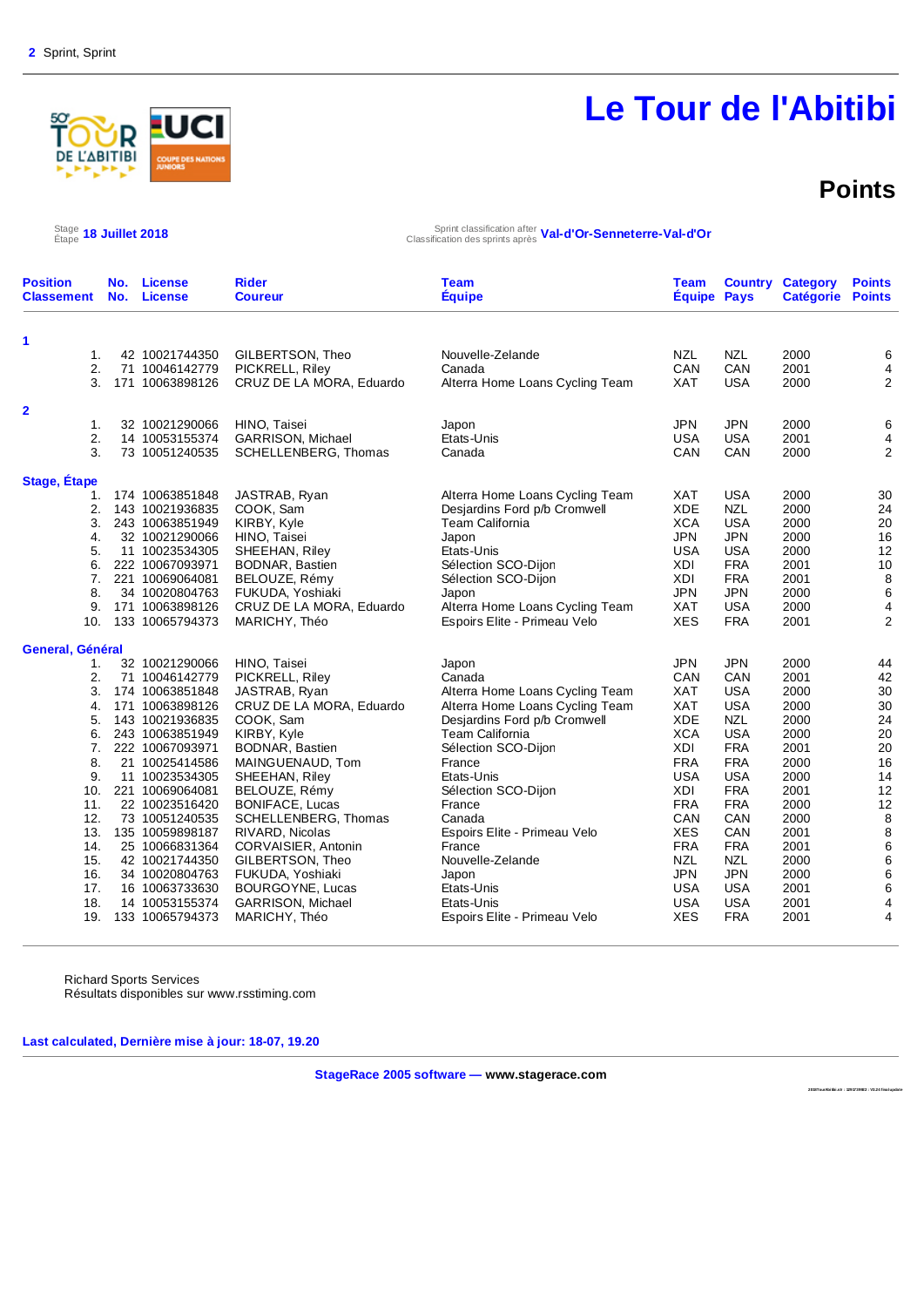

### **Grimpeur**

Stage 18 Juillet 2018

Étape **18 Juillet 2018** Climbing classification after Classement de la montagne après **Val-d'Or-Senneterre-Val-d'Or**

| <b>Position</b><br><b>Classement</b> | No. | License<br>No. License | <b>Rider</b><br><b>Coureur</b> | Team<br><b>Equipe</b>               | Team<br><b>Equipe</b> | <b>Country</b><br><b>Pays</b> | <b>Category</b><br><b>Catégorie</b> | <b>Points</b><br><b>Points</b> |
|--------------------------------------|-----|------------------------|--------------------------------|-------------------------------------|-----------------------|-------------------------------|-------------------------------------|--------------------------------|
|                                      |     |                        |                                |                                     |                       |                               |                                     |                                |
| 1.                                   | 46  | 10021942087            | COSTAR, Noah                   | Nouvelle-Zelande                    | NZL                   | <b>NZL</b>                    | 2000                                | 5                              |
|                                      | 175 | 10077007472            | CERVANTES, Kevin               | Alterra Home Loans Cycling Team     | XAT                   | <b>MEX</b>                    | 2000                                | 3                              |
| 3.                                   | 165 | 10023563809            | <b>MARTIN, Conor</b>           | Tag Cycling Race Team               | <b>XTA</b>            | <b>CAN</b>                    | 2001                                | 2                              |
| $\overline{\mathbf{2}}$              |     |                        |                                |                                     |                       |                               |                                     |                                |
|                                      | 175 | 10077007472            | CERVANTES, Kevin               | Alterra Home Loans Cycling Team     | <b>XAT</b>            | <b>MEX</b>                    | 2000                                | 5                              |
|                                      | 181 | 10083161114            | COATSBALLASEUX, Aidan          | Colorado Select p/b Brac and Stages | XCO                   | <b>USA</b>                    | 2001                                | 3                              |
| 3.                                   | 165 | 10023563809            | MARTIN, Conor                  | Tag Cycling Race Team               | <b>XTA</b>            | CAN                           | 2001                                | 2                              |
| General, Général                     |     |                        |                                |                                     |                       |                               |                                     |                                |
|                                      | 175 | 10077007472            | CERVANTES, Kevin               | Alterra Home Loans Cycling Team     | <b>XAT</b>            | <b>MEX</b>                    | 2000                                | 10                             |
|                                      | 181 | 10083161114            | COATSBALLASEUX, Aidan          | Colorado Select p/b Brac and Stages | <b>XCO</b>            | <b>USA</b>                    | 2001                                | 8                              |
| 3.                                   | 165 | 10023563809            | MARTIN, Conor                  | Tag Cycling Race Team               | <b>XTA</b>            | CAN                           | 2001                                |                                |
| 4.                                   | 46  | 10021942087            | COSTAR, Noah                   | Nouvelle-Zelande                    | NZL                   | <b>NZL</b>                    | 2000                                | 5                              |

Richard Sports Services Résultats disponibles sur www.rsstiming.com

**Last calculated, Dernière mise à jour: 18-07, 19.32** 

**StageRace 2005 software — www.stagerace.com** 

**2018TourAbitibi.str : 1291739922 : V3.24 final update**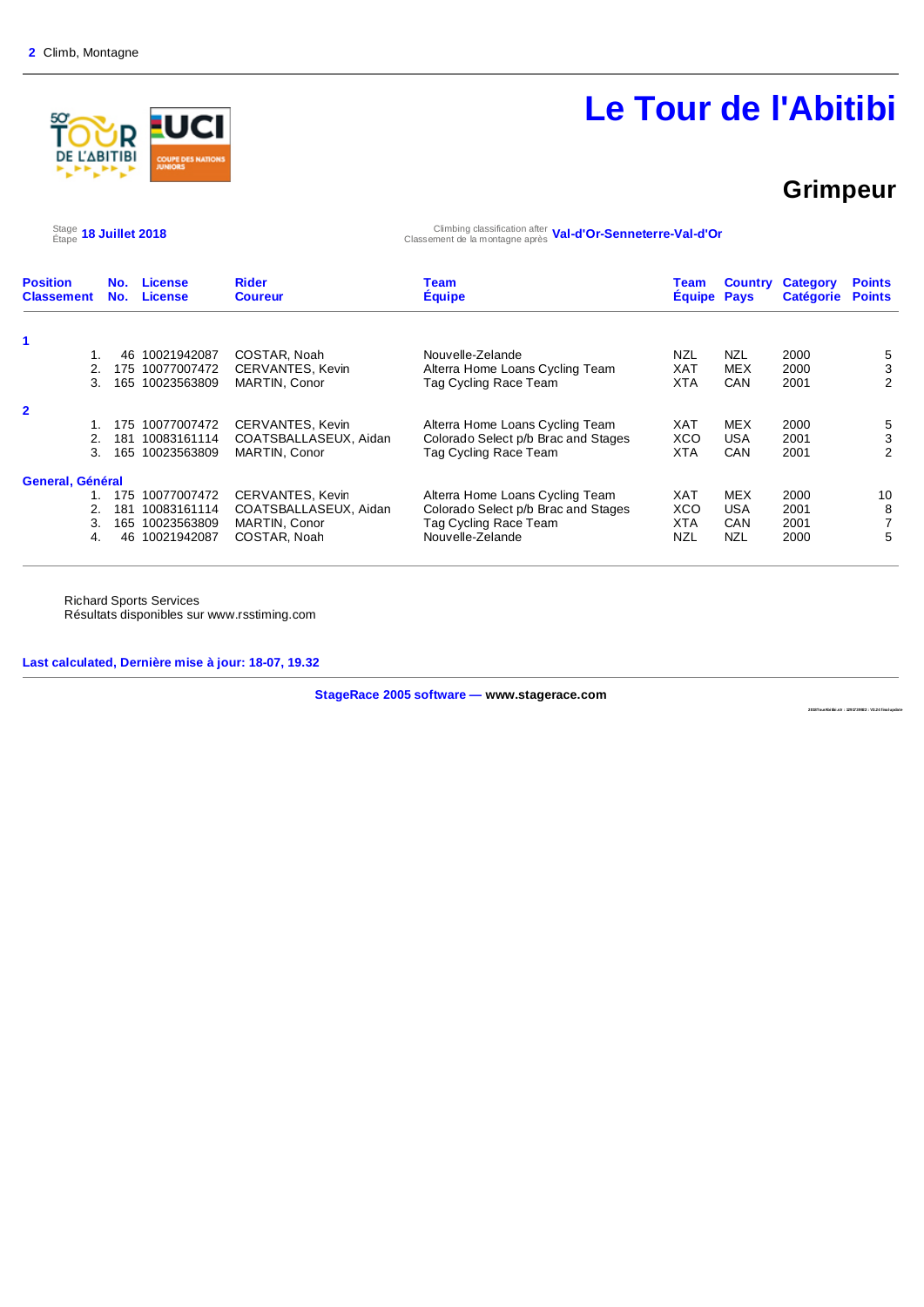

# **Équipe**

Étape **18 Juillet 2018** General classification after Classification générale après **Val-d'Or-Senneterre-Val-d'Or**

| <b>Classification</b><br>1. Alterra Home Loans Cycling Team<br><b>XAT</b><br>9.12'48"<br>2. Espoirs Elite - Primeau Velo<br><b>XES</b><br>9.12'48"<br>3. Sélection SCO-Dijon<br>XDI<br>9.12'48"<br><b>USA</b><br>9.12'48"<br>4. Etats-Unis<br><b>JPN</b><br>9.12'48"<br>5. Japon<br>XQC<br>6. Quebec<br>9.12'48"<br><b>FRA</b><br>7. France<br>9.12'48"<br>CAN<br>9.12'48"<br>8. Canada<br>9. Van Dessel Factory Team<br><b>XVD</b><br>9.12'48"<br>10. Nouvelle-Zelande<br><b>NZL</b><br>9.12'58"<br>10"<br>10"<br>11. Northstar Development Cycling<br><b>XND</b><br>9.12'58"<br><b>XCA</b><br>9.12'58"<br>10'<br>12. Team California<br><b>XCO</b><br>10"<br>13. Colorado Select p/b Brac and Stages<br>9.12'58"<br>20'<br>14. Young Medalists<br><b>XYO</b><br>9.13'08"<br>20'<br>15. Ottawa Bicycle Club<br>XOT<br>9.13'08"<br><b>XCT</b><br>20'<br>16. CT Cycling Advancement Program<br>9.13'08"<br><b>XDE</b><br>9.13'14"<br>26'<br>17. Desjardins Ford p/b Cromwell<br><b>XBC</b><br>26'<br>18. Cycling BC<br>9.13'14"<br><b>XON</b><br>30'<br>19. Ontario<br>9.13'18"<br>32'<br><b>XIA</b><br>20. IAMGOLD<br>9.13'20"<br>34"<br>21. Thailande<br>THA<br>9.13'22"<br>36'<br>22. Tag Cycling Race Team<br><b>XTA</b><br>9.13'24"<br>44"<br><b>XVA</b><br>23. Vantaggio Fitness and Nutrition<br>9.13'32"<br>1'25"<br><b>XNS</b><br>9.14'13"<br>24. Nova Scotia<br><b>XSE</b><br>9.19'04"<br>6'16'<br>25. Southeast Regional p/b The Endurance Colective<br><b>General classification</b><br><b>XAT</b><br>1. Alterra Home Loans Cycling Team<br>16.31'33"<br><b>FRA</b><br>2. France<br>16.31'33"<br><b>USA</b><br>16.31'33"<br>3. Etats-Unis<br>16.31'33"<br>4. Sélection SCO-Dijon<br><b>XDI</b><br>5. Espoirs Elite - Primeau Velo<br><b>XES</b><br>16.31'33"<br>CAN<br>6. Canada<br>16.31'33"<br>7. Japon<br><b>JPN</b><br>16.31'33"<br>XQC<br>8. Quebec<br>16.31'33"<br>9. Nouvelle-Zelande<br><b>NZL</b><br>10"<br>16.31'43"<br>10. Team California<br><b>XCA</b><br>16.31'43"<br>10"<br><b>XYO</b><br>20"<br>11. Young Medalists<br>16.31'53"<br><b>XCO</b><br>22"<br>12. Colorado Select p/b Brac and Stages<br>16.31'55"<br>48'<br><b>XTA</b><br>13. Tag Cycling Race Team<br>16.32'21"<br>14. Vantaggio Fitness and Nutrition<br><b>XVA</b><br>16.32'33"<br>1'00'<br><b>XND</b><br>16.32'50"<br>1'17'<br>15. Northstar Development Cycling<br>16. Van Dessel Factory Team<br><b>XVD</b><br>16.32'51"<br>1'18"<br><b>XOT</b><br>1'28'<br>17. Ottawa Bicycle Club<br>16.33'01"<br><b>XON</b><br>1'55'<br>18. Ontario<br>16.33'28"<br><b>XIA</b><br>19. IAMGOLD<br>16.34'13"<br>2'40'<br><b>THA</b><br>4'02'<br>20. Thailande<br>16.35'35"<br>4'07'<br>21. CT Cycling Advancement Program<br>XCT<br>16.35'40"<br><b>XSE</b><br>22. Southeast Regional p/b The Endurance Colective<br>16.41'19"<br>9'46'<br><b>XBC</b><br>23. Cycling BC<br>16.43'13"<br>11'40'<br><b>XDE</b><br>12'38"<br>24. Desjardins Ford p/b Cromwell<br>16.44'11"<br><b>XNS</b><br>12'58'<br>25. Nova Scotia<br>16.44'31" | <b>Position</b><br><b>Classement</b> | <b>Team</b><br><b>Equipe</b> | <b>Team</b><br><b>Equipe</b> | <b>Time</b><br><b>Temps</b> | Gap<br>Écart |
|---------------------------------------------------------------------------------------------------------------------------------------------------------------------------------------------------------------------------------------------------------------------------------------------------------------------------------------------------------------------------------------------------------------------------------------------------------------------------------------------------------------------------------------------------------------------------------------------------------------------------------------------------------------------------------------------------------------------------------------------------------------------------------------------------------------------------------------------------------------------------------------------------------------------------------------------------------------------------------------------------------------------------------------------------------------------------------------------------------------------------------------------------------------------------------------------------------------------------------------------------------------------------------------------------------------------------------------------------------------------------------------------------------------------------------------------------------------------------------------------------------------------------------------------------------------------------------------------------------------------------------------------------------------------------------------------------------------------------------------------------------------------------------------------------------------------------------------------------------------------------------------------------------------------------------------------------------------------------------------------------------------------------------------------------------------------------------------------------------------------------------------------------------------------------------------------------------------------------------------------------------------------------------------------------------------------------------------------------------------------------------------------------------------------------------------------------------------------------------------------------------------------------------------------------------------------------------------------------------------------------------------------------------------------------------------------------------------------------------------------------------------------------------------------------------------------------------------------------------------------------------------------------------------------------------------------------------------------------------------------------------------|--------------------------------------|------------------------------|------------------------------|-----------------------------|--------------|
|                                                                                                                                                                                                                                                                                                                                                                                                                                                                                                                                                                                                                                                                                                                                                                                                                                                                                                                                                                                                                                                                                                                                                                                                                                                                                                                                                                                                                                                                                                                                                                                                                                                                                                                                                                                                                                                                                                                                                                                                                                                                                                                                                                                                                                                                                                                                                                                                                                                                                                                                                                                                                                                                                                                                                                                                                                                                                                                                                                                                               |                                      |                              |                              |                             |              |
|                                                                                                                                                                                                                                                                                                                                                                                                                                                                                                                                                                                                                                                                                                                                                                                                                                                                                                                                                                                                                                                                                                                                                                                                                                                                                                                                                                                                                                                                                                                                                                                                                                                                                                                                                                                                                                                                                                                                                                                                                                                                                                                                                                                                                                                                                                                                                                                                                                                                                                                                                                                                                                                                                                                                                                                                                                                                                                                                                                                                               |                                      |                              |                              |                             |              |
|                                                                                                                                                                                                                                                                                                                                                                                                                                                                                                                                                                                                                                                                                                                                                                                                                                                                                                                                                                                                                                                                                                                                                                                                                                                                                                                                                                                                                                                                                                                                                                                                                                                                                                                                                                                                                                                                                                                                                                                                                                                                                                                                                                                                                                                                                                                                                                                                                                                                                                                                                                                                                                                                                                                                                                                                                                                                                                                                                                                                               |                                      |                              |                              |                             |              |
|                                                                                                                                                                                                                                                                                                                                                                                                                                                                                                                                                                                                                                                                                                                                                                                                                                                                                                                                                                                                                                                                                                                                                                                                                                                                                                                                                                                                                                                                                                                                                                                                                                                                                                                                                                                                                                                                                                                                                                                                                                                                                                                                                                                                                                                                                                                                                                                                                                                                                                                                                                                                                                                                                                                                                                                                                                                                                                                                                                                                               |                                      |                              |                              |                             |              |
|                                                                                                                                                                                                                                                                                                                                                                                                                                                                                                                                                                                                                                                                                                                                                                                                                                                                                                                                                                                                                                                                                                                                                                                                                                                                                                                                                                                                                                                                                                                                                                                                                                                                                                                                                                                                                                                                                                                                                                                                                                                                                                                                                                                                                                                                                                                                                                                                                                                                                                                                                                                                                                                                                                                                                                                                                                                                                                                                                                                                               |                                      |                              |                              |                             |              |
|                                                                                                                                                                                                                                                                                                                                                                                                                                                                                                                                                                                                                                                                                                                                                                                                                                                                                                                                                                                                                                                                                                                                                                                                                                                                                                                                                                                                                                                                                                                                                                                                                                                                                                                                                                                                                                                                                                                                                                                                                                                                                                                                                                                                                                                                                                                                                                                                                                                                                                                                                                                                                                                                                                                                                                                                                                                                                                                                                                                                               |                                      |                              |                              |                             |              |
|                                                                                                                                                                                                                                                                                                                                                                                                                                                                                                                                                                                                                                                                                                                                                                                                                                                                                                                                                                                                                                                                                                                                                                                                                                                                                                                                                                                                                                                                                                                                                                                                                                                                                                                                                                                                                                                                                                                                                                                                                                                                                                                                                                                                                                                                                                                                                                                                                                                                                                                                                                                                                                                                                                                                                                                                                                                                                                                                                                                                               |                                      |                              |                              |                             |              |
|                                                                                                                                                                                                                                                                                                                                                                                                                                                                                                                                                                                                                                                                                                                                                                                                                                                                                                                                                                                                                                                                                                                                                                                                                                                                                                                                                                                                                                                                                                                                                                                                                                                                                                                                                                                                                                                                                                                                                                                                                                                                                                                                                                                                                                                                                                                                                                                                                                                                                                                                                                                                                                                                                                                                                                                                                                                                                                                                                                                                               |                                      |                              |                              |                             |              |
|                                                                                                                                                                                                                                                                                                                                                                                                                                                                                                                                                                                                                                                                                                                                                                                                                                                                                                                                                                                                                                                                                                                                                                                                                                                                                                                                                                                                                                                                                                                                                                                                                                                                                                                                                                                                                                                                                                                                                                                                                                                                                                                                                                                                                                                                                                                                                                                                                                                                                                                                                                                                                                                                                                                                                                                                                                                                                                                                                                                                               |                                      |                              |                              |                             |              |
|                                                                                                                                                                                                                                                                                                                                                                                                                                                                                                                                                                                                                                                                                                                                                                                                                                                                                                                                                                                                                                                                                                                                                                                                                                                                                                                                                                                                                                                                                                                                                                                                                                                                                                                                                                                                                                                                                                                                                                                                                                                                                                                                                                                                                                                                                                                                                                                                                                                                                                                                                                                                                                                                                                                                                                                                                                                                                                                                                                                                               |                                      |                              |                              |                             |              |
|                                                                                                                                                                                                                                                                                                                                                                                                                                                                                                                                                                                                                                                                                                                                                                                                                                                                                                                                                                                                                                                                                                                                                                                                                                                                                                                                                                                                                                                                                                                                                                                                                                                                                                                                                                                                                                                                                                                                                                                                                                                                                                                                                                                                                                                                                                                                                                                                                                                                                                                                                                                                                                                                                                                                                                                                                                                                                                                                                                                                               |                                      |                              |                              |                             |              |
|                                                                                                                                                                                                                                                                                                                                                                                                                                                                                                                                                                                                                                                                                                                                                                                                                                                                                                                                                                                                                                                                                                                                                                                                                                                                                                                                                                                                                                                                                                                                                                                                                                                                                                                                                                                                                                                                                                                                                                                                                                                                                                                                                                                                                                                                                                                                                                                                                                                                                                                                                                                                                                                                                                                                                                                                                                                                                                                                                                                                               |                                      |                              |                              |                             |              |
|                                                                                                                                                                                                                                                                                                                                                                                                                                                                                                                                                                                                                                                                                                                                                                                                                                                                                                                                                                                                                                                                                                                                                                                                                                                                                                                                                                                                                                                                                                                                                                                                                                                                                                                                                                                                                                                                                                                                                                                                                                                                                                                                                                                                                                                                                                                                                                                                                                                                                                                                                                                                                                                                                                                                                                                                                                                                                                                                                                                                               |                                      |                              |                              |                             |              |
|                                                                                                                                                                                                                                                                                                                                                                                                                                                                                                                                                                                                                                                                                                                                                                                                                                                                                                                                                                                                                                                                                                                                                                                                                                                                                                                                                                                                                                                                                                                                                                                                                                                                                                                                                                                                                                                                                                                                                                                                                                                                                                                                                                                                                                                                                                                                                                                                                                                                                                                                                                                                                                                                                                                                                                                                                                                                                                                                                                                                               |                                      |                              |                              |                             |              |
|                                                                                                                                                                                                                                                                                                                                                                                                                                                                                                                                                                                                                                                                                                                                                                                                                                                                                                                                                                                                                                                                                                                                                                                                                                                                                                                                                                                                                                                                                                                                                                                                                                                                                                                                                                                                                                                                                                                                                                                                                                                                                                                                                                                                                                                                                                                                                                                                                                                                                                                                                                                                                                                                                                                                                                                                                                                                                                                                                                                                               |                                      |                              |                              |                             |              |
|                                                                                                                                                                                                                                                                                                                                                                                                                                                                                                                                                                                                                                                                                                                                                                                                                                                                                                                                                                                                                                                                                                                                                                                                                                                                                                                                                                                                                                                                                                                                                                                                                                                                                                                                                                                                                                                                                                                                                                                                                                                                                                                                                                                                                                                                                                                                                                                                                                                                                                                                                                                                                                                                                                                                                                                                                                                                                                                                                                                                               |                                      |                              |                              |                             |              |
|                                                                                                                                                                                                                                                                                                                                                                                                                                                                                                                                                                                                                                                                                                                                                                                                                                                                                                                                                                                                                                                                                                                                                                                                                                                                                                                                                                                                                                                                                                                                                                                                                                                                                                                                                                                                                                                                                                                                                                                                                                                                                                                                                                                                                                                                                                                                                                                                                                                                                                                                                                                                                                                                                                                                                                                                                                                                                                                                                                                                               |                                      |                              |                              |                             |              |
|                                                                                                                                                                                                                                                                                                                                                                                                                                                                                                                                                                                                                                                                                                                                                                                                                                                                                                                                                                                                                                                                                                                                                                                                                                                                                                                                                                                                                                                                                                                                                                                                                                                                                                                                                                                                                                                                                                                                                                                                                                                                                                                                                                                                                                                                                                                                                                                                                                                                                                                                                                                                                                                                                                                                                                                                                                                                                                                                                                                                               |                                      |                              |                              |                             |              |
|                                                                                                                                                                                                                                                                                                                                                                                                                                                                                                                                                                                                                                                                                                                                                                                                                                                                                                                                                                                                                                                                                                                                                                                                                                                                                                                                                                                                                                                                                                                                                                                                                                                                                                                                                                                                                                                                                                                                                                                                                                                                                                                                                                                                                                                                                                                                                                                                                                                                                                                                                                                                                                                                                                                                                                                                                                                                                                                                                                                                               |                                      |                              |                              |                             |              |
|                                                                                                                                                                                                                                                                                                                                                                                                                                                                                                                                                                                                                                                                                                                                                                                                                                                                                                                                                                                                                                                                                                                                                                                                                                                                                                                                                                                                                                                                                                                                                                                                                                                                                                                                                                                                                                                                                                                                                                                                                                                                                                                                                                                                                                                                                                                                                                                                                                                                                                                                                                                                                                                                                                                                                                                                                                                                                                                                                                                                               |                                      |                              |                              |                             |              |
|                                                                                                                                                                                                                                                                                                                                                                                                                                                                                                                                                                                                                                                                                                                                                                                                                                                                                                                                                                                                                                                                                                                                                                                                                                                                                                                                                                                                                                                                                                                                                                                                                                                                                                                                                                                                                                                                                                                                                                                                                                                                                                                                                                                                                                                                                                                                                                                                                                                                                                                                                                                                                                                                                                                                                                                                                                                                                                                                                                                                               |                                      |                              |                              |                             |              |
|                                                                                                                                                                                                                                                                                                                                                                                                                                                                                                                                                                                                                                                                                                                                                                                                                                                                                                                                                                                                                                                                                                                                                                                                                                                                                                                                                                                                                                                                                                                                                                                                                                                                                                                                                                                                                                                                                                                                                                                                                                                                                                                                                                                                                                                                                                                                                                                                                                                                                                                                                                                                                                                                                                                                                                                                                                                                                                                                                                                                               |                                      |                              |                              |                             |              |
|                                                                                                                                                                                                                                                                                                                                                                                                                                                                                                                                                                                                                                                                                                                                                                                                                                                                                                                                                                                                                                                                                                                                                                                                                                                                                                                                                                                                                                                                                                                                                                                                                                                                                                                                                                                                                                                                                                                                                                                                                                                                                                                                                                                                                                                                                                                                                                                                                                                                                                                                                                                                                                                                                                                                                                                                                                                                                                                                                                                                               |                                      |                              |                              |                             |              |
|                                                                                                                                                                                                                                                                                                                                                                                                                                                                                                                                                                                                                                                                                                                                                                                                                                                                                                                                                                                                                                                                                                                                                                                                                                                                                                                                                                                                                                                                                                                                                                                                                                                                                                                                                                                                                                                                                                                                                                                                                                                                                                                                                                                                                                                                                                                                                                                                                                                                                                                                                                                                                                                                                                                                                                                                                                                                                                                                                                                                               |                                      |                              |                              |                             |              |
|                                                                                                                                                                                                                                                                                                                                                                                                                                                                                                                                                                                                                                                                                                                                                                                                                                                                                                                                                                                                                                                                                                                                                                                                                                                                                                                                                                                                                                                                                                                                                                                                                                                                                                                                                                                                                                                                                                                                                                                                                                                                                                                                                                                                                                                                                                                                                                                                                                                                                                                                                                                                                                                                                                                                                                                                                                                                                                                                                                                                               |                                      |                              |                              |                             |              |
|                                                                                                                                                                                                                                                                                                                                                                                                                                                                                                                                                                                                                                                                                                                                                                                                                                                                                                                                                                                                                                                                                                                                                                                                                                                                                                                                                                                                                                                                                                                                                                                                                                                                                                                                                                                                                                                                                                                                                                                                                                                                                                                                                                                                                                                                                                                                                                                                                                                                                                                                                                                                                                                                                                                                                                                                                                                                                                                                                                                                               |                                      |                              |                              |                             |              |
|                                                                                                                                                                                                                                                                                                                                                                                                                                                                                                                                                                                                                                                                                                                                                                                                                                                                                                                                                                                                                                                                                                                                                                                                                                                                                                                                                                                                                                                                                                                                                                                                                                                                                                                                                                                                                                                                                                                                                                                                                                                                                                                                                                                                                                                                                                                                                                                                                                                                                                                                                                                                                                                                                                                                                                                                                                                                                                                                                                                                               |                                      |                              |                              |                             |              |
|                                                                                                                                                                                                                                                                                                                                                                                                                                                                                                                                                                                                                                                                                                                                                                                                                                                                                                                                                                                                                                                                                                                                                                                                                                                                                                                                                                                                                                                                                                                                                                                                                                                                                                                                                                                                                                                                                                                                                                                                                                                                                                                                                                                                                                                                                                                                                                                                                                                                                                                                                                                                                                                                                                                                                                                                                                                                                                                                                                                                               |                                      |                              |                              |                             |              |
|                                                                                                                                                                                                                                                                                                                                                                                                                                                                                                                                                                                                                                                                                                                                                                                                                                                                                                                                                                                                                                                                                                                                                                                                                                                                                                                                                                                                                                                                                                                                                                                                                                                                                                                                                                                                                                                                                                                                                                                                                                                                                                                                                                                                                                                                                                                                                                                                                                                                                                                                                                                                                                                                                                                                                                                                                                                                                                                                                                                                               |                                      |                              |                              |                             |              |
|                                                                                                                                                                                                                                                                                                                                                                                                                                                                                                                                                                                                                                                                                                                                                                                                                                                                                                                                                                                                                                                                                                                                                                                                                                                                                                                                                                                                                                                                                                                                                                                                                                                                                                                                                                                                                                                                                                                                                                                                                                                                                                                                                                                                                                                                                                                                                                                                                                                                                                                                                                                                                                                                                                                                                                                                                                                                                                                                                                                                               |                                      |                              |                              |                             |              |
|                                                                                                                                                                                                                                                                                                                                                                                                                                                                                                                                                                                                                                                                                                                                                                                                                                                                                                                                                                                                                                                                                                                                                                                                                                                                                                                                                                                                                                                                                                                                                                                                                                                                                                                                                                                                                                                                                                                                                                                                                                                                                                                                                                                                                                                                                                                                                                                                                                                                                                                                                                                                                                                                                                                                                                                                                                                                                                                                                                                                               |                                      |                              |                              |                             |              |
|                                                                                                                                                                                                                                                                                                                                                                                                                                                                                                                                                                                                                                                                                                                                                                                                                                                                                                                                                                                                                                                                                                                                                                                                                                                                                                                                                                                                                                                                                                                                                                                                                                                                                                                                                                                                                                                                                                                                                                                                                                                                                                                                                                                                                                                                                                                                                                                                                                                                                                                                                                                                                                                                                                                                                                                                                                                                                                                                                                                                               |                                      |                              |                              |                             |              |
|                                                                                                                                                                                                                                                                                                                                                                                                                                                                                                                                                                                                                                                                                                                                                                                                                                                                                                                                                                                                                                                                                                                                                                                                                                                                                                                                                                                                                                                                                                                                                                                                                                                                                                                                                                                                                                                                                                                                                                                                                                                                                                                                                                                                                                                                                                                                                                                                                                                                                                                                                                                                                                                                                                                                                                                                                                                                                                                                                                                                               |                                      |                              |                              |                             |              |
|                                                                                                                                                                                                                                                                                                                                                                                                                                                                                                                                                                                                                                                                                                                                                                                                                                                                                                                                                                                                                                                                                                                                                                                                                                                                                                                                                                                                                                                                                                                                                                                                                                                                                                                                                                                                                                                                                                                                                                                                                                                                                                                                                                                                                                                                                                                                                                                                                                                                                                                                                                                                                                                                                                                                                                                                                                                                                                                                                                                                               |                                      |                              |                              |                             |              |
|                                                                                                                                                                                                                                                                                                                                                                                                                                                                                                                                                                                                                                                                                                                                                                                                                                                                                                                                                                                                                                                                                                                                                                                                                                                                                                                                                                                                                                                                                                                                                                                                                                                                                                                                                                                                                                                                                                                                                                                                                                                                                                                                                                                                                                                                                                                                                                                                                                                                                                                                                                                                                                                                                                                                                                                                                                                                                                                                                                                                               |                                      |                              |                              |                             |              |
|                                                                                                                                                                                                                                                                                                                                                                                                                                                                                                                                                                                                                                                                                                                                                                                                                                                                                                                                                                                                                                                                                                                                                                                                                                                                                                                                                                                                                                                                                                                                                                                                                                                                                                                                                                                                                                                                                                                                                                                                                                                                                                                                                                                                                                                                                                                                                                                                                                                                                                                                                                                                                                                                                                                                                                                                                                                                                                                                                                                                               |                                      |                              |                              |                             |              |
|                                                                                                                                                                                                                                                                                                                                                                                                                                                                                                                                                                                                                                                                                                                                                                                                                                                                                                                                                                                                                                                                                                                                                                                                                                                                                                                                                                                                                                                                                                                                                                                                                                                                                                                                                                                                                                                                                                                                                                                                                                                                                                                                                                                                                                                                                                                                                                                                                                                                                                                                                                                                                                                                                                                                                                                                                                                                                                                                                                                                               |                                      |                              |                              |                             |              |
|                                                                                                                                                                                                                                                                                                                                                                                                                                                                                                                                                                                                                                                                                                                                                                                                                                                                                                                                                                                                                                                                                                                                                                                                                                                                                                                                                                                                                                                                                                                                                                                                                                                                                                                                                                                                                                                                                                                                                                                                                                                                                                                                                                                                                                                                                                                                                                                                                                                                                                                                                                                                                                                                                                                                                                                                                                                                                                                                                                                                               |                                      |                              |                              |                             |              |
|                                                                                                                                                                                                                                                                                                                                                                                                                                                                                                                                                                                                                                                                                                                                                                                                                                                                                                                                                                                                                                                                                                                                                                                                                                                                                                                                                                                                                                                                                                                                                                                                                                                                                                                                                                                                                                                                                                                                                                                                                                                                                                                                                                                                                                                                                                                                                                                                                                                                                                                                                                                                                                                                                                                                                                                                                                                                                                                                                                                                               |                                      |                              |                              |                             |              |
|                                                                                                                                                                                                                                                                                                                                                                                                                                                                                                                                                                                                                                                                                                                                                                                                                                                                                                                                                                                                                                                                                                                                                                                                                                                                                                                                                                                                                                                                                                                                                                                                                                                                                                                                                                                                                                                                                                                                                                                                                                                                                                                                                                                                                                                                                                                                                                                                                                                                                                                                                                                                                                                                                                                                                                                                                                                                                                                                                                                                               |                                      |                              |                              |                             |              |
|                                                                                                                                                                                                                                                                                                                                                                                                                                                                                                                                                                                                                                                                                                                                                                                                                                                                                                                                                                                                                                                                                                                                                                                                                                                                                                                                                                                                                                                                                                                                                                                                                                                                                                                                                                                                                                                                                                                                                                                                                                                                                                                                                                                                                                                                                                                                                                                                                                                                                                                                                                                                                                                                                                                                                                                                                                                                                                                                                                                                               |                                      |                              |                              |                             |              |
|                                                                                                                                                                                                                                                                                                                                                                                                                                                                                                                                                                                                                                                                                                                                                                                                                                                                                                                                                                                                                                                                                                                                                                                                                                                                                                                                                                                                                                                                                                                                                                                                                                                                                                                                                                                                                                                                                                                                                                                                                                                                                                                                                                                                                                                                                                                                                                                                                                                                                                                                                                                                                                                                                                                                                                                                                                                                                                                                                                                                               |                                      |                              |                              |                             |              |
|                                                                                                                                                                                                                                                                                                                                                                                                                                                                                                                                                                                                                                                                                                                                                                                                                                                                                                                                                                                                                                                                                                                                                                                                                                                                                                                                                                                                                                                                                                                                                                                                                                                                                                                                                                                                                                                                                                                                                                                                                                                                                                                                                                                                                                                                                                                                                                                                                                                                                                                                                                                                                                                                                                                                                                                                                                                                                                                                                                                                               |                                      |                              |                              |                             |              |
|                                                                                                                                                                                                                                                                                                                                                                                                                                                                                                                                                                                                                                                                                                                                                                                                                                                                                                                                                                                                                                                                                                                                                                                                                                                                                                                                                                                                                                                                                                                                                                                                                                                                                                                                                                                                                                                                                                                                                                                                                                                                                                                                                                                                                                                                                                                                                                                                                                                                                                                                                                                                                                                                                                                                                                                                                                                                                                                                                                                                               |                                      |                              |                              |                             |              |
|                                                                                                                                                                                                                                                                                                                                                                                                                                                                                                                                                                                                                                                                                                                                                                                                                                                                                                                                                                                                                                                                                                                                                                                                                                                                                                                                                                                                                                                                                                                                                                                                                                                                                                                                                                                                                                                                                                                                                                                                                                                                                                                                                                                                                                                                                                                                                                                                                                                                                                                                                                                                                                                                                                                                                                                                                                                                                                                                                                                                               |                                      |                              |                              |                             |              |
|                                                                                                                                                                                                                                                                                                                                                                                                                                                                                                                                                                                                                                                                                                                                                                                                                                                                                                                                                                                                                                                                                                                                                                                                                                                                                                                                                                                                                                                                                                                                                                                                                                                                                                                                                                                                                                                                                                                                                                                                                                                                                                                                                                                                                                                                                                                                                                                                                                                                                                                                                                                                                                                                                                                                                                                                                                                                                                                                                                                                               |                                      |                              |                              |                             |              |
|                                                                                                                                                                                                                                                                                                                                                                                                                                                                                                                                                                                                                                                                                                                                                                                                                                                                                                                                                                                                                                                                                                                                                                                                                                                                                                                                                                                                                                                                                                                                                                                                                                                                                                                                                                                                                                                                                                                                                                                                                                                                                                                                                                                                                                                                                                                                                                                                                                                                                                                                                                                                                                                                                                                                                                                                                                                                                                                                                                                                               |                                      |                              |                              |                             |              |
|                                                                                                                                                                                                                                                                                                                                                                                                                                                                                                                                                                                                                                                                                                                                                                                                                                                                                                                                                                                                                                                                                                                                                                                                                                                                                                                                                                                                                                                                                                                                                                                                                                                                                                                                                                                                                                                                                                                                                                                                                                                                                                                                                                                                                                                                                                                                                                                                                                                                                                                                                                                                                                                                                                                                                                                                                                                                                                                                                                                                               |                                      |                              |                              |                             |              |
|                                                                                                                                                                                                                                                                                                                                                                                                                                                                                                                                                                                                                                                                                                                                                                                                                                                                                                                                                                                                                                                                                                                                                                                                                                                                                                                                                                                                                                                                                                                                                                                                                                                                                                                                                                                                                                                                                                                                                                                                                                                                                                                                                                                                                                                                                                                                                                                                                                                                                                                                                                                                                                                                                                                                                                                                                                                                                                                                                                                                               |                                      |                              |                              |                             |              |
|                                                                                                                                                                                                                                                                                                                                                                                                                                                                                                                                                                                                                                                                                                                                                                                                                                                                                                                                                                                                                                                                                                                                                                                                                                                                                                                                                                                                                                                                                                                                                                                                                                                                                                                                                                                                                                                                                                                                                                                                                                                                                                                                                                                                                                                                                                                                                                                                                                                                                                                                                                                                                                                                                                                                                                                                                                                                                                                                                                                                               |                                      |                              |                              |                             |              |

Richard Sports Services Résultats disponibles sur www.rsstiming.com

**Last calculated, Dernière mise à jour: 18-07, 19.47** 

 $\text{Stage}_{\text{etape}}$  18 Juillet 2018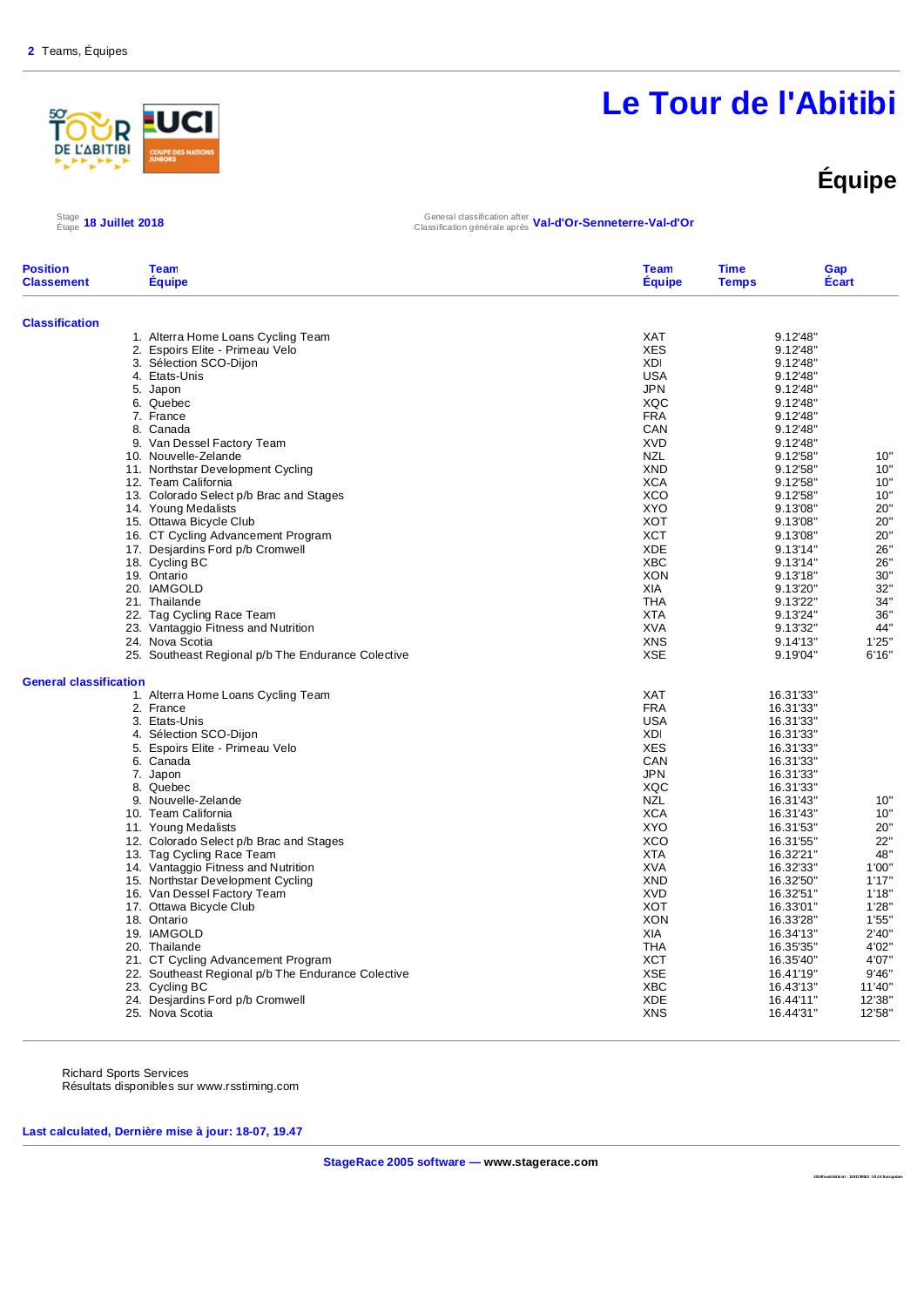



#### **Étape 2/Stage 2 Val d'Or- Val d'Or**

#### **COMMUNIQUÉ #2**

#### **Sprints de maire/Mayor's sprint :**

|                | Lebel: #174 JASTRAB, Ryan | Alterra           | 250\$ |
|----------------|---------------------------|-------------------|-------|
| Lebel : $\#42$ | GILBERTSON, Theo          | New-Zealand 250\$ |       |

#### **Pénalité/Penalty**

12.01.040.28 Non respect des instructions des commissaaires/Failure to respect instructions by the race commissaires

#### **20CH**

# 45 CHRISTENSEN, Drew 10021918142 #71 PICKRELL, Riley 10046142779

#### **50 CH**

Équipe/Team New-Zealand : John Rippon 10016336093 Canada :Scott McFarlane 10009443000

12.01.040.35 Repassage de la ligne /Recrossing thje finish line while still wearing a number panel

#### **Avertissement/Warning to:**

#93 NORDEMAN – DA SYLVA, Daniel, 10047461171 #96 SIRMAN, Jack. 10048956284

#### **Rappel/Reminder**

Aux directeurs sportifs de porter une attention particulière pour ne pas laisser se créer d'espace devant la voiture médecin lors des ravitaillements ou communications To team managers : pay attention not to gap in front of the medical car when feeding or communications.

Les transpondeurs ne seront pas utilisés lors du CLM No transponders for TT.

Vérifications des vélos et des braquets obligatoire au moins 10min avant l'heure de départ prévue Bike and gear check mandatory at least 10min before the start.

Jury des commissaires.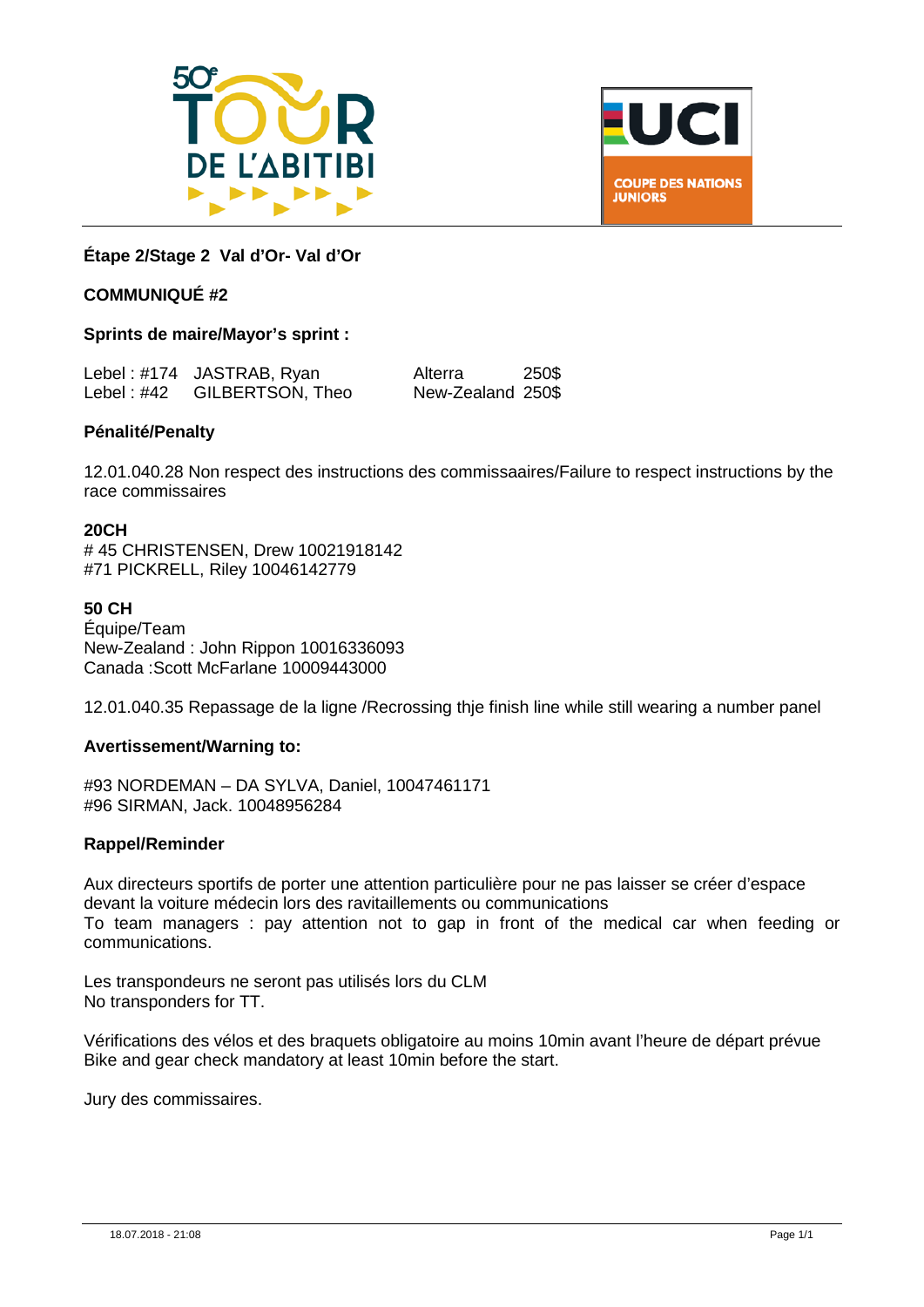

| Order/Ordre             | Heure/Hour | Chrono   | <b>Bib</b> | Rider/Coureur                | Team/Équipe                         | NOC        | YOB  |  |
|-------------------------|------------|----------|------------|------------------------------|-------------------------------------|------------|------|--|
| Vague / Wave 1          |            |          |            |                              |                                     |            |      |  |
|                         | 08:31:00   | 00:01:00 |            | 112 VANLUXEMBORG, John       | Nova Scotia                         | CAN        | 2000 |  |
| $\overline{\mathbf{c}}$ | 08:32:00   | 00:02:00 |            | 201 FALTER, Dominic          | Northstar Development Cycling       | <b>USA</b> | 2000 |  |
| 3                       | 08:33:00   | 00:03:00 |            | 182 PAPENTHIEN, Tommy        | Colorado Select p/b Brac and Stages | <b>USA</b> | 2000 |  |
| 4                       | 08:34:00   | 00:04:00 |            | 125 BUITRAGO, Juan David     | <b>IAMGOLD</b>                      | <b>USA</b> | 2001 |  |
| 5                       | 08:35:00   | 00:05:00 |            | 54 KLAHAN, Noppachai         | Thailande                           | <b>THA</b> | 2000 |  |
| 6                       | 08:36:00   | 00:06:00 |            | 81 DUBUC, Simon              | Quebec                              | CAN        | 2000 |  |
| $\overline{7}$          | 08:37:00   | 00:07:00 |            | 44 DICKSON, Lachlan          | Nouvelle-Zelande                    | <b>NZL</b> | 2001 |  |
| $\,8\,$                 | 08:38:00   | 00:08:00 |            | 271 GUYDISH, Sean            | Young Medalists                     | <b>USA</b> | 2000 |  |
| 9                       | 08:39:00   | 00:09:00 |            | 133 MARICHY, Théo            | Espoirs Elite - Primeau Velo        | <b>FRA</b> | 2001 |  |
| 10                      | 08:40:00   | 00:10:00 |            | 11 SHEEHAN, Riley            | Etats-Unis                          | <b>USA</b> | 2000 |  |
| 11                      | 08:41:00   | 00:11:00 |            | 25 CORVAISIER, Antonin       | France                              | <b>FRA</b> | 2001 |  |
| 12                      | 08:42:00   | 00:12:00 |            | 73 SCHELLENBERG, Thomas      | Canada                              | CAN        | 2000 |  |
| 13                      | 08:43:00   | 00:13:00 |            | 243 KIRBY, Kyle              | Team California                     | <b>USA</b> | 2000 |  |
| 14                      | 08:44:00   | 00:14:00 |            | $143$ COOK, Sam              | Desjardins Ford p/b Cromwell        | <b>NZL</b> | 2000 |  |
| 15                      | 08:45:00   | 00:15:00 |            | 174 JASTRAB, Ryan            | Alterra Home Loans Cycling Team     | <b>USA</b> | 2000 |  |
| Vague / Wave 2          |            |          |            |                              |                                     |            |      |  |
| 16                      | 08:46:00   | 00:16:00 |            | 116 MERKULOV, Andrei         | Nova Scotia                         | CAN        | 2001 |  |
| 17                      | 08:47:00   | 00:17:00 |            | 263 JANISCH, Samuel          | Vantaggio Fitness and Nutrition     | <b>USA</b> | 2000 |  |
| 18                      | 08:48:00   | 00:18:00 |            | 93 NORDEMAN DA SILVA, Daniel | Ontario                             | CAN        | 2001 |  |
| 19                      | 08:49:00   | 00:19:00 |            | 164 KATERBERG, Ben           | Tag Cycling Race Team               | CAN        | 2000 |  |
| 20                      | 08:50:00   | 00:20:00 |            | 256 TUAZON, Ron              | Van Dessel Factory Team             | PHI        | 2001 |  |
| 21                      | 08:51:00   | 00:21:00 |            | 202 GUSTAFSON, Judah         | Northstar Development Cycling       | <b>USA</b> | 2001 |  |
| 22                      | 08:52:00   | 00:22:00 |            | 186 REYNOLDS, Tyler          | Colorado Select p/b Brac and Stages | <b>USA</b> | 2001 |  |
| 23                      | 08:53:00   | 00:23:00 |            | 122 FORTIER, Thomas          | <b>IAMGOLD</b>                      | CAN        | 2000 |  |
| 24                      | 08:54:00   | 00:24:00 |            | 53 SIRIMONGKHON, Phunsiri    | Thailande                           | <b>THA</b> | 2001 |  |
| 25                      | 08:55:00   | 00:25:00 |            | 151 DALLING, Ness            | Ottawa Bicycle Club                 | CAN        | 2000 |  |
| 26                      | 08:56:00   | 00:26:00 |            | 85 DOMINGUE, Joel            | Quebec                              | CAN        | 2000 |  |
| 27                      | 08:57:00   | 00:27:00 |            | 43 HARTLEY-BROWN, Madi       | Nouvelle-Zelande                    | NZL        | 2000 |  |
| 28                      | 08:58:00   | 00:28:00 |            | 272 WALTON, William          | Young Medalists                     | <b>USA</b> | 2001 |  |
| 29                      | 08:59:00   | 00:29:00 |            | 135 RIVARD, Nicolas          | Espoirs Elite - Primeau Velo        | CAN        | 2001 |  |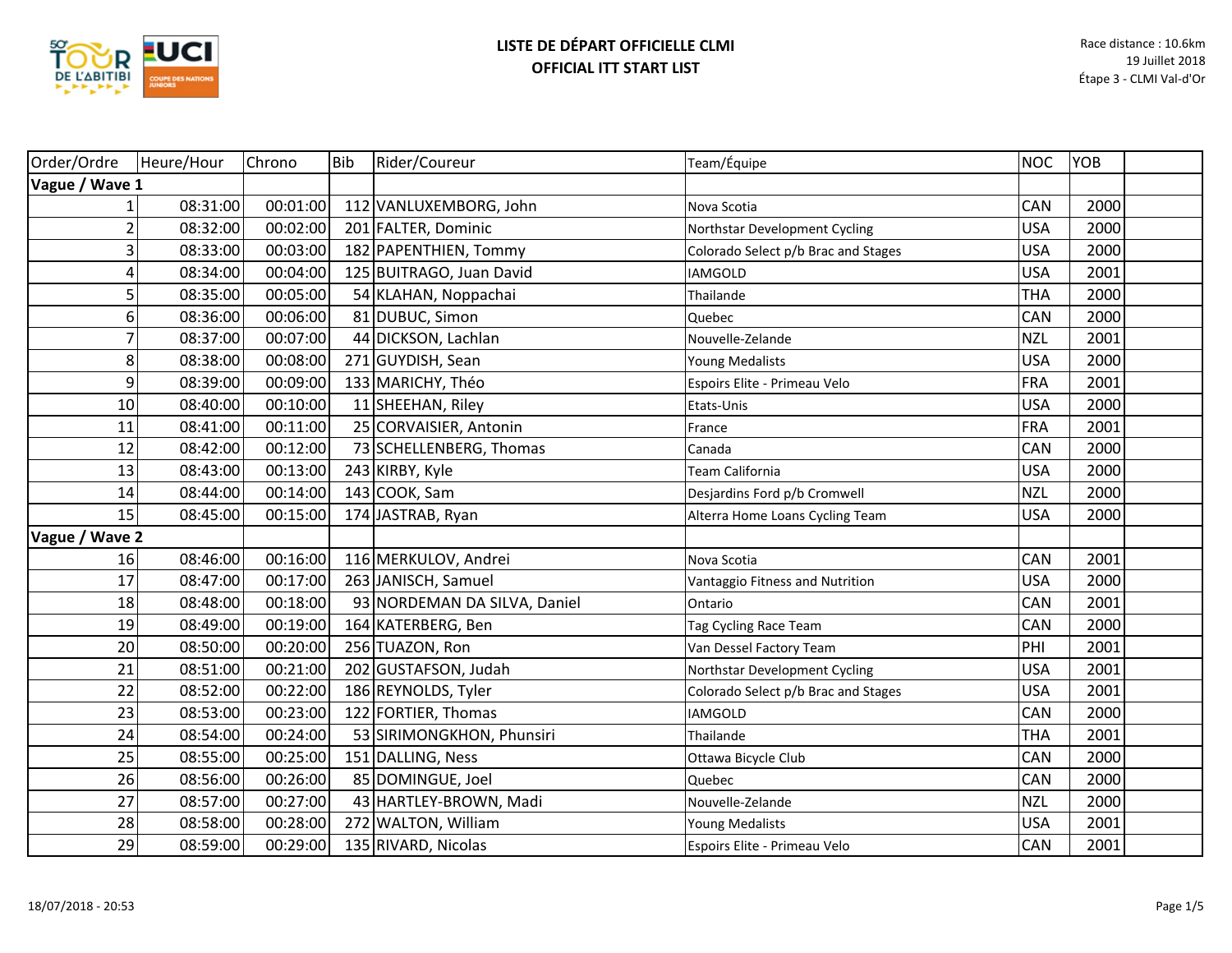

| Order/Ordre    | Heure/Hour | Chrono   | Bib | Rider/Coureur                | Team/Équipe                                    | <b>NOC</b> | YOB  |  |
|----------------|------------|----------|-----|------------------------------|------------------------------------------------|------------|------|--|
| 30             | 09:00:00   | 00:30:00 |     | 222 BODNAR, Bastien          | Sélection SCO-Dijon                            | <b>FRA</b> | 2001 |  |
| 31             | 09:01:00   | 00:31:00 |     | 16 BOURGOYNE, Lucas          | Etats-Unis                                     | <b>USA</b> | 2001 |  |
| 32             | 09:02:00   | 00:32:00 |     | 22 BONIFACE, Lucas           | France                                         | <b>FRA</b> | 2000 |  |
| 33             | 09:03:00   | 00:33:00 |     | 74 PLAMONDON, Robin          | Canada                                         | <b>CAN</b> | 2000 |  |
| 34             | 09:04:00   | 00:34:00 |     | 246 WALSH, Callum            | Team California                                | <b>NZL</b> | 2001 |  |
| 35             | 09:05:00   | 00:35:00 |     | 146 BERGERON, Alexis         | Desjardins Ford p/b Cromwell                   | <b>CAN</b> | 2001 |  |
| 36             | 09:06:00   | 00:36:00 |     | 32 HINO, Taisei              | Japon                                          | <b>JPN</b> | 2000 |  |
| 37             | 09:07:00   | 00:37:00 |     | 171 CRUZ DE LA MORA, Eduardo | Alterra Home Loans Cycling Team                | <b>USA</b> | 2000 |  |
| Vague / Wave 3 |            |          |     |                              |                                                |            |      |  |
| 38             | 09:08:00   | 00:38:00 |     | 114 BENDER, Caleb            | Nova Scotia                                    | <b>CAN</b> | 2001 |  |
| 39             | 09:09:00   | 00:39:00 |     | 233 VARGAS, Daniel           | Southeast Regional p/b The Endurance Colective | <b>USA</b> | 2001 |  |
| 40             | 09:10:00   | 00:40:00 |     | 261 OVERSON, Ethan           | Vantaggio Fitness and Nutrition                | <b>USA</b> | 2000 |  |
| 41             | 09:11:00   | 00:41:00 |     | 91 SITTLINGTON, Ethan        | Ontario                                        | <b>CAN</b> | 2000 |  |
| 42             | 09:12:00   | 00:42:00 |     | 165 MARTIN, Conor            | Tag Cycling Race Team                          | CAN        | 2001 |  |
| 43             | 09:13:00   | 00:43:00 |     | 251 JOGODNIK, Matthew        | Van Dessel Factory Team                        | <b>USA</b> | 2000 |  |
| 44             | 09:14:00   | 00:44:00 |     | 203 COLLINS, Dalton          | Northstar Development Cycling                  | <b>USA</b> | 2000 |  |
| 45             | 09:15:00   | 00:45:00 |     | 193 CARTER, Aidan            | CT Cycling Advancement Program                 | <b>USA</b> | 2000 |  |
| 46             | 09:16:00   | 00:46:00 |     | 185 PAWLAK, Nathan           | Colorado Select p/b Brac and Stages            | <b>USA</b> | 2001 |  |
| 47             | 09:17:00   | 00:47:00 |     | 124 ZUKOWSKY, Samuel         | <b>IAMGOLD</b>                                 | <b>CAN</b> | 2000 |  |
| 48             | 09:18:00   | 00:48:00 |     | 52 SEESANOK, Phitthawat      | Thailande                                      | <b>THA</b> | 2000 |  |
| 49             | 09:19:00   | 00:49:00 |     | 153 LACROIX, Jacob           | Ottawa Bicycle Club                            | CAN        | 2000 |  |
| 50             | 09:20:00   | 00:50:00 |     | 86 ROBERT, Felix             | Quebec                                         | <b>CAN</b> | 2001 |  |
| 51             | 09:21:00   | 00:51:00 |     | 42 GILBERTSON, Theo          | Nouvelle-Zelande                               | <b>NZL</b> | 2000 |  |
| 52             | 09:22:00   | 00:52:00 |     | 273 CLAY, Joseph             | Young Medalists                                | <b>USA</b> | 2000 |  |
| 53             | 09:23:00   | 00:53:00 |     | 131 DALTERIO, Antoine        | Espoirs Elite - Primeau Velo                   | <b>CAN</b> | 2000 |  |
| 54             | 09:24:00   | 00:54:00 |     | 221 BELOUZE, Rémy            | Sélection SCO-Dijon                            | FRA        | 2001 |  |
| 55             | 09:25:00   | 00:55:00 |     | 13 BOOTS, Kendrick           | Etats-Unis                                     | <b>USA</b> | 2000 |  |
| 56             | 09:26:00   | 00:56:00 |     | 21 MAINGUENAUD, Tom          | France                                         | <b>FRA</b> | 2000 |  |
| 57             | 09:27:00   | 00:57:00 |     | 76 MILES, Carson             | Canada                                         | <b>CAN</b> | 2000 |  |
| 58             | 09:28:00   | 00:58:00 |     | 241 WILSON, Col              | Team California                                | <b>USA</b> | 2000 |  |
| 59             | 09:29:00   | 00:59:00 |     | 142 ROCHETTE, Alexis         | Desjardins Ford p/b Cromwell                   | <b>CAN</b> | 2000 |  |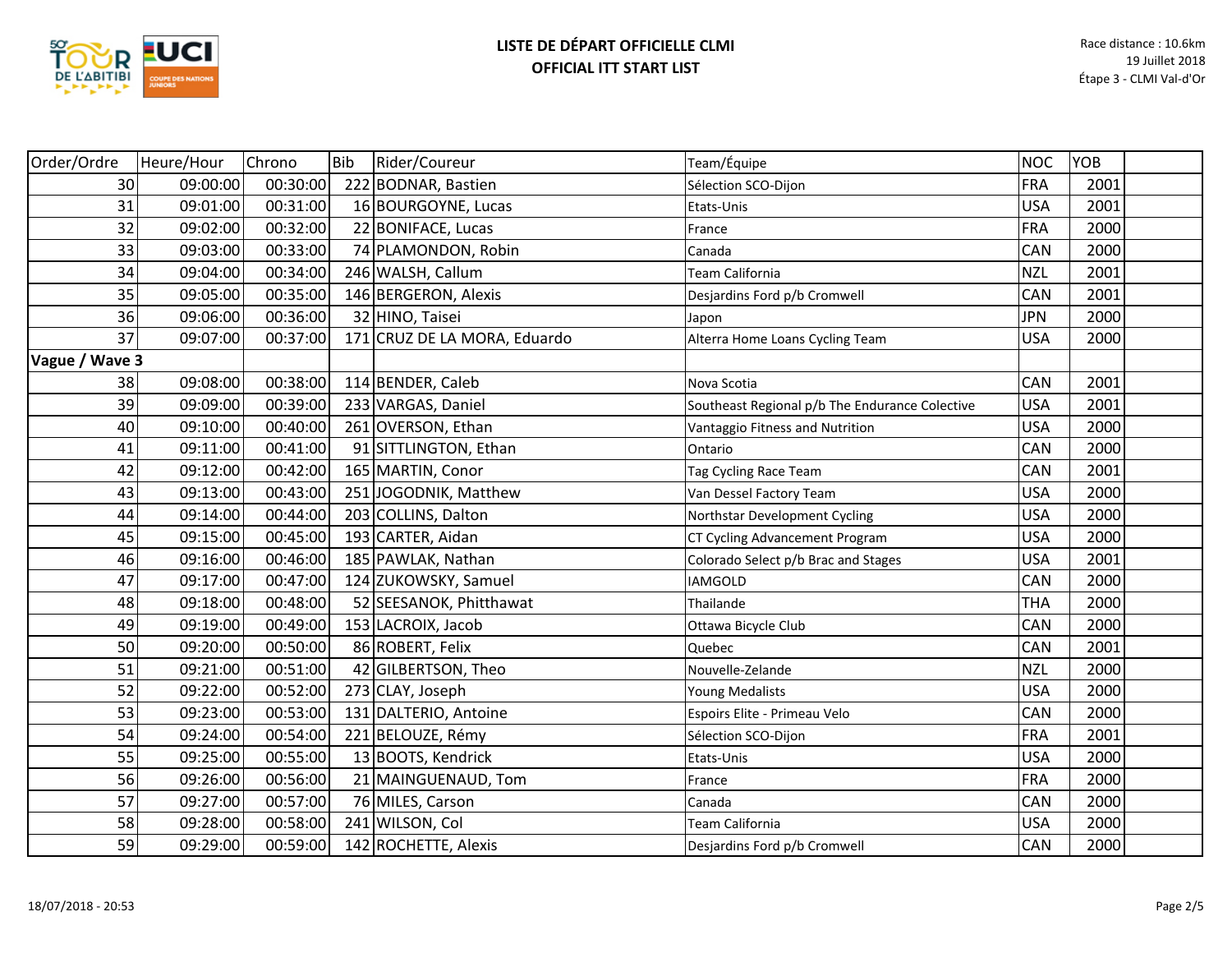

| Order/Ordre    | Heure/Hour | Chrono   | Bib | Rider/Coureur                 | Team/Équipe                                    | NOC        | <b>YOB</b> |  |
|----------------|------------|----------|-----|-------------------------------|------------------------------------------------|------------|------------|--|
| 60             | 09:30:00   | 01:00:00 |     | 34 FUKUDA, Yoshiaki           | Japon                                          | <b>JPN</b> | 2000       |  |
| 61             | 09:31:00   | 01:01:00 |     | 175 CERVANTES, Kevin          | Alterra Home Loans Cycling Team                | <b>MEX</b> | 2000       |  |
| Vague / Wave 4 |            |          |     |                               |                                                |            |            |  |
| 62             | 09:32:00   | 01:02:00 |     | 115 GAGNON, Andre             | Nova Scotia                                    | CAN        | 2000       |  |
| 63             | 09:33:00   | 01:03:00 |     | 236 BEREND, Zach              | Southeast Regional p/b The Endurance Colective | <b>USA</b> | 2001       |  |
| 64             | 09:34:00   | 01:04:00 |     | 103 HODGINS, Brennan          | Cycling BC                                     | <b>USA</b> | 2001       |  |
| 65             | 09:35:00   | 01:05:00 |     | 262 GILBERT, Joshua           | Vantaggio Fitness and Nutrition                | <b>USA</b> | 2001       |  |
| 66             | 09:36:00   | 01:06:00 |     | 94 FRONER, Axel               | Ontario                                        | CAN        | 2001       |  |
| 67             | 09:37:00   | 01:07:00 |     | 163 GUIDI, Baili              | Tag Cycling Race Team                          | CAN        | 2000       |  |
| 68             | 09:38:00   | 01:08:00 |     | 252 LONG, Dillon              | Van Dessel Factory Team                        | <b>USA</b> | 2000       |  |
| 69             | 09:39:00   | 01:09:00 |     | 204 PETERSON, Ethan           | Northstar Development Cycling                  | <b>USA</b> | 2001       |  |
| 70             | 09:40:00   | 01:10:00 |     | 191 CROWELL, Kyle             | CT Cycling Advancement Program                 | <b>USA</b> | 2001       |  |
| 71             | 09:41:00   | 01:11:00 |     | 183 GALLEGOS, Mateo           | Colorado Select p/b Brac and Stages            | <b>USA</b> | 2001       |  |
| 72             | 09:42:00   | 01:12:00 |     | 123 BERTHIAUME, Thomas        | <b>IAMGOLD</b>                                 | CAN        | 2001       |  |
| 73             | 09:43:00   | 01:13:00 |     | 55 BANGSIRI, Chalermchai      | Thailande                                      | <b>THA</b> | 2000       |  |
| 74             | 09:44:00   | 01:14:00 |     | 155 FOURNIER, Louis           | Ottawa Bicycle Club                            | CAN        | 2001       |  |
| 75             | 09:45:00   | 01:15:00 |     | 84 CARREAU, Lukas             | Quebec                                         | <b>CAN</b> | 2001       |  |
| 76             | 09:46:00   | 01:16:00 |     | 45 CHRISTENSEN, Drew          | Nouvelle-Zelande                               | <b>NZL</b> | 2001       |  |
| 77             | 09:47:00   | 01:17:00 |     | 276 ROBERTS, Nathan           | Young Medalists                                | <b>USA</b> | 2001       |  |
| 78             | 09:48:00   | 01:18:00 |     | 136 BRENOT, Martin            | Espoirs Elite - Primeau Velo                   | <b>FRA</b> | 2001       |  |
| 79             | 09:49:00   | 01:19:00 |     | 225 GUIZIOU, Mathieu          | Sélection SCO-Dijon                            | <b>FRA</b> | 2000       |  |
| 80             | 09:50:00   | 01:20:00 |     | 12 QUINN, Sean                | Etats-Unis                                     | <b>USA</b> | 2000       |  |
| 81             | 09:51:00   | 01:21:00 |     | 24 LANGELLA, Lilian           | France                                         | <b>FRA</b> | 2000       |  |
| 82             | 09:52:00   | 01:22:00 |     | 75 POIRIER, Alexandre         | Canada                                         | CAN        | 2001       |  |
| 83             | 09:53:00   | 01:23:00 |     | 244 KENNEDY, Brian            | Team California                                | <b>USA</b> | 2000       |  |
| 84             | 09:54:00   | 01:24:00 |     | 144 LABELLE, Kevin            | Desjardins Ford p/b Cromwell                   | CAN        | 2001       |  |
| 85             | 09:55:00   | 01:25:00 |     | 35 OGASAWARA, Takumi          | Japon                                          | <b>JPN</b> | 2000       |  |
| 86             | 09:56:00   | 01:26:00 |     | 176 GUTIERREZ MEDINA, Ricardo | Alterra Home Loans Cycling Team                | <b>MEX</b> | 2000       |  |
| Vague / Wave 5 |            |          |     |                               |                                                |            |            |  |
| 87             | 09:57:00   | 01:27:00 |     | 111 MACEACHEN, Calum          | Nova Scotia                                    | CAN        | 2001       |  |
| 88             | 09:58:00   | 01:28:00 |     | 232 ROSS, Brett               | Southeast Regional p/b The Endurance Colective | <b>USA</b> | 2001       |  |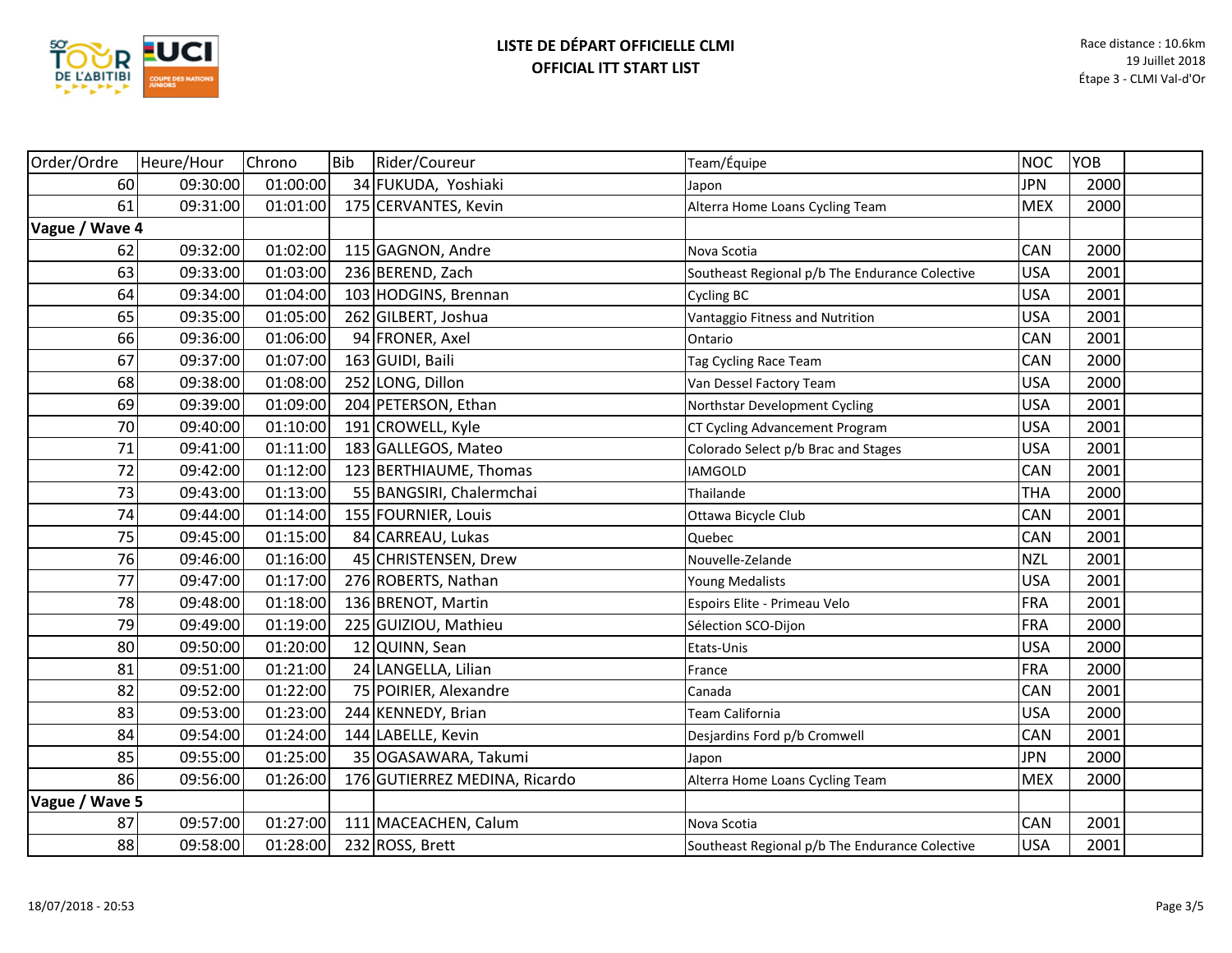

| Order/Ordre    | Heure/Hour | Chrono   | <b>Bib</b> | Rider/Coureur                     | Team/Équipe                                    | <b>NOC</b> | YOB  |  |
|----------------|------------|----------|------------|-----------------------------------|------------------------------------------------|------------|------|--|
| 89             | 09:59:00   | 01:29:00 |            | 102 RICHARDSON, Sean              | <b>Cycling BC</b>                              | CAN        | 2001 |  |
| 90             | 10:00:00   | 01:30:00 |            | 265 MURRIETA, Kajeme              | Vantaggio Fitness and Nutrition                | <b>USA</b> | 2001 |  |
| 91             | 10:01:00   | 01:31:00 |            | 96 SIRMAN, Jack                   | Ontario                                        | CAN        | 2001 |  |
| 92             | 10:02:00   | 01:32:00 |            | 161 RUSSELL, Evan                 | Tag Cycling Race Team                          | CAN        | 2001 |  |
| 93             | 10:03:00   | 01:33:00 |            | 254 RYAN, Nathaniel               | Van Dessel Factory Team                        | <b>USA</b> | 2000 |  |
| 94             | 10:04:00   | 01:34:00 |            | 205 BERNSTEIN, Connor             | Northstar Development Cycling                  | <b>USA</b> | 2001 |  |
| 95             | 10:05:00   | 01:35:00 |            | 194 KRIVITSKY, Joseph             | CT Cycling Advancement Program                 | <b>USA</b> | 2000 |  |
| 96             | 10:06:00   | 01:36:00 |            | 184 HALL, Sinclair                | Colorado Select p/b Brac and Stages            | <b>USA</b> | 2001 |  |
| 97             | 10:07:00   | 01:37:00 |            | 121 DESHAIES, Thomas Louis        | <b>IAMGOLD</b>                                 | CAN        | 2000 |  |
| 98             | 10:08:00   | 01:38:00 |            | 51 HANGQUART, Rangsiman           | Thailande                                      | <b>THA</b> | 2001 |  |
| 99             | 10:09:00   | 01:39:00 |            | 152 STOPPA, Brett                 | Ottawa Bicycle Club                            | <b>CAN</b> | 2001 |  |
| 100            | 10:10:00   | 01:40:00 |            | 82 JUNEAU, Francis                | Quebec                                         | CAN        | 2000 |  |
| 101            | 10:11:00   | 01:41:00 |            | 46 COSTAR, Noah                   | Nouvelle-Zelande                               | <b>NZL</b> | 2000 |  |
| 102            | 10:12:00   | 01:42:00 |            | 275 TAYLOR, Bailey                | Young Medalists                                | <b>USA</b> | 2001 |  |
| 103            | 10:13:00   | 01:43:00 |            | 132 BOSONI, Victor                | Espoirs Elite - Primeau Velo                   | FRA        | 2001 |  |
| 104            | 10:14:00   | 01:44:00 |            | 226 RICHARD, Baptiste             | Sélection SCO-Dijon                            | <b>FRA</b> | 2001 |  |
| 105            | 10:15:00   | 01:45:00 |            | 14 GARRISON, Michael              | Etats-Unis                                     | <b>USA</b> | 2001 |  |
| 106            | 10:16:00   | 01:46:00 |            | 23 HAMON, Nicolas                 | France                                         | FRA        | 2000 |  |
| 107            | 10:17:00   | 01:47:00 |            | 72 JUSSAUME, Tristan              | Canada                                         | CAN        | 2001 |  |
| 108            | 10:18:00   | 01:48:00 |            | 242 Wilson, Devin                 | Team California                                | <b>USA</b> | 2001 |  |
| 109            | 10:19:00   | 01:49:00 |            | 145 LAROCHELLE, Pierre Antoine    | Desjardins Ford p/b Cromwell                   | CAN        | 2000 |  |
| 110            | 10:20:00   | 01:50:00 |            | 31 ONODERA, Kei                   | Japon                                          | <b>JPN</b> | 2000 |  |
| 111            | 10:21:00   | 01:51:00 |            | 172 SANCHEZ BELTRAM, Hugo Abraham | Alterra Home Loans Cycling Team                | <b>MEX</b> | 2000 |  |
| Vague / Wave 6 |            |          |            |                                   |                                                |            |      |  |
| 112            | 10:22:00   | 01:52:00 |            | $113$ HINKS, lan                  | Nova Scotia                                    | CAN        | 2000 |  |
| 113            | 10:23:00   | 01:53:00 |            | 235 SCOTT, Luke                   | Southeast Regional p/b The Endurance Colective | <b>USA</b> | 2001 |  |
| 114            | 10:24:00   | 01:54:00 |            | 104 LAFRAMBOISE, Taro             | <b>Cycling BC</b>                              | CAN        | 2000 |  |
| 115            | 10:25:00   | 01:55:00 |            | 264 JAMES, Rogan                  | Vantaggio Fitness and Nutrition                | <b>USA</b> | 2000 |  |
| 116            | 10:26:00   | 01:56:00 |            | 92 CORREA, Justin                 | Ontario                                        | CAN        | 2000 |  |
| 117            | 10:27:00   | 01:57:00 |            | 162 PAULY, Ethan                  | Tag Cycling Race Team                          | CAN        | 2000 |  |
| 118            | 10:28:00   | 01:58:00 |            | 253 PETTI, Andrew                 | Van Dessel Factory Team                        | <b>USA</b> | 2000 |  |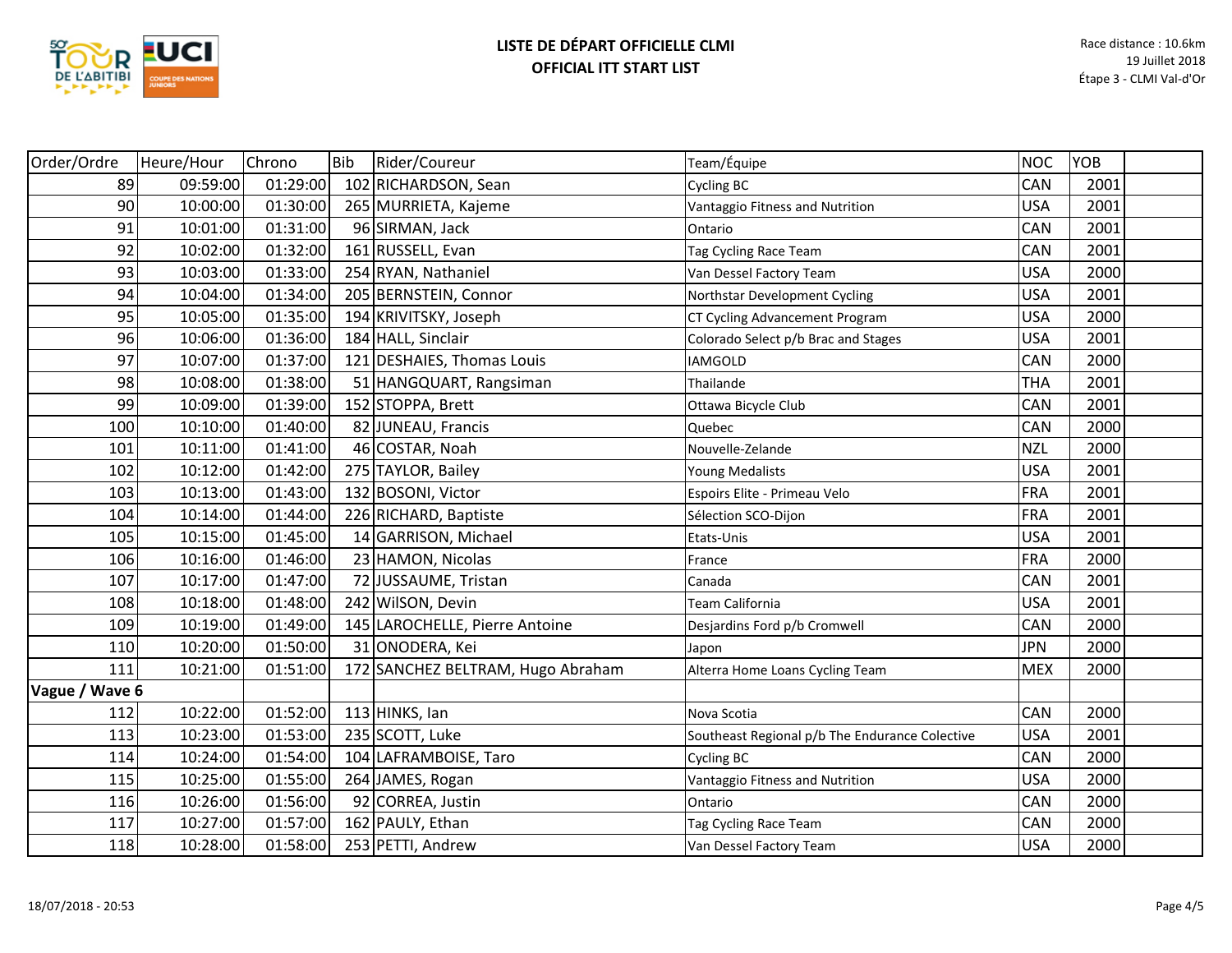

| Order/Ordre | Heure/Hour | Chrono   | Bib | Rider/Coureur                       | Team/Équipe                         | <b>NOC</b> | YOB  |  |
|-------------|------------|----------|-----|-------------------------------------|-------------------------------------|------------|------|--|
| 119         | 10:29:00   | 01:59:00 |     | 206 LUCHT, Akash                    | Northstar Development Cycling       | <b>USA</b> | 2000 |  |
| 120         | 10:30:00   | 02:00:00 |     | 192 KOLESZAR, Nick                  | CT Cycling Advancement Program      | <b>USA</b> | 2000 |  |
| 121         | 10:31:00   | 02:01:00 |     | 181 COATSBALLASEUX, Aidan           | Colorado Select p/b Brac and Stages | <b>USA</b> | 2001 |  |
| 122         | 10:32:00   | 02:02:00 |     | 126 BRENOT, Arthur                  | <b>IAMGOLD</b>                      | <b>FRA</b> | 2000 |  |
| 123         | 10:33:00   | 02:03:00 |     | 56 NOMAI, Aukkrit                   | Thailande                           | <b>THA</b> | 2000 |  |
| 124         | 10:34:00   | 02:04:00 |     | 154 BEAULIEU, Cedric                | Ottawa Bicycle Club                 | CAN        | 2001 |  |
| 125         | 10:35:00   | 02:05:00 |     | 83 DALPÉ, Félix                     | Quebec                              | CAN        | 2001 |  |
| 126         | 10:36:00   | 02:06:00 |     | 41 MCGRATH, Burnie                  | Nouvelle-Zelande                    | <b>NZL</b> | 2000 |  |
| 127         | 10:37:00   | 02:07:00 |     | 274 THOMPSON, Connor                | Young Medalists                     | <b>USA</b> | 2001 |  |
| 128         | 10:38:00   | 02:08:00 |     | 134 BOUGIE, Nicolas                 | Espoirs Elite - Primeau Velo        | <b>CAN</b> | 2001 |  |
| 129         | 10:39:00   | 02:09:00 |     | 224 GAUTHIOT, Julian                | Sélection SCO-Dijon                 | FRA        | 2001 |  |
| 130         | 10:40:00   | 02:10:00 |     | 15 LAMPERTI, Gianni                 | Etats-Unis                          | <b>USA</b> | 2001 |  |
| 131         | 10:41:00   | 02:11:00 |     | 26 FEDRIGO, Mathis                  | France                              | FRA        | 2000 |  |
| 132         | 10:42:00   | 02:12:00 |     | 71 PICKRELL, Riley                  | Canada                              | <b>CAN</b> | 2001 |  |
| 133         | 10:43:00   | 02:13:00 |     | 245 PEDERSEN, Ellis                 | Team California                     | USA        | 2001 |  |
| 134         | 10:44:00   | 02:14:00 |     | 141 FOREST LEBLANC, Charles Antoine | Desjardins Ford p/b Cromwell        | CAN        | 2000 |  |
| 135         | 10:45:00   | 02:15:00 |     | 33 YAMAMOTO, Tetsuo                 | Japon                               | <b>JPN</b> | 2000 |  |
| 136         | 10:46:00   | 02:16:00 |     | 173 CASTILLO, Erik                  | Alterra Home Loans Cycling Team     | <b>USA</b> | 2000 |  |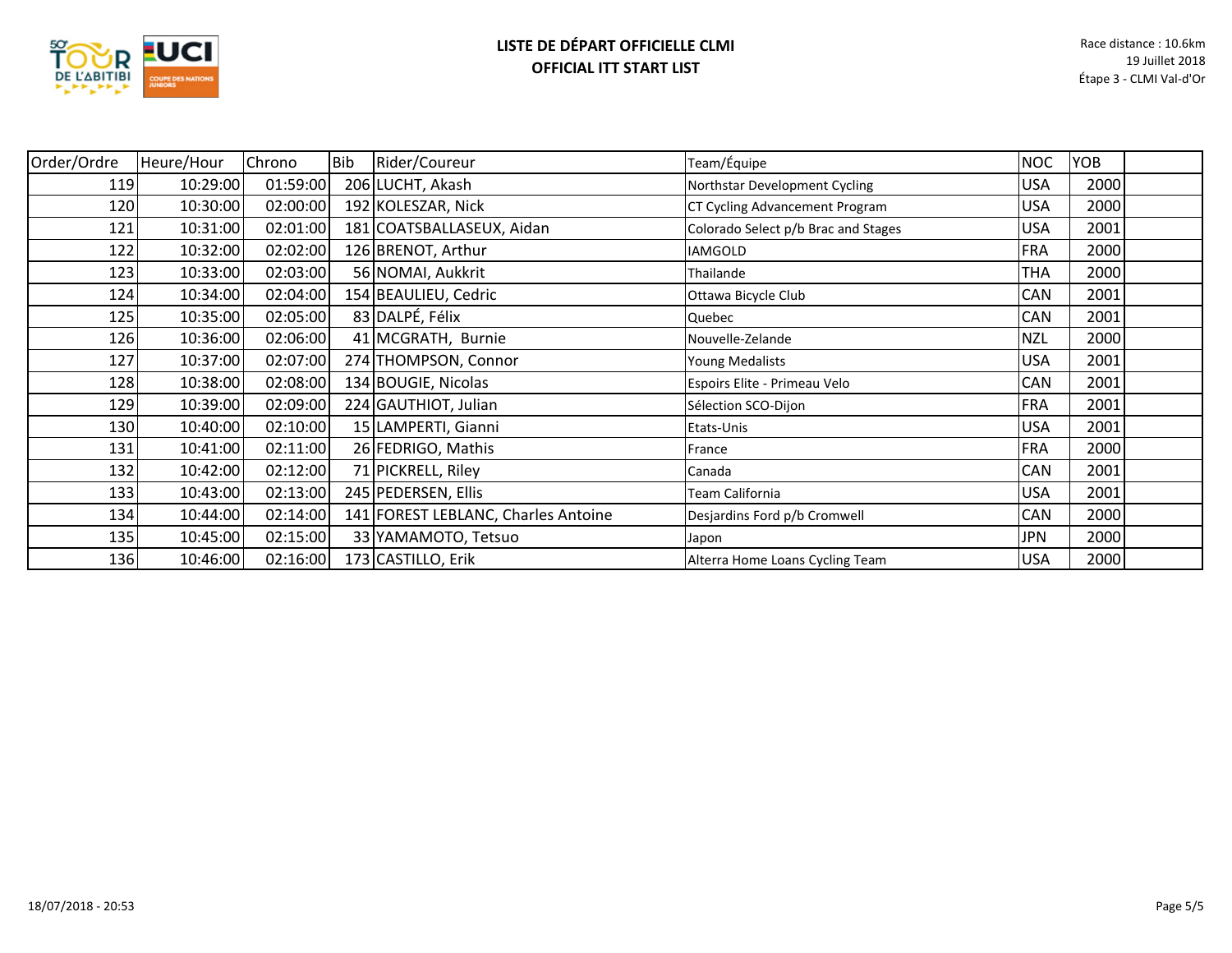

Stage 19 Juillet 2018<br>Étape <sup>19 Juillet 2018</sup> Arrival classification d'arrivée

#### Distance Distance **11,4km (250,6km — 262,0km)**

# **Le Tour de l'Abitibi**

Vitesse moyenne du vainqueur **46.321 km/h**

#### Commencement Heure de départ **8h30**

| <b>Position</b><br><b>Classement No. License</b> | No. License                      | <b>Rider</b><br><b>Coureur</b>                                             | Team<br><b>Equipe</b>                                      | <b>Equipe Pays</b>       |                          | <b>Team Country Category Time</b><br>Catégorie Temps |                                      |            | <b>Gap Penalty</b><br><b>Écart Pénalité</b> |
|--------------------------------------------------|----------------------------------|----------------------------------------------------------------------------|------------------------------------------------------------|--------------------------|--------------------------|------------------------------------------------------|--------------------------------------|------------|---------------------------------------------|
|                                                  |                                  | 1. 14 10053155374 GARRISON, Michael                                        | Etats-Unis                                                 | USA                      | USA                      | 2001                                                 | .14'46"770                           |            |                                             |
|                                                  |                                  | 2. 164 10048448551 KATERBERG, Ben                                          | Tag Cycling Race Team                                      | <b>XTA</b>               | CAN                      | 2000                                                 | .14'48"070                           | 2"         |                                             |
| 3.                                               |                                  | 11 10023534305 SHEEHAN, Riley                                              | Etats-Unis                                                 | USA                      | <b>USA</b>               | 2000                                                 | .14'50"200                           | 4"         |                                             |
| 4.                                               |                                  | 13 10023534103 BOOTS, Kendrick                                             | Etats-Unis                                                 | <b>USA</b>               | <b>USA</b>               | 2000                                                 | .14'54"630                           | 8"         |                                             |
| 5.                                               |                                  | 41 10022086274 MCGRATH, Burnie                                             | Nouvelle-Zelande                                           | <b>NZL</b>               | <b>NZL</b>               | 2000                                                 | .15'06"190                           | 20"        |                                             |
| 6.                                               | 7. 143 10021936835 COOK, Sam     | 12 10063433637 QUINN, Sean                                                 | Etats-Unis<br>Desjardins Ford p/b Cromwell                 | <b>USA</b><br>XDE        | <b>USA</b><br><b>NZL</b> | 2000<br>2000                                         | .15'13"190<br>.15'13"570             | 27"<br>27" |                                             |
| 8.                                               |                                  | 261 10063607429 OVERSON, Ethan                                             | Vantaggio Fitness and Nutrition                            | XVA                      | <b>USA</b>               | 2000                                                 | .15'15"870                           | 29"        |                                             |
| 9.                                               |                                  | 21 10025414586 MAINGUENAUD, Tom                                            | France                                                     | <b>FRA</b>               | <b>FRA</b>               | 2000                                                 | .15'25"300                           | 39"        |                                             |
| 10.                                              |                                  | 23 10026519881 HAMON, Nicolas                                              | France                                                     | FRA                      | <b>FRA</b>               | 2000                                                 | .15'26"640                           | 40"        |                                             |
|                                                  |                                  | 11. 165 10023563809 MARTIN, Conor                                          | Tag Cycling Race Team                                      | <b>XTA</b>               | CAN                      | 2001                                                 | .15'27"470                           | 41"        |                                             |
|                                                  |                                  | 12. 72 10051194560 JUSSAUME, Tristan                                       | Canada                                                     | CAN                      | CAN                      | 2001                                                 | .15'31"310                           | 45"        |                                             |
| 13.                                              |                                  | 91 10048315478 SITTLINGTON, Ethan                                          | Ontario                                                    | XON                      | CAN                      | 2000                                                 | .15'32"370                           | 46"        |                                             |
| 14.                                              | 32 10021290066 HINO, Taisei      |                                                                            | Japon                                                      | JPN                      | <b>JPN</b>               | 2000                                                 | .15'33"810                           | 47"        |                                             |
|                                                  | 16. 163 10061610037 GUIDI, Baili | 15. 45 10021918142 CHRISTENSEN, Drew                                       | Nouvelle-Zelande<br>Tag Cycling Race Team                  | <b>NZL</b><br><b>XTA</b> | <b>NZL</b><br>CAN        | 2001<br>2000                                         | .15'33"920<br>.15'34"800             | 47"<br>48" |                                             |
| 17.                                              |                                  | 46 10021942087 COSTAR, Noah                                                | Nouvelle-Zelande                                           | NZL                      | <b>NZL</b>               | 2000                                                 | .15'35"460                           | 49"        |                                             |
| 18.                                              |                                  | 25 10066831364 CORVAISIER, Antonin                                         | France                                                     | <b>FRA</b>               | <b>FRA</b>               | 2001                                                 | .15'37"880                           | 51"        |                                             |
| 19.                                              |                                  | 74 10059671249 PLAMONDON, Robin                                            | Canada                                                     | CAN                      | CAN                      | 2000                                                 | .15'39"200                           | 53"        |                                             |
| 20.                                              |                                  | 43 10021691002 HARTLEY-BROWN, Madi                                         | Nouvelle-Zelande                                           | NZL                      | <b>NZL</b>               | 2000                                                 | .15'39"680                           | 53"        |                                             |
|                                                  |                                  | 21. 134 10060791092 BOUGIE, Nicolas                                        | Espoirs Elite - Primeau Velo                               | <b>XES</b>               | CAN                      | 2001                                                 | .15'43"090                           | 57"        |                                             |
| 22.                                              |                                  | 82 10056275643 JUNEAU, Francis                                             | Quebec                                                     | XQC                      | CAN                      | 2000                                                 | .15'43"260                           | 57"        |                                             |
| 23.                                              |                                  | 44 10021959871 DICKSON, Lachlan                                            | Nouvelle-Zelande                                           | <b>NZL</b>               | <b>NZL</b>               | 2001                                                 | .15'43"960                           | 57"        |                                             |
| 25.                                              |                                  | 24. 271 10063898732 GUYDISH, Sean<br>16 10063733630 BOURGOYNE, Lucas       | <b>Young Medalists</b><br>Etats-Unis                       | <b>XYO</b><br><b>USA</b> | <b>USA</b><br><b>USA</b> | 2000<br>2001                                         | .15'47"530 1'01"<br>.15'53"030 1'07" |            |                                             |
| 26.                                              |                                  | 15 10063392918 LAMPERTI, Gianni                                            | Etats-Unis                                                 | <b>USA</b>               | <b>USA</b>               | 2001                                                 | .15'55"230 1'09"                     |            |                                             |
|                                                  |                                  | 27. 135 10059898187 RIVARD, Nicolas                                        | Espoirs Elite - Primeau Velo                               | XES                      | CAN                      | 2001                                                 | .15'55"260 1'09"                     |            |                                             |
|                                                  |                                  | 28. 102 10059703985 RICHARDSON, Sean                                       | Cycling BC                                                 | XBC                      | CAN                      | 2001                                                 | .15'55"590 1'09"                     |            |                                             |
| 29.                                              |                                  | 85 10023488027 DOMINGUE, Joel                                              | Quebec                                                     | XQC                      | CAN                      | 2000                                                 | .15'55"780 1'09"                     |            |                                             |
|                                                  |                                  | 30. 272 10082593864 WALTON, William                                        | Young Medalists                                            | XYO                      | <b>USA</b>               | 2001                                                 | .15'56"230 1'10"                     |            |                                             |
|                                                  |                                  | 31. 86 10058346894 ROBERT, Felix                                           | Quebec                                                     | XQC                      | CAN                      | 2001                                                 | .15'56"890 1'10"                     |            |                                             |
| 32.                                              |                                  | 35 10020772734 OGASAWARA, Takumi                                           | Japon                                                      | <b>JPN</b>               | <b>JPN</b>               | 2000                                                 | .16'01"850 1'15"                     |            |                                             |
| 33.<br>34.                                       |                                  | 75 10059675289 POIRIER, Alexandre                                          | Canada<br>Quebec                                           | CAN<br>XQC               | CAN<br>CAN               | 2001<br>2000                                         | .16'03"790 1'17"                     |            |                                             |
|                                                  |                                  | 81 10055091233 DUBUC, Simon<br>35. 203 10063828913 COLLINS, Dalton         | Northstar Development Cycling                              | <b>XND</b>               | <b>USA</b>               | 2000                                                 | .16'04"050 1'18"<br>.16'04"190 1'18" |            |                                             |
| 36.                                              |                                  | 34 10020804763 FUKUDA, Yoshiaki                                            | Japon                                                      | <b>JPN</b>               | <b>JPN</b>               | 2000                                                 | .16'05"180 1'19"                     |            |                                             |
|                                                  |                                  | 37. 236 10083479190 BEREND, Zach                                           | Southeast Regional p/b The Endurance Colective XSE         |                          | <b>USA</b>               | 2001                                                 | .16'06"730 1'20"                     |            |                                             |
| 38.                                              |                                  | 42 10021744350 GILBERTSON, Theo                                            | Nouvelle-Zelande                                           | NZL                      | <b>NZL</b>               | 2000                                                 | .16'07"530 1'21"                     |            |                                             |
|                                                  |                                  | 39. 161 10073572157 RUSSELL, Evan                                          | Tag Cycling Race Team                                      | <b>XTA</b>               | CAN                      | 2001                                                 | .16'11"590 1'25"                     |            |                                             |
| 40.                                              |                                  | 33 10020964916 YAMAMOTO, Tetsuo                                            | Japon                                                      | <b>JPN</b>               | <b>JPN</b>               | 2000                                                 | .16'11"770 1'25"                     |            |                                             |
|                                                  |                                  | 41. 142 10055619780 ROCHETTE, Alexis                                       | Desjardins Ford p/b Cromwell                               | XDE                      | CAN                      | 2000                                                 | .16'13"130 1'27"                     |            |                                             |
|                                                  |                                  | 42. 162 10053832556 PAULY, Ethan                                           | Tag Cycling Race Team                                      | <b>XTA</b><br><b>JPN</b> | CAN<br><b>JPN</b>        | 2000<br>2000                                         | .16'14"290 1'28"                     |            | 3"                                          |
|                                                  |                                  | 43. 31 10021214688 ONODERA, Kei<br>44. 151 10053914503 DALLING, Ness       | Japon<br>Ottawa Bicycle Club                               | XOT                      | CAN                      | 2000                                                 | .16'16"330 1'30"<br>.16'18"060 1'32" |            |                                             |
| 45.                                              | 83 10060455535 DALPÉ, Félix      |                                                                            | Quebec                                                     | XQC                      | CAN                      | 2001                                                 | .16'18"690 1'32"                     |            |                                             |
|                                                  |                                  | 46. 193 10016221212 CARTER, Aidan                                          | CT Cycling Advancement Program                             | <b>XCT</b>               | <b>USA</b>               | 2000                                                 | .16'23"490 1'37"                     |            |                                             |
|                                                  |                                  | 47. 26 10026065500 FEDRIGO, Mathis                                         | France                                                     | <b>FRA</b>               | <b>FRA</b>               | 2000                                                 | .16'24"170 1'38"                     |            |                                             |
|                                                  |                                  | 48. 141 10055939678 FOREST LEBLANC, Charles Antoine                        | Desjardins Ford p/b Cromwell                               | XDE                      | CAN                      | 2000                                                 | .16'24"270 1'38"                     |            |                                             |
|                                                  |                                  | 49. 263 10073852952 JANISCH, Samuel                                        | Vantaggio Fitness and Nutrition                            | XVA                      | <b>USA</b>               | 2000                                                 | .16'24"480 1'38"                     |            |                                             |
|                                                  |                                  | 50. 186 10064369988 REYNOLDS, Tyler                                        | Colorado Select p/b Brac and Stages                        | <b>XCO</b>               | <b>USA</b>               | 2001                                                 | .16'25"430 1'39"                     |            |                                             |
| 51.                                              |                                  | 22 10023516420 BONIFACE, Lucas<br>52. 144 10059500790 LABELLE, Kevin       | France<br>Desjardins Ford p/b Cromwell                     | <b>FRA</b><br>XDE        | <b>FRA</b><br>CAN        | 2000<br>2001                                         | .16'27"640 1'41"<br>.16'29"170 1'43" |            |                                             |
| 53.                                              |                                  | 96 10048956284 SIRMAN, Jack                                                | Ontario                                                    | XON                      | CAN                      | 2001                                                 | .16'30"350 1'44"                     |            |                                             |
|                                                  |                                  | 54. 276 10036454604 ROBERTS, Nathan                                        | Young Medalists                                            | XYO                      | USA                      | 2001                                                 | .16'30"470 1'44"                     |            |                                             |
|                                                  |                                  | 55. 131 10023488128 DALTERIO, Antoine                                      | Espoirs Elite - Primeau Velo                               | XES                      | CAN                      | 2000                                                 | .16'31"170 1'45"                     |            |                                             |
|                                                  |                                  | 56. 124 10079264037 ZUKOWSKY, Samuel                                       | <b>IAMGOLD</b>                                             | XIA                      | CAN                      | 2000                                                 | .16'31"390 1'45"                     |            |                                             |
| 57.                                              |                                  | 84 10059949721 CARREAU, Lukas                                              | Quebec                                                     | XQC                      | CAN                      | 2001                                                 | .16'33"150 1'47"                     |            |                                             |
| 58.                                              |                                  | 93 10047461171 NORDEMAN DA SILVA, Daniel                                   | Ontario                                                    | XON                      | CAN                      | 2001                                                 | .16'33"460 1'47"                     |            |                                             |
|                                                  |                                  | 59. 202 10081765122 GUSTAFSON, Judah                                       | Northstar Development Cycling                              | XND                      | USA                      | 2001                                                 | .16'33"810 1'47"                     |            |                                             |
|                                                  |                                  | 60. 133 10065794373 MARICHY, Théo                                          | Espoirs Elite - Primeau Velo                               | XES                      | <b>FRA</b>               | 2001                                                 | .16'36"290 1'50"                     |            |                                             |
|                                                  |                                  | 61. 246 10022096277 WALSH, Callum<br>62. 182 10083195567 PAPENTHIEN, Tommy | Team California<br>Colorado Select p/b Brac and Stages     | <b>XCA</b><br>XCO        | <b>NZL</b><br><b>USA</b> | 2001<br>2000                                         | .16'37"170 1'51"<br>.16'39"280 1'53" |            |                                             |
|                                                  |                                  | 63. 171 10063898126 CRUZ DE LA MORA, Eduardo                               | Alterra Home Loans Cycling Team                            | XAT                      | USA                      | 2000                                                 | .16'40"540 1'54"                     |            |                                             |
|                                                  |                                  | 64. 205 10062907615 BERNSTEIN, Connor                                      | Northstar Development Cycling                              | <b>XND</b>               | <b>USA</b>               | 2001                                                 | .16'41"820 1'55"                     |            |                                             |
|                                                  |                                  | 65. 224 10066624533 GAUTHIOT, Julian                                       | Sélection SCO-Dijon                                        | XDI                      | <b>FRA</b>               | 2001                                                 | .16'46"430 2'00"                     |            |                                             |
|                                                  |                                  | 66. 122 10056479747 FORTIER, Thomas                                        | <b>IAMGOLD</b>                                             | XIA                      | CAN                      | 2000                                                 | .16'47"900 2'01"                     |            |                                             |
|                                                  |                                  | 67. 256 10075309669 TUAZON, Ron                                            | Van Dessel Factory Team                                    | XVD                      | PHI                      | 2001                                                 | .16'49"060 2'03"                     |            |                                             |
|                                                  |                                  | 68. 154 10081110067 BEAULIEU, Cedric                                       | Ottawa Bicycle Club                                        | XOT                      | CAN                      | 2001                                                 | .16'50"910 2'04"                     |            |                                             |
|                                                  |                                  | 69. 221 10069064081 BELOUZE, Rémy                                          | Sélection SCO-Dijon                                        | XDI                      | <b>FRA</b>               | 2001                                                 | .16'51"110 2'05"                     |            |                                             |
|                                                  |                                  | 70. 185 10068179866 PAWLAK, Nathan                                         | Colorado Select p/b Brac and Stages<br>Ottawa Bicycle Club | <b>XCO</b>               | <b>USA</b>               | 2001                                                 | .16'51"220 2'05"                     |            |                                             |
|                                                  |                                  | 71. 155 10062053005 FOURNIER, Louis<br>72. 153 10081012158 LACROIX, Jacob  | Ottawa Bicycle Club                                        | XOT<br>XOT               | CAN<br>CAN               | 2001<br>2000                                         | .16'51"780 2'05"<br>.16'52"230 2'06" |            |                                             |
|                                                  |                                  | 73. 103 10037761575 HODGINS, Brennan                                       | Cycling BC                                                 | XBC                      | <b>USA</b>               | 2001                                                 | .16'54"610 2'08"                     |            |                                             |
| 74.                                              |                                  | 94 10048387018 FRONER, Axel                                                | Ontario                                                    | XON                      | CAN                      | 2001                                                 | .16'55"310 2'09"                     |            |                                             |
|                                                  |                                  | 75. 123 10061812727 BERTHIAUME, Thomas                                     | <b>IAMGOLD</b>                                             | XIA                      | CAN                      | 2001                                                 | .16'55"780 2'09"                     |            |                                             |
|                                                  |                                  | 76. 125 10083881843 BUITRAGO, Juan David                                   | <b>IAMGOLD</b>                                             | XIA                      | <b>USA</b>               | 2001                                                 | .16'58"110 2'12"                     |            |                                             |
|                                                  |                                  | 77. 233 10083361982 VARGAS, Daniel                                         | Southeast Regional p/b The Endurance Colective XSE         |                          | <b>USA</b>               | 2001                                                 | .16'58"650 2'12"                     |            |                                             |
|                                                  | 78. 243 10063851949 KIRBY, Kyle  |                                                                            | Team California                                            | XCA                      | USA                      | 2000                                                 | .17'00"480 2'14"                     |            |                                             |

Arrival classification **CLM Val-d'Or** Classification d'arrivée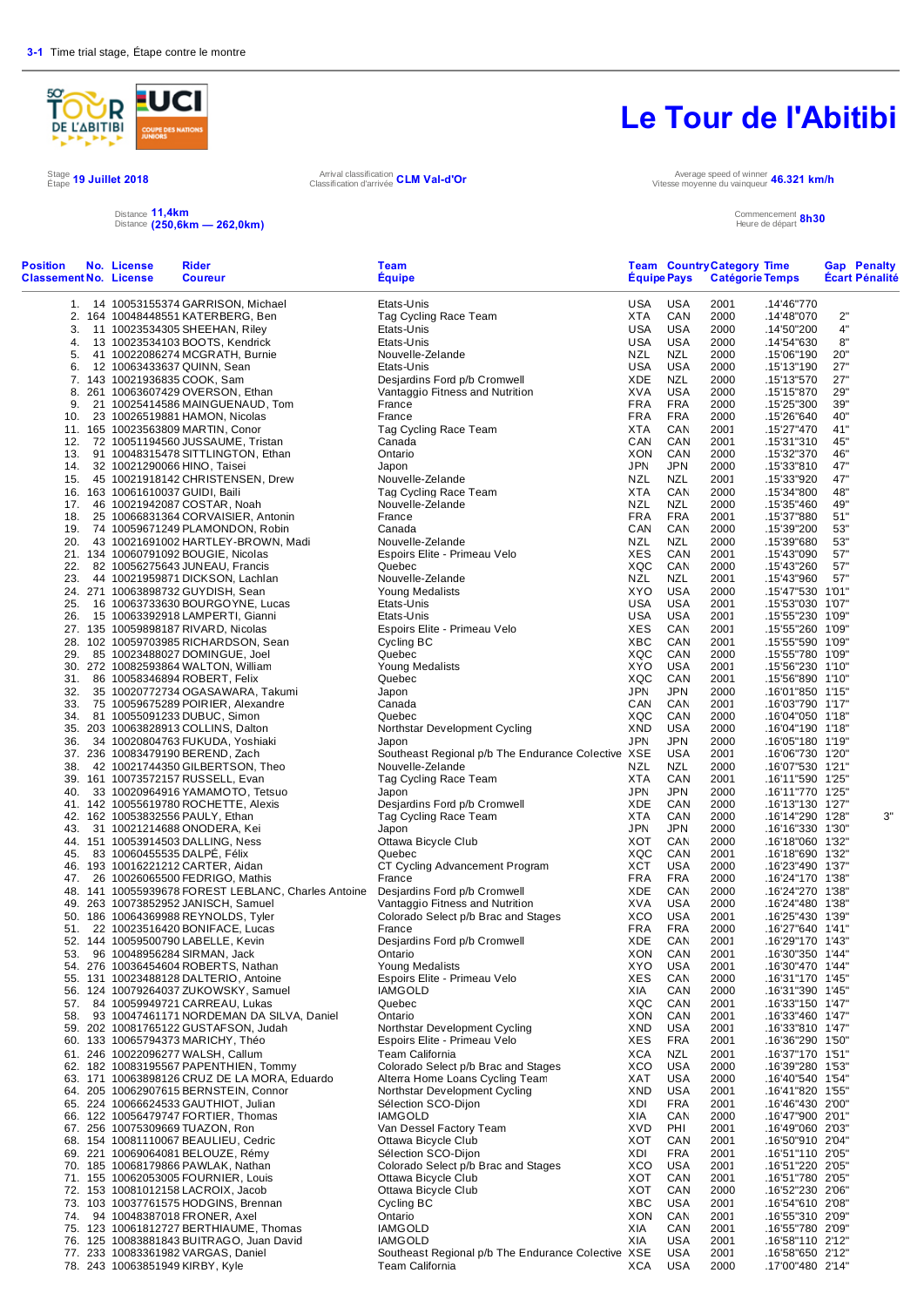|     | 79. 172 10074691802 SANCHEZ BELTRAM, Hugo Abraham Alterra Home Loans Cycling Team |                                                    | XAT        | <b>MEX</b> | 2000 | .17'01"270 2'15" |    |
|-----|-----------------------------------------------------------------------------------|----------------------------------------------------|------------|------------|------|------------------|----|
| 80. | 24 10025988405 LANGELLA, Lilian                                                   | France                                             | <b>FRA</b> | <b>FRA</b> | 2000 | .17'01"560 2'15" |    |
|     | 81. 114 10045796714 BENDER, Caleb                                                 | Nova Scotia                                        | XNS        | CAN        | 2001 | .17'01"620 2'15" |    |
|     | 82. 174 10063851848 JASTRAB, Ryan                                                 | Alterra Home Loans Cycling Team                    | XAT        | <b>USA</b> | 2000 | .17'01"650 2'15" |    |
|     | 83. 232 10083423620 ROSS, Brett                                                   | Southeast Regional p/b The Endurance Colective XSE |            | <b>USA</b> | 2001 | .17'04"660 2'18" |    |
|     | 84. 76 10052770509 MILES, Carson                                                  | Canada                                             | CAN        | CAN        | 2000 | .17'06"640 2'20" |    |
|     | 85. 264 10083030364 JAMES, Rogan                                                  | Vantaggio Fitness and Nutrition                    | <b>XVA</b> | <b>USA</b> | 2000 | .17'06"960 2'20" |    |
|     | 86. 204 10062864468 PETERSON, Ethan                                               | Northstar Development Cycling                      | <b>XND</b> | <b>USA</b> | 2001 | .17'08"330 2'22" |    |
|     | 87. 183 10083161417 GALLEGOS, Mateo                                               | Colorado Select p/b Brac and Stages                | XCO        | <b>USA</b> | 2001 | .17'09"820 2'23" |    |
|     | 88. 194 10083664605 KRIVITSKY, Joseph                                             | CT Cycling Advancement Program                     | XCT        | <b>USA</b> | 2000 | .17'12"040 2'26" |    |
|     |                                                                                   |                                                    |            |            |      |                  |    |
|     | 89. 175 10077007472 CERVANTES, Kevin                                              | Alterra Home Loans Cycling Team                    | XAT        | <b>MEX</b> | 2000 | .17'13"200 2'27" |    |
|     | 90. 225 10023518945 GUIZIOU, Mathieu                                              | Sélection SCO-Dijon                                | XDI        | <b>FRA</b> | 2000 | .17'14"830 2'28" |    |
|     | 91. 222 10067093971 BODNAR, Bastien                                               | Sélection SCO-Dijon                                | XDI        | <b>FRA</b> | 2001 | .17'15"410 2'29" |    |
|     | 92. 136 10066626856 BRENOT, Martin                                                | Espoirs Elite - Primeau Velo                       | XES        | <b>FRA</b> | 2001 | .17'15"450 2'29" |    |
|     | 93. 201 10063829822 FALTER, Dominic                                               | Northstar Development Cycling                      | XND        | <b>USA</b> | 2000 | .17'15"700 2'29" |    |
|     | 94. 265 10083030263 MURRIETA, Kajeme                                              | Vantaggio Fitness and Nutrition                    | <b>XVA</b> | <b>USA</b> | 2001 | .17'15"880 2'29" |    |
|     | 95. 273 10063898025 CLAY, Joseph                                                  | Young Medalists                                    | XYO        | <b>USA</b> | 2000 | .17'18"610 2'32" |    |
|     | 96. 262 10073966524 GILBERT, Joshua                                               | Vantaggio Fitness and Nutrition                    | XVA        | <b>USA</b> | 2001 | .17'19"510 2'33" |    |
|     | 97. 145 10052760102 LAROCHELLE, Pierre Antoine                                    | Desjardins Ford p/b Cromwell                       | <b>XDE</b> | CAN        | 2000 | .17'21"910 2'35" |    |
| 98. | 73 10051240535 SCHELLENBERG, Thomas                                               | Canada                                             | CAN        | CAN        | 2000 | .17'22"400 2'36" |    |
|     | 99. 115 10073823044 GAGNON, Andre                                                 | Nova Scotia                                        | <b>XNS</b> | CAN        | 2000 | .17'23"440 2'37" |    |
|     | 100. 254 10049919315 RYAN, Nathaniel                                              | Van Dessel Factory Team                            | XVD        | <b>USA</b> | 2000 | .17'24"250 2'38" |    |
|     | 101. 252 10080567473 LONG, Dillon                                                 | Van Dessel Factory Team                            | <b>XVD</b> | <b>USA</b> | 2000 | .17'24"730 2'38" |    |
|     | 102. 92 10023490047 CORREA, Justin                                                | Ontario                                            | <b>XON</b> | CAN        | 2000 | .17'25"480 2'39" |    |
|     | 103. 226 10068085593 RICHARD, Baptiste                                            | Sélection SCO-Dijon                                | XDI        | <b>FRA</b> | 2001 | .17'26"600 2'40" |    |
|     | 104. 146 10056265943 BERGERON, Alexis                                             | Desjardins Ford p/b Cromwell                       | XDE        | CAN        | 2001 | .17'26"720 2'40" |    |
|     | 105. 121 10059935876 DESHAIES, Thomas Louis                                       | <b>IAMGOLD</b>                                     | XIA        | CAN        | 2000 | .17'27"280 2'41" |    |
|     | 106. 126 10023511568 BRENOT, Arthur                                               | <b>IAMGOLD</b>                                     | XIA        | <b>FRA</b> | 2000 | .17'28"770 2'42" |    |
|     | 107. 241 10049197673 WILSON, Col                                                  | Team California                                    | <b>XCA</b> | <b>USA</b> | 2000 | .17'29"300 2'43" |    |
|     |                                                                                   |                                                    |            | <b>USA</b> | 2001 | .17'29"790 2'43" |    |
|     | 108. 235 10072097454 SCOTT, Luke                                                  | Southeast Regional p/b The Endurance Colective XSE |            |            |      |                  |    |
|     | 109. 132 10066625846 BOSONI, Victor                                               | Espoirs Elite - Primeau Velo                       | XES        | <b>FRA</b> | 2001 | .17'31"210 2'45" |    |
|     | 110. 112 10060063087 VANLUXEMBORG, John                                           | Nova Scotia                                        | <b>XNS</b> | CAN        | 2000 | .17'35"140 2'49" |    |
|     | 111. 191 10083683496 CROWELL, Kyle                                                | CT Cycling Advancement Program                     | <b>XCT</b> | <b>USA</b> | 2001 | .17'38"170 2'52" |    |
|     | 112. 176 10049189084 GUTIERREZ MEDINA, Ricardo                                    | Alterra Home Loans Cycling Team                    | XAT        | <b>MEX</b> | 2000 | .17'40"530 2'54" |    |
|     | 113. 242 10082900729 WilSON, Devin                                                | Team California                                    | <b>XCA</b> | <b>USA</b> | 2001 | .17'45"160 2'59" |    |
|     | 114. 245 10075684434 PEDERSEN, Ellis                                              | Team California                                    | <b>XCA</b> | <b>USA</b> | 2001 | .17'45"480 2'59" |    |
|     | 115. 111 10059558889 MACEACHEN, Calum                                             | Nova Scotia                                        | <b>XNS</b> | CAN        | 2001 | .17'48"620 3'02" |    |
|     | 116. 53 10072421392 SIRIMONGKHON, Phunsiri                                        | Thailande                                          | <b>THA</b> | <b>THA</b> | 2001 | .17'49"250 3'03" |    |
|     | 117. 173 10049905268 CASTILLO, Erik                                               | Alterra Home Loans Cycling Team                    | <b>XAT</b> | <b>USA</b> | 2001 | .17'51"670 3'05" |    |
|     | 118. 52 10064797701 SEESANOK, Phitthawat                                          | Thailande                                          | <b>THA</b> | <b>THA</b> | 2000 | .17'52"930 3'06" |    |
|     | 119. 244 10071959937 KENNEDY, Brian                                               | Team California                                    | <b>XCA</b> | <b>USA</b> | 2000 | .17'53"240 3'07" |    |
|     | 120. 192 10083639242 KOLESZAR, Nick                                               | CT Cycling Advancement Program                     | <b>XCT</b> | <b>USA</b> | 2000 | .17'53"460 3'07" |    |
|     | 121. 71 10046142779 PICKRELL, Riley                                               | Canada                                             | CAN        | CAN        | 2001 | .17'53"640 3'07" |    |
|     | 122. 54 10062925601 KLAHAN, Noppachai                                             | Thailande                                          | <b>THA</b> | <b>THA</b> | 2000 | .17'55"660 3'09" |    |
|     | 123. 55 10065275728 BANGSIRI, Chalermchai                                         | Thailande                                          | THA        | <b>THA</b> | 2000 | .17'57"630 3'11" |    |
|     | 124. 251 10023497929 JOGODNIK, Matthew                                            | Van Dessel Factory Team                            | <b>XVD</b> | <b>USA</b> | 2000 | .18'00"240 3'14" |    |
|     | 125. 152 10046253725 STOPPA, Brett                                                | Ottawa Bicycle Club                                | XOT        | CAN        | 2001 | .18'01"080 3'15" |    |
|     | 126. 104 10048877876 LAFRAMBOISE, Taro                                            | Cycling BC                                         | XBC        | CAN        | 2000 | .18'04"030 3'18" |    |
|     | 127. 113 10023564415 HINKS, Ian                                                   | Nova Scotia                                        | <b>XNS</b> | CAN        | 2000 | .18'09"950 3'23" |    |
|     | 128. 51 10079687605 HANGQUART, Rangsiman                                          | Thailande                                          | THA        | <b>THA</b> | 2001 | .18'14"940 3'28" |    |
|     | 129. 253 10083451811 PETTI, Andrew                                                | Van Dessel Factory Team                            | <b>XVD</b> | <b>USA</b> | 2000 | .18'21"960 3'35" |    |
|     | 130. 116 10079906358 MERKULOV, Andrei                                             |                                                    | <b>XNS</b> | CAN        | 2001 | .18'23"070 3'37" |    |
|     |                                                                                   | Nova Scotia<br>Colorado Select p/b Brac and Stages | XCO        | <b>USA</b> | 2001 |                  |    |
|     | 131. 181 10083161114 COATSBALLASEUX, Aidan                                        |                                                    |            |            |      | .18'30"420 3'44" |    |
|     | 132. 56 10065275627 NOMAI, Aukkrit                                                | Thailande                                          | THA        | <b>THA</b> | 2000 | .18'36"530 3'50" |    |
|     | 133. 274 10049503629 THOMPSON, Connor                                             | Young Medalists                                    | XYO        | <b>USA</b> | 2001 | .18'59"920 4'13" | 3" |
|     | 134. 184 10083255383 HALL, Sinclair                                               | Colorado Select p/b Brac and Stages                | XCO        | <b>USA</b> | 2001 | .18'59"940 4'13" |    |
|     | 135. 206 10071906181 LUCHT, Akash                                                 | Northstar Development Cycling                      | <b>XND</b> | <b>USA</b> | 2000 | .19'01"290 4'15" |    |
|     | 136. 275 10023975855 TAYLOR, Bailey                                               | <b>Young Medalists</b>                             | XYO        | <b>GBR</b> | 2001 | .19'23"960 4'37" |    |

Number of not started 0<br>Nombre de pas partir 0

Nombre de pas partir **<sup>0</sup>** Number of starters Nombre de coureurs au depart **<sup>136</sup>** Number remaining Nombre des coureurs restants **136**

Riders after time limit Arrivés hors délais **--**

Richard Sports Services Résultats disponibles sur www.rsstiming.com

**Last calculated, Dernière mise à jour: 19-07, 12.02** 

**StageRace 2005 software — www.stagerace.com** 

**20 18 TourAbit ibi .st r : 1 291 73 992 2 : V3. 24 final update**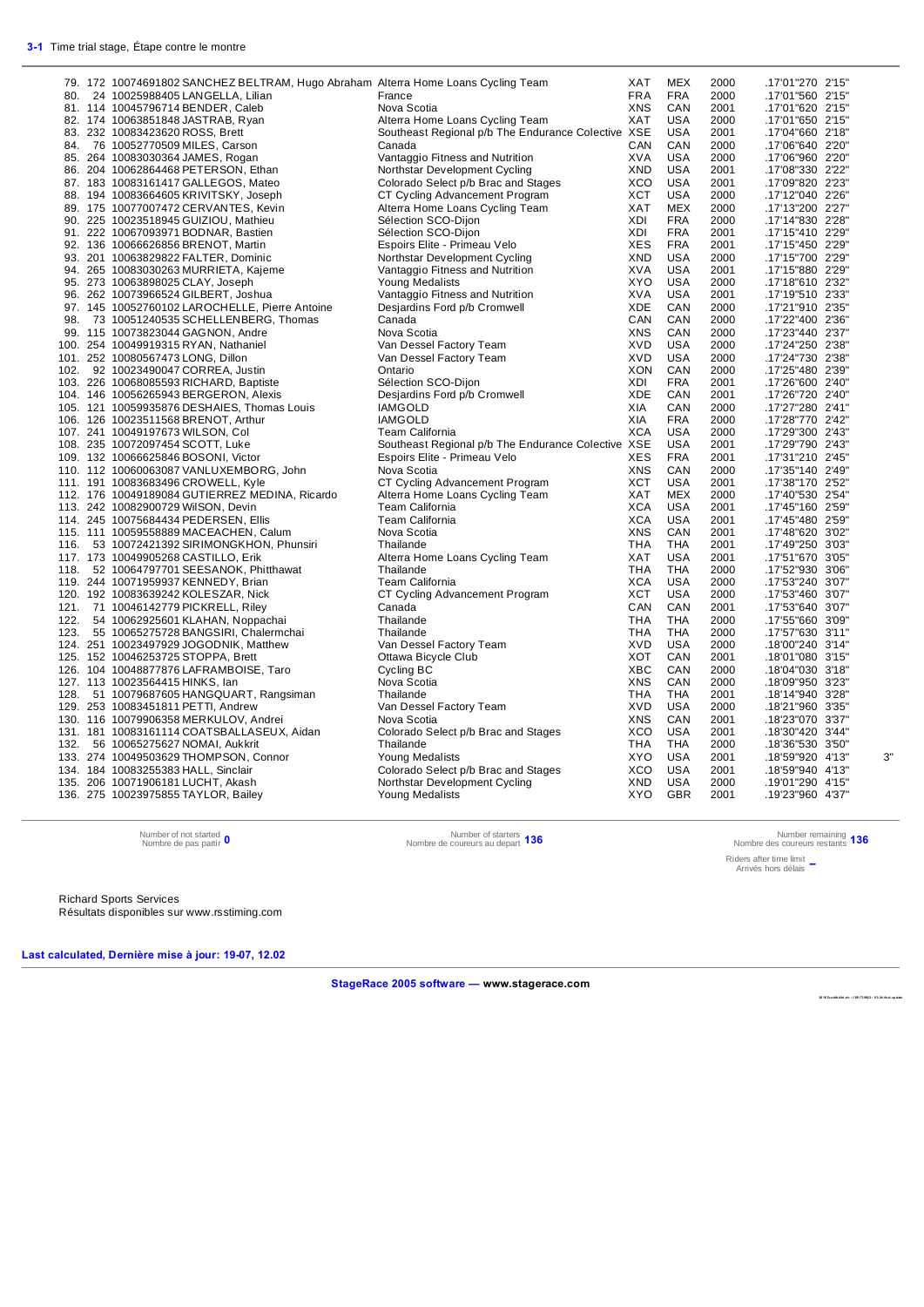

Stage 19 Juillet 2018

# **Le Tour de l'Abitibi**

### **Général**

Étape **19 Juillet 2018** General classification after Classification générale après **CLM Val-d'Or**

Average speed of winner **45.521 km/h**<br>Vitesse moyenne du vainqueur **45.521 km/h** Total distance totale

Distance totale **262,0km**

| <b>Position</b><br><b>Classement No. License</b> | No. License                      | <b>Rider</b><br><b>Coureur</b>                                                      | Team<br><b>Equipe</b>                                                  | <b>Equipe Pays</b>       |                          | <b>Team Country Category Time</b><br><b>Catégorie Temps</b> |                      | Gap<br>Ecart   |
|--------------------------------------------------|----------------------------------|-------------------------------------------------------------------------------------|------------------------------------------------------------------------|--------------------------|--------------------------|-------------------------------------------------------------|----------------------|----------------|
|                                                  |                                  | 1. 11 10023534305 SHEEHAN, Riley                                                    | Etats-Unis                                                             | USA                      | USA                      | 2000                                                        | 5.45'20"             |                |
| 2.                                               |                                  | 13 10023534103 BOOTS, Kendrick                                                      | Etats-Unis                                                             | <b>USA</b>               | <b>USA</b>               | 2000                                                        | 5.45'25"             | 5"             |
| 3.                                               |                                  | 14 10053155374 GARRISON, Michael                                                    | Etats-Unis                                                             | USA                      | <b>USA</b>               | 2001                                                        | 5.45'25"             | 5"             |
|                                                  |                                  | 4. 164 10048448551 KATERBERG, Ben                                                   | Tag Cycling Race Team                                                  | XTA                      | CAN                      | 2000                                                        | 5.45'29"             | 9"             |
| 5.                                               | 143 10021936835 COOK, Sam        |                                                                                     | Desjardins Ford p/b Cromwell                                           | XDE                      | <b>NZL</b>               | 2000                                                        | 5.45'38"             | 18"            |
| 6.<br>7.                                         | 12 10063433637 QUINN, Sean       | 21 10025414586 MAINGUENAUD, Tom                                                     | Etats-Unis<br>France                                                   | <b>USA</b><br><b>FRA</b> | <b>USA</b><br><b>FRA</b> | 2000<br>2000                                                | 5.45'44"<br>5.45'56" | 24"<br>36"     |
| 8.                                               | 32 10021290066 HINO, Taisei      |                                                                                     | Japon                                                                  | JPN                      | <b>JPN</b>               | 2000                                                        | 5.45'56"             | 36"            |
| 9.                                               |                                  | 41 10022086274 MCGRATH, Burnie                                                      | Nouvelle-Zelande                                                       | <b>NZL</b>               | <b>NZL</b>               | 2000                                                        | 5.45'59"             | 39"            |
| 10.                                              |                                  | 25 10066831364 CORVAISIER, Antonin                                                  | France                                                                 | <b>FRA</b>               | <b>FRA</b>               | 2001                                                        | 5.46'05"             | 45"            |
|                                                  |                                  | 11. 165 10023563809 MARTIN, Conor                                                   | Tag Cycling Race Team                                                  | XTA                      | CAN                      | 2001                                                        | 5.46'08"             | 48"            |
| 12.                                              |                                  | 74 10059671249 PLAMONDON, Robin                                                     | Canada                                                                 | CAN                      | CAN                      | 2000                                                        | 5.46'10"             | 50"            |
| 13.<br>14.                                       |                                  | 43 10021691002 HARTLEY-BROWN, Madi                                                  | Nouvelle-Zelande<br>Canada                                             | <b>NZL</b><br>CAN        | <b>NZL</b><br>CAN        | 2000<br>2001                                                | 5.46'10"             | 50"<br>52"     |
| 15.                                              |                                  | 72 10051194560 JUSSAUME, Tristan<br>91 10048315478 SITTLINGTON, Ethan               | Ontario                                                                | XON                      | CAN                      | 2000                                                        | 5.46'12"<br>5.46'13" | 53"            |
| 16.                                              |                                  | 45 10021918142 CHRISTENSEN, Drew                                                    | Nouvelle-Zelande                                                       | <b>NZL</b>               | <b>NZL</b>               | 2001                                                        | 5.46'14"             | 54"            |
| 17.                                              |                                  | 44 10021959871 DICKSON, Lachlan                                                     | Nouvelle-Zelande                                                       | NZL                      | <b>NZL</b>               | 2001                                                        | 5.46'14"             | 54"            |
| 18.                                              |                                  | 46 10021942087 COSTAR, Noah                                                         | Nouvelle-Zelande                                                       | NZL                      | <b>NZL</b>               | 2000                                                        | 5.46'16"             | 56"            |
|                                                  |                                  | 19. 271 10063898732 GUYDISH, Sean                                                   | Young Medalists                                                        | XYO                      | <b>USA</b>               | 2000                                                        | 5.46'18"             | 58"            |
| 20.                                              |                                  | 16 10063733630 BOURGOYNE, Lucas                                                     | Etats-Unis                                                             | <b>USA</b>               | <b>USA</b>               | 2001                                                        | 5.46'24"             | 1'04"          |
|                                                  |                                  | 21. 134 10060791092 BOUGIE, Nicolas                                                 | Espoirs Elite - Primeau Velo                                           | <b>XES</b>               | CAN                      | 2001                                                        | 5.46'24"             | 1'04"          |
| 23.                                              |                                  | 22. 135 10059898187 RIVARD, Nicolas<br>85 10023488027 DOMINGUE, Joel                | Espoirs Elite - Primeau Velo<br>Quebec                                 | <b>XES</b><br>XQC        | CAN<br>CAN               | 2001<br>2000                                                | 5.46'26"             | 1'06"<br>1'06" |
| 24.                                              |                                  | 86 10058346894 ROBERT, Felix                                                        | Quebec                                                                 | XQC                      | CAN                      | 2001                                                        | 5.46'26"<br>5.46'27" | 1'07"          |
| 25.                                              |                                  | 35 10020772734 OGASAWARA, Takumi                                                    | Japon                                                                  | JPN                      | <b>JPN</b>               | 2000                                                        | 5.46'32"             | 1'12"          |
|                                                  | 26. 163 10061610037 GUIDI, Baili |                                                                                     | Tag Cycling Race Team                                                  | XTA                      | CAN                      | 2000                                                        | 5.46'33"             | 1'13"          |
| 27.                                              |                                  | 81 10055091233 DUBUC, Simon                                                         | Quebec                                                                 | XQC                      | CAN                      | 2000                                                        | 5.46'35"             | 1'15"          |
| 28.                                              |                                  | 34 10020804763 FUKUDA, Yoshiaki                                                     | Japon                                                                  | <b>JPN</b>               | <b>JPN</b>               | 2000                                                        | 5.46'36"             | 1'16"          |
|                                                  |                                  | 29. 272 10082593864 WALTON, William                                                 | <b>Young Medalists</b>                                                 | <b>XYO</b>               | <b>USA</b>               | 2001                                                        | 5.46'37"             | 1'17"          |
| 30.                                              |                                  | 15 10063392918 LAMPERTI, Gianni                                                     | Etats-Unis                                                             | <b>USA</b>               | USA                      | 2001                                                        | 5.46'38"             | 1'18"          |
| 31.                                              |                                  | 75 10059675289 POIRIER, Alexandre                                                   | Canada                                                                 | CAN                      | CAN                      | 2001                                                        | 5.46'44"             | 1'24"          |
| 32.                                              |                                  | 42 10021744350 GILBERTSON, Theo<br>33. 151 10053914503 DALLING, Ness                | Nouvelle-Zelande<br>Ottawa Bicycle Club                                | <b>NZL</b><br>XOT        | <b>NZL</b><br>CAN        | 2000<br>2000                                                | 5.46'45"<br>5.46'49" | 1'25"<br>1'29" |
|                                                  |                                  | 34. 193 10016221212 CARTER, Aidan                                                   | CT Cycling Advancement Program                                         | <b>XCT</b>               | <b>USA</b>               | 2000                                                        | 5.46'54"             | 1'34'          |
| 35.                                              |                                  | 31 10021214688 ONODERA, Kei                                                         | Japon                                                                  | <b>JPN</b>               | <b>JPN</b>               | 2000                                                        | 5.46'57"             | 1'37"          |
| 36.                                              |                                  | 22 10023516420 BONIFACE, Lucas                                                      | France                                                                 | <b>FRA</b>               | <b>FRA</b>               | 2000                                                        | 5.46'58"             | 1'38"          |
|                                                  |                                  | 37. 131 10023488128 DALTERIO, Antoine                                               | Espoirs Elite - Primeau Velo                                           | <b>XES</b>               | CAN                      | 2000                                                        | 5.47'02"             | 1'42"          |
|                                                  |                                  | 38. 171 10063898126 CRUZ DE LA MORA, Eduardo                                        | Alterra Home Loans Cycling Team                                        | XAT                      | <b>USA</b>               | 2000                                                        | 5.47'04"             | 1'44"          |
|                                                  |                                  | 39. 263 10073852952 JANISCH, Samuel                                                 | Vantaggio Fitness and Nutrition                                        | <b>XVA</b>               | <b>USA</b>               | 2000                                                        | 5.47'05"             | 1'45"          |
|                                                  |                                  | 40. 133 10065794373 MARICHY, Théo                                                   | Espoirs Elite - Primeau Velo                                           | <b>XES</b>               | <b>FRA</b>               | 2001                                                        | 5.47'07"             | 1'47"          |
|                                                  |                                  | 41. 246 10022096277 WALSH, Callum                                                   | Team California                                                        | XCA<br><b>XCO</b>        | NZL<br><b>USA</b>        | 2001<br>2000                                                | 5.47'08"<br>5.47'10" | 1'48"<br>1'50" |
|                                                  |                                  | 42. 182 10083195567 PAPENTHIEN, Tommy<br>43. 261 10063607429 OVERSON, Ethan         | Colorado Select p/b Brac and Stages<br>Vantaggio Fitness and Nutrition | XVA                      | <b>USA</b>               | 2000                                                        | 5.47'10"             | 1'50"          |
|                                                  |                                  | 44. 276 10036454604 ROBERTS, Nathan                                                 | Young Medalists                                                        | <b>XYO</b>               | USA                      | 2001                                                        | 5.47'11"             | 1'51"          |
|                                                  |                                  | 45. 84 10059949721 CARREAU, Lukas                                                   | Quebec                                                                 | XQC                      | CAN                      | 2001                                                        | 5.47'14"             | 1'54"          |
|                                                  |                                  | 46. 186 10064369988 REYNOLDS, Tyler                                                 | Colorado Select p/b Brac and Stages                                    | XCO                      | <b>USA</b>               | 2001                                                        | 5.47'14"             | 1'54"          |
| 47.                                              |                                  | 93 10047461171 NORDEMAN DA SILVA, Daniel                                            | Ontario                                                                | XON                      | CAN                      | 2001                                                        | 5.47'14"             | 1'54"          |
|                                                  |                                  | 48. 256 10075309669 TUAZON, Ron                                                     | Van Dessel Factory Team                                                | XVD                      | PHI                      | 2001                                                        | 5.47'20"             | 2'00"          |
|                                                  |                                  | 49. 221 10069064081 BELOUZE, Rémy                                                   | Sélection SCO-Dijon                                                    | XDI                      | <b>FRA</b>               | 2001                                                        | 5.47'22"             | 2'02"          |
|                                                  |                                  | 50. 174 10063851848 JASTRAB, Ryan                                                   | Alterra Home Loans Cycling Team<br>Northstar Development Cycling       | XAT<br><b>XND</b>        | USA<br><b>USA</b>        | 2000<br>2001                                                | 5.47'22"<br>5.47'26" | 2'02"<br>2'06" |
|                                                  | 52. 243 10063851949 KIRBY, Kyle  | 51. 202 10081765122 GUSTAFSON, Judah                                                | Team California                                                        | XCA                      | USA                      | 2000                                                        | 5.47'27"             | 2'07"          |
| 53.                                              |                                  | 125 10083881843 BUITRAGO, Juan David                                                | IAMGOLD                                                                | XIA                      | USA                      | 2001                                                        | 5.47'29"             | 2'09'          |
|                                                  |                                  | 54. 203 10063828913 COLLINS, Dalton                                                 | Northstar Development Cycling                                          | XND                      | USA                      | 2000                                                        | 5.47'30"             | 2'10"          |
|                                                  |                                  | 55. 103 10037761575 HODGINS, Brennan                                                | Cycling BC                                                             | XBC                      | USA                      | 2001                                                        | 5.47'35"             | 2'15"          |
| 56.                                              |                                  | 76 10052770509 MILES, Carson                                                        | Canada                                                                 | CAN                      | CAN                      | 2000                                                        | 5.47'37"             | 2'17"          |
|                                                  |                                  | 57. 175 10077007472 CERVANTES, Kevin                                                | Alterra Home Loans Cycling Team                                        | XAT                      | MEX                      | 2000                                                        | 5.47'44"             | 2'24"          |
|                                                  |                                  | 58. 225 10023518945 GUIZIOU, Mathieu                                                | Sélection SCO-Dijon                                                    | XDI                      | <b>FRA</b>               | 2000                                                        | 5.47'45"             | 2'25"          |
| 59.                                              |                                  | 82 10056275643 JUNEAU, Francis<br>60. 222 10067093971 BODNAR, Bastien               | Quebec<br>Sélection SCO-Dijon                                          | XQC<br>XDI               | CAN<br><b>FRA</b>        | 2000<br>2001                                                | 5.47'46"<br>5.47'46" | 2'26"<br>2'26" |
|                                                  |                                  | 61. 136 10066626856 BRENOT, Martin                                                  | Espoirs Elite - Primeau Velo                                           | XES                      | <b>FRA</b>               | 2001                                                        | 5.47'46"             | 2'26"          |
|                                                  |                                  | 62. 201 10063829822 FALTER, Dominic                                                 | Northstar Development Cycling                                          | XND                      | USA                      | 2000                                                        | 5.47'46"             | 2'26"          |
| 63.                                              |                                  | 73 10051240535 SCHELLENBERG, Thomas                                                 | Canada                                                                 | CAN                      | CAN                      | 2000                                                        | 5.47'49"             | 2'29"          |
|                                                  |                                  | 64. 185 10068179866 PAWLAK, Nathan                                                  | Colorado Select p/b Brac and Stages                                    | XCO                      | USA                      | 2001                                                        | 5.47'50"             | 2'30"          |
|                                                  |                                  | 65. 153 10081012158 LACROIX, Jacob                                                  | Ottawa Bicycle Club                                                    | XOT                      | CAN                      | 2000                                                        | 5.47'55"             | 2'35"          |
|                                                  |                                  | 66. 273 10063898025 CLAY, Joseph                                                    | <b>Young Medalists</b>                                                 | XYO                      | USA                      | 2000                                                        | 5.47'59"             | 2'39"          |
|                                                  |                                  | 67. 233 10083361982 VARGAS, Daniel                                                  | Southeast Regional p/b The Endurance Colective                         | XSE                      | USA                      | 2001                                                        | 5.48'01"             | 2'41"          |
|                                                  | 68. 241 10049197673 WILSON, Col  |                                                                                     | Team California                                                        | <b>XCA</b>               | USA                      | 2000                                                        | 5.48'10"             | 2'50"          |
|                                                  |                                  | 69. 176 10049189084 GUTIERREZ MEDINA, Ricardo<br>70. 132 10066625846 BOSONI, Victor | Alterra Home Loans Cycling Team<br>Espoirs Elite - Primeau Velo        | XAT<br>XES               | MEX<br><b>FRA</b>        | 2000<br>2001                                                | 5.48'11"<br>5.48'12" | 2'51"<br>2'52" |
|                                                  |                                  | 71. 161 10073572157 RUSSELL, Evan                                                   | Tag Cycling Race Team                                                  | XTA                      | CAN                      | 2001                                                        | 5.48'16"             | 2'56"          |
|                                                  |                                  | 72. 236 10083479190 BEREND, Zach                                                    | Southeast Regional p/b The Endurance Colective                         | XSE                      | USA                      | 2001                                                        | 5.48'19"             | 2'59"          |
| 73.                                              |                                  | 54 10062925601 KLAHAN, Noppachai                                                    | Thailande                                                              | THA                      | THA                      | 2000                                                        | 5.48'26"             | 3'06"          |
| 74.                                              |                                  | 53 10072421392 SIRIMONGKHON, Phunsiri                                               | Thailande                                                              | THA                      | THA                      | 2001                                                        | 5.48'30"             | 3'10"          |
|                                                  |                                  | 75. 251 10023497929 JOGODNIK, Matthew                                               | Van Dessel Factory Team                                                | <b>XVD</b>               | <b>USA</b>               | 2000                                                        | 5.48'31"             | 3'11"          |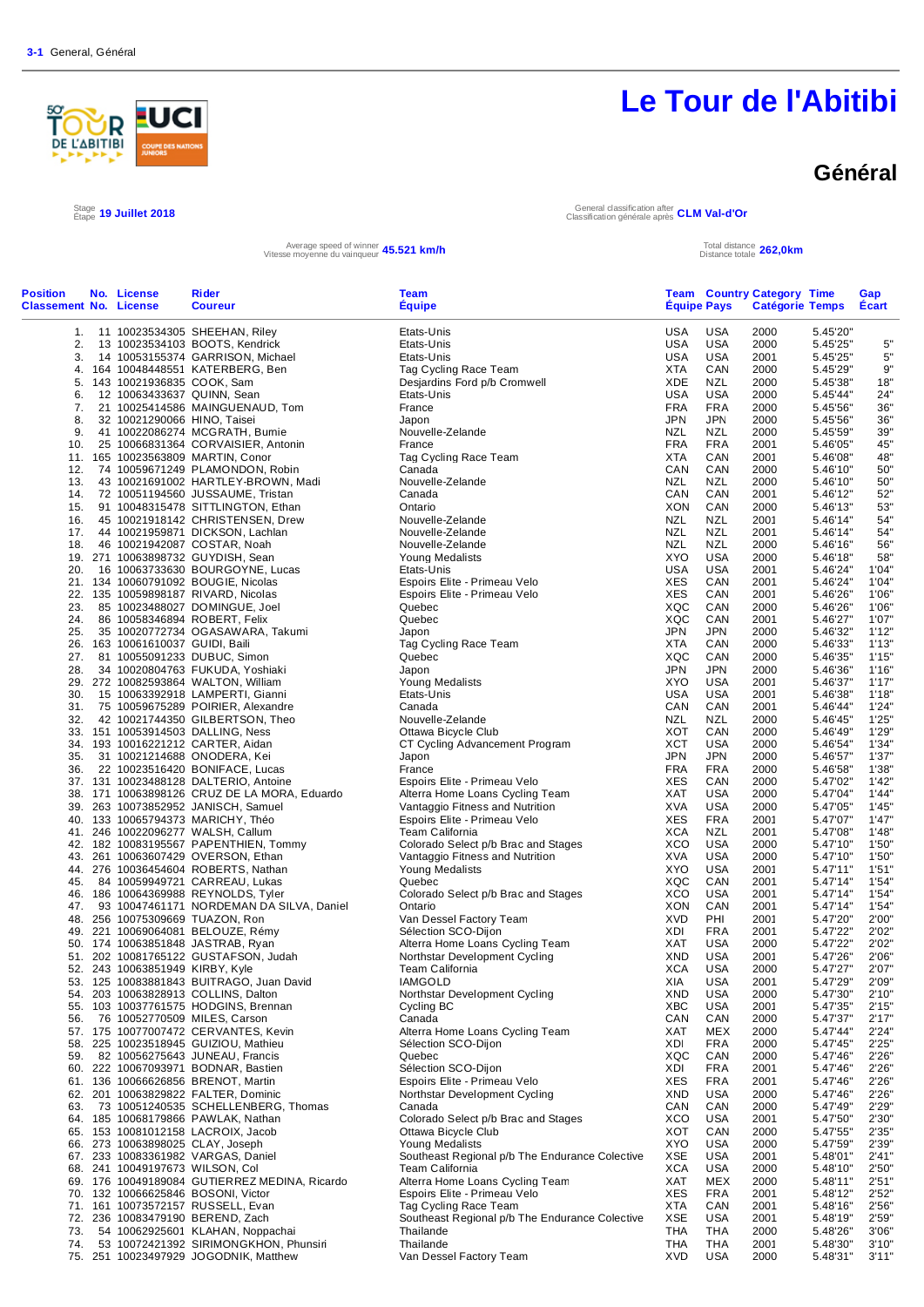|     |                                  | 76. 183 10083161417 GALLEGOS, Mateo                  | Colorado Select p/b Brac and Stages            | <b>XCO</b> | <b>USA</b> | 2001 | 5.48'32"        | 3'12"  |
|-----|----------------------------------|------------------------------------------------------|------------------------------------------------|------------|------------|------|-----------------|--------|
|     |                                  | 77. 191 10083683496 CROWELL, Kyle                    | CT Cycling Advancement Program                 | XCT        | <b>USA</b> | 2001 | 5.48'35"        | 3'15"  |
|     |                                  | 78. 124 10079264037 ZUKOWSKY, Samuel                 | <b>IAMGOLD</b>                                 | XIA        | CAN        | 2000 | 5.48'36"        | 3'16'' |
|     |                                  | 79. 172 10074691802 SANCHEZ BELTRAM, Hugo Abraham    | Alterra Home Loans Cycling Team                | <b>XAT</b> | <b>MEX</b> | 2000 | 5.48'37"        | 3'17'  |
|     |                                  | 80. 155 10062053005 FOURNIER, Louis                  | Ottawa Bicycle Club                            | XOT        | CAN        | 2001 | 5.48'40"        | 3'20'' |
|     |                                  | 81. 122 10056479747 FORTIER, Thomas                  | <b>IAMGOLD</b>                                 | XIA        | CAN        | 2000 | 5.48'52"        | 3'32"  |
|     |                                  | 82. 102 10059703985 RICHARDSON, Sean                 | Cycling BC                                     | <b>XBC</b> | CAN        | 2001 | 5.48'53"        | 3'33'  |
|     |                                  | 83. 71 10046142779 PICKRELL, Riley                   | Canada                                         | CAN        | CAN        | 2001 | 5.48'55"        | 3'35'  |
|     |                                  | 84. 205 10062907615 BERNSTEIN, Connor                | Northstar Development Cycling                  | XND        | <b>USA</b> | 2001 | 5.49'00"        | 3'40'  |
|     |                                  |                                                      |                                                |            |            |      |                 |        |
|     |                                  | 85. 94 10048387018 FRONER, Axel                      | Ontario                                        | <b>XON</b> | CAN        | 2001 | 5.49'01"        | 3'41'  |
|     |                                  | 86. 204 10062864468 PETERSON, Ethan                  | Northstar Development Cycling                  | <b>XND</b> | <b>USA</b> | 2001 | 5.49'07"        | 3'47'  |
|     |                                  | 87. 154 10081110067 BEAULIEU, Cedric                 | Ottawa Bicycle Club                            | XOT        | CAN        | 2001 | 5.49'07"        | 3'47'  |
| 88. | 83 10060455535 DALPÉ, Félix      |                                                      | Quebec                                         | XQC        | CAN        | 2001 | 5.49'16"        | 3'56'  |
|     | 89. 252 10080567473 LONG, Dillon |                                                      | Van Dessel Factory Team                        | <b>XVD</b> | <b>USA</b> | 2000 | 5.49'23"        | 4'03'  |
|     |                                  | 90. 254 10049919315 RYAN, Nathaniel                  | Van Dessel Factory Team                        | <b>XVD</b> | <b>USA</b> | 2000 | 5.49'31"        | 4'11'  |
|     |                                  | 91. 123 10061812727 BERTHIAUME, Thomas               | <b>IAMGOLD</b>                                 | XIA        | CAN        | 2001 | 5.49'35"        | 4'15'  |
|     |                                  | 92. 262 10073966524 GILBERT, Joshua                  | Vantaggio Fitness and Nutrition                | <b>XVA</b> | <b>USA</b> | 2001 | 5.49'57"        | 4'37"  |
|     |                                  | 93. 112 10060063087 VANLUXEMBORG, John               | Nova Scotia                                    | <b>XNS</b> | CAN        | 2000 | 5.50'03"        | 4'43"  |
|     |                                  | 94. 265 10083030263 MURRIETA, Kajeme                 | Vantaggio Fitness and Nutrition                | <b>XVA</b> | <b>USA</b> | 2001 | 5.50'11"        | 4'51'  |
|     |                                  | 95. 275 10023975855 TAYLOR, Bailey                   | Young Medalists                                | <b>XYO</b> | <b>GBR</b> | 2001 | 5.50'16"        | 4'56'  |
|     |                                  | 96. 152 10046253725 STOPPA, Brett                    | Ottawa Bicycle Club                            | XOT        | CAN        | 2001 | 5.50'17"        | 4'57'  |
|     |                                  | 97. 96 10048956284 SIRMAN, Jack                      | Ontario                                        | <b>XON</b> | CAN        | 2001 | 5.50'44"        | 5'24'  |
| 98. |                                  | 23 10026519881 HAMON, Nicolas                        | France                                         | <b>FRA</b> | <b>FRA</b> | 2000 | 5.50'46"        | 5'26'  |
|     |                                  | 99. 121 10059935876 DESHAIES, Thomas Louis           | <b>IAMGOLD</b>                                 | XIA        | CAN        | 2000 | 5.50'53"        | 5'33'  |
|     |                                  | 100. 162 10053832556 PAULY, Ethan                    | Tag Cycling Race Team                          | <b>XTA</b> | CAN        | 2000 | 5.50'58"        | 5'38"  |
|     |                                  | 101. 274 10049503629 THOMPSON, Connor                | <b>Young Medalists</b>                         | <b>XYO</b> | <b>USA</b> | 2001 | 5.51'07"        | 5'47'  |
|     |                                  | 102. 224 10066624533 GAUTHIOT, Julian                | Sélection SCO-Dijon                            | XDI        | <b>FRA</b> | 2001 | 5.51'28"        | 6'08'  |
|     |                                  |                                                      | Desjardins Ford p/b Cromwell                   | XDE        | CAN        | 2001 | 5.51'45"        | 6'25'  |
|     |                                  | 103. 146 10056265943 BERGERON, Alexis                |                                                |            |            |      |                 |        |
|     |                                  | 104. 184 10083255383 HALL, Sinclair                  | Colorado Select p/b Brac and Stages            | <b>XCO</b> | <b>USA</b> | 2001 | 5.51'45"        | 6'25'  |
|     |                                  | 105. 226 10068085593 RICHARD, Baptiste               | Sélection SCO-Dijon                            | XDI        | <b>FRA</b> | 2001 | 5.51'58"        | 6'38"  |
|     |                                  | 106. 24 10025988405 LANGELLA, Lilian                 | France                                         | <b>FRA</b> | <b>FRA</b> | 2000 | 5.52'15"        | 6'55'  |
|     |                                  | 107. 181 10083161114 COATSBALLASEUX, Aidan           | Colorado Select p/b Brac and Stages            | XCO        | <b>USA</b> | 2001 | 5.52'37"        | 7'17'  |
|     |                                  | 108. 26 10026065500 FEDRIGO, Mathis                  | France                                         | <b>FRA</b> | <b>FRA</b> | 2000 | 5.52'47"        | 7'27'  |
|     |                                  | 109. 194 10083664605 KRIVITSKY, Joseph               | CT Cycling Advancement Program                 | XCT        | USA        | 2000 | 5.53'19"        | 7'59"  |
|     |                                  | 110. 116 10079906358 MERKULOV, Andrei                | Nova Scotia                                    | <b>XNS</b> | CAN        | 2001 | 5.53'21"        | 8'01'  |
|     |                                  | 111. 52 10064797701 SEESANOK, Phitthawat             | Thailande                                      | <b>THA</b> | <b>THA</b> | 2000 | 5.53'33"        | 8'13'  |
|     |                                  | 112. 253 10083451811 PETTI, Andrew                   | Van Dessel Factory Team                        | <b>XVD</b> | <b>USA</b> | 2000 | 5.54'24"        | 9'04"  |
|     |                                  | 113. 55 10065275728 BANGSIRI, Chalermchai            | Thailande                                      | <b>THA</b> | <b>THA</b> | 2000 | 5.54'28"        | 9'08'  |
|     |                                  | 114. 264 10083030364 JAMES, Rogan                    | Vantaggio Fitness and Nutrition                | <b>XVA</b> | <b>USA</b> | 2000 | 5.54'50"        | 9'30'  |
|     | 115. 232 10083423620 ROSS, Brett |                                                      | Southeast Regional p/b The Endurance Colective | <b>XSE</b> | <b>USA</b> | 2001 | 5.55'07"        | 9'47'  |
|     |                                  | 116. 142 10055619780 ROCHETTE, Alexis                | Desjardins Ford p/b Cromwell                   | XDE        | CAN        | 2000 | 5.55'50" 10'30" |        |
|     |                                  | 117. 144 10059500790 LABELLE, Kevin                  | Desjardins Ford p/b Cromwell                   | XDE        | CAN        | 2001 | 5.56'12"        | 10'52" |
|     |                                  | 118. 92 10023490047 CORREA, Justin                   | Ontario                                        | <b>XON</b> | CAN        | 2000 | 5.57'02" 11'42" |        |
|     |                                  | 119. 126 10023511568 BRENOT, Arthur                  | <b>IAMGOLD</b>                                 | XIA        | <b>FRA</b> | 2000 | 5.57'23" 12'03" |        |
|     |                                  | 120. 244 10071959937 KENNEDY, Brian                  | <b>Team California</b>                         | <b>XCA</b> | <b>USA</b> | 2000 | 5.57'34" 12'14" |        |
|     |                                  | 121. 104 10048877876 LAFRAMBOISE, Taro               | Cycling BC                                     | <b>XBC</b> | CAN        | 2000 | 5.57'38" 12'18" |        |
|     |                                  | 122. 173 10049905268 CASTILLO, Erik                  | Alterra Home Loans Cycling Team                | XAT        | <b>USA</b> | 2001 | 6.00'26"        | 15'06' |
|     |                                  | 123. 235 10072097454 SCOTT, Luke                     | Southeast Regional p/b The Endurance Colective | <b>XSE</b> | <b>USA</b> | 2001 | 6.00'48"        | 15'28" |
|     |                                  | 124. 51 10079687605 HANGQUART, Rangsiman             | Thailande                                      | <b>THA</b> | <b>THA</b> | 2001 | 6.02'56" 17'36" |        |
|     |                                  | 125. 242 10082900729 WilSON, Devin                   | Team California                                | <b>XCA</b> | <b>USA</b> | 2001 | 6.03'12" 17'52' |        |
|     |                                  |                                                      |                                                | <b>XDE</b> | CAN        | 2000 |                 | 18'00' |
|     |                                  | 126. 145 10052760102 LAROCHELLE, Pierre Antoine      | Desjardins Ford p/b Cromwell                   |            |            |      | 6.03'20"        |        |
|     |                                  | 127. 56 10065275627 NOMAI, Aukkrit                   | Thailande                                      | <b>THA</b> | <b>THA</b> | 2000 | 6.03'28"        | 18'08" |
|     |                                  | 128. 192 10083639242 KOLESZAR, Nick                  | CT Cycling Advancement Program                 | <b>XCT</b> | <b>USA</b> | 2000 | 6.03'53" 18'33" |        |
|     |                                  | 129. 33 10020964916 YAMAMOTO, Tetsuo                 | Japon                                          | <b>JPN</b> | <b>JPN</b> | 2000 | 6.06'39" 21'19' |        |
|     |                                  | 130. 114 10045796714 BENDER, Caleb                   | Nova Scotia                                    | <b>XNS</b> | CAN        | 2001 | 6.13'03" 27'43' |        |
|     |                                  | 131. 206 10071906181 LUCHT, Akash                    | Northstar Development Cycling                  | <b>XND</b> | <b>USA</b> | 2000 | 6.13'23" 28'03" |        |
|     |                                  | 132. 245 10075684434 PEDERSEN, Ellis                 | Team California                                | <b>XCA</b> | <b>USA</b> | 2001 | 6.13'42"        | 28'22" |
|     |                                  | 133. 141 10055939678 FOREST LEBLANC, Charles Antoine | Desjardins Ford p/b Cromwell                   | XDE        | CAN        | 2000 | 6.15'28"        | 30'08" |
|     |                                  | 134. 115 10073823044 GAGNON, Andre                   | Nova Scotia                                    | <b>XNS</b> | CAN        | 2000 | 6.16'19"        | 30'59" |
|     |                                  | 135. 111 10059558889 MACEACHEN, Calum                | Nova Scotia                                    | <b>XNS</b> | CAN        | 2001 | 6.17'37"        | 32'17" |
|     | 136. 113 10023564415 HINKS, lan  |                                                      | Nova Scotia                                    | <b>XNS</b> | CAN        | 2000 | 6.38'50" 53'30" |        |
|     |                                  |                                                      |                                                |            |            |      |                 |        |

Richard Sports Services Résultats disponibles sur www.rsstiming.com

**Last calculated, Dernière mise à jour: 19-07, 12.02** 

**StageRace 2005 software — www.stagerace.com** 

**20 18 To u rAb it ibi .st r : 1 291 73 992 2 : V3. 24 fin al up d ate**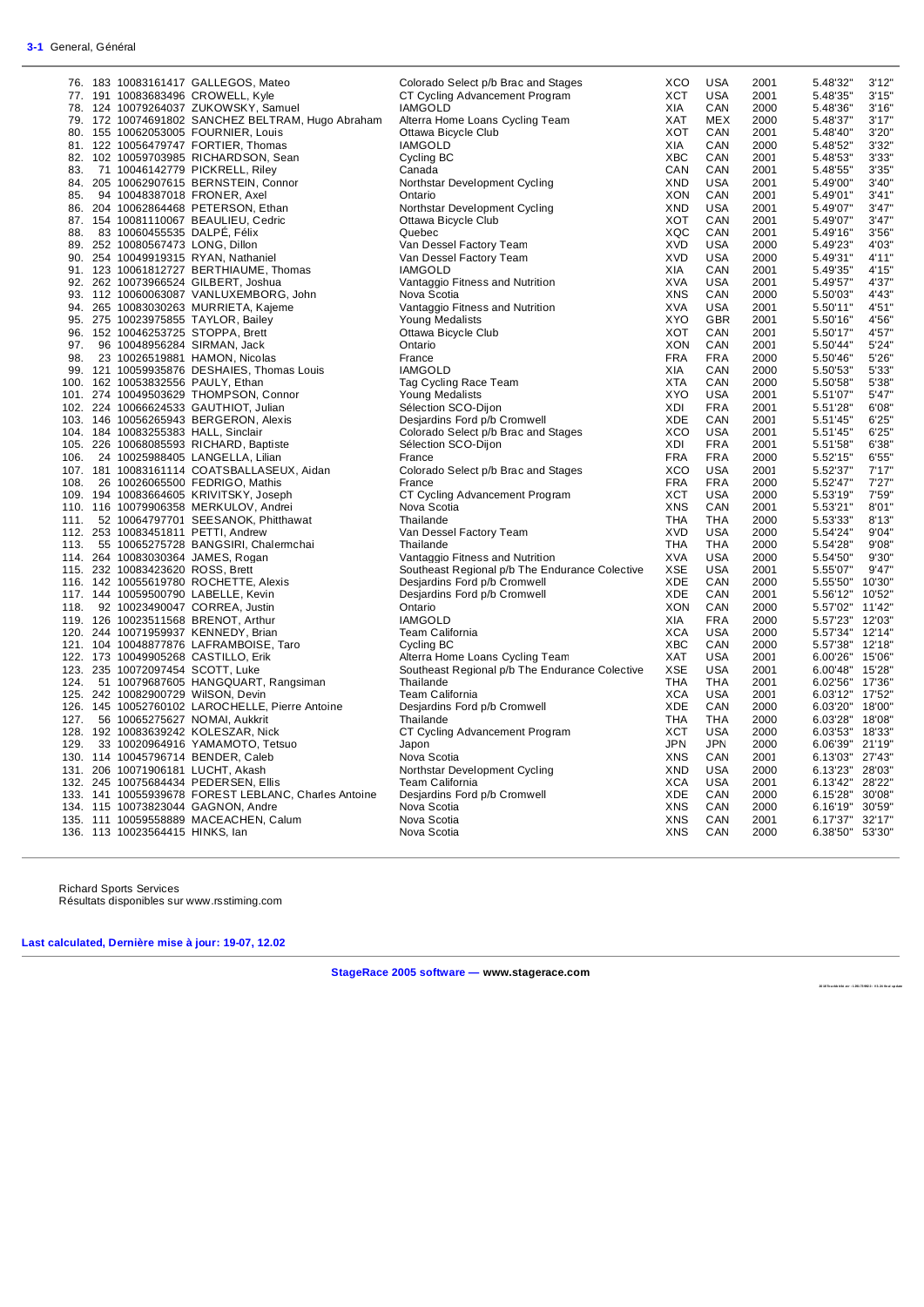

#### **Jeune**

Separate classification **Meilleur Jeune**<br>Classification séparée **Meilleur Jeune** Stape

Étape **19 Juillet 2018** General classification after Classification générale après **CLM Val-d'Or**

#### Average speed of winner Vitesse moyenne du vainqueur **45.510 km/h** Total distance

Distance totale **262,0km**

| <b>USA</b><br><b>USA</b><br>14 10053155374<br>GARRISON, Michael<br>Etats-Unis<br>2001<br>5.45'25"<br>1.<br>2.<br>25 10066831364<br><b>FRA</b><br><b>FRA</b><br>2001<br>5.46'05"<br>CORVAISIER, Antonin<br>France<br>3.<br>2001<br>165 10023563809<br>Tag Cycling Race Team<br>XTA<br>CAN<br>5.46'08"<br>MARTIN, Conor<br>72 10051194560<br>CAN<br>2001<br>5.46'12"<br>4.<br>JUSSAUME, Tristan<br>Canada<br>CAN<br>5.<br>45 10021918142 CHRISTENSEN, Drew<br>Nouvelle-Zelande<br>NZL<br>NZL<br>2001<br>5.46'14"<br>6.<br><b>NZL</b><br>44 10021959871<br>DICKSON, Lachlan<br>Nouvelle-Zelande<br>NZL<br>2001<br>5.46'14"<br>7.<br>16 10063733630<br>BOURGOYNE, Lucas<br>Etats-Unis<br><b>USA</b><br><b>USA</b><br>2001<br>5.46'24"<br><b>XES</b><br>8.<br>134 10060791092<br><b>BOUGIE, Nicolas</b><br>Espoirs Elite - Primeau Velo<br>CAN<br>2001<br>5.46'24"<br><b>XES</b><br>135 10059898187<br>Espoirs Elite - Primeau Velo<br>CAN<br>2001<br>9.<br>RIVARD, Nicolas<br>5.46'26"<br>XQC<br>86 10058346894<br>CAN<br>2001<br>5.46'27"<br>10.<br>ROBERT, Felix<br>Quebec<br><b>XYO</b><br>11. 272 10082593864 WALTON, William<br><b>Young Medalists</b><br>2001<br>5.46'37"<br>USA<br><b>USA</b><br>15 10063392918 LAMPERTI, Gianni<br>Etats-Unis<br>USA<br>2001<br>5.46'38"<br>12.<br>CAN<br>75 10059675289<br>POIRIER, Alexandre<br>CAN<br>2001<br>5.46'44"<br>13.<br>Canada<br><b>XES</b><br>133 10065794373<br>MARICHY, Théo<br>Espoirs Elite - Primeau Velo<br><b>FRA</b><br>2001<br>5.47'07"<br>14.<br><b>XCA</b><br>246 10022096277<br><b>Team California</b><br>NZL<br>2001<br>5.47'08"<br>15.<br>WALSH, Callum<br><b>XYO</b><br><b>USA</b><br>276 10036454604<br>Young Medalists<br>2001<br>5.47'11"<br>16.<br>ROBERTS, Nathan<br>84 10059949721<br>Quebec<br>XQC<br>CAN<br>2001<br>5.47'14"<br>17.<br>CARREAU, Lukas<br>XCO<br>186 10064369988<br>REYNOLDS, Tyler<br>Colorado Select p/b Brac and Stages<br>USA<br>2001<br>5.47'14"<br>18.<br>93 10047461171<br>Ontario<br>XON<br>CAN<br>2001<br>5.47'14"<br>19.<br>NORDEMAN DA SILVA, Daniel<br><b>XVD</b><br>256 10075309669<br>TUAZON, Ron<br>Van Dessel Factory Team<br>PHI<br>2001<br>5.47'20"<br>20.<br>Sélection SCO-Dijon<br>21. 221 10069064081<br>BELOUZE, Rémy<br>XDI<br><b>FRA</b><br>2001<br>5.47'22"<br><b>USA</b><br>202 10081765122 GUSTAFSON, Judah<br>Northstar Development Cycling<br><b>XND</b><br>2001<br>5.47'26"<br>22.<br>125 10083881843<br>XIA<br>USA<br>2001<br>5.47'29"<br>23.<br>BUITRAGO, Juan David<br><b>IAMGOLD</b><br><b>XBC</b><br>103 10037761575 HODGINS, Brennan<br>Cycling BC<br>USA<br>2001<br>5.47'35"<br>24.<br>222 10067093971<br>Sélection SCO-Dijon<br>XDI<br><b>FRA</b><br>2001<br>5.47'46"<br>25.<br>BODNAR, Bastien<br>Espoirs Elite - Primeau Velo<br><b>XES</b><br>136 10066626856<br><b>BRENOT, Martin</b><br><b>FRA</b><br>2001<br>5.47'46"<br>26.<br><b>XCO</b><br>27.<br>185 10068179866<br>PAWLAK, Nathan<br>Colorado Select p/b Brac and Stages<br>USA<br>2001<br>5.47'50"<br><b>XSE</b><br><b>USA</b><br>28.<br>233 10083361982 VARGAS, Daniel<br>Southeast Regional p/b The Endurance Colective<br>2001<br>5.48'01"<br><b>XES</b><br>Espoirs Elite - Primeau Velo<br><b>FRA</b><br>2001<br>29.<br>132 10066625846 BOSONI, Victor<br>5.48'12"<br><b>XTA</b><br>30.<br>161 10073572157<br>RUSSELL, Evan<br>Tag Cycling Race Team<br>CAN<br>2001<br>5.48'16"<br><b>XSE</b><br>236 10083479190<br>BEREND, Zach<br>Southeast Regional p/b The Endurance Colective<br>USA<br>2001<br>5.48'19"<br>31.<br>32.<br>53 10072421392 SIRIMONGKHON, Phunsiri<br>Thailande<br>THA<br>THA<br>2001<br>5.48'30"<br>XCO<br>183 10083161417<br>GALLEGOS, Mateo<br>Colorado Select p/b Brac and Stages<br>USA<br>2001<br>5.48'32"<br>33.<br>XCT<br><b>USA</b><br>191 10083683496<br>CROWELL, Kyle<br>CT Cycling Advancement Program<br>2001<br>5.48'35"<br>34.<br><b>XOT</b><br>155 10062053005 FOURNIER, Louis<br>Ottawa Bicycle Club<br>CAN<br>2001<br>5.48'40"<br>35.<br><b>XBC</b><br>102 10059703985<br>RICHARDSON, Sean<br>Cycling BC<br>CAN<br>2001<br>5.48'53"<br>36.<br>CAN<br>37.<br>71 10046142779<br>PICKRELL, Riley<br>CAN<br>2001<br>5.48'55"<br>Canada<br>38.<br>205 10062907615<br><b>BERNSTEIN, Connor</b><br>Northstar Development Cycling<br>XND<br>USA<br>2001<br>5.49'00"<br><b>XON</b><br>39.<br>94 10048387018<br>FRONER, Axel<br>Ontario<br>CAN<br>2001<br>5.49'01"<br>204 10062864468<br>PETERSON, Ethan<br>Northstar Development Cycling<br><b>XND</b><br>USA<br>2001<br>5.49'07"<br>40.<br><b>XOT</b><br>CAN<br>154 10081110067<br>Ottawa Bicycle Club<br>2001<br>41.<br><b>BEAULIEU, Cedric</b><br>5.49'07"<br>83 10060455535 DALPE, Félix<br>XQC<br>2001<br>5.49'16"<br>42.<br>Quebec<br>CAN<br>123 10061812727<br>BERTHIAUME, Thomas<br><b>IAMGOLD</b><br>XIA<br>CAN<br>2001<br>5.49'35"<br>43.<br>262 10073966524<br>Vantaggio Fitness and Nutrition<br><b>XVA</b><br>USA<br>2001<br>5.49'57"<br>44.<br>GILBERT, Joshua<br><b>XVA</b><br>265 10083030263<br>MURRIETA, Kajeme<br>Vantaggio Fitness and Nutrition<br>USA<br>2001<br>5.50'11"<br>45.<br>275 10023975855 TAYLOR, Bailey<br>Young Medalists<br><b>XYO</b><br><b>GBR</b><br>2001<br>5.50'16"<br>46.<br>Ottawa Bicycle Club<br><b>XOT</b><br>152 10046253725<br>STOPPA, Brett<br>CAN<br>2001<br>5.50'17"<br>47.<br>Ontario<br>XON<br>CAN<br>2001<br>5.50'44"<br>48.<br>96 10048956284<br>SIRMAN, Jack<br>274 10049503629<br>THOMPSON, Connor<br>Young Medalists<br><b>XYO</b><br>USA<br>2001<br>5.51'07"<br>49.<br>224 10066624533<br>Sélection SCO-Dijon<br>XDI<br><b>FRA</b><br>2001<br>50.<br>GAUTHIOT, Julian<br>5.51'28"<br><b>XDE</b><br>146 10056265943<br><b>BERGERON, Alexis</b><br>Desjardins Ford p/b Cromwell<br>CAN<br>2001<br>5.51'45"<br>51.<br>184 10083255383<br><b>HALL, Sinclair</b><br>Colorado Select p/b Brac and Stages<br>XCO<br><b>USA</b><br>2001<br>52.<br>5.51'45"<br><b>FRA</b><br>XDI<br>2001<br>53.<br>226 10068085593<br>RICHARD, Baptiste<br>Sélection SCO-Dijon<br>5.51'58"<br>XCO<br>Colorado Select p/b Brac and Stages<br><b>USA</b><br>2001<br>5.52'37"<br>54.<br>181 10083161114<br>COATSBALLASEUX, Aidan<br>116 10079906358<br>MERKULOV, Andrei<br><b>XNS</b><br>CAN<br>2001<br>5.53'21"<br>55.<br>Nova Scotia<br>Southeast Regional p/b The Endurance Colective<br>XSE<br>USA<br>2001<br>232 10083423620<br>ROSS, Brett<br>5.55'07"<br>56.<br>LABELLE, Kevin<br>Desjardins Ford p/b Cromwell<br><b>XDE</b><br>2001<br>5.56'12"<br>57. 144 10059500790<br>CAN<br>Alterra Home Loans Cycling Team<br>58. 173 10049905268<br>CASTILLO, Erik<br>XAT<br>USA<br>2001<br>6.00'26"<br><b>XSE</b><br>59. 235 10072097454<br>SCOTT, Luke<br>Southeast Regional p/b The Endurance Colective<br>USA<br>2001<br>6.00'48"<br>51 10079687605 HANGQUART, Rangsiman<br>6.02'56"<br>60.<br>Thailande<br>THA<br>THA<br>2001<br>Team California<br>61. 242 10082900729<br>WilSON, Devin<br><b>XCA</b><br><b>USA</b><br>2001<br>6.03'12"<br>62. 114 10045796714<br>BENDER, Caleb<br>Nova Scotia<br>XNS<br>CAN<br>2001<br>6.13'03"<br>245 10075684434<br>PEDERSEN, Ellis<br><b>Team California</b><br><b>XCA</b><br><b>USA</b><br>2001<br>63.<br>6.13'42"<br><b>XNS</b><br>MACEACHEN, Calum<br>Nova Scotia<br>CAN<br>2001<br>6.17'37"<br>64. 111 10059558889 | <b>Position</b><br><b>Classement No. License</b> | No. | License | <b>Rider</b><br><b>Coureur</b> | Team<br><b>Équipe</b> | Team<br><b>Equipe Pays</b> | <b>Country Category</b><br>Catégorie | <b>Time</b><br><b>Temps</b> | Gap<br><b>Écart</b> |
|------------------------------------------------------------------------------------------------------------------------------------------------------------------------------------------------------------------------------------------------------------------------------------------------------------------------------------------------------------------------------------------------------------------------------------------------------------------------------------------------------------------------------------------------------------------------------------------------------------------------------------------------------------------------------------------------------------------------------------------------------------------------------------------------------------------------------------------------------------------------------------------------------------------------------------------------------------------------------------------------------------------------------------------------------------------------------------------------------------------------------------------------------------------------------------------------------------------------------------------------------------------------------------------------------------------------------------------------------------------------------------------------------------------------------------------------------------------------------------------------------------------------------------------------------------------------------------------------------------------------------------------------------------------------------------------------------------------------------------------------------------------------------------------------------------------------------------------------------------------------------------------------------------------------------------------------------------------------------------------------------------------------------------------------------------------------------------------------------------------------------------------------------------------------------------------------------------------------------------------------------------------------------------------------------------------------------------------------------------------------------------------------------------------------------------------------------------------------------------------------------------------------------------------------------------------------------------------------------------------------------------------------------------------------------------------------------------------------------------------------------------------------------------------------------------------------------------------------------------------------------------------------------------------------------------------------------------------------------------------------------------------------------------------------------------------------------------------------------------------------------------------------------------------------------------------------------------------------------------------------------------------------------------------------------------------------------------------------------------------------------------------------------------------------------------------------------------------------------------------------------------------------------------------------------------------------------------------------------------------------------------------------------------------------------------------------------------------------------------------------------------------------------------------------------------------------------------------------------------------------------------------------------------------------------------------------------------------------------------------------------------------------------------------------------------------------------------------------------------------------------------------------------------------------------------------------------------------------------------------------------------------------------------------------------------------------------------------------------------------------------------------------------------------------------------------------------------------------------------------------------------------------------------------------------------------------------------------------------------------------------------------------------------------------------------------------------------------------------------------------------------------------------------------------------------------------------------------------------------------------------------------------------------------------------------------------------------------------------------------------------------------------------------------------------------------------------------------------------------------------------------------------------------------------------------------------------------------------------------------------------------------------------------------------------------------------------------------------------------------------------------------------------------------------------------------------------------------------------------------------------------------------------------------------------------------------------------------------------------------------------------------------------------------------------------------------------------------------------------------------------------------------------------------------------------------------------------------------------------------------------------------------------------------------------------------------------------------------------------------------------------------------------------------------------------------------------------------------------------------------------------------------------------------------------------------------------------------------------------------------------------------------------------------------------------------------------------------------------------------------------------------------------------------------------------------------------------------------------------------------------------------------------------------------------------------------------------------------------------------------------------------------------------------------------------------------------------------------------------------------------------------------------------------------------------------------------------------------------------------------------------------------------------------------------------------------------------------------------------------------------------------------------------------------------------------------------------------------------------------------------------------------------------------------------------------------------------------------------------------------------------------------|--------------------------------------------------|-----|---------|--------------------------------|-----------------------|----------------------------|--------------------------------------|-----------------------------|---------------------|
|                                                                                                                                                                                                                                                                                                                                                                                                                                                                                                                                                                                                                                                                                                                                                                                                                                                                                                                                                                                                                                                                                                                                                                                                                                                                                                                                                                                                                                                                                                                                                                                                                                                                                                                                                                                                                                                                                                                                                                                                                                                                                                                                                                                                                                                                                                                                                                                                                                                                                                                                                                                                                                                                                                                                                                                                                                                                                                                                                                                                                                                                                                                                                                                                                                                                                                                                                                                                                                                                                                                                                                                                                                                                                                                                                                                                                                                                                                                                                                                                                                                                                                                                                                                                                                                                                                                                                                                                                                                                                                                                                                                                                                                                                                                                                                                                                                                                                                                                                                                                                                                                                                                                                                                                                                                                                                                                                                                                                                                                                                                                                                                                                                                                                                                                                                                                                                                                                                                                                                                                                                                                                                                                                                                                                                                                                                                                                                                                                                                                                                                                                                                                                                                                                                                                                                                                                                                                                                                                                                                                                                                                                                                                                                                                                                                                        |                                                  |     |         |                                |                       |                            |                                      |                             |                     |
|                                                                                                                                                                                                                                                                                                                                                                                                                                                                                                                                                                                                                                                                                                                                                                                                                                                                                                                                                                                                                                                                                                                                                                                                                                                                                                                                                                                                                                                                                                                                                                                                                                                                                                                                                                                                                                                                                                                                                                                                                                                                                                                                                                                                                                                                                                                                                                                                                                                                                                                                                                                                                                                                                                                                                                                                                                                                                                                                                                                                                                                                                                                                                                                                                                                                                                                                                                                                                                                                                                                                                                                                                                                                                                                                                                                                                                                                                                                                                                                                                                                                                                                                                                                                                                                                                                                                                                                                                                                                                                                                                                                                                                                                                                                                                                                                                                                                                                                                                                                                                                                                                                                                                                                                                                                                                                                                                                                                                                                                                                                                                                                                                                                                                                                                                                                                                                                                                                                                                                                                                                                                                                                                                                                                                                                                                                                                                                                                                                                                                                                                                                                                                                                                                                                                                                                                                                                                                                                                                                                                                                                                                                                                                                                                                                                                        |                                                  |     |         |                                |                       |                            |                                      |                             | 40"                 |
|                                                                                                                                                                                                                                                                                                                                                                                                                                                                                                                                                                                                                                                                                                                                                                                                                                                                                                                                                                                                                                                                                                                                                                                                                                                                                                                                                                                                                                                                                                                                                                                                                                                                                                                                                                                                                                                                                                                                                                                                                                                                                                                                                                                                                                                                                                                                                                                                                                                                                                                                                                                                                                                                                                                                                                                                                                                                                                                                                                                                                                                                                                                                                                                                                                                                                                                                                                                                                                                                                                                                                                                                                                                                                                                                                                                                                                                                                                                                                                                                                                                                                                                                                                                                                                                                                                                                                                                                                                                                                                                                                                                                                                                                                                                                                                                                                                                                                                                                                                                                                                                                                                                                                                                                                                                                                                                                                                                                                                                                                                                                                                                                                                                                                                                                                                                                                                                                                                                                                                                                                                                                                                                                                                                                                                                                                                                                                                                                                                                                                                                                                                                                                                                                                                                                                                                                                                                                                                                                                                                                                                                                                                                                                                                                                                                                        |                                                  |     |         |                                |                       |                            |                                      |                             |                     |
|                                                                                                                                                                                                                                                                                                                                                                                                                                                                                                                                                                                                                                                                                                                                                                                                                                                                                                                                                                                                                                                                                                                                                                                                                                                                                                                                                                                                                                                                                                                                                                                                                                                                                                                                                                                                                                                                                                                                                                                                                                                                                                                                                                                                                                                                                                                                                                                                                                                                                                                                                                                                                                                                                                                                                                                                                                                                                                                                                                                                                                                                                                                                                                                                                                                                                                                                                                                                                                                                                                                                                                                                                                                                                                                                                                                                                                                                                                                                                                                                                                                                                                                                                                                                                                                                                                                                                                                                                                                                                                                                                                                                                                                                                                                                                                                                                                                                                                                                                                                                                                                                                                                                                                                                                                                                                                                                                                                                                                                                                                                                                                                                                                                                                                                                                                                                                                                                                                                                                                                                                                                                                                                                                                                                                                                                                                                                                                                                                                                                                                                                                                                                                                                                                                                                                                                                                                                                                                                                                                                                                                                                                                                                                                                                                                                                        |                                                  |     |         |                                |                       |                            |                                      |                             | 43"<br>47'          |
|                                                                                                                                                                                                                                                                                                                                                                                                                                                                                                                                                                                                                                                                                                                                                                                                                                                                                                                                                                                                                                                                                                                                                                                                                                                                                                                                                                                                                                                                                                                                                                                                                                                                                                                                                                                                                                                                                                                                                                                                                                                                                                                                                                                                                                                                                                                                                                                                                                                                                                                                                                                                                                                                                                                                                                                                                                                                                                                                                                                                                                                                                                                                                                                                                                                                                                                                                                                                                                                                                                                                                                                                                                                                                                                                                                                                                                                                                                                                                                                                                                                                                                                                                                                                                                                                                                                                                                                                                                                                                                                                                                                                                                                                                                                                                                                                                                                                                                                                                                                                                                                                                                                                                                                                                                                                                                                                                                                                                                                                                                                                                                                                                                                                                                                                                                                                                                                                                                                                                                                                                                                                                                                                                                                                                                                                                                                                                                                                                                                                                                                                                                                                                                                                                                                                                                                                                                                                                                                                                                                                                                                                                                                                                                                                                                                                        |                                                  |     |         |                                |                       |                            |                                      |                             |                     |
|                                                                                                                                                                                                                                                                                                                                                                                                                                                                                                                                                                                                                                                                                                                                                                                                                                                                                                                                                                                                                                                                                                                                                                                                                                                                                                                                                                                                                                                                                                                                                                                                                                                                                                                                                                                                                                                                                                                                                                                                                                                                                                                                                                                                                                                                                                                                                                                                                                                                                                                                                                                                                                                                                                                                                                                                                                                                                                                                                                                                                                                                                                                                                                                                                                                                                                                                                                                                                                                                                                                                                                                                                                                                                                                                                                                                                                                                                                                                                                                                                                                                                                                                                                                                                                                                                                                                                                                                                                                                                                                                                                                                                                                                                                                                                                                                                                                                                                                                                                                                                                                                                                                                                                                                                                                                                                                                                                                                                                                                                                                                                                                                                                                                                                                                                                                                                                                                                                                                                                                                                                                                                                                                                                                                                                                                                                                                                                                                                                                                                                                                                                                                                                                                                                                                                                                                                                                                                                                                                                                                                                                                                                                                                                                                                                                                        |                                                  |     |         |                                |                       |                            |                                      |                             | 49'<br>49'          |
|                                                                                                                                                                                                                                                                                                                                                                                                                                                                                                                                                                                                                                                                                                                                                                                                                                                                                                                                                                                                                                                                                                                                                                                                                                                                                                                                                                                                                                                                                                                                                                                                                                                                                                                                                                                                                                                                                                                                                                                                                                                                                                                                                                                                                                                                                                                                                                                                                                                                                                                                                                                                                                                                                                                                                                                                                                                                                                                                                                                                                                                                                                                                                                                                                                                                                                                                                                                                                                                                                                                                                                                                                                                                                                                                                                                                                                                                                                                                                                                                                                                                                                                                                                                                                                                                                                                                                                                                                                                                                                                                                                                                                                                                                                                                                                                                                                                                                                                                                                                                                                                                                                                                                                                                                                                                                                                                                                                                                                                                                                                                                                                                                                                                                                                                                                                                                                                                                                                                                                                                                                                                                                                                                                                                                                                                                                                                                                                                                                                                                                                                                                                                                                                                                                                                                                                                                                                                                                                                                                                                                                                                                                                                                                                                                                                                        |                                                  |     |         |                                |                       |                            |                                      |                             | 59'                 |
|                                                                                                                                                                                                                                                                                                                                                                                                                                                                                                                                                                                                                                                                                                                                                                                                                                                                                                                                                                                                                                                                                                                                                                                                                                                                                                                                                                                                                                                                                                                                                                                                                                                                                                                                                                                                                                                                                                                                                                                                                                                                                                                                                                                                                                                                                                                                                                                                                                                                                                                                                                                                                                                                                                                                                                                                                                                                                                                                                                                                                                                                                                                                                                                                                                                                                                                                                                                                                                                                                                                                                                                                                                                                                                                                                                                                                                                                                                                                                                                                                                                                                                                                                                                                                                                                                                                                                                                                                                                                                                                                                                                                                                                                                                                                                                                                                                                                                                                                                                                                                                                                                                                                                                                                                                                                                                                                                                                                                                                                                                                                                                                                                                                                                                                                                                                                                                                                                                                                                                                                                                                                                                                                                                                                                                                                                                                                                                                                                                                                                                                                                                                                                                                                                                                                                                                                                                                                                                                                                                                                                                                                                                                                                                                                                                                                        |                                                  |     |         |                                |                       |                            |                                      |                             | 59'                 |
|                                                                                                                                                                                                                                                                                                                                                                                                                                                                                                                                                                                                                                                                                                                                                                                                                                                                                                                                                                                                                                                                                                                                                                                                                                                                                                                                                                                                                                                                                                                                                                                                                                                                                                                                                                                                                                                                                                                                                                                                                                                                                                                                                                                                                                                                                                                                                                                                                                                                                                                                                                                                                                                                                                                                                                                                                                                                                                                                                                                                                                                                                                                                                                                                                                                                                                                                                                                                                                                                                                                                                                                                                                                                                                                                                                                                                                                                                                                                                                                                                                                                                                                                                                                                                                                                                                                                                                                                                                                                                                                                                                                                                                                                                                                                                                                                                                                                                                                                                                                                                                                                                                                                                                                                                                                                                                                                                                                                                                                                                                                                                                                                                                                                                                                                                                                                                                                                                                                                                                                                                                                                                                                                                                                                                                                                                                                                                                                                                                                                                                                                                                                                                                                                                                                                                                                                                                                                                                                                                                                                                                                                                                                                                                                                                                                                        |                                                  |     |         |                                |                       |                            |                                      |                             | 1'01'               |
|                                                                                                                                                                                                                                                                                                                                                                                                                                                                                                                                                                                                                                                                                                                                                                                                                                                                                                                                                                                                                                                                                                                                                                                                                                                                                                                                                                                                                                                                                                                                                                                                                                                                                                                                                                                                                                                                                                                                                                                                                                                                                                                                                                                                                                                                                                                                                                                                                                                                                                                                                                                                                                                                                                                                                                                                                                                                                                                                                                                                                                                                                                                                                                                                                                                                                                                                                                                                                                                                                                                                                                                                                                                                                                                                                                                                                                                                                                                                                                                                                                                                                                                                                                                                                                                                                                                                                                                                                                                                                                                                                                                                                                                                                                                                                                                                                                                                                                                                                                                                                                                                                                                                                                                                                                                                                                                                                                                                                                                                                                                                                                                                                                                                                                                                                                                                                                                                                                                                                                                                                                                                                                                                                                                                                                                                                                                                                                                                                                                                                                                                                                                                                                                                                                                                                                                                                                                                                                                                                                                                                                                                                                                                                                                                                                                                        |                                                  |     |         |                                |                       |                            |                                      |                             | 1'02'               |
|                                                                                                                                                                                                                                                                                                                                                                                                                                                                                                                                                                                                                                                                                                                                                                                                                                                                                                                                                                                                                                                                                                                                                                                                                                                                                                                                                                                                                                                                                                                                                                                                                                                                                                                                                                                                                                                                                                                                                                                                                                                                                                                                                                                                                                                                                                                                                                                                                                                                                                                                                                                                                                                                                                                                                                                                                                                                                                                                                                                                                                                                                                                                                                                                                                                                                                                                                                                                                                                                                                                                                                                                                                                                                                                                                                                                                                                                                                                                                                                                                                                                                                                                                                                                                                                                                                                                                                                                                                                                                                                                                                                                                                                                                                                                                                                                                                                                                                                                                                                                                                                                                                                                                                                                                                                                                                                                                                                                                                                                                                                                                                                                                                                                                                                                                                                                                                                                                                                                                                                                                                                                                                                                                                                                                                                                                                                                                                                                                                                                                                                                                                                                                                                                                                                                                                                                                                                                                                                                                                                                                                                                                                                                                                                                                                                                        |                                                  |     |         |                                |                       |                            |                                      |                             | 1'12'               |
|                                                                                                                                                                                                                                                                                                                                                                                                                                                                                                                                                                                                                                                                                                                                                                                                                                                                                                                                                                                                                                                                                                                                                                                                                                                                                                                                                                                                                                                                                                                                                                                                                                                                                                                                                                                                                                                                                                                                                                                                                                                                                                                                                                                                                                                                                                                                                                                                                                                                                                                                                                                                                                                                                                                                                                                                                                                                                                                                                                                                                                                                                                                                                                                                                                                                                                                                                                                                                                                                                                                                                                                                                                                                                                                                                                                                                                                                                                                                                                                                                                                                                                                                                                                                                                                                                                                                                                                                                                                                                                                                                                                                                                                                                                                                                                                                                                                                                                                                                                                                                                                                                                                                                                                                                                                                                                                                                                                                                                                                                                                                                                                                                                                                                                                                                                                                                                                                                                                                                                                                                                                                                                                                                                                                                                                                                                                                                                                                                                                                                                                                                                                                                                                                                                                                                                                                                                                                                                                                                                                                                                                                                                                                                                                                                                                                        |                                                  |     |         |                                |                       |                            |                                      |                             | 1'13'               |
|                                                                                                                                                                                                                                                                                                                                                                                                                                                                                                                                                                                                                                                                                                                                                                                                                                                                                                                                                                                                                                                                                                                                                                                                                                                                                                                                                                                                                                                                                                                                                                                                                                                                                                                                                                                                                                                                                                                                                                                                                                                                                                                                                                                                                                                                                                                                                                                                                                                                                                                                                                                                                                                                                                                                                                                                                                                                                                                                                                                                                                                                                                                                                                                                                                                                                                                                                                                                                                                                                                                                                                                                                                                                                                                                                                                                                                                                                                                                                                                                                                                                                                                                                                                                                                                                                                                                                                                                                                                                                                                                                                                                                                                                                                                                                                                                                                                                                                                                                                                                                                                                                                                                                                                                                                                                                                                                                                                                                                                                                                                                                                                                                                                                                                                                                                                                                                                                                                                                                                                                                                                                                                                                                                                                                                                                                                                                                                                                                                                                                                                                                                                                                                                                                                                                                                                                                                                                                                                                                                                                                                                                                                                                                                                                                                                                        |                                                  |     |         |                                |                       |                            |                                      |                             | 1'19'               |
|                                                                                                                                                                                                                                                                                                                                                                                                                                                                                                                                                                                                                                                                                                                                                                                                                                                                                                                                                                                                                                                                                                                                                                                                                                                                                                                                                                                                                                                                                                                                                                                                                                                                                                                                                                                                                                                                                                                                                                                                                                                                                                                                                                                                                                                                                                                                                                                                                                                                                                                                                                                                                                                                                                                                                                                                                                                                                                                                                                                                                                                                                                                                                                                                                                                                                                                                                                                                                                                                                                                                                                                                                                                                                                                                                                                                                                                                                                                                                                                                                                                                                                                                                                                                                                                                                                                                                                                                                                                                                                                                                                                                                                                                                                                                                                                                                                                                                                                                                                                                                                                                                                                                                                                                                                                                                                                                                                                                                                                                                                                                                                                                                                                                                                                                                                                                                                                                                                                                                                                                                                                                                                                                                                                                                                                                                                                                                                                                                                                                                                                                                                                                                                                                                                                                                                                                                                                                                                                                                                                                                                                                                                                                                                                                                                                                        |                                                  |     |         |                                |                       |                            |                                      |                             | 1'42'               |
|                                                                                                                                                                                                                                                                                                                                                                                                                                                                                                                                                                                                                                                                                                                                                                                                                                                                                                                                                                                                                                                                                                                                                                                                                                                                                                                                                                                                                                                                                                                                                                                                                                                                                                                                                                                                                                                                                                                                                                                                                                                                                                                                                                                                                                                                                                                                                                                                                                                                                                                                                                                                                                                                                                                                                                                                                                                                                                                                                                                                                                                                                                                                                                                                                                                                                                                                                                                                                                                                                                                                                                                                                                                                                                                                                                                                                                                                                                                                                                                                                                                                                                                                                                                                                                                                                                                                                                                                                                                                                                                                                                                                                                                                                                                                                                                                                                                                                                                                                                                                                                                                                                                                                                                                                                                                                                                                                                                                                                                                                                                                                                                                                                                                                                                                                                                                                                                                                                                                                                                                                                                                                                                                                                                                                                                                                                                                                                                                                                                                                                                                                                                                                                                                                                                                                                                                                                                                                                                                                                                                                                                                                                                                                                                                                                                                        |                                                  |     |         |                                |                       |                            |                                      |                             | 1'43'               |
|                                                                                                                                                                                                                                                                                                                                                                                                                                                                                                                                                                                                                                                                                                                                                                                                                                                                                                                                                                                                                                                                                                                                                                                                                                                                                                                                                                                                                                                                                                                                                                                                                                                                                                                                                                                                                                                                                                                                                                                                                                                                                                                                                                                                                                                                                                                                                                                                                                                                                                                                                                                                                                                                                                                                                                                                                                                                                                                                                                                                                                                                                                                                                                                                                                                                                                                                                                                                                                                                                                                                                                                                                                                                                                                                                                                                                                                                                                                                                                                                                                                                                                                                                                                                                                                                                                                                                                                                                                                                                                                                                                                                                                                                                                                                                                                                                                                                                                                                                                                                                                                                                                                                                                                                                                                                                                                                                                                                                                                                                                                                                                                                                                                                                                                                                                                                                                                                                                                                                                                                                                                                                                                                                                                                                                                                                                                                                                                                                                                                                                                                                                                                                                                                                                                                                                                                                                                                                                                                                                                                                                                                                                                                                                                                                                                                        |                                                  |     |         |                                |                       |                            |                                      |                             | 1'46'               |
|                                                                                                                                                                                                                                                                                                                                                                                                                                                                                                                                                                                                                                                                                                                                                                                                                                                                                                                                                                                                                                                                                                                                                                                                                                                                                                                                                                                                                                                                                                                                                                                                                                                                                                                                                                                                                                                                                                                                                                                                                                                                                                                                                                                                                                                                                                                                                                                                                                                                                                                                                                                                                                                                                                                                                                                                                                                                                                                                                                                                                                                                                                                                                                                                                                                                                                                                                                                                                                                                                                                                                                                                                                                                                                                                                                                                                                                                                                                                                                                                                                                                                                                                                                                                                                                                                                                                                                                                                                                                                                                                                                                                                                                                                                                                                                                                                                                                                                                                                                                                                                                                                                                                                                                                                                                                                                                                                                                                                                                                                                                                                                                                                                                                                                                                                                                                                                                                                                                                                                                                                                                                                                                                                                                                                                                                                                                                                                                                                                                                                                                                                                                                                                                                                                                                                                                                                                                                                                                                                                                                                                                                                                                                                                                                                                                                        |                                                  |     |         |                                |                       |                            |                                      |                             | 1'49"               |
|                                                                                                                                                                                                                                                                                                                                                                                                                                                                                                                                                                                                                                                                                                                                                                                                                                                                                                                                                                                                                                                                                                                                                                                                                                                                                                                                                                                                                                                                                                                                                                                                                                                                                                                                                                                                                                                                                                                                                                                                                                                                                                                                                                                                                                                                                                                                                                                                                                                                                                                                                                                                                                                                                                                                                                                                                                                                                                                                                                                                                                                                                                                                                                                                                                                                                                                                                                                                                                                                                                                                                                                                                                                                                                                                                                                                                                                                                                                                                                                                                                                                                                                                                                                                                                                                                                                                                                                                                                                                                                                                                                                                                                                                                                                                                                                                                                                                                                                                                                                                                                                                                                                                                                                                                                                                                                                                                                                                                                                                                                                                                                                                                                                                                                                                                                                                                                                                                                                                                                                                                                                                                                                                                                                                                                                                                                                                                                                                                                                                                                                                                                                                                                                                                                                                                                                                                                                                                                                                                                                                                                                                                                                                                                                                                                                                        |                                                  |     |         |                                |                       |                            |                                      |                             | 1'49'               |
|                                                                                                                                                                                                                                                                                                                                                                                                                                                                                                                                                                                                                                                                                                                                                                                                                                                                                                                                                                                                                                                                                                                                                                                                                                                                                                                                                                                                                                                                                                                                                                                                                                                                                                                                                                                                                                                                                                                                                                                                                                                                                                                                                                                                                                                                                                                                                                                                                                                                                                                                                                                                                                                                                                                                                                                                                                                                                                                                                                                                                                                                                                                                                                                                                                                                                                                                                                                                                                                                                                                                                                                                                                                                                                                                                                                                                                                                                                                                                                                                                                                                                                                                                                                                                                                                                                                                                                                                                                                                                                                                                                                                                                                                                                                                                                                                                                                                                                                                                                                                                                                                                                                                                                                                                                                                                                                                                                                                                                                                                                                                                                                                                                                                                                                                                                                                                                                                                                                                                                                                                                                                                                                                                                                                                                                                                                                                                                                                                                                                                                                                                                                                                                                                                                                                                                                                                                                                                                                                                                                                                                                                                                                                                                                                                                                                        |                                                  |     |         |                                |                       |                            |                                      |                             | 1'49'               |
|                                                                                                                                                                                                                                                                                                                                                                                                                                                                                                                                                                                                                                                                                                                                                                                                                                                                                                                                                                                                                                                                                                                                                                                                                                                                                                                                                                                                                                                                                                                                                                                                                                                                                                                                                                                                                                                                                                                                                                                                                                                                                                                                                                                                                                                                                                                                                                                                                                                                                                                                                                                                                                                                                                                                                                                                                                                                                                                                                                                                                                                                                                                                                                                                                                                                                                                                                                                                                                                                                                                                                                                                                                                                                                                                                                                                                                                                                                                                                                                                                                                                                                                                                                                                                                                                                                                                                                                                                                                                                                                                                                                                                                                                                                                                                                                                                                                                                                                                                                                                                                                                                                                                                                                                                                                                                                                                                                                                                                                                                                                                                                                                                                                                                                                                                                                                                                                                                                                                                                                                                                                                                                                                                                                                                                                                                                                                                                                                                                                                                                                                                                                                                                                                                                                                                                                                                                                                                                                                                                                                                                                                                                                                                                                                                                                                        |                                                  |     |         |                                |                       |                            |                                      |                             | 1'55'               |
|                                                                                                                                                                                                                                                                                                                                                                                                                                                                                                                                                                                                                                                                                                                                                                                                                                                                                                                                                                                                                                                                                                                                                                                                                                                                                                                                                                                                                                                                                                                                                                                                                                                                                                                                                                                                                                                                                                                                                                                                                                                                                                                                                                                                                                                                                                                                                                                                                                                                                                                                                                                                                                                                                                                                                                                                                                                                                                                                                                                                                                                                                                                                                                                                                                                                                                                                                                                                                                                                                                                                                                                                                                                                                                                                                                                                                                                                                                                                                                                                                                                                                                                                                                                                                                                                                                                                                                                                                                                                                                                                                                                                                                                                                                                                                                                                                                                                                                                                                                                                                                                                                                                                                                                                                                                                                                                                                                                                                                                                                                                                                                                                                                                                                                                                                                                                                                                                                                                                                                                                                                                                                                                                                                                                                                                                                                                                                                                                                                                                                                                                                                                                                                                                                                                                                                                                                                                                                                                                                                                                                                                                                                                                                                                                                                                                        |                                                  |     |         |                                |                       |                            |                                      |                             | 1'57'               |
|                                                                                                                                                                                                                                                                                                                                                                                                                                                                                                                                                                                                                                                                                                                                                                                                                                                                                                                                                                                                                                                                                                                                                                                                                                                                                                                                                                                                                                                                                                                                                                                                                                                                                                                                                                                                                                                                                                                                                                                                                                                                                                                                                                                                                                                                                                                                                                                                                                                                                                                                                                                                                                                                                                                                                                                                                                                                                                                                                                                                                                                                                                                                                                                                                                                                                                                                                                                                                                                                                                                                                                                                                                                                                                                                                                                                                                                                                                                                                                                                                                                                                                                                                                                                                                                                                                                                                                                                                                                                                                                                                                                                                                                                                                                                                                                                                                                                                                                                                                                                                                                                                                                                                                                                                                                                                                                                                                                                                                                                                                                                                                                                                                                                                                                                                                                                                                                                                                                                                                                                                                                                                                                                                                                                                                                                                                                                                                                                                                                                                                                                                                                                                                                                                                                                                                                                                                                                                                                                                                                                                                                                                                                                                                                                                                                                        |                                                  |     |         |                                |                       |                            |                                      |                             |                     |
|                                                                                                                                                                                                                                                                                                                                                                                                                                                                                                                                                                                                                                                                                                                                                                                                                                                                                                                                                                                                                                                                                                                                                                                                                                                                                                                                                                                                                                                                                                                                                                                                                                                                                                                                                                                                                                                                                                                                                                                                                                                                                                                                                                                                                                                                                                                                                                                                                                                                                                                                                                                                                                                                                                                                                                                                                                                                                                                                                                                                                                                                                                                                                                                                                                                                                                                                                                                                                                                                                                                                                                                                                                                                                                                                                                                                                                                                                                                                                                                                                                                                                                                                                                                                                                                                                                                                                                                                                                                                                                                                                                                                                                                                                                                                                                                                                                                                                                                                                                                                                                                                                                                                                                                                                                                                                                                                                                                                                                                                                                                                                                                                                                                                                                                                                                                                                                                                                                                                                                                                                                                                                                                                                                                                                                                                                                                                                                                                                                                                                                                                                                                                                                                                                                                                                                                                                                                                                                                                                                                                                                                                                                                                                                                                                                                                        |                                                  |     |         |                                |                       |                            |                                      |                             | 2'01'               |
|                                                                                                                                                                                                                                                                                                                                                                                                                                                                                                                                                                                                                                                                                                                                                                                                                                                                                                                                                                                                                                                                                                                                                                                                                                                                                                                                                                                                                                                                                                                                                                                                                                                                                                                                                                                                                                                                                                                                                                                                                                                                                                                                                                                                                                                                                                                                                                                                                                                                                                                                                                                                                                                                                                                                                                                                                                                                                                                                                                                                                                                                                                                                                                                                                                                                                                                                                                                                                                                                                                                                                                                                                                                                                                                                                                                                                                                                                                                                                                                                                                                                                                                                                                                                                                                                                                                                                                                                                                                                                                                                                                                                                                                                                                                                                                                                                                                                                                                                                                                                                                                                                                                                                                                                                                                                                                                                                                                                                                                                                                                                                                                                                                                                                                                                                                                                                                                                                                                                                                                                                                                                                                                                                                                                                                                                                                                                                                                                                                                                                                                                                                                                                                                                                                                                                                                                                                                                                                                                                                                                                                                                                                                                                                                                                                                                        |                                                  |     |         |                                |                       |                            |                                      |                             | 2'04'               |
|                                                                                                                                                                                                                                                                                                                                                                                                                                                                                                                                                                                                                                                                                                                                                                                                                                                                                                                                                                                                                                                                                                                                                                                                                                                                                                                                                                                                                                                                                                                                                                                                                                                                                                                                                                                                                                                                                                                                                                                                                                                                                                                                                                                                                                                                                                                                                                                                                                                                                                                                                                                                                                                                                                                                                                                                                                                                                                                                                                                                                                                                                                                                                                                                                                                                                                                                                                                                                                                                                                                                                                                                                                                                                                                                                                                                                                                                                                                                                                                                                                                                                                                                                                                                                                                                                                                                                                                                                                                                                                                                                                                                                                                                                                                                                                                                                                                                                                                                                                                                                                                                                                                                                                                                                                                                                                                                                                                                                                                                                                                                                                                                                                                                                                                                                                                                                                                                                                                                                                                                                                                                                                                                                                                                                                                                                                                                                                                                                                                                                                                                                                                                                                                                                                                                                                                                                                                                                                                                                                                                                                                                                                                                                                                                                                                                        |                                                  |     |         |                                |                       |                            |                                      |                             | 2'10'               |
|                                                                                                                                                                                                                                                                                                                                                                                                                                                                                                                                                                                                                                                                                                                                                                                                                                                                                                                                                                                                                                                                                                                                                                                                                                                                                                                                                                                                                                                                                                                                                                                                                                                                                                                                                                                                                                                                                                                                                                                                                                                                                                                                                                                                                                                                                                                                                                                                                                                                                                                                                                                                                                                                                                                                                                                                                                                                                                                                                                                                                                                                                                                                                                                                                                                                                                                                                                                                                                                                                                                                                                                                                                                                                                                                                                                                                                                                                                                                                                                                                                                                                                                                                                                                                                                                                                                                                                                                                                                                                                                                                                                                                                                                                                                                                                                                                                                                                                                                                                                                                                                                                                                                                                                                                                                                                                                                                                                                                                                                                                                                                                                                                                                                                                                                                                                                                                                                                                                                                                                                                                                                                                                                                                                                                                                                                                                                                                                                                                                                                                                                                                                                                                                                                                                                                                                                                                                                                                                                                                                                                                                                                                                                                                                                                                                                        |                                                  |     |         |                                |                       |                            |                                      |                             | 2'21'               |
|                                                                                                                                                                                                                                                                                                                                                                                                                                                                                                                                                                                                                                                                                                                                                                                                                                                                                                                                                                                                                                                                                                                                                                                                                                                                                                                                                                                                                                                                                                                                                                                                                                                                                                                                                                                                                                                                                                                                                                                                                                                                                                                                                                                                                                                                                                                                                                                                                                                                                                                                                                                                                                                                                                                                                                                                                                                                                                                                                                                                                                                                                                                                                                                                                                                                                                                                                                                                                                                                                                                                                                                                                                                                                                                                                                                                                                                                                                                                                                                                                                                                                                                                                                                                                                                                                                                                                                                                                                                                                                                                                                                                                                                                                                                                                                                                                                                                                                                                                                                                                                                                                                                                                                                                                                                                                                                                                                                                                                                                                                                                                                                                                                                                                                                                                                                                                                                                                                                                                                                                                                                                                                                                                                                                                                                                                                                                                                                                                                                                                                                                                                                                                                                                                                                                                                                                                                                                                                                                                                                                                                                                                                                                                                                                                                                                        |                                                  |     |         |                                |                       |                            |                                      |                             | 2'21'               |
|                                                                                                                                                                                                                                                                                                                                                                                                                                                                                                                                                                                                                                                                                                                                                                                                                                                                                                                                                                                                                                                                                                                                                                                                                                                                                                                                                                                                                                                                                                                                                                                                                                                                                                                                                                                                                                                                                                                                                                                                                                                                                                                                                                                                                                                                                                                                                                                                                                                                                                                                                                                                                                                                                                                                                                                                                                                                                                                                                                                                                                                                                                                                                                                                                                                                                                                                                                                                                                                                                                                                                                                                                                                                                                                                                                                                                                                                                                                                                                                                                                                                                                                                                                                                                                                                                                                                                                                                                                                                                                                                                                                                                                                                                                                                                                                                                                                                                                                                                                                                                                                                                                                                                                                                                                                                                                                                                                                                                                                                                                                                                                                                                                                                                                                                                                                                                                                                                                                                                                                                                                                                                                                                                                                                                                                                                                                                                                                                                                                                                                                                                                                                                                                                                                                                                                                                                                                                                                                                                                                                                                                                                                                                                                                                                                                                        |                                                  |     |         |                                |                       |                            |                                      |                             | 2'25'               |
|                                                                                                                                                                                                                                                                                                                                                                                                                                                                                                                                                                                                                                                                                                                                                                                                                                                                                                                                                                                                                                                                                                                                                                                                                                                                                                                                                                                                                                                                                                                                                                                                                                                                                                                                                                                                                                                                                                                                                                                                                                                                                                                                                                                                                                                                                                                                                                                                                                                                                                                                                                                                                                                                                                                                                                                                                                                                                                                                                                                                                                                                                                                                                                                                                                                                                                                                                                                                                                                                                                                                                                                                                                                                                                                                                                                                                                                                                                                                                                                                                                                                                                                                                                                                                                                                                                                                                                                                                                                                                                                                                                                                                                                                                                                                                                                                                                                                                                                                                                                                                                                                                                                                                                                                                                                                                                                                                                                                                                                                                                                                                                                                                                                                                                                                                                                                                                                                                                                                                                                                                                                                                                                                                                                                                                                                                                                                                                                                                                                                                                                                                                                                                                                                                                                                                                                                                                                                                                                                                                                                                                                                                                                                                                                                                                                                        |                                                  |     |         |                                |                       |                            |                                      |                             | 2'36                |
|                                                                                                                                                                                                                                                                                                                                                                                                                                                                                                                                                                                                                                                                                                                                                                                                                                                                                                                                                                                                                                                                                                                                                                                                                                                                                                                                                                                                                                                                                                                                                                                                                                                                                                                                                                                                                                                                                                                                                                                                                                                                                                                                                                                                                                                                                                                                                                                                                                                                                                                                                                                                                                                                                                                                                                                                                                                                                                                                                                                                                                                                                                                                                                                                                                                                                                                                                                                                                                                                                                                                                                                                                                                                                                                                                                                                                                                                                                                                                                                                                                                                                                                                                                                                                                                                                                                                                                                                                                                                                                                                                                                                                                                                                                                                                                                                                                                                                                                                                                                                                                                                                                                                                                                                                                                                                                                                                                                                                                                                                                                                                                                                                                                                                                                                                                                                                                                                                                                                                                                                                                                                                                                                                                                                                                                                                                                                                                                                                                                                                                                                                                                                                                                                                                                                                                                                                                                                                                                                                                                                                                                                                                                                                                                                                                                                        |                                                  |     |         |                                |                       |                            |                                      |                             | 2'47'               |
|                                                                                                                                                                                                                                                                                                                                                                                                                                                                                                                                                                                                                                                                                                                                                                                                                                                                                                                                                                                                                                                                                                                                                                                                                                                                                                                                                                                                                                                                                                                                                                                                                                                                                                                                                                                                                                                                                                                                                                                                                                                                                                                                                                                                                                                                                                                                                                                                                                                                                                                                                                                                                                                                                                                                                                                                                                                                                                                                                                                                                                                                                                                                                                                                                                                                                                                                                                                                                                                                                                                                                                                                                                                                                                                                                                                                                                                                                                                                                                                                                                                                                                                                                                                                                                                                                                                                                                                                                                                                                                                                                                                                                                                                                                                                                                                                                                                                                                                                                                                                                                                                                                                                                                                                                                                                                                                                                                                                                                                                                                                                                                                                                                                                                                                                                                                                                                                                                                                                                                                                                                                                                                                                                                                                                                                                                                                                                                                                                                                                                                                                                                                                                                                                                                                                                                                                                                                                                                                                                                                                                                                                                                                                                                                                                                                                        |                                                  |     |         |                                |                       |                            |                                      |                             | 2'51'               |
|                                                                                                                                                                                                                                                                                                                                                                                                                                                                                                                                                                                                                                                                                                                                                                                                                                                                                                                                                                                                                                                                                                                                                                                                                                                                                                                                                                                                                                                                                                                                                                                                                                                                                                                                                                                                                                                                                                                                                                                                                                                                                                                                                                                                                                                                                                                                                                                                                                                                                                                                                                                                                                                                                                                                                                                                                                                                                                                                                                                                                                                                                                                                                                                                                                                                                                                                                                                                                                                                                                                                                                                                                                                                                                                                                                                                                                                                                                                                                                                                                                                                                                                                                                                                                                                                                                                                                                                                                                                                                                                                                                                                                                                                                                                                                                                                                                                                                                                                                                                                                                                                                                                                                                                                                                                                                                                                                                                                                                                                                                                                                                                                                                                                                                                                                                                                                                                                                                                                                                                                                                                                                                                                                                                                                                                                                                                                                                                                                                                                                                                                                                                                                                                                                                                                                                                                                                                                                                                                                                                                                                                                                                                                                                                                                                                                        |                                                  |     |         |                                |                       |                            |                                      |                             | 2'54'               |
|                                                                                                                                                                                                                                                                                                                                                                                                                                                                                                                                                                                                                                                                                                                                                                                                                                                                                                                                                                                                                                                                                                                                                                                                                                                                                                                                                                                                                                                                                                                                                                                                                                                                                                                                                                                                                                                                                                                                                                                                                                                                                                                                                                                                                                                                                                                                                                                                                                                                                                                                                                                                                                                                                                                                                                                                                                                                                                                                                                                                                                                                                                                                                                                                                                                                                                                                                                                                                                                                                                                                                                                                                                                                                                                                                                                                                                                                                                                                                                                                                                                                                                                                                                                                                                                                                                                                                                                                                                                                                                                                                                                                                                                                                                                                                                                                                                                                                                                                                                                                                                                                                                                                                                                                                                                                                                                                                                                                                                                                                                                                                                                                                                                                                                                                                                                                                                                                                                                                                                                                                                                                                                                                                                                                                                                                                                                                                                                                                                                                                                                                                                                                                                                                                                                                                                                                                                                                                                                                                                                                                                                                                                                                                                                                                                                                        |                                                  |     |         |                                |                       |                            |                                      |                             | 3'05                |
|                                                                                                                                                                                                                                                                                                                                                                                                                                                                                                                                                                                                                                                                                                                                                                                                                                                                                                                                                                                                                                                                                                                                                                                                                                                                                                                                                                                                                                                                                                                                                                                                                                                                                                                                                                                                                                                                                                                                                                                                                                                                                                                                                                                                                                                                                                                                                                                                                                                                                                                                                                                                                                                                                                                                                                                                                                                                                                                                                                                                                                                                                                                                                                                                                                                                                                                                                                                                                                                                                                                                                                                                                                                                                                                                                                                                                                                                                                                                                                                                                                                                                                                                                                                                                                                                                                                                                                                                                                                                                                                                                                                                                                                                                                                                                                                                                                                                                                                                                                                                                                                                                                                                                                                                                                                                                                                                                                                                                                                                                                                                                                                                                                                                                                                                                                                                                                                                                                                                                                                                                                                                                                                                                                                                                                                                                                                                                                                                                                                                                                                                                                                                                                                                                                                                                                                                                                                                                                                                                                                                                                                                                                                                                                                                                                                                        |                                                  |     |         |                                |                       |                            |                                      |                             | 3'07'               |
|                                                                                                                                                                                                                                                                                                                                                                                                                                                                                                                                                                                                                                                                                                                                                                                                                                                                                                                                                                                                                                                                                                                                                                                                                                                                                                                                                                                                                                                                                                                                                                                                                                                                                                                                                                                                                                                                                                                                                                                                                                                                                                                                                                                                                                                                                                                                                                                                                                                                                                                                                                                                                                                                                                                                                                                                                                                                                                                                                                                                                                                                                                                                                                                                                                                                                                                                                                                                                                                                                                                                                                                                                                                                                                                                                                                                                                                                                                                                                                                                                                                                                                                                                                                                                                                                                                                                                                                                                                                                                                                                                                                                                                                                                                                                                                                                                                                                                                                                                                                                                                                                                                                                                                                                                                                                                                                                                                                                                                                                                                                                                                                                                                                                                                                                                                                                                                                                                                                                                                                                                                                                                                                                                                                                                                                                                                                                                                                                                                                                                                                                                                                                                                                                                                                                                                                                                                                                                                                                                                                                                                                                                                                                                                                                                                                                        |                                                  |     |         |                                |                       |                            |                                      |                             | 3'10"               |
|                                                                                                                                                                                                                                                                                                                                                                                                                                                                                                                                                                                                                                                                                                                                                                                                                                                                                                                                                                                                                                                                                                                                                                                                                                                                                                                                                                                                                                                                                                                                                                                                                                                                                                                                                                                                                                                                                                                                                                                                                                                                                                                                                                                                                                                                                                                                                                                                                                                                                                                                                                                                                                                                                                                                                                                                                                                                                                                                                                                                                                                                                                                                                                                                                                                                                                                                                                                                                                                                                                                                                                                                                                                                                                                                                                                                                                                                                                                                                                                                                                                                                                                                                                                                                                                                                                                                                                                                                                                                                                                                                                                                                                                                                                                                                                                                                                                                                                                                                                                                                                                                                                                                                                                                                                                                                                                                                                                                                                                                                                                                                                                                                                                                                                                                                                                                                                                                                                                                                                                                                                                                                                                                                                                                                                                                                                                                                                                                                                                                                                                                                                                                                                                                                                                                                                                                                                                                                                                                                                                                                                                                                                                                                                                                                                                                        |                                                  |     |         |                                |                       |                            |                                      |                             | 3'15'               |
|                                                                                                                                                                                                                                                                                                                                                                                                                                                                                                                                                                                                                                                                                                                                                                                                                                                                                                                                                                                                                                                                                                                                                                                                                                                                                                                                                                                                                                                                                                                                                                                                                                                                                                                                                                                                                                                                                                                                                                                                                                                                                                                                                                                                                                                                                                                                                                                                                                                                                                                                                                                                                                                                                                                                                                                                                                                                                                                                                                                                                                                                                                                                                                                                                                                                                                                                                                                                                                                                                                                                                                                                                                                                                                                                                                                                                                                                                                                                                                                                                                                                                                                                                                                                                                                                                                                                                                                                                                                                                                                                                                                                                                                                                                                                                                                                                                                                                                                                                                                                                                                                                                                                                                                                                                                                                                                                                                                                                                                                                                                                                                                                                                                                                                                                                                                                                                                                                                                                                                                                                                                                                                                                                                                                                                                                                                                                                                                                                                                                                                                                                                                                                                                                                                                                                                                                                                                                                                                                                                                                                                                                                                                                                                                                                                                                        |                                                  |     |         |                                |                       |                            |                                      |                             | 3'28'               |
|                                                                                                                                                                                                                                                                                                                                                                                                                                                                                                                                                                                                                                                                                                                                                                                                                                                                                                                                                                                                                                                                                                                                                                                                                                                                                                                                                                                                                                                                                                                                                                                                                                                                                                                                                                                                                                                                                                                                                                                                                                                                                                                                                                                                                                                                                                                                                                                                                                                                                                                                                                                                                                                                                                                                                                                                                                                                                                                                                                                                                                                                                                                                                                                                                                                                                                                                                                                                                                                                                                                                                                                                                                                                                                                                                                                                                                                                                                                                                                                                                                                                                                                                                                                                                                                                                                                                                                                                                                                                                                                                                                                                                                                                                                                                                                                                                                                                                                                                                                                                                                                                                                                                                                                                                                                                                                                                                                                                                                                                                                                                                                                                                                                                                                                                                                                                                                                                                                                                                                                                                                                                                                                                                                                                                                                                                                                                                                                                                                                                                                                                                                                                                                                                                                                                                                                                                                                                                                                                                                                                                                                                                                                                                                                                                                                                        |                                                  |     |         |                                |                       |                            |                                      |                             | 3'30'               |
|                                                                                                                                                                                                                                                                                                                                                                                                                                                                                                                                                                                                                                                                                                                                                                                                                                                                                                                                                                                                                                                                                                                                                                                                                                                                                                                                                                                                                                                                                                                                                                                                                                                                                                                                                                                                                                                                                                                                                                                                                                                                                                                                                                                                                                                                                                                                                                                                                                                                                                                                                                                                                                                                                                                                                                                                                                                                                                                                                                                                                                                                                                                                                                                                                                                                                                                                                                                                                                                                                                                                                                                                                                                                                                                                                                                                                                                                                                                                                                                                                                                                                                                                                                                                                                                                                                                                                                                                                                                                                                                                                                                                                                                                                                                                                                                                                                                                                                                                                                                                                                                                                                                                                                                                                                                                                                                                                                                                                                                                                                                                                                                                                                                                                                                                                                                                                                                                                                                                                                                                                                                                                                                                                                                                                                                                                                                                                                                                                                                                                                                                                                                                                                                                                                                                                                                                                                                                                                                                                                                                                                                                                                                                                                                                                                                                        |                                                  |     |         |                                |                       |                            |                                      |                             | 3'35'               |
|                                                                                                                                                                                                                                                                                                                                                                                                                                                                                                                                                                                                                                                                                                                                                                                                                                                                                                                                                                                                                                                                                                                                                                                                                                                                                                                                                                                                                                                                                                                                                                                                                                                                                                                                                                                                                                                                                                                                                                                                                                                                                                                                                                                                                                                                                                                                                                                                                                                                                                                                                                                                                                                                                                                                                                                                                                                                                                                                                                                                                                                                                                                                                                                                                                                                                                                                                                                                                                                                                                                                                                                                                                                                                                                                                                                                                                                                                                                                                                                                                                                                                                                                                                                                                                                                                                                                                                                                                                                                                                                                                                                                                                                                                                                                                                                                                                                                                                                                                                                                                                                                                                                                                                                                                                                                                                                                                                                                                                                                                                                                                                                                                                                                                                                                                                                                                                                                                                                                                                                                                                                                                                                                                                                                                                                                                                                                                                                                                                                                                                                                                                                                                                                                                                                                                                                                                                                                                                                                                                                                                                                                                                                                                                                                                                                                        |                                                  |     |         |                                |                       |                            |                                      |                             | 3'36'               |
|                                                                                                                                                                                                                                                                                                                                                                                                                                                                                                                                                                                                                                                                                                                                                                                                                                                                                                                                                                                                                                                                                                                                                                                                                                                                                                                                                                                                                                                                                                                                                                                                                                                                                                                                                                                                                                                                                                                                                                                                                                                                                                                                                                                                                                                                                                                                                                                                                                                                                                                                                                                                                                                                                                                                                                                                                                                                                                                                                                                                                                                                                                                                                                                                                                                                                                                                                                                                                                                                                                                                                                                                                                                                                                                                                                                                                                                                                                                                                                                                                                                                                                                                                                                                                                                                                                                                                                                                                                                                                                                                                                                                                                                                                                                                                                                                                                                                                                                                                                                                                                                                                                                                                                                                                                                                                                                                                                                                                                                                                                                                                                                                                                                                                                                                                                                                                                                                                                                                                                                                                                                                                                                                                                                                                                                                                                                                                                                                                                                                                                                                                                                                                                                                                                                                                                                                                                                                                                                                                                                                                                                                                                                                                                                                                                                                        |                                                  |     |         |                                |                       |                            |                                      |                             | 3'42'               |
|                                                                                                                                                                                                                                                                                                                                                                                                                                                                                                                                                                                                                                                                                                                                                                                                                                                                                                                                                                                                                                                                                                                                                                                                                                                                                                                                                                                                                                                                                                                                                                                                                                                                                                                                                                                                                                                                                                                                                                                                                                                                                                                                                                                                                                                                                                                                                                                                                                                                                                                                                                                                                                                                                                                                                                                                                                                                                                                                                                                                                                                                                                                                                                                                                                                                                                                                                                                                                                                                                                                                                                                                                                                                                                                                                                                                                                                                                                                                                                                                                                                                                                                                                                                                                                                                                                                                                                                                                                                                                                                                                                                                                                                                                                                                                                                                                                                                                                                                                                                                                                                                                                                                                                                                                                                                                                                                                                                                                                                                                                                                                                                                                                                                                                                                                                                                                                                                                                                                                                                                                                                                                                                                                                                                                                                                                                                                                                                                                                                                                                                                                                                                                                                                                                                                                                                                                                                                                                                                                                                                                                                                                                                                                                                                                                                                        |                                                  |     |         |                                |                       |                            |                                      |                             | 3'42"               |
|                                                                                                                                                                                                                                                                                                                                                                                                                                                                                                                                                                                                                                                                                                                                                                                                                                                                                                                                                                                                                                                                                                                                                                                                                                                                                                                                                                                                                                                                                                                                                                                                                                                                                                                                                                                                                                                                                                                                                                                                                                                                                                                                                                                                                                                                                                                                                                                                                                                                                                                                                                                                                                                                                                                                                                                                                                                                                                                                                                                                                                                                                                                                                                                                                                                                                                                                                                                                                                                                                                                                                                                                                                                                                                                                                                                                                                                                                                                                                                                                                                                                                                                                                                                                                                                                                                                                                                                                                                                                                                                                                                                                                                                                                                                                                                                                                                                                                                                                                                                                                                                                                                                                                                                                                                                                                                                                                                                                                                                                                                                                                                                                                                                                                                                                                                                                                                                                                                                                                                                                                                                                                                                                                                                                                                                                                                                                                                                                                                                                                                                                                                                                                                                                                                                                                                                                                                                                                                                                                                                                                                                                                                                                                                                                                                                                        |                                                  |     |         |                                |                       |                            |                                      |                             | 3'51'               |
|                                                                                                                                                                                                                                                                                                                                                                                                                                                                                                                                                                                                                                                                                                                                                                                                                                                                                                                                                                                                                                                                                                                                                                                                                                                                                                                                                                                                                                                                                                                                                                                                                                                                                                                                                                                                                                                                                                                                                                                                                                                                                                                                                                                                                                                                                                                                                                                                                                                                                                                                                                                                                                                                                                                                                                                                                                                                                                                                                                                                                                                                                                                                                                                                                                                                                                                                                                                                                                                                                                                                                                                                                                                                                                                                                                                                                                                                                                                                                                                                                                                                                                                                                                                                                                                                                                                                                                                                                                                                                                                                                                                                                                                                                                                                                                                                                                                                                                                                                                                                                                                                                                                                                                                                                                                                                                                                                                                                                                                                                                                                                                                                                                                                                                                                                                                                                                                                                                                                                                                                                                                                                                                                                                                                                                                                                                                                                                                                                                                                                                                                                                                                                                                                                                                                                                                                                                                                                                                                                                                                                                                                                                                                                                                                                                                                        |                                                  |     |         |                                |                       |                            |                                      |                             | 4'10'               |
|                                                                                                                                                                                                                                                                                                                                                                                                                                                                                                                                                                                                                                                                                                                                                                                                                                                                                                                                                                                                                                                                                                                                                                                                                                                                                                                                                                                                                                                                                                                                                                                                                                                                                                                                                                                                                                                                                                                                                                                                                                                                                                                                                                                                                                                                                                                                                                                                                                                                                                                                                                                                                                                                                                                                                                                                                                                                                                                                                                                                                                                                                                                                                                                                                                                                                                                                                                                                                                                                                                                                                                                                                                                                                                                                                                                                                                                                                                                                                                                                                                                                                                                                                                                                                                                                                                                                                                                                                                                                                                                                                                                                                                                                                                                                                                                                                                                                                                                                                                                                                                                                                                                                                                                                                                                                                                                                                                                                                                                                                                                                                                                                                                                                                                                                                                                                                                                                                                                                                                                                                                                                                                                                                                                                                                                                                                                                                                                                                                                                                                                                                                                                                                                                                                                                                                                                                                                                                                                                                                                                                                                                                                                                                                                                                                                                        |                                                  |     |         |                                |                       |                            |                                      |                             | 4'32'               |
|                                                                                                                                                                                                                                                                                                                                                                                                                                                                                                                                                                                                                                                                                                                                                                                                                                                                                                                                                                                                                                                                                                                                                                                                                                                                                                                                                                                                                                                                                                                                                                                                                                                                                                                                                                                                                                                                                                                                                                                                                                                                                                                                                                                                                                                                                                                                                                                                                                                                                                                                                                                                                                                                                                                                                                                                                                                                                                                                                                                                                                                                                                                                                                                                                                                                                                                                                                                                                                                                                                                                                                                                                                                                                                                                                                                                                                                                                                                                                                                                                                                                                                                                                                                                                                                                                                                                                                                                                                                                                                                                                                                                                                                                                                                                                                                                                                                                                                                                                                                                                                                                                                                                                                                                                                                                                                                                                                                                                                                                                                                                                                                                                                                                                                                                                                                                                                                                                                                                                                                                                                                                                                                                                                                                                                                                                                                                                                                                                                                                                                                                                                                                                                                                                                                                                                                                                                                                                                                                                                                                                                                                                                                                                                                                                                                                        |                                                  |     |         |                                |                       |                            |                                      |                             | 4'46'               |
|                                                                                                                                                                                                                                                                                                                                                                                                                                                                                                                                                                                                                                                                                                                                                                                                                                                                                                                                                                                                                                                                                                                                                                                                                                                                                                                                                                                                                                                                                                                                                                                                                                                                                                                                                                                                                                                                                                                                                                                                                                                                                                                                                                                                                                                                                                                                                                                                                                                                                                                                                                                                                                                                                                                                                                                                                                                                                                                                                                                                                                                                                                                                                                                                                                                                                                                                                                                                                                                                                                                                                                                                                                                                                                                                                                                                                                                                                                                                                                                                                                                                                                                                                                                                                                                                                                                                                                                                                                                                                                                                                                                                                                                                                                                                                                                                                                                                                                                                                                                                                                                                                                                                                                                                                                                                                                                                                                                                                                                                                                                                                                                                                                                                                                                                                                                                                                                                                                                                                                                                                                                                                                                                                                                                                                                                                                                                                                                                                                                                                                                                                                                                                                                                                                                                                                                                                                                                                                                                                                                                                                                                                                                                                                                                                                                                        |                                                  |     |         |                                |                       |                            |                                      |                             | 4'51'               |
|                                                                                                                                                                                                                                                                                                                                                                                                                                                                                                                                                                                                                                                                                                                                                                                                                                                                                                                                                                                                                                                                                                                                                                                                                                                                                                                                                                                                                                                                                                                                                                                                                                                                                                                                                                                                                                                                                                                                                                                                                                                                                                                                                                                                                                                                                                                                                                                                                                                                                                                                                                                                                                                                                                                                                                                                                                                                                                                                                                                                                                                                                                                                                                                                                                                                                                                                                                                                                                                                                                                                                                                                                                                                                                                                                                                                                                                                                                                                                                                                                                                                                                                                                                                                                                                                                                                                                                                                                                                                                                                                                                                                                                                                                                                                                                                                                                                                                                                                                                                                                                                                                                                                                                                                                                                                                                                                                                                                                                                                                                                                                                                                                                                                                                                                                                                                                                                                                                                                                                                                                                                                                                                                                                                                                                                                                                                                                                                                                                                                                                                                                                                                                                                                                                                                                                                                                                                                                                                                                                                                                                                                                                                                                                                                                                                                        |                                                  |     |         |                                |                       |                            |                                      |                             | 4'52'               |
|                                                                                                                                                                                                                                                                                                                                                                                                                                                                                                                                                                                                                                                                                                                                                                                                                                                                                                                                                                                                                                                                                                                                                                                                                                                                                                                                                                                                                                                                                                                                                                                                                                                                                                                                                                                                                                                                                                                                                                                                                                                                                                                                                                                                                                                                                                                                                                                                                                                                                                                                                                                                                                                                                                                                                                                                                                                                                                                                                                                                                                                                                                                                                                                                                                                                                                                                                                                                                                                                                                                                                                                                                                                                                                                                                                                                                                                                                                                                                                                                                                                                                                                                                                                                                                                                                                                                                                                                                                                                                                                                                                                                                                                                                                                                                                                                                                                                                                                                                                                                                                                                                                                                                                                                                                                                                                                                                                                                                                                                                                                                                                                                                                                                                                                                                                                                                                                                                                                                                                                                                                                                                                                                                                                                                                                                                                                                                                                                                                                                                                                                                                                                                                                                                                                                                                                                                                                                                                                                                                                                                                                                                                                                                                                                                                                                        |                                                  |     |         |                                |                       |                            |                                      |                             | 5'19'               |
|                                                                                                                                                                                                                                                                                                                                                                                                                                                                                                                                                                                                                                                                                                                                                                                                                                                                                                                                                                                                                                                                                                                                                                                                                                                                                                                                                                                                                                                                                                                                                                                                                                                                                                                                                                                                                                                                                                                                                                                                                                                                                                                                                                                                                                                                                                                                                                                                                                                                                                                                                                                                                                                                                                                                                                                                                                                                                                                                                                                                                                                                                                                                                                                                                                                                                                                                                                                                                                                                                                                                                                                                                                                                                                                                                                                                                                                                                                                                                                                                                                                                                                                                                                                                                                                                                                                                                                                                                                                                                                                                                                                                                                                                                                                                                                                                                                                                                                                                                                                                                                                                                                                                                                                                                                                                                                                                                                                                                                                                                                                                                                                                                                                                                                                                                                                                                                                                                                                                                                                                                                                                                                                                                                                                                                                                                                                                                                                                                                                                                                                                                                                                                                                                                                                                                                                                                                                                                                                                                                                                                                                                                                                                                                                                                                                                        |                                                  |     |         |                                |                       |                            |                                      |                             | 5'42'               |
|                                                                                                                                                                                                                                                                                                                                                                                                                                                                                                                                                                                                                                                                                                                                                                                                                                                                                                                                                                                                                                                                                                                                                                                                                                                                                                                                                                                                                                                                                                                                                                                                                                                                                                                                                                                                                                                                                                                                                                                                                                                                                                                                                                                                                                                                                                                                                                                                                                                                                                                                                                                                                                                                                                                                                                                                                                                                                                                                                                                                                                                                                                                                                                                                                                                                                                                                                                                                                                                                                                                                                                                                                                                                                                                                                                                                                                                                                                                                                                                                                                                                                                                                                                                                                                                                                                                                                                                                                                                                                                                                                                                                                                                                                                                                                                                                                                                                                                                                                                                                                                                                                                                                                                                                                                                                                                                                                                                                                                                                                                                                                                                                                                                                                                                                                                                                                                                                                                                                                                                                                                                                                                                                                                                                                                                                                                                                                                                                                                                                                                                                                                                                                                                                                                                                                                                                                                                                                                                                                                                                                                                                                                                                                                                                                                                                        |                                                  |     |         |                                |                       |                            |                                      |                             | 6'03'               |
|                                                                                                                                                                                                                                                                                                                                                                                                                                                                                                                                                                                                                                                                                                                                                                                                                                                                                                                                                                                                                                                                                                                                                                                                                                                                                                                                                                                                                                                                                                                                                                                                                                                                                                                                                                                                                                                                                                                                                                                                                                                                                                                                                                                                                                                                                                                                                                                                                                                                                                                                                                                                                                                                                                                                                                                                                                                                                                                                                                                                                                                                                                                                                                                                                                                                                                                                                                                                                                                                                                                                                                                                                                                                                                                                                                                                                                                                                                                                                                                                                                                                                                                                                                                                                                                                                                                                                                                                                                                                                                                                                                                                                                                                                                                                                                                                                                                                                                                                                                                                                                                                                                                                                                                                                                                                                                                                                                                                                                                                                                                                                                                                                                                                                                                                                                                                                                                                                                                                                                                                                                                                                                                                                                                                                                                                                                                                                                                                                                                                                                                                                                                                                                                                                                                                                                                                                                                                                                                                                                                                                                                                                                                                                                                                                                                                        |                                                  |     |         |                                |                       |                            |                                      |                             | 6'20'               |
|                                                                                                                                                                                                                                                                                                                                                                                                                                                                                                                                                                                                                                                                                                                                                                                                                                                                                                                                                                                                                                                                                                                                                                                                                                                                                                                                                                                                                                                                                                                                                                                                                                                                                                                                                                                                                                                                                                                                                                                                                                                                                                                                                                                                                                                                                                                                                                                                                                                                                                                                                                                                                                                                                                                                                                                                                                                                                                                                                                                                                                                                                                                                                                                                                                                                                                                                                                                                                                                                                                                                                                                                                                                                                                                                                                                                                                                                                                                                                                                                                                                                                                                                                                                                                                                                                                                                                                                                                                                                                                                                                                                                                                                                                                                                                                                                                                                                                                                                                                                                                                                                                                                                                                                                                                                                                                                                                                                                                                                                                                                                                                                                                                                                                                                                                                                                                                                                                                                                                                                                                                                                                                                                                                                                                                                                                                                                                                                                                                                                                                                                                                                                                                                                                                                                                                                                                                                                                                                                                                                                                                                                                                                                                                                                                                                                        |                                                  |     |         |                                |                       |                            |                                      |                             | 6'20'               |
|                                                                                                                                                                                                                                                                                                                                                                                                                                                                                                                                                                                                                                                                                                                                                                                                                                                                                                                                                                                                                                                                                                                                                                                                                                                                                                                                                                                                                                                                                                                                                                                                                                                                                                                                                                                                                                                                                                                                                                                                                                                                                                                                                                                                                                                                                                                                                                                                                                                                                                                                                                                                                                                                                                                                                                                                                                                                                                                                                                                                                                                                                                                                                                                                                                                                                                                                                                                                                                                                                                                                                                                                                                                                                                                                                                                                                                                                                                                                                                                                                                                                                                                                                                                                                                                                                                                                                                                                                                                                                                                                                                                                                                                                                                                                                                                                                                                                                                                                                                                                                                                                                                                                                                                                                                                                                                                                                                                                                                                                                                                                                                                                                                                                                                                                                                                                                                                                                                                                                                                                                                                                                                                                                                                                                                                                                                                                                                                                                                                                                                                                                                                                                                                                                                                                                                                                                                                                                                                                                                                                                                                                                                                                                                                                                                                                        |                                                  |     |         |                                |                       |                            |                                      |                             | 6'33'               |
|                                                                                                                                                                                                                                                                                                                                                                                                                                                                                                                                                                                                                                                                                                                                                                                                                                                                                                                                                                                                                                                                                                                                                                                                                                                                                                                                                                                                                                                                                                                                                                                                                                                                                                                                                                                                                                                                                                                                                                                                                                                                                                                                                                                                                                                                                                                                                                                                                                                                                                                                                                                                                                                                                                                                                                                                                                                                                                                                                                                                                                                                                                                                                                                                                                                                                                                                                                                                                                                                                                                                                                                                                                                                                                                                                                                                                                                                                                                                                                                                                                                                                                                                                                                                                                                                                                                                                                                                                                                                                                                                                                                                                                                                                                                                                                                                                                                                                                                                                                                                                                                                                                                                                                                                                                                                                                                                                                                                                                                                                                                                                                                                                                                                                                                                                                                                                                                                                                                                                                                                                                                                                                                                                                                                                                                                                                                                                                                                                                                                                                                                                                                                                                                                                                                                                                                                                                                                                                                                                                                                                                                                                                                                                                                                                                                                        |                                                  |     |         |                                |                       |                            |                                      |                             | 7'12'               |
|                                                                                                                                                                                                                                                                                                                                                                                                                                                                                                                                                                                                                                                                                                                                                                                                                                                                                                                                                                                                                                                                                                                                                                                                                                                                                                                                                                                                                                                                                                                                                                                                                                                                                                                                                                                                                                                                                                                                                                                                                                                                                                                                                                                                                                                                                                                                                                                                                                                                                                                                                                                                                                                                                                                                                                                                                                                                                                                                                                                                                                                                                                                                                                                                                                                                                                                                                                                                                                                                                                                                                                                                                                                                                                                                                                                                                                                                                                                                                                                                                                                                                                                                                                                                                                                                                                                                                                                                                                                                                                                                                                                                                                                                                                                                                                                                                                                                                                                                                                                                                                                                                                                                                                                                                                                                                                                                                                                                                                                                                                                                                                                                                                                                                                                                                                                                                                                                                                                                                                                                                                                                                                                                                                                                                                                                                                                                                                                                                                                                                                                                                                                                                                                                                                                                                                                                                                                                                                                                                                                                                                                                                                                                                                                                                                                                        |                                                  |     |         |                                |                       |                            |                                      |                             | 7'56'               |
|                                                                                                                                                                                                                                                                                                                                                                                                                                                                                                                                                                                                                                                                                                                                                                                                                                                                                                                                                                                                                                                                                                                                                                                                                                                                                                                                                                                                                                                                                                                                                                                                                                                                                                                                                                                                                                                                                                                                                                                                                                                                                                                                                                                                                                                                                                                                                                                                                                                                                                                                                                                                                                                                                                                                                                                                                                                                                                                                                                                                                                                                                                                                                                                                                                                                                                                                                                                                                                                                                                                                                                                                                                                                                                                                                                                                                                                                                                                                                                                                                                                                                                                                                                                                                                                                                                                                                                                                                                                                                                                                                                                                                                                                                                                                                                                                                                                                                                                                                                                                                                                                                                                                                                                                                                                                                                                                                                                                                                                                                                                                                                                                                                                                                                                                                                                                                                                                                                                                                                                                                                                                                                                                                                                                                                                                                                                                                                                                                                                                                                                                                                                                                                                                                                                                                                                                                                                                                                                                                                                                                                                                                                                                                                                                                                                                        |                                                  |     |         |                                |                       |                            |                                      |                             | 9'42'               |
|                                                                                                                                                                                                                                                                                                                                                                                                                                                                                                                                                                                                                                                                                                                                                                                                                                                                                                                                                                                                                                                                                                                                                                                                                                                                                                                                                                                                                                                                                                                                                                                                                                                                                                                                                                                                                                                                                                                                                                                                                                                                                                                                                                                                                                                                                                                                                                                                                                                                                                                                                                                                                                                                                                                                                                                                                                                                                                                                                                                                                                                                                                                                                                                                                                                                                                                                                                                                                                                                                                                                                                                                                                                                                                                                                                                                                                                                                                                                                                                                                                                                                                                                                                                                                                                                                                                                                                                                                                                                                                                                                                                                                                                                                                                                                                                                                                                                                                                                                                                                                                                                                                                                                                                                                                                                                                                                                                                                                                                                                                                                                                                                                                                                                                                                                                                                                                                                                                                                                                                                                                                                                                                                                                                                                                                                                                                                                                                                                                                                                                                                                                                                                                                                                                                                                                                                                                                                                                                                                                                                                                                                                                                                                                                                                                                                        |                                                  |     |         |                                |                       |                            |                                      |                             | 10'47"              |
|                                                                                                                                                                                                                                                                                                                                                                                                                                                                                                                                                                                                                                                                                                                                                                                                                                                                                                                                                                                                                                                                                                                                                                                                                                                                                                                                                                                                                                                                                                                                                                                                                                                                                                                                                                                                                                                                                                                                                                                                                                                                                                                                                                                                                                                                                                                                                                                                                                                                                                                                                                                                                                                                                                                                                                                                                                                                                                                                                                                                                                                                                                                                                                                                                                                                                                                                                                                                                                                                                                                                                                                                                                                                                                                                                                                                                                                                                                                                                                                                                                                                                                                                                                                                                                                                                                                                                                                                                                                                                                                                                                                                                                                                                                                                                                                                                                                                                                                                                                                                                                                                                                                                                                                                                                                                                                                                                                                                                                                                                                                                                                                                                                                                                                                                                                                                                                                                                                                                                                                                                                                                                                                                                                                                                                                                                                                                                                                                                                                                                                                                                                                                                                                                                                                                                                                                                                                                                                                                                                                                                                                                                                                                                                                                                                                                        |                                                  |     |         |                                |                       |                            |                                      |                             | 15'01'              |
|                                                                                                                                                                                                                                                                                                                                                                                                                                                                                                                                                                                                                                                                                                                                                                                                                                                                                                                                                                                                                                                                                                                                                                                                                                                                                                                                                                                                                                                                                                                                                                                                                                                                                                                                                                                                                                                                                                                                                                                                                                                                                                                                                                                                                                                                                                                                                                                                                                                                                                                                                                                                                                                                                                                                                                                                                                                                                                                                                                                                                                                                                                                                                                                                                                                                                                                                                                                                                                                                                                                                                                                                                                                                                                                                                                                                                                                                                                                                                                                                                                                                                                                                                                                                                                                                                                                                                                                                                                                                                                                                                                                                                                                                                                                                                                                                                                                                                                                                                                                                                                                                                                                                                                                                                                                                                                                                                                                                                                                                                                                                                                                                                                                                                                                                                                                                                                                                                                                                                                                                                                                                                                                                                                                                                                                                                                                                                                                                                                                                                                                                                                                                                                                                                                                                                                                                                                                                                                                                                                                                                                                                                                                                                                                                                                                                        |                                                  |     |         |                                |                       |                            |                                      |                             |                     |
|                                                                                                                                                                                                                                                                                                                                                                                                                                                                                                                                                                                                                                                                                                                                                                                                                                                                                                                                                                                                                                                                                                                                                                                                                                                                                                                                                                                                                                                                                                                                                                                                                                                                                                                                                                                                                                                                                                                                                                                                                                                                                                                                                                                                                                                                                                                                                                                                                                                                                                                                                                                                                                                                                                                                                                                                                                                                                                                                                                                                                                                                                                                                                                                                                                                                                                                                                                                                                                                                                                                                                                                                                                                                                                                                                                                                                                                                                                                                                                                                                                                                                                                                                                                                                                                                                                                                                                                                                                                                                                                                                                                                                                                                                                                                                                                                                                                                                                                                                                                                                                                                                                                                                                                                                                                                                                                                                                                                                                                                                                                                                                                                                                                                                                                                                                                                                                                                                                                                                                                                                                                                                                                                                                                                                                                                                                                                                                                                                                                                                                                                                                                                                                                                                                                                                                                                                                                                                                                                                                                                                                                                                                                                                                                                                                                                        |                                                  |     |         |                                |                       |                            |                                      |                             | 15'23'              |
|                                                                                                                                                                                                                                                                                                                                                                                                                                                                                                                                                                                                                                                                                                                                                                                                                                                                                                                                                                                                                                                                                                                                                                                                                                                                                                                                                                                                                                                                                                                                                                                                                                                                                                                                                                                                                                                                                                                                                                                                                                                                                                                                                                                                                                                                                                                                                                                                                                                                                                                                                                                                                                                                                                                                                                                                                                                                                                                                                                                                                                                                                                                                                                                                                                                                                                                                                                                                                                                                                                                                                                                                                                                                                                                                                                                                                                                                                                                                                                                                                                                                                                                                                                                                                                                                                                                                                                                                                                                                                                                                                                                                                                                                                                                                                                                                                                                                                                                                                                                                                                                                                                                                                                                                                                                                                                                                                                                                                                                                                                                                                                                                                                                                                                                                                                                                                                                                                                                                                                                                                                                                                                                                                                                                                                                                                                                                                                                                                                                                                                                                                                                                                                                                                                                                                                                                                                                                                                                                                                                                                                                                                                                                                                                                                                                                        |                                                  |     |         |                                |                       |                            |                                      |                             | 17'31               |
|                                                                                                                                                                                                                                                                                                                                                                                                                                                                                                                                                                                                                                                                                                                                                                                                                                                                                                                                                                                                                                                                                                                                                                                                                                                                                                                                                                                                                                                                                                                                                                                                                                                                                                                                                                                                                                                                                                                                                                                                                                                                                                                                                                                                                                                                                                                                                                                                                                                                                                                                                                                                                                                                                                                                                                                                                                                                                                                                                                                                                                                                                                                                                                                                                                                                                                                                                                                                                                                                                                                                                                                                                                                                                                                                                                                                                                                                                                                                                                                                                                                                                                                                                                                                                                                                                                                                                                                                                                                                                                                                                                                                                                                                                                                                                                                                                                                                                                                                                                                                                                                                                                                                                                                                                                                                                                                                                                                                                                                                                                                                                                                                                                                                                                                                                                                                                                                                                                                                                                                                                                                                                                                                                                                                                                                                                                                                                                                                                                                                                                                                                                                                                                                                                                                                                                                                                                                                                                                                                                                                                                                                                                                                                                                                                                                                        |                                                  |     |         |                                |                       |                            |                                      |                             | 17'47'              |
|                                                                                                                                                                                                                                                                                                                                                                                                                                                                                                                                                                                                                                                                                                                                                                                                                                                                                                                                                                                                                                                                                                                                                                                                                                                                                                                                                                                                                                                                                                                                                                                                                                                                                                                                                                                                                                                                                                                                                                                                                                                                                                                                                                                                                                                                                                                                                                                                                                                                                                                                                                                                                                                                                                                                                                                                                                                                                                                                                                                                                                                                                                                                                                                                                                                                                                                                                                                                                                                                                                                                                                                                                                                                                                                                                                                                                                                                                                                                                                                                                                                                                                                                                                                                                                                                                                                                                                                                                                                                                                                                                                                                                                                                                                                                                                                                                                                                                                                                                                                                                                                                                                                                                                                                                                                                                                                                                                                                                                                                                                                                                                                                                                                                                                                                                                                                                                                                                                                                                                                                                                                                                                                                                                                                                                                                                                                                                                                                                                                                                                                                                                                                                                                                                                                                                                                                                                                                                                                                                                                                                                                                                                                                                                                                                                                                        |                                                  |     |         |                                |                       |                            |                                      |                             | 27'38'              |
|                                                                                                                                                                                                                                                                                                                                                                                                                                                                                                                                                                                                                                                                                                                                                                                                                                                                                                                                                                                                                                                                                                                                                                                                                                                                                                                                                                                                                                                                                                                                                                                                                                                                                                                                                                                                                                                                                                                                                                                                                                                                                                                                                                                                                                                                                                                                                                                                                                                                                                                                                                                                                                                                                                                                                                                                                                                                                                                                                                                                                                                                                                                                                                                                                                                                                                                                                                                                                                                                                                                                                                                                                                                                                                                                                                                                                                                                                                                                                                                                                                                                                                                                                                                                                                                                                                                                                                                                                                                                                                                                                                                                                                                                                                                                                                                                                                                                                                                                                                                                                                                                                                                                                                                                                                                                                                                                                                                                                                                                                                                                                                                                                                                                                                                                                                                                                                                                                                                                                                                                                                                                                                                                                                                                                                                                                                                                                                                                                                                                                                                                                                                                                                                                                                                                                                                                                                                                                                                                                                                                                                                                                                                                                                                                                                                                        |                                                  |     |         |                                |                       |                            |                                      |                             | 28'17"              |
|                                                                                                                                                                                                                                                                                                                                                                                                                                                                                                                                                                                                                                                                                                                                                                                                                                                                                                                                                                                                                                                                                                                                                                                                                                                                                                                                                                                                                                                                                                                                                                                                                                                                                                                                                                                                                                                                                                                                                                                                                                                                                                                                                                                                                                                                                                                                                                                                                                                                                                                                                                                                                                                                                                                                                                                                                                                                                                                                                                                                                                                                                                                                                                                                                                                                                                                                                                                                                                                                                                                                                                                                                                                                                                                                                                                                                                                                                                                                                                                                                                                                                                                                                                                                                                                                                                                                                                                                                                                                                                                                                                                                                                                                                                                                                                                                                                                                                                                                                                                                                                                                                                                                                                                                                                                                                                                                                                                                                                                                                                                                                                                                                                                                                                                                                                                                                                                                                                                                                                                                                                                                                                                                                                                                                                                                                                                                                                                                                                                                                                                                                                                                                                                                                                                                                                                                                                                                                                                                                                                                                                                                                                                                                                                                                                                                        |                                                  |     |         |                                |                       |                            |                                      |                             | 32'12"              |

Richard Sports Services Résultats disponibles sur www.rsstiming.com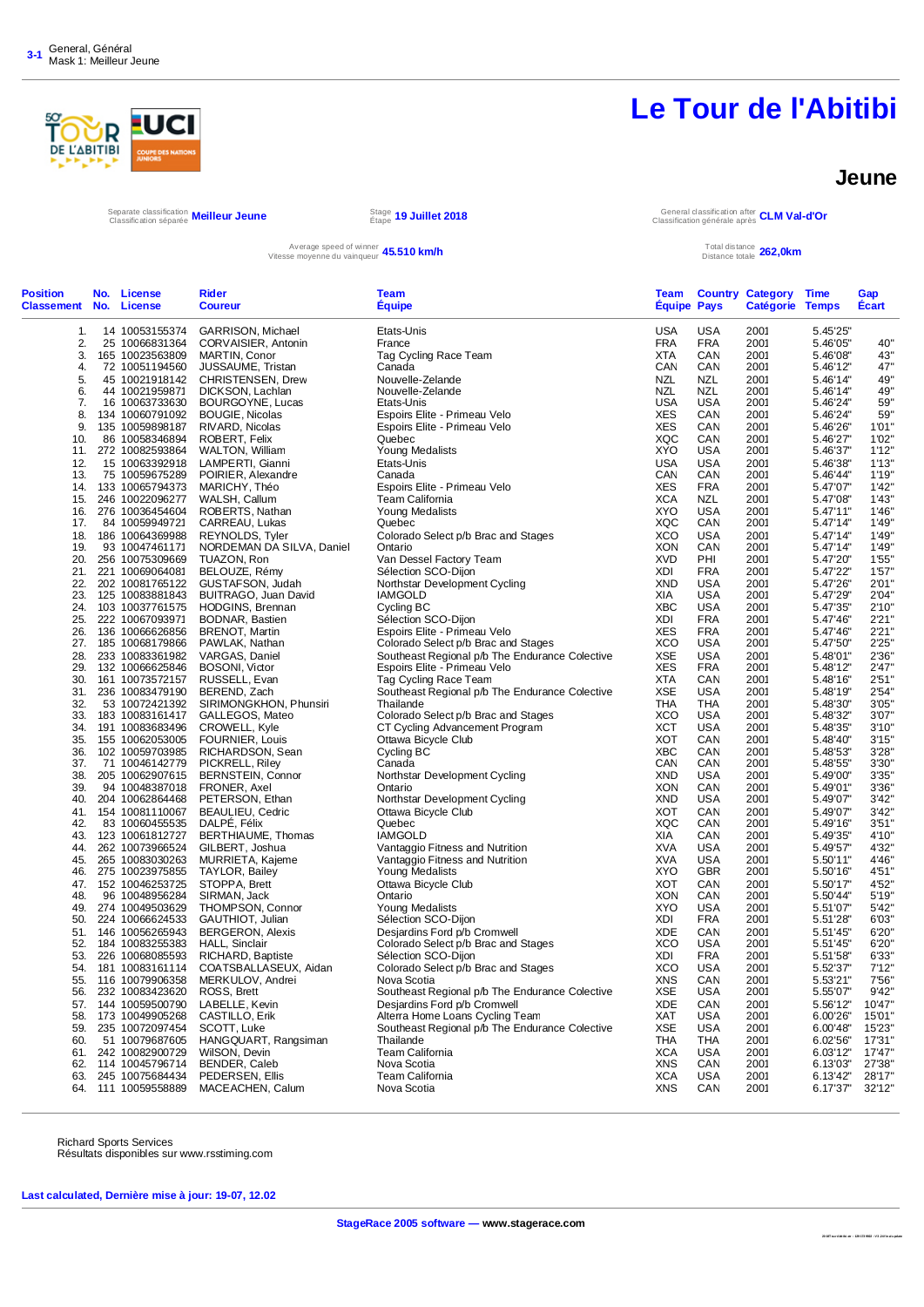# D :∆BITIBI

# **Le Tour de l'Abitibi**

### **Points**

**2018To urAbitibi.str : 1291739922 : V3.24 final up date** 

 $\frac{\text{Stage}}{\text{Etape}}$  19 Juillet 2018

Étape **19 Juillet 2018** Sprint classification after Classification des sprints après **CLM Val-d'Or**

| <b>Position</b><br><b>Classement No. License</b> | No. License                    | <b>Rider</b><br><b>Coureur</b>              | Team<br><b>Équipe</b>           | <b>Équipe Pays</b> |            | <b>Team Country Category Points</b><br><b>Catégorie Points</b> |                         |
|--------------------------------------------------|--------------------------------|---------------------------------------------|---------------------------------|--------------------|------------|----------------------------------------------------------------|-------------------------|
| <b>Stage, Étape</b>                              |                                |                                             |                                 |                    |            |                                                                |                         |
| 1.                                               |                                | 14 10053155374 GARRISON, Michael            | Etats-Unis                      | <b>USA</b>         | <b>USA</b> | 2001                                                           | 15                      |
| 2.                                               |                                | 164 10048448551 KATERBERG, Ben              | Tag Cycling Race Team           | <b>XTA</b>         | CAN        | 2000                                                           | 12                      |
| 3.                                               |                                | 11 10023534305 SHEEHAN, Riley               | Etats-Unis                      | <b>USA</b>         | <b>USA</b> | 2000                                                           | 10                      |
| 4.                                               |                                | 13 10023534103 BOOTS, Kendrick              | Etats-Unis                      | <b>USA</b>         | <b>USA</b> | 2000                                                           | 8                       |
| 5.                                               |                                | 41 10022086274 MCGRATH, Burnie              | Nouvelle-Zelande                | <b>NZL</b>         | <b>NZL</b> | 2000                                                           | $\,6\,$                 |
| 6.                                               | 12 10063433637 QUINN, Sean     |                                             | Etats-Unis                      | <b>USA</b>         | <b>USA</b> | 2000                                                           | 5                       |
| 7.                                               | 143 10021936835 COOK, Sam      |                                             | Desjardins Ford p/b Cromwell    | <b>XDE</b>         | <b>NZL</b> | 2000                                                           | $\overline{\mathbf{4}}$ |
| 8.                                               |                                | 261 10063607429 OVERSON, Ethan              | Vantaggio Fitness and Nutrition | <b>XVA</b>         | <b>USA</b> | 2000                                                           | $\,$ 3 $\,$             |
| 9.                                               |                                | 21 10025414586 MAINGUENAUD, Tom             | France                          | <b>FRA</b>         | <b>FRA</b> | 2000                                                           | $\overline{c}$          |
| 10.                                              |                                | 23 10026519881 HAMON, Nicolas               | France                          | <b>FRA</b>         | <b>FRA</b> | 2000                                                           | $\mathbf{1}$            |
| General, Général                                 |                                |                                             |                                 |                    |            |                                                                |                         |
| 1.                                               | 32 10021290066 HINO, Taisei    |                                             | Japon                           | <b>JPN</b>         | <b>JPN</b> | 2000                                                           | 44                      |
| 2.                                               |                                | 71 10046142779 PICKRELL, Riley              | Canada                          | CAN                | <b>CAN</b> | 2001                                                           | 42                      |
|                                                  |                                | 3. 174 10063851848 JASTRAB, Ryan            | Alterra Home Loans Cycling Team | <b>XAT</b>         | <b>USA</b> | 2000                                                           | 30                      |
|                                                  |                                | 4. 171 10063898126 CRUZ DE LA MORA, Eduardo | Alterra Home Loans Cycling Team | <b>XAT</b>         | <b>USA</b> | 2000                                                           | 30                      |
|                                                  | 5. 143 10021936835 COOK, Sam   |                                             | Desjardins Ford p/b Cromwell    | <b>XDE</b>         | <b>NZL</b> | 2000                                                           | 28                      |
| 6.                                               |                                | 11 10023534305 SHEEHAN, Riley               | Etats-Unis                      | <b>USA</b>         | <b>USA</b> | 2000                                                           | 24                      |
|                                                  | 7. 243 10063851949 KIRBY, Kyle |                                             | <b>Team California</b>          | <b>XCA</b>         | <b>USA</b> | 2000                                                           | 20                      |
| 8.                                               |                                | 222 10067093971 BODNAR, Bastien             | Sélection SCO-Dijon             | <b>XDI</b>         | <b>FRA</b> | 2001                                                           | 20                      |
| 9.                                               |                                | 14 10053155374 GARRISON, Michael            | Etats-Unis                      | <b>USA</b>         | <b>USA</b> | 2001                                                           | 19                      |
| 10.                                              |                                | 21 10025414586 MAINGUENAUD, Tom             | France                          | <b>FRA</b>         | <b>FRA</b> | 2000                                                           | 18                      |
|                                                  |                                | 11. 164 10048448551 KATERBERG, Ben          | Tag Cycling Race Team           | <b>XTA</b>         | <b>CAN</b> | 2000                                                           | 12                      |
| 12.                                              |                                | 22 10023516420 BONIFACE, Lucas              | France                          | <b>FRA</b>         | <b>FRA</b> | 2000                                                           | 12                      |
|                                                  |                                | 13. 221 10069064081 BELOUZE, Rémy           | Sélection SCO-Dijon             | XDI                | <b>FRA</b> | 2001                                                           | 12                      |
| 14.                                              |                                | 73 10051240535 SCHELLENBERG, Thomas         | Canada                          | CAN                | CAN        | 2000                                                           | $\, 8$                  |
| 15.                                              |                                | 13 10023534103 BOOTS, Kendrick              | Etats-Unis                      | <b>USA</b>         | <b>USA</b> | 2000                                                           | $\, 8$                  |
|                                                  |                                | 16. 135 10059898187 RIVARD, Nicolas         | Espoirs Elite - Primeau Velo    | <b>XES</b>         | CAN        | 2001                                                           | $\,8\,$                 |
| 17.                                              |                                | 25 10066831364 CORVAISIER, Antonin          | France                          | <b>FRA</b>         | <b>FRA</b> | 2001                                                           | $\,6$                   |
| 18.                                              |                                | 42 10021744350 GILBERTSON, Theo             | Nouvelle-Zelande                | <b>NZL</b>         | <b>NZL</b> | 2000                                                           | 6                       |
| 19.                                              |                                | 41 10022086274 MCGRATH, Burnie              | Nouvelle-Zelande                | <b>NZL</b>         | <b>NZL</b> | 2000                                                           | 6                       |
| 20.                                              |                                | 16 10063733630 BOURGOYNE, Lucas             | Etats-Unis                      | <b>USA</b>         | <b>USA</b> | 2001                                                           | $\,6$                   |
| 21.                                              |                                | 34 10020804763 FUKUDA, Yoshiaki             | Japon                           | <b>JPN</b>         | <b>JPN</b> | 2000                                                           | $\,6\,$                 |
| 22.                                              | 12 10063433637 QUINN, Sean     |                                             | Etats-Unis                      | <b>USA</b>         | <b>USA</b> | 2000                                                           | 5                       |
| 23.                                              |                                | 133 10065794373 MARICHY, Théo               | Espoirs Elite - Primeau Velo    | <b>XES</b>         | <b>FRA</b> | 2001                                                           | 4                       |
| 24.                                              |                                | 261 10063607429 OVERSON, Ethan              | Vantaggio Fitness and Nutrition | <b>XVA</b>         | <b>USA</b> | 2000                                                           | 3                       |
| 25.                                              |                                | 23 10026519881 HAMON, Nicolas               | France                          | <b>FRA</b>         | <b>FRA</b> | 2000                                                           | $\mathbf{1}$            |

Richard Sports Services Résultats disponibles sur www.rsstiming.com

**Last calculated, Dernière mise à jour: 19-07, 12.02**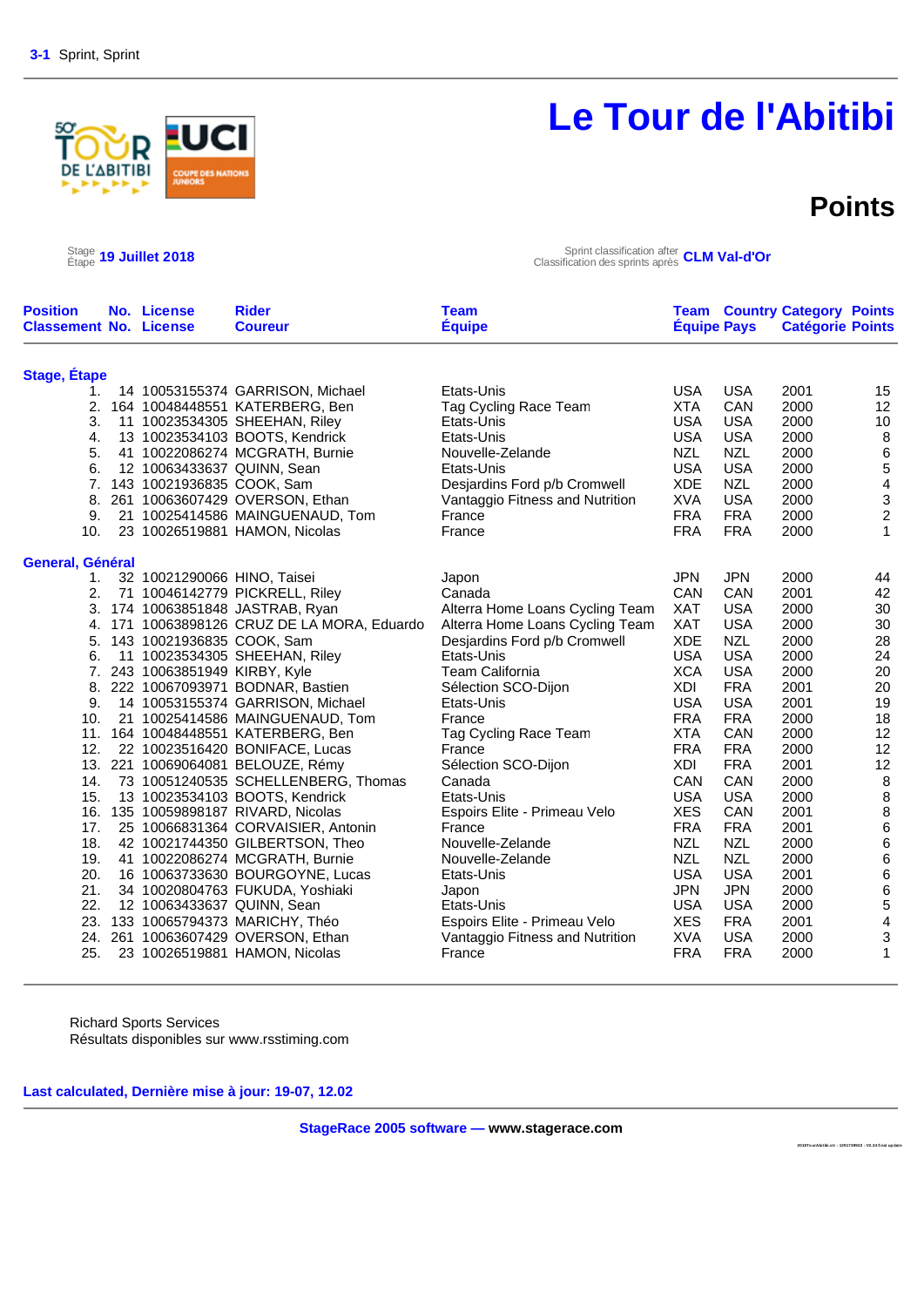### <u>우</u> R **ABITIBI**

# **Le Tour de l'Abitibi**

# **Équipe**

### $\frac{\text{Stage}}{\text{Étape}}$  19 Juillet 2018

Étape **19 Juillet 2018** General classification after Classification générale après **CLM Val-d'Or**

| <b>Position</b><br><b>Classement</b> | <b>Team</b><br><b>Équipe</b>                       | <b>Team</b><br><b>Équipe</b> | <b>Time</b><br><b>Temps</b> | Gap<br><b>Écart</b> |  |
|--------------------------------------|----------------------------------------------------|------------------------------|-----------------------------|---------------------|--|
| <b>Classification</b>                |                                                    |                              |                             |                     |  |
|                                      | 1. Etats-Unis                                      | <b>USA</b>                   | .44'30"                     |                     |  |
|                                      | 2. Tag Cycling Race Team                           | <b>XTA</b>                   | .45'49"                     | 1'19"               |  |
|                                      | 3. Nouvelle-Zelande                                | <b>NZL</b>                   | .46'14"                     | 1'44"               |  |
|                                      | 4. France                                          | <b>FRA</b>                   | .46'28"                     | 1'58"               |  |
|                                      | 5. Canada                                          | CAN                          | .47'13"                     | 2'43'               |  |
|                                      | 6. Quebec                                          | XQC                          | .47'34"                     | 3'04"               |  |
|                                      | 7. Japon                                           | <b>JPN</b>                   | .47'39"                     | 3'09"               |  |
|                                      | 8. Desjardins Ford p/b Cromwell                    | <b>XDE</b>                   | .47'50"                     | 3'20"               |  |
|                                      | 9. Espoirs Elite - Primeau Velo                    | <b>XES</b>                   | .48'09"                     | 3'39"               |  |
|                                      | 10. Young Medalists                                | <b>XYO</b>                   | .48'13"                     | 3'43"               |  |
|                                      | 11. Ontario                                        | <b>XON</b>                   | .48'35"                     | 4'05"               |  |
|                                      | 12. Vantaggio Fitness and Nutrition                | <b>XVA</b>                   | .48'45"                     | 4'15"               |  |
|                                      | 13. Northstar Development Cycling                  | <b>XND</b>                   | .49'18"                     | 4'48"               |  |
|                                      | 14. Colorado Select p/b Brac and Stages            | <b>XCO</b>                   | .49'55"                     | 5'25"               |  |
|                                      | 15. Ottawa Bicycle Club                            | <b>XOT</b>                   | .49'59"                     | 5'29"               |  |
|                                      | 16. Southeast Regional p/b The Endurance Colective | <b>XSE</b>                   | .50'08"                     | 5'38"               |  |
|                                      | 17. IAMGOLD                                        | <b>XIA</b>                   | .50'13"                     | 5'43"               |  |
|                                      | 18. Alterra Home Loans Cycling Team                | <b>XAT</b>                   | .50'42"                     | 6'12"               |  |
|                                      | 19. Sélection SCO-Dijon                            | <b>XDI</b>                   | .50'51"                     | 6'21"               |  |
|                                      | 20. Cycling BC                                     | <b>XBC</b>                   | .50'53"                     | 6'23"               |  |
|                                      | 21. Team California                                | <b>XCA</b>                   | .51'06"                     | 6'36"               |  |
|                                      | 22. CT Cycling Advancement Program                 | <b>XCT</b>                   | .51'13"                     | 6'43"               |  |
|                                      | 23. Van Dessel Factory Team                        | <b>XVD</b>                   | .51'37"                     | 7'07"               |  |
|                                      | 24. Nova Scotia                                    | <b>XNS</b>                   | .51'59"                     | 7'29"               |  |
|                                      | 25. Thailande                                      | THA                          | .53'36"                     | 9'06"               |  |
| <b>General classification</b>        |                                                    |                              |                             |                     |  |
|                                      | 1. Etats-Unis                                      | <b>USA</b>                   | 17.16'03"                   |                     |  |
|                                      | 2. Nouvelle-Zelande                                | <b>NZL</b>                   | 17.17'57"                   | 1'54"               |  |
|                                      | 3. France                                          | <b>FRA</b>                   | 17.18'01"                   | 1'58"               |  |
|                                      | 4. Tag Cycling Race Team                           | <b>XTA</b>                   | 17.18'10"                   | 2'07"               |  |
|                                      | 5. Canada                                          | CAN                          | 17.18'46"                   | 2'43"               |  |
|                                      | 6. Quebec                                          | <b>XQC</b>                   | 17.19'07"                   | 3'04"               |  |
|                                      | 7. Japon                                           | JPN                          | 17.19'12"                   | 3'09"               |  |
|                                      | 8. Espoirs Elite - Primeau Velo                    | <b>XES</b>                   | 17.19'42"                   | 3'39"               |  |
|                                      | 9. Young Medalists                                 | <b>XYO</b>                   | 17.20'06"                   | 4'03"               |  |
|                                      | 10. Vantaggio Fitness and Nutrition                | <b>XVA</b>                   | 17.21'18"                   | 5'15"               |  |
|                                      | 11. Colorado Select p/b Brac and Stages            | <b>XCO</b>                   | 17.21'50"                   | 5'47"               |  |
|                                      | 12. Ontario                                        | XON                          | 17.22'03"                   | 6'00"               |  |
|                                      | 13. Northstar Development Cycling                  | <b>XND</b>                   | 17.22'08"                   | 6'05"               |  |
|                                      | 14. Alterra Home Loans Cycling Team                | <b>XAT</b>                   | 17.22'15"                   | 6'12"               |  |
|                                      | 15. Sélection SCO-Dijon                            | <b>XDI</b>                   | 17.22'24"                   | 6'21"               |  |
|                                      | 16. Team California                                | <b>XCA</b>                   | 17.22'49"                   | 6'46"               |  |
|                                      | 17. Ottawa Bicycle Club                            | <b>XOT</b>                   | 17.23'00"                   | 6'57"               |  |
|                                      | 18. IAMGOLD                                        | XIA                          | 17.24'26"                   | 8'23"               |  |
|                                      | 19. Van Dessel Factory Team                        | <b>XVD</b>                   | 17.24'28"                   | 8'25"               |  |
|                                      | 20. CT Cycling Advancement Program                 | <b>XCT</b>                   | 17.26'53"                   | 10'50"              |  |
|                                      | 21. Thailande                                      | <b>THA</b>                   | 17.29'11"                   | 13'08'              |  |
|                                      | 22. Southeast Regional p/b The Endurance Colective | <b>XSE</b>                   | 17.31'27"                   | 15'24"              |  |
|                                      | 23. Desjardins Ford p/b Cromwell                   | <b>XDE</b>                   | 17.32'01"                   | 15'58"              |  |
|                                      | 24. Cycling BC                                     | <b>XBC</b>                   | 17.34'06"                   | 18'03'              |  |
|                                      | 25. Nova Scotia                                    | <b>XNS</b>                   | 17.36'30"                   | 20'27"              |  |

Richard Sports Services Résultats disponibles sur www.rsstiming.com

**Last calculated, Dernière mise à jour: 19-07, 12.02**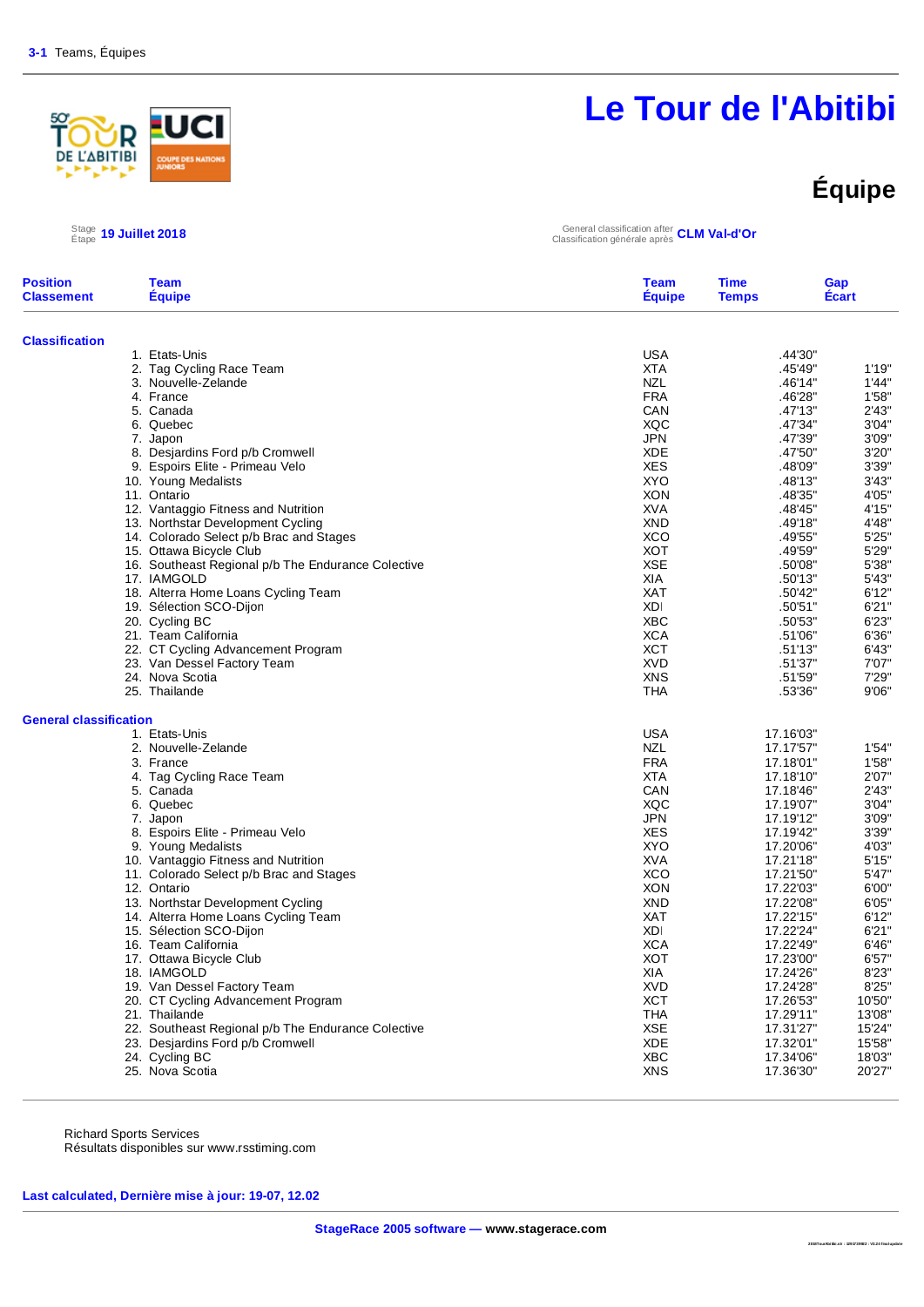



#### **Étape 3 CLM/Stage3 TT**

#### **Pénalité/Penalty**

12.1.041 Déviation involontaire du parcours/Unintentional detour of the circuit

3 sec to 274 THOMPSON, Connor 10049503629

12.1.040.40. 1Non respect des distances et écarts entre coureurs/Rider failing to respect regulation distances and gaps

3 sec to 162 PAULY, Ethan 10053832556

Jury des commissaires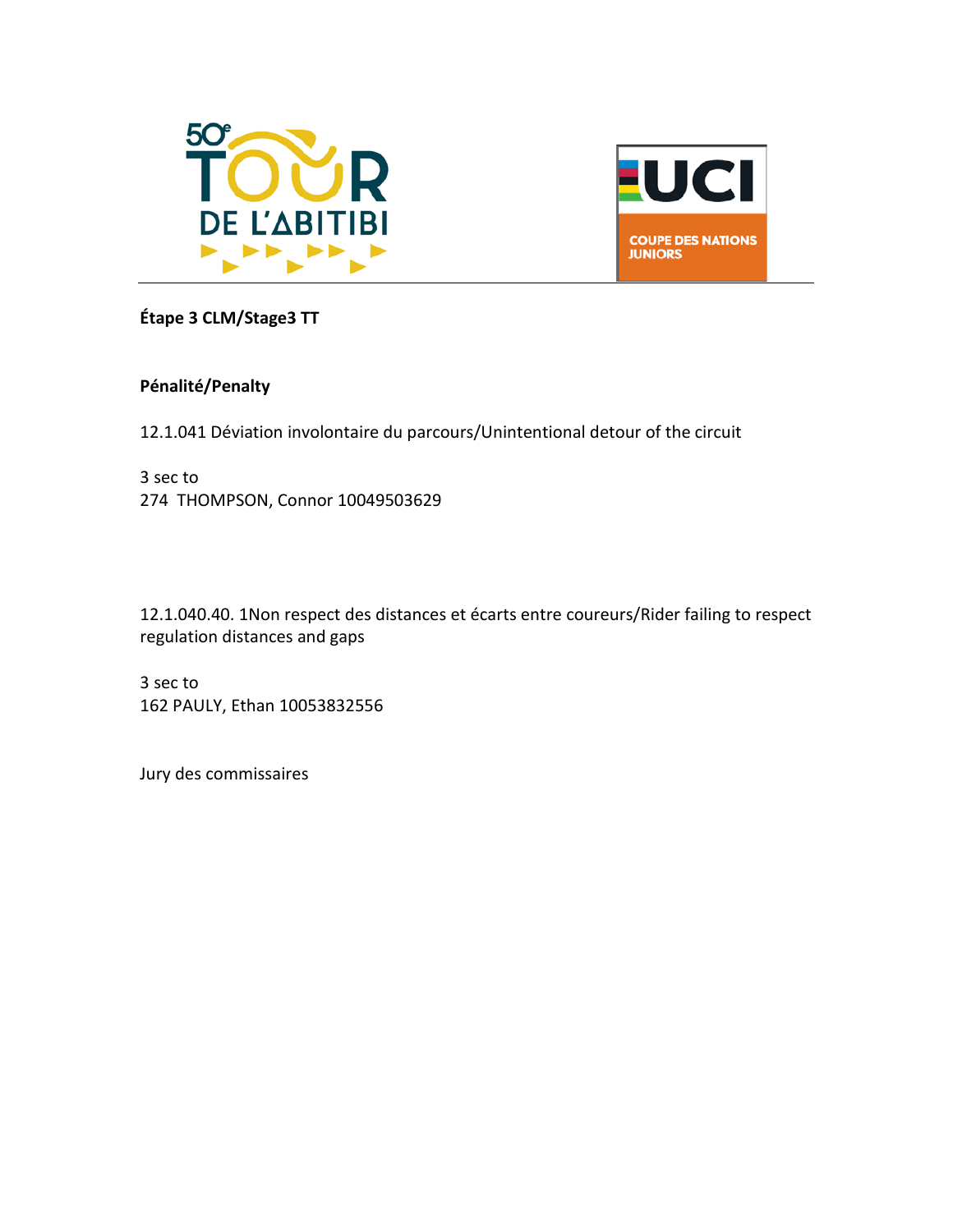

#### <sup>Title</sup> Ordre de la Caravane de la Caravane de la contra la contra la contra la contra la contra la contra la co<br>Titre ordre de la Caravane

# **Le Tour de l'Abitibi**

Date **19 Juillet 2018**

Order of team captain vehicles 4th Stage Ordre des voitures des chefs d'équipe pour la 4e Étape

- 1. Etats-Unis<br>2. Tag Cyclin
- 2. Tag Cycling Race Team<br>3. Desiardins Ford p/b Cror
- 3. Desjardins Ford p/b Cromwell
- 4. France
- 5. Japon
- 6. Nouvelle-Zelande
- **Canada**
- 8. Ontario
- 9. Young Medalists
- 10. Espoirs Elite Primeau Velo
- 11. Quebec
- 12. Ottawa Bicycle Club
- 13. CT Cycling Advancement Program
- 14. Alterra Home Loans Cycling Team<br>15. Vantaggio Fitness and Nutrition
- Vantaggio Fitness and Nutrition
- 
- 16. Team California<br>17. Colorado Select<br>18. Van Dessel Fact Colorado Select p/b Brac and Stages
- Van Dessel Factory Team
- 19. Sélection SCO-Dijon
- 20. Northstar Development Cycling
- 21. IAMGOLD
- 22. Cycling BC
- 23. Southeast Regional p/b The Endurance Colective
- 24. Thailande
- 25. Nova Scotia

Richard Sports Services Résultats disponibles sur www.rsstiming.com

**Last calculated, Dernière mise à jour: 19-07, 11.09** 

**StageRace 2005 software — www.stagerace.com** 

**2018TourAbitibi.str : 1291739922 : V3.24 final update**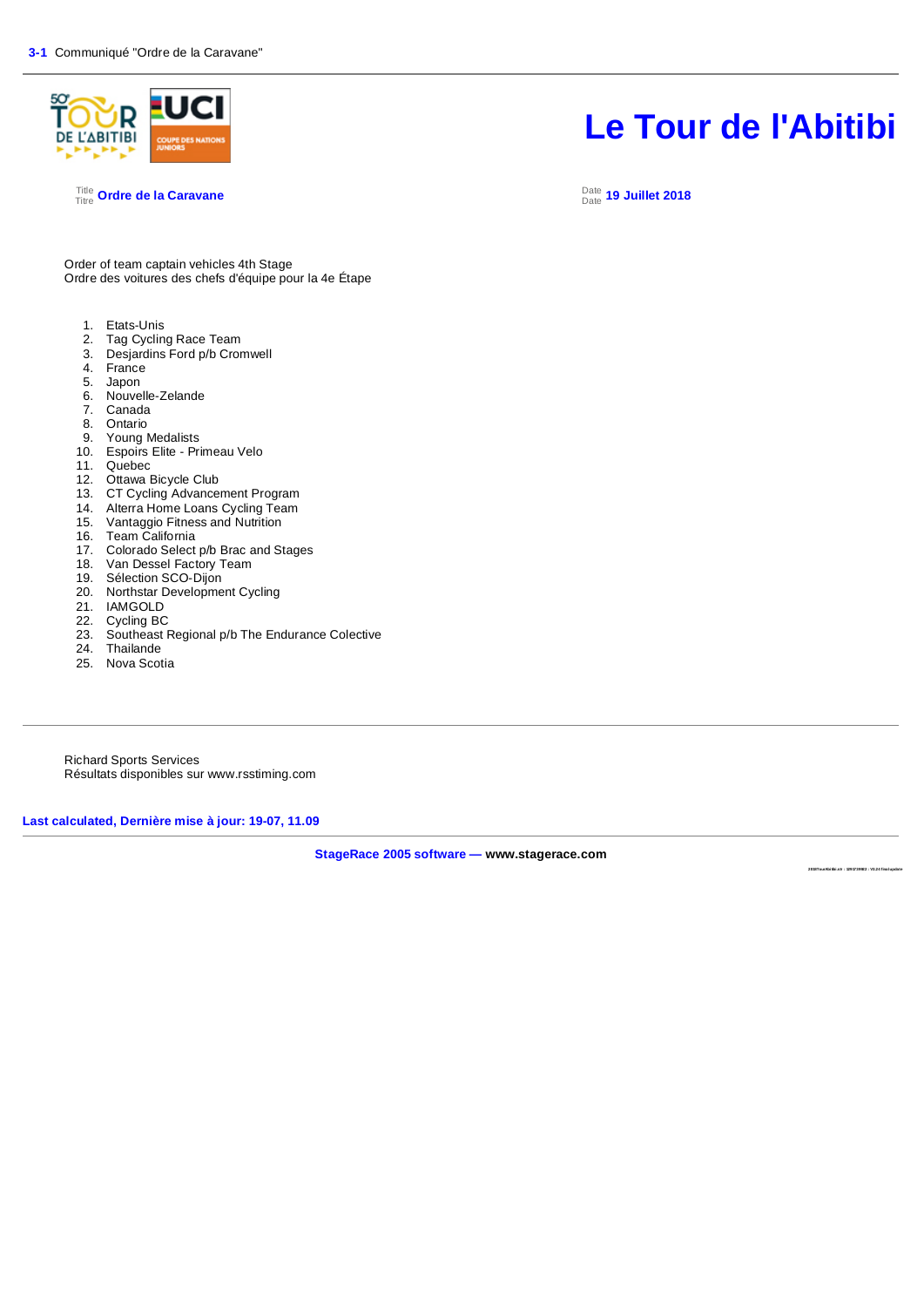

#### Stage 19 Juillet 2018<br>Étape 19 Juillet 2018

Distance Distance **52,8km (262,0km — 314,8km)**

### **Le Tour de l'Abitibi**

Demi-étape **Malartic - Malartic**

Commencement Heure de départ **18h15**

| <b>USA</b> | Etats-Unis            | 11<br>SHEEHAN, Riley  | 12<br>QUINN, Sean             | 13<br>BOOTS, Kendr.   | 14<br>GARRISON, Mi.          | 15<br>LAMPERTI, Gi.      | 16<br>BOURGOYNE, L.          |
|------------|-----------------------|-----------------------|-------------------------------|-----------------------|------------------------------|--------------------------|------------------------------|
| <b>FRA</b> | France                | 21<br>MAINGUENAUD,    | 22<br>BONIFACE, Lu.           | 23<br>HAMON, Nicolas  | 24<br>LANGELLA, Li           | 25<br>CORVAISIER,        | 26<br>FEDRIGO, Mat.          |
| <b>JPN</b> | Japon                 | 31<br>ONODERA, Kei    | 32<br>HINO, Taisei            | 33<br>YAMAMOTO, Te.   | 34<br>FUKUDA, Yos            | 35<br>OGASAWARA, T.      | $\leftrightarrow$            |
| <b>NZL</b> | Nouvelle-Zelande      | 41<br>MCGRATH, Bu.    | 42<br><b>GILBERTSON</b>       | 43<br>HARTLEY-BROW    | 44<br>DICKSON, Lac.          | 45<br><b>CHRISTENSEN</b> | 46<br>COSTAR, Noah           |
| <b>THA</b> | Thailande             | 51<br>HANGQUART, R.   | 52<br>SEESANOK, Ph.           | 53<br>SIRIMONGKHON.   | 54<br>KLAHAN, Nopp.          | 55<br>BANGSIRI, Ch.      | 56<br>NOMAI, Aukkrit         |
| CAN        | Canada                | 71<br>PICKRELL, Ri.   | 72<br>JUSSAUME, Tr            | 73<br>SCHELLENBERG.   | 74<br>PLAMONDON, R.          | 75<br>POIRIER, Ale.      | 76<br>MILES, Carson          |
| <b>XQC</b> | Quebec                | 81<br>DUBUC, Simon    | 82<br>JUNEAU, Fran.           | 83<br>DALPÉ, Félix    | 84<br>CARREAU, Lukas         | 85<br>DOMINGUE, Joel     | 86<br>ROBERT, Felix          |
| <b>XON</b> | Ontario               | 91<br>SITTLINGTON.    | 92<br>CORREA, Justin          | 93<br>NORDEMAN DA     | 94<br>FRONER, Axe            | $\left( \Theta$          | 96<br>SIRMAN, Jack           |
| <b>XBC</b> | Cycling BC            | (101)                 | 102<br><b>RICHARDSON</b>      | 103<br>HODGINS, Bre.  | 104<br><b>LAFRAMBOISE</b>    |                          |                              |
| <b>XNS</b> | Nova Scotia           | 111<br>MACEACHEN, C.  | 112<br>VANLUXEMBORG.          | 113<br>HINKS, Ian     | 114<br>BENDER, Caleb         | 115<br>GAGNON, Andre     | 116<br>MERKULOV, An.         |
| XIA        | <b>IAMGOLD</b>        | 121<br>DESHAIES, Th.  | 122<br>FORTIER. Tho.          | 123<br>BERTHIAUME,    | 124<br>ZUKOWSKY, Sa.         | 125<br>BUITRAGO, Ju.     | 126<br><b>BRENOT, Arthur</b> |
| <b>XES</b> | Espoirs Elite - Pri   | 131<br>DALTERIO, An   | 132<br><b>BOSONI</b> , Victor | 133<br>MARICHY, Théo  | 134<br><b>BOUGIE, Nico</b>   | 135<br>RIVARD, Nico.     | 136<br><b>BRENOT, Martin</b> |
| <b>XDE</b> | Desjardins Ford p/b   | 141<br>FOREST LEBLA   | 142<br>ROCHETTE, AI           | 143<br>COOK, Sam      | 144<br>LABELLE, Kevin        | 145<br>LAROCHELLE,       | 146<br><b>BERGERON, AI</b>   |
| <b>XOT</b> | Ottawa Bicycle Club   | 151<br>DALLING, Ness  | 152<br>STOPPA, Brett          | 153<br>LACROIX, Jacob | 154<br>BEAULIEU, Ce          | 155<br>FOURNIER, Lo.     |                              |
| <b>XTA</b> | Tag Cycling Race Team | 161<br>RUSSELL, Evan  | 162<br>PAULY, Ethar           | 163<br>GUIDI, Bali    | 164<br>KATERBERG, Ben        | 165<br>MARTIN, Conor     |                              |
| XAT        | Alterra Home Loans    | 171<br>CRUZ DE LA M.  | 172<br>SANCHEZ BELT           | 173<br>CASTILLO, Erik | 174<br>JASTRAB, Ryan         | 175<br>CERVANTES, K.,    | 176<br>GUTIERREZ ME.         |
| <b>XCO</b> | Colorado Select p/b   | 181<br>COATSBALLASE.  | 182<br>PAPENTHIEN,            | 183<br>GALLEGOS, Ma   | 184<br><b>HALL, Sinclair</b> | 185<br>PAWLAK, Nathan    | 186<br>REYNOLDS, Ty.         |
| <b>XCT</b> | CT Cyding Advancem    | 191<br>CROWELL, Kyle  | 192<br>KOLESZAR, Nick         | 193<br>CARTER, Aidan  | 194<br>KRIVITSKY, J.         | (195)                    |                              |
| <b>XND</b> | Northstar Developme   | 201<br>FALTER, Domi   | 202<br>GUSTAFSON, J.          | 203<br>COLLINS, Dal.  | 204<br>PETERSON, Et.         | 205<br>BERNSTEIN, C.     | 206<br>LUCHT, Akash          |
| XDI        | Sélection SCO-Dijon   | 221<br>BELOUZE, Rémy  | 222<br>BODNAR, Bast.          | (223)                 | 224<br>GAUTHIOT, Ju.         | 225<br>GUIZIOU, Mat.     | 226<br>RICHARD, Bap          |
| XSE        | Southeast Regional    | $\left( 231 \right)$  | 232<br>ROSS, Brett            | 233<br>VARGAS, Danie  | $(234)$                      | 235<br>SCOTT, Luke       | 236<br>BEREND, Zach          |
| <b>XCA</b> | Team California       | 241<br>WILSON, Col    | 242<br>WilSON, Devin          | 243<br>KIRBY, Kyle    | 244<br>KENNEDY, Brian        | 245<br>PEDERSEN, EI.     | 246<br>WALSH, Callum         |
| <b>XVD</b> | Van Dessel Factory    | 251<br>JOGODNIK, Ma.  | 252<br>LONG, Dillon           | 253<br>PETTI, Andrew  | 254<br>RYAN, Nathar          | (255)                    | 256<br>TUAZON, Ron           |
| <b>XVA</b> | Vantaggio Fitness a   | 261<br>OVERSON, Ethan | 262<br>GILBERT, Jos           | 263<br>JANISCH, Sam.  | 264<br>JAMES, Rogan          | 265<br>MURRIETA, Ka.     | (266)                        |
| <b>XYO</b> | Young Medalists       | 271<br>GUYDISH, Sean  | 272<br>WALTON, Will.          | 273<br>CLAY, Joseph   | 274<br>THOMPSON, Co.         | 275<br>TAYLOR, Bailey    | 276<br>ROBERTS, Nat.         |

Richard Sports Services Résultats disponibles sur www.rsstiming.com

**Last calculated, Dernière mise à jour: 19-07, 11.09**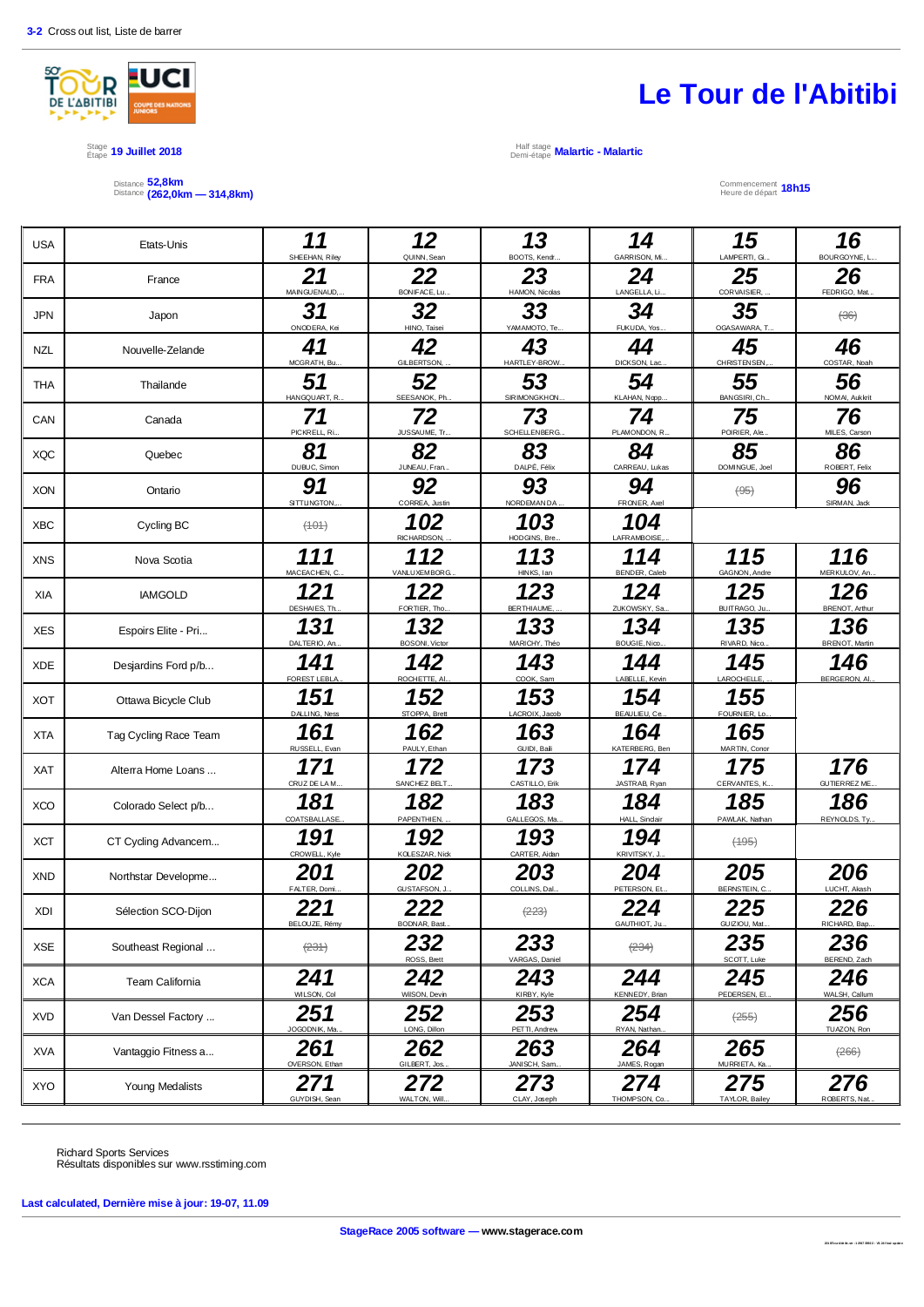

Distance Distance **52,8km (262,0km — 314,8km)**

### **Le Tour de l'Abitibi**

Stage 19 Juillet 2018<br>Étape 19 Juillet 2018 Arrival classification **Malartic - Malartic** Classification d'arrivée Vitesse moyenne du vainqueur **48.146 km/h**

#### Commencement Heure de départ **18h15**

| <b>Position</b><br><b>Classement No. License</b> | No. License                      | <b>Rider</b><br><b>Coureur</b>                                                                                                                                                                                                                                                          | <b>Team</b><br><b>Equipe</b>                                                                                                                                                                                                                              |                          | <b>Equipe Pays</b>       | <b>Team Country Category Time</b> |                      | Gap | <b>Bonuses</b><br><b>Catégorie Temps Ecart Bonifications</b> |
|--------------------------------------------------|----------------------------------|-----------------------------------------------------------------------------------------------------------------------------------------------------------------------------------------------------------------------------------------------------------------------------------------|-----------------------------------------------------------------------------------------------------------------------------------------------------------------------------------------------------------------------------------------------------------|--------------------------|--------------------------|-----------------------------------|----------------------|-----|--------------------------------------------------------------|
| 1.                                               |                                  | 11 10023534305 SHEEHAN, Riley                                                                                                                                                                                                                                                           | Etats-Unis                                                                                                                                                                                                                                                | <b>USA</b>               | USA                      | 2000                              | 1.05'48"             |     | 6"                                                           |
| 2.                                               |                                  | 71 10046142779 PICKRELL, Riley                                                                                                                                                                                                                                                          | Canada                                                                                                                                                                                                                                                    | CAN                      | CAN                      | 2001                              | 1.05'48"             |     | 7"                                                           |
| 3.                                               |                                  | 34 10020804763 FUKUDA, Yoshiaki                                                                                                                                                                                                                                                         | Japon                                                                                                                                                                                                                                                     | <b>JPN</b>               | <b>JPN</b>               | 2000                              | 1.05'48"             |     | 2"                                                           |
| 4.                                               | 32 10021290066 HINO, Taisei      |                                                                                                                                                                                                                                                                                         | Japon                                                                                                                                                                                                                                                     | <b>JPN</b>               | <b>JPN</b>               | 2000                              | 1.05'48"             |     | 2"                                                           |
| 5.<br>6.                                         |                                  | 22 10023516420 BONIFACE, Lucas<br>21 10025414586 MAINGUENAUD, Tom                                                                                                                                                                                                                       | France<br>France                                                                                                                                                                                                                                          | <b>FRA</b><br><b>FRA</b> | <b>FRA</b><br>FRA        | 2000<br>2000                      | 1.05'48"<br>1.05'48" |     |                                                              |
| 7.                                               |                                  | 53 10072421392 SIRIMONGKHON, Phunsiri                                                                                                                                                                                                                                                   | Thailande                                                                                                                                                                                                                                                 | THA                      | THA                      | 2001                              | 1.05'48"             |     |                                                              |
| 8.                                               |                                  | 74 10059671249 PLAMONDON, Robin                                                                                                                                                                                                                                                         | Canada                                                                                                                                                                                                                                                    | CAN                      | CAN                      | 2000                              | 1.05'48"             |     |                                                              |
| 9.                                               |                                  | 222 10067093971 BODNAR, Bastien                                                                                                                                                                                                                                                         | Sélection SCO-Dijon                                                                                                                                                                                                                                       | XDI                      | FRA                      | 2001                              | 1.05'48"             |     |                                                              |
|                                                  |                                  | 10. 174 10063851848 JASTRAB, Ryan                                                                                                                                                                                                                                                       | Sietuon Socioling<br>Altera Home Loans Cycling Team<br>Nouvelle-Zelande<br>Sélection SCO-Dijon<br>Espois Elite - Primeau Velo<br>Ontario<br>Nouvelle-Zelande                                                                                              | XAT                      | <b>USA</b>               | 2000                              | 1.05'48"             |     | 1"                                                           |
| 11.                                              |                                  | 44 10021959871 DICKSON, Lachlan                                                                                                                                                                                                                                                         |                                                                                                                                                                                                                                                           | NZL                      | <b>NZL</b>               | 2001                              | 1.05'48"             |     |                                                              |
|                                                  |                                  | 12. 225 10023518945 GUIZIOU, Mathieu                                                                                                                                                                                                                                                    |                                                                                                                                                                                                                                                           | XDI                      | <b>FRA</b>               | 2000                              | 1.05'48"             |     |                                                              |
|                                                  |                                  | 13. 133 10065794373 MARICHY, Théo                                                                                                                                                                                                                                                       |                                                                                                                                                                                                                                                           | <b>XES</b>               | <b>FRA</b>               | 2001                              | 1.05'48"             |     |                                                              |
| 14.                                              |                                  | 93 10047461171 NORDEMAN DA SILVA, Daniel                                                                                                                                                                                                                                                |                                                                                                                                                                                                                                                           | <b>XON</b>               | CAN                      | 2001                              | 1.05'48"             |     |                                                              |
| 15.                                              |                                  | 45 10021918142 CHRISTENSEN, Drew                                                                                                                                                                                                                                                        | Nouvelle-Zelande                                                                                                                                                                                                                                          | <b>NZL</b>               | <b>NZL</b>               | 2001                              | 1.05'48"             |     |                                                              |
|                                                  |                                  | 16. 131 10023488128 DALTERIO, Antoine                                                                                                                                                                                                                                                   | Nouvelle-Zelande<br>Espoirs Elite - Primeau Velo<br>Thailande<br>Alterra Home Loans Cycling Team<br>Vantaggio Fitness and Nutrition<br>France<br>Quebec                                                                                                   | <b>XES</b>               | CAN                      | 2000                              | 1.05'48"             |     |                                                              |
| 17.                                              |                                  | 54 10062925601 KLAHAN, Noppachai                                                                                                                                                                                                                                                        |                                                                                                                                                                                                                                                           | THA                      | THA                      | 2000                              | 1.05'48"             |     |                                                              |
|                                                  |                                  | 18. 171 10063898126 CRUZ DE LA MORA, Eduardo                                                                                                                                                                                                                                            |                                                                                                                                                                                                                                                           | XAT                      | <b>USA</b>               | 2000                              | 1.05'48"             |     |                                                              |
|                                                  |                                  | 19. 264 10083030364 JAMES, Rogan                                                                                                                                                                                                                                                        |                                                                                                                                                                                                                                                           | XVA                      | <b>USA</b>               | 2000                              | 1.05'48"             |     |                                                              |
| 20.                                              |                                  | 25 10066831364 CORVAISIER, Antonin                                                                                                                                                                                                                                                      |                                                                                                                                                                                                                                                           | <b>FRA</b>               | <b>FRA</b>               | 2001                              | 1.05'48"             |     |                                                              |
| 21.                                              | 83 10060455535 DALPE, Félix      |                                                                                                                                                                                                                                                                                         |                                                                                                                                                                                                                                                           | XQC                      | CAN                      | 2001                              | 1.05'48"             |     |                                                              |
|                                                  |                                  | 22. 251 10023497929 JOGODNIK, Matthew                                                                                                                                                                                                                                                   |                                                                                                                                                                                                                                                           | <b>XVD</b>               | <b>USA</b>               | 2000                              | 1.05'48"             |     |                                                              |
| 23.                                              |                                  | 86 10058346894 ROBERT, Felix<br>24. 151 10053914503 DALLING, Ness                                                                                                                                                                                                                       |                                                                                                                                                                                                                                                           | XQC<br><b>XOT</b>        | CAN<br>CAN               | 2001<br>2000                      | 1.05'48"<br>1.05'48" |     |                                                              |
|                                                  |                                  | 25. 181 10083161114 COATSBALLASEUX, Aidan                                                                                                                                                                                                                                               |                                                                                                                                                                                                                                                           | XCO                      | <b>USA</b>               | 2001                              | 1.05'48"             |     |                                                              |
|                                                  |                                  | 26. 102 10059703985 RICHARDSON, Sean                                                                                                                                                                                                                                                    |                                                                                                                                                                                                                                                           | <b>XBC</b>               | CAN                      | 2001                              | 1.05'48"             |     |                                                              |
|                                                  |                                  | 27. 165 10023563809 MARTIN, Conor                                                                                                                                                                                                                                                       | Quebec<br>Van Dessel Factory Team<br>Quebec<br>Quebec<br>Cltawa Bicycle Club<br>Colorado Select p/b Brac and Stages<br>Cycling BC<br>Tag Cycling Race Team<br>Sélection SCO-Dijon<br>Ontario<br>Sélection SCO-Dijon<br>Ontario<br>Sélection SCO-Dijon<br> | <b>XTA</b>               | CAN                      | 2001                              | 1.05'48"             |     |                                                              |
|                                                  |                                  | 28. 193 10016221212 CARTER, Aidan                                                                                                                                                                                                                                                       |                                                                                                                                                                                                                                                           | <b>XCT</b>               | USA                      | 2000                              | 1.05'48"             |     |                                                              |
|                                                  |                                  | 29. 226 10068085593 RICHARD, Baptiste                                                                                                                                                                                                                                                   |                                                                                                                                                                                                                                                           | XDI                      | FRA                      | 2001                              | 1.05'48"             |     |                                                              |
| 30.                                              |                                  | 91 10048315478 SITTLINGTON, Ethan                                                                                                                                                                                                                                                       |                                                                                                                                                                                                                                                           | <b>XON</b>               | CAN                      | 2000                              | 1.05'48"             |     |                                                              |
|                                                  |                                  | 31. 221 10069064081 BELOUZE, Rémy                                                                                                                                                                                                                                                       |                                                                                                                                                                                                                                                           | XDI                      | FRA                      | 2001                              | 1.05'48"             |     |                                                              |
| 32.                                              |                                  | 14 10053155374 GARRISON, Michael                                                                                                                                                                                                                                                        |                                                                                                                                                                                                                                                           | <b>USA</b>               | <b>USA</b>               | 2001                              | 1.05'48"             |     |                                                              |
|                                                  |                                  | 33. 186 10064369988 REYNOLDS, Tyler                                                                                                                                                                                                                                                     |                                                                                                                                                                                                                                                           | XCO                      | USA                      | 2001                              | 1.05'48"             |     |                                                              |
| 34.                                              | 12 10063433637 QUINN, Sean       |                                                                                                                                                                                                                                                                                         |                                                                                                                                                                                                                                                           | <b>USA</b>               | <b>USA</b>               | 2000                              | 1.05'48"             |     |                                                              |
|                                                  |                                  | 35. 275 10023975855 TAYLOR, Bailey                                                                                                                                                                                                                                                      |                                                                                                                                                                                                                                                           | <b>XYO</b>               | <b>GBR</b>               | 2001                              | 1.05'48"             |     |                                                              |
|                                                  |                                  | 36. 176 10049189084 GUTIERREZ MEDINA, Ricardo                                                                                                                                                                                                                                           |                                                                                                                                                                                                                                                           | XAT                      | <b>MEX</b>               | 2000                              | 1.05'48"             |     |                                                              |
| 37.                                              |                                  | 75 10059675289 POIRIER, Alexandre                                                                                                                                                                                                                                                       |                                                                                                                                                                                                                                                           | CAN                      | CAN                      | 2001                              | 1.05'48"             |     |                                                              |
|                                                  |                                  | 38. 132 10066625846 BOSONI, Victor                                                                                                                                                                                                                                                      |                                                                                                                                                                                                                                                           | <b>XES</b>               | <b>FRA</b>               | 2001                              | 1.05'48"<br>1.05'48" |     |                                                              |
| 39.<br>40.                                       |                                  | 35 10020772734 OGASAWARA, Takumi<br>33 10021214688 ONODERA, Kel<br>125 10083881843 BUITRAGO, Juan David<br>271 10063898732 GUYDISH, Sean<br>201 10063829822 FALTER, Dominic<br>143 10021936835 COOK, Sam<br>15 10063392918 LAMPERTI, Gianni<br>136 10066626856 BRENOT, Martin<br>198 10 | Japon<br>Japon                                                                                                                                                                                                                                            | <b>JPN</b><br><b>JPN</b> | <b>JPN</b><br><b>JPN</b> | 2000<br>2000                      | 1.05'48"             |     |                                                              |
|                                                  |                                  | 41. 125 10083881843 BUITRAGO, Juan David                                                                                                                                                                                                                                                | pon<br>MGOLD<br>oung Medalists<br>dorthstar Development Cycling<br>Desjardins Ford p/b Cromwell<br>Etats-Unis<br>Espoirs Elite - Primeau Velo<br>Colorado Select p/b Brac and Stages<br>Ftats-Unis<br>Tats-Unis                                           | XIA                      | USA                      | 2001                              | 1.05'48"             |     |                                                              |
|                                                  |                                  | 42. 271 10063898732 GUYDISH, Sean                                                                                                                                                                                                                                                       |                                                                                                                                                                                                                                                           | <b>XYO</b>               | <b>USA</b>               | 2000                              | 1.05'48"             |     |                                                              |
|                                                  |                                  | 43. 201 10063829822 FALTER, Dominic                                                                                                                                                                                                                                                     |                                                                                                                                                                                                                                                           | <b>XND</b>               | <b>USA</b>               | 2000                              | 1.05'48"             |     |                                                              |
|                                                  | 44. 143 10021936835 COOK, Sam    |                                                                                                                                                                                                                                                                                         |                                                                                                                                                                                                                                                           | XDE                      | NZL                      | 2000                              | 1.05'48"             |     |                                                              |
| 45.                                              |                                  |                                                                                                                                                                                                                                                                                         |                                                                                                                                                                                                                                                           | USA                      | USA                      | 2001                              | 1.05'48"             |     |                                                              |
|                                                  |                                  | 46. 136 10066626856 BRENOT, Martin                                                                                                                                                                                                                                                      |                                                                                                                                                                                                                                                           | <b>XES</b>               | <b>FRA</b>               | 2001                              | 1.05'48"             |     |                                                              |
|                                                  |                                  | 47. 183 10083161417 GALLEGOS, Mateo                                                                                                                                                                                                                                                     |                                                                                                                                                                                                                                                           | XCO                      | <b>USA</b>               | 2001                              | 1.05'48"             |     |                                                              |
| 48.                                              |                                  | 13 10023534103 BOOTS, Kendrick                                                                                                                                                                                                                                                          |                                                                                                                                                                                                                                                           | USA                      | <b>USA</b>               | 2000                              | 1.05'48"             |     |                                                              |
| 49.                                              |                                  | 43 10021691002 HARTLEY-BROWN, Madi                                                                                                                                                                                                                                                      |                                                                                                                                                                                                                                                           | NZL                      | NZL                      | 2000                              | 1.05'48"             |     |                                                              |
|                                                  |                                  | 50. 121 10059935876 DESHAIES, Thomas Louis                                                                                                                                                                                                                                              |                                                                                                                                                                                                                                                           | XIA                      | CAN                      | 2000                              | 1.05'48"             |     |                                                              |
|                                                  |                                  | 51. 263 10073852952 JANISCH, Samuel                                                                                                                                                                                                                                                     | Havid CLD<br>Vantaggio Fitness and Nutrition<br>Alterra Home Loans Cycling Team<br>Cuebec<br>Espoirs Elite - Primeau Velo<br>Colorado Select p/b Brac and Stages<br>Team California                                                                       | XVA                      | <b>USA</b>               | 2000                              | 1.05'48"             |     |                                                              |
|                                                  |                                  | 52. 172 10074691802 SANCHEZ BELTRAM, Hugo Abraham                                                                                                                                                                                                                                       |                                                                                                                                                                                                                                                           | XAT                      | <b>MEX</b>               | 2000                              | 1.05'48"             |     |                                                              |
| 53.                                              |                                  | 81 10055091233 DUBUC, Simon                                                                                                                                                                                                                                                             |                                                                                                                                                                                                                                                           | XQC<br>XES               | CAN<br>CAN               | 2000                              | 1.05'48"             |     |                                                              |
|                                                  |                                  | 54. 135 10059898187 RIVARD, Nicolas<br>55. 185 10068179866 PAWLAK, Nathan                                                                                                                                                                                                               |                                                                                                                                                                                                                                                           | XCO                      | <b>USA</b>               | 2001<br>2001                      | 1.05'48"<br>1.05'48" |     |                                                              |
|                                                  | 56. 241 10049197673 WILSON, Col  |                                                                                                                                                                                                                                                                                         |                                                                                                                                                                                                                                                           | <b>XCA</b>               | <b>USA</b>               | 2000                              | 1.05'48"             |     |                                                              |
|                                                  |                                  | 57. 272 10082593864 WALTON, William                                                                                                                                                                                                                                                     | Young Medalists                                                                                                                                                                                                                                           | XYO                      | USA                      | 2001                              | 1.05'48"             |     |                                                              |
| 58.                                              |                                  | 16 10063733630 BOURGOYNE, Lucas                                                                                                                                                                                                                                                         | Etats-Unis                                                                                                                                                                                                                                                | <b>USA</b>               | <b>USA</b>               | 2001                              | 1.05'48"             |     |                                                              |
| 59.                                              |                                  | 46 10021942087 COSTAR, Noah                                                                                                                                                                                                                                                             | Nouvelle-Zelande                                                                                                                                                                                                                                          | <b>NZL</b>               | NZL                      | 2000                              | 1.05'48"             |     |                                                              |
|                                                  |                                  | 60. 261 10063607429 OVERSON, Ethan                                                                                                                                                                                                                                                      | Vantaggio Fitness and Nutrition                                                                                                                                                                                                                           | XVA                      | <b>USA</b>               | 2000                              | 1.05'48"             |     |                                                              |
|                                                  |                                  | 61. 182 10083195567 PAPENTHIEN, Tommy                                                                                                                                                                                                                                                   | Colorado Select p/b Brac and Stages                                                                                                                                                                                                                       | XCO                      | <b>USA</b>               | 2000                              | 1.05'48"             |     |                                                              |
|                                                  |                                  | 62. 175 10077007472 CERVANTES, Kevin                                                                                                                                                                                                                                                    | Alterra Home Loans Cycling Team                                                                                                                                                                                                                           | XAT                      | MEX                      | 2000                              | 1.05'48"             |     |                                                              |
| 63.                                              |                                  | 84 10059949721 CARREAU, Lukas                                                                                                                                                                                                                                                           | Quebec                                                                                                                                                                                                                                                    | <b>XQC</b>               | CAN                      | 2001                              | 1.05'48"             |     |                                                              |
|                                                  |                                  | 64. 134 10060791092 BOUGIE, Nicolas                                                                                                                                                                                                                                                     | Espoirs Elite - Primeau Velo                                                                                                                                                                                                                              | <b>XES</b>               | CAN                      | 2001                              | 1.05'48"             |     |                                                              |
|                                                  | 65. 243 10063851949 KIRBY, Kyle  |                                                                                                                                                                                                                                                                                         | Team California                                                                                                                                                                                                                                           | <b>XCA</b>               | <b>USA</b>               | 2000                              | 1.05'48"             |     |                                                              |
|                                                  |                                  | 66. 191 10083683496 CROWELL, Kyle                                                                                                                                                                                                                                                       | CT Cycling Advancement Program                                                                                                                                                                                                                            | XCT                      | <b>USA</b>               | 2001                              | 1.05'48"             |     |                                                              |
|                                                  |                                  | 67. 265 10083030263 MURRIETA, Kajeme                                                                                                                                                                                                                                                    | Vantaggio Fitness and Nutrition                                                                                                                                                                                                                           | <b>XVA</b>               | <b>USA</b>               | 2001                              | 1.05'48"             |     |                                                              |
|                                                  |                                  | 68. 154 10081110067 BEAULIEU, Cedric                                                                                                                                                                                                                                                    | Ottawa Bicycle Club                                                                                                                                                                                                                                       | XOT                      | CAN                      | 2001                              | 1.05'48"             |     |                                                              |
|                                                  |                                  | 69. 192 10083639242 KOLESZAR, Nick                                                                                                                                                                                                                                                      | CT Cycling Advancement Program<br>Tag Cycling Race Team                                                                                                                                                                                                   | XCT                      | <b>USA</b>               | 2000                              | 1.05'48"             |     |                                                              |
|                                                  | 70. 163 10061610037 GUIDI, Baili |                                                                                                                                                                                                                                                                                         |                                                                                                                                                                                                                                                           | XTA<br><b>XND</b>        | CAN                      | 2000                              | 1.05'48"<br>1.05'48" |     |                                                              |
| 72.                                              |                                  | 71. 204 10062864468 PETERSON, Ethan<br>42 10021744350 GILBERTSON, Theo                                                                                                                                                                                                                  | Northstar Development Cycling<br>Nouvelle-Zelande                                                                                                                                                                                                         | NZL                      | <b>USA</b><br>NZL        | 2001<br>2000                      | 1.05'48"             |     |                                                              |
|                                                  |                                  | 73. 202 10081765122 GUSTAFSON, Judah                                                                                                                                                                                                                                                    | Northstar Development Cycling                                                                                                                                                                                                                             | <b>XND</b>               | <b>USA</b>               | 2001                              | 1.05'48"             |     |                                                              |
| 74.                                              |                                  | 85 10023488027 DOMINGUE, Joel                                                                                                                                                                                                                                                           | Quebec                                                                                                                                                                                                                                                    | XQC                      | CAN                      | 2000                              | 1.05'48"             |     |                                                              |
| 75.                                              |                                  | 52 10064797701 SEESANOK, Phitthawat                                                                                                                                                                                                                                                     | Thailande                                                                                                                                                                                                                                                 | THA                      | THA                      | 2000                              | 1.05'48"             |     |                                                              |
|                                                  |                                  | 76. 155 10062053005 FOURNIER, Louis                                                                                                                                                                                                                                                     | Ottawa Bicycle Club                                                                                                                                                                                                                                       | XOT                      | CAN                      | 2001                              | 1.05'48"             |     |                                                              |
|                                                  |                                  | 77. 273 10063898025 CLAY, Joseph                                                                                                                                                                                                                                                        | Young Medalists                                                                                                                                                                                                                                           | XYO                      | <b>USA</b>               | 2000                              | 1.05'48"             |     |                                                              |
|                                                  |                                  | 78. 246 10022096277 WALSH, Callum                                                                                                                                                                                                                                                       | Team California                                                                                                                                                                                                                                           | <b>XCA</b>               | NZL                      | 2001                              | 1.05'48"             |     |                                                              |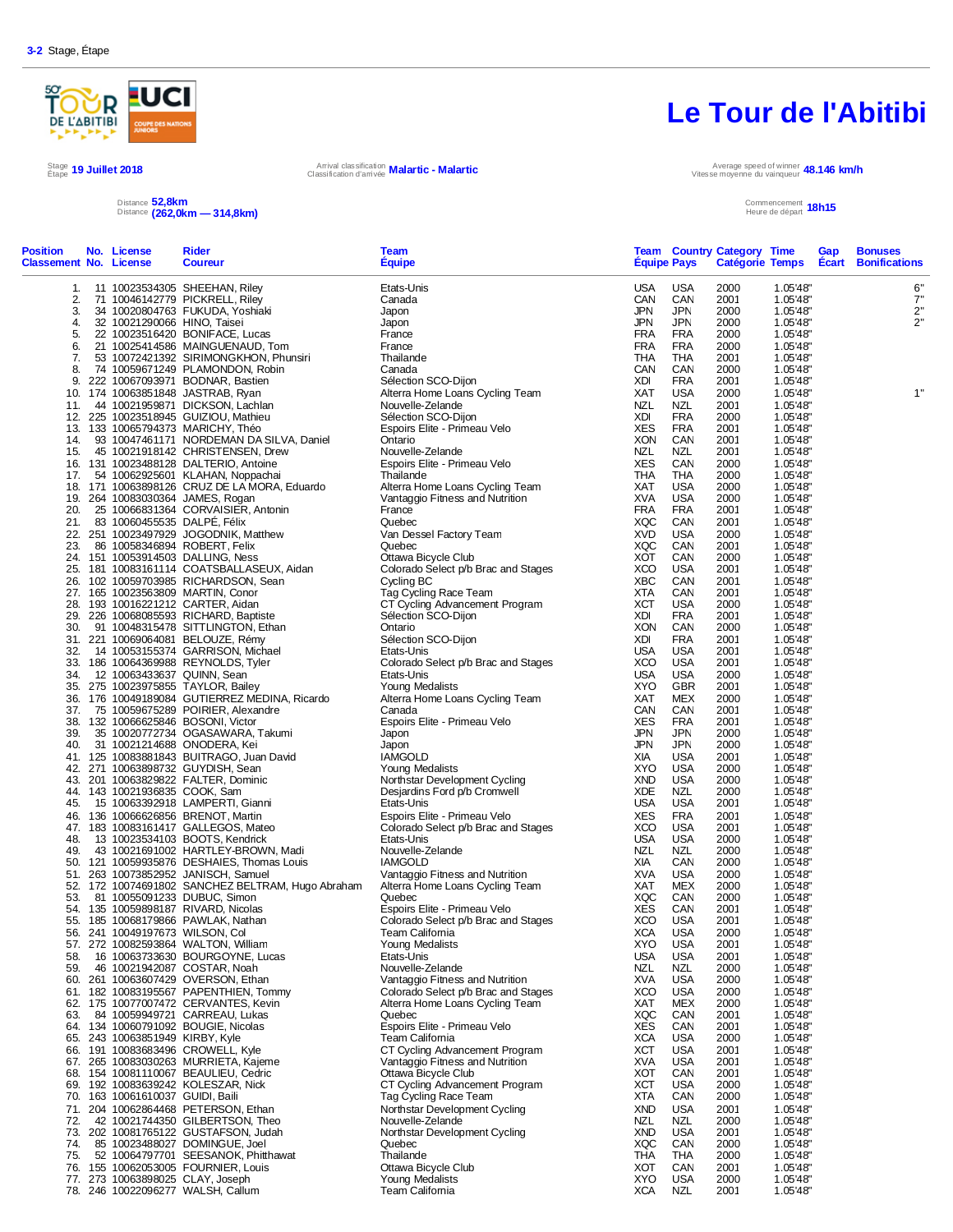| 79. 252 10080567473 LONG, Dillon             |                                                      | Van Dessel Factory Team                        | <b>XVD</b> | <b>USA</b> | 2000 | 1.05'48"           |
|----------------------------------------------|------------------------------------------------------|------------------------------------------------|------------|------------|------|--------------------|
| 80. 173 10049905268 CASTILLO, Erik           |                                                      | Alterra Home Loans Cycling Team                | <b>XAT</b> | <b>USA</b> | 2001 | 1.05'48"           |
| 81.                                          | 72 10051194560 JUSSAUME, Tristan                     | Canada                                         | CAN        | CAN        | 2001 | 1.05'48"           |
| 82.                                          | 24 10025988405 LANGELLA, Lilian                      | France                                         | <b>FRA</b> | <b>FRA</b> | 2000 | 1.05'48"           |
| 83. 276 10036454604 ROBERTS, Nathan          |                                                      | Young Medalists                                | <b>XYO</b> | <b>USA</b> | 2001 | 1.05'48"           |
| 84. 244 10071959937 KENNEDY, Brian           |                                                      | Team California                                | <b>XCA</b> | <b>USA</b> | 2000 | 1.05'48"           |
| 85. 203 10063828913 COLLINS, Dalton          |                                                      | Northstar Development Cycling                  | <b>XND</b> | <b>USA</b> | 2000 | 1.05'48"           |
| 86. 254 10049919315 RYAN, Nathaniel          |                                                      | Van Dessel Factory Team                        | <b>XVD</b> | <b>USA</b> | 2000 | 1.05'48"           |
| 87. 161 10073572157 RUSSELL, Evan            |                                                      | Tag Cycling Race Team                          | <b>XTA</b> | CAN        | 2001 | 1.05'48"           |
| 88.                                          | 51 10079687605 HANGQUART, Rangsiman                  | Thailande                                      | <b>THA</b> | <b>THA</b> | 2001 | 1.05'48"           |
| 89.                                          | 41 10022086274 MCGRATH, Burnie                       | Nouvelle-Zelande                               | <b>NZL</b> | <b>NZL</b> | 2000 | 1.05'48"           |
| 90. 162 10053832556 PAULY, Ethan             |                                                      | Tag Cycling Race Team                          | <b>XTA</b> | CAN        | 2000 | 1.05'48"           |
| 91. 194 10083664605 KRIVITSKY, Joseph        |                                                      | CT Cycling Advancement Program                 | <b>XCT</b> | <b>USA</b> | 2000 | 1.05'48"           |
|                                              | 92. 123 10061812727 BERTHIAUME, Thomas               | <b>IAMGOLD</b>                                 | XIA        | CAN        | 2001 | 1.05'48"           |
| 93. 126 10023511568 BRENOT, Arthur           |                                                      | <b>IAMGOLD</b>                                 | XIA        | <b>FRA</b> | 2000 | 1.05'48"           |
| 94. 103 10037761575 HODGINS, Brennan         |                                                      | Cycling BC                                     | <b>XBC</b> | <b>USA</b> | 2001 | 1.05'48"           |
| 95. 116 10079906358 MERKULOV, Andrei         |                                                      | Nova Scotia                                    | <b>XNS</b> | CAN        | 2001 | 1.05'48"           |
| 96. 142 10055619780 ROCHETTE, Alexis         |                                                      | Desjardins Ford p/b Cromwell                   | <b>XDE</b> | CAN        | 2000 | 1.05'48"           |
| 97.                                          | 82 10056275643 JUNEAU, Francis                       | Quebec                                         | <b>XQC</b> | CAN        | 2000 | 1.05'48"           |
|                                              | 98. 124 10079264037 ZUKOWSKY, Samuel                 | <b>IAMGOLD</b>                                 | XIA        | CAN        | 2000 | 1.05'48"           |
| 96 10048956284 SIRMAN, Jack<br>99.           |                                                      | Ontario                                        | <b>XON</b> | CAN        | 2001 | 1.05'48"           |
| 100. 253 10083451811 PETTI, Andrew           |                                                      | Van Dessel Factory Team                        | <b>XVD</b> | <b>USA</b> | 2000 | 1.05'48"           |
| 101. 256 10075309669 TUAZON, Ron             |                                                      | Van Dessel Factory Team                        | <b>XVD</b> | PHI        | 2001 | 1.05'48"           |
| 102. 153 10081012158 LACROIX, Jacob          |                                                      | Ottawa Bicycle Club                            | <b>XOT</b> | CAN        | 2000 | 1.05'48"           |
| 103.                                         | 26 10026065500 FEDRIGO, Mathis                       | France                                         | <b>FRA</b> | <b>FRA</b> | 2000 | 1.05'48"           |
| 104.<br>94 10048387018 FRONER, Axel          |                                                      | Ontario                                        | <b>XON</b> | CAN        | 2001 | 1.05'48"           |
| 105.                                         | 55 10065275728 BANGSIRI, Chalermchai                 | Thailande                                      | <b>THA</b> | THA        | 2000 | 1.06'06"<br>18"    |
| 106. 115 10073823044 GAGNON, Andre           |                                                      | Nova Scotia                                    | <b>XNS</b> | CAN        | 2000 | 1.06'06"<br>18"    |
| 107. 144 10059500790 LABELLE, Kevin          |                                                      | Desjardins Ford p/b Cromwell                   | <b>XDE</b> | CAN        | 2001 | 1.06'06"<br>18"    |
| 108. 262 10073966524 GILBERT, Joshua         |                                                      | Vantaggio Fitness and Nutrition                | <b>XVA</b> | <b>USA</b> | 2001 | 1.06'06"<br>18"    |
|                                              | 109. 112 10060063087 VANLUXEMBORG, John              | Nova Scotia                                    | <b>XNS</b> | CAN        | 2000 | 1.06'06"<br>18"    |
| 110. 233 10083361982 VARGAS, Daniel          |                                                      | Southeast Regional p/b The Endurance Colective | <b>XSE</b> | <b>USA</b> | 2001 | 18"<br>1.06'06"    |
| 111. 23 10026519881 HAMON, Nicolas           |                                                      | France                                         | <b>FRA</b> | <b>FRA</b> | 2000 | 1.06'06"<br>18"    |
| 112. 274 10049503629 THOMPSON, Connor        |                                                      | Young Medalists                                | <b>XYO</b> | <b>USA</b> | 2001 | 18"<br>1.06'06"    |
| 113. 205 10062907615 BERNSTEIN, Connor       |                                                      | Northstar Development Cycling                  | <b>XND</b> | <b>USA</b> | 2001 | 1.06'06"<br>18"    |
| 114. 122 10056479747 FORTIER, Thomas         |                                                      | <b>IAMGOLD</b>                                 | XIA        | CAN        | 2000 | 1.06'06"<br>18"    |
|                                              | 115. 145 10052760102 LAROCHELLE, Pierre Antoine      | Desjardins Ford p/b Cromwell                   | <b>XDE</b> | CAN        | 2000 | 1.06'06"<br>18"    |
| 116. 152 10046253725 STOPPA, Brett           |                                                      | Ottawa Bicycle Club                            | <b>XOT</b> | CAN        | 2001 | 1.06'06"<br>18"    |
| 117. 33 10020964916 YAMAMOTO, Tetsuo         |                                                      | Japon                                          | <b>JPN</b> | <b>JPN</b> | 2000 | 1.06'06"<br>18"    |
| 118. 56 10065275627 NOMAI, Aukkrit           |                                                      | Thailande                                      | <b>THA</b> | <b>THA</b> | 2000 | 1.06'12"<br>24"    |
| 119. 232 10083423620 ROSS, Brett             |                                                      | Southeast Regional p/b The Endurance Colective | <b>XSE</b> | <b>USA</b> | 2001 | 1.06'12"<br>24"    |
| 120. 236 10083479190 BEREND, Zach            |                                                      | Southeast Regional p/b The Endurance Colective | <b>XSE</b> | <b>USA</b> | 2001 | 1.06'12"<br>24"    |
| 121. 146 10056265943 BERGERON, Alexis        |                                                      | Desjardins Ford p/b Cromwell                   | <b>XDE</b> | CAN        | 2001 | 24"<br>1.06'12"    |
|                                              | 122. 141 10055939678 FOREST LEBLANC, Charles Antoine | Desjardins Ford p/b Cromwell                   | <b>XDE</b> | CAN        | 2000 | 1.06'14"<br>26"    |
| 123. 184 10083255383 HALL, Sinclair          |                                                      | Colorado Select p/b Brac and Stages            | <b>XCO</b> | <b>USA</b> | 2001 | 1.06'14"<br>26"    |
| 124. 164 10048448551 KATERBERG, Ben          |                                                      | Tag Cycling Race Team                          | <b>XTA</b> | CAN        | 2000 | 1.05'48"           |
| 125.<br>76 10052770509 MILES, Carson         |                                                      | Canada                                         | CAN        | CAN        | 2000 | 1.06'28"<br>40"    |
| 126. 242 10082900729 WilSON, Devin           |                                                      | Team California                                | <b>XCA</b> | <b>USA</b> | 2001 | 1'40"<br>1.07'28"  |
| 127. 104 10048877876 LAFRAMBOISE, Taro       |                                                      | Cycling BC                                     | <b>XBC</b> | CAN        | 2000 | 1.13'33"<br>7'45'' |
| 92 10023490047 CORREA, Justin<br>128.        |                                                      | Ontario                                        | <b>XON</b> | CAN        | 2000 | 1.14'41"<br>8'53"  |
| 129. 235 10072097454 SCOTT, Luke             |                                                      | Southeast Regional p/b The Endurance Colective | <b>XSE</b> | <b>USA</b> | 2001 | 1.16'10" 10'22"    |
| 130. 113 10023564415 HINKS, Ian              |                                                      | Nova Scotia                                    | <b>XNS</b> | CAN        | 2000 | 1.16'10" 10'22"    |
| 131. 114 10045796714 BENDER, Caleb           |                                                      | Nova Scotia                                    | <b>XNS</b> | CAN        | 2001 | 1.17'29" 11'41"    |
| 132. 111 10059558889 MACEACHEN, Calum        |                                                      | Nova Scotia                                    | <b>XNS</b> | CAN        | 2001 | 1.17'48"<br>12'00" |
|                                              |                                                      |                                                |            |            |      |                    |
| Riders after time limit, Arrivés hors délais |                                                      |                                                |            |            |      |                    |
| 133. 224 10066624533 GAUTHIOT, Julian        |                                                      | Sélection SCO-Dijon                            | XDI        | <b>FRA</b> | 2001 | 1.20'27" 14'39"    |
| 134. 245 10075684434 PEDERSEN, Ellis         |                                                      | Team California                                | <b>XCA</b> | <b>USA</b> | 2001 | 1.22'07" 16'19"    |
| 135. 206 10071906181 LUCHT, Akash            |                                                      | Northstar Development Cycling                  | <b>XND</b> | <b>USA</b> | 2000 | 1.22'07" 16'19"    |

#### **The following competitors were signed out from the race: Les coureurs suivants ont abandoné la course:**

| No. License<br>No. License | <b>Rider</b><br><b>Coureur</b> | Team<br>Équipe Équipe Pays |     |     | <b>Team Country Category</b><br>Catégorie | Reason<br>Raison                                       |
|----------------------------|--------------------------------|----------------------------|-----|-----|-------------------------------------------|--------------------------------------------------------|
| 73 10051240535             | SCHELLENBERG, Thomas           | Canada                     | CAN | CAN | 2000                                      | Not signed in - Non présent au contrôle des signatures |

Number of not started 1<br>Nombre de pas partir

Nombre de pas partir **<sup>1</sup>** Number of starters Nombre de coureurs au depart **<sup>135</sup>** Number remaining

Nombre des coureurs restants **132**

Riders after time limit Arrivés hors délais **224, 245, 206**

Richard Sports Services Résultats disponibles sur www.rsstiming.com

**Last calculated, Dernière mise à jour: 19-07, 19.43** 

**StageRace 2005 software — www.stagerace.com** 

**2018 Tou rAb iti bi.st r : 12 91739 922 : V3.24 fin al u pd ate**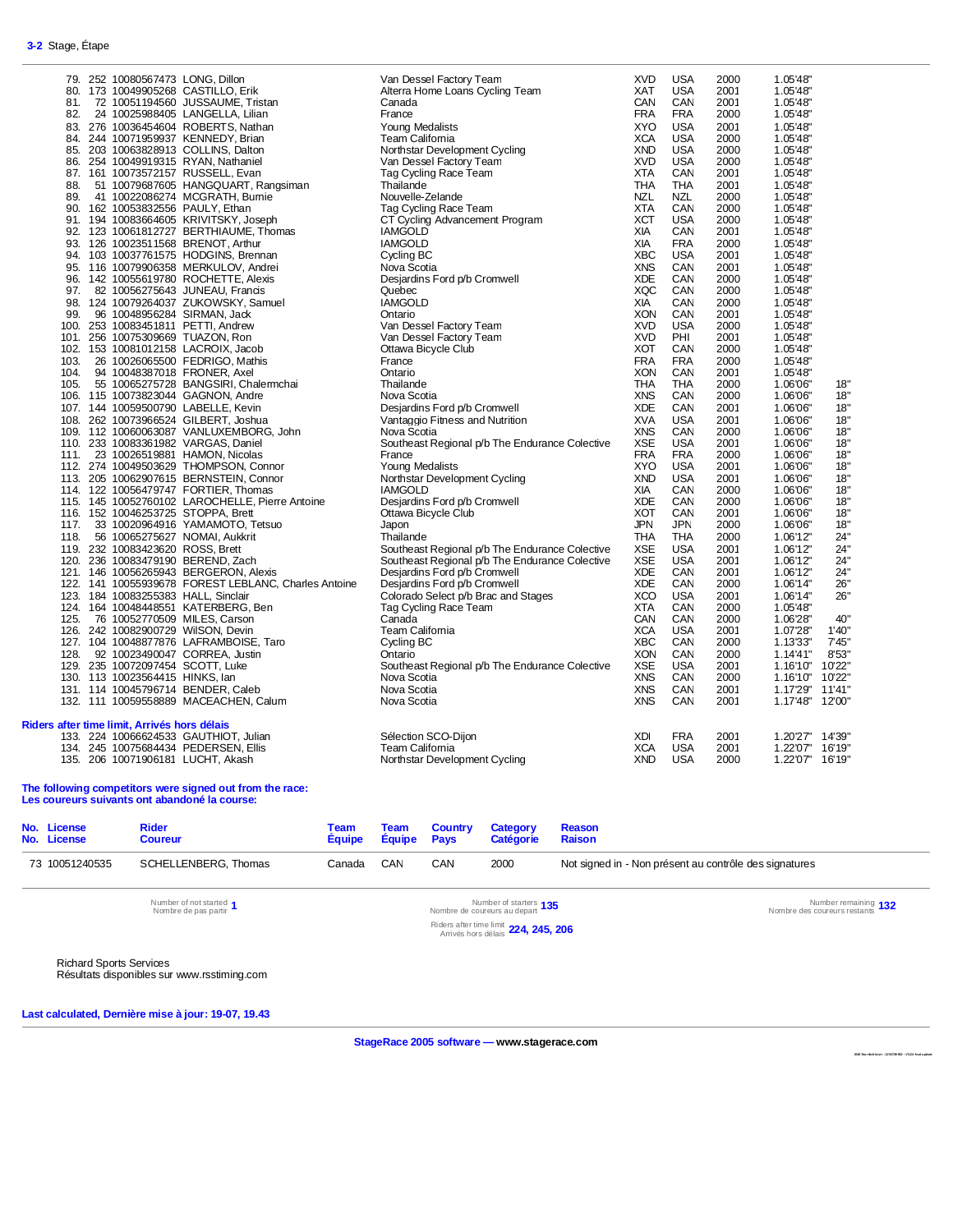# DE L'ABITIBI **FUCI**

# **Le Tour de l'Abitibi**

### **Général**

 $\frac{\text{Stage}}{\text{Etape}}$  19 Juillet 2018

Étape **19 Juillet 2018** General classification after Classification générale après **Malartic - Malartic**

Average speed of winner **45.952 km/h** Total distance totale and the speed of winner **45.952 km/h** Total distance totale

Total distance **314,8km** 

| Etats-Unis<br>USA<br>USA<br>1. 11 10023534305 SHEEHAN, Riley<br>2000<br>USA<br><b>USA</b><br>13 10023534103BOOTS, Kendrick<br>Etats-Unis<br>2000<br>2.<br>14 10053155374 GARRISON, Michael<br>Etats-Unis<br>USA<br>USA<br>2001<br>3.<br>Tag Cycling Race Team<br>XTA<br>CAN<br>2000<br>4. 164 10048448551 KATERBERG, Ben<br>Desjardins Ford p/b Cromwell<br>XDE<br>NZL<br>5. 143 10021936835 COOK, Sam<br>2000<br><b>USA</b><br><b>USA</b><br>2000<br>12 10063433637 QUINN, Sean<br>Etats-Unis<br>6.<br><b>JPN</b><br><b>JPN</b><br>2000<br>7.<br>32 10021290066 HINO, Taisei<br>Japon<br><b>FRA</b><br>8.<br>21 10025414586MAINGUENAUD, Tom<br>France<br><b>FRA</b><br>2000<br><b>NZL</b><br><b>NZL</b><br>Nouvelle-Zelande<br>2000<br>6.51'47"<br>9.<br>41 10022086274 MCGRATH, Burnie<br><b>FRA</b><br><b>FRA</b><br>10. 25 10066831364 CORVAISIER, Antonin<br>France<br>6.51'53"<br>2001<br>XTA<br>CAN<br>2001<br>6.51'56"<br>11. 165 10023563809 MARTIN, Conor<br>Tag Cycling Race Team<br>Canada<br>CAN<br>CAN<br>12. 74 10059671249 PLAMONDON, Robin<br>2000<br>6.51'58"<br><b>NZL</b><br><b>NZL</b><br>Nouvelle-Zelande<br>2000<br>6.51'58"<br>13.<br>43 10021691002HARTLEY-BROWN, Madi<br>Canada<br>CAN<br>CAN<br>2001<br>14. 72 10051194560 JUSSAUME, Tristan<br>CAN<br>15. 91 10048315478 SITTLINGTON, Ethan<br>Ontario<br>XON<br>2000<br>Nouvelle-Zelande<br>NZL<br>NZL<br>2001<br>16.<br>45 10021918142 CHRISTENSEN, Drew<br>Nouvelle-Zelande<br>NZL<br>NZL<br>17. 44 10021959871DICKSON, Lachlan<br>2001<br>NZL<br>NZL<br>18. 46 10021942087 COSTAR, Noah<br>Nouvelle-Zelande<br>2000<br><b>XYO</b><br><b>USA</b><br>19. 271 10063898732 GUYDISH, Sean<br>Young Medalists<br>2000<br><b>USA</b><br>20. 16 10063733630BOURGOYNE, Lucas<br><b>USA</b><br>2001<br>Etats-Unis<br><b>XES</b><br>21. 134 10060791092BOUGIE, Nicolas<br>Espoirs Elite - Primeau Velo<br>CAN<br>2001<br>XES<br>Espoirs Elite - Primeau Velo<br>CAN<br>22. 135 10059898187 RIVARD, Nicolas<br>2001<br>XQC<br>Quebec<br>CAN<br>2000<br>23.<br>85 10023488027DOMINGUE, Joel<br>Quebec<br>XQC<br>CAN<br>6.52'15"<br>24. 86 10058346894ROBERT, Felix<br>2001<br><b>JPN</b><br><b>JPN</b><br>6.52'20"<br>25.<br>35 10020772734 OGASAWARA, Takumi<br>Japon<br>2000<br><b>XTA</b><br>6.52'21"<br>26. 163 10061610037 GUIDI, Baili<br>Tag Cycling Race Team<br>CAN<br>2000<br><b>JPN</b><br>27. 34 10020804763 FUKUDA, Yoshiaki<br><b>JPN</b><br>2000<br>6.52'22"<br>Japon<br>CAN<br>6.52'23"<br>28. 81 10055091233DUBUC, Simon<br>Quebec<br>XQC<br>2000<br>29. 272 10082593864 WALTON, William<br>Young Medalists<br>XYO<br>USA<br>6.52'25"<br>2001<br>USA<br><b>USA</b><br>30.<br>15 10063392918LAMPERTI, Gianni<br>Etats-Unis<br>2001<br>31. 75 10059675289 POIRIER, Alexandre<br>Canada<br>CAN<br>CAN<br>2001<br>Nouvelle-Zelande<br><b>NZL</b><br>NZL<br>32. 42 10021744350 GILBERTSON, Theo<br>2000<br>XOT<br>CAN<br>2000<br>33. 151 10053914503DALLING, Ness<br>Ottawa Bicycle Club<br><b>XCT</b><br>34. 193 10016221212CARTER, Aidan<br><b>USA</b><br>2000<br>CT Cycling Advancement Program<br><b>JPN</b><br><b>JPN</b><br>2000<br>35. 31 10021214688 ONODERA, Kei<br>Japon<br><b>FRA</b><br><b>FRA</b><br>36.<br>22 10023516420BONIFACE, Lucas<br>France<br>2000<br>Espoirs Elite - Primeau Velo<br>XES<br>CAN<br>2000<br>37. 131 10023488128DALTERIO, Antoine<br>Alterra Home Loans Cycling Team<br>XAT<br><b>USA</b><br>38. 171 10063898126 CRUZ DE LA MORA, Eduardo<br>2000<br><b>XVA</b><br><b>USA</b><br>2000<br>39. 263 10073852952 JANISCH, Samuel<br>Vantaggio Fitness and Nutrition<br><b>FRA</b><br>Espoirs Elite - Primeau Velo<br>XES<br>2001<br>6.52'55"<br>40. 133 10065794373MARICHY, Théo<br><b>XCA</b><br>41. 246 10022096277 WALSH, Callum<br><b>Team California</b><br>NZL<br>2001<br>6.52'56"<br>XCO<br><b>USA</b><br>6.52'58"<br>42. 182 10083195567 PAPENTHIEN, Tommy<br>Colorado Select p/b Brac and Stages<br>2000<br>43. 261 10063607429OVERSON, Ethan<br>Vantaggio Fitness and Nutrition<br>XVA<br>USA<br>6.52'58"<br>2000<br>XYO<br>USA<br>2001<br>6.52'59"<br>44. 276 10036454604 ROBERTS, Nathan<br>Young Medalists<br>Quebec<br>XQC<br>CAN<br>6.53'02"<br>45. 84 10059949721 CARREAU, Lukas<br>2001<br>Colorado Select p/b Brac and Stages<br><b>XCO</b><br>USA<br>2001<br>6.53'02"<br>46. 186 10064369988REYNOLDS, Tyler<br>XON<br>CAN<br>2001<br>6.53'02"<br>47. 93 10047461171 NORDEMAN DA SILVA, Daniel<br>Ontario<br><b>XVD</b><br>PHI<br>Van Dessel Factory Team<br>48. 256 10075309669 TUAZON, Ron<br>2001<br>XAT<br><b>USA</b><br>2000<br>49. 174 10063851848 JASTRAB, Ryan<br>Alterra Home Loans Cycling Team<br>50. 221 10069064081BELOUZE, Rémy<br>Sélection SCO-Dijon<br>XDI<br><b>FRA</b><br>2001<br>51. 202 10081765122 GUSTAFSON, Judah<br>Northstar Development Cycling<br>XND<br><b>USA</b><br>2001<br>Team California<br><b>USA</b><br>52. 243 10063851949KIRBY, Kyle<br>XCA<br>2000<br><b>IAMGOLD</b><br>XIA<br><b>USA</b><br>2001<br>53. 125 10083881843BUITRAGO, Juan David<br>Northstar Development Cycling<br>XND<br><b>USA</b><br>2000<br>54. 203 10063828913 COLLINS, Dalton<br>Cycling BC<br>XBC<br><b>USA</b><br>55. 103 10037761575 HODGINS, Brennan<br>2001<br>Alterra Home Loans Cycling Team<br>XAT<br>MEX<br>2000<br>56. 175 10077007472CERVANTES, Kevin<br>Sélection SCO-Dijon<br>XDI<br><b>FRA</b><br>6.53'33"<br>57. 225 10023518945 GUIZIOU, Mathieu<br>2000<br>Quebec<br>XQC<br>CAN<br>82 10056275643 JUNEAU, Francis<br>2000<br>6.53'34"<br>58.<br>Sélection SCO-Dijon<br><b>FRA</b><br>59. 222 10067093971 BODNAR, Bastien<br>XDI<br>6.53'34"<br>2001<br>Espoirs Elite - Primeau Velo<br>XES<br><b>FRA</b><br>2001<br>6.53'34"<br>60. 136 10066626856 BRENOT, Martin<br>Northstar Development Cycling<br>XND<br><b>USA</b><br>6.53'34"<br>61. 201 10063829822 FALTER, Dominic<br>2000<br>Colorado Select p/b Brac and Stages<br>XCO<br><b>USA</b><br>6.53'38"<br>62. 185 10068179866 PAWLAK, Nathan<br>2001<br>63. 153 10081012158LACROIX, Jacob<br>Ottawa Bicycle Club<br>XOT<br>CAN<br>2000<br>6.53'43"<br>Young Medalists<br>XYO<br><b>USA</b><br>64. 273 10063898025 CLAY, Joseph<br>2000<br>Team California<br>USA<br>65. 241 10049197673 WILSON, Col<br>XCA<br>2000<br>Alterra Home Loans Cycling Team<br>XAT<br>MEX<br>66. 176 10049189084 GUTIERREZ MEDINA, Ricardo<br>2000<br>Espoirs Elite - Primeau Velo<br>XES<br><b>FRA</b><br>2001<br>67. 132 10066625846BOSONI, Victor<br>Tag Cycling Race Team<br><b>XTA</b><br>CAN<br>68. 161 10073572157 RUSSELL, Evan<br>2001 | <b>Position</b><br><b>ClassementNo. License</b> | No. License | Rider<br><b>Coureur</b> | <b>Team</b><br><b>Equipe</b> | <b>EquipePays</b> | <b>Team CountryCategory Time</b><br>Catégorie Temps Ecart |          | Gap            |
|----------------------------------------------------------------------------------------------------------------------------------------------------------------------------------------------------------------------------------------------------------------------------------------------------------------------------------------------------------------------------------------------------------------------------------------------------------------------------------------------------------------------------------------------------------------------------------------------------------------------------------------------------------------------------------------------------------------------------------------------------------------------------------------------------------------------------------------------------------------------------------------------------------------------------------------------------------------------------------------------------------------------------------------------------------------------------------------------------------------------------------------------------------------------------------------------------------------------------------------------------------------------------------------------------------------------------------------------------------------------------------------------------------------------------------------------------------------------------------------------------------------------------------------------------------------------------------------------------------------------------------------------------------------------------------------------------------------------------------------------------------------------------------------------------------------------------------------------------------------------------------------------------------------------------------------------------------------------------------------------------------------------------------------------------------------------------------------------------------------------------------------------------------------------------------------------------------------------------------------------------------------------------------------------------------------------------------------------------------------------------------------------------------------------------------------------------------------------------------------------------------------------------------------------------------------------------------------------------------------------------------------------------------------------------------------------------------------------------------------------------------------------------------------------------------------------------------------------------------------------------------------------------------------------------------------------------------------------------------------------------------------------------------------------------------------------------------------------------------------------------------------------------------------------------------------------------------------------------------------------------------------------------------------------------------------------------------------------------------------------------------------------------------------------------------------------------------------------------------------------------------------------------------------------------------------------------------------------------------------------------------------------------------------------------------------------------------------------------------------------------------------------------------------------------------------------------------------------------------------------------------------------------------------------------------------------------------------------------------------------------------------------------------------------------------------------------------------------------------------------------------------------------------------------------------------------------------------------------------------------------------------------------------------------------------------------------------------------------------------------------------------------------------------------------------------------------------------------------------------------------------------------------------------------------------------------------------------------------------------------------------------------------------------------------------------------------------------------------------------------------------------------------------------------------------------------------------------------------------------------------------------------------------------------------------------------------------------------------------------------------------------------------------------------------------------------------------------------------------------------------------------------------------------------------------------------------------------------------------------------------------------------------------------------------------------------------------------------------------------------------------------------------------------------------------------------------------------------------------------------------------------------------------------------------------------------------------------------------------------------------------------------------------------------------------------------------------------------------------------------------------------------------------------------------------------------------------------------------------------------------------------------------------------------------------------------------------------------------------------------------------------------------------------------------------------------------------------------------------------------------------------------------------------------------------------------------------------------------------------------------------------------------------------------------------------------------------------------------------------------------------------------------------------------------------------------------------------------------------------------------------------------------------------------|-------------------------------------------------|-------------|-------------------------|------------------------------|-------------------|-----------------------------------------------------------|----------|----------------|
|                                                                                                                                                                                                                                                                                                                                                                                                                                                                                                                                                                                                                                                                                                                                                                                                                                                                                                                                                                                                                                                                                                                                                                                                                                                                                                                                                                                                                                                                                                                                                                                                                                                                                                                                                                                                                                                                                                                                                                                                                                                                                                                                                                                                                                                                                                                                                                                                                                                                                                                                                                                                                                                                                                                                                                                                                                                                                                                                                                                                                                                                                                                                                                                                                                                                                                                                                                                                                                                                                                                                                                                                                                                                                                                                                                                                                                                                                                                                                                                                                                                                                                                                                                                                                                                                                                                                                                                                                                                                                                                                                                                                                                                                                                                                                                                                                                                                                                                                                                                                                                                                                                                                                                                                                                                                                                                                                                                                                                                                                                                                                                                                                                                                                                                                                                                                                                                                                                                                                                                                                                                                                                                                                                                                                                                                                                                                                                                                                                                                                                                                              |                                                 |             |                         |                              |                   |                                                           | 6.51'02" |                |
|                                                                                                                                                                                                                                                                                                                                                                                                                                                                                                                                                                                                                                                                                                                                                                                                                                                                                                                                                                                                                                                                                                                                                                                                                                                                                                                                                                                                                                                                                                                                                                                                                                                                                                                                                                                                                                                                                                                                                                                                                                                                                                                                                                                                                                                                                                                                                                                                                                                                                                                                                                                                                                                                                                                                                                                                                                                                                                                                                                                                                                                                                                                                                                                                                                                                                                                                                                                                                                                                                                                                                                                                                                                                                                                                                                                                                                                                                                                                                                                                                                                                                                                                                                                                                                                                                                                                                                                                                                                                                                                                                                                                                                                                                                                                                                                                                                                                                                                                                                                                                                                                                                                                                                                                                                                                                                                                                                                                                                                                                                                                                                                                                                                                                                                                                                                                                                                                                                                                                                                                                                                                                                                                                                                                                                                                                                                                                                                                                                                                                                                                              |                                                 |             |                         |                              |                   |                                                           | 6.51'13" | 11"            |
|                                                                                                                                                                                                                                                                                                                                                                                                                                                                                                                                                                                                                                                                                                                                                                                                                                                                                                                                                                                                                                                                                                                                                                                                                                                                                                                                                                                                                                                                                                                                                                                                                                                                                                                                                                                                                                                                                                                                                                                                                                                                                                                                                                                                                                                                                                                                                                                                                                                                                                                                                                                                                                                                                                                                                                                                                                                                                                                                                                                                                                                                                                                                                                                                                                                                                                                                                                                                                                                                                                                                                                                                                                                                                                                                                                                                                                                                                                                                                                                                                                                                                                                                                                                                                                                                                                                                                                                                                                                                                                                                                                                                                                                                                                                                                                                                                                                                                                                                                                                                                                                                                                                                                                                                                                                                                                                                                                                                                                                                                                                                                                                                                                                                                                                                                                                                                                                                                                                                                                                                                                                                                                                                                                                                                                                                                                                                                                                                                                                                                                                                              |                                                 |             |                         |                              |                   |                                                           | 6.51'13" | 11"            |
|                                                                                                                                                                                                                                                                                                                                                                                                                                                                                                                                                                                                                                                                                                                                                                                                                                                                                                                                                                                                                                                                                                                                                                                                                                                                                                                                                                                                                                                                                                                                                                                                                                                                                                                                                                                                                                                                                                                                                                                                                                                                                                                                                                                                                                                                                                                                                                                                                                                                                                                                                                                                                                                                                                                                                                                                                                                                                                                                                                                                                                                                                                                                                                                                                                                                                                                                                                                                                                                                                                                                                                                                                                                                                                                                                                                                                                                                                                                                                                                                                                                                                                                                                                                                                                                                                                                                                                                                                                                                                                                                                                                                                                                                                                                                                                                                                                                                                                                                                                                                                                                                                                                                                                                                                                                                                                                                                                                                                                                                                                                                                                                                                                                                                                                                                                                                                                                                                                                                                                                                                                                                                                                                                                                                                                                                                                                                                                                                                                                                                                                                              |                                                 |             |                         |                              |                   |                                                           | 6.51'17" | 15"            |
|                                                                                                                                                                                                                                                                                                                                                                                                                                                                                                                                                                                                                                                                                                                                                                                                                                                                                                                                                                                                                                                                                                                                                                                                                                                                                                                                                                                                                                                                                                                                                                                                                                                                                                                                                                                                                                                                                                                                                                                                                                                                                                                                                                                                                                                                                                                                                                                                                                                                                                                                                                                                                                                                                                                                                                                                                                                                                                                                                                                                                                                                                                                                                                                                                                                                                                                                                                                                                                                                                                                                                                                                                                                                                                                                                                                                                                                                                                                                                                                                                                                                                                                                                                                                                                                                                                                                                                                                                                                                                                                                                                                                                                                                                                                                                                                                                                                                                                                                                                                                                                                                                                                                                                                                                                                                                                                                                                                                                                                                                                                                                                                                                                                                                                                                                                                                                                                                                                                                                                                                                                                                                                                                                                                                                                                                                                                                                                                                                                                                                                                                              |                                                 |             |                         |                              |                   |                                                           | 6.51'26" | 24"            |
|                                                                                                                                                                                                                                                                                                                                                                                                                                                                                                                                                                                                                                                                                                                                                                                                                                                                                                                                                                                                                                                                                                                                                                                                                                                                                                                                                                                                                                                                                                                                                                                                                                                                                                                                                                                                                                                                                                                                                                                                                                                                                                                                                                                                                                                                                                                                                                                                                                                                                                                                                                                                                                                                                                                                                                                                                                                                                                                                                                                                                                                                                                                                                                                                                                                                                                                                                                                                                                                                                                                                                                                                                                                                                                                                                                                                                                                                                                                                                                                                                                                                                                                                                                                                                                                                                                                                                                                                                                                                                                                                                                                                                                                                                                                                                                                                                                                                                                                                                                                                                                                                                                                                                                                                                                                                                                                                                                                                                                                                                                                                                                                                                                                                                                                                                                                                                                                                                                                                                                                                                                                                                                                                                                                                                                                                                                                                                                                                                                                                                                                                              |                                                 |             |                         |                              |                   |                                                           | 6.51'32" | 30"            |
|                                                                                                                                                                                                                                                                                                                                                                                                                                                                                                                                                                                                                                                                                                                                                                                                                                                                                                                                                                                                                                                                                                                                                                                                                                                                                                                                                                                                                                                                                                                                                                                                                                                                                                                                                                                                                                                                                                                                                                                                                                                                                                                                                                                                                                                                                                                                                                                                                                                                                                                                                                                                                                                                                                                                                                                                                                                                                                                                                                                                                                                                                                                                                                                                                                                                                                                                                                                                                                                                                                                                                                                                                                                                                                                                                                                                                                                                                                                                                                                                                                                                                                                                                                                                                                                                                                                                                                                                                                                                                                                                                                                                                                                                                                                                                                                                                                                                                                                                                                                                                                                                                                                                                                                                                                                                                                                                                                                                                                                                                                                                                                                                                                                                                                                                                                                                                                                                                                                                                                                                                                                                                                                                                                                                                                                                                                                                                                                                                                                                                                                                              |                                                 |             |                         |                              |                   |                                                           | 6.51'42" | 40"            |
|                                                                                                                                                                                                                                                                                                                                                                                                                                                                                                                                                                                                                                                                                                                                                                                                                                                                                                                                                                                                                                                                                                                                                                                                                                                                                                                                                                                                                                                                                                                                                                                                                                                                                                                                                                                                                                                                                                                                                                                                                                                                                                                                                                                                                                                                                                                                                                                                                                                                                                                                                                                                                                                                                                                                                                                                                                                                                                                                                                                                                                                                                                                                                                                                                                                                                                                                                                                                                                                                                                                                                                                                                                                                                                                                                                                                                                                                                                                                                                                                                                                                                                                                                                                                                                                                                                                                                                                                                                                                                                                                                                                                                                                                                                                                                                                                                                                                                                                                                                                                                                                                                                                                                                                                                                                                                                                                                                                                                                                                                                                                                                                                                                                                                                                                                                                                                                                                                                                                                                                                                                                                                                                                                                                                                                                                                                                                                                                                                                                                                                                                              |                                                 |             |                         |                              |                   |                                                           | 6.51'44" | 42"            |
|                                                                                                                                                                                                                                                                                                                                                                                                                                                                                                                                                                                                                                                                                                                                                                                                                                                                                                                                                                                                                                                                                                                                                                                                                                                                                                                                                                                                                                                                                                                                                                                                                                                                                                                                                                                                                                                                                                                                                                                                                                                                                                                                                                                                                                                                                                                                                                                                                                                                                                                                                                                                                                                                                                                                                                                                                                                                                                                                                                                                                                                                                                                                                                                                                                                                                                                                                                                                                                                                                                                                                                                                                                                                                                                                                                                                                                                                                                                                                                                                                                                                                                                                                                                                                                                                                                                                                                                                                                                                                                                                                                                                                                                                                                                                                                                                                                                                                                                                                                                                                                                                                                                                                                                                                                                                                                                                                                                                                                                                                                                                                                                                                                                                                                                                                                                                                                                                                                                                                                                                                                                                                                                                                                                                                                                                                                                                                                                                                                                                                                                                              |                                                 |             |                         |                              |                   |                                                           |          | 45"            |
|                                                                                                                                                                                                                                                                                                                                                                                                                                                                                                                                                                                                                                                                                                                                                                                                                                                                                                                                                                                                                                                                                                                                                                                                                                                                                                                                                                                                                                                                                                                                                                                                                                                                                                                                                                                                                                                                                                                                                                                                                                                                                                                                                                                                                                                                                                                                                                                                                                                                                                                                                                                                                                                                                                                                                                                                                                                                                                                                                                                                                                                                                                                                                                                                                                                                                                                                                                                                                                                                                                                                                                                                                                                                                                                                                                                                                                                                                                                                                                                                                                                                                                                                                                                                                                                                                                                                                                                                                                                                                                                                                                                                                                                                                                                                                                                                                                                                                                                                                                                                                                                                                                                                                                                                                                                                                                                                                                                                                                                                                                                                                                                                                                                                                                                                                                                                                                                                                                                                                                                                                                                                                                                                                                                                                                                                                                                                                                                                                                                                                                                                              |                                                 |             |                         |                              |                   |                                                           |          | 51"            |
|                                                                                                                                                                                                                                                                                                                                                                                                                                                                                                                                                                                                                                                                                                                                                                                                                                                                                                                                                                                                                                                                                                                                                                                                                                                                                                                                                                                                                                                                                                                                                                                                                                                                                                                                                                                                                                                                                                                                                                                                                                                                                                                                                                                                                                                                                                                                                                                                                                                                                                                                                                                                                                                                                                                                                                                                                                                                                                                                                                                                                                                                                                                                                                                                                                                                                                                                                                                                                                                                                                                                                                                                                                                                                                                                                                                                                                                                                                                                                                                                                                                                                                                                                                                                                                                                                                                                                                                                                                                                                                                                                                                                                                                                                                                                                                                                                                                                                                                                                                                                                                                                                                                                                                                                                                                                                                                                                                                                                                                                                                                                                                                                                                                                                                                                                                                                                                                                                                                                                                                                                                                                                                                                                                                                                                                                                                                                                                                                                                                                                                                                              |                                                 |             |                         |                              |                   |                                                           |          | 54"<br>56"     |
|                                                                                                                                                                                                                                                                                                                                                                                                                                                                                                                                                                                                                                                                                                                                                                                                                                                                                                                                                                                                                                                                                                                                                                                                                                                                                                                                                                                                                                                                                                                                                                                                                                                                                                                                                                                                                                                                                                                                                                                                                                                                                                                                                                                                                                                                                                                                                                                                                                                                                                                                                                                                                                                                                                                                                                                                                                                                                                                                                                                                                                                                                                                                                                                                                                                                                                                                                                                                                                                                                                                                                                                                                                                                                                                                                                                                                                                                                                                                                                                                                                                                                                                                                                                                                                                                                                                                                                                                                                                                                                                                                                                                                                                                                                                                                                                                                                                                                                                                                                                                                                                                                                                                                                                                                                                                                                                                                                                                                                                                                                                                                                                                                                                                                                                                                                                                                                                                                                                                                                                                                                                                                                                                                                                                                                                                                                                                                                                                                                                                                                                                              |                                                 |             |                         |                              |                   |                                                           |          | 56"            |
|                                                                                                                                                                                                                                                                                                                                                                                                                                                                                                                                                                                                                                                                                                                                                                                                                                                                                                                                                                                                                                                                                                                                                                                                                                                                                                                                                                                                                                                                                                                                                                                                                                                                                                                                                                                                                                                                                                                                                                                                                                                                                                                                                                                                                                                                                                                                                                                                                                                                                                                                                                                                                                                                                                                                                                                                                                                                                                                                                                                                                                                                                                                                                                                                                                                                                                                                                                                                                                                                                                                                                                                                                                                                                                                                                                                                                                                                                                                                                                                                                                                                                                                                                                                                                                                                                                                                                                                                                                                                                                                                                                                                                                                                                                                                                                                                                                                                                                                                                                                                                                                                                                                                                                                                                                                                                                                                                                                                                                                                                                                                                                                                                                                                                                                                                                                                                                                                                                                                                                                                                                                                                                                                                                                                                                                                                                                                                                                                                                                                                                                                              |                                                 |             |                         |                              |                   |                                                           | 6.52'00" | 58"            |
|                                                                                                                                                                                                                                                                                                                                                                                                                                                                                                                                                                                                                                                                                                                                                                                                                                                                                                                                                                                                                                                                                                                                                                                                                                                                                                                                                                                                                                                                                                                                                                                                                                                                                                                                                                                                                                                                                                                                                                                                                                                                                                                                                                                                                                                                                                                                                                                                                                                                                                                                                                                                                                                                                                                                                                                                                                                                                                                                                                                                                                                                                                                                                                                                                                                                                                                                                                                                                                                                                                                                                                                                                                                                                                                                                                                                                                                                                                                                                                                                                                                                                                                                                                                                                                                                                                                                                                                                                                                                                                                                                                                                                                                                                                                                                                                                                                                                                                                                                                                                                                                                                                                                                                                                                                                                                                                                                                                                                                                                                                                                                                                                                                                                                                                                                                                                                                                                                                                                                                                                                                                                                                                                                                                                                                                                                                                                                                                                                                                                                                                                              |                                                 |             |                         |                              |                   |                                                           | 6.52'01" | 59"            |
|                                                                                                                                                                                                                                                                                                                                                                                                                                                                                                                                                                                                                                                                                                                                                                                                                                                                                                                                                                                                                                                                                                                                                                                                                                                                                                                                                                                                                                                                                                                                                                                                                                                                                                                                                                                                                                                                                                                                                                                                                                                                                                                                                                                                                                                                                                                                                                                                                                                                                                                                                                                                                                                                                                                                                                                                                                                                                                                                                                                                                                                                                                                                                                                                                                                                                                                                                                                                                                                                                                                                                                                                                                                                                                                                                                                                                                                                                                                                                                                                                                                                                                                                                                                                                                                                                                                                                                                                                                                                                                                                                                                                                                                                                                                                                                                                                                                                                                                                                                                                                                                                                                                                                                                                                                                                                                                                                                                                                                                                                                                                                                                                                                                                                                                                                                                                                                                                                                                                                                                                                                                                                                                                                                                                                                                                                                                                                                                                                                                                                                                                              |                                                 |             |                         |                              |                   |                                                           | 6.52'02" | 1'00"          |
|                                                                                                                                                                                                                                                                                                                                                                                                                                                                                                                                                                                                                                                                                                                                                                                                                                                                                                                                                                                                                                                                                                                                                                                                                                                                                                                                                                                                                                                                                                                                                                                                                                                                                                                                                                                                                                                                                                                                                                                                                                                                                                                                                                                                                                                                                                                                                                                                                                                                                                                                                                                                                                                                                                                                                                                                                                                                                                                                                                                                                                                                                                                                                                                                                                                                                                                                                                                                                                                                                                                                                                                                                                                                                                                                                                                                                                                                                                                                                                                                                                                                                                                                                                                                                                                                                                                                                                                                                                                                                                                                                                                                                                                                                                                                                                                                                                                                                                                                                                                                                                                                                                                                                                                                                                                                                                                                                                                                                                                                                                                                                                                                                                                                                                                                                                                                                                                                                                                                                                                                                                                                                                                                                                                                                                                                                                                                                                                                                                                                                                                                              |                                                 |             |                         |                              |                   |                                                           | 6.52'02" | 1'00"          |
|                                                                                                                                                                                                                                                                                                                                                                                                                                                                                                                                                                                                                                                                                                                                                                                                                                                                                                                                                                                                                                                                                                                                                                                                                                                                                                                                                                                                                                                                                                                                                                                                                                                                                                                                                                                                                                                                                                                                                                                                                                                                                                                                                                                                                                                                                                                                                                                                                                                                                                                                                                                                                                                                                                                                                                                                                                                                                                                                                                                                                                                                                                                                                                                                                                                                                                                                                                                                                                                                                                                                                                                                                                                                                                                                                                                                                                                                                                                                                                                                                                                                                                                                                                                                                                                                                                                                                                                                                                                                                                                                                                                                                                                                                                                                                                                                                                                                                                                                                                                                                                                                                                                                                                                                                                                                                                                                                                                                                                                                                                                                                                                                                                                                                                                                                                                                                                                                                                                                                                                                                                                                                                                                                                                                                                                                                                                                                                                                                                                                                                                                              |                                                 |             |                         |                              |                   |                                                           | 6.52'04" | 1'02"          |
|                                                                                                                                                                                                                                                                                                                                                                                                                                                                                                                                                                                                                                                                                                                                                                                                                                                                                                                                                                                                                                                                                                                                                                                                                                                                                                                                                                                                                                                                                                                                                                                                                                                                                                                                                                                                                                                                                                                                                                                                                                                                                                                                                                                                                                                                                                                                                                                                                                                                                                                                                                                                                                                                                                                                                                                                                                                                                                                                                                                                                                                                                                                                                                                                                                                                                                                                                                                                                                                                                                                                                                                                                                                                                                                                                                                                                                                                                                                                                                                                                                                                                                                                                                                                                                                                                                                                                                                                                                                                                                                                                                                                                                                                                                                                                                                                                                                                                                                                                                                                                                                                                                                                                                                                                                                                                                                                                                                                                                                                                                                                                                                                                                                                                                                                                                                                                                                                                                                                                                                                                                                                                                                                                                                                                                                                                                                                                                                                                                                                                                                                              |                                                 |             |                         |                              |                   |                                                           | 6.52'06" | 1'04"          |
|                                                                                                                                                                                                                                                                                                                                                                                                                                                                                                                                                                                                                                                                                                                                                                                                                                                                                                                                                                                                                                                                                                                                                                                                                                                                                                                                                                                                                                                                                                                                                                                                                                                                                                                                                                                                                                                                                                                                                                                                                                                                                                                                                                                                                                                                                                                                                                                                                                                                                                                                                                                                                                                                                                                                                                                                                                                                                                                                                                                                                                                                                                                                                                                                                                                                                                                                                                                                                                                                                                                                                                                                                                                                                                                                                                                                                                                                                                                                                                                                                                                                                                                                                                                                                                                                                                                                                                                                                                                                                                                                                                                                                                                                                                                                                                                                                                                                                                                                                                                                                                                                                                                                                                                                                                                                                                                                                                                                                                                                                                                                                                                                                                                                                                                                                                                                                                                                                                                                                                                                                                                                                                                                                                                                                                                                                                                                                                                                                                                                                                                                              |                                                 |             |                         |                              |                   |                                                           | 6.52'12" | 1'10"          |
|                                                                                                                                                                                                                                                                                                                                                                                                                                                                                                                                                                                                                                                                                                                                                                                                                                                                                                                                                                                                                                                                                                                                                                                                                                                                                                                                                                                                                                                                                                                                                                                                                                                                                                                                                                                                                                                                                                                                                                                                                                                                                                                                                                                                                                                                                                                                                                                                                                                                                                                                                                                                                                                                                                                                                                                                                                                                                                                                                                                                                                                                                                                                                                                                                                                                                                                                                                                                                                                                                                                                                                                                                                                                                                                                                                                                                                                                                                                                                                                                                                                                                                                                                                                                                                                                                                                                                                                                                                                                                                                                                                                                                                                                                                                                                                                                                                                                                                                                                                                                                                                                                                                                                                                                                                                                                                                                                                                                                                                                                                                                                                                                                                                                                                                                                                                                                                                                                                                                                                                                                                                                                                                                                                                                                                                                                                                                                                                                                                                                                                                                              |                                                 |             |                         |                              |                   |                                                           | 6.52'12" | 1'10"          |
|                                                                                                                                                                                                                                                                                                                                                                                                                                                                                                                                                                                                                                                                                                                                                                                                                                                                                                                                                                                                                                                                                                                                                                                                                                                                                                                                                                                                                                                                                                                                                                                                                                                                                                                                                                                                                                                                                                                                                                                                                                                                                                                                                                                                                                                                                                                                                                                                                                                                                                                                                                                                                                                                                                                                                                                                                                                                                                                                                                                                                                                                                                                                                                                                                                                                                                                                                                                                                                                                                                                                                                                                                                                                                                                                                                                                                                                                                                                                                                                                                                                                                                                                                                                                                                                                                                                                                                                                                                                                                                                                                                                                                                                                                                                                                                                                                                                                                                                                                                                                                                                                                                                                                                                                                                                                                                                                                                                                                                                                                                                                                                                                                                                                                                                                                                                                                                                                                                                                                                                                                                                                                                                                                                                                                                                                                                                                                                                                                                                                                                                                              |                                                 |             |                         |                              |                   |                                                           | 6.52'14" | 1'12"          |
|                                                                                                                                                                                                                                                                                                                                                                                                                                                                                                                                                                                                                                                                                                                                                                                                                                                                                                                                                                                                                                                                                                                                                                                                                                                                                                                                                                                                                                                                                                                                                                                                                                                                                                                                                                                                                                                                                                                                                                                                                                                                                                                                                                                                                                                                                                                                                                                                                                                                                                                                                                                                                                                                                                                                                                                                                                                                                                                                                                                                                                                                                                                                                                                                                                                                                                                                                                                                                                                                                                                                                                                                                                                                                                                                                                                                                                                                                                                                                                                                                                                                                                                                                                                                                                                                                                                                                                                                                                                                                                                                                                                                                                                                                                                                                                                                                                                                                                                                                                                                                                                                                                                                                                                                                                                                                                                                                                                                                                                                                                                                                                                                                                                                                                                                                                                                                                                                                                                                                                                                                                                                                                                                                                                                                                                                                                                                                                                                                                                                                                                                              |                                                 |             |                         |                              |                   |                                                           | 6.52'14" | 1'12"          |
|                                                                                                                                                                                                                                                                                                                                                                                                                                                                                                                                                                                                                                                                                                                                                                                                                                                                                                                                                                                                                                                                                                                                                                                                                                                                                                                                                                                                                                                                                                                                                                                                                                                                                                                                                                                                                                                                                                                                                                                                                                                                                                                                                                                                                                                                                                                                                                                                                                                                                                                                                                                                                                                                                                                                                                                                                                                                                                                                                                                                                                                                                                                                                                                                                                                                                                                                                                                                                                                                                                                                                                                                                                                                                                                                                                                                                                                                                                                                                                                                                                                                                                                                                                                                                                                                                                                                                                                                                                                                                                                                                                                                                                                                                                                                                                                                                                                                                                                                                                                                                                                                                                                                                                                                                                                                                                                                                                                                                                                                                                                                                                                                                                                                                                                                                                                                                                                                                                                                                                                                                                                                                                                                                                                                                                                                                                                                                                                                                                                                                                                                              |                                                 |             |                         |                              |                   |                                                           |          | 1'13"          |
|                                                                                                                                                                                                                                                                                                                                                                                                                                                                                                                                                                                                                                                                                                                                                                                                                                                                                                                                                                                                                                                                                                                                                                                                                                                                                                                                                                                                                                                                                                                                                                                                                                                                                                                                                                                                                                                                                                                                                                                                                                                                                                                                                                                                                                                                                                                                                                                                                                                                                                                                                                                                                                                                                                                                                                                                                                                                                                                                                                                                                                                                                                                                                                                                                                                                                                                                                                                                                                                                                                                                                                                                                                                                                                                                                                                                                                                                                                                                                                                                                                                                                                                                                                                                                                                                                                                                                                                                                                                                                                                                                                                                                                                                                                                                                                                                                                                                                                                                                                                                                                                                                                                                                                                                                                                                                                                                                                                                                                                                                                                                                                                                                                                                                                                                                                                                                                                                                                                                                                                                                                                                                                                                                                                                                                                                                                                                                                                                                                                                                                                                              |                                                 |             |                         |                              |                   |                                                           |          | 1'18"          |
|                                                                                                                                                                                                                                                                                                                                                                                                                                                                                                                                                                                                                                                                                                                                                                                                                                                                                                                                                                                                                                                                                                                                                                                                                                                                                                                                                                                                                                                                                                                                                                                                                                                                                                                                                                                                                                                                                                                                                                                                                                                                                                                                                                                                                                                                                                                                                                                                                                                                                                                                                                                                                                                                                                                                                                                                                                                                                                                                                                                                                                                                                                                                                                                                                                                                                                                                                                                                                                                                                                                                                                                                                                                                                                                                                                                                                                                                                                                                                                                                                                                                                                                                                                                                                                                                                                                                                                                                                                                                                                                                                                                                                                                                                                                                                                                                                                                                                                                                                                                                                                                                                                                                                                                                                                                                                                                                                                                                                                                                                                                                                                                                                                                                                                                                                                                                                                                                                                                                                                                                                                                                                                                                                                                                                                                                                                                                                                                                                                                                                                                                              |                                                 |             |                         |                              |                   |                                                           |          | 1'19"<br>1'20" |
|                                                                                                                                                                                                                                                                                                                                                                                                                                                                                                                                                                                                                                                                                                                                                                                                                                                                                                                                                                                                                                                                                                                                                                                                                                                                                                                                                                                                                                                                                                                                                                                                                                                                                                                                                                                                                                                                                                                                                                                                                                                                                                                                                                                                                                                                                                                                                                                                                                                                                                                                                                                                                                                                                                                                                                                                                                                                                                                                                                                                                                                                                                                                                                                                                                                                                                                                                                                                                                                                                                                                                                                                                                                                                                                                                                                                                                                                                                                                                                                                                                                                                                                                                                                                                                                                                                                                                                                                                                                                                                                                                                                                                                                                                                                                                                                                                                                                                                                                                                                                                                                                                                                                                                                                                                                                                                                                                                                                                                                                                                                                                                                                                                                                                                                                                                                                                                                                                                                                                                                                                                                                                                                                                                                                                                                                                                                                                                                                                                                                                                                                              |                                                 |             |                         |                              |                   |                                                           |          | 1'21"          |
|                                                                                                                                                                                                                                                                                                                                                                                                                                                                                                                                                                                                                                                                                                                                                                                                                                                                                                                                                                                                                                                                                                                                                                                                                                                                                                                                                                                                                                                                                                                                                                                                                                                                                                                                                                                                                                                                                                                                                                                                                                                                                                                                                                                                                                                                                                                                                                                                                                                                                                                                                                                                                                                                                                                                                                                                                                                                                                                                                                                                                                                                                                                                                                                                                                                                                                                                                                                                                                                                                                                                                                                                                                                                                                                                                                                                                                                                                                                                                                                                                                                                                                                                                                                                                                                                                                                                                                                                                                                                                                                                                                                                                                                                                                                                                                                                                                                                                                                                                                                                                                                                                                                                                                                                                                                                                                                                                                                                                                                                                                                                                                                                                                                                                                                                                                                                                                                                                                                                                                                                                                                                                                                                                                                                                                                                                                                                                                                                                                                                                                                                              |                                                 |             |                         |                              |                   |                                                           |          | 1'23"          |
|                                                                                                                                                                                                                                                                                                                                                                                                                                                                                                                                                                                                                                                                                                                                                                                                                                                                                                                                                                                                                                                                                                                                                                                                                                                                                                                                                                                                                                                                                                                                                                                                                                                                                                                                                                                                                                                                                                                                                                                                                                                                                                                                                                                                                                                                                                                                                                                                                                                                                                                                                                                                                                                                                                                                                                                                                                                                                                                                                                                                                                                                                                                                                                                                                                                                                                                                                                                                                                                                                                                                                                                                                                                                                                                                                                                                                                                                                                                                                                                                                                                                                                                                                                                                                                                                                                                                                                                                                                                                                                                                                                                                                                                                                                                                                                                                                                                                                                                                                                                                                                                                                                                                                                                                                                                                                                                                                                                                                                                                                                                                                                                                                                                                                                                                                                                                                                                                                                                                                                                                                                                                                                                                                                                                                                                                                                                                                                                                                                                                                                                                              |                                                 |             |                         |                              |                   |                                                           | 6.52'26" | 1'24"          |
|                                                                                                                                                                                                                                                                                                                                                                                                                                                                                                                                                                                                                                                                                                                                                                                                                                                                                                                                                                                                                                                                                                                                                                                                                                                                                                                                                                                                                                                                                                                                                                                                                                                                                                                                                                                                                                                                                                                                                                                                                                                                                                                                                                                                                                                                                                                                                                                                                                                                                                                                                                                                                                                                                                                                                                                                                                                                                                                                                                                                                                                                                                                                                                                                                                                                                                                                                                                                                                                                                                                                                                                                                                                                                                                                                                                                                                                                                                                                                                                                                                                                                                                                                                                                                                                                                                                                                                                                                                                                                                                                                                                                                                                                                                                                                                                                                                                                                                                                                                                                                                                                                                                                                                                                                                                                                                                                                                                                                                                                                                                                                                                                                                                                                                                                                                                                                                                                                                                                                                                                                                                                                                                                                                                                                                                                                                                                                                                                                                                                                                                                              |                                                 |             |                         |                              |                   |                                                           | 6.52'32" | 1'30"          |
|                                                                                                                                                                                                                                                                                                                                                                                                                                                                                                                                                                                                                                                                                                                                                                                                                                                                                                                                                                                                                                                                                                                                                                                                                                                                                                                                                                                                                                                                                                                                                                                                                                                                                                                                                                                                                                                                                                                                                                                                                                                                                                                                                                                                                                                                                                                                                                                                                                                                                                                                                                                                                                                                                                                                                                                                                                                                                                                                                                                                                                                                                                                                                                                                                                                                                                                                                                                                                                                                                                                                                                                                                                                                                                                                                                                                                                                                                                                                                                                                                                                                                                                                                                                                                                                                                                                                                                                                                                                                                                                                                                                                                                                                                                                                                                                                                                                                                                                                                                                                                                                                                                                                                                                                                                                                                                                                                                                                                                                                                                                                                                                                                                                                                                                                                                                                                                                                                                                                                                                                                                                                                                                                                                                                                                                                                                                                                                                                                                                                                                                                              |                                                 |             |                         |                              |                   |                                                           | 6.52'33" | 1'31"          |
|                                                                                                                                                                                                                                                                                                                                                                                                                                                                                                                                                                                                                                                                                                                                                                                                                                                                                                                                                                                                                                                                                                                                                                                                                                                                                                                                                                                                                                                                                                                                                                                                                                                                                                                                                                                                                                                                                                                                                                                                                                                                                                                                                                                                                                                                                                                                                                                                                                                                                                                                                                                                                                                                                                                                                                                                                                                                                                                                                                                                                                                                                                                                                                                                                                                                                                                                                                                                                                                                                                                                                                                                                                                                                                                                                                                                                                                                                                                                                                                                                                                                                                                                                                                                                                                                                                                                                                                                                                                                                                                                                                                                                                                                                                                                                                                                                                                                                                                                                                                                                                                                                                                                                                                                                                                                                                                                                                                                                                                                                                                                                                                                                                                                                                                                                                                                                                                                                                                                                                                                                                                                                                                                                                                                                                                                                                                                                                                                                                                                                                                                              |                                                 |             |                         |                              |                   |                                                           | 6.52'37" | 1'35"          |
|                                                                                                                                                                                                                                                                                                                                                                                                                                                                                                                                                                                                                                                                                                                                                                                                                                                                                                                                                                                                                                                                                                                                                                                                                                                                                                                                                                                                                                                                                                                                                                                                                                                                                                                                                                                                                                                                                                                                                                                                                                                                                                                                                                                                                                                                                                                                                                                                                                                                                                                                                                                                                                                                                                                                                                                                                                                                                                                                                                                                                                                                                                                                                                                                                                                                                                                                                                                                                                                                                                                                                                                                                                                                                                                                                                                                                                                                                                                                                                                                                                                                                                                                                                                                                                                                                                                                                                                                                                                                                                                                                                                                                                                                                                                                                                                                                                                                                                                                                                                                                                                                                                                                                                                                                                                                                                                                                                                                                                                                                                                                                                                                                                                                                                                                                                                                                                                                                                                                                                                                                                                                                                                                                                                                                                                                                                                                                                                                                                                                                                                                              |                                                 |             |                         |                              |                   |                                                           | 6.52'42" | 1'40"          |
|                                                                                                                                                                                                                                                                                                                                                                                                                                                                                                                                                                                                                                                                                                                                                                                                                                                                                                                                                                                                                                                                                                                                                                                                                                                                                                                                                                                                                                                                                                                                                                                                                                                                                                                                                                                                                                                                                                                                                                                                                                                                                                                                                                                                                                                                                                                                                                                                                                                                                                                                                                                                                                                                                                                                                                                                                                                                                                                                                                                                                                                                                                                                                                                                                                                                                                                                                                                                                                                                                                                                                                                                                                                                                                                                                                                                                                                                                                                                                                                                                                                                                                                                                                                                                                                                                                                                                                                                                                                                                                                                                                                                                                                                                                                                                                                                                                                                                                                                                                                                                                                                                                                                                                                                                                                                                                                                                                                                                                                                                                                                                                                                                                                                                                                                                                                                                                                                                                                                                                                                                                                                                                                                                                                                                                                                                                                                                                                                                                                                                                                                              |                                                 |             |                         |                              |                   |                                                           | 6.52'45" | 1'43"          |
|                                                                                                                                                                                                                                                                                                                                                                                                                                                                                                                                                                                                                                                                                                                                                                                                                                                                                                                                                                                                                                                                                                                                                                                                                                                                                                                                                                                                                                                                                                                                                                                                                                                                                                                                                                                                                                                                                                                                                                                                                                                                                                                                                                                                                                                                                                                                                                                                                                                                                                                                                                                                                                                                                                                                                                                                                                                                                                                                                                                                                                                                                                                                                                                                                                                                                                                                                                                                                                                                                                                                                                                                                                                                                                                                                                                                                                                                                                                                                                                                                                                                                                                                                                                                                                                                                                                                                                                                                                                                                                                                                                                                                                                                                                                                                                                                                                                                                                                                                                                                                                                                                                                                                                                                                                                                                                                                                                                                                                                                                                                                                                                                                                                                                                                                                                                                                                                                                                                                                                                                                                                                                                                                                                                                                                                                                                                                                                                                                                                                                                                                              |                                                 |             |                         |                              |                   |                                                           | 6.52'46" | 1'44"          |
|                                                                                                                                                                                                                                                                                                                                                                                                                                                                                                                                                                                                                                                                                                                                                                                                                                                                                                                                                                                                                                                                                                                                                                                                                                                                                                                                                                                                                                                                                                                                                                                                                                                                                                                                                                                                                                                                                                                                                                                                                                                                                                                                                                                                                                                                                                                                                                                                                                                                                                                                                                                                                                                                                                                                                                                                                                                                                                                                                                                                                                                                                                                                                                                                                                                                                                                                                                                                                                                                                                                                                                                                                                                                                                                                                                                                                                                                                                                                                                                                                                                                                                                                                                                                                                                                                                                                                                                                                                                                                                                                                                                                                                                                                                                                                                                                                                                                                                                                                                                                                                                                                                                                                                                                                                                                                                                                                                                                                                                                                                                                                                                                                                                                                                                                                                                                                                                                                                                                                                                                                                                                                                                                                                                                                                                                                                                                                                                                                                                                                                                                              |                                                 |             |                         |                              |                   |                                                           | 6.52'50" | 1'48"          |
|                                                                                                                                                                                                                                                                                                                                                                                                                                                                                                                                                                                                                                                                                                                                                                                                                                                                                                                                                                                                                                                                                                                                                                                                                                                                                                                                                                                                                                                                                                                                                                                                                                                                                                                                                                                                                                                                                                                                                                                                                                                                                                                                                                                                                                                                                                                                                                                                                                                                                                                                                                                                                                                                                                                                                                                                                                                                                                                                                                                                                                                                                                                                                                                                                                                                                                                                                                                                                                                                                                                                                                                                                                                                                                                                                                                                                                                                                                                                                                                                                                                                                                                                                                                                                                                                                                                                                                                                                                                                                                                                                                                                                                                                                                                                                                                                                                                                                                                                                                                                                                                                                                                                                                                                                                                                                                                                                                                                                                                                                                                                                                                                                                                                                                                                                                                                                                                                                                                                                                                                                                                                                                                                                                                                                                                                                                                                                                                                                                                                                                                                              |                                                 |             |                         |                              |                   |                                                           | 6.52'52" | 1'50"          |
|                                                                                                                                                                                                                                                                                                                                                                                                                                                                                                                                                                                                                                                                                                                                                                                                                                                                                                                                                                                                                                                                                                                                                                                                                                                                                                                                                                                                                                                                                                                                                                                                                                                                                                                                                                                                                                                                                                                                                                                                                                                                                                                                                                                                                                                                                                                                                                                                                                                                                                                                                                                                                                                                                                                                                                                                                                                                                                                                                                                                                                                                                                                                                                                                                                                                                                                                                                                                                                                                                                                                                                                                                                                                                                                                                                                                                                                                                                                                                                                                                                                                                                                                                                                                                                                                                                                                                                                                                                                                                                                                                                                                                                                                                                                                                                                                                                                                                                                                                                                                                                                                                                                                                                                                                                                                                                                                                                                                                                                                                                                                                                                                                                                                                                                                                                                                                                                                                                                                                                                                                                                                                                                                                                                                                                                                                                                                                                                                                                                                                                                                              |                                                 |             |                         |                              |                   |                                                           | 6.52'53" | 1'51"          |
|                                                                                                                                                                                                                                                                                                                                                                                                                                                                                                                                                                                                                                                                                                                                                                                                                                                                                                                                                                                                                                                                                                                                                                                                                                                                                                                                                                                                                                                                                                                                                                                                                                                                                                                                                                                                                                                                                                                                                                                                                                                                                                                                                                                                                                                                                                                                                                                                                                                                                                                                                                                                                                                                                                                                                                                                                                                                                                                                                                                                                                                                                                                                                                                                                                                                                                                                                                                                                                                                                                                                                                                                                                                                                                                                                                                                                                                                                                                                                                                                                                                                                                                                                                                                                                                                                                                                                                                                                                                                                                                                                                                                                                                                                                                                                                                                                                                                                                                                                                                                                                                                                                                                                                                                                                                                                                                                                                                                                                                                                                                                                                                                                                                                                                                                                                                                                                                                                                                                                                                                                                                                                                                                                                                                                                                                                                                                                                                                                                                                                                                                              |                                                 |             |                         |                              |                   |                                                           |          | 1'53"          |
|                                                                                                                                                                                                                                                                                                                                                                                                                                                                                                                                                                                                                                                                                                                                                                                                                                                                                                                                                                                                                                                                                                                                                                                                                                                                                                                                                                                                                                                                                                                                                                                                                                                                                                                                                                                                                                                                                                                                                                                                                                                                                                                                                                                                                                                                                                                                                                                                                                                                                                                                                                                                                                                                                                                                                                                                                                                                                                                                                                                                                                                                                                                                                                                                                                                                                                                                                                                                                                                                                                                                                                                                                                                                                                                                                                                                                                                                                                                                                                                                                                                                                                                                                                                                                                                                                                                                                                                                                                                                                                                                                                                                                                                                                                                                                                                                                                                                                                                                                                                                                                                                                                                                                                                                                                                                                                                                                                                                                                                                                                                                                                                                                                                                                                                                                                                                                                                                                                                                                                                                                                                                                                                                                                                                                                                                                                                                                                                                                                                                                                                                              |                                                 |             |                         |                              |                   |                                                           |          | 1'54"          |
|                                                                                                                                                                                                                                                                                                                                                                                                                                                                                                                                                                                                                                                                                                                                                                                                                                                                                                                                                                                                                                                                                                                                                                                                                                                                                                                                                                                                                                                                                                                                                                                                                                                                                                                                                                                                                                                                                                                                                                                                                                                                                                                                                                                                                                                                                                                                                                                                                                                                                                                                                                                                                                                                                                                                                                                                                                                                                                                                                                                                                                                                                                                                                                                                                                                                                                                                                                                                                                                                                                                                                                                                                                                                                                                                                                                                                                                                                                                                                                                                                                                                                                                                                                                                                                                                                                                                                                                                                                                                                                                                                                                                                                                                                                                                                                                                                                                                                                                                                                                                                                                                                                                                                                                                                                                                                                                                                                                                                                                                                                                                                                                                                                                                                                                                                                                                                                                                                                                                                                                                                                                                                                                                                                                                                                                                                                                                                                                                                                                                                                                                              |                                                 |             |                         |                              |                   |                                                           |          | 1'56"          |
|                                                                                                                                                                                                                                                                                                                                                                                                                                                                                                                                                                                                                                                                                                                                                                                                                                                                                                                                                                                                                                                                                                                                                                                                                                                                                                                                                                                                                                                                                                                                                                                                                                                                                                                                                                                                                                                                                                                                                                                                                                                                                                                                                                                                                                                                                                                                                                                                                                                                                                                                                                                                                                                                                                                                                                                                                                                                                                                                                                                                                                                                                                                                                                                                                                                                                                                                                                                                                                                                                                                                                                                                                                                                                                                                                                                                                                                                                                                                                                                                                                                                                                                                                                                                                                                                                                                                                                                                                                                                                                                                                                                                                                                                                                                                                                                                                                                                                                                                                                                                                                                                                                                                                                                                                                                                                                                                                                                                                                                                                                                                                                                                                                                                                                                                                                                                                                                                                                                                                                                                                                                                                                                                                                                                                                                                                                                                                                                                                                                                                                                                              |                                                 |             |                         |                              |                   |                                                           |          | 1'56"<br>1'57" |
|                                                                                                                                                                                                                                                                                                                                                                                                                                                                                                                                                                                                                                                                                                                                                                                                                                                                                                                                                                                                                                                                                                                                                                                                                                                                                                                                                                                                                                                                                                                                                                                                                                                                                                                                                                                                                                                                                                                                                                                                                                                                                                                                                                                                                                                                                                                                                                                                                                                                                                                                                                                                                                                                                                                                                                                                                                                                                                                                                                                                                                                                                                                                                                                                                                                                                                                                                                                                                                                                                                                                                                                                                                                                                                                                                                                                                                                                                                                                                                                                                                                                                                                                                                                                                                                                                                                                                                                                                                                                                                                                                                                                                                                                                                                                                                                                                                                                                                                                                                                                                                                                                                                                                                                                                                                                                                                                                                                                                                                                                                                                                                                                                                                                                                                                                                                                                                                                                                                                                                                                                                                                                                                                                                                                                                                                                                                                                                                                                                                                                                                                              |                                                 |             |                         |                              |                   |                                                           |          | 2'00"          |
|                                                                                                                                                                                                                                                                                                                                                                                                                                                                                                                                                                                                                                                                                                                                                                                                                                                                                                                                                                                                                                                                                                                                                                                                                                                                                                                                                                                                                                                                                                                                                                                                                                                                                                                                                                                                                                                                                                                                                                                                                                                                                                                                                                                                                                                                                                                                                                                                                                                                                                                                                                                                                                                                                                                                                                                                                                                                                                                                                                                                                                                                                                                                                                                                                                                                                                                                                                                                                                                                                                                                                                                                                                                                                                                                                                                                                                                                                                                                                                                                                                                                                                                                                                                                                                                                                                                                                                                                                                                                                                                                                                                                                                                                                                                                                                                                                                                                                                                                                                                                                                                                                                                                                                                                                                                                                                                                                                                                                                                                                                                                                                                                                                                                                                                                                                                                                                                                                                                                                                                                                                                                                                                                                                                                                                                                                                                                                                                                                                                                                                                                              |                                                 |             |                         |                              |                   |                                                           |          | 2'00"          |
|                                                                                                                                                                                                                                                                                                                                                                                                                                                                                                                                                                                                                                                                                                                                                                                                                                                                                                                                                                                                                                                                                                                                                                                                                                                                                                                                                                                                                                                                                                                                                                                                                                                                                                                                                                                                                                                                                                                                                                                                                                                                                                                                                                                                                                                                                                                                                                                                                                                                                                                                                                                                                                                                                                                                                                                                                                                                                                                                                                                                                                                                                                                                                                                                                                                                                                                                                                                                                                                                                                                                                                                                                                                                                                                                                                                                                                                                                                                                                                                                                                                                                                                                                                                                                                                                                                                                                                                                                                                                                                                                                                                                                                                                                                                                                                                                                                                                                                                                                                                                                                                                                                                                                                                                                                                                                                                                                                                                                                                                                                                                                                                                                                                                                                                                                                                                                                                                                                                                                                                                                                                                                                                                                                                                                                                                                                                                                                                                                                                                                                                                              |                                                 |             |                         |                              |                   |                                                           |          | 2'00"          |
|                                                                                                                                                                                                                                                                                                                                                                                                                                                                                                                                                                                                                                                                                                                                                                                                                                                                                                                                                                                                                                                                                                                                                                                                                                                                                                                                                                                                                                                                                                                                                                                                                                                                                                                                                                                                                                                                                                                                                                                                                                                                                                                                                                                                                                                                                                                                                                                                                                                                                                                                                                                                                                                                                                                                                                                                                                                                                                                                                                                                                                                                                                                                                                                                                                                                                                                                                                                                                                                                                                                                                                                                                                                                                                                                                                                                                                                                                                                                                                                                                                                                                                                                                                                                                                                                                                                                                                                                                                                                                                                                                                                                                                                                                                                                                                                                                                                                                                                                                                                                                                                                                                                                                                                                                                                                                                                                                                                                                                                                                                                                                                                                                                                                                                                                                                                                                                                                                                                                                                                                                                                                                                                                                                                                                                                                                                                                                                                                                                                                                                                                              |                                                 |             |                         |                              |                   |                                                           | 6.53'08" | 2'06"          |
|                                                                                                                                                                                                                                                                                                                                                                                                                                                                                                                                                                                                                                                                                                                                                                                                                                                                                                                                                                                                                                                                                                                                                                                                                                                                                                                                                                                                                                                                                                                                                                                                                                                                                                                                                                                                                                                                                                                                                                                                                                                                                                                                                                                                                                                                                                                                                                                                                                                                                                                                                                                                                                                                                                                                                                                                                                                                                                                                                                                                                                                                                                                                                                                                                                                                                                                                                                                                                                                                                                                                                                                                                                                                                                                                                                                                                                                                                                                                                                                                                                                                                                                                                                                                                                                                                                                                                                                                                                                                                                                                                                                                                                                                                                                                                                                                                                                                                                                                                                                                                                                                                                                                                                                                                                                                                                                                                                                                                                                                                                                                                                                                                                                                                                                                                                                                                                                                                                                                                                                                                                                                                                                                                                                                                                                                                                                                                                                                                                                                                                                                              |                                                 |             |                         |                              |                   |                                                           | 6.53'09" | 2'07"          |
|                                                                                                                                                                                                                                                                                                                                                                                                                                                                                                                                                                                                                                                                                                                                                                                                                                                                                                                                                                                                                                                                                                                                                                                                                                                                                                                                                                                                                                                                                                                                                                                                                                                                                                                                                                                                                                                                                                                                                                                                                                                                                                                                                                                                                                                                                                                                                                                                                                                                                                                                                                                                                                                                                                                                                                                                                                                                                                                                                                                                                                                                                                                                                                                                                                                                                                                                                                                                                                                                                                                                                                                                                                                                                                                                                                                                                                                                                                                                                                                                                                                                                                                                                                                                                                                                                                                                                                                                                                                                                                                                                                                                                                                                                                                                                                                                                                                                                                                                                                                                                                                                                                                                                                                                                                                                                                                                                                                                                                                                                                                                                                                                                                                                                                                                                                                                                                                                                                                                                                                                                                                                                                                                                                                                                                                                                                                                                                                                                                                                                                                                              |                                                 |             |                         |                              |                   |                                                           | 6.53'10" | 2'08"          |
|                                                                                                                                                                                                                                                                                                                                                                                                                                                                                                                                                                                                                                                                                                                                                                                                                                                                                                                                                                                                                                                                                                                                                                                                                                                                                                                                                                                                                                                                                                                                                                                                                                                                                                                                                                                                                                                                                                                                                                                                                                                                                                                                                                                                                                                                                                                                                                                                                                                                                                                                                                                                                                                                                                                                                                                                                                                                                                                                                                                                                                                                                                                                                                                                                                                                                                                                                                                                                                                                                                                                                                                                                                                                                                                                                                                                                                                                                                                                                                                                                                                                                                                                                                                                                                                                                                                                                                                                                                                                                                                                                                                                                                                                                                                                                                                                                                                                                                                                                                                                                                                                                                                                                                                                                                                                                                                                                                                                                                                                                                                                                                                                                                                                                                                                                                                                                                                                                                                                                                                                                                                                                                                                                                                                                                                                                                                                                                                                                                                                                                                                              |                                                 |             |                         |                              |                   |                                                           | 6.53'14" | 2'12"          |
|                                                                                                                                                                                                                                                                                                                                                                                                                                                                                                                                                                                                                                                                                                                                                                                                                                                                                                                                                                                                                                                                                                                                                                                                                                                                                                                                                                                                                                                                                                                                                                                                                                                                                                                                                                                                                                                                                                                                                                                                                                                                                                                                                                                                                                                                                                                                                                                                                                                                                                                                                                                                                                                                                                                                                                                                                                                                                                                                                                                                                                                                                                                                                                                                                                                                                                                                                                                                                                                                                                                                                                                                                                                                                                                                                                                                                                                                                                                                                                                                                                                                                                                                                                                                                                                                                                                                                                                                                                                                                                                                                                                                                                                                                                                                                                                                                                                                                                                                                                                                                                                                                                                                                                                                                                                                                                                                                                                                                                                                                                                                                                                                                                                                                                                                                                                                                                                                                                                                                                                                                                                                                                                                                                                                                                                                                                                                                                                                                                                                                                                                              |                                                 |             |                         |                              |                   |                                                           | 6.53'15" | 2'13"          |
|                                                                                                                                                                                                                                                                                                                                                                                                                                                                                                                                                                                                                                                                                                                                                                                                                                                                                                                                                                                                                                                                                                                                                                                                                                                                                                                                                                                                                                                                                                                                                                                                                                                                                                                                                                                                                                                                                                                                                                                                                                                                                                                                                                                                                                                                                                                                                                                                                                                                                                                                                                                                                                                                                                                                                                                                                                                                                                                                                                                                                                                                                                                                                                                                                                                                                                                                                                                                                                                                                                                                                                                                                                                                                                                                                                                                                                                                                                                                                                                                                                                                                                                                                                                                                                                                                                                                                                                                                                                                                                                                                                                                                                                                                                                                                                                                                                                                                                                                                                                                                                                                                                                                                                                                                                                                                                                                                                                                                                                                                                                                                                                                                                                                                                                                                                                                                                                                                                                                                                                                                                                                                                                                                                                                                                                                                                                                                                                                                                                                                                                                              |                                                 |             |                         |                              |                   |                                                           | 6.53'17" | 2'15"          |
|                                                                                                                                                                                                                                                                                                                                                                                                                                                                                                                                                                                                                                                                                                                                                                                                                                                                                                                                                                                                                                                                                                                                                                                                                                                                                                                                                                                                                                                                                                                                                                                                                                                                                                                                                                                                                                                                                                                                                                                                                                                                                                                                                                                                                                                                                                                                                                                                                                                                                                                                                                                                                                                                                                                                                                                                                                                                                                                                                                                                                                                                                                                                                                                                                                                                                                                                                                                                                                                                                                                                                                                                                                                                                                                                                                                                                                                                                                                                                                                                                                                                                                                                                                                                                                                                                                                                                                                                                                                                                                                                                                                                                                                                                                                                                                                                                                                                                                                                                                                                                                                                                                                                                                                                                                                                                                                                                                                                                                                                                                                                                                                                                                                                                                                                                                                                                                                                                                                                                                                                                                                                                                                                                                                                                                                                                                                                                                                                                                                                                                                                              |                                                 |             |                         |                              |                   |                                                           | 6.53'18" | 2'16"          |
|                                                                                                                                                                                                                                                                                                                                                                                                                                                                                                                                                                                                                                                                                                                                                                                                                                                                                                                                                                                                                                                                                                                                                                                                                                                                                                                                                                                                                                                                                                                                                                                                                                                                                                                                                                                                                                                                                                                                                                                                                                                                                                                                                                                                                                                                                                                                                                                                                                                                                                                                                                                                                                                                                                                                                                                                                                                                                                                                                                                                                                                                                                                                                                                                                                                                                                                                                                                                                                                                                                                                                                                                                                                                                                                                                                                                                                                                                                                                                                                                                                                                                                                                                                                                                                                                                                                                                                                                                                                                                                                                                                                                                                                                                                                                                                                                                                                                                                                                                                                                                                                                                                                                                                                                                                                                                                                                                                                                                                                                                                                                                                                                                                                                                                                                                                                                                                                                                                                                                                                                                                                                                                                                                                                                                                                                                                                                                                                                                                                                                                                                              |                                                 |             |                         |                              |                   |                                                           | 6.53'23" | 2'21"          |
|                                                                                                                                                                                                                                                                                                                                                                                                                                                                                                                                                                                                                                                                                                                                                                                                                                                                                                                                                                                                                                                                                                                                                                                                                                                                                                                                                                                                                                                                                                                                                                                                                                                                                                                                                                                                                                                                                                                                                                                                                                                                                                                                                                                                                                                                                                                                                                                                                                                                                                                                                                                                                                                                                                                                                                                                                                                                                                                                                                                                                                                                                                                                                                                                                                                                                                                                                                                                                                                                                                                                                                                                                                                                                                                                                                                                                                                                                                                                                                                                                                                                                                                                                                                                                                                                                                                                                                                                                                                                                                                                                                                                                                                                                                                                                                                                                                                                                                                                                                                                                                                                                                                                                                                                                                                                                                                                                                                                                                                                                                                                                                                                                                                                                                                                                                                                                                                                                                                                                                                                                                                                                                                                                                                                                                                                                                                                                                                                                                                                                                                                              |                                                 |             |                         |                              |                   |                                                           | 6.53'32" | 2'30"          |
|                                                                                                                                                                                                                                                                                                                                                                                                                                                                                                                                                                                                                                                                                                                                                                                                                                                                                                                                                                                                                                                                                                                                                                                                                                                                                                                                                                                                                                                                                                                                                                                                                                                                                                                                                                                                                                                                                                                                                                                                                                                                                                                                                                                                                                                                                                                                                                                                                                                                                                                                                                                                                                                                                                                                                                                                                                                                                                                                                                                                                                                                                                                                                                                                                                                                                                                                                                                                                                                                                                                                                                                                                                                                                                                                                                                                                                                                                                                                                                                                                                                                                                                                                                                                                                                                                                                                                                                                                                                                                                                                                                                                                                                                                                                                                                                                                                                                                                                                                                                                                                                                                                                                                                                                                                                                                                                                                                                                                                                                                                                                                                                                                                                                                                                                                                                                                                                                                                                                                                                                                                                                                                                                                                                                                                                                                                                                                                                                                                                                                                                                              |                                                 |             |                         |                              |                   |                                                           |          | 2'31"          |
|                                                                                                                                                                                                                                                                                                                                                                                                                                                                                                                                                                                                                                                                                                                                                                                                                                                                                                                                                                                                                                                                                                                                                                                                                                                                                                                                                                                                                                                                                                                                                                                                                                                                                                                                                                                                                                                                                                                                                                                                                                                                                                                                                                                                                                                                                                                                                                                                                                                                                                                                                                                                                                                                                                                                                                                                                                                                                                                                                                                                                                                                                                                                                                                                                                                                                                                                                                                                                                                                                                                                                                                                                                                                                                                                                                                                                                                                                                                                                                                                                                                                                                                                                                                                                                                                                                                                                                                                                                                                                                                                                                                                                                                                                                                                                                                                                                                                                                                                                                                                                                                                                                                                                                                                                                                                                                                                                                                                                                                                                                                                                                                                                                                                                                                                                                                                                                                                                                                                                                                                                                                                                                                                                                                                                                                                                                                                                                                                                                                                                                                                              |                                                 |             |                         |                              |                   |                                                           |          | 2'32"          |
|                                                                                                                                                                                                                                                                                                                                                                                                                                                                                                                                                                                                                                                                                                                                                                                                                                                                                                                                                                                                                                                                                                                                                                                                                                                                                                                                                                                                                                                                                                                                                                                                                                                                                                                                                                                                                                                                                                                                                                                                                                                                                                                                                                                                                                                                                                                                                                                                                                                                                                                                                                                                                                                                                                                                                                                                                                                                                                                                                                                                                                                                                                                                                                                                                                                                                                                                                                                                                                                                                                                                                                                                                                                                                                                                                                                                                                                                                                                                                                                                                                                                                                                                                                                                                                                                                                                                                                                                                                                                                                                                                                                                                                                                                                                                                                                                                                                                                                                                                                                                                                                                                                                                                                                                                                                                                                                                                                                                                                                                                                                                                                                                                                                                                                                                                                                                                                                                                                                                                                                                                                                                                                                                                                                                                                                                                                                                                                                                                                                                                                                                              |                                                 |             |                         |                              |                   |                                                           |          | 2'32"<br>2'32" |
|                                                                                                                                                                                                                                                                                                                                                                                                                                                                                                                                                                                                                                                                                                                                                                                                                                                                                                                                                                                                                                                                                                                                                                                                                                                                                                                                                                                                                                                                                                                                                                                                                                                                                                                                                                                                                                                                                                                                                                                                                                                                                                                                                                                                                                                                                                                                                                                                                                                                                                                                                                                                                                                                                                                                                                                                                                                                                                                                                                                                                                                                                                                                                                                                                                                                                                                                                                                                                                                                                                                                                                                                                                                                                                                                                                                                                                                                                                                                                                                                                                                                                                                                                                                                                                                                                                                                                                                                                                                                                                                                                                                                                                                                                                                                                                                                                                                                                                                                                                                                                                                                                                                                                                                                                                                                                                                                                                                                                                                                                                                                                                                                                                                                                                                                                                                                                                                                                                                                                                                                                                                                                                                                                                                                                                                                                                                                                                                                                                                                                                                                              |                                                 |             |                         |                              |                   |                                                           |          | 2'32"          |
|                                                                                                                                                                                                                                                                                                                                                                                                                                                                                                                                                                                                                                                                                                                                                                                                                                                                                                                                                                                                                                                                                                                                                                                                                                                                                                                                                                                                                                                                                                                                                                                                                                                                                                                                                                                                                                                                                                                                                                                                                                                                                                                                                                                                                                                                                                                                                                                                                                                                                                                                                                                                                                                                                                                                                                                                                                                                                                                                                                                                                                                                                                                                                                                                                                                                                                                                                                                                                                                                                                                                                                                                                                                                                                                                                                                                                                                                                                                                                                                                                                                                                                                                                                                                                                                                                                                                                                                                                                                                                                                                                                                                                                                                                                                                                                                                                                                                                                                                                                                                                                                                                                                                                                                                                                                                                                                                                                                                                                                                                                                                                                                                                                                                                                                                                                                                                                                                                                                                                                                                                                                                                                                                                                                                                                                                                                                                                                                                                                                                                                                                              |                                                 |             |                         |                              |                   |                                                           |          | 2'36"          |
|                                                                                                                                                                                                                                                                                                                                                                                                                                                                                                                                                                                                                                                                                                                                                                                                                                                                                                                                                                                                                                                                                                                                                                                                                                                                                                                                                                                                                                                                                                                                                                                                                                                                                                                                                                                                                                                                                                                                                                                                                                                                                                                                                                                                                                                                                                                                                                                                                                                                                                                                                                                                                                                                                                                                                                                                                                                                                                                                                                                                                                                                                                                                                                                                                                                                                                                                                                                                                                                                                                                                                                                                                                                                                                                                                                                                                                                                                                                                                                                                                                                                                                                                                                                                                                                                                                                                                                                                                                                                                                                                                                                                                                                                                                                                                                                                                                                                                                                                                                                                                                                                                                                                                                                                                                                                                                                                                                                                                                                                                                                                                                                                                                                                                                                                                                                                                                                                                                                                                                                                                                                                                                                                                                                                                                                                                                                                                                                                                                                                                                                                              |                                                 |             |                         |                              |                   |                                                           |          | 2'41"          |
|                                                                                                                                                                                                                                                                                                                                                                                                                                                                                                                                                                                                                                                                                                                                                                                                                                                                                                                                                                                                                                                                                                                                                                                                                                                                                                                                                                                                                                                                                                                                                                                                                                                                                                                                                                                                                                                                                                                                                                                                                                                                                                                                                                                                                                                                                                                                                                                                                                                                                                                                                                                                                                                                                                                                                                                                                                                                                                                                                                                                                                                                                                                                                                                                                                                                                                                                                                                                                                                                                                                                                                                                                                                                                                                                                                                                                                                                                                                                                                                                                                                                                                                                                                                                                                                                                                                                                                                                                                                                                                                                                                                                                                                                                                                                                                                                                                                                                                                                                                                                                                                                                                                                                                                                                                                                                                                                                                                                                                                                                                                                                                                                                                                                                                                                                                                                                                                                                                                                                                                                                                                                                                                                                                                                                                                                                                                                                                                                                                                                                                                                              |                                                 |             |                         |                              |                   |                                                           | 6.53'47" | 2'45"          |
|                                                                                                                                                                                                                                                                                                                                                                                                                                                                                                                                                                                                                                                                                                                                                                                                                                                                                                                                                                                                                                                                                                                                                                                                                                                                                                                                                                                                                                                                                                                                                                                                                                                                                                                                                                                                                                                                                                                                                                                                                                                                                                                                                                                                                                                                                                                                                                                                                                                                                                                                                                                                                                                                                                                                                                                                                                                                                                                                                                                                                                                                                                                                                                                                                                                                                                                                                                                                                                                                                                                                                                                                                                                                                                                                                                                                                                                                                                                                                                                                                                                                                                                                                                                                                                                                                                                                                                                                                                                                                                                                                                                                                                                                                                                                                                                                                                                                                                                                                                                                                                                                                                                                                                                                                                                                                                                                                                                                                                                                                                                                                                                                                                                                                                                                                                                                                                                                                                                                                                                                                                                                                                                                                                                                                                                                                                                                                                                                                                                                                                                                              |                                                 |             |                         |                              |                   |                                                           | 6.53'58" | 2'56"          |
|                                                                                                                                                                                                                                                                                                                                                                                                                                                                                                                                                                                                                                                                                                                                                                                                                                                                                                                                                                                                                                                                                                                                                                                                                                                                                                                                                                                                                                                                                                                                                                                                                                                                                                                                                                                                                                                                                                                                                                                                                                                                                                                                                                                                                                                                                                                                                                                                                                                                                                                                                                                                                                                                                                                                                                                                                                                                                                                                                                                                                                                                                                                                                                                                                                                                                                                                                                                                                                                                                                                                                                                                                                                                                                                                                                                                                                                                                                                                                                                                                                                                                                                                                                                                                                                                                                                                                                                                                                                                                                                                                                                                                                                                                                                                                                                                                                                                                                                                                                                                                                                                                                                                                                                                                                                                                                                                                                                                                                                                                                                                                                                                                                                                                                                                                                                                                                                                                                                                                                                                                                                                                                                                                                                                                                                                                                                                                                                                                                                                                                                                              |                                                 |             |                         |                              |                   |                                                           | 6.53'59" | 2'57"          |
|                                                                                                                                                                                                                                                                                                                                                                                                                                                                                                                                                                                                                                                                                                                                                                                                                                                                                                                                                                                                                                                                                                                                                                                                                                                                                                                                                                                                                                                                                                                                                                                                                                                                                                                                                                                                                                                                                                                                                                                                                                                                                                                                                                                                                                                                                                                                                                                                                                                                                                                                                                                                                                                                                                                                                                                                                                                                                                                                                                                                                                                                                                                                                                                                                                                                                                                                                                                                                                                                                                                                                                                                                                                                                                                                                                                                                                                                                                                                                                                                                                                                                                                                                                                                                                                                                                                                                                                                                                                                                                                                                                                                                                                                                                                                                                                                                                                                                                                                                                                                                                                                                                                                                                                                                                                                                                                                                                                                                                                                                                                                                                                                                                                                                                                                                                                                                                                                                                                                                                                                                                                                                                                                                                                                                                                                                                                                                                                                                                                                                                                                              |                                                 |             |                         |                              |                   |                                                           | 6.54'00" | 2'58"          |
|                                                                                                                                                                                                                                                                                                                                                                                                                                                                                                                                                                                                                                                                                                                                                                                                                                                                                                                                                                                                                                                                                                                                                                                                                                                                                                                                                                                                                                                                                                                                                                                                                                                                                                                                                                                                                                                                                                                                                                                                                                                                                                                                                                                                                                                                                                                                                                                                                                                                                                                                                                                                                                                                                                                                                                                                                                                                                                                                                                                                                                                                                                                                                                                                                                                                                                                                                                                                                                                                                                                                                                                                                                                                                                                                                                                                                                                                                                                                                                                                                                                                                                                                                                                                                                                                                                                                                                                                                                                                                                                                                                                                                                                                                                                                                                                                                                                                                                                                                                                                                                                                                                                                                                                                                                                                                                                                                                                                                                                                                                                                                                                                                                                                                                                                                                                                                                                                                                                                                                                                                                                                                                                                                                                                                                                                                                                                                                                                                                                                                                                                              |                                                 |             |                         |                              |                   |                                                           | 6.54'04" | 3'02"          |
| Canada<br>76 10052770509 MILES, Carson<br>CAN<br>CAN<br>2000<br>69.                                                                                                                                                                                                                                                                                                                                                                                                                                                                                                                                                                                                                                                                                                                                                                                                                                                                                                                                                                                                                                                                                                                                                                                                                                                                                                                                                                                                                                                                                                                                                                                                                                                                                                                                                                                                                                                                                                                                                                                                                                                                                                                                                                                                                                                                                                                                                                                                                                                                                                                                                                                                                                                                                                                                                                                                                                                                                                                                                                                                                                                                                                                                                                                                                                                                                                                                                                                                                                                                                                                                                                                                                                                                                                                                                                                                                                                                                                                                                                                                                                                                                                                                                                                                                                                                                                                                                                                                                                                                                                                                                                                                                                                                                                                                                                                                                                                                                                                                                                                                                                                                                                                                                                                                                                                                                                                                                                                                                                                                                                                                                                                                                                                                                                                                                                                                                                                                                                                                                                                                                                                                                                                                                                                                                                                                                                                                                                                                                                                                          |                                                 |             |                         |                              |                   |                                                           | 6.54'05" | 3'03"          |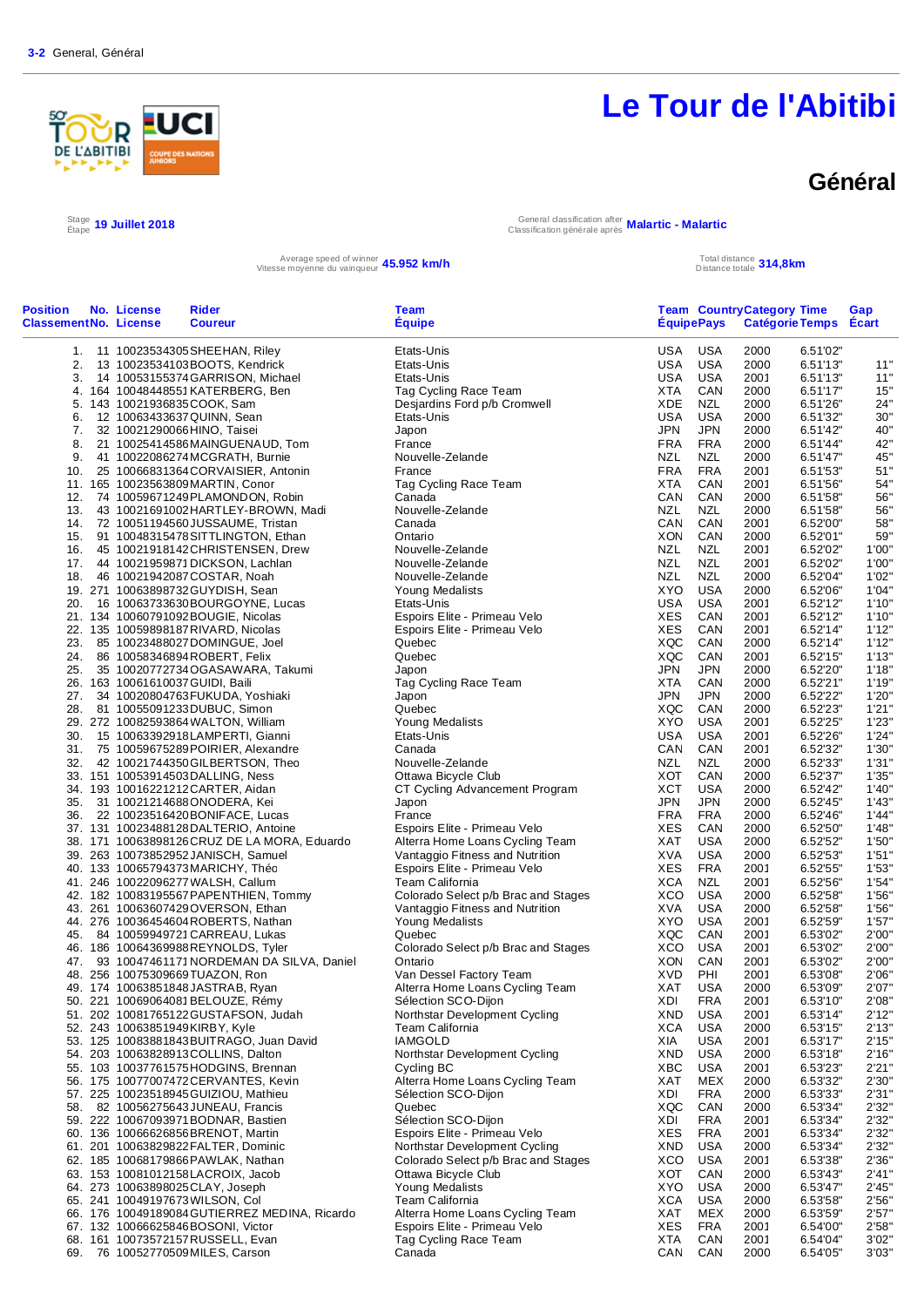|      | 70. 233 10083361982 VARGAS, Daniel                                                | Southeast Regional p/b The Endurance Colective XSE |            | USA        | 2001 | 6.54'07"          | 3'05"  |
|------|-----------------------------------------------------------------------------------|----------------------------------------------------|------------|------------|------|-------------------|--------|
|      | 71. 54 10062925601 KLAHAN, Noppachai                                              | Thailande                                          | THA        | <b>THA</b> | 2000 | 6.54'14"          | 3'12"  |
|      | 72. 53 10072421392 SIRIMONGKHON, Phunsiri                                         | Thailande                                          | THA        | THA        | 2001 | 6.54'18"          | 3'16'  |
|      | 73. 251 10023497929 JOGODNIK, Matthew                                             | Van Dessel Factory Team                            | XVD        | USA        | 2000 | 6.54'19"          | 3'17"  |
|      | 74. 183 10083161417 GALLEGOS, Mateo                                               | Colorado Select p/b Brac and Stages                | XCO        | USA        | 2001 | 6.54'20"          | 3'18"  |
|      | 75. 191 10083683496 CROWELL, Kyle                                                 | CT Cycling Advancement Program                     | XCT        | USA        | 2001 | 6.54'23"          | 3'21'' |
|      | 76. 124 10079264037 ZUKOWSKY, Samuel                                              | <b>IAMGOLD</b>                                     | XIA        | CAN        | 2000 | 6.54'24"          | 3'22"  |
|      | 77. 172 10074691802 SANCHEZ BELTRAM, Hugo Abraham Alterra Home Loans Cycling Team |                                                    | XAT        | MEX        | 2000 | 6.54'25"          | 3'23'' |
|      | 78. 155 10062053005 FOURNIER, Louis                                               | Ottawa Bicycle Club                                | XOT        | CAN        | 2001 | 6.54'28"          | 3'26'' |
|      |                                                                                   |                                                    |            |            |      |                   |        |
|      | 79. 236 10083479190BEREND, Zach                                                   | Southeast Regional p/b The Endurance Colective XSE |            | USA        | 2001 | 6.54'31"          | 3'29'  |
|      | 80. 71 10046142779 PICK RELL, Riley                                               | Canada                                             | CAN        | CAN        | 2001 | 6.54'36"          | 3'34"  |
|      | 81. 102 10059703985 RICHARDSON, Sean                                              | Cycling BC                                         | хвс        | CAN        | 2001 | 6.54'41"          | 3'39"  |
|      | 82. 94 10048387018 FRONER, Axel                                                   | Ontario                                            | XON        | CAN        | 2001 | 6.54'49"          | 3'47"  |
|      | 83. 204 10062864468 PETERSON, Ethan                                               | Northstar Development Cycling                      | XND        | USA        | 2001 | 6.54'55"          | 3'53"  |
|      | 84. 154 10081110067BEAULIEU, Cedric                                               | Ottawa Bicycle Club                                | хот        | CAN        | 2001 | 6.54'55"          | 3'53"  |
|      | 85. 122 10056479747 FORTIER, Thomas                                               | <b>IAMGOLD</b>                                     | XIA        | CAN        | 2000 | 6.54'58"          | 3'56'  |
|      | 86. 83 10060455535DALPE, Félix                                                    | Quebec                                             | XQC        | CAN        | 2001 | 6.55'04"          | 4'02"  |
|      | 87. 205 10062907615BERNSTEIN, Connor                                              | Northstar Development Cycling                      | XND        | USA        | 2001 | 6.55'06"          | 4'04"  |
|      | 88. 252 10080567473 LONG, Dillon                                                  | Van Dessel Factory Team                            | XVD        | USA        | 2000 | 6.55'11"          | 4'09"  |
|      | 89. 254 10049919315RYAN, Nathaniel                                                | Van Dessel Factory Team                            | <b>XVD</b> | USA        | 2000 | 6.55'19"          | 4'17"  |
|      | 90. 123 10061812727 BERTHIAUME, Thomas                                            | IAMGOLD                                            | XIA        | CAN        | 2001 | 6.55'23"          | 4'21"  |
|      |                                                                                   |                                                    | XVA        | USA        | 2001 | 6.55'59"          | 4'57'  |
|      | 91. 265 10083030263 MURRIETA, Kajeme                                              | Vantaggio Fitness and Nutrition                    | XVA        |            |      |                   |        |
|      | 92. 262 10073966524 GILBERT, Joshua                                               | Vantaggio Fitness and Nutrition                    |            | USA        | 2001 | 6.56'03"          | 5'01"  |
|      | 93. 275 10023975855 TAYLOR, Bailey                                                | Young Medalists                                    | XYO        | <b>GBR</b> | 2001 | 6.56'04"          | 5'02'  |
|      | 94. 112 10060063087 VANLUXEMBORG, John                                            | Nova Scotia                                        | XNS        | CAN        | 2000 | 6.56'09"          | 5'07"  |
|      | 95. 152 10046253725 STOPPA, Brett                                                 | Ottawa Bicycle Club                                | XOT        | CAN        | 2001 | 6.56'23"          | 5'21"  |
|      | 96. 96 10048956284 SIRMAN, Jack                                                   | Ontario                                            | XON        | CAN        | 2001 | 6.56'32"          | 5'30"  |
|      | 97. 121 10059935876DESHAIES, Thomas Louis                                         | <b>IAMGOLD</b>                                     | XIA        | CAN        | 2000 | 6.56'41"          | 5'39"  |
|      | 98. 162 10053832556 PAULY, Ethan                                                  | Tag Cycling Race Team                              | XTA        | CAN        | 2000 | 6.56'46"          | 5'44"  |
|      | 99. 23 10026519881 HAMON, Nicolas                                                 | France                                             | FRA        | FRA        | 2000 | 6.56'52"          | 5'50"  |
|      | 100. 274 10049503629 THOMPSON, Connor                                             | Young Medalists                                    | XYO        | <b>USA</b> | 2001 | 6.57'13"          | 6'11"  |
|      | 101. 226 10068085593 RICHARD, Baptiste                                            | Sélection SCO-Dijon                                | XDI        | <b>FRA</b> | 2001 | 6.57'46"          | 6'44"  |
|      | 102. 146 10056265943 BERGERON, Alexis                                             | Desjardins Ford p/b Cromwell                       | XDE        | CAN        | 2001 | 6.57'57"          | 6'55"  |
|      | 103. 184 10083255383 HALL, Sinclair                                               | Colorado Select p/b Brac and Stages                | XCO        | <b>USA</b> | 2001 | 6.57'59"          | 6'57'' |
|      | 104. 24 10025988405LANGELLA, Lilian                                               | France                                             | FRA        | <b>FRA</b> | 2000 | 6.58'03"          | 7'01"  |
|      | 105. 181 10083161114 COATSBALLASEUX, Aidan                                        | Colorado Select p/b Brac and Stages                | XCO        | USA        | 2001 | 6.58'25"          | 7'23'  |
|      | 106. 26 10026065500 FEDRIGO, Mathis                                               | France                                             | FRA        | <b>FRA</b> | 2000 | 6.58'35"          | 7'33"  |
|      | 107. 194 10083664605KRIVITSKY, Joseph                                             | CT Cycling Advancement Program                     | XCT        | <b>USA</b> | 2000 | 6.59'07"          | 8'05'  |
|      | 108. 116 10079906358MERKULOV, Andrei                                              | Nova Scotia                                        | XNS        | CAN        | 2001 | 6.59'09"          | 8'07"  |
|      | 109. 52 10064797701 SEESANOK, Phitthawat                                          | Thailande                                          | THA        | THA        | 2000 | 6.59'21"          | 8'19"  |
|      | 110. 253 10083451811 PETTI, Andrew                                                | Van Dessel Factory Team                            | XVD        | USA        | 2000 | 7.00'12"          | 9'10"  |
|      | 111. 55 10065275728 BANGSIRI, Chalermchai                                         | Thailande                                          | <b>THA</b> | <b>THA</b> | 2000 | 7.00'34"          | 9'32"  |
|      | 112. 264 10083030364 JAMES, Rogan                                                 | Vantaggio Fitness and Nutrition                    | XVA        | <b>USA</b> | 2000 | 7.00'38"          | 9'36'  |
|      | 113. 232 10083423620 ROSS, Brett                                                  | Southeast Regional p/b The Endurance Colective XSE |            | USA        | 2001 | 7.01'19"          | 10'17" |
|      | 114. 142 10055619780ROCHETTE, Alexis                                              |                                                    | <b>XDE</b> | CAN        | 2000 | 7.01'38"          |        |
|      |                                                                                   | Desjardins Ford p/b Cromwell                       |            |            |      |                   | 10'36' |
|      | 115. 144 10059500790LABELLE, Kevin                                                | Desjardins Ford p/b Cromwell                       | XDE        | CAN        | 2001 | 7.02'18"          | 11'16" |
|      | 116. 126 10023511568BRENOT, Arthur                                                | <b>IAMGOLD</b>                                     | XIA        | <b>FRA</b> | 2000 | 7.03'11"          | 12'09" |
|      | 117. 244 10071959937KENNEDY, Brian                                                | Team California                                    | XCA        | <b>USA</b> | 2000 | 7.03'22"          | 12'20" |
|      | 118. 173 10049905268 CASTILLO, Erik                                               | Alterra Home Loans Cycling Team                    | XAT        | <b>USA</b> | 2001 | 7.06'14"          | 15'12" |
|      | 119. 51 10079687605HANGQUART, Rangsiman                                           | Thailande                                          | <b>THA</b> | THA        | 2001 | 7.08'44"          | 17'42' |
|      | 120. 145 10052760102LAROCHELLE, Pierre Antoine                                    | Desjardins Ford p/b Cromwell                       | XDE        | CAN        | 2000 | 7.09'26"          | 18'24" |
|      | 121. 56 10065275627 NOMAI, Aukkrit                                                | Thailande                                          | THA        | THA        | 2000 | 7.09'40"          | 18'38" |
|      | 122. 192 10083639242KOLESZAR, Nick                                                | CT Cycling Advancement Program                     | хст        | USA        | 2000 | 7.09'41"          | 18'39" |
|      | 123. 242 10082900729 WilSON, Devin                                                | Team California                                    | XCA        | <b>USA</b> | 2001 | 7.10'40"          | 19'38" |
|      | 124. 104 10048877876LAFRAMBOISE, Taro                                             | Cycling BC                                         | XBC        | CAN        | 2000 | 7.11'11"          | 20'09" |
| 125. | 92 10023490047 CORREA, Justin                                                     | Ontario                                            | <b>XON</b> | CAN        | 2000 | 7.11'43"          | 20'41" |
| 126. | 33 10020964916 YAMAMOTO, Tetsuo                                                   | Japon                                              | JPN        | <b>JPN</b> | 2000 | 7.12'45"          | 21'43' |
|      | 127. 235 10072097454 SCOTT, Luke                                                  | Southeast Regional p/b The Endurance Colective XSE |            | USA        | 2001 | 7.16'58"          | 25'56' |
|      | 128. 141 10055939678 FOREST LEBLANC, Charles Antoine                              | Desjardins Ford p/b Cromwell                       | XDE        | CAN        | 2000 | 7.21'42"          | 30'40' |
|      | 129. 115 10073823044 GAGNON, Andre                                                | Nova Scotia                                        | XNS        | CAN        | 2000 | 7.22'25"          | 31'23' |
|      | 130. 114 10045796714BENDER, Caleb                                                 | Nova Scotia                                        | <b>XNS</b> | CAN        | 2001 | 7.30'32"          | 39'30" |
|      | 131. 111 10059558889 MACEACHEN, Calum                                             | Nova Scotia                                        | XNS        | CAN        | 2001 | 7.35'25"          | 44'23" |
|      | 132. 113 10023564415HINKS, lan                                                    | Nova Scotia                                        | XNS        | CAN        | 2000 | 7.55'00" 1.03'58" |        |
|      |                                                                                   |                                                    |            |            |      |                   |        |

Richard Sports Services Résultats disponibles sur www.rsstiming.com

**Last calculated, Dernière mise à jour: 19-07, 19.43** 

**StageRace 2005 software — www.stagerace.com** 

**2018TourAbitibi.str : 1291739922 : V3.24 final update**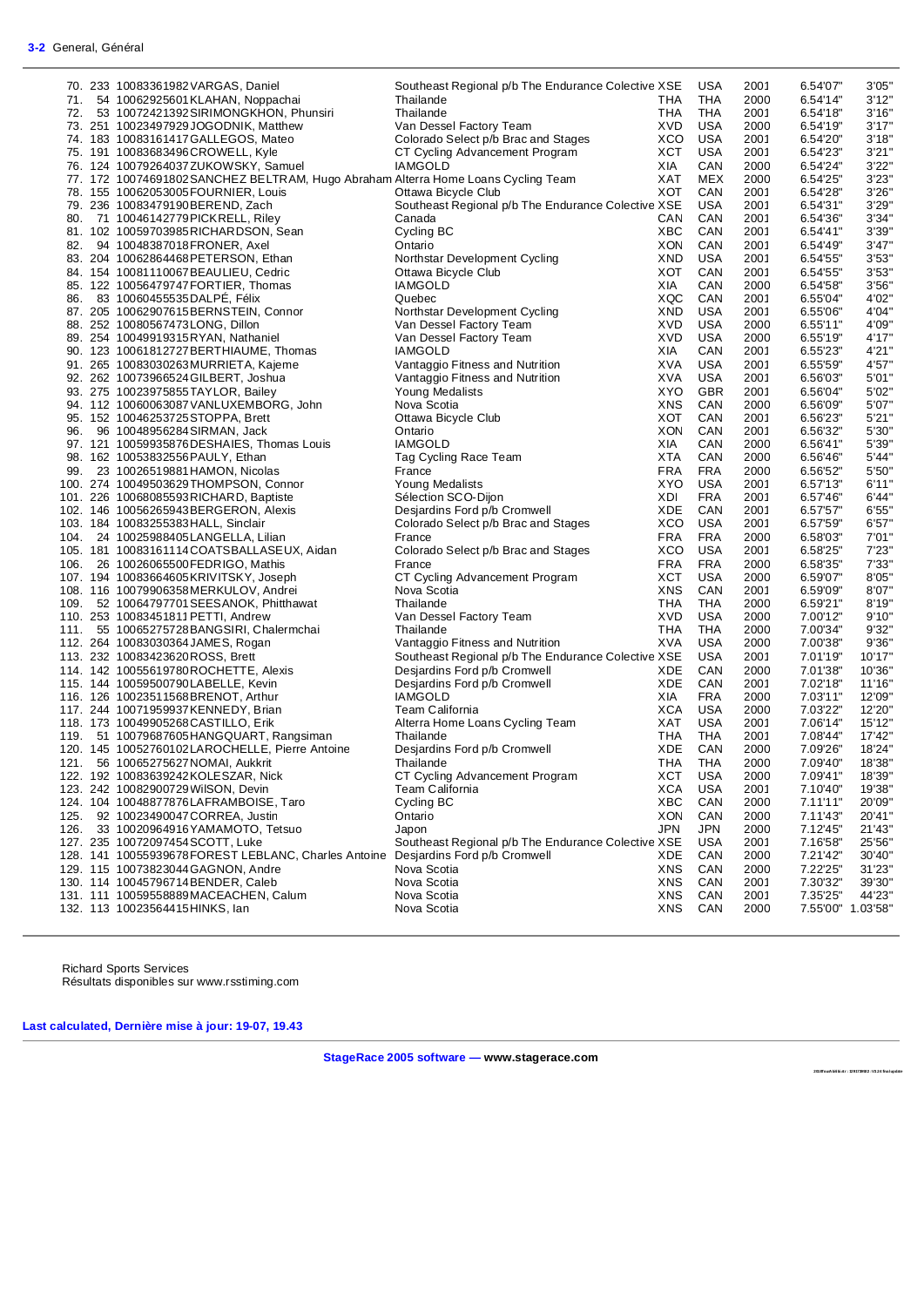

#### **Jeune**

Separate classification Classification séparée **Meilleur Jeune** Stage

Étape **19 Juillet 2018** General classification after Classification générale après **Malartic - Malartic**

Average speed of winner **45.932 km/h**<br>Vitesse moyenne du vainqueur **45.932 km/h** Total distance totale

Total distance **314,8km**<br>Distance totale **314,8km** 

| <b>Position</b>               | No. License                     | <b>Rider</b>                                                              | Team                                                                |                          |                   | <b>Team Country Category</b> | <b>Time</b>          | Gap              |
|-------------------------------|---------------------------------|---------------------------------------------------------------------------|---------------------------------------------------------------------|--------------------------|-------------------|------------------------------|----------------------|------------------|
| <b>Classement No. License</b> |                                 | <b>Coureur</b>                                                            | Équipe                                                              | <b>Équipe Pays</b>       |                   | <b>Catégorie Temps</b>       |                      | <b>Écart</b>     |
| 1.                            |                                 | 14 10053155374 GARRISON, Michael                                          | Etats-Unis                                                          | <b>USA</b>               | <b>USA</b>        | 2001                         | 6.51'13"             |                  |
| 2.                            |                                 | 25 10066831364 CORVAISIER, Antonin                                        | France                                                              | <b>FRA</b>               | <b>FRA</b>        | 2001                         | 6.51'53"             | 40"              |
| 3.                            |                                 | 165 10023563809 MARTIN, Conor                                             | Tag Cycling Race Team                                               | <b>XTA</b>               | CAN               | 2001                         | 6.51'56"             | 43"              |
| 4.                            |                                 | 72 10051194560 JUSSAUME, Tristan                                          | Canada                                                              | CAN                      | CAN               | 2001                         | 6.52'00"             | 47"              |
| 5.                            |                                 | 45 10021918142 CHRISTENSEN, Drew                                          | Nouvelle-Zelande                                                    | NZL                      | NZL               | 2001                         | 6.52'02"             | 49"              |
| 6.                            |                                 | 44 10021959871 DICKSON, Lachlan                                           | Nouvelle-Zelande                                                    | NZL                      | NZL               | 2001                         | 6.52'02"             | 49"              |
| 7.                            |                                 | 16 10063733630 BOURGOYNE, Lucas                                           | Etats-Unis                                                          | <b>USA</b>               | USA               | 2001                         | 6.52'12"             | 59"              |
| 8.                            |                                 | 134 10060791092 BOUGIE, Nicolas                                           | Espoirs Elite - Primeau Velo                                        | XES                      | CAN               | 2001                         | 6.52'12"             | 59"              |
|                               |                                 | 9. 135 10059898187 RIVARD, Nicolas                                        | Espoirs Elite - Primeau Velo                                        | <b>XES</b>               | CAN               | 2001                         | 6.52'14"             | 1'01"            |
| 10.                           |                                 | 86 10058346894 ROBERT, Felix                                              | Quebec                                                              | XQC                      | CAN               | 2001                         | 6.52'15"             | 1'02"            |
| 11.                           |                                 | 272 10082593864 WALTON, William                                           | Young Medalists                                                     | <b>XYO</b>               | USA               | 2001                         | 6.52'25"             | 1'12"            |
| 12.                           |                                 | 15 10063392918 LAMPERTI, Gianni                                           | Etats-Unis                                                          | <b>USA</b>               | USA               | 2001                         | 6.52'26"             | 1'13"            |
| 13.                           |                                 | 75 10059675289 POIRIER, Alexandre                                         | Canada                                                              | CAN                      | CAN               | 2001                         | 6.52'32"             | 1'19"            |
| 14.                           |                                 | 133 10065794373 MARICHY, Théo                                             | Espoirs Elite - Primeau Velo                                        | XES                      | <b>FRA</b>        | 2001                         | 6.52'55"             | 1'42"            |
| 15.                           |                                 | 246 10022096277 WALSH, Callum                                             | Team California                                                     | <b>XCA</b>               | NZL               | 2001                         | 6.52'56"             | 1'43"            |
| 16.                           |                                 | 276 10036454604 ROBERTS, Nathan                                           | Young Medalists                                                     | XYO                      | USA               | 2001                         | 6.52'59"             | 1'46"            |
| 17.                           |                                 | 84 10059949721 CARREAU, Lukas                                             | Quebec                                                              | <b>XQC</b>               | CAN               | 2001                         | 6.53'02"             | 1'49"            |
|                               |                                 | 18. 186 10064369988 REYNOLDS, Tyler                                       | Colorado Select p/b Brac and Stages                                 | <b>XCO</b>               | USA               | 2001                         | 6.53'02"             | 1'49"            |
| 19.                           |                                 | 93 10047461171 NORDEMAN DA SILVA, Daniel                                  | Ontario                                                             | <b>XON</b>               | CAN               | 2001                         | 6.53'02"             | 1'49"            |
| 20.                           |                                 | 256 10075309669 TUAZON, Ron                                               | Van Dessel Factory Team                                             | <b>XVD</b>               | PHI               | 2001                         | 6.53'08"             | 1'55"            |
| 21.                           |                                 | 221 10069064081 BELOUZE, Rémy                                             | Sélection SCO-Dijon                                                 | XDI                      | <b>FRA</b>        | 2001                         | 6.53'10"             | 1'57"            |
| 22.                           |                                 | 202 10081765122 GUSTAFSON, Judah                                          | Northstar Development Cycling                                       | <b>XND</b>               | USA               | 2001                         | 6.53'14"             | 2'01"            |
| 23.                           |                                 | 125 10083881843 BUITRAGO, Juan David                                      | IAMGOLD                                                             | XIA                      | USA               | 2001                         | 6.53'17"             | 2'04"            |
|                               |                                 | 24. 103 10037761575 HODGINS, Brennan                                      | Cycling BC                                                          | <b>XBC</b>               | USA               | 2001                         | 6.53'23"             | 2'10"            |
| 25.                           |                                 | 222 10067093971 BODNAR, Bastien                                           | Sélection SCO-Dijon                                                 | XDI                      | <b>FRA</b>        | 2001                         | 6.53'34"             | 2'21"            |
| 26.                           |                                 | 136 10066626856 BRENOT, Martin                                            | Espoirs Elite - Primeau Velo                                        | XES                      | <b>FRA</b>        | 2001                         | 6.53'34"             | 2'21"            |
| 28.                           |                                 | 27. 185 10068179866 PAWLAK, Nathan<br>132 10066625846 BOSONI, Victor      | Colorado Select p/b Brac and Stages<br>Espoirs Elite - Primeau Velo | <b>XCO</b><br><b>XES</b> | USA<br><b>FRA</b> | 2001<br>2001                 | 6.53'38"<br>6.54'00" | 2'25"<br>2'47"   |
| 29.                           |                                 | 161 10073572157 RUSSELL, Evan                                             | Tag Cycling Race Team                                               | <b>XTA</b>               | CAN               | 2001                         | 6.54'04"             | 2'51"            |
|                               |                                 | 30. 233 10083361982 VARGAS, Daniel                                        | Southeast Regional p/b The Endurance Colective                      | XSE                      | USA               | 2001                         | 6.54'07"             | 2'54"            |
| 31.                           |                                 | 53 10072421392 SIRIMONGKHON, Phunsiri                                     | Thailande                                                           | <b>THA</b>               | <b>THA</b>        | 2001                         | 6.54'18"             | 3'05"            |
| 32.                           |                                 | 183 10083161417 GALLEGOS, Mateo                                           | Colorado Select p/b Brac and Stages                                 | XCO                      | USA               | 2001                         | 6.54'20"             | 3'07"            |
| 33.                           |                                 | 191 10083683496 CROWELL, Kyle                                             | CT Cycling Advancement Program                                      | <b>XCT</b>               | USA               | 2001                         | 6.54'23"             | 3'10"            |
| 34.                           |                                 | 155 10062053005 FOURNIER, Louis                                           | Ottawa Bicycle Club                                                 | <b>XOT</b>               | CAN               | 2001                         | 6.54'28"             | 3'15"            |
| 35.                           |                                 | 236 10083479190 BEREND, Zach                                              | Southeast Regional p/b The Endurance Colective                      | <b>XSE</b>               | USA               | 2001                         | 6.54'31"             | 3'18"            |
| 36.                           |                                 | 71 10046142779 PICKRELL, Riley                                            | Canada                                                              | CAN                      | CAN               | 2001                         | 6.54'36"             | 3'23"            |
| 37.                           |                                 | 102 10059703985 RICHARDSON, Sean                                          | Cycling BC                                                          | XBC                      | CAN               | 2001                         | 6.54'41"             | 3'28"            |
| 38.                           |                                 | 94 10048387018 FRONER, Axel                                               | Ontario                                                             | <b>XON</b>               | CAN               | 2001                         | 6.54'49"             | 3'36"            |
| 39.                           |                                 | 204 10062864468 PETERSON, Ethan                                           | Northstar Development Cycling                                       | XND                      | USA               | 2001                         | 6.54'55"             | 3'42"            |
| 40.                           |                                 | 154 10081110067 BEAULIEU, Cedric                                          | Ottawa Bicycle Club                                                 | XOT                      | CAN               | 2001                         | 6.54'55"             | 3'42"            |
| 41.                           | 83 10060455535 DALPE, Félix     |                                                                           | Quebec                                                              | XQC                      | CAN               | 2001                         | 6.55'04"             | 3'51"            |
| 42.                           |                                 | 205 10062907615 BERNSTEIN, Connor                                         | Northstar Development Cycling                                       | XND                      | USA               | 2001                         | 6.55'06"             | 3'53"            |
| 43.                           |                                 | 123 10061812727 BERTHIAUME, Thomas                                        | <b>IAMGOLD</b>                                                      | XIA                      | CAN               | 2001                         | 6.55'23"             | 4'10"            |
| 44.                           |                                 | 265 10083030263 MURRIETA, Kajeme                                          | Vantaggio Fitness and Nutrition                                     | <b>XVA</b>               | USA               | 2001                         | 6.55'59"             | 4'46"            |
| 45.                           |                                 | 262 10073966524 GILBERT, Joshua                                           | Vantaggio Fitness and Nutrition                                     | <b>XVA</b>               | USA               | 2001                         | 6.56'03"             | 4'50"            |
| 46.                           |                                 | 275 10023975855 TAYLOR, Bailey                                            | Young Medalists                                                     | XYO                      | <b>GBR</b>        | 2001                         | 6.56'04"             | 4'51"            |
| 47.                           |                                 | 152 10046253725 STOPPA, Brett                                             | Ottawa Bicycle Club                                                 | XOT                      | CAN               | 2001                         | 6.56'23"             | 5'10"            |
| 48.                           |                                 | 96 10048956284 SIRMAN, Jack                                               | Ontario                                                             | XON                      | CAN               | 2001                         | 6.56'32"             | 5'19"            |
| 49.                           |                                 | 274 10049503629 THOMPSON, Connor                                          | <b>Young Medalists</b>                                              | XYO                      | USA               | 2001                         | 6.57'13"             | 6'00"            |
| 50.                           |                                 | 226 10068085593 RICHARD, Baptiste                                         | Sélection SCO-Dijon                                                 | XDI                      | <b>FRA</b>        | 2001                         | 6.57'46"             | 6'33"            |
| 51.                           |                                 | 146 10056265943 BERGERON, Alexis                                          | Desjardins Ford p/b Cromwell                                        | XDE                      | CAN               | 2001                         | 6.57'57"             | 6'44"            |
| 52.                           |                                 | 184 10083255383 HALL, Sinclair                                            | Colorado Select p/b Brac and Stages                                 | <b>XCO</b>               | <b>USA</b>        | 2001                         | 6.57'59"             | 6'46"            |
|                               |                                 | 53. 181 10083161114 COATSBALLASEUX, Aidan                                 | Colorado Select p/b Brac and Stages                                 | XCO                      | USA               | 2001                         | 6.58'25"             | 7'12"            |
|                               |                                 | 54. 116 10079906358 MERKULOV, Andrei                                      | Nova Scotia                                                         | XNS                      | CAN               | 2001                         | 6.59'09"             | 7'56"            |
|                               | 55. 232 10083423620 ROSS, Brett |                                                                           | Southeast Regional p/b The Endurance Colective                      | <b>XSE</b>               | USA               | 2001                         | 7.01'19"             | 10'06"           |
|                               |                                 | 56. 144 10059500790 LABELLE, Kevin                                        | Desjardins Ford p/b Cromwell                                        | XDE                      | CAN               | 2001                         | 7.02'18"             | 11'05"           |
| 58.                           |                                 | 57. 173 10049905268 CASTILLO, Erik<br>51 10079687605 HANGQUART, Rangsiman | Alterra Home Loans Cycling Team<br>Thailande                        | XAT<br>THA               | USA<br>THA        | 2001<br>2001                 | 7.06'14"<br>7.08'44" | 15'01"<br>17'31" |
|                               |                                 | 59. 242 10082900729 WilSON, Devin                                         | Team California                                                     | <b>XCA</b>               | USA               | 2001                         | 7.10'40"             | 19'27"           |
|                               |                                 | 60. 235 10072097454 SCOTT, Luke                                           | Southeast Regional p/b The Endurance Colective                      | XSE                      | USA               | 2001                         | 7.16'58"             | 25'45"           |
|                               |                                 | 61. 114 10045796714 BENDER, Caleb                                         | Nova Scotia                                                         | <b>XNS</b>               | CAN               | 2001                         | 7.30'32"             | 39'19"           |
|                               |                                 | 62. 111 10059558889 MACEACHEN, Calum                                      | Nova Scotia                                                         | XNS                      | CAN               | 2001                         | 7.35'25" 44'12"      |                  |
|                               |                                 |                                                                           |                                                                     |                          |                   |                              |                      |                  |
|                               |                                 |                                                                           |                                                                     |                          |                   |                              |                      |                  |

Richard Sports Services

Résultats disponibles sur www.rsstiming.com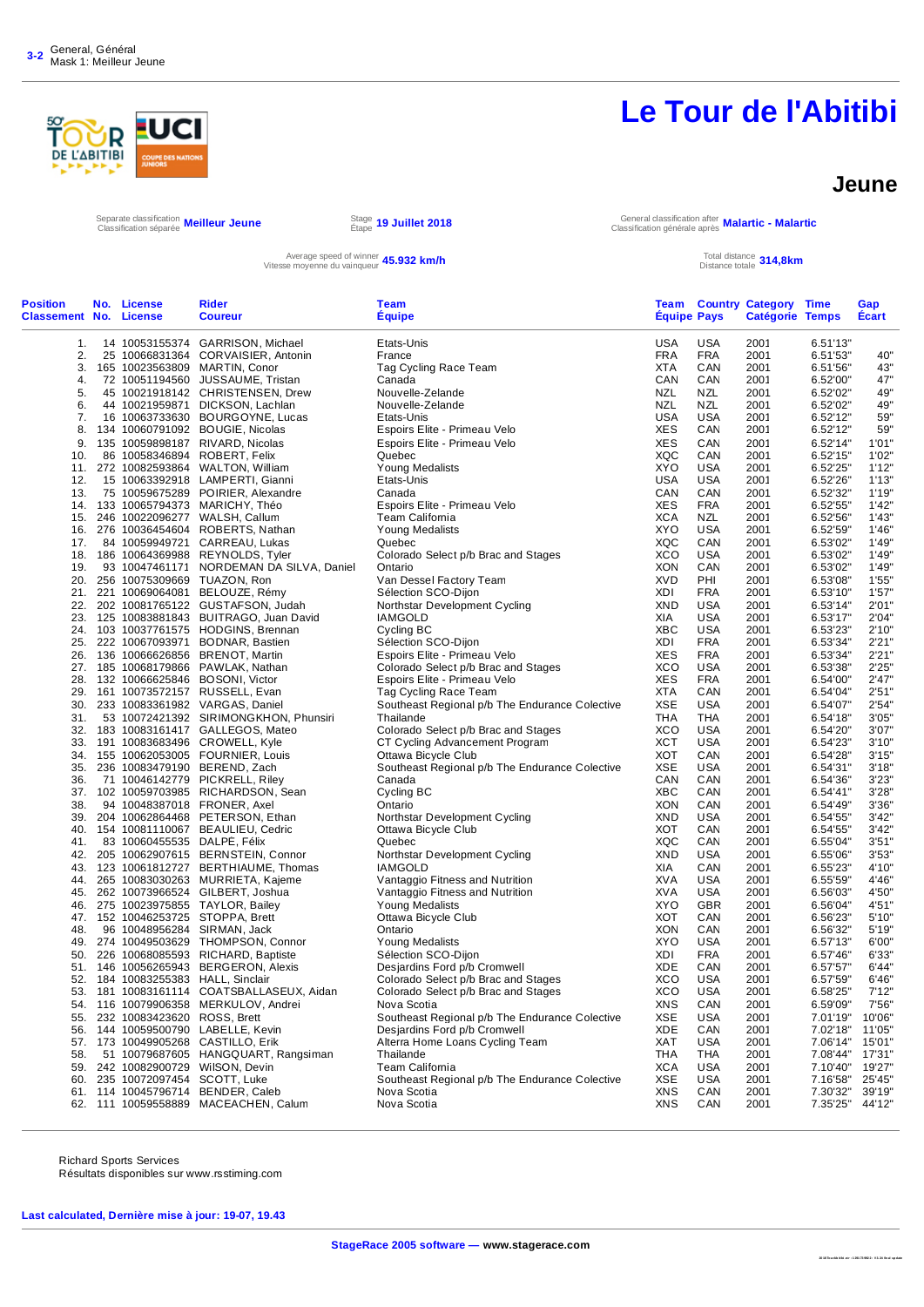### **Points**

Stage 19 Juillet 2018

**ABITIBI** 

Étape **19 Juillet 2018** Sprint classification after Classification des sprints après **Malartic - Malartic**

| <b>Position</b><br><b>Classement No. License</b> | No. License                     | <b>Rider</b><br><b>Coureur</b>              | <b>Team</b><br><b>Équipe</b>    | <b>Équipe Pays</b> |            | <b>Team Country Category Points</b><br><b>Catégorie Points</b> |                          |
|--------------------------------------------------|---------------------------------|---------------------------------------------|---------------------------------|--------------------|------------|----------------------------------------------------------------|--------------------------|
| 1                                                |                                 |                                             |                                 |                    |            |                                                                |                          |
| 1.                                               |                                 | 71 10046142779 PICKRELL, Riley              | Canada                          | CAN                | CAN        | 2001                                                           | 6                        |
| 2.                                               | 32 10021290066 HINO, Taisei     |                                             | Japon                           | <b>JPN</b>         | <b>JPN</b> | 2000                                                           | 4                        |
|                                                  |                                 | 3. 174 10063851848 JASTRAB, Ryan            | Alterra Home Loans Cycling Team | XAT                | <b>USA</b> | 2000                                                           | 2                        |
| <b>Stage, Étape</b>                              |                                 |                                             |                                 |                    |            |                                                                |                          |
| 1.                                               |                                 | 11 10023534305 SHEEHAN, Riley               | Etats-Unis                      | <b>USA</b>         | <b>USA</b> | 2000                                                           | 30                       |
| 2.                                               |                                 | 71 10046142779 PICKRELL, Riley              | Canada                          | CAN                | CAN        | 2001                                                           | 24                       |
| 3.                                               |                                 | 34 10020804763 FUKUDA, Yoshiaki             | Japon                           | <b>JPN</b>         | <b>JPN</b> | 2000                                                           | 20                       |
| 4.                                               | 32 10021290066 HINO, Taisei     |                                             | Japon                           | <b>JPN</b>         | <b>JPN</b> | 2000                                                           | 16                       |
| 5.                                               |                                 | 22 10023516420 BONIFACE, Lucas              | France                          | <b>FRA</b>         | <b>FRA</b> | 2000                                                           | 12                       |
| 6.                                               |                                 | 21 10025414586 MAINGUENAUD, Tom             | France                          | <b>FRA</b>         | <b>FRA</b> | 2000                                                           | 10                       |
| 7.                                               |                                 | 53 10072421392 SIRIMONGKHON, Phunsiri       | Thailande                       | THA                | <b>THA</b> | 2001                                                           | $\, 8$                   |
| 8.                                               |                                 | 74 10059671249 PLAMONDON, Robin             | Canada                          | CAN                | CAN        | 2000                                                           | $\,6\,$                  |
|                                                  |                                 | 9. 222 10067093971 BODNAR, Bastien          | Sélection SCO-Dijon             | XDI                | <b>FRA</b> | 2001                                                           | $\overline{\mathcal{A}}$ |
|                                                  |                                 | 10. 174 10063851848 JASTRAB, Ryan           | Alterra Home Loans Cycling Team | <b>XAT</b>         | <b>USA</b> | 2000                                                           | $\overline{2}$           |
| General, Général                                 |                                 |                                             |                                 |                    |            |                                                                |                          |
| 1.                                               |                                 | 71 10046142779 PICKRELL, Riley              | Canada                          | CAN                | CAN        | 2001                                                           | 72                       |
| 2.                                               | 32 10021290066 HINO, Taisei     |                                             | Japon                           | <b>JPN</b>         | <b>JPN</b> | 2000                                                           | 64                       |
| 3.                                               |                                 | 11 10023534305 SHEEHAN, Riley               | Etats-Unis                      | <b>USA</b>         | <b>USA</b> | 2000                                                           | 54                       |
|                                                  |                                 | 4. 174 10063851848 JASTRAB, Ryan            | Alterra Home Loans Cycling Team | <b>XAT</b>         | USA        | 2000                                                           | 34                       |
|                                                  |                                 | 5. 171 10063898126 CRUZ DE LA MORA, Eduardo | Alterra Home Loans Cycling Team | XAT                | <b>USA</b> | 2000                                                           | 30                       |
| 6.                                               |                                 | 21 10025414586 MAINGUENAUD, Tom             | France                          | <b>FRA</b>         | <b>FRA</b> | 2000                                                           | 28                       |
|                                                  | 7. 143 10021936835 COOK, Sam    |                                             | Desjardins Ford p/b Cromwell    | <b>XDE</b>         | <b>NZL</b> | 2000                                                           | 28                       |
| 8.                                               |                                 | 34 10020804763 FUKUDA, Yoshiaki             | Japon                           | <b>JPN</b>         | <b>JPN</b> | 2000                                                           | 26                       |
| 9.                                               |                                 | 22 10023516420 BONIFACE, Lucas              | France                          | <b>FRA</b>         | <b>FRA</b> | 2000                                                           | 24                       |
|                                                  |                                 | 10. 222 10067093971 BODNAR, Bastien         | Sélection SCO-Dijon             | XDI                | <b>FRA</b> | 2001                                                           | 24                       |
|                                                  | 11. 243 10063851949 KIRBY, Kyle |                                             | Team California                 | <b>XCA</b>         | <b>USA</b> | 2000                                                           | 20                       |
| 12.                                              |                                 | 14 10053155374 GARRISON, Michael            | Etats-Unis                      | <b>USA</b>         | <b>USA</b> | 2001                                                           | 19                       |
|                                                  |                                 | 13. 221 10069064081 BELOUZE, Rémy           | Sélection SCO-Dijon             | XDI                | <b>FRA</b> | 2001                                                           | 12                       |
|                                                  |                                 | 14. 164 10048448551 KATERBERG, Ben          | Tag Cycling Race Team           | <b>XTA</b>         | CAN        | 2000                                                           | 12                       |
| 15.                                              |                                 | 53 10072421392 SIRIMONGKHON, Phunsiri       | Thailande                       | <b>THA</b>         | <b>THA</b> | 2001                                                           | $\, 8$                   |
| 16.                                              |                                 | 13 10023534103 BOOTS, Kendrick              | Etats-Unis                      | <b>USA</b>         | <b>USA</b> | 2000                                                           | $\, 8$                   |
|                                                  |                                 | 17. 135 10059898187 RIVARD, Nicolas         | Espoirs Elite - Primeau Velo    | <b>XES</b>         | CAN        | 2001                                                           | 8                        |
| 18.                                              |                                 | 25 10066831364 CORVAISIER, Antonin          | France                          | <b>FRA</b>         | <b>FRA</b> | 2001                                                           | 6                        |
| 19.                                              |                                 | 42 10021744350 GILBERTSON, Theo             | Nouvelle-Zelande                | <b>NZL</b>         | <b>NZL</b> | 2000                                                           | 6                        |
| 20.                                              |                                 | 74 10059671249 PLAMONDON, Robin             | Canada                          | CAN                | CAN        | 2000                                                           | 6                        |
| 21.                                              |                                 | 16 10063733630 BOURGOYNE, Lucas             | Etats-Unis                      | <b>USA</b>         | <b>USA</b> | 2001                                                           | $\,6$                    |
| 22.                                              |                                 | 41 10022086274 MCGRATH, Burnie              | Nouvelle-Zelande                | <b>NZL</b>         | <b>NZL</b> | 2000                                                           | 6                        |
| 23.                                              | 12 10063433637 QUINN, Sean      |                                             | Etats-Unis                      | <b>USA</b>         | <b>USA</b> | 2000                                                           | 5                        |
|                                                  |                                 | 24. 133 10065794373 MARICHY, Théo           | Espoirs Elite - Primeau Velo    | <b>XES</b>         | <b>FRA</b> | 2001                                                           |                          |
|                                                  |                                 | 25. 261 10063607429 OVERSON, Ethan          | Vantaggio Fitness and Nutrition | <b>XVA</b>         | <b>USA</b> | 2000                                                           | $\frac{4}{3}$            |
| 26.                                              |                                 | 23 10026519881 HAMON, Nicolas               | France                          | <b>FRA</b>         | <b>FRA</b> | 2000                                                           | $\mathbf{1}$             |
|                                                  |                                 |                                             |                                 |                    |            |                                                                |                          |

Richard Sports Services Résultats disponibles sur www.rsstiming.com

**Last calculated, Dernière mise à jour: 19-07, 19.43**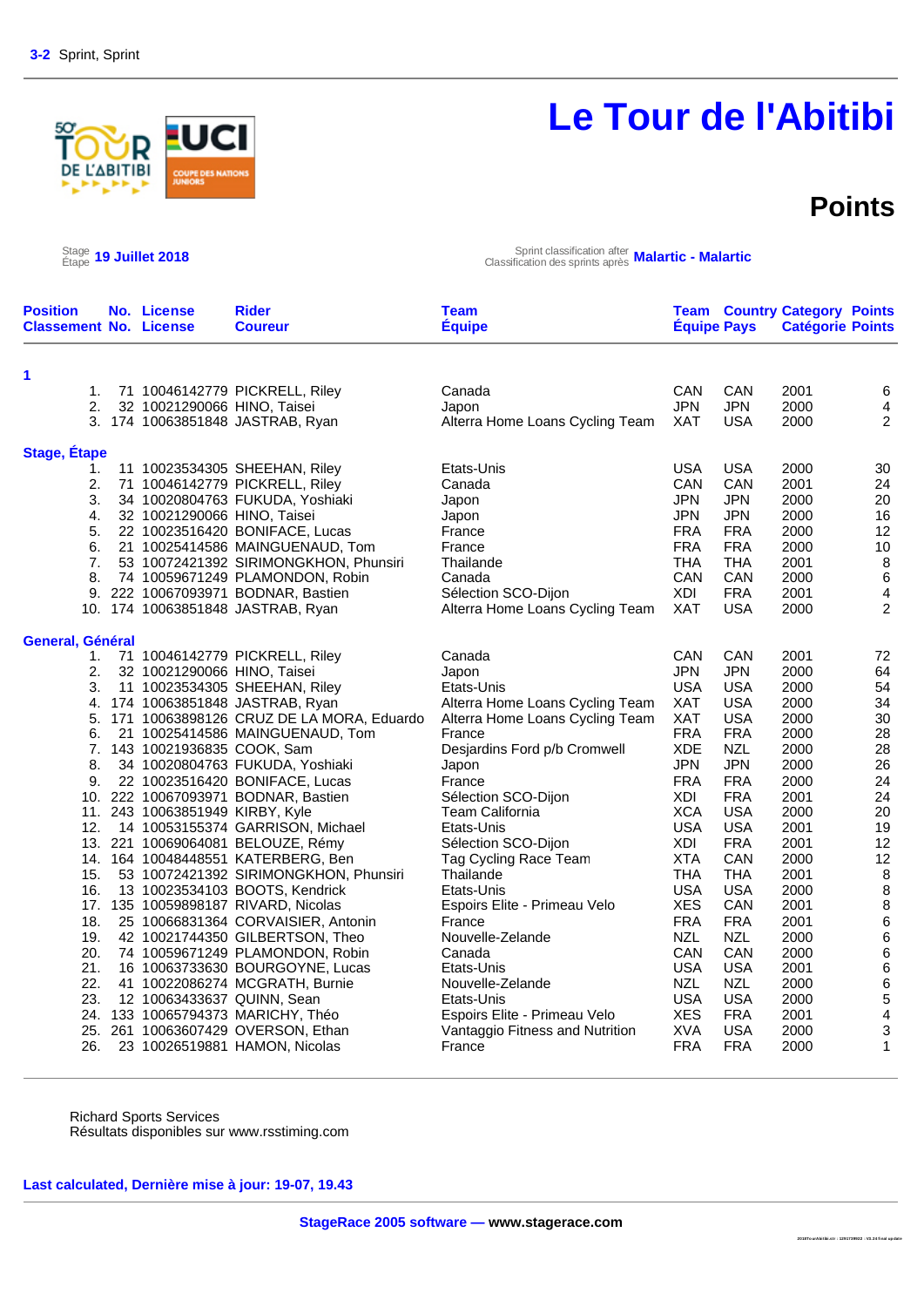#### <u>우</u> R **ABITIBI**

# **Le Tour de l'Abitibi**

# **Équipe**

 $\frac{\text{Stage}}{\text{Etape}}$  19 Juillet 2018

Étape **19 Juillet 2018** General classification after Classification générale après **Malartic - Malartic**

| <b>Position</b><br><b>Classement</b> | <b>Team</b><br><b>Équipe</b>                                         | <b>Team</b><br><b>Équipe</b> | <b>Time</b><br><b>Temps</b> | Gap<br>Écart   |
|--------------------------------------|----------------------------------------------------------------------|------------------------------|-----------------------------|----------------|
| <b>Classification</b>                |                                                                      |                              |                             |                |
|                                      | 1. France                                                            | <b>FRA</b>                   | 3.17'24"                    |                |
|                                      | 2. Japon                                                             | <b>JPN</b>                   | 3.17'24"                    |                |
|                                      | 3. Canada                                                            | CAN                          | 3.17'24"                    |                |
|                                      | 4. Sélection SCO-Dijon                                               | XDI                          | 3.17'24"                    |                |
|                                      | 5. Alterra Home Loans Cycling Team                                   | <b>XAT</b>                   | 3.17'24"                    |                |
|                                      | 6. Etats-Unis                                                        | <b>USA</b>                   | 3.17'24"                    |                |
|                                      | 7. Espoirs Elite - Primeau Velo                                      | <b>XES</b>                   | 3.17'24"                    |                |
|                                      | 8. Nouvelle-Zelande                                                  | <b>NZL</b>                   | 3.17'24"                    |                |
|                                      | 9. Quebec                                                            | XQC                          | 3.17'24"                    |                |
|                                      | 10. Thailande                                                        | <b>THA</b>                   | 3.17'24"                    |                |
|                                      | 11. Colorado Select p/b Brac and Stages                              | <b>XCO</b>                   | 3.17'24"                    |                |
|                                      | 12. Vantaggio Fitness and Nutrition                                  | XVA                          | 3.17'24"                    |                |
|                                      | 13. Young Medalists                                                  | <b>XYO</b>                   | 3.17'24"                    |                |
|                                      | 14. Ontario                                                          | <b>XON</b>                   | 3.17'24"                    |                |
|                                      | 15. CT Cycling Advancement Program                                   | <b>XCT</b>                   | 3.17'24"                    |                |
|                                      | 16. Ottawa Bicycle Club                                              | <b>XOT</b>                   | 3.17'24"                    |                |
|                                      | 17. IAMGOLD                                                          | <b>XIA</b>                   | 3.17'24"                    |                |
|                                      | 18. Tag Cycling Race Team                                            | <b>XTA</b>                   | 3.17'24"                    |                |
|                                      | 19. Van Dessel Factory Team                                          | <b>XVD</b>                   | 3.17'24"                    |                |
|                                      | 20. Northstar Development Cycling                                    | <b>XND</b>                   | 3.17'24"                    |                |
|                                      | 21. Team California                                                  | <b>XCA</b>                   | 3.17'24"                    |                |
|                                      | 22. Desjardins Ford p/b Cromwell                                     | <b>XDE</b>                   | 3.17'42"                    | 18"            |
|                                      | 23. Nova Scotia                                                      | <b>XNS</b>                   | 3.18'00"                    | 36"            |
|                                      | 24. Southeast Regional p/b The Endurance Colective<br>25. Cycling BC | <b>XSE</b><br><b>XBC</b>     | 3.18'30"<br>3.25'09"        | 1'06"<br>7'45" |
| <b>General classification</b>        |                                                                      |                              |                             |                |
|                                      | 1. Etats-Unis                                                        | <b>USA</b>                   | 20.33'27"                   |                |
|                                      | 2. Nouvelle-Zelande                                                  | <b>NZL</b>                   | 20.35'21"                   | 1'54"          |
|                                      | 3. France                                                            | <b>FRA</b>                   | 20.35'25"                   | 1'58"          |
|                                      | 4. Tag Cycling Race Team                                             | <b>XTA</b>                   | 20.35'34"                   | 2'07'          |
|                                      | 5. Canada                                                            | CAN                          | 20.36'10"                   | 2'43"          |
|                                      | 6. Quebec                                                            | XQC                          | 20.36'31"                   | 3'04"          |
|                                      | 7. Japon                                                             | <b>JPN</b>                   | 20.36'36"                   | 3'09"          |
|                                      | 8. Espoirs Elite - Primeau Velo                                      | <b>XES</b>                   | 20.37'06"                   | 3'39"          |
|                                      | 9. Young Medalists                                                   | <b>XYO</b>                   | 20.37'30"                   | 4'03"          |
|                                      | 10. Vantaggio Fitness and Nutrition                                  | <b>XVA</b>                   | 20.38'42"                   | 5'15"          |
|                                      | 11. Colorado Select p/b Brac and Stages                              | <b>XCO</b>                   | 20.39'14"                   | 5'47'          |
|                                      | 12. Ontario                                                          | <b>XON</b>                   | 20.39'27"                   | 6'00"          |
|                                      | 13. Northstar Development Cycling                                    | <b>XND</b>                   | 20.39'32"                   | 6'05"          |
|                                      | 14. Alterra Home Loans Cycling Team                                  | <b>XAT</b>                   | 20.39'39"                   | 6'12'          |
|                                      | 15. Sélection SCO-Dijon                                              | <b>XDI</b>                   | 20.39'48"                   | 6'21'          |
|                                      | 16. Team California                                                  | <b>XCA</b>                   | 20.40'13"                   | 6'46''         |
|                                      | 17. Ottawa Bicycle Club                                              | <b>XOT</b>                   | 20.40'24"                   | 6'57'          |
|                                      | 18. IAMGOLD                                                          | XIA                          | 20.41'50"                   | 8'23"          |
|                                      | 19. Van Dessel Factory Team                                          | <b>XVD</b>                   | 20.41'52"                   | 8'25"          |
|                                      | 20. CT Cycling Advancement Program                                   | <b>XCT</b>                   | 20.44'17"                   | 10'50"         |
|                                      | 21. Thailande                                                        | <b>THA</b>                   | 20.46'35"                   | 13'08"         |
|                                      | 22. Desjardins Ford p/b Cromwell                                     | <b>XDE</b>                   | 20.49'43"                   | 16'16"         |
|                                      | 23. Southeast Regional p/b The Endurance Colective                   | <b>XSE</b>                   | 20.49'57"                   | 16'30"         |
|                                      | 24. Nova Scotia                                                      | <b>XNS</b>                   | 20.54'30"                   | 21'03"         |
|                                      | 25. Cycling BC                                                       | <b>XBC</b>                   | 20.59'15"                   | 25'48"         |

Richard Sports Services Résultats disponibles sur www.rsstiming.com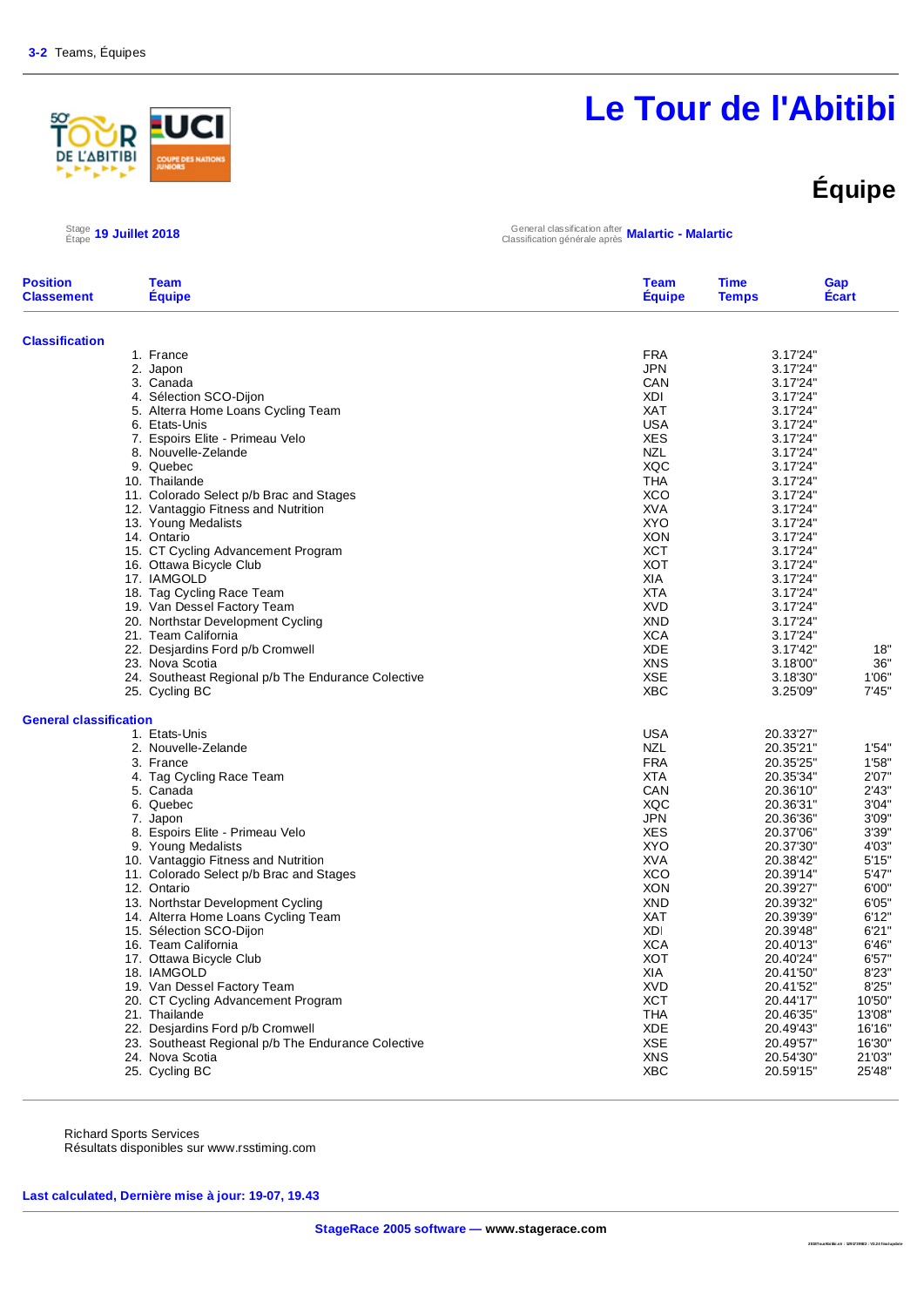



#### **Étape 4 Malartic/Stage 4 Malartic**

#### **Sprint du maire/Mayor's Sprint 500\$**

# 44 DICKSON , Lachlan. New- Zealand

#### **Étape5 / Stage 5**

#### **Décision des commissaires** :

Le KOM non jugé à l'étape 1 sera reporté à l'étape 5 au 3e tour à 96,6 KM The KOM not judged on stage 1 will be judged at stage 5 on the 3rd lap at 96,6km.

Il a été décidé conjointement avec l'organisation et les commissaires de retirer tous les véhicules suiveurs à la déviation avant le début du dernier tour. Par conséquent tout incident reconnu pendant le dernier tour sera considéré comme étant dans les 3 derniers kilomètres.

Decision was made by both the commissaires and the organization to remove all the following cars at the deviation before the start of the last lap. Therefore any recognized incident during that last lap will be considered within the last 3 km.

Jury des commissaires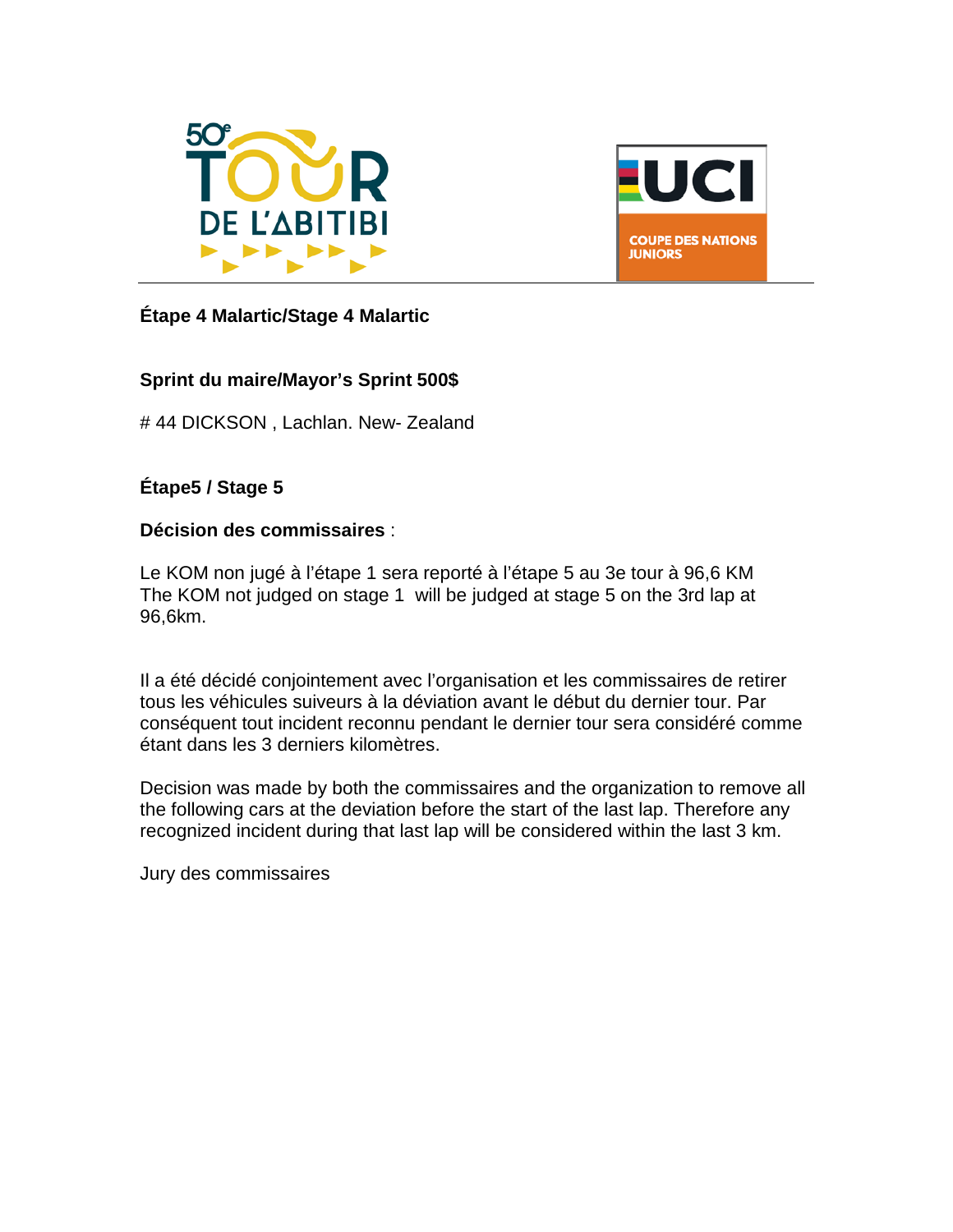

Title Titre **Ordre de la Caravane** Date

#### Date **19 juillet 2018**

Order of team captain vehicles for 5th Stage Ordre des voitures des chefs d'équipe pour la 5e Étape

- 1. Etats-Unis<br>2. Tag Cyclin
- Tag Cycling Race Team
- 3. Desjardins Ford p/b Cromwell
- 4. Japon
- 5. France
- 6. Nouvelle-Zelande
- 7. Canada
- 8. Ontario
- 9. Young Medalists
- 10. Espoirs Elite Primeau Velo
- 11. Quebec
- 12. Ottawa Bicycle Club
- 13. CT Cycling Advancement Program
- 14. Alterra Home Loans Cycling Team<br>15. Vantaggio Fitness and Nutrition
- 15. Vantaggio Fitness and Nutrition<br>16. Team California
- Team California
- 17. Colorado Select p/b Brac and Stages<br>18. Van Dessel Factory Team
- Van Dessel Factory Team
- 19. Sélection SCO-Dijon
- 20. Northstar Development Cycling
- 21. IAMGOLD
- 22. Cycling BC
- 23. Southeast Regional p/b The Endurance Colective
- 24. Thailande
- 25. Nova Scotia

Richard Sports Services Résultats disponibles sur www.rsstiming.com

**Last calculated, Dernière mise à jour: 19-07, 19.50** 

**StageRace 2005 software — www.stagerace.com** 

**2018To urAbitibi.str : 1291739922 : V3.24 final up date**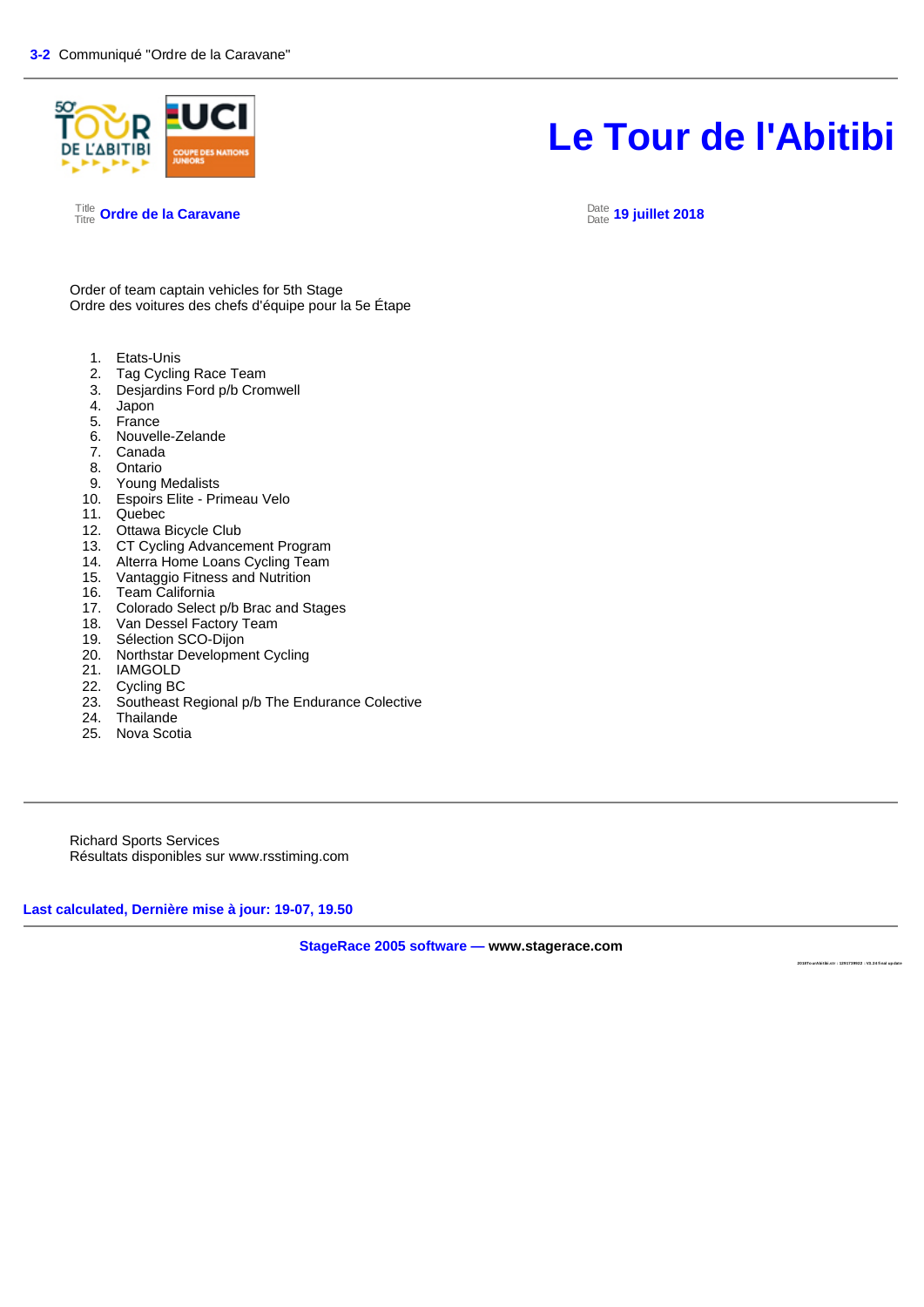

#### Stage is a stage **20 Juillet 2018** Stage is a stage in the stage in the stage in the stage is stage in the Stage is<br>Étape **20 Juillet 2018**

Distance Distance **99,8km (314,8km — 414,6km)**



Étape **Amos Val-d'Or**

Commencement Heure de départ **16h45**

| <b>USA</b> | Etats-Unis            | 11<br>SHEEHAN, Riley  | 12<br>QUINN, Sean            | 13<br>BOOTS, Kendr.      | 14<br>GARRISON, Mi    | 15<br>LAMPERTI, Gi.      | 16<br>BOURGOYNE, L.          |
|------------|-----------------------|-----------------------|------------------------------|--------------------------|-----------------------|--------------------------|------------------------------|
| <b>FRA</b> | France                | 21<br>MAINGU ENAUD,   | 22<br>BONIFACE, Lu.          | 23<br>HAMON, Nicolas     | 24<br>LANGELLA, Li    | 25<br>CORVAISIER,        | 26<br>FEDRIGO, Mat.          |
| <b>JPN</b> | Japon                 | 31<br>ONODERA, Kei    | 32<br>HINO, Taisei           | 33<br>YAMAMOTO, Te       | 34<br>FUKUDA, Yos     | 35<br>OGASAWARA, T       | $436$                        |
| <b>NZL</b> | Nouvelle-Zelande      | 41<br>MCGRATH, Bu.    | 42<br><b>GILBERTSON</b>      | 43<br>HARTLEY-BROW.      | 44<br>DICKSON, Lac.   | 45<br><b>CHRISTENSEN</b> | 46<br>COSTAR, Noah           |
| <b>THA</b> | Thailande             | 51<br>HANGQUART, R.   | 52<br>SEESANOK, Ph           | 53<br>SIRIMONGKHON.      | 54<br>KLAHAN, Nopp.   | 55<br>BANGSIRI, Ch.      | 56<br>NOMAI, Aukkrit         |
| CAN        | Canada                | 71<br>PICKRELL, Ri.   | 72<br>JUSSAUME, Tr           | (73)                     | 74<br>PLAMONDON, R    | 75<br>POIRIER, Ale.      | 76<br>MILES, Carson          |
| XQC        | Quebec                | 81<br>DUBUC, Simon    | 82<br>JUNEAU, Fran.          | 83<br>DALPÉ, Félix       | 84<br>CARREAU, Lukas  | 85<br>DOMINGUE, Joel     | 86<br>ROBERT, Felix          |
| <b>XON</b> | Ontario               | 91<br>SITTUNGTON,     | 92<br>CORREA, Justin         | 93<br>NORDEMAN DA        | 94<br>FRONER, Axel    | $\left( \Theta 5\right)$ | 96<br>SIRMAN, Jack           |
| <b>XBC</b> | Cycling BC            | (101)                 | 102<br>RICHARD SON,          | 103<br>HODGINS, Bre      | 104<br>LAFRAMBOISE,   |                          |                              |
| <b>XNS</b> | Nova Scotia           | 111<br>MACEACHEN, C.  | 112<br>VANLUXEMBORG.         | 113<br>HINKS, Ian        | 114<br>BENDER, Caleb  | 115<br>GAGNON, Andre     | 116<br>MERKULOV, An          |
| XIA        | <b>IAMGOLD</b>        | 121<br>DESHAIES, Th.  | 122<br>FORTIER, Tho.         | 123<br><b>BERTHIAUME</b> | 124<br>ZUKOWSKY, Sa.  | 125<br>BUITRAGO, Ju.     | 126<br><b>BRENOT, Arthur</b> |
| <b>XES</b> | Espoirs Elite - Pri   | 131<br>DALTERIO, An   | 132<br>BOSONI, Victor        | 133<br>MARICHY, Théc     | 134<br>BOUGIE, Nico., | 135<br>RIVARD, Nico.     | 136<br><b>BRENOT, Martin</b> |
| XDE        | Desjardins Ford p/b   | 141<br>FOREST LEBLA   | 142<br>ROCHETTE, AL          | 143<br>COOK, Sam         | 144<br>LABELLE, Kevin | 145<br>LAROCHELLE,       | 146<br>BERGERON, AI.         |
| <b>XOT</b> | Ottawa Bicycle Club   | 151<br>DALLING, Ness  | 152<br>STOPPA, Brett         | 153<br>LACROIX, Jacob    | 154<br>BEAULIEU, Ce.  | 155<br>FOURNIER, Lo.     |                              |
| <b>XTA</b> | Tag Cycling Race Team | 161<br>RUSSELL, Evan  | 162<br>PAULY, Ethan          | 163<br>GUIDI, Baili      | 164<br>KATERBERG, Ben | 165<br>MARTIN, Conor     |                              |
| <b>XAT</b> | Alterra Home Loans    | 171<br>CRUZ DE LA M.  | 172<br>SANCHEZ BELT.         | 173<br>CASTILLO, Erik    | 174<br>JASTRAB, Ryan  | 175<br>CERVANTES, K.     | 176<br><b>GUTIERREZ ME</b>   |
| <b>XCO</b> | Colorado Select p/b   | 181<br>COATSBALLASE.  | 182<br>PAPENTHIEN,           | 183<br>GALLEGOS, Ma.     | 184<br>HALL, Sindair  | 185<br>PAWLAK, Nathan    | 186<br>REYNOLDS, Ty.         |
| <b>XCT</b> | CT Cycling Advancem   | 191<br>CROWELL, Kyle  | 192<br><b>KOLESZAR, Nick</b> | 193<br>CARTER, Aidan     | 194<br>KRIVITSKY, J   | $(+95)$                  |                              |
| <b>XND</b> | Northstar Developme   | 201<br>FALTER, Dami.  | 202<br>GUSTAFSON, J          | 203<br>COLLINS, Dal.     | 204<br>PETERSON, Et   | 205<br>BERNSTEIN, C.     | (206)                        |
| XDI        | Sélection SCO-Dijon   | 221<br>BELOUZE, Rémy  | 222<br>BODNAR, Bast.         | (223)                    | (224)                 | 225<br>GUIZIOU, Mat.     | 226<br>RICHARD, Bap.         |
| XSE        | Southeast Regional    | (231)                 | 232<br>ROSS, Brett           | 233<br>VARGAS, Daniel    | (234)                 | 235<br>SCOTT, Luke       | 236<br>BEREND, Zach          |
| <b>XCA</b> | Team California       | 241<br>WILSON, Col    | 242<br>WilSON, Devin         | 243<br>KIRBY, Kyle       | 244<br>KENNEDY, Brian | (245)                    | 246<br>WALSH, Callum         |
| XVD        | Van Dessel Factory    | 251<br>JOGODNIK, Ma.  | 252<br>LONG, Dillon          | 253<br>PETTI, Andrew     | 254<br>RYAN, Nathan.  | $(+255)$                 | 256<br>TUAZON, Ron           |
| XVA        | Vantaggio Fitness a   | 261<br>OVERSON, Ethan | 262<br>GILBERT, Jos.         | 263<br>JANISCH, Sam.     | 264<br>JAMES, Rogan   | 265<br>MURRIETA, Ka.     | (266)                        |
| XYO        | Young Medalists       | 271<br>GUYDISH, Sean  | 272<br>WALTON, Wil.          | 273<br>CLAY, Joseph      | 274<br>THOMPSON, Co., | 275<br>TAYLOR, Bailey    | 276<br>ROBERTS, Nat.         |

Richard Sports Services Résultats disponibles sur www.rsstiming.com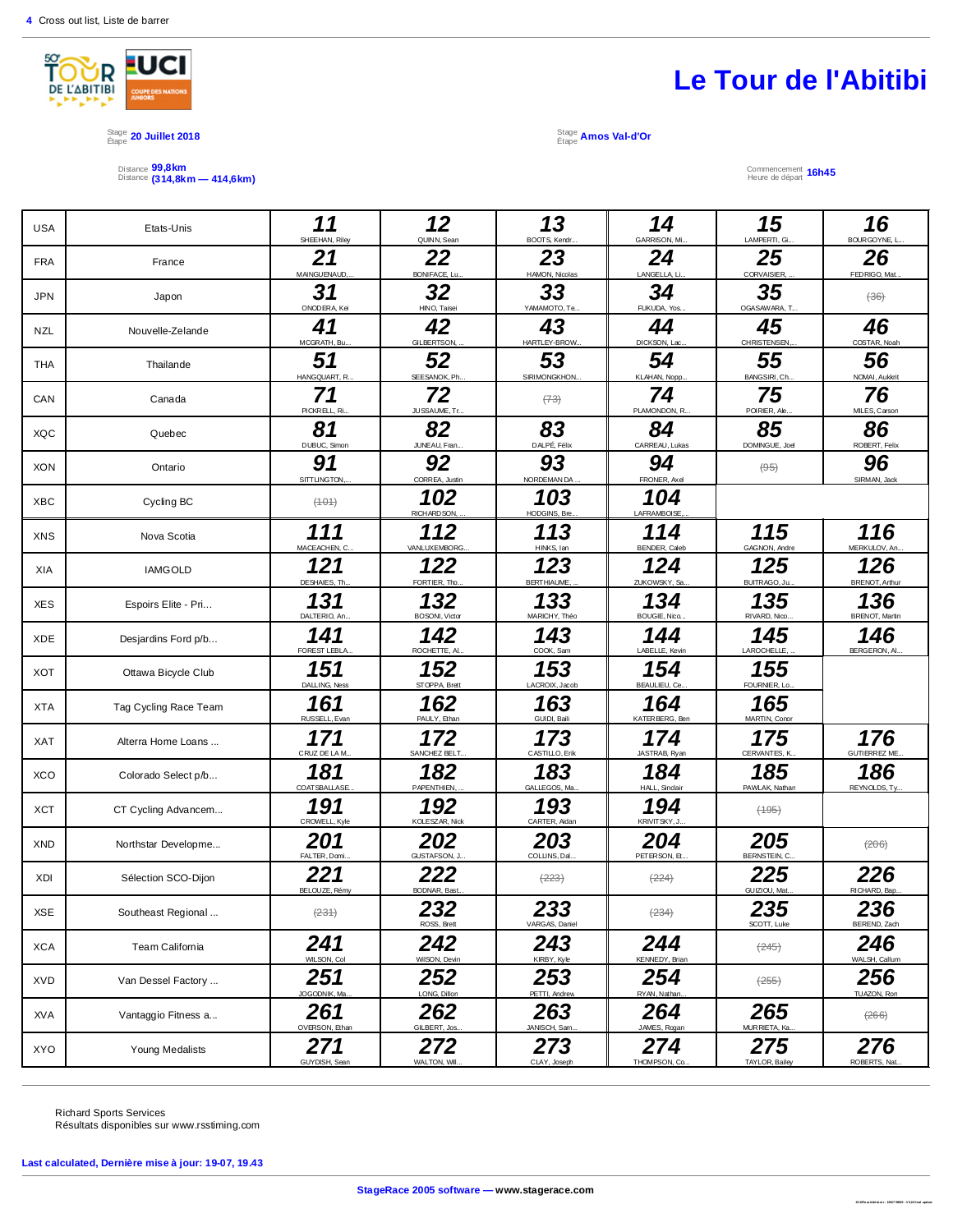

Stage 20 Juillet 2018<br>Étape <sup>20</sup> Juillet 2018 Arrival classification d'arrivée

# **Le Tour de l'Abitibi**

Arrival classification **Amos Val-d'Or** Classification d'arrivée **Amos Val-d'Or** 

**Team**

Vitesse moyenne du vainqueur **44.576 km/h**

**Time**

**Team**

**Country**

**Category**

Commencement Heure de départ **16h45**

**Gap**

**Bonuses**

|                                                             |  | Distance 99,8km | Distance (314,8km - 414,6km)   |  |
|-------------------------------------------------------------|--|-----------------|--------------------------------|--|
| <b>Position</b> No. License<br><b>ClassementNo. License</b> |  |                 | <b>Rider</b><br><b>Coureur</b> |  |

| ClassementNo. License | Coureur                                      | <b>Equipe</b>                        |            | <b>EquipePays</b> |      |          | CatégorieTemps Ecart Bonifications |
|-----------------------|----------------------------------------------|--------------------------------------|------------|-------------------|------|----------|------------------------------------|
|                       | 1. 71 10046142779PICKRELL, Riley             | Canada                               | CAN        | CAN               | 2001 | 2.14'20" | 10"                                |
| 2.                    | 32 10021290066HINO, Taisei                   | Japon                                | JPN        | <b>JPN</b>        | 2000 | 2.14'20" | 6"                                 |
|                       | 3. 11 10023534305SHEEHAN, Riley              | Etats-Unis                           | USA        | USA               | 2000 | 2.14'20" | 4"                                 |
|                       | 4. 171 10063898126CRUZ DE LA MORA, Eduardo   | Alterra Home Loans Cycling Team      | XAT        | <b>USA</b>        | 2000 | 2.14'20" |                                    |
| 5.                    | 22 10023516420BONIFACE, Lucas                | France                               | <b>FRA</b> | <b>FRA</b>        | 2000 | 2.14'20" |                                    |
|                       | 6. 174 10063851848JASTRAB, Ryan              | Alterra Home Loans Cycling Team      | XAT        | USA               | 2000 | 2.14'20" | 1"                                 |
|                       | 7. 133 10065794373MARICHY, Théo              | Espoirs Elite - Primeau Velo         | XES        | <b>FRA</b>        | 2001 | 2.14'20" |                                    |
|                       | 8. 74 10059671249PLAMONDON, Robin            | Canada                               | CAN        | CAN               | 2000 | 2.14'20" |                                    |
|                       | 9. 53 10072421392SIRIMONGKHON, Phunsiri      | Thailande                            | THA        | THA               | 2001 | 2.14'20" |                                    |
|                       | 10. 246 10022096277WALSH, Callum             | Team California                      | XCA        | NZL               | 2001 | 2.14'20" |                                    |
|                       | 11. 186 10064369988REYNOLDS, Tyler           | Colorado Select p/b Brac and Stages  | XCO        | <b>USA</b>        | 2001 | 2.14'20" |                                    |
|                       | 12. 225 10023518945GUIZIOU, Mathieu          | Sélection SCO-Dijon                  | XDI        | <b>FRA</b>        | 2000 | 2.14'20" |                                    |
|                       | 13. 93 10047461171NORDEMAN DA SILVA, Daniel  | Ontario                              | XON        | CAN               | 2001 | 2.14'20" |                                    |
|                       | 14. 75 10059675289POIRIER, Alexandre         | Canada                               | CAN        | CAN               | 2001 | 2.14'20" |                                    |
|                       | 15. 143 10021936835COOK, Sam                 | Desjardins Ford p/b Cromwell         | XDE        | NZL               | 2000 | 2.14'20" |                                    |
|                       | 16. 132 10066625846BOSONI, Victor            | Espoirs Elite - Primeau Velo         | XES        | <b>FRA</b>        | 2001 | 2.14'20" |                                    |
|                       | 17. 31 10021214688ONODERA, Kei               | Japon                                | JPN        | <b>JPN</b>        | 2000 | 2.14'20" |                                    |
|                       | 18. 193 10016221212CARTER, Aidan             | CT Cycling Advancement Program       | XCT        | USA               | 2000 | 2.14'20" |                                    |
|                       | 19. 131 10023488128DALTERIO, Antoine         | Espoirs Elite - Primeau Velo         | XES        | CAN               | 2000 | 2.14'20" |                                    |
|                       | 20. 176 10049189084GUTIERREZ MEDINA, Ricardo | Alterra Home Loans Cycling Team      | XAT        | MEX               | 2000 | 2.14'20" |                                    |
|                       | 21. 151 10053914503DALLING, Ness             | Ottawa Bicycle Club                  | XOT        | CAN               | 2000 | 2.14'20" |                                    |
|                       | 22. 25 10066831364CORVAISIER, Antonin        | France                               | <b>FRA</b> | <b>FRA</b>        | 2001 | 2.14'20" |                                    |
|                       | 23. 12 10063433637QUINN, Sean                | Etats-Unis                           | USA        | USA               | 2000 | 2.14'20" |                                    |
|                       |                                              | Nouvelle-Zelande                     | NZL        |                   |      |          |                                    |
|                       | 24. 45 10021918142CHRISTENSEN, Drew          |                                      |            | NZL               | 2001 | 2.14'20" |                                    |
|                       | 25. 201 10063829822FALTER, Dominic           | Northstar Development Cycling        | XND        | USA               | 2000 | 2.14'20" |                                    |
|                       | 26. 54 10062925601KLAHAN, Noppachai          | Thailande                            | THA        | THA               | 2000 | 2.14'20" |                                    |
|                       | 27. 21 10025414586MAINGUENAUD, Tom           | France                               | <b>FRA</b> | FRA               | 2000 | 2.14'20" | 2"                                 |
|                       | 28. 43 10021691002HARTLEY-BROWN, Madi        | Nouvelle-Zelande                     | NZL        | NZL               | 2000 | 2.14'20" |                                    |
|                       | 29. 271 10063898732GUYDISH, Sean             | Young Medalists                      | XYO        | USA               | 2000 | 2.14'20" |                                    |
|                       | 30. 182 10083195567PAPENTHIEN, Tommy         | Colorado Select p/b Brac and Stages  | XCO        | USA               | 2000 | 2.14'20" |                                    |
|                       | 31. 13 10023534103BOOTS, Kendrick            | Etats-Unis                           | USA        | USA               | 2000 | 2.14'20" |                                    |
|                       | 32. 164 10048448551KATERBERG, Ben            | Tag Cycling Race Team                | <b>XTA</b> | CAN               | 2000 | 2.14'20" |                                    |
|                       | 33. 91 10048315478SITTLINGTON, Ethan         | Ontario                              | XON        | CAN               | 2000 | 2.14'20" |                                    |
|                       | 34. 135 10059898187RIVARD, Nicolas           | Espoirs Elite - Primeau Velo         | <b>XES</b> | CAN               | 2001 | 2.14'20" |                                    |
|                       | 35. 26 10026065500FEDRIGO, Mathis            | France                               | FRA        | <b>FRA</b>        | 2000 | 2.14'20" |                                    |
|                       | 36. 85 10023488027DOMINGUE, Joel             | Quebec                               | XQC        | CAN               | 2000 | 2.14'20" |                                    |
|                       | 37. 83 10060455535DALPE, Félix               | Quebec                               | XQC        | CAN               | 2001 | 2.14'20" |                                    |
|                       | 38. 251 10023497929JOGODNIK, Matthew         | Van Dessel Factory Team              | <b>XVD</b> | <b>USA</b>        | 2000 | 2.14'20" |                                    |
|                       | 39. 221 10069064081BELOUZE, Rémy             | Sélection SCO-Dijon                  | XDI        | <b>FRA</b>        | 2001 | 2.14'20" |                                    |
|                       | 40. 14 10053155374GARRISON, Michael          | Etats-Unis                           | <b>USA</b> | USA               | 2001 | 2.14'20" |                                    |
|                       | 41. 252 10080567473LONG, Dillon              | Van Dessel Factory Team              | <b>XVD</b> | USA               | 2000 | 2.14'20" |                                    |
|                       | 42. 181 10083161114COATSBALLASEUX, Aidan     | Colorado Select p/b Brac and Stages  | XCO        | USA               | 2001 | 2.14'20" |                                    |
|                       | 43. 261 10063607429OVERSON, Ethan            | Vantaggio Fitness and Nutrition      | XVA        | USA               | 2000 | 2.14'20" |                                    |
|                       | 44. 263 10073852952JANISCH, Samuel           | Vantaggio Fitness and Nutrition      | XVA        | USA               | 2000 | 2.14'20" |                                    |
|                       | 45. 185 10068179866PAWLAK, Nathan            | Colorado Select p/b Brac and Stages  | XCO        | USA               | 2001 | 2.14'20" |                                    |
|                       | 46. 241 10049197673WILSON, Col               | Team California                      | XCA        | USA               | 2000 | 2.14'20" |                                    |
|                       | 47. 163 10061610037GUIDI, Baili              | Tag Cycling Race Team                | XTA        | CAN               | 2000 | 2.14'20" |                                    |
| 48.                   | 44 10021959871DICKSON, Lachlan               | Nouvelle-Zelande                     | <b>NZL</b> | NZL               | 2001 | 2.14'20" |                                    |
|                       | 49. 136 10066626856BRENOT, Martin            | Espoirs Elite - Primeau Velo         | XES        | FRA               | 2001 | 2.14'20" |                                    |
| 50.                   | 35 10020772734OGASAWARA, Takumi              | Japon                                | JPN        | <b>JPN</b>        | 2000 | 2.14'20" | 3"                                 |
|                       | 51. 23 10026519881HAMON, Nicolas             | France                               | FRA        | <b>FRA</b>        | 2000 | 2.14'20" |                                    |
|                       | 52. 165 10023563809MARTIN, Conor             | Tag Cycling Race Team                | XTA        | CAN               | 2001 | 2.14'20" |                                    |
|                       | 53. 72 10051194560JUSSAUME, Tristan          | Canada                               | CAN        | CAN               | 2001 | 2.14'20" |                                    |
|                       | 54. 86 10058346894ROBERT, Felix              | Quebec                               | XQC        | CAN               | 2001 | 2.14'20" |                                    |
|                       | 55. 256 10075309669TUAZON, Ron               | Van Dessel Factory Team              | <b>XVD</b> | PHI               | 2001 | 2.14'20" |                                    |
|                       |                                              |                                      | <b>XVD</b> |                   |      |          |                                    |
|                       | 56. 253 10083451811PETTI, Andrew             | Van Dessel Factory Team              |            | <b>USA</b>        | 2000 | 2.14'20" |                                    |
|                       | 57. 273 10063898025CLAY, Joseph              | Young Medalists                      | XYO        | USA               | 2000 | 2.14'20" |                                    |
|                       | 58. 142 10055619780ROCHETTE, Alexis          | Desjardins Ford p/b Cromwell         | XDE        | CAN               | 2000 | 2.14'20" |                                    |
|                       | 59. 24 10025988405LANGELLA, Lilian           | France                               | <b>FRA</b> | <b>FRA</b>        | 2000 | 2.14'20" |                                    |
|                       | 60. 192 10083639242KOLESZAR, Nick            | CT Cycling Advancement Program       | XCT        | USA               | 2000 | 2.14'20" |                                    |
|                       | 61. 41 10022086274MCGRATH, Burnie            | Nouvelle-Zelande                     | NZL        | NZL               | 2000 | 2.14'20" |                                    |
|                       | 62. 202 10081765122GUSTAFSON, Judah          | Northstar Development Cycling        | XND        | USA               | 2001 | 2.14'20" |                                    |
|                       | 63. 162 10053832556PAULY, Ethan              | Tag Cycling Race Team                | <b>XTA</b> | CAN               | 2000 | 2.14'20" |                                    |
|                       | 64. 46 10021942087COSTAR, Noah               | Nouvelle-Zelande                     | NZL        | NZL               | 2000 | 2.14'20" |                                    |
|                       | 65. 134 10060791092BOUGIE, Nicolas           | Espoirs Elite - Primeau Velo         | XES        | CAN               | 2001 | 2.14'20" |                                    |
|                       | 66. 272 10082593864WALTON, William           | Young Medalists                      | XYO        | USA               | 2001 | 2.14'20" |                                    |
|                       | 67. 153 10081012158LACROIX, Jacob            | Ottawa Bicycle Club                  | XOT        | CAN               | 2000 | 2.14'20" |                                    |
|                       | 68. 42 10021744350GILBERTSON, Theo           | Nouvelle-Zelande                     | NZL        | NZL               | 2000 | 2.14'20" |                                    |
|                       | 69. 102 10059703985RICHARDSON, Sean          | Cycling BC                           | XBC        | CAN               | 2001 | 2.14'20" |                                    |
|                       | 70. 232 10083423620ROSS, Brett               | Southeast Regional p/b The Endurance | XSE        | USA               | 2001 | 2.14'20" |                                    |
|                       |                                              | Colective                            |            |                   |      |          |                                    |
| 71.                   | 84 10059949721CARREAU, Lukas                 | Quebec                               | XQC        | CAN               | 2001 | 2.14'20" |                                    |
| 72.                   | 94 10048387018FRONER, Axel                   | Ontario                              | XON        | CAN               | 2001 | 2.14'20" |                                    |
|                       | 73. 115 10073823044GAGNON, Andre             | Nova Scotia                          | XNS        | CAN               | 2000 | 2.14'20" |                                    |
|                       |                                              |                                      |            |                   |      |          |                                    |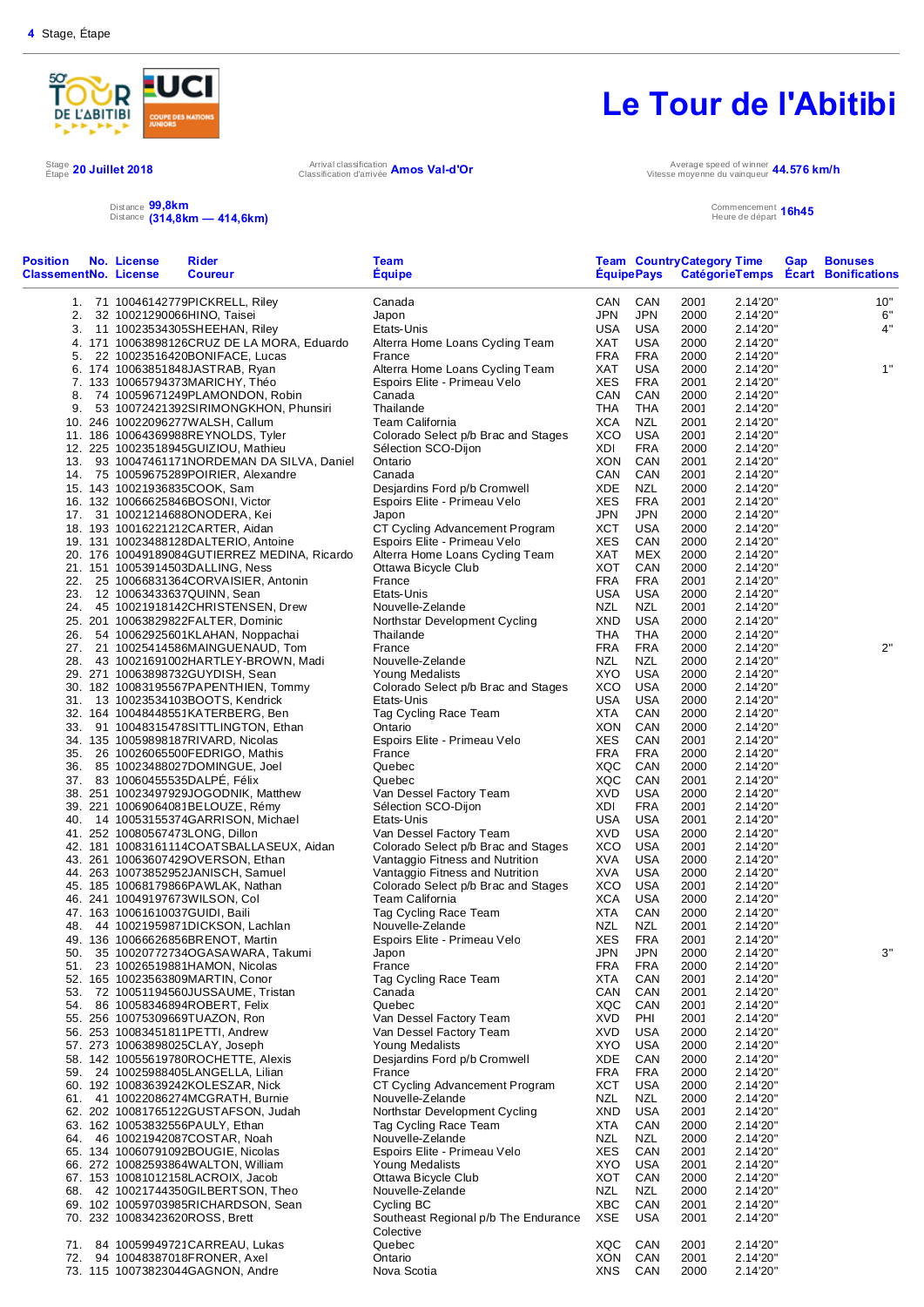|     | 74. 155 10062053005FOURNIER, Louis             | Ottawa Bicycle Club                  | <b>XOT</b> | CAN        | 2001 | 2.14'20"        |       |
|-----|------------------------------------------------|--------------------------------------|------------|------------|------|-----------------|-------|
|     | 75. 123 10061812727BERTHIAUME, Thomas          | <b>IAMGOLD</b>                       | XIA        | CAN        | 2001 | 2.14'20"        |       |
|     | 76. 81 10055091233DUBUC, Simon                 | Quebec                               | <b>XQC</b> | CAN        | 2000 | 2.14'20"        |       |
|     | 77. 103 10037761575HODGINS, Brennan            | Cycling BC                           | <b>XBC</b> | <b>USA</b> | 2001 | 2.14'20"        |       |
|     | 78. 82 10056275643JUNEAU, Francis              | Quebec                               | XQC        | CAN        | 2000 | 2.14'20"        |       |
|     | 79. 122 10056479747FORTIER, Thomas             | <b>IAMGOLD</b>                       | XIA        | CAN        | 2000 | 2.14'20"        |       |
|     | 80. 191 10083683496CROWELL, Kyle               |                                      | <b>XCT</b> | <b>USA</b> | 2001 | 2.14'20"        |       |
|     |                                                | CT Cycling Advancement Program       |            |            |      |                 |       |
|     | 81. 254 10049919315RYAN, Nathaniel             | Van Dessel Factory Team              | <b>XVD</b> | <b>USA</b> | 2000 | 2.14'20"        |       |
|     | 82. 226 10068085593RICHARD, Baptiste           | Sélection SCO-Dijon                  | XDI        | <b>FRA</b> | 2001 | 2.14'20"        |       |
|     | 83. 265 10083030263MURRIETA, Kajeme            | Vantaggio Fitness and Nutrition      | <b>XVA</b> | <b>USA</b> | 2001 | 2.14'20"        |       |
|     | 84. 183 10083161417GALLEGOS, Mateo             | Colorado Select p/b Brac and Stages  | <b>XCO</b> | <b>USA</b> | 2001 | 2.14'20"        |       |
|     | 85. 161 10073572157RUSSELL, Evan               | Tag Cycling Race Team                | <b>XTA</b> | CAN        | 2001 | 2.14'20"        |       |
|     | 86. 243 10063851949KIRBY, Kyle                 | <b>Team California</b>               | <b>XCA</b> | <b>USA</b> | 2000 | 2.14'20"        |       |
|     | 87. 144 10059500790LABELLE, Kevin              | Desjardins Ford p/b Cromwell         | XDE        | CAN        | 2001 | 2.14'43"        | 23"   |
|     | 88. 242 10082900729WilSON, Devin               | Team California                      | <b>XCA</b> | <b>USA</b> | 2001 | 2.14'43"        | 23"   |
|     | 89. 203 10063828913COLLINS, Dalton             | Northstar Development Cycling        | <b>XND</b> | <b>USA</b> | 2000 | 2.14'55"        | 35"   |
|     | 90. 204 10062864468PETERSON, Ethan             | Northstar Development Cycling        | XND        | <b>USA</b> | 2001 | 2.14'55"        | 35"   |
|     | 91. 15 10063392918LAMPERTI, Gianni             | Etats-Unis                           | <b>USA</b> | <b>USA</b> | 2001 | 2.14'55"        | 35"   |
|     |                                                |                                      |            |            |      |                 |       |
|     | 92. 222 10067093971BODNAR, Bastien             | Sélection SCO-Dijon                  | XDI        | <b>FRA</b> | 2001 | 2.15'36"        | 1'16" |
|     | 93. 236 10083479190BEREND, Zach                | Southeast Regional p/b The Endurance | <b>XSE</b> | <b>USA</b> | 2001 | 2.15'36"        | 1'16" |
|     |                                                | Colective                            |            |            |      |                 |       |
| 94. | 76 10052770509MILES, Carson                    | Canada                               | CAN        | CAN        | 2000 | 2.15'39"        | 1'19" |
| 95. | 33 10020964916YAMAMOTO, Tetsuo                 | Japon                                | <b>JPN</b> | <b>JPN</b> | 2000 | 2.15'50"        | 1'30" |
| 96. | 34 10020804763FUKUDA, Yoshiaki                 | Japon                                | <b>JPN</b> | <b>JPN</b> | 2000 | 2.14'20"        |       |
|     | 97. 52 10064797701SEESANOK, Phitthawat         | Thailande                            | <b>THA</b> | <b>THA</b> | 2000 | 2.16'11"        | 1'51" |
|     | 98. 96 10048956284SIRMAN, Jack                 | Ontario                              | <b>XON</b> | CAN        | 2001 | 2.16'11"        | 1'51" |
|     | 99. 124 10079264037ZUKOWSKY, Samuel            | <b>IAMGOLD</b>                       | XIA        | CAN        | 2000 | 2.16'11"        | 1'51" |
|     | 100. 104 10048877876LAFRAMBOISE, Taro          | Cycling BC                           | <b>XBC</b> | CAN        | 2000 | 2.16'11"        | 1'51" |
|     |                                                |                                      |            |            |      |                 |       |
|     | 101. 154 10081110067BEAULIEU, Cedric           | Ottawa Bicycle Club                  | <b>XOT</b> | CAN        | 2001 | 2.16'16"        | 1'56" |
|     | 102. 92 10023490047CORREA, Justin              | Ontario                              | <b>XON</b> | CAN        | 2000 | 2.16'20"        | 2'00" |
|     | 103. 175 10077007472CERVANTES, Kevin           | Alterra Home Loans Cycling Team      | <b>XAT</b> | <b>MEX</b> | 2000 | 2.16'20"        | 2'00" |
|     | 104. 121 10059935876DESHAIES, Thomas Louis     | <b>IAMGOLD</b>                       | XIA        | CAN        | 2000 | 2.16'29"        | 2'09" |
|     | 105. 244 10071959937KENNEDY, Brian             | Team California                      | <b>XCA</b> | <b>USA</b> | 2000 | 2.16'38"        | 2'18" |
|     | 106. 56 10065275627NOMAI, Aukkrit              | Thailande                            | <b>THA</b> | <b>THA</b> | 2000 | 2.17'01"        | 2'41" |
|     | 107. 262 10073966524GILBERT, Joshua            | Vantaggio Fitness and Nutrition      | <b>XVA</b> | <b>USA</b> | 2001 | 2.17'01"        | 2'41" |
|     | 108. 233 10083361982VARGAS, Daniel             | Southeast Regional p/b The Endurance | <b>XSE</b> | <b>USA</b> | 2001 | 2.17'01"        | 2'41" |
|     |                                                | Colective                            |            |            |      |                 |       |
|     | 109. 116 10079906358MERKULOV, Andrei           | Nova Scotia                          | <b>XNS</b> | CAN        | 2001 | 2.17'11"        | 2'51" |
|     | 110. 51 10079687605HANGQUART, Rangsiman        | Thailande                            | <b>THA</b> | <b>THA</b> | 2001 | 2.17'24"        | 3'04" |
|     | 111. 152 10046253725STOPPA, Brett              | Ottawa Bicycle Club                  | <b>XOT</b> | CAN        | 2001 | 2.17'24"        | 3'04" |
|     |                                                |                                      |            |            |      |                 |       |
|     | 112. 184 10083255383HALL, Sinclair             | Colorado Select p/b Brac and Stages  | <b>XCO</b> | <b>USA</b> | 2001 | 2.17'51"        | 3'31" |
|     | 113. 146 10056265943BERGERON, Alexis           | Desjardins Ford p/b Cromwell         | <b>XDE</b> | CAN        | 2001 | 2.17'55"        | 3'35" |
|     | 114. 112 10060063087VANLUXEMBORG, John         | Nova Scotia                          | <b>XNS</b> | CAN        | 2000 | 2.18'00"        | 3'40" |
|     | 115. 194 10083664605KRIVITSKY, Joseph          | CT Cycling Advancement Program       | <b>XCT</b> | <b>USA</b> | 2000 | 2.19'29"        | 5'09" |
|     | 116. 276 10036454604ROBERTS, Nathan            | Young Medalists                      | <b>XYO</b> | <b>USA</b> | 2001 | 2.36'45" 22'25" |       |
|     | 117. 172 10074691802SANCHEZ BELTRAM, Hugo      | Alterra Home Loans Cycling Team      | <b>XAT</b> | MEX        | 2000 | 2.36'45" 22'25" |       |
|     | Abraham                                        |                                      |            |            |      |                 |       |
|     | 118. 173 10049905268CASTILLO, Erik             | Alterra Home Loans Cycling Team      | <b>XAT</b> | <b>USA</b> | 2001 | 2.38'36" 24'16" |       |
|     | 119. 111 10059558889MACEACHEN, Calum           | Nova Scotia                          | XNS        | CAN        | 2001 | 2.40'01" 25'41" |       |
|     | 120. 274 10049503629THOMPSON, Connor           | Young Medalists                      | <b>XYO</b> | <b>USA</b> | 2001 | 2.40'04" 25'44" |       |
|     | 121. 145 10052760102LAROCHELLE, Pierre Antoine | Desjardins Ford p/b Cromwell         | <b>XDE</b> | CAN        | 2000 | 2.40'06" 25'46" |       |
|     |                                                |                                      |            |            |      |                 |       |
|     | 122. 275 10023975855TAYLOR, Bailey             | Young Medalists                      | <b>XYO</b> | <b>GBR</b> | 2001 | 2.40'06" 25'46" |       |
|     | 123. 114 10045796714BENDER, Caleb              | Nova Scotia                          | <b>XNS</b> | CAN        | 2001 | 2.40'06" 25'46" |       |
|     | 124. 126 10023511568BRENOT, Arthur             | <b>IAMGOLD</b>                       | XIA        | <b>FRA</b> | 2000 | 2.40'06" 25'46" |       |
|     | 125. 141 10055939678FOREST LEBLANC, Charles    | Desjardins Ford p/b Cromwell         | <b>XDE</b> | CAN        | 2000 | 2.43'03" 28'43" |       |
|     | Antoine                                        |                                      |            |            |      |                 |       |
|     | 126. 55 10065275728BANGSIRI, Chalermchai       | Thailande                            | THA        | <b>THA</b> | 2000 | 2.43'32" 29'12" |       |
|     |                                                |                                      |            |            |      |                 |       |
|     | Riders after time limit, Arrivés hors délais   |                                      |            |            |      |                 |       |
|     | 127. 205 10062907615BERNSTEIN, Connor          | Northstar Development Cycling        | <b>XND</b> | <b>USA</b> | 2001 | 2.51'46" 37'26" |       |

#### **The following competitors were signed out from the race: Les coureurs suivants ont abandoné la course:**

| No. | License         | <b>Rider</b>         | Team                                           | Team               | <b>Country</b> | Category  | <b>Reason</b> |
|-----|-----------------|----------------------|------------------------------------------------|--------------------|----------------|-----------|---------------|
| No. | <b>License</b>  | <b>Coureur</b>       | <b>Equipe</b>                                  | <b>Equipe Pays</b> |                | Catégorie | <b>Raison</b> |
|     | 16 10063733630  | BOURGOYNE, Lucas     | Etats-Unis                                     | USA                | USA            | 2001      | DNF           |
|     | 113 10023564415 | HINKS, lan           | Nova Scotia                                    | <b>XNS</b>         | CAN            | 2000      | <b>DNF</b>    |
|     | 125 10083881843 | BUITRAGO, Juan David | <b>IAMGOLD</b>                                 | XIA                | USA            | 2001      | <b>DNF</b>    |
|     | 235 10072097454 | SCOTT, Luke          | Southeast Regional p/b The Endurance Colective | XSE                | USA            | 2001      | DNF           |
|     | 264 10083030364 | JAMES, Rogan         | Vantaggio Fitness and Nutrition                | <b>XVA</b>         | <b>USA</b>     | 2000      | <b>DNF</b>    |

Number of not started **0**<br>Nombre de pas partir

Nombre de pas partir **<sup>0</sup>** Number of starters Nombre de coureurs au depart **<sup>132</sup>** Number remaining

Nombre des coureurs restants **126**

Riders after time limit Arrivés hors délais **205**

Richard Sports Services

Résultats disponibles sur www.rsstiming.com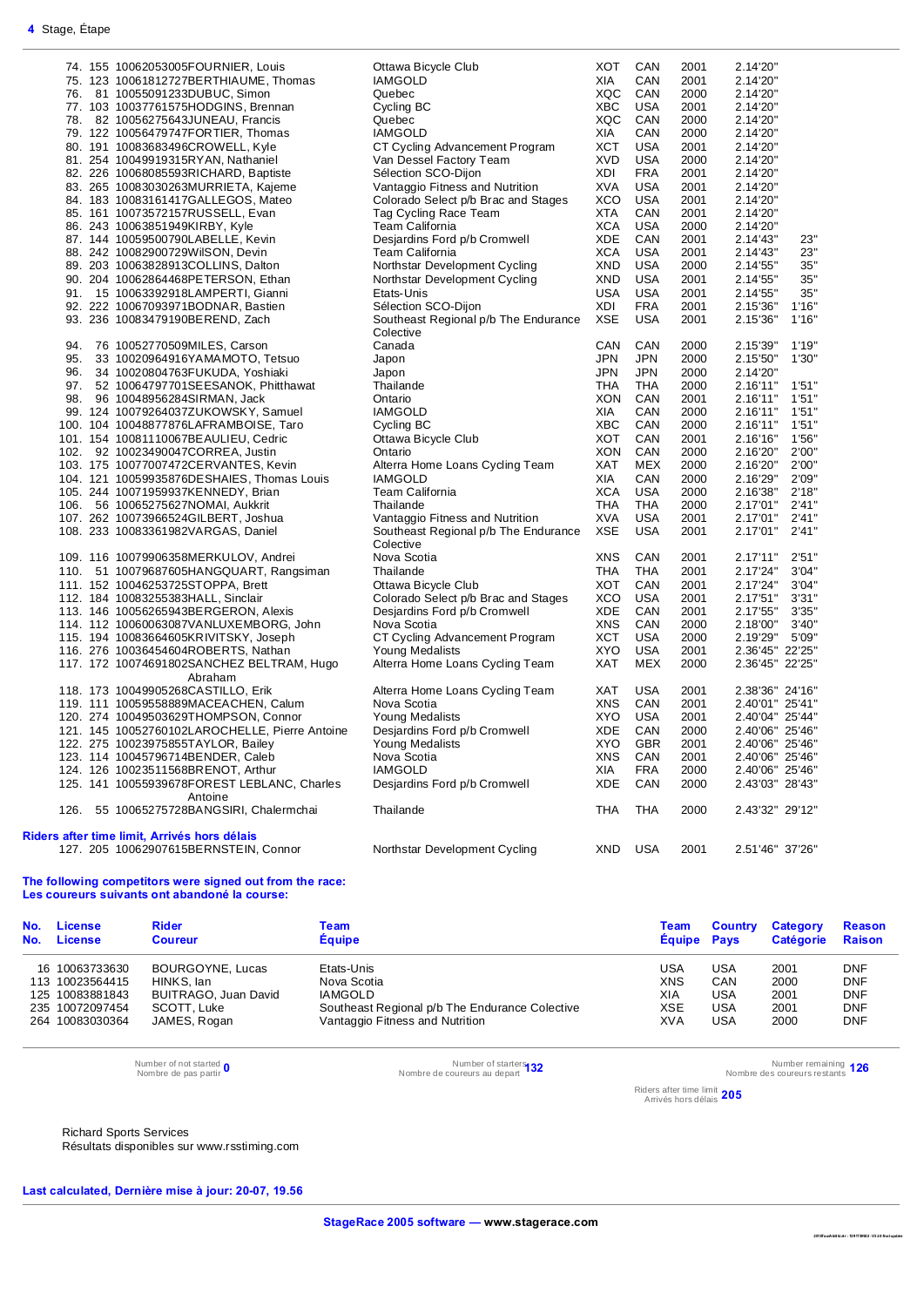

Total distance **414,6km** 

### **Général**

#### $^{Stage}_{Étape}$  20 Juillet 2018

Étape **20 Juillet 2018** General classification after Classification générale après **Amos Val-d'Or**

Average speed of winner **45.619 km/h** Total distance totale and the speed of winner **45.619 km/h** Total distance totale

| <b>Position</b><br><b>ClassementNo. License</b> | No. License                     | Rider<br><b>Coureur</b>                                                           | Team<br><b>Equipe</b>                                              |                          | <b>ÉquipePays</b> | <b>Team CountryCategory Time</b><br><b>CatégorieTemps</b> |                      | Gap<br><b>Écart</b> |
|-------------------------------------------------|---------------------------------|-----------------------------------------------------------------------------------|--------------------------------------------------------------------|--------------------------|-------------------|-----------------------------------------------------------|----------------------|---------------------|
|                                                 |                                 | 1. 11 10023534305SHEEHAN, Riley                                                   | Etats-Unis                                                         | USA                      | USA               | 2000                                                      | 9.05'18"             |                     |
| 2.                                              |                                 | 13 10023534103BOOTS, Kendrick                                                     | Etats-Unis                                                         | USA                      | USA               | 2000                                                      | 9.05'33"             | 15"                 |
| 3.                                              |                                 | 14 10053155374GARRISON, Michael                                                   | Etats-Unis                                                         | USA                      | <b>USA</b>        | 2001                                                      | 9.05'33"             | 15"                 |
|                                                 |                                 | 4. 164 10048448551KATERBERG, Ben                                                  | Tag Cycling Race Team                                              | XTA                      | CAN               | 2000                                                      | 9.05'37"             | 19"                 |
|                                                 | 5. 143 10021936835COOK, Sam     |                                                                                   | Desjardins Ford p/b Cromwell                                       | XDE                      | NZL               | 2000                                                      | 9.05'46"             | 28"                 |
| 6.                                              | 12 10063433637QUINN, Sean       |                                                                                   | Etats-Unis                                                         | <b>USA</b>               | <b>USA</b>        | 2000                                                      | 9.05'52"             | 34"                 |
| 7.                                              | 32 10021290066HINO, Taisei      |                                                                                   | Japon                                                              | JPN                      | JPN               | 2000                                                      | 9.05'56"             | 38"                 |
| 8.                                              |                                 | 21 10025414586MAINGUENAUD, Tom                                                    | France                                                             | FRA                      | <b>FRA</b>        | 2000                                                      | 9.06'02"             | 44"                 |
| 9.                                              |                                 | 41 10022086274MCGRATH, Burnie                                                     | Nouvelle-Zelande                                                   | NZL                      | NZL               | 2000                                                      | 9.06'07"             | 49"<br>55"          |
| 10.                                             |                                 | 25 10066831364CORVAISIER, Antonin<br>11. 165 10023563809MARTIN, Conor             | France<br>Tag Cycling Race Team                                    | <b>FRA</b><br><b>XTA</b> | <b>FRA</b><br>CAN | 2001<br>2001                                              | 9.06'13"<br>9.06'16" | 58"                 |
| 12.                                             |                                 | 74 10059671249PLAMONDON, Robin                                                    | Canada                                                             | CAN                      | CAN               | 2000                                                      | 9.06'18"             | 1'00"               |
| 13.                                             |                                 | 43 10021691002HARTLEY-BROWN, Madi                                                 | Nouvelle-Zelande                                                   | NZL                      | <b>NZL</b>        | 2000                                                      | 9.06'18"             | 1'00"               |
|                                                 |                                 | 14. 72 10051194560JUSSAUME, Tristan                                               | Canada                                                             | CAN                      | CAN               | 2001                                                      | 9.06'20"             | 1'02"               |
| 15.                                             |                                 | 91 10048315478SITTLINGTON, Ethan                                                  | Ontario                                                            | XON                      | CAN               | 2000                                                      | 9.06'21"             | 1'03"               |
| 16.                                             |                                 |                                                                                   | Nouvelle-Zelande                                                   | NZL                      | NZL               | 2001                                                      | 9.06'22"             | 1'04"               |
|                                                 |                                 | 17. 44 10021959871DICKSON, Lachlan                                                | Nouvelle-Zelande                                                   | <b>NZL</b>               | <b>NZL</b>        | 2001                                                      | 9.06'22"             | 1'04"               |
|                                                 |                                 | 18. 46 10021942087COSTAR, Noah                                                    | Nouvelle-Zelande                                                   | NZL                      | NZL               | 2000                                                      | 9.06'24"             | 1'06"               |
|                                                 |                                 | 19. 271 10063898732GUYDISH, Sean                                                  | Young Medalists                                                    | XYO.                     | <b>USA</b>        | 2000                                                      | 9.06'26"             | 1'08"               |
|                                                 |                                 | 20. 134 10060791092BOUGIE, Nicolas                                                | Espoirs Elite - Primeau Velo                                       | <b>XES</b>               | CAN               | 2001                                                      | 9.06'32"             | 1'14"               |
|                                                 |                                 | 21. 135 10059898187RIVARD, Nicolas                                                | Espoirs Elite - Primeau Velo                                       | XES                      | CAN               | 2001                                                      | 9.06'34"             | 1'16"               |
| 22.                                             |                                 | 85 10023488027DOMINGUE, Joel                                                      | Quebec                                                             | XQC                      | CAN               | 2000                                                      | 9.06'34"             | 1'16"               |
| 23.                                             |                                 | 86 10058346894ROBERT, Felix                                                       | Quebec                                                             | XQC                      | CAN               | 2001                                                      | 9.06'35"             | 1'17"               |
| 24.                                             |                                 | 35 10020772734OGASAWARA, Takumi                                                   | Japon                                                              | <b>JPN</b>               | <b>JPN</b>        | 2000                                                      | 9.06'37"             | 1'19"               |
|                                                 | 25. 163 10061610037GUIDI, Baili |                                                                                   | Tag Cycling Race Team                                              | <b>XTA</b>               | CAN               | 2000                                                      | 9.06'41"             | 1'23''              |
| 26.                                             |                                 | 34 10020804763FUKUDA, Yoshiaki                                                    | Japon                                                              | <b>JPN</b>               | JPN               | 2000                                                      | 9.06'42"             | 1'24"               |
|                                                 |                                 | 27. 81 10055091233DUBUC, Simon                                                    | Quebec                                                             | XQC                      | CAN               | 2000                                                      | 9.06'43"             | 1'25"               |
|                                                 |                                 | 28. 272 10082593864WALTON, William                                                | Young Medalists                                                    | XYO.                     | USA               | 2001                                                      | 9.06'45"             | 1'27"               |
| 29.                                             |                                 | 75 10059675289POIRIER, Alexandre                                                  | Canada                                                             | CAN                      | CAN               | 2001                                                      | 9.06'52"             | 1'34"               |
| 30.                                             |                                 | 42 10021744350GILBERTSON, Theo                                                    | Nouvelle-Zelande                                                   | NZL                      | <b>NZL</b>        | 2000                                                      | 9.06'53"             | 1'35"               |
|                                                 |                                 | 31. 151 10053914503DALLING, Ness                                                  | Ottawa Bicycle Club                                                | XOT                      | CAN               | 2000                                                      | 9.06'57"             | 1'39"               |
|                                                 |                                 | 32. 193 10016221212CARTER, Aidan                                                  | CT Cycling Advancement Program                                     | <b>XCT</b>               | USA               | 2000                                                      | 9.07'02"             | 1'44"               |
| 33.                                             |                                 | 31 10021214688ONODERA, Kei                                                        | Japon                                                              | <b>JPN</b>               | JPN               | 2000                                                      | 9.07'05"             | 1'47"               |
|                                                 |                                 | 34. 22 10023516420BONIFACE, Lucas                                                 | France                                                             | FRA                      | <b>FRA</b>        | 2000                                                      | 9.07'06"             | 1'48"               |
|                                                 |                                 | 35. 131 10023488128DALTERIO, Antoine                                              | Espoirs Elite - Primeau Velo                                       | XES<br>XAT               | CAN<br>USA        | 2000<br>2000                                              | 9.07'10"<br>9.07'12" | 1'52"<br>1'54"      |
|                                                 |                                 | 36. 171 10063898126CRUZ DE LA MORA, Eduardo<br>37. 263 10073852952JANISCH, Samuel | Alterra Home Loans Cycling Team<br>Vantaggio Fitness and Nutrition | <b>XVA</b>               | <b>USA</b>        | 2000                                                      | 9.07'13"             | 1'55"               |
|                                                 |                                 | 38. 133 10065794373MARICHY, Théo                                                  | Espoirs Elite - Primeau Velo                                       | XES                      | <b>FRA</b>        | 2001                                                      | 9.07'15"             | 1'57"               |
|                                                 |                                 | 39. 246 10022096277WALSH, Callum                                                  | Team California                                                    | <b>XCA</b>               | <b>NZL</b>        | 2001                                                      | 9.07'16"             | 1'58"               |
|                                                 |                                 | 40. 182 10083195567PAPENTHIEN, Tommy                                              | Colorado Select p/b Brac and Stages                                | XCO                      | USA               | 2000                                                      | 9.07'18"             | 2'00"               |
|                                                 |                                 | 41. 261 10063607429OVERSON, Ethan                                                 | Vantaggio Fitness and Nutrition                                    | <b>XVA</b>               | <b>USA</b>        | 2000                                                      | 9.07'18"             | 2'00"               |
| 42.                                             |                                 | 15 10063392918LAMPERTI, Gianni                                                    | Etats-Unis                                                         | USA                      | USA               | 2001                                                      | 9.07'21"             | 2'03"               |
|                                                 |                                 | 43. 84 10059949721 CARREAU, Lukas                                                 | Quebec                                                             | XQC                      | CAN               | 2001                                                      | 9.07'22"             | 2'04"               |
|                                                 |                                 | 44. 186 10064369988REYNOLDS, Tyler                                                | Colorado Select p/b Brac and Stages                                | <b>XCO</b>               | <b>USA</b>        | 2001                                                      | 9.07'22"             | 2'04"               |
| 45.                                             |                                 | 93 10047461171NORDEMAN DA SILVA, Daniel                                           | Ontario                                                            | XON                      | CAN               | 2001                                                      | 9.07'22"             | 2'04"               |
|                                                 |                                 | 46. 256 10075309669TUAZON, Ron                                                    | Van Dessel Factory Team                                            | <b>XVD</b>               | PHI               | 2001                                                      | 9.07'28"             | 2'10"               |
|                                                 |                                 | 47. 174 10063851848JASTRAB, Ryan                                                  | Alterra Home Loans Cycling Team                                    | XAT                      | USA               | 2000                                                      | 9.07'28"             | 2'10"               |
|                                                 |                                 | 48. 221 10069064081BELOUZE, Rémy                                                  | Sélection SCO-Dijon                                                | XDI                      | <b>FRA</b>        | 2001                                                      | 9.07'30"             | 2'12"               |
|                                                 |                                 | 49. 202 10081765122GUSTAFSON, Judah                                               | Northstar Development Cycling                                      | XND                      | USA               | 2001                                                      | 9.07'34"             | 2'16"               |
|                                                 | 50. 243 10063851949KIRBY, Kyle  |                                                                                   | Team California                                                    | <b>XCA</b>               | <b>USA</b>        | 2000                                                      | 9.07'35"             | 2'17"               |
|                                                 |                                 | 51. 103 10037761575HODGINS, Brennan                                               | Cycling BC                                                         | XBC                      | <b>USA</b>        | 2001                                                      | 9.07'43"             | 2'25"               |
|                                                 |                                 | 52. 225 10023518945GUIZIOU, Mathieu                                               | Sélection SCO-Dijon                                                | XDI                      | <b>FRA</b>        | 2000                                                      | 9.07'53"             | 2'35"               |
| 53.                                             |                                 | 82 10056275643JUNEAU, Francis                                                     | Quebec                                                             | XQC                      | CAN               | 2000                                                      | 9.07'54"             | 2'36"               |
|                                                 |                                 | 54. 136 10066626856BRENOT, Martin                                                 | Espoirs Elite - Primeau Velo                                       | XES                      | <b>FRA</b>        | 2001                                                      | 9.07'54"             | 2'36"               |
|                                                 |                                 | 55. 201 10063829822FALTER, Dominic                                                | Northstar Development Cycling                                      | XND                      | USA               | 2000                                                      | 9.07'54"             | 2'36"               |
|                                                 |                                 | 56. 185 10068179866PAWLAK, Nathan                                                 | Colorado Select p/b Brac and Stages                                | XCO                      | <b>USA</b>        | 2001                                                      | 9.07'58"             | 2'40"               |
|                                                 |                                 | 57. 153 10081012158LACROIX, Jacob<br>58. 273 10063898025CLAY, Joseph              | Ottawa Bicycle Club<br>Young Medalists                             | XOT<br>XYO               | CAN<br>USA        | 2000<br>2000                                              | 9.08'03"<br>9.08'07" | 2'45"<br>2'49"      |
|                                                 |                                 | 59. 203 10063828913COLLINS, Dalton                                                | Northstar Development Cycling                                      | XND                      | <b>USA</b>        | 2000                                                      | 9.08'13"             | 2'55"               |
|                                                 | 60. 241 10049197673WILSON, Col  |                                                                                   | Team California                                                    | XCA                      | <b>USA</b>        | 2000                                                      | 9.08'18"             | 3'00"               |
|                                                 |                                 | 61. 176 10049189084GUTIERREZ MEDINA, Ricardo                                      | Alterra Home Loans Cycling Team                                    | XAT                      | MEX               | 2000                                                      | 9.08'19"             | 3'01"               |
|                                                 |                                 | 62. 132 10066625846BOSONI, Victor                                                 | Espoirs Elite - Primeau Velo                                       | XES                      | FRA               | 2001                                                      | 9.08'20"             | 3'02"               |
|                                                 |                                 | 63. 161 10073572157RUSSELL, Evan                                                  | Tag Cycling Race Team                                              | XTA                      | CAN               | 2001                                                      | 9.08'24"             | 3'06"               |
| 64.                                             |                                 | 54 10062925601 KLAHAN, Noppachai                                                  | Thailande                                                          | THA                      | <b>THA</b>        | 2000                                                      | 9.08'34"             | 3'16"               |
| 65.                                             |                                 | 53 10072421392SIRIMONGKHON, Phunsiri                                              | Thailande                                                          | THA                      | <b>THA</b>        | 2001                                                      | 9.08'38"             | 3'20"               |
|                                                 |                                 | 66. 251 10023497929JOGODNIK, Matthew                                              | Van Dessel Factory Team                                            | XVD                      | <b>USA</b>        | 2000                                                      | 9.08'39"             | 3'21"               |
|                                                 |                                 | 67. 183 10083161417GALLEGOS, Mateo                                                | Colorado Select p/b Brac and Stages                                | XCO                      | <b>USA</b>        | 2001                                                      | 9.08'40"             | 3'22"               |
|                                                 |                                 | 68. 191 10083683496CROWELL, Kyle                                                  | CT Cycling Advancement Program                                     | XCT                      | <b>USA</b>        | 2001                                                      | 9.08'43"             | 3'25"               |
| 69.                                             |                                 | 71 10046142779PICKRELL, Riley                                                     | Canada                                                             | CAN                      | CAN               | 2001                                                      | 9.08'46"             | 3'28"               |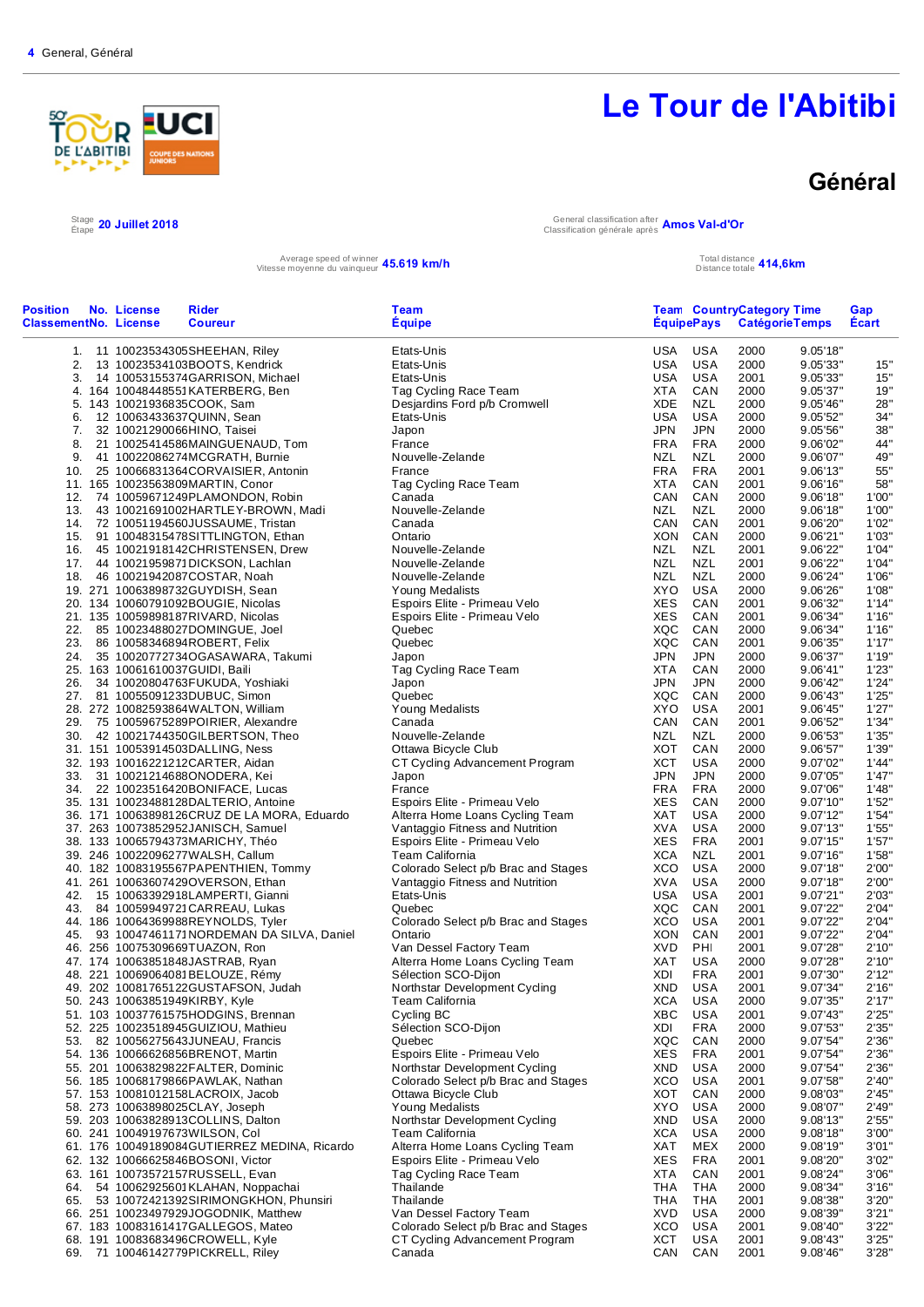|     | 70. 155 10062053005FOURNIER, Louis                                               | Ottawa Bicycle Club                                | XOT        | CAN        | 2001 | 9.08'48"           | 3'30'  |
|-----|----------------------------------------------------------------------------------|----------------------------------------------------|------------|------------|------|--------------------|--------|
|     | 71. 102 10059703985RICHARDSON, Sean                                              | Cycling BC                                         | <b>XBC</b> | CAN        | 2001 | 9.09'01"           | 3'43"  |
|     | 72. 94 10048387018FRONER, Axel                                                   | Ontario                                            | XON        | CAN        | 2001 | 9.09'09"           | 3'51'  |
|     | 73. 222 10067093971BODNAR, Bastien                                               | Sélection SCO-Dijon                                | <b>XDI</b> | <b>FRA</b> | 2001 | 9.09'10"           | 3'52'  |
|     |                                                                                  |                                                    |            | CAN        |      |                    | 4'00"  |
|     | 74. 122 10056479747FORTIER, Thomas                                               | <b>IAMGOLD</b>                                     | XIA        |            | 2000 | 9.09'18"           |        |
|     | 75. 83 10060455535DALPE, Félix                                                   | Quebec                                             | XQC        | CAN        | 2001 | 9.09'24"           | 4'06'  |
|     | 76. 252 10080567473LONG, Dillon                                                  | Van Dessel Factory Team                            | <b>XVD</b> | <b>USA</b> | 2000 | 9.09'31"           | 4'13'' |
|     | 77. 254 10049919315RYAN, Nathaniel                                               | Van Dessel Factory Team                            | <b>XVD</b> | <b>USA</b> | 2000 | 9.09'39"           | 4'21'  |
|     | 78. 123 10061812727BERTHIAUME, Thomas                                            | <b>IAMGOLD</b>                                     | XIA        | CAN        | 2001 | 9.09'43"           | 4'25"  |
|     | 79. 76 10052770509MILES, Carson                                                  | Canada                                             | CAN        | CAN        | 2000 | 9.09'44"           | 4'26"  |
|     | 80. 204 10062864468PETERSON, Ethan                                               | Northstar Development Cycling                      | <b>XND</b> | <b>USA</b> | 2001 | 9.09'50"           | 4'32'  |
|     | 81. 175 10077007472CERVANTES, Kevin                                              | Alterra Home Loans Cycling Team                    | XAT        | <b>MEX</b> | 2000 | 9.09'52"           | 4'34"  |
|     |                                                                                  | Southeast Regional p/b The Endurance Colective XSE |            | <b>USA</b> | 2001 | 9.10'07"           | 4'49'  |
|     | 82. 236 10083479190BEREND, Zach                                                  |                                                    |            |            |      |                    |        |
|     | 83. 265 10083030263MURRIETA, Kajeme                                              | Vantaggio Fitness and Nutrition                    | <b>XVA</b> | <b>USA</b> | 2001 | 9.10'19"           | 5'01'  |
|     | 84. 124 10079264037ZUKOWSKY, Samuel                                              | <b>IAMGOLD</b>                                     | <b>XIA</b> | CAN        | 2000 | 9.10'35"           | 5'17'  |
|     | 85. 162 10053832556PAULY, Ethan                                                  | Tag Cycling Race Team                              | <b>XTA</b> | CAN        | 2000 | 9.11'06"           | 5'48"  |
|     | 86. 233 10083361982VARGAS, Daniel                                                | Southeast Regional p/b The Endurance Colective XSE |            | <b>USA</b> | 2001 | 9.11'08"           | 5'50"  |
|     | 87. 154 10081110067BEAULIEU, Cedric                                              | Ottawa Bicycle Club                                | XOT        | CAN        | 2001 | 9.11'11"           | 5'53'  |
|     | 88. 23 10026519881HAMON, Nicolas                                                 | France                                             | <b>FRA</b> | <b>FRA</b> | 2000 | 9.11'12"           | 5'54'  |
|     | 89. 226 10068085593RICHARD, Baptiste                                             | Sélection SCO-Dijon                                | <b>XDI</b> | <b>FRA</b> | 2001 | 9.12'06"           | 6'48'  |
|     | 90. 24 10025988405LANGELLA, Lilian                                               | France                                             | <b>FRA</b> | <b>FRA</b> | 2000 | 9.12'23"           | 7'05'  |
|     |                                                                                  |                                                    |            | CAN        |      |                    |        |
| 91. | 96 10048956284SIRMAN, Jack                                                       | Ontario                                            | XON        |            | 2001 | 9.12'43"           | 7'25'  |
|     | 92. 181 10083161114COATSBALLASEUX, Aidan                                         | Colorado Select p/b Brac and Stages                | XCO        | USA        | 2001 | 9.12'45"           | 7'27'  |
|     | 93. 26 10026065500FEDRIGO, Mathis                                                | France                                             | <b>FRA</b> | <b>FRA</b> | 2000 | 9.12'55"           | 7'37"  |
|     | 94. 262 10073966524GILBERT, Joshua                                               | Vantaggio Fitness and Nutrition                    | <b>XVA</b> | <b>USA</b> | 2001 | 9.13'04"           | 7'46'  |
|     | 95. 121 10059935876DESHAIES, Thomas Louis                                        | <b>IAMGOLD</b>                                     | XIA        | CAN        | 2000 | 9.13'10"           | 7'52'  |
|     | 96. 152 10046253725STOPPA, Brett                                                 | Ottawa Bicycle Club                                | XOT        | CAN        | 2001 | 9.13'47"           | 8'29'  |
|     | 97. 112 10060063087VANLUXEMBORG, John                                            | Nova Scotia                                        | <b>XNS</b> | CAN        | 2000 | 9.14'09"           | 8'51'  |
|     | 98. 253 10083451811 PETTI, Andrew                                                | Van Dessel Factory Team                            | <b>XVD</b> | <b>USA</b> | 2000 | 9.14'32"           | 9'14'  |
|     |                                                                                  |                                                    | THA        | <b>THA</b> |      |                    |        |
|     | 99. 52 10064797701SEESANOK, Phitthawat                                           | Thailande                                          |            |            | 2000 | 9.15'32"           | 10'14" |
|     | 100. 232 10083423620ROSS, Brett                                                  | Southeast Regional p/b The Endurance Colective XSE |            | <b>USA</b> | 2001 | 9.15'39"           | 10'21" |
|     | 101. 184 10083255383HALL, Sinclair                                               | Colorado Select p/b Brac and Stages                | <b>XCO</b> | <b>USA</b> | 2001 | 9.15'50"           | 10'32' |
|     | 102. 146 10056265943BERGERON, Alexis                                             | Desjardins Ford p/b Cromwell                       | <b>XDE</b> | CAN        | 2001 | 9.15'52"           | 10'34" |
|     | 103. 142 10055619780ROCHETTE, Alexis                                             | Desjardins Ford p/b Cromwell                       | <b>XDE</b> | CAN        | 2000 | 9.15'58"           | 10'40" |
|     | 104. 116 10079906358MERKULOV, Andrei                                             | Nova Scotia                                        | XNS        | CAN        | 2001 | 9.16'20"           | 11'02' |
|     | 105. 144 10059500790LABELLE, Kevin                                               | Desjardins Ford p/b Cromwell                       | XDE        | CAN        | 2001 | 9.17'01"           | 11'43" |
|     | 106. 194 10083664605KRIVITSKY, Joseph                                            | CT Cycling Advancement Program                     | <b>XCT</b> | <b>USA</b> | 2000 | 9.18'36"           | 13'18' |
|     | 107. 244 10071959937KENNEDY, Brian                                               | Team California                                    | <b>XCA</b> | <b>USA</b> | 2000 | 9.20'00"           | 14'42' |
|     | 108. 192 10083639242KOLESZAR, Nick                                               | CT Cycling Advancement Program                     | <b>XCT</b> | <b>USA</b> | 2000 | 9.24'01"           | 18'43' |
|     |                                                                                  | Team California                                    | <b>XCA</b> | <b>USA</b> | 2001 | 9.25'23"           | 20'05' |
|     | 109. 242 10082900729WilSON, Devin                                                |                                                    |            |            |      |                    |        |
|     | 110. 51 10079687605HANGQUART, Rangsiman                                          | Thailande                                          | THA        | <b>THA</b> | 2001 | 9.26'08"           | 20'50' |
|     | 111. 56 10065275627NOMAI, Aukkrit                                                | Thailande                                          | THA        | <b>THA</b> | 2000 | 9.26'41"           | 21'23' |
|     | 112. 104 10048877876LAFRAMBOISE, Taro                                            | Cycling BC                                         | XBC        | CAN        | 2000 | 9.27'22"           | 22'04' |
|     | 113. 92 10023490047CORREA, Justin                                                | Ontario                                            | XON        | CAN        | 2000 | 9.28'03"           | 22'45' |
|     | 114. 33 10020964916YAMAMOTO, Tetsuo                                              | Japon                                              | <b>JPN</b> | <b>JPN</b> | 2000 | 9.28'35"           | 23'17  |
|     | 115. 276 10036454604ROBERTS, Nathan                                              | Young Medalists                                    | XYO        | <b>USA</b> | 2001 | 9.29'44"           | 24'26' |
|     | 116. 172 10074691802SANCHEZ BELTRAM, Hugo AbrahamAlterra Home Loans Cycling Team |                                                    | <b>XAT</b> | <b>MEX</b> | 2000 | 9.31'10"           | 25'52' |
|     | 117. 275 10023975855TAYLOR, Bailey                                               | Young Medalists                                    | XYO        | <b>GBR</b> | 2001 | 9.36'10"           | 30'52' |
|     | 118. 115 10073823044GAGNON, Andre                                                | Nova Scotia                                        | XNS        | CAN        | 2000 | 9.36'45"           | 31'27' |
|     |                                                                                  |                                                    |            |            |      |                    |        |
|     | 119. 274 10049503629THOMPSON, Connor                                             | Young Medalists                                    | XYO        | USA        | 2001 | 9.37'17"           | 31'59" |
|     | 120. 126 10023511568BRENOT, Arthur                                               | <b>IAMGOLD</b>                                     | XIA        | <b>FRA</b> | 2000 | 9.43'17"           | 37'59' |
|     | 121. 55 10065275728BANGSIRI, Chalermchai                                         | Thailande                                          | <b>THA</b> | <b>THA</b> | 2000 | 9.44'06"           | 38'48' |
|     | 122. 173 10049905268CASTILLO, Erik                                               | Alterra Home Loans Cycling Team                    | XAT        | <b>USA</b> | 2001 | 9.44'50"           | 39'32' |
|     | 123. 145 10052760102LAROCHELLE, Pierre Antoine                                   | Desjardins Ford p/b Cromwell                       | <b>XDE</b> | CAN        | 2000 | 9.49'32"           | 44'14" |
|     | 124. 141 10055939678FOREST LEBLANC, Charles Antoine Desjardins Ford p/b Cromwell |                                                    | XDE        | CAN        | 2000 | 10.04'45"          | 59'27' |
|     | 125. 114 10045796714BENDER, Caleb                                                | Nova Scotia                                        | XNS        | CAN        | 2001 | 10.10'38" 1.05'20' |        |
|     | 126. 111 10059558889MACEACHEN, Calum                                             | Nova Scotia                                        | XNS        | CAN        | 2001 | 10.15'26" 1.10'08" |        |
|     |                                                                                  |                                                    |            |            |      |                    |        |

Richard Sports Services Résultats disponibles sur www.rsstiming.com

**Last calculated, Dernière mise à jour: 20-07, 19.56** 

**StageRace 2005 software — www.stagerace.com** 

**2018TourAbitibi.str : 1291739922 : V3.24 final update**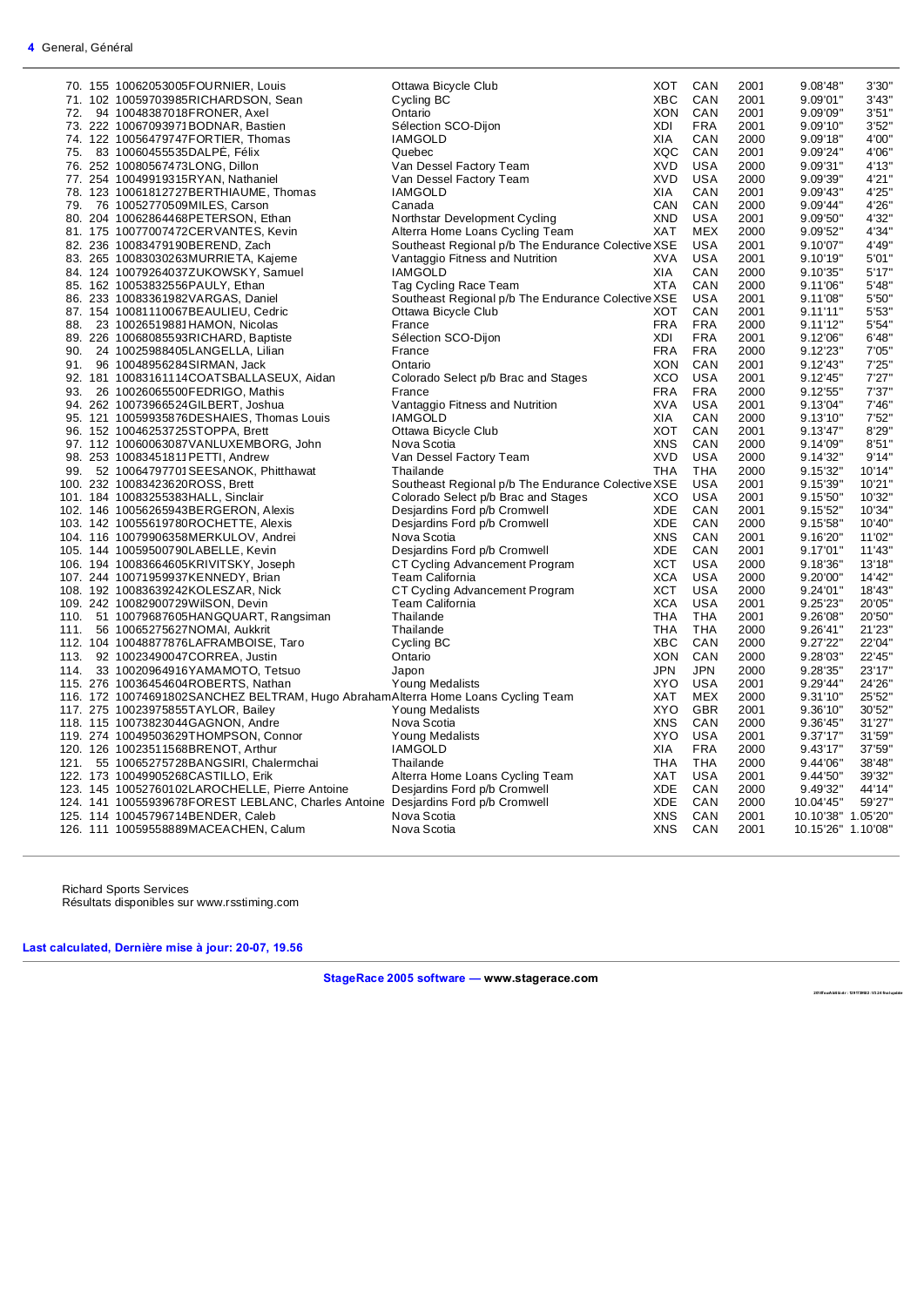

#### **Jeune**

**20 18 TourAbit ibi .st r : 1 291 73 992 2 : V3. 24 final update** 

Separate classification Classification séparée **Meilleur Jeune** Stage

Average speed of winner **45.598 km/h**<br>Vitesse moyenne du vainqueur **45.598 km/h** Total distance totale

Étape **20 Juillet 2018** General classification after Classification générale après **Amos Val-d'Or**

#### Total distance **414,6km**<br>Distance totale **414,6km**

| <b>Position</b><br><b>Classement No. License</b> | No. License                     | Rider<br><b>Coureur</b>                  | Team<br><b>Équipe</b>                          | <b>Equipe Pays</b> |            | <b>Team Country Category Time</b><br><b>Catégorie Temps</b> |                    | Gap<br><b>Ecart</b> |
|--------------------------------------------------|---------------------------------|------------------------------------------|------------------------------------------------|--------------------|------------|-------------------------------------------------------------|--------------------|---------------------|
| 1.                                               |                                 | 14 10053155374 GARRISON, Michael         | Etats-Unis                                     | <b>USA</b>         | <b>USA</b> | 2001                                                        | 9.05'33"           |                     |
| 2.                                               |                                 | 25 10066831364 CORVAISIER, Antonin       | France                                         | <b>FRA</b>         | <b>FRA</b> | 2001                                                        | 9.06'13"           | 40"                 |
|                                                  |                                 | 3. 165 10023563809 MARTIN, Conor         | Tag Cycling Race Team                          | <b>XTA</b>         | CAN        | 2001                                                        | 9.06'16"           | 43"                 |
| 4.                                               |                                 | 72 10051194560 JUSSAUME, Tristan         | Canada                                         | CAN                | CAN        | 2001                                                        | 9.06'20"           | 47"                 |
| 5.                                               |                                 | 45 10021918142 CHRISTENSEN, Drew         | Nouvelle-Zelande                               | <b>NZL</b>         | <b>NZL</b> | 2001                                                        | 9.06'22"           | 49"                 |
| 6.                                               |                                 | 44 10021959871 DICKSON, Lachlan          | Nouvelle-Zelande                               | <b>NZL</b>         | <b>NZL</b> | 2001                                                        | 9.06'22"           | 49"                 |
| 7.                                               |                                 | 134 10060791092 BOUGIE, Nicolas          | Espoirs Elite - Primeau Velo                   | <b>XES</b>         | CAN        | 2001                                                        | 9.06'32"           | 59"                 |
| 8.                                               |                                 | 135 10059898187 RIVARD, Nicolas          | Espoirs Elite - Primeau Velo                   | XES                | CAN        | 2001                                                        | 9.06'34"           | 1'01"               |
| 9.                                               |                                 | 86 10058346894 ROBERT, Felix             | Quebec                                         | <b>XQC</b>         | CAN        | 2001                                                        | 9.06'35"           | 1'02"               |
| 10.                                              |                                 | 272 10082593864 WALTON, William          | Young Medalists                                | <b>XYO</b>         | <b>USA</b> | 2001                                                        | 9.06'45"           | 1'12"               |
| 11.                                              |                                 | 75 10059675289 POIRIER, Alexandre        | Canada                                         | CAN                | CAN        | 2001                                                        | 9.06'52"           | 1'19"               |
|                                                  |                                 | 12. 133 10065794373 MARICHY, Théo        | Espoirs Elite - Primeau Velo                   | <b>XES</b>         | <b>FRA</b> | 2001                                                        | 9.07'15"           | 1'42"               |
|                                                  |                                 | 13. 246 10022096277 WALSH, Callum        | Team California                                | <b>XCA</b>         | <b>NZL</b> | 2001                                                        | 9.07'16"           | 1'43"               |
| 14.                                              |                                 | 15 10063392918 LAMPERTI, Gianni          | Etats-Unis                                     | <b>USA</b>         | <b>USA</b> | 2001                                                        | 9.07'21"           | 1'48"               |
| 15.                                              |                                 | 84 10059949721 CARREAU, Lukas            | Quebec                                         | XQC                | CAN        | 2001                                                        | 9.07'22"           | 1'49"               |
|                                                  |                                 | 16. 186 10064369988 REYNOLDS, Tyler      | Colorado Select p/b Brac and Stages            | <b>XCO</b>         | <b>USA</b> | 2001                                                        | 9.07'22"           | 1'49"               |
| 17.                                              |                                 | 93 10047461171 NORDEMAN DA SILVA, Daniel | Ontario                                        | <b>XON</b>         | CAN        | 2001                                                        | 9.07'22"           | 1'49"               |
|                                                  |                                 | 18. 256 10075309669 TUAZON, Ron          | Van Dessel Factory Team                        | <b>XVD</b>         | PHI        | 2001                                                        | 9.07'28"           | 1'55"               |
| 19.                                              |                                 | 221 10069064081 BELOUZE, Rémy            | Sélection SCO-Dijon                            | XDI                | <b>FRA</b> | 2001                                                        | 9.07'30"           | 1'57"               |
|                                                  |                                 | 20. 202 10081765122 GUSTAFSON, Judah     | Northstar Development Cycling                  | XND                | USA        | 2001                                                        | 9.07'34"           | 2'01"               |
|                                                  |                                 | 21. 103 10037761575 HODGINS, Brennan     | Cycling BC                                     | <b>XBC</b>         | <b>USA</b> | 2001                                                        | 9.07'43"           | 2'10"               |
|                                                  |                                 | 22. 136 10066626856 BRENOT, Martin       | Espoirs Elite - Primeau Velo                   | XES                | <b>FRA</b> | 2001                                                        | 9.07'54"           | 2'21"               |
| 23.                                              |                                 | 185 10068179866 PAWLAK, Nathan           | Colorado Select p/b Brac and Stages            | XCO                | <b>USA</b> | 2001                                                        | 9.07'58"           | 2'25"               |
| 24.                                              |                                 | 132 10066625846 BOSONI, Victor           | Espoirs Elite - Primeau Velo                   | <b>XES</b>         | <b>FRA</b> | 2001                                                        | 9.08'20"           | 2'47"               |
|                                                  |                                 | 25. 161 10073572157 RUSSELL, Evan        | Tag Cycling Race Team                          | <b>XTA</b>         | CAN        | 2001                                                        | 9.08'24"           | 2'51"               |
| 26.                                              |                                 | 53 10072421392 SIRIMONGKHON, Phunsiri    | Thailande                                      | <b>THA</b>         | <b>THA</b> | 2001                                                        | 9.08'38"           | 3'05"               |
|                                                  |                                 | 27. 183 10083161417 GALLEGOS, Mateo      | Colorado Select p/b Brac and Stages            | <b>XCO</b>         | <b>USA</b> | 2001                                                        | 9.08'40"           | 3'07"               |
| 28.                                              |                                 | 191 10083683496 CROWELL, Kyle            | CT Cycling Advancement Program                 | <b>XCT</b>         | <b>USA</b> | 2001                                                        | 9.08'43"           | 3'10"               |
| 29.                                              |                                 | 71 10046142779 PICKRELL, Riley           | Canada                                         | CAN                | CAN        | 2001                                                        | 9.08'46"           | 3'13"               |
|                                                  |                                 | 30. 155 10062053005 FOURNIER, Louis      | Ottawa Bicycle Club                            | XOT                | CAN        | 2001                                                        | 9.08'48"           | 3'15"               |
|                                                  |                                 | 31. 102 10059703985 RICHARDSON, Sean     | Cycling BC                                     | XBC                | CAN        | 2001                                                        | 9.09'01"           | 3'28"               |
| 32.                                              |                                 | 94 10048387018 FRONER, Axel              | Ontario                                        | <b>XON</b>         | CAN        | 2001                                                        | 9.09'09"           | 3'36"               |
| 33.                                              |                                 | 222 10067093971 BODNAR, Bastien          | Sélection SCO-Dijon                            | XDI                | <b>FRA</b> | 2001                                                        | 9.09'10"           | 3'37"               |
| 34.                                              |                                 | 83 10060455535 DALPE, Félix              | Quebec                                         | XQC                | CAN        | 2001                                                        | 9.09'24"           | 3'51"               |
| 35.                                              |                                 | 123 10061812727 BERTHIAUME, Thomas       | <b>IAMGOLD</b>                                 | <b>XIA</b>         | CAN        | 2001                                                        | 9.09'43"           | 4'10"               |
| 36.                                              |                                 | 204 10062864468 PETERSON, Ethan          | Northstar Development Cycling                  | <b>XND</b>         | <b>USA</b> | 2001                                                        | 9.09'50"           | 4'17"               |
| 37.                                              |                                 | 236 10083479190 BEREND, Zach             | Southeast Regional p/b The Endurance Colective | <b>XSE</b>         | <b>USA</b> | 2001                                                        | 9.10'07"           | 4'34"               |
| 38.                                              |                                 | 265 10083030263 MURRIETA, Kajeme         | Vantaggio Fitness and Nutrition                | <b>XVA</b>         | <b>USA</b> | 2001                                                        | 9.10'19"           | 4'46"               |
| 39.                                              |                                 | 233 10083361982 VARGAS, Daniel           | Southeast Regional p/b The Endurance Colective | <b>XSE</b>         | <b>USA</b> | 2001                                                        | 9.11'08"           | 5'35"               |
| 40.                                              |                                 | 154 10081110067 BEAULIEU, Cedric         | Ottawa Bicycle Club                            | <b>XOT</b>         | CAN        | 2001                                                        | 9.11'11"           | 5'38"               |
|                                                  |                                 | 41. 226 10068085593 RICHARD, Baptiste    | Sélection SCO-Dijon                            | <b>XDI</b>         | <b>FRA</b> | 2001                                                        | 9.12'06"           | 6'33"               |
| 42.                                              |                                 | 96 10048956284 SIRMAN, Jack              | Ontario                                        | <b>XON</b>         | CAN        | 2001                                                        | 9.12'43"           | 7'10''              |
| 43.                                              |                                 | 181 10083161114 COATSBALLASEUX, Aidan    | Colorado Select p/b Brac and Stages            | <b>XCO</b>         | <b>USA</b> | 2001                                                        | 9.12'45"           | 7'12"               |
| 44.                                              |                                 | 262 10073966524 GILBERT, Joshua          | Vantaggio Fitness and Nutrition                | XVA                | <b>USA</b> | 2001                                                        | 9.13'04"           | 7'31"               |
|                                                  |                                 | 45. 152 10046253725 STOPPA, Brett        | Ottawa Bicycle Club                            | XOT                | CAN        | 2001                                                        | 9.13'47"           | 8'14"               |
|                                                  | 46. 232 10083423620 ROSS, Brett |                                          | Southeast Regional p/b The Endurance Colective | <b>XSE</b>         | <b>USA</b> | 2001                                                        | 9.15'39"           | 10'06"              |
|                                                  |                                 | 47. 184 10083255383 HALL, Sinclair       | Colorado Select p/b Brac and Stages            | <b>XCO</b>         | <b>USA</b> | 2001                                                        | 9.15'50"           | 10'17"              |
| 48.                                              |                                 | 146 10056265943 BERGERON, Alexis         | Desjardins Ford p/b Cromwell                   | <b>XDE</b>         | CAN        | 2001                                                        | 9.15'52"           | 10'19"              |
| 49.                                              |                                 | 116 10079906358 MERKULOV, Andrei         | Nova Scotia                                    | <b>XNS</b>         | CAN        | 2001                                                        | 9.16'20"           | 10'47"              |
| 50.                                              |                                 | 144 10059500790 LABELLE, Kevin           | Desjardins Ford p/b Cromwell                   | XDE                | CAN        | 2001                                                        | 9.17'01"           | 11'28"              |
|                                                  |                                 | 51. 242 10082900729 WilSON, Devin        | Team California                                | <b>XCA</b>         | <b>USA</b> | 2001                                                        | 9.25'23"           | 19'50"              |
| 52.                                              |                                 | 51 10079687605 HANGQUART, Rangsiman      | Thailande                                      | THA                | <b>THA</b> | 2001                                                        | 9.26'08"           | 20'35"              |
| 53.                                              |                                 | 276 10036454604 ROBERTS, Nathan          | Young Medalists                                | <b>XYO</b>         | <b>USA</b> | 2001                                                        | 9.29'44"           | 24'11"              |
| 54.                                              |                                 | 275 10023975855 TAYLOR, Bailey           | <b>Young Medalists</b>                         | <b>XYO</b>         | <b>GBR</b> | 2001                                                        | 9.36'10"           | 30'37"              |
|                                                  |                                 | 55. 274 10049503629 THOMPSON, Connor     | Young Medalists                                | <b>XYO</b>         | <b>USA</b> | 2001                                                        | 9.37'17"           | 31'44"              |
| 56.                                              |                                 | 173 10049905268 CASTILLO, Erik           | Alterra Home Loans Cycling Team                | <b>XAT</b>         | <b>USA</b> | 2001                                                        | 9.44'50"           | 39'17"              |
|                                                  |                                 | 57. 114 10045796714 BENDER, Caleb        | Nova Scotia                                    | <b>XNS</b>         | CAN        | 2001                                                        | 10.10'38" 1.05'05" |                     |
|                                                  |                                 | 58. 111 10059558889 MACEACHEN, Calum     | Nova Scotia                                    | XNS                | CAN        | 2001                                                        | 10.15'26" 1.09'53" |                     |
|                                                  |                                 |                                          |                                                |                    |            |                                                             |                    |                     |

Richard Sports Services Résultats disponibles sur www.rsstiming.com

**Last calculated, Dernière mise à jour: 20-07, 19.56**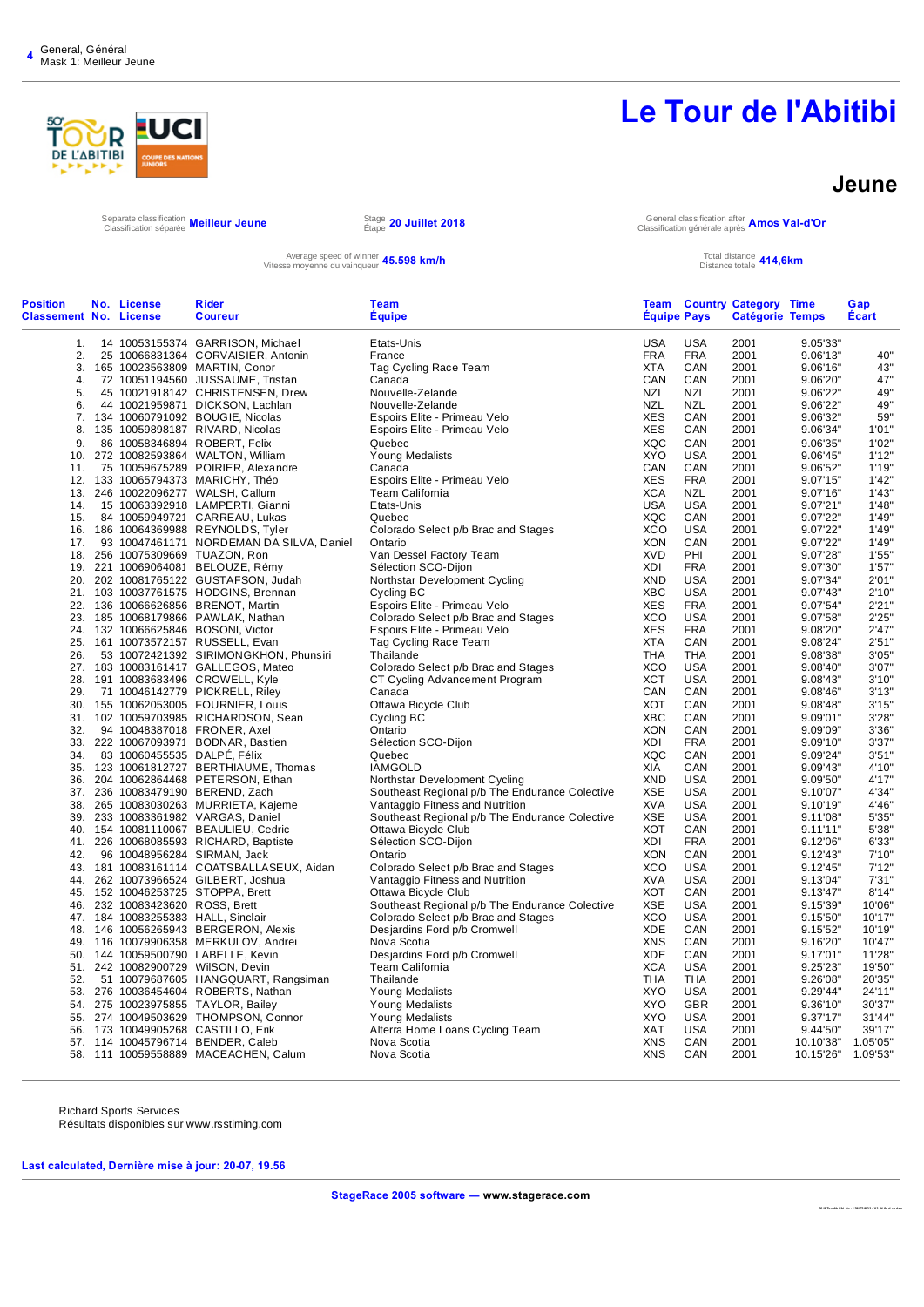# **ABITIBI**

# **Le Tour de l'Abitibi**

### **Points**

**2018Tou rAbitibi.str : 1291739922 : V3.24 fin al upd ate** 

 $\frac{\text{Stage}}{\text{Étape}}$  20 Juillet 2018

Étape **20 Juillet 2018** Sprint classification after Classification des sprints après **Amos Val-d'Or**

| <b>Position</b><br><b>Classement No. License</b> | No. License                     | <b>Rider</b><br><b>Coureur</b>              | <b>Team</b><br><b>Equipe</b>    | <b>Equipe Pays</b> |            | <b>Team Country Category Points</b><br><b>Catégorie Points</b> |                  |
|--------------------------------------------------|---------------------------------|---------------------------------------------|---------------------------------|--------------------|------------|----------------------------------------------------------------|------------------|
|                                                  |                                 |                                             |                                 |                    |            |                                                                |                  |
| 1<br>1.                                          |                                 | 35 10020772734 OGASAWARA, Takumi            | Japon                           | <b>JPN</b>         | <b>JPN</b> | 2000                                                           | 6                |
| 2.                                               |                                 | 21 10025414586 MAINGUENAUD, Tom             | France                          | <b>FRA</b>         | <b>FRA</b> | 2000                                                           | 4                |
|                                                  |                                 | 3. 174 10063851848 JASTRAB, Ryan            | Alterra Home Loans Cycling Team | XAT                | <b>USA</b> | 2000                                                           | 2                |
|                                                  |                                 |                                             |                                 |                    |            |                                                                |                  |
| <b>Stage, Étape</b>                              |                                 |                                             |                                 |                    |            |                                                                |                  |
| 1.                                               |                                 | 71 10046142779 PICKRELL, Riley              | Canada                          | CAN                | CAN        | 2001                                                           | 30               |
| 2.                                               | 32 10021290066 HINO, Taisei     |                                             | Japon                           | JPN                | <b>JPN</b> | 2000                                                           | 24               |
| 3.                                               |                                 | 11 10023534305 SHEEHAN, Riley               | Etats-Unis                      | <b>USA</b>         | <b>USA</b> | 2000                                                           | 20               |
| 4.                                               |                                 | 171 10063898126 CRUZ DE LA MORA, Eduardo    | Alterra Home Loans Cycling Team | <b>XAT</b>         | <b>USA</b> | 2000                                                           | 16               |
| 5.                                               |                                 | 22 10023516420 BONIFACE, Lucas              | France                          | <b>FRA</b>         | <b>FRA</b> | 2000                                                           | 12               |
|                                                  |                                 | 6. 174 10063851848 JASTRAB, Ryan            | Alterra Home Loans Cycling Team | <b>XAT</b>         | <b>USA</b> | 2000                                                           | 10               |
|                                                  |                                 | 7. 133 10065794373 MARICHY, Théo            | Espoirs Elite - Primeau Velo    | <b>XES</b>         | <b>FRA</b> | 2001                                                           | 8                |
| 8.                                               |                                 | 74 10059671249 PLAMONDON, Robin             | Canada                          | CAN                | CAN        | 2000                                                           | $\,6$            |
| 9.                                               |                                 | 53 10072421392 SIRIMONGKHON, Phunsiri       | Thailande                       | <b>THA</b>         | <b>THA</b> | 2001                                                           | 4                |
|                                                  |                                 | 10. 246 10022096277 WALSH, Callum           | <b>Team California</b>          | <b>XCA</b>         | <b>NZL</b> | 2001                                                           | $\overline{2}$   |
| General, Général                                 |                                 |                                             |                                 |                    |            |                                                                |                  |
| 1.                                               |                                 | 71 10046142779 PICKRELL, Riley              | Canada                          | CAN                | CAN        | 2001                                                           | 102              |
| 2.                                               | 32 10021290066 HINO, Taisei     |                                             | Japon                           | <b>JPN</b>         | <b>JPN</b> | 2000                                                           | 88               |
| 3.                                               |                                 | 11 10023534305 SHEEHAN, Riley               | Etats-Unis                      | <b>USA</b>         | <b>USA</b> | 2000                                                           | 74               |
| 4.                                               |                                 | 174 10063851848 JASTRAB, Ryan               | Alterra Home Loans Cycling Team | <b>XAT</b>         | <b>USA</b> | 2000                                                           | 46               |
|                                                  |                                 | 5. 171 10063898126 CRUZ DE LA MORA, Eduardo | Alterra Home Loans Cycling Team | <b>XAT</b>         | <b>USA</b> | 2000                                                           | 46               |
| 6.                                               |                                 | 22 10023516420 BONIFACE, Lucas              | France                          | <b>FRA</b>         | <b>FRA</b> | 2000                                                           | 36               |
| 7.                                               |                                 | 21 10025414586 MAINGUENAUD, Tom             | France                          | <b>FRA</b>         | <b>FRA</b> | 2000                                                           | 32               |
| 8.                                               | 143 10021936835 COOK, Sam       |                                             | Desjardins Ford p/b Cromwell    | <b>XDE</b>         | <b>NZL</b> | 2000                                                           | 28               |
| 9.                                               |                                 | 34 10020804763 FUKUDA, Yoshiaki             | Japon                           | <b>JPN</b>         | <b>JPN</b> | 2000                                                           | 26               |
|                                                  |                                 | 10. 222 10067093971 BODNAR, Bastien         | Sélection SCO-Dijon             | XDI                | <b>FRA</b> | 2001                                                           | 24               |
|                                                  | 11. 243 10063851949 KIRBY, Kyle |                                             | Team California                 | <b>XCA</b>         | <b>USA</b> | 2000                                                           | 20               |
| 12.                                              |                                 | 14 10053155374 GARRISON, Michael            | Etats-Unis                      | <b>USA</b>         | <b>USA</b> | 2001                                                           | 19               |
|                                                  |                                 | 13. 133 10065794373 MARICHY, Théo           | Espoirs Elite - Primeau Velo    | <b>XES</b>         | <b>FRA</b> | 2001                                                           | 12               |
| 14.                                              |                                 | 74 10059671249 PLAMONDON, Robin             | Canada                          | CAN                | CAN        | 2000                                                           | 12               |
| 15.                                              |                                 | 53 10072421392 SIRIMONGKHON, Phunsiri       | Thailande                       | <b>THA</b>         | <b>THA</b> | 2001                                                           | 12               |
|                                                  |                                 | 16. 164 10048448551 KATERBERG, Ben          | Tag Cycling Race Team           | <b>XTA</b>         | CAN        | 2000                                                           | 12               |
|                                                  |                                 | 17. 221 10069064081 BELOUZE, Rémy           | Sélection SCO-Dijon             | XDI                | <b>FRA</b> | 2001                                                           | 12               |
| 18.                                              |                                 | 13 10023534103 BOOTS, Kendrick              | Etats-Unis                      | <b>USA</b>         | <b>USA</b> | 2000                                                           | $\, 8$           |
|                                                  |                                 | 19. 135 10059898187 RIVARD, Nicolas         | Espoirs Elite - Primeau Velo    | <b>XES</b>         | CAN        | 2001                                                           | $\,$ 8 $\,$      |
| 20.                                              |                                 | 25 10066831364 CORVAISIER, Antonin          | France                          | <b>FRA</b>         | <b>FRA</b> | 2001                                                           | $\,6\,$          |
| 21.                                              |                                 | 35 10020772734 OGASAWARA, Takumi            | Japon                           | <b>JPN</b>         | <b>JPN</b> | 2000                                                           | $\,6$            |
| 22.                                              |                                 | 42 10021744350 GILBERTSON, Theo             | Nouvelle-Zelande                | <b>NZL</b>         | <b>NZL</b> | 2000                                                           | $\,6$            |
| 23.                                              |                                 | 41 10022086274 MCGRATH, Burnie              | Nouvelle-Zelande                | <b>NZL</b>         | <b>NZL</b> | 2000                                                           | $\,6$            |
| 24.                                              | 12 10063433637 QUINN, Sean      |                                             | Etats-Unis                      | <b>USA</b>         | <b>USA</b> | 2000                                                           | $\mathbf 5$      |
|                                                  |                                 | 25. 261 10063607429 OVERSON, Ethan          | Vantaggio Fitness and Nutrition | <b>XVA</b>         | <b>USA</b> | 2000                                                           | 3                |
|                                                  |                                 | 26. 246 10022096277 WALSH, Callum           | <b>Team California</b>          | <b>XCA</b>         | <b>NZL</b> | 2001                                                           | $\boldsymbol{2}$ |
| 27.                                              |                                 | 23 10026519881 HAMON, Nicolas               | France                          | <b>FRA</b>         | <b>FRA</b> | 2000                                                           | $\mathbf{1}$     |

Richard Sports Services Résultats disponibles sur www.rsstiming.com

**Last calculated, Dernière mise à jour: 20-07, 19.56**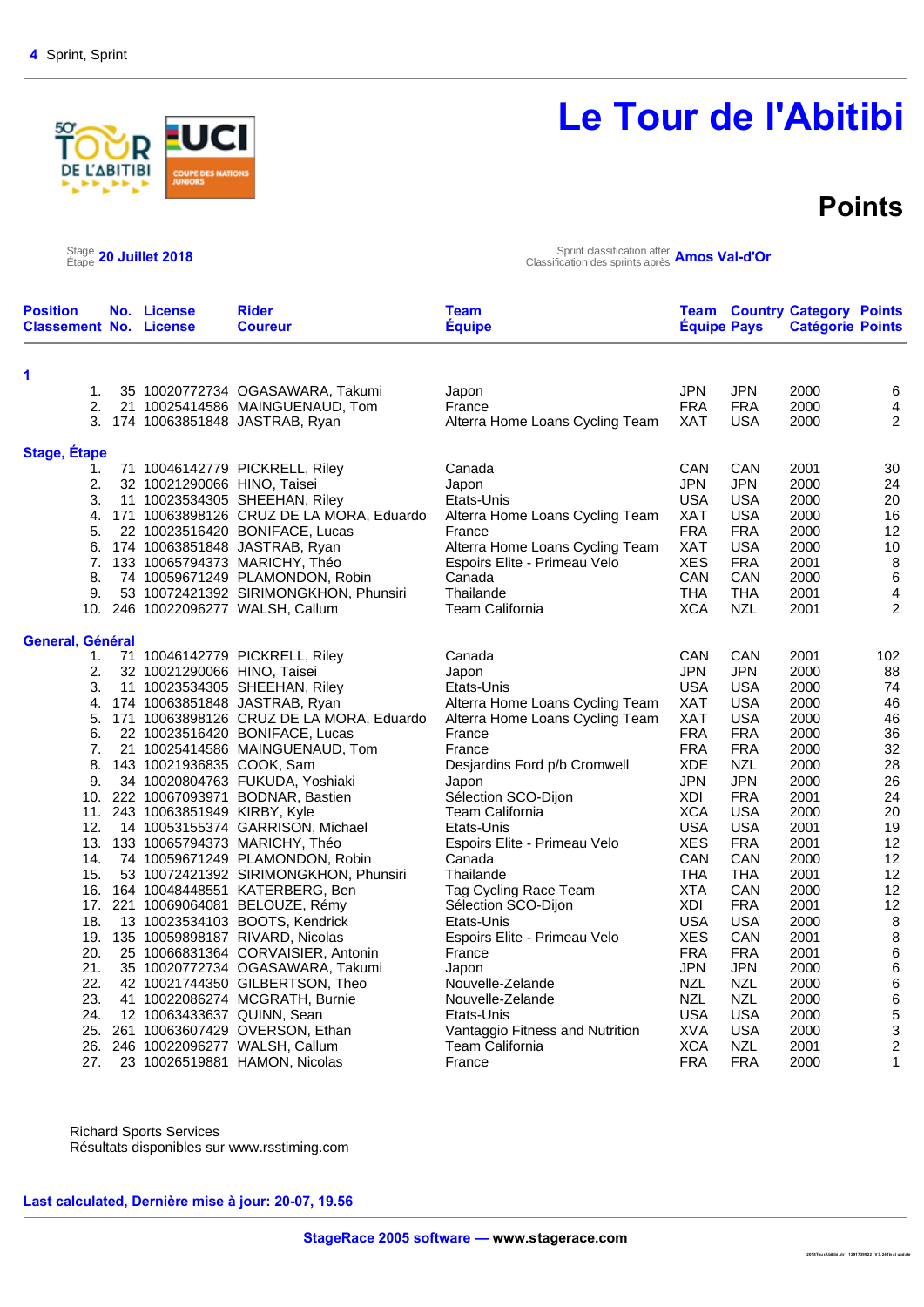# D **L'ABITIBI**

# **Le Tour de l'Abitibi**

### **Grimpeur**

 $\text{Stage}_{\text{Étape}}$  20 Juillet 2018

Étape **20 Juillet 2018** Climbing classification after Classement de la montagne après **Amos Val-d'Or**

| <b>Position</b><br><b>Classement No. License</b> | No. License | <b>Rider</b><br><b>Coureur</b>        | <b>Team</b><br><b>Equipe</b>        | <b>Equipe Pays</b> |            | <b>Team Country Category Points</b><br><b>Catégorie Points</b> |                  |
|--------------------------------------------------|-------------|---------------------------------------|-------------------------------------|--------------------|------------|----------------------------------------------------------------|------------------|
| 1                                                |             |                                       |                                     |                    |            |                                                                |                  |
|                                                  |             | 1. 175 10077007472 CERVANTES, Kevin   | Alterra Home Loans Cycling Team     | <b>XAT</b>         | <b>MEX</b> | 2000                                                           | $\sqrt{5}$       |
| 2.                                               |             | 46 10021942087 COSTAR, Noah           | Nouvelle-Zelande                    | <b>NZL</b>         | <b>NZL</b> | 2000                                                           |                  |
| 3.                                               |             | 165 10023563809 MARTIN, Conor         | Tag Cycling Race Team               | <b>XTA</b>         | <b>CAN</b> | 2001                                                           | $\frac{3}{2}$    |
|                                                  |             |                                       |                                     |                    |            |                                                                |                  |
| $\overline{2}$<br>1.                             |             | 45 10021918142 CHRISTENSEN, Drew      | Nouvelle-Zelande                    | <b>NZL</b>         | <b>NZL</b> | 2001                                                           | $\sqrt{5}$       |
| 2.                                               |             | 165 10023563809 MARTIN, Conor         | Tag Cycling Race Team               | <b>XTA</b>         | <b>CAN</b> | 2001                                                           | $\sqrt{3}$       |
| 3.                                               |             | 181 10083161114 COATSBALLASEUX, Aidan | Colorado Select p/b Brac and Stages | <b>XCO</b>         | <b>USA</b> | 2001                                                           | $\overline{2}$   |
|                                                  |             |                                       |                                     |                    |            |                                                                |                  |
| 3                                                |             |                                       |                                     |                    |            |                                                                |                  |
|                                                  |             | 1. 165 10023563809 MARTIN, Conor      | Tag Cycling Race Team               | <b>XTA</b>         | <b>CAN</b> | 2001                                                           | $\sqrt{5}$       |
| 2.                                               |             | 181 10083161114 COATSBALLASEUX, Aidan | Colorado Select p/b Brac and Stages | <b>XCO</b>         | <b>USA</b> | 2001                                                           | $\frac{3}{2}$    |
| 3.                                               |             | 175 10077007472 CERVANTES, Kevin      | Alterra Home Loans Cycling Team     | <b>XAT</b>         | <b>MEX</b> | 2000                                                           |                  |
| 4                                                |             |                                       |                                     |                    |            |                                                                |                  |
| 1.                                               |             | 21 10025414586 MAINGUENAUD, Tom       | France                              | <b>FRA</b>         | <b>FRA</b> | 2000                                                           | $\sqrt{5}$       |
| 2.                                               |             | 71 10046142779 PICKRELL, Riley        | Canada                              | CAN                | CAN        | 2001                                                           |                  |
| 3.                                               |             | 42 10021744350 GILBERTSON, Theo       | Nouvelle-Zelande                    | <b>NZL</b>         | <b>NZL</b> | 2000                                                           | $\frac{3}{2}$    |
|                                                  |             |                                       |                                     |                    |            |                                                                |                  |
| General, Général                                 |             |                                       |                                     |                    |            |                                                                |                  |
|                                                  |             | 1. 175 10077007472 CERVANTES, Kevin   | Alterra Home Loans Cycling Team     | XAT                | <b>MEX</b> | 2000                                                           | 17               |
| 2.                                               |             | 165 10023563809 MARTIN, Conor         | Tag Cycling Race Team               | <b>XTA</b>         | <b>CAN</b> | 2001                                                           | 17               |
| 3.                                               |             | 181 10083161114 COATSBALLASEUX, Aidan | Colorado Select p/b Brac and Stages | <b>XCO</b>         | <b>USA</b> | 2001                                                           | 13               |
| 4.                                               |             | 46 10021942087 COSTAR, Noah           | Nouvelle-Zelande                    | <b>NZL</b>         | <b>NZL</b> | 2000                                                           | $\, 8$           |
| 5.                                               |             | 45 10021918142 CHRISTENSEN, Drew      | Nouvelle-Zelande                    | <b>NZL</b>         | <b>NZL</b> | 2001                                                           |                  |
| 6.                                               |             | 21 10025414586 MAINGUENAUD, Tom       | France                              | <b>FRA</b>         | <b>FRA</b> | 2000                                                           | 5<br>5<br>3<br>2 |
| 7.                                               |             | 71 10046142779 PICKRELL, Riley        | Canada                              | CAN                | <b>CAN</b> | 2001                                                           |                  |
| 8.                                               |             | 42 10021744350 GILBERTSON, Theo       | Nouvelle-Zelande                    | <b>NZL</b>         | <b>NZL</b> | 2000                                                           |                  |

Richard Sports Services Résultats disponibles sur www.rsstiming.com

**Last calculated, Dernière mise à jour: 20-07, 19.56** 

**StageRace 2005 software — www.stagerace.com** 

**2018To urAbitibi.str : 1291739922 : V3.24 final up date**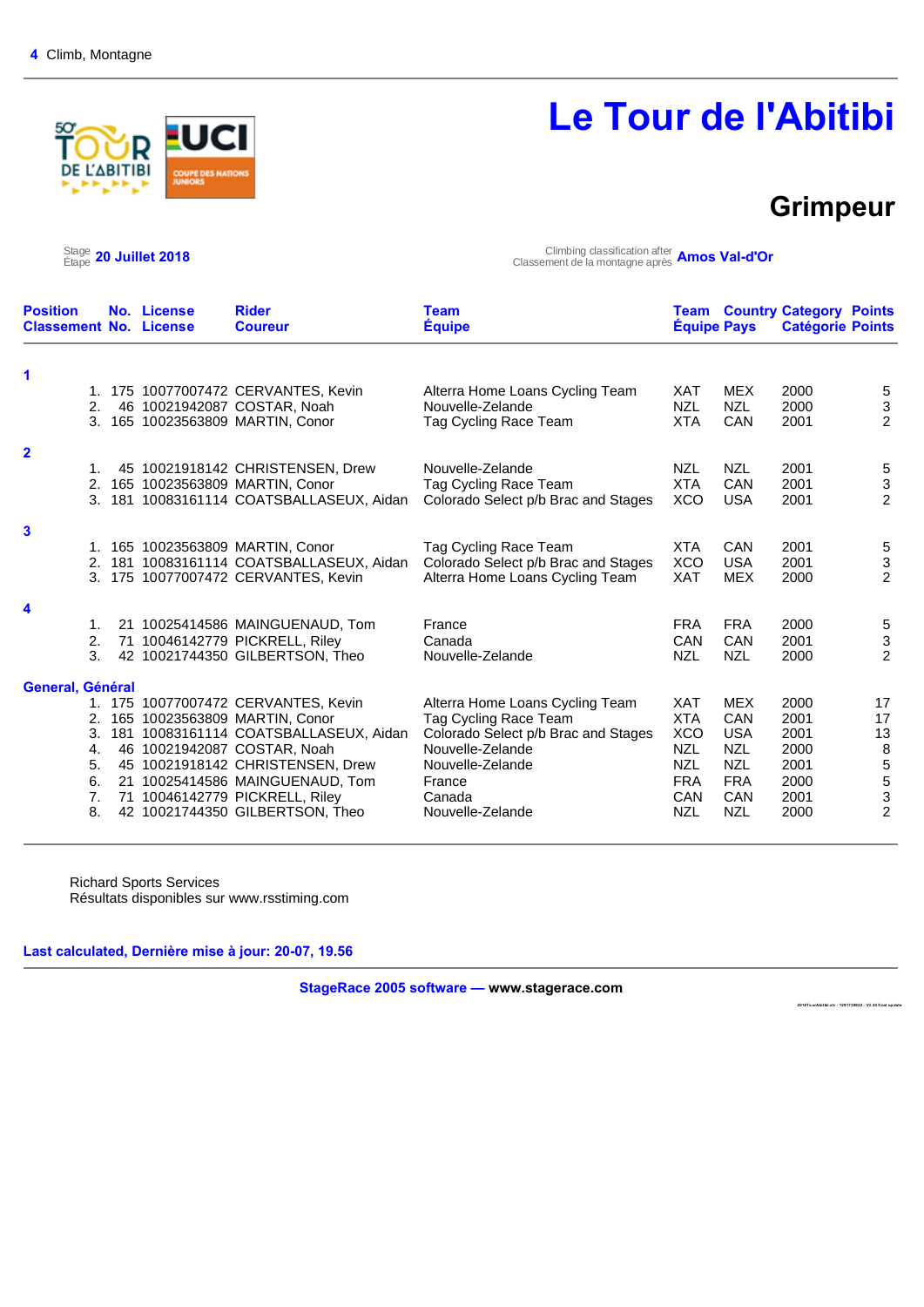#### <u>so</u> R **ABITIBI**

# **Le Tour de l'Abitibi**

# **Équipe**

### $\text{^{Stage}_{Etape}}$  20 Juillet 2018

Étape **20 Juillet 2018** General classification after Classification générale après **Amos Val-d'Or**

| <b>Team</b><br><b>Equipe</b> | <b>Equipe</b>                                                                                                                                                                                                                                                                                                                                                                                                                                                                                                                                                                                                                                                                                                                                                                                                                                                                                                                                                                                                                                                                                                                                                                                                                                                                                                                                                                             | <b>Time</b><br><b>Temps</b>                                                                                                                                                                                                                                                                                                                                                                                                                                                                                                                                     | Gap<br>Écart                                                                                                                                                                                                                                                                                                                                                                                                                                                |
|------------------------------|-------------------------------------------------------------------------------------------------------------------------------------------------------------------------------------------------------------------------------------------------------------------------------------------------------------------------------------------------------------------------------------------------------------------------------------------------------------------------------------------------------------------------------------------------------------------------------------------------------------------------------------------------------------------------------------------------------------------------------------------------------------------------------------------------------------------------------------------------------------------------------------------------------------------------------------------------------------------------------------------------------------------------------------------------------------------------------------------------------------------------------------------------------------------------------------------------------------------------------------------------------------------------------------------------------------------------------------------------------------------------------------------|-----------------------------------------------------------------------------------------------------------------------------------------------------------------------------------------------------------------------------------------------------------------------------------------------------------------------------------------------------------------------------------------------------------------------------------------------------------------------------------------------------------------------------------------------------------------|-------------------------------------------------------------------------------------------------------------------------------------------------------------------------------------------------------------------------------------------------------------------------------------------------------------------------------------------------------------------------------------------------------------------------------------------------------------|
|                              |                                                                                                                                                                                                                                                                                                                                                                                                                                                                                                                                                                                                                                                                                                                                                                                                                                                                                                                                                                                                                                                                                                                                                                                                                                                                                                                                                                                           |                                                                                                                                                                                                                                                                                                                                                                                                                                                                                                                                                                 |                                                                                                                                                                                                                                                                                                                                                                                                                                                             |
|                              | CAN                                                                                                                                                                                                                                                                                                                                                                                                                                                                                                                                                                                                                                                                                                                                                                                                                                                                                                                                                                                                                                                                                                                                                                                                                                                                                                                                                                                       | 6.43'00"                                                                                                                                                                                                                                                                                                                                                                                                                                                                                                                                                        |                                                                                                                                                                                                                                                                                                                                                                                                                                                             |
|                              | <b>XAT</b>                                                                                                                                                                                                                                                                                                                                                                                                                                                                                                                                                                                                                                                                                                                                                                                                                                                                                                                                                                                                                                                                                                                                                                                                                                                                                                                                                                                | 6.43'00"                                                                                                                                                                                                                                                                                                                                                                                                                                                                                                                                                        |                                                                                                                                                                                                                                                                                                                                                                                                                                                             |
|                              | <b>XES</b>                                                                                                                                                                                                                                                                                                                                                                                                                                                                                                                                                                                                                                                                                                                                                                                                                                                                                                                                                                                                                                                                                                                                                                                                                                                                                                                                                                                | 6.43'00"                                                                                                                                                                                                                                                                                                                                                                                                                                                                                                                                                        |                                                                                                                                                                                                                                                                                                                                                                                                                                                             |
|                              |                                                                                                                                                                                                                                                                                                                                                                                                                                                                                                                                                                                                                                                                                                                                                                                                                                                                                                                                                                                                                                                                                                                                                                                                                                                                                                                                                                                           | 6.43'00"                                                                                                                                                                                                                                                                                                                                                                                                                                                                                                                                                        |                                                                                                                                                                                                                                                                                                                                                                                                                                                             |
|                              |                                                                                                                                                                                                                                                                                                                                                                                                                                                                                                                                                                                                                                                                                                                                                                                                                                                                                                                                                                                                                                                                                                                                                                                                                                                                                                                                                                                           |                                                                                                                                                                                                                                                                                                                                                                                                                                                                                                                                                                 |                                                                                                                                                                                                                                                                                                                                                                                                                                                             |
|                              |                                                                                                                                                                                                                                                                                                                                                                                                                                                                                                                                                                                                                                                                                                                                                                                                                                                                                                                                                                                                                                                                                                                                                                                                                                                                                                                                                                                           |                                                                                                                                                                                                                                                                                                                                                                                                                                                                                                                                                                 |                                                                                                                                                                                                                                                                                                                                                                                                                                                             |
|                              |                                                                                                                                                                                                                                                                                                                                                                                                                                                                                                                                                                                                                                                                                                                                                                                                                                                                                                                                                                                                                                                                                                                                                                                                                                                                                                                                                                                           |                                                                                                                                                                                                                                                                                                                                                                                                                                                                                                                                                                 |                                                                                                                                                                                                                                                                                                                                                                                                                                                             |
|                              |                                                                                                                                                                                                                                                                                                                                                                                                                                                                                                                                                                                                                                                                                                                                                                                                                                                                                                                                                                                                                                                                                                                                                                                                                                                                                                                                                                                           |                                                                                                                                                                                                                                                                                                                                                                                                                                                                                                                                                                 |                                                                                                                                                                                                                                                                                                                                                                                                                                                             |
|                              |                                                                                                                                                                                                                                                                                                                                                                                                                                                                                                                                                                                                                                                                                                                                                                                                                                                                                                                                                                                                                                                                                                                                                                                                                                                                                                                                                                                           |                                                                                                                                                                                                                                                                                                                                                                                                                                                                                                                                                                 |                                                                                                                                                                                                                                                                                                                                                                                                                                                             |
|                              |                                                                                                                                                                                                                                                                                                                                                                                                                                                                                                                                                                                                                                                                                                                                                                                                                                                                                                                                                                                                                                                                                                                                                                                                                                                                                                                                                                                           |                                                                                                                                                                                                                                                                                                                                                                                                                                                                                                                                                                 |                                                                                                                                                                                                                                                                                                                                                                                                                                                             |
|                              |                                                                                                                                                                                                                                                                                                                                                                                                                                                                                                                                                                                                                                                                                                                                                                                                                                                                                                                                                                                                                                                                                                                                                                                                                                                                                                                                                                                           |                                                                                                                                                                                                                                                                                                                                                                                                                                                                                                                                                                 |                                                                                                                                                                                                                                                                                                                                                                                                                                                             |
|                              |                                                                                                                                                                                                                                                                                                                                                                                                                                                                                                                                                                                                                                                                                                                                                                                                                                                                                                                                                                                                                                                                                                                                                                                                                                                                                                                                                                                           |                                                                                                                                                                                                                                                                                                                                                                                                                                                                                                                                                                 |                                                                                                                                                                                                                                                                                                                                                                                                                                                             |
|                              |                                                                                                                                                                                                                                                                                                                                                                                                                                                                                                                                                                                                                                                                                                                                                                                                                                                                                                                                                                                                                                                                                                                                                                                                                                                                                                                                                                                           |                                                                                                                                                                                                                                                                                                                                                                                                                                                                                                                                                                 |                                                                                                                                                                                                                                                                                                                                                                                                                                                             |
|                              |                                                                                                                                                                                                                                                                                                                                                                                                                                                                                                                                                                                                                                                                                                                                                                                                                                                                                                                                                                                                                                                                                                                                                                                                                                                                                                                                                                                           |                                                                                                                                                                                                                                                                                                                                                                                                                                                                                                                                                                 |                                                                                                                                                                                                                                                                                                                                                                                                                                                             |
|                              |                                                                                                                                                                                                                                                                                                                                                                                                                                                                                                                                                                                                                                                                                                                                                                                                                                                                                                                                                                                                                                                                                                                                                                                                                                                                                                                                                                                           |                                                                                                                                                                                                                                                                                                                                                                                                                                                                                                                                                                 |                                                                                                                                                                                                                                                                                                                                                                                                                                                             |
|                              |                                                                                                                                                                                                                                                                                                                                                                                                                                                                                                                                                                                                                                                                                                                                                                                                                                                                                                                                                                                                                                                                                                                                                                                                                                                                                                                                                                                           |                                                                                                                                                                                                                                                                                                                                                                                                                                                                                                                                                                 |                                                                                                                                                                                                                                                                                                                                                                                                                                                             |
|                              |                                                                                                                                                                                                                                                                                                                                                                                                                                                                                                                                                                                                                                                                                                                                                                                                                                                                                                                                                                                                                                                                                                                                                                                                                                                                                                                                                                                           |                                                                                                                                                                                                                                                                                                                                                                                                                                                                                                                                                                 |                                                                                                                                                                                                                                                                                                                                                                                                                                                             |
|                              |                                                                                                                                                                                                                                                                                                                                                                                                                                                                                                                                                                                                                                                                                                                                                                                                                                                                                                                                                                                                                                                                                                                                                                                                                                                                                                                                                                                           |                                                                                                                                                                                                                                                                                                                                                                                                                                                                                                                                                                 |                                                                                                                                                                                                                                                                                                                                                                                                                                                             |
|                              |                                                                                                                                                                                                                                                                                                                                                                                                                                                                                                                                                                                                                                                                                                                                                                                                                                                                                                                                                                                                                                                                                                                                                                                                                                                                                                                                                                                           |                                                                                                                                                                                                                                                                                                                                                                                                                                                                                                                                                                 | 23"                                                                                                                                                                                                                                                                                                                                                                                                                                                         |
|                              |                                                                                                                                                                                                                                                                                                                                                                                                                                                                                                                                                                                                                                                                                                                                                                                                                                                                                                                                                                                                                                                                                                                                                                                                                                                                                                                                                                                           |                                                                                                                                                                                                                                                                                                                                                                                                                                                                                                                                                                 | 35"                                                                                                                                                                                                                                                                                                                                                                                                                                                         |
|                              |                                                                                                                                                                                                                                                                                                                                                                                                                                                                                                                                                                                                                                                                                                                                                                                                                                                                                                                                                                                                                                                                                                                                                                                                                                                                                                                                                                                           |                                                                                                                                                                                                                                                                                                                                                                                                                                                                                                                                                                 | 1'51"                                                                                                                                                                                                                                                                                                                                                                                                                                                       |
|                              |                                                                                                                                                                                                                                                                                                                                                                                                                                                                                                                                                                                                                                                                                                                                                                                                                                                                                                                                                                                                                                                                                                                                                                                                                                                                                                                                                                                           |                                                                                                                                                                                                                                                                                                                                                                                                                                                                                                                                                                 | 1'51"                                                                                                                                                                                                                                                                                                                                                                                                                                                       |
|                              |                                                                                                                                                                                                                                                                                                                                                                                                                                                                                                                                                                                                                                                                                                                                                                                                                                                                                                                                                                                                                                                                                                                                                                                                                                                                                                                                                                                           |                                                                                                                                                                                                                                                                                                                                                                                                                                                                                                                                                                 | 1'51"                                                                                                                                                                                                                                                                                                                                                                                                                                                       |
|                              |                                                                                                                                                                                                                                                                                                                                                                                                                                                                                                                                                                                                                                                                                                                                                                                                                                                                                                                                                                                                                                                                                                                                                                                                                                                                                                                                                                                           |                                                                                                                                                                                                                                                                                                                                                                                                                                                                                                                                                                 | 3'57"                                                                                                                                                                                                                                                                                                                                                                                                                                                       |
|                              |                                                                                                                                                                                                                                                                                                                                                                                                                                                                                                                                                                                                                                                                                                                                                                                                                                                                                                                                                                                                                                                                                                                                                                                                                                                                                                                                                                                           |                                                                                                                                                                                                                                                                                                                                                                                                                                                                                                                                                                 | 6'31"                                                                                                                                                                                                                                                                                                                                                                                                                                                       |
|                              |                                                                                                                                                                                                                                                                                                                                                                                                                                                                                                                                                                                                                                                                                                                                                                                                                                                                                                                                                                                                                                                                                                                                                                                                                                                                                                                                                                                           |                                                                                                                                                                                                                                                                                                                                                                                                                                                                                                                                                                 |                                                                                                                                                                                                                                                                                                                                                                                                                                                             |
|                              | <b>USA</b>                                                                                                                                                                                                                                                                                                                                                                                                                                                                                                                                                                                                                                                                                                                                                                                                                                                                                                                                                                                                                                                                                                                                                                                                                                                                                                                                                                                | 27.16'27"                                                                                                                                                                                                                                                                                                                                                                                                                                                                                                                                                       |                                                                                                                                                                                                                                                                                                                                                                                                                                                             |
|                              |                                                                                                                                                                                                                                                                                                                                                                                                                                                                                                                                                                                                                                                                                                                                                                                                                                                                                                                                                                                                                                                                                                                                                                                                                                                                                                                                                                                           | 27.18'21"                                                                                                                                                                                                                                                                                                                                                                                                                                                                                                                                                       | 1'54"                                                                                                                                                                                                                                                                                                                                                                                                                                                       |
|                              | <b>FRA</b>                                                                                                                                                                                                                                                                                                                                                                                                                                                                                                                                                                                                                                                                                                                                                                                                                                                                                                                                                                                                                                                                                                                                                                                                                                                                                                                                                                                | 27.18'25"                                                                                                                                                                                                                                                                                                                                                                                                                                                                                                                                                       | 1'58"                                                                                                                                                                                                                                                                                                                                                                                                                                                       |
|                              | <b>XTA</b>                                                                                                                                                                                                                                                                                                                                                                                                                                                                                                                                                                                                                                                                                                                                                                                                                                                                                                                                                                                                                                                                                                                                                                                                                                                                                                                                                                                | 27.18'34"                                                                                                                                                                                                                                                                                                                                                                                                                                                                                                                                                       | 2'07"                                                                                                                                                                                                                                                                                                                                                                                                                                                       |
|                              | CAN                                                                                                                                                                                                                                                                                                                                                                                                                                                                                                                                                                                                                                                                                                                                                                                                                                                                                                                                                                                                                                                                                                                                                                                                                                                                                                                                                                                       | 27.19'10"                                                                                                                                                                                                                                                                                                                                                                                                                                                                                                                                                       | 2'43"                                                                                                                                                                                                                                                                                                                                                                                                                                                       |
|                              |                                                                                                                                                                                                                                                                                                                                                                                                                                                                                                                                                                                                                                                                                                                                                                                                                                                                                                                                                                                                                                                                                                                                                                                                                                                                                                                                                                                           | 27.19'31"                                                                                                                                                                                                                                                                                                                                                                                                                                                                                                                                                       | 3'04"                                                                                                                                                                                                                                                                                                                                                                                                                                                       |
|                              | JPN                                                                                                                                                                                                                                                                                                                                                                                                                                                                                                                                                                                                                                                                                                                                                                                                                                                                                                                                                                                                                                                                                                                                                                                                                                                                                                                                                                                       | 27.19'36"                                                                                                                                                                                                                                                                                                                                                                                                                                                                                                                                                       | 3'09"                                                                                                                                                                                                                                                                                                                                                                                                                                                       |
|                              |                                                                                                                                                                                                                                                                                                                                                                                                                                                                                                                                                                                                                                                                                                                                                                                                                                                                                                                                                                                                                                                                                                                                                                                                                                                                                                                                                                                           | 27.20'06"                                                                                                                                                                                                                                                                                                                                                                                                                                                                                                                                                       | 3'39"                                                                                                                                                                                                                                                                                                                                                                                                                                                       |
|                              |                                                                                                                                                                                                                                                                                                                                                                                                                                                                                                                                                                                                                                                                                                                                                                                                                                                                                                                                                                                                                                                                                                                                                                                                                                                                                                                                                                                           |                                                                                                                                                                                                                                                                                                                                                                                                                                                                                                                                                                 | 4'03"                                                                                                                                                                                                                                                                                                                                                                                                                                                       |
|                              |                                                                                                                                                                                                                                                                                                                                                                                                                                                                                                                                                                                                                                                                                                                                                                                                                                                                                                                                                                                                                                                                                                                                                                                                                                                                                                                                                                                           | 27.21'42"                                                                                                                                                                                                                                                                                                                                                                                                                                                                                                                                                       | 5'15"                                                                                                                                                                                                                                                                                                                                                                                                                                                       |
|                              |                                                                                                                                                                                                                                                                                                                                                                                                                                                                                                                                                                                                                                                                                                                                                                                                                                                                                                                                                                                                                                                                                                                                                                                                                                                                                                                                                                                           |                                                                                                                                                                                                                                                                                                                                                                                                                                                                                                                                                                 | 5'47"                                                                                                                                                                                                                                                                                                                                                                                                                                                       |
|                              |                                                                                                                                                                                                                                                                                                                                                                                                                                                                                                                                                                                                                                                                                                                                                                                                                                                                                                                                                                                                                                                                                                                                                                                                                                                                                                                                                                                           |                                                                                                                                                                                                                                                                                                                                                                                                                                                                                                                                                                 | 6'00"                                                                                                                                                                                                                                                                                                                                                                                                                                                       |
|                              |                                                                                                                                                                                                                                                                                                                                                                                                                                                                                                                                                                                                                                                                                                                                                                                                                                                                                                                                                                                                                                                                                                                                                                                                                                                                                                                                                                                           |                                                                                                                                                                                                                                                                                                                                                                                                                                                                                                                                                                 | 6'12"                                                                                                                                                                                                                                                                                                                                                                                                                                                       |
|                              |                                                                                                                                                                                                                                                                                                                                                                                                                                                                                                                                                                                                                                                                                                                                                                                                                                                                                                                                                                                                                                                                                                                                                                                                                                                                                                                                                                                           |                                                                                                                                                                                                                                                                                                                                                                                                                                                                                                                                                                 | 6'21"                                                                                                                                                                                                                                                                                                                                                                                                                                                       |
|                              |                                                                                                                                                                                                                                                                                                                                                                                                                                                                                                                                                                                                                                                                                                                                                                                                                                                                                                                                                                                                                                                                                                                                                                                                                                                                                                                                                                                           |                                                                                                                                                                                                                                                                                                                                                                                                                                                                                                                                                                 | 6'40''                                                                                                                                                                                                                                                                                                                                                                                                                                                      |
|                              |                                                                                                                                                                                                                                                                                                                                                                                                                                                                                                                                                                                                                                                                                                                                                                                                                                                                                                                                                                                                                                                                                                                                                                                                                                                                                                                                                                                           |                                                                                                                                                                                                                                                                                                                                                                                                                                                                                                                                                                 | 6'46''                                                                                                                                                                                                                                                                                                                                                                                                                                                      |
|                              |                                                                                                                                                                                                                                                                                                                                                                                                                                                                                                                                                                                                                                                                                                                                                                                                                                                                                                                                                                                                                                                                                                                                                                                                                                                                                                                                                                                           |                                                                                                                                                                                                                                                                                                                                                                                                                                                                                                                                                                 | 6'57"                                                                                                                                                                                                                                                                                                                                                                                                                                                       |
|                              |                                                                                                                                                                                                                                                                                                                                                                                                                                                                                                                                                                                                                                                                                                                                                                                                                                                                                                                                                                                                                                                                                                                                                                                                                                                                                                                                                                                           |                                                                                                                                                                                                                                                                                                                                                                                                                                                                                                                                                                 | 8'25"                                                                                                                                                                                                                                                                                                                                                                                                                                                       |
|                              |                                                                                                                                                                                                                                                                                                                                                                                                                                                                                                                                                                                                                                                                                                                                                                                                                                                                                                                                                                                                                                                                                                                                                                                                                                                                                                                                                                                           |                                                                                                                                                                                                                                                                                                                                                                                                                                                                                                                                                                 | 10'14"                                                                                                                                                                                                                                                                                                                                                                                                                                                      |
|                              |                                                                                                                                                                                                                                                                                                                                                                                                                                                                                                                                                                                                                                                                                                                                                                                                                                                                                                                                                                                                                                                                                                                                                                                                                                                                                                                                                                                           |                                                                                                                                                                                                                                                                                                                                                                                                                                                                                                                                                                 | 10'50"                                                                                                                                                                                                                                                                                                                                                                                                                                                      |
|                              |                                                                                                                                                                                                                                                                                                                                                                                                                                                                                                                                                                                                                                                                                                                                                                                                                                                                                                                                                                                                                                                                                                                                                                                                                                                                                                                                                                                           |                                                                                                                                                                                                                                                                                                                                                                                                                                                                                                                                                                 | 14'59"                                                                                                                                                                                                                                                                                                                                                                                                                                                      |
|                              |                                                                                                                                                                                                                                                                                                                                                                                                                                                                                                                                                                                                                                                                                                                                                                                                                                                                                                                                                                                                                                                                                                                                                                                                                                                                                                                                                                                           |                                                                                                                                                                                                                                                                                                                                                                                                                                                                                                                                                                 | 16'39"                                                                                                                                                                                                                                                                                                                                                                                                                                                      |
|                              |                                                                                                                                                                                                                                                                                                                                                                                                                                                                                                                                                                                                                                                                                                                                                                                                                                                                                                                                                                                                                                                                                                                                                                                                                                                                                                                                                                                           | 27.36'54"                                                                                                                                                                                                                                                                                                                                                                                                                                                                                                                                                       | 20'27"                                                                                                                                                                                                                                                                                                                                                                                                                                                      |
|                              |                                                                                                                                                                                                                                                                                                                                                                                                                                                                                                                                                                                                                                                                                                                                                                                                                                                                                                                                                                                                                                                                                                                                                                                                                                                                                                                                                                                           |                                                                                                                                                                                                                                                                                                                                                                                                                                                                                                                                                                 | 27'34"                                                                                                                                                                                                                                                                                                                                                                                                                                                      |
|                              |                                                                                                                                                                                                                                                                                                                                                                                                                                                                                                                                                                                                                                                                                                                                                                                                                                                                                                                                                                                                                                                                                                                                                                                                                                                                                                                                                                                           |                                                                                                                                                                                                                                                                                                                                                                                                                                                                                                                                                                 | 27'39"                                                                                                                                                                                                                                                                                                                                                                                                                                                      |
|                              | 1. Canada<br>2. Alterra Home Loans Cycling Team<br>3. Espoirs Elite - Primeau Velo<br>4. France<br>5. Etats-Unis<br>6. Japon<br>7. Colorado Select p/b Brac and Stages<br>8. Nouvelle-Zelande<br>9. Ontario<br>10. Quebec<br>11. Tag Cycling Race Team<br>12. Sélection SCO-Dijon<br>13. Van Dessel Factory Team<br>14. Team California<br>15. Young Medalists<br>16. CT Cycling Advancement Program<br>17. Ottawa Bicycle Club<br>18. Vantaggio Fitness and Nutrition<br>19. Desjardins Ford p/b Cromwell<br>20. Northstar Development Cycling<br>21. Thailande<br>22. Cycling BC<br>23. IAMGOLD<br>24. Southeast Regional p/b The Endurance Colective<br>25. Nova Scotia<br><b>General classification</b><br>1. Etats-Unis<br>2. Nouvelle-Zelande<br>3. France<br>4. Tag Cycling Race Team<br>5. Canada<br>6. Quebec<br>7. Japon<br>8. Espoirs Elite - Primeau Velo<br>9. Young Medalists<br>10. Vantaggio Fitness and Nutrition<br>11. Colorado Select p/b Brac and Stages<br>12. Ontario<br>13. Alterra Home Loans Cycling Team<br>14. Sélection SCO-Dijon<br>15. Northstar Development Cycling<br>16. Team California<br>17. Ottawa Bicycle Club<br>18. Van Dessel Factory Team<br>19. IAMGOLD<br>20. CT Cycling Advancement Program<br>21. Thailande<br>22. Desjardins Ford p/b Cromwell<br>23. Southeast Regional p/b The Endurance Colective<br>24. Nova Scotia<br>25. Cycling BC | Team<br><b>FRA</b><br><b>USA</b><br><b>JPN</b><br><b>XCO</b><br>NZL<br>XON<br><b>XQC</b><br><b>XTA</b><br><b>XDI</b><br><b>XVD</b><br><b>XCA</b><br><b>XYO</b><br><b>XCT</b><br><b>XOT</b><br><b>XVA</b><br><b>XDE</b><br><b>XND</b><br><b>THA</b><br><b>XBC</b><br><b>XIA</b><br><b>XSE</b><br><b>XNS</b><br><b>NZL</b><br>XQC<br><b>XES</b><br><b>XYO</b><br><b>XVA</b><br><b>XCO</b><br>XON<br><b>XAT</b><br><b>XDI</b><br><b>XND</b><br><b>XCA</b><br>XOT<br><b>XVD</b><br><b>XIA</b><br><b>XCT</b><br>THA<br>XDE<br><b>XSE</b><br><b>XNS</b><br><b>XBC</b> | 6.43'00"<br>6.43'00"<br>6.43'00"<br>6.43'00"<br>6.43'00"<br>6.43'00"<br>6.43'00"<br>6.43'00"<br>6.43'00"<br>6.43'00"<br>6.43'00"<br>6.43'00"<br>6.43'00"<br>6.43'00"<br>6.43'23"<br>6.43'35"<br>6.44'51"<br>6.44'51"<br>6.44'51"<br>6.46'57"<br>6.49'31"<br>27.20'30"<br>27.22'14"<br>27.22'27"<br>27.22'39"<br>27.22'48"<br>27.23'07"<br>27.23'13"<br>27.23'24"<br>27.24'52"<br>27.26'41"<br>27.27'17"<br>27.31'26"<br>27.33'06"<br>27.44'01"<br>27.44'06" |

Richard Sports Services Résultats disponibles sur www.rsstiming.com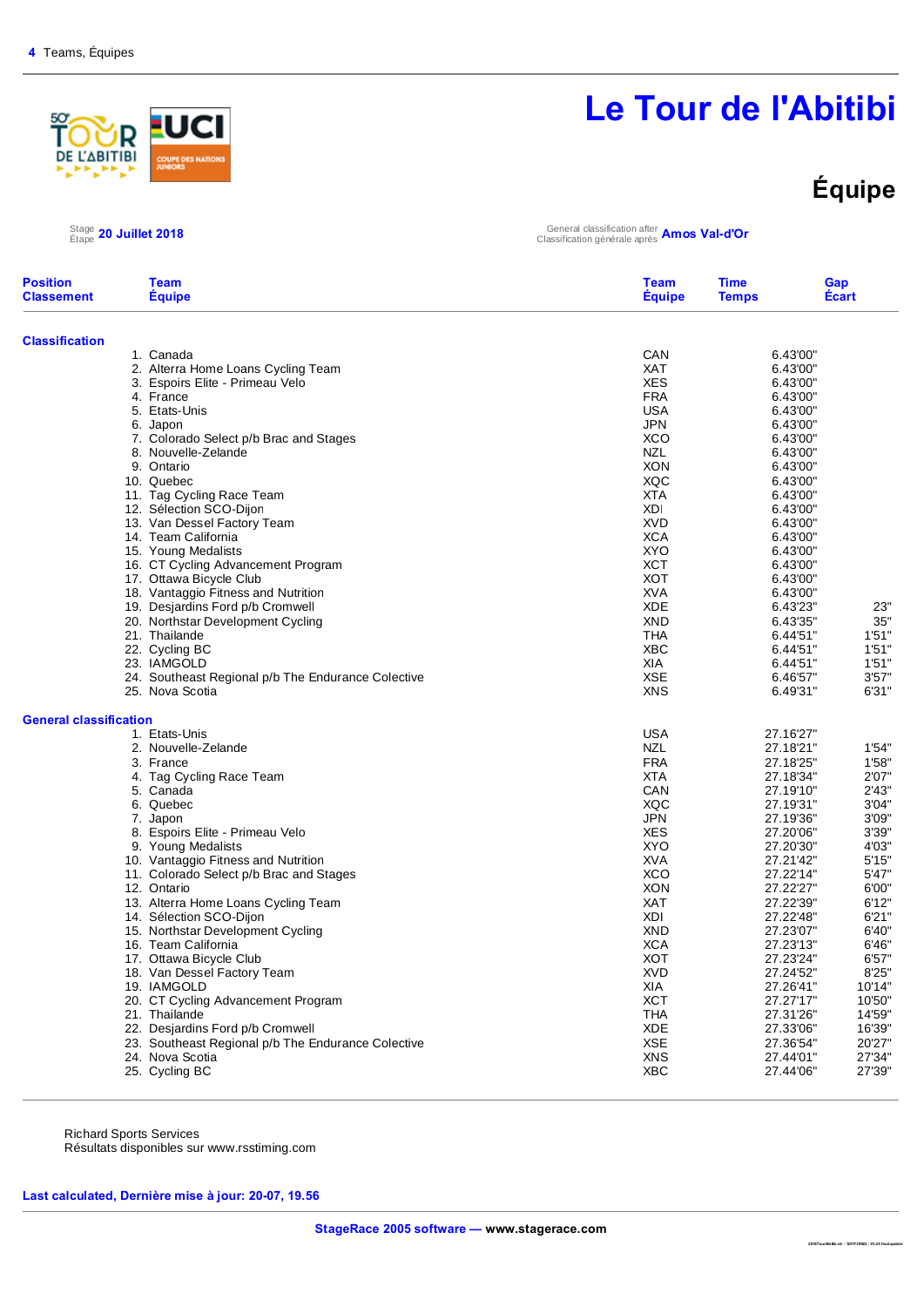

Title Titre **Ordre de la Caravane** Date

#### Date **20 juillet 2018**

Order of team captain vehicles for the 6th Stage Ordre des voitures des chefs d'équipe pour la 6e étape

- 1. Etats-Unis<br>2. Tag Cyclin
- Tag Cycling Race Team
- 3. Desjardins Ford p/b Cromwell
- 4. Japon
- 5. France
- 6. Nouvelle-Zelande
- 7. Canada
- Ontario
- 9. Young Medalists
- 10. Espoirs Elite Primeau Velo
- 11. Quebec
- 12. Ottawa Bicycle Club
- 13. CT Cycling Advancement Program
- 14. Alterra Home Loans Cycling Team<br>15. Vantaggio Fitness and Nutrition
- 15. Vantaggio Fitness and Nutrition<br>16. Team California
- Team California
- 17. Colorado Select p/b Brac and Stages<br>18. Van Dessel Factory Team
- Van Dessel Factory Team
- 19. Sélection SCO-Dijon
- 20. Northstar Development Cycling<br>21. Cycling BC
- 
- 21. Cycling BC<br>22. Thailande Thailande
- 23. IAMGOLD
- 24. Southeast Regional p/b The Endurance Colective
- 25. Nova Scotia

Richard Sports Services Résultats disponibles sur www.rsstiming.com

**Last calculated, Dernière mise à jour: 20-07, 20.00** 

**StageRace 2005 software — www.stagerace.com** 

**2018To urAbitibi.str : 1291739922 : V3.24 final up date**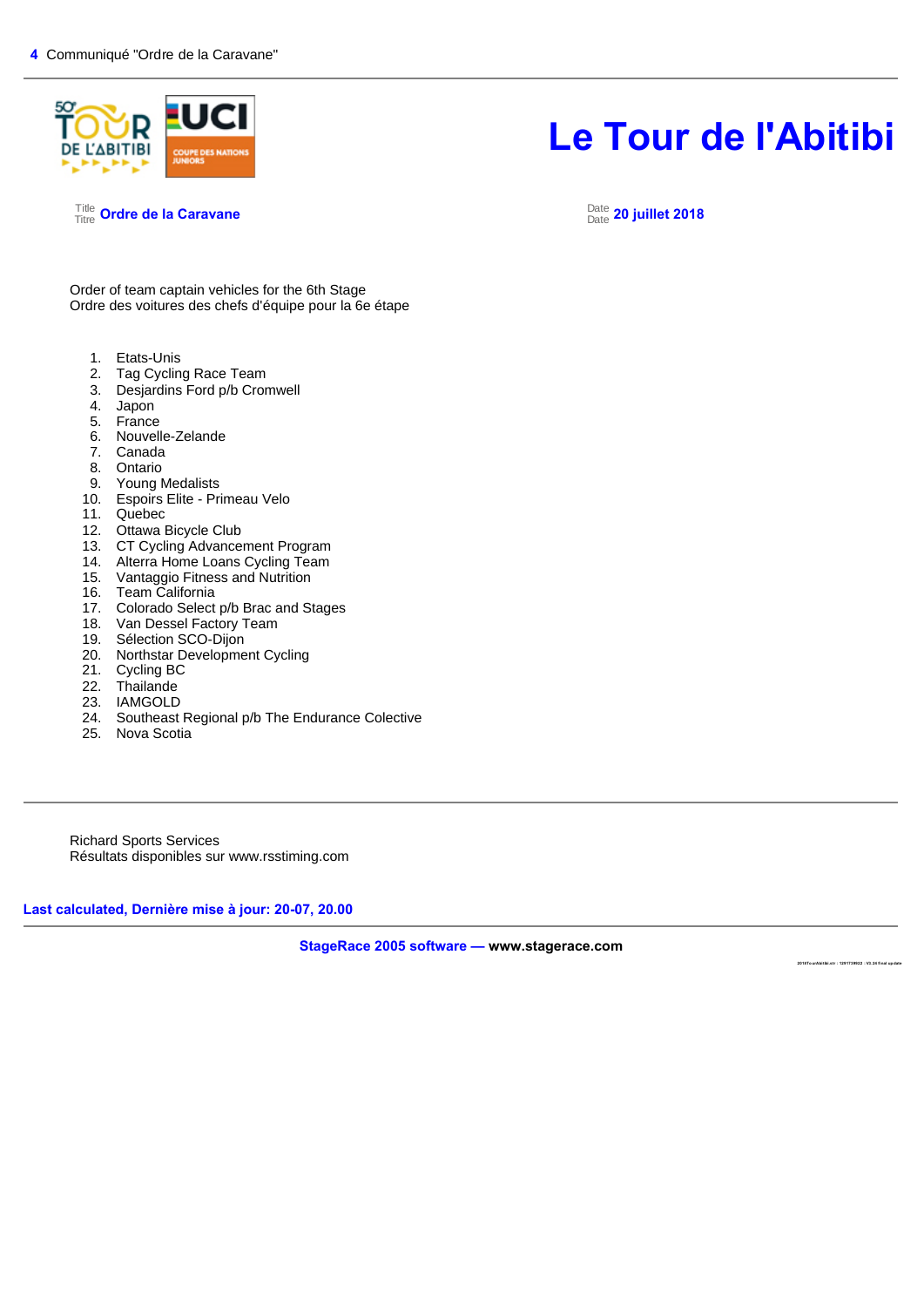

Stage Étape **21 Juillet 2018** Stage

Distance 10R × 10,4km/R = 104,0km<br>Distance (414,6km — 518,6km)

Étape **Circuit Urbain Val-d'Or**

Heure de départ **17h15**

| <b>USA</b> | Etats-Unis            | 11<br>SHEEHAN, Riley  | 12<br>QUINN, Sean            | 13<br>BOOTS, Kendr          | 14<br>GARRISON, Mi.   | 15<br>LAMPERTI, Gi        | (16)                         |
|------------|-----------------------|-----------------------|------------------------------|-----------------------------|-----------------------|---------------------------|------------------------------|
| <b>FRA</b> | France                | 21<br>MAINGUENAUD,.   | 22<br>BONIFACE, Lu.          | 23<br>HAMON, Nicolas        | 24<br>LANGELLA, Li    | 25<br>CORVAISIER,         | 26<br>FEDRIGO, Mat.          |
| <b>JPN</b> | Japon                 | 31<br>ONODERA, Kei    | 32<br>HINO, Taisei           | 33<br>YAMAMOTO, Te          | 34<br>FUKUDA, Yos     | 35<br>OGASAWARA, T        | $\left(\frac{1}{26}\right)$  |
| <b>NZL</b> | Nouvelle-Zelande      | 41<br>MCGRATH, Bu.    | 42<br>GILBERTSON,            | 43<br>HARTLEY-BROW.         | 44<br>DICKSON, Lac.   | 45<br>CHRISTENSEN,        | 46<br>COSTAR, Noah           |
| <b>THA</b> | Thailande             | 51<br>HANGQUART, R.   | 52<br>SEESANOK, Ph.          | 53<br>SIRIMONGKHON.         | 54<br>KLAHAN, Nopp.   | 55<br>BANGSIRI, Ch.       | 56<br>NOMAI, Aukkrit         |
| CAN        | Canada                | 71<br>PICKRELL, Ri.   | 72<br>JUSSAUME, Tr           | $\left(\frac{73}{7}\right)$ | 74<br>PLAMONDON, R.   | 75<br>POIRIER, Ale.       | 76<br>MILES, Carson          |
| <b>XQC</b> | Quebec                | 81<br>DUBUC, Simon    | 82<br>JUNEAU, Fran.          | 83<br>DALPÉ, Félix          | 84<br>CARREAU, Lukas  | 85<br>DOMINGUE, Joel      | 86<br>ROBERT, Felix          |
| <b>XON</b> | Ontario               | 91<br>SITTLINGTON,    | 92<br>CORREA, Justin         | 93<br>NORDEMAN DA           | 94<br>FRONER, Axel    | $\left( \Theta 5 \right)$ | 96<br>SIRMAN, Jack           |
| <b>XBC</b> | Cycling BC            | (101)                 | 102<br>RICHARDSON,           | 103<br>HODGINS, Bre.        | 104<br>LAFRAMBOISE,   |                           |                              |
| <b>XNS</b> | Nova Scotia           | 111<br>MACEACHEN, C.  | 112<br>VANLUXEMBORG          | (113)                       | 114<br>BENDER, Caleb  | 115<br>GAGNON, Andre      | 116<br>MERKULOV, An          |
| XIA        | <b>IAMGOLD</b>        | 121<br>DESHAIES, Th.  | 122<br>FORTIER, Tho          | 123<br><b>BERTHIAUME</b>    | 124<br>ZUKOWSKY, Sa.  | $(+25)$                   | 126<br><b>BRENOT, Arthur</b> |
| <b>XES</b> | Espoirs Elite - Pri   | 131<br>DALTERIO, An.  | 132<br><b>BOSONI, Victor</b> | 133<br>MARICHY, Théo        | 134<br>BOUGIE, Nico   | 135<br>RIVARD, Nico.      | 136<br><b>BRENOT, Martin</b> |
| <b>XDE</b> | Desjardins Ford p/b   | 141<br>FOREST LEBLA.  | 142<br>ROCHETTE, AI          | 143<br>COOK, Sam            | 144<br>LABELLE, Kevin | 145<br>LAROCHELLE,        | 146<br>BERGERON, AL          |
| <b>XOT</b> | Ottawa Bicycle Club   | 151<br>DALLING, Ness  | 152<br>STOPPA, Brett         | 153<br>LACROIX, Jacob       | 154<br>BEAULIEU, Ce.  | 155<br>FOURNIER, Lo.      |                              |
| <b>XTA</b> | Tag Cycling Race Team | 161<br>RUSSELL, Evan  | 162<br>PAULY, Ethan          | 163<br>GUIDI, Baili         | 164<br>KATERBERG, Ben | 165<br>MARTIN, Conor      |                              |
| <b>XAT</b> | Alterra Home Loans    | 171<br>CRUZ DE LA M.  | 172<br>SANCHEZ BELT.         | 173<br>CASTILLO, Erik       | 174<br>JASTRAB, Ryan  | 175<br>CERVANTES, K.      | 176<br>GUTIERREZ ME.         |
| <b>XCO</b> | Colorado Select p/b   | 181<br>COATSBALLASE.  | 182<br>PAPENTHIEN,           | 183<br>GALLEGOS, Ma.        | 184<br>HALL, Sinclair | 185<br>PAWLAK, Nathan     | 186<br>REYNOLDS, Ty          |
| <b>XCT</b> | CT Cycling Advancem   | 191<br>CROWELL, Kyle  | 192<br>KOLESZAR, Nick        | 193<br>CARTER, Aidan        | 194<br>KRIVITSKY, J   | (195)                     |                              |
| <b>XND</b> | Northstar Developme   | 201<br>FALTER, Domi.  | 202<br>GUSTAFSON, J          | 203<br>COLLINS, Dal.        | 204<br>PETERSON, Et   | (205)                     | (206)                        |
| <b>XDI</b> | Sélection SCO-Dijon   | 221                   | 222<br>RODNAR Ro             | (223)                       | (224)                 | 225                       | 226                          |
| <b>XSE</b> | Southeast Regional    | (231)                 | 232<br>ROSS, Brett           | 233<br>VARGAS, Daniel       | (234)                 | $(235)$                   | 236<br>BEREND, Zach          |
| <b>XCA</b> | Team California       | 241<br>WILSON, Col    | 242<br>WilSON, Devin         | 243<br>KIRBY, Kyle          | 244<br>KENNEDY, Brian | (245)                     | 246<br>WALSH, Callum         |
| <b>XVD</b> | Van Dessel Factory    | 251<br>JOGODNIK, Ma.  | 252<br>LONG, Dillon          | 253<br>PETTI, Andrew        | 254<br>RYAN, Nathan.  | $\left(255\right)$        | 256<br>TUAZON, Ron           |
| <b>XVA</b> | Vantaggio Fitness a   | 261<br>OVERSON, Ethan | 262<br>GILBERT, J            | 263<br>JANISCH, Sam         | (264)                 | 265<br>MURRIETA, Ka       | (266)                        |
| <b>XYO</b> | Young Medalists       | 271<br>GUYDISH, Sean  | 272<br>WALTON, Will.         | 273<br>CLAY, Joseph         | 274<br>THOMPSON, Co.  | 275<br>TAYLOR, Bailey     | 276<br>ROBERTS, Nat.         |

Richard Sports Services Résultats disponibles sur www.rsstiming.com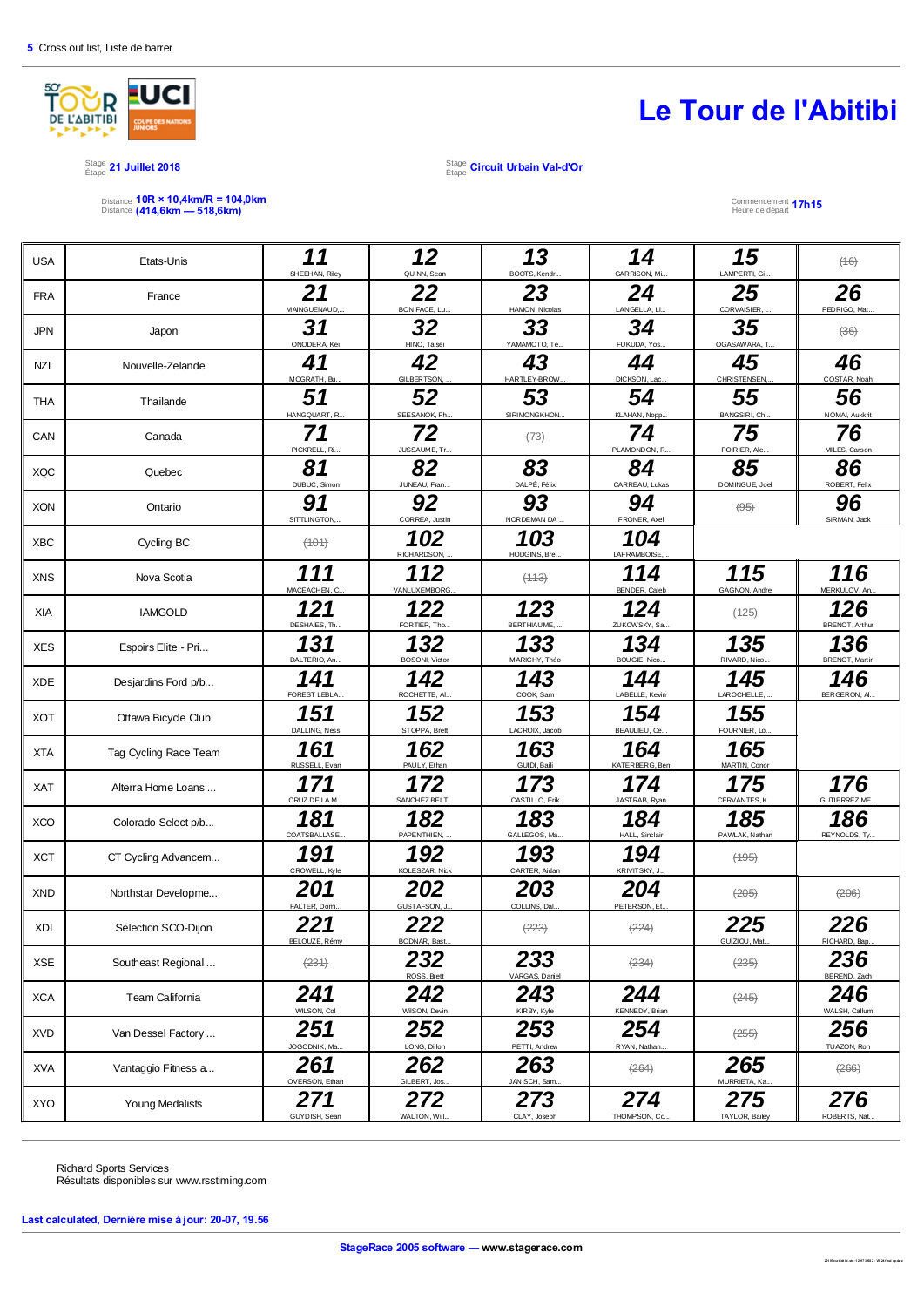

#### Stage 21 Juillet 2018<br> *Étape* 21 Juillet 2018 Arrival classification **Circuit Urbain Val-d'Or**<br>Classification d'arrivée

## **Le Tour de l'Abitibi**

Vitesse moyenne du vainqueur **43.820 km/h**

Distance Distance **10R × 10,4km/R = 104,0km (414,6km — 518,6km)**

#### Commencement Heure de départ **17h15**

| Position<br><b>Classement No. License</b> | No. License                      | Rider<br><b>Coureur</b>                                                           | Team<br><b>Equipe</b>                                      |                   | <b>Equipe Pays</b>       |            |              | <b>Team Country Category Time</b> | Gap   | <b>Bonuses</b><br><b>Penalty</b><br>Catégorie Temps Ecart Bonifications Pénalité |
|-------------------------------------------|----------------------------------|-----------------------------------------------------------------------------------|------------------------------------------------------------|-------------------|--------------------------|------------|--------------|-----------------------------------|-------|----------------------------------------------------------------------------------|
|                                           | 1. 143 10021936835 COOK, Sam     |                                                                                   | Desjardins Ford p/b Cromwell                               | XDE               | NZL                      |            | 2000         | 2.22'24"                          |       | 10"                                                                              |
| 2.                                        |                                  | 71 10046142779 PICKRELL, Riley                                                    | Canada                                                     | CAN               | CAN                      |            | 2001         | 2.22'24"                          |       | 7"                                                                               |
| 3.                                        |                                  | 11 10023534305 SHEEHAN, Riley                                                     | Etats-Unis                                                 | <b>USA</b>        | <b>USA</b>               |            | 2000         | 2.22'24"                          |       | 4"                                                                               |
| 4.                                        | 32 10021290066HINO, Taisei       |                                                                                   | Japon                                                      | <b>JPN</b>        | <b>JPN</b>               |            | 2000         | 2.22'24"                          |       |                                                                                  |
| 5.                                        |                                  | 222 10067093971 BODNAR, Bastien                                                   | Sélection SCO-Dijon                                        | XDI               |                          | <b>FRA</b> | 2001         | 2.22'24"                          |       |                                                                                  |
|                                           |                                  | 6. 174 10063851848JASTRAB, Ryan                                                   | Alterra Home Loans Cycling Team                            | XAT               | <b>USA</b>               |            | 2000         | 2.22'24"                          |       |                                                                                  |
| 7.                                        |                                  | 34 10020804763 FUKUDA, Yoshiaki                                                   | Japon                                                      | JPN               | JPN                      |            | 2000         | 2.22'24"                          |       |                                                                                  |
|                                           |                                  | 8. 164 10048448551 KATERBERG, Ben                                                 | Tag Cycling Race Team                                      | XTA               | CAN                      |            | 2000         | 2.22'24"                          |       | 1"                                                                               |
|                                           |                                  | 9. 171 10063898126 CRUZ DE LA MORA, Eduardo                                       | Alterra Home Loans Cycling Team                            | XAT<br>NZL        | <b>USA</b><br><b>NZL</b> |            | 2000<br>2000 | 2.22'24"<br>2.22'24"              |       |                                                                                  |
| 10.<br>11.                                |                                  | 41 10022086274MCGRATH, Burnie<br>45 10021918142 CHRISTENSEN, Drew                 | Nouvelle-Zelande<br>Nouvelle-Zelande                       | <b>NZL</b>        | <b>NZL</b>               |            | 2001         | 2.22'24"                          |       |                                                                                  |
|                                           |                                  | 12. 21 10025414586MAINGUENAUD, Tom                                                | France                                                     | <b>FRA</b>        | <b>FRA</b>               |            | 2000         | 2.22'24"                          |       | 3"                                                                               |
|                                           |                                  | 13. 133 10065794373MARICHY, Théo                                                  | Espoirs Elite - Primeau Velo                               | XES               | <b>FRA</b>               |            | 2001         | 2.22'24"                          |       |                                                                                  |
| 14.                                       |                                  | 93 10047461171 NORDEMAN DA SILVA, Daniel                                          | Ontario                                                    | XON               | CAN                      |            | 2001         | 2.22'24"                          |       |                                                                                  |
| 15.                                       |                                  | 24 10025988405LANGELLA, Lilian                                                    | France                                                     | <b>FRA</b>        | <b>FRA</b>               |            | 2000         | 2.22'24"                          |       |                                                                                  |
| 16.                                       |                                  | 85 10023488027 DOMINGUE, Joel                                                     | Quebec                                                     | XQC               | CAN                      |            | 2000         | 2.22'24"                          |       |                                                                                  |
| 17.                                       |                                  | 14 10053155374 GARRISON, Michael                                                  | Etats-Unis                                                 | <b>USA</b>        | <b>USA</b>               |            | 2001         | 2.22'24"                          |       |                                                                                  |
|                                           |                                  | 18. 225 10023518945 GUIZIOU, Mathieu                                              | Sélection SCO-Dijon                                        | XDI               |                          | <b>FRA</b> | 2000         | 2.22'24"                          |       |                                                                                  |
| 19.                                       |                                  | 91 10048315478SITTLINGTON, Ethan                                                  | Ontario<br>Van Dessel Factory Team                         | XON<br><b>XVD</b> | CAN<br><b>USA</b>        |            | 2000<br>2000 | 2.22'24"<br>2.22'24"              |       |                                                                                  |
|                                           |                                  | 20. 251 10023497929 JOGODNIK, Matthew<br>21. 74 10059671249 PLAMONDON, Robin      | Canada                                                     | CAN               | CAN                      |            | 2000         | 2.22'24"                          |       |                                                                                  |
|                                           |                                  | 22. 186 10064369988REYNOLDS, Tyler                                                | Colorado Select p/b Brac and Stages                        | XCO               | <b>USA</b>               |            | 2001         | 2.22'24"                          |       |                                                                                  |
| 23.                                       |                                  | 54 10062925601 KLAHAN, Noppachai                                                  | Thailande                                                  | THA               | <b>THA</b>               |            | 2000         | 2.22'24"                          |       |                                                                                  |
|                                           |                                  | 24. 176 10049189084 GUTIERREZ MEDINA, Ricardo                                     | Alterra Home Loans Cycling Team                            | XAT               |                          | MEX        | 2000         | 2.22'24"                          |       |                                                                                  |
| 25.                                       |                                  | 35 10020772734OGASAWARA, Takumi                                                   | Japon                                                      | <b>JPN</b>        | <b>JPN</b>               |            | 2000         | 2.22'24"                          |       |                                                                                  |
|                                           |                                  | 26. 151 10053914503DALLING, Ness                                                  | Ottawa Bicycle Club                                        | XOT               | CAN                      |            | 2000         | 2.22'24"                          |       |                                                                                  |
| 27.                                       |                                  | 43 10021691002HARTLEY-BROWN, Madi                                                 | Nouvelle-Zelande                                           | NZL               | NZL                      |            | 2000         | 2.22'24"                          |       |                                                                                  |
|                                           |                                  | 28. 226 10068085593RICHARD, Baptiste                                              | Sélection SCO-Dijon                                        | XDI               |                          | <b>FRA</b> | 2001         | 2.22'24"                          |       |                                                                                  |
| 29.                                       |                                  | 31 10021214688ONODERA, Kei                                                        | Japon                                                      | <b>JPN</b>        | JPN                      |            | 2000         | 2.22'24"                          |       | 3"                                                                               |
|                                           |                                  | 30. 132 10066625846BOSONI, Victor                                                 | Espoirs Elite - Primeau Velo                               | XES               | <b>FRA</b>               |            | 2001         | 2.22'24"                          |       |                                                                                  |
|                                           |                                  | 31. 53 10072421392 SIRIMONGKHON, Phunsiri                                         | Thailande                                                  | THA               | THA<br><b>USA</b>        |            | 2001         | 2.22'24"                          |       |                                                                                  |
| 33.                                       |                                  | 32. 181 10083161114 COATSBALLASEUX, Aidan<br>13 10023534103BOOTS, Kendrick        | Colorado Select p/b Brac and Stages<br>Etats-Unis          | XCO<br><b>USA</b> | <b>USA</b>               |            | 2001<br>2000 | 2.22'24"<br>2.22'24"              |       |                                                                                  |
|                                           |                                  | 34. 75 10059675289 POIRIER, Alexandre                                             | Canada                                                     | CAN               | CAN                      |            | 2001         | 2.22'24"                          |       |                                                                                  |
|                                           |                                  | 35. 246 10022096277 WALSH, Callum                                                 | Team California                                            | <b>XCA</b>        | <b>NZL</b>               |            | 2001         | 2.22'24"                          |       |                                                                                  |
|                                           |                                  | 36. 273 10063898025 CLAY, Joseph                                                  | Young Medalists                                            | XYO               | <b>USA</b>               |            | 2000         | 2.22'24"                          |       |                                                                                  |
|                                           |                                  | 37. 272 10082593864 WALTON, William                                               | Young Medalists                                            | XYO               | <b>USA</b>               |            | 2001         | 2.22'24"                          |       |                                                                                  |
|                                           |                                  | 38. 271 10063898732 GUYDISH, Sean                                                 | Young Medalists                                            | XYO               | <b>USA</b>               |            | 2000         | 2.22'24"                          |       |                                                                                  |
|                                           |                                  | 39. 115 10073823044 GAGNON, Andre                                                 | Nova Scotia                                                | <b>XNS</b>        | CAN                      |            | 2000         | 2.22'24"                          |       |                                                                                  |
|                                           |                                  | 40. 172 10074691802 SANCHEZ BELTRAM, Hugo Abraham Alterra Home Loans Cycling Team |                                                            | XAT               |                          | MEX        | 2000         | 2.22'24"                          |       |                                                                                  |
|                                           |                                  | 41. 154 10081110067BEAULIEU, Cedric                                               | Ottawa Bicycle Club                                        | XOT               | CAN                      |            | 2001         | 2.22'24"                          |       |                                                                                  |
|                                           | 42. 163 10061610037 GUIDI, Baili |                                                                                   | Tag Cycling Race Team                                      | XTA               | CAN                      |            | 2000         | 2.22'24"                          |       |                                                                                  |
|                                           |                                  | 43. 135 10059898187 RIVARD, Nicolas                                               | Espoirs Elite - Primeau Velo<br>Quebec                     | XES               | CAN<br>CAN               |            | 2001         | 2.22'24"<br>2.22'24"              |       |                                                                                  |
| 44.                                       |                                  | 81 10055091233DUBUC, Simon<br>45. 203 10063828913 COLLINS, Dalton                 | Northstar Development Cyding                               | XQC<br><b>XND</b> | <b>USA</b>               |            | 2000<br>2000 | 2.22'24"                          |       |                                                                                  |
|                                           |                                  | 46. 261 10063607429OVERSON, Ethan                                                 | Vantaggio Fitness and Nutrition                            | XVA               | <b>USA</b>               |            | 2000         | 2.22'24"                          |       |                                                                                  |
|                                           |                                  | 47. 102 10059703985 RICHARDSON, Sean                                              | Cycling BC                                                 | <b>XBC</b>        | CAN                      |            | 2001         | 2.22'24"                          |       |                                                                                  |
|                                           | 48. 243 10063851949KIRBY, Kyle   |                                                                                   | Team California                                            | <b>XCA</b>        | <b>USA</b>               |            | 2000         | 2.22'24"                          |       |                                                                                  |
| 49.                                       |                                  | 15 10063392918LAMPERTI, Gianni                                                    | Etats-Unis                                                 | <b>USA</b>        | <b>USA</b>               |            | 2001         | 2.22'24"                          |       |                                                                                  |
| 50.                                       |                                  | 23 10026519881 HAMON, Nicolas                                                     | France                                                     | FRA               | <b>FRA</b>               |            | 2000         | 2.22'24"                          |       | 2"                                                                               |
|                                           |                                  | 51. 263 10073852952 JANISCH, Samuel                                               | Vantaggio Fitness and Nutrition                            | XVA               | <b>USA</b>               |            | 2000         | 2.22'24"                          |       |                                                                                  |
|                                           |                                  | 52. 276 10036454604 ROBERTS, Nathan                                               | Young Medalists                                            | XYO               | <b>USA</b>               |            | 2001         | 2.22'24"                          |       |                                                                                  |
|                                           |                                  | 53. 131 10023488128DALTERIO, Antoine                                              | Espoirs Elite - Primeau Velo                               | XES               | CAN                      |            | 2000         | 2.22'24"                          |       |                                                                                  |
| 54.                                       |                                  | 72 10051194560JUSSAUME, Tristan<br>55. 274 10049503629THOMPSON, Connor            | Canada                                                     | CAN<br>XYO        | CAN<br><b>USA</b>        |            | 2001<br>2001 | 2.22'24"<br>2.22'24"              |       |                                                                                  |
|                                           |                                  | 56. 165 10023563809MARTIN, Conor                                                  | Young Medalists<br>Tag Cycling Race Team                   | XTA               | CAN                      |            | 2001         | 2.22'24"                          |       |                                                                                  |
| 57.                                       | 83 10060455535DALPE, Félix       |                                                                                   | Quebec                                                     | XQC               | CAN                      |            | 2001         | 22224"                            |       |                                                                                  |
| 58.                                       |                                  | 46 10021942087COSTAR, Noah                                                        | Nouvelle-Zelande                                           | <b>NZL</b>        | <b>NZL</b>               |            | 2000         | 2.22'24"                          |       |                                                                                  |
|                                           |                                  | 59. 142 10055619780 ROCHETTE, Alexis                                              | Desjardins Ford p/b Cromwell                               | XDE               | CAN                      |            | 2000         | 2.22'24"                          |       |                                                                                  |
| 60.                                       |                                  | 12 10063433637 QUINN, Sean                                                        | Etats-Unis                                                 | <b>USA</b>        | <b>USA</b>               |            | 2000         | 2.22'24"                          |       |                                                                                  |
|                                           |                                  | 61. 162 10053832556 PAULY, Ethan                                                  | Tag Cycling Race Team                                      | XTA               | CAN                      |            | 2000         | 2.22'24"                          |       |                                                                                  |
|                                           |                                  | 62. 25 10066831364 CORVAISIER, Antonin                                            | France                                                     | <b>FRA</b>        | FRA                      |            | 2001         | 2.22'24"                          |       |                                                                                  |
|                                           |                                  | 63. 221 10069064081 BELOUZE, Rémy                                                 | Sélection SCO-Dijon                                        | XDI               |                          | <b>FRA</b> | 2001         | 2.22'24"                          |       |                                                                                  |
|                                           |                                  | 64. 82 10056275643JUNEAU, Francis                                                 | Quebec                                                     | XQC               | CAN                      |            | 2000         | 2.22'24"                          |       |                                                                                  |
|                                           |                                  | 65. 94 10048387018 FRONER, Axel<br>66. 136 10066626856BRENOT, Martin              | Ontario<br>Espoirs Elite - Primeau Velo                    | <b>XON</b><br>XES | CAN<br><b>FRA</b>        |            | 2001<br>2001 | 2.22'24"<br>2.22'24"              |       |                                                                                  |
|                                           |                                  | 67. 193 10016221212CARTER, Aidan                                                  | CT Cyding Advancement Program                              | XCT               | <b>USA</b>               |            | 2000         | 2.22'24"                          |       |                                                                                  |
| 68.                                       |                                  | 84 10059949721 CARREAU, Lukas                                                     | Quebec                                                     | XQC               | CAN                      |            | 2001         | 2.22'24"                          |       |                                                                                  |
|                                           |                                  | 69. 202 10081765122 GUSTAFSON, Judah                                              | Northstar Development Cyding                               | <b>XND</b>        | <b>USA</b>               |            | 2001         | 2.22'24"                          |       |                                                                                  |
|                                           |                                  | 70. 103 10037761575 HODGINS, Brennan                                              | Cycling BC                                                 | XBC               | <b>USA</b>               |            | 2001         | 2.22'24"                          |       |                                                                                  |
|                                           |                                  | 71. 52 10064797701 SEESANOK, Phitthawat                                           | Thailande                                                  | THA               | <b>THA</b>               |            | 2000         | 2.22'24"                          |       |                                                                                  |
|                                           |                                  | 72. 55 10065275728 BANGSIRI, Chalermchai                                          | Thailande                                                  | THA               | THA                      |            | 2000         | 2.22'24"                          |       |                                                                                  |
| 73.                                       |                                  | 42 10021744350 GILBERTSON, Theo                                                   | Nouvelle-Zelande                                           | NZL               | NZL                      |            | 2000         | 2.22'24"                          |       |                                                                                  |
|                                           |                                  | 74. 86 10058346894 ROBERT, Felix                                                  | Quebec                                                     | XQC               | CAN                      |            | 2001         | 2.22'24"                          |       |                                                                                  |
|                                           |                                  | 75. 22 10023516420 BONIFACE, Lucas                                                | France                                                     | <b>FRA</b>        | <b>FRA</b>               |            | 2000         | 2.22'24"                          |       |                                                                                  |
|                                           |                                  | 76. 256 10075309669 TUAZON, Ron<br>77. 175 10077007472CERVANTES, Kevin            | Van Dessel Factory Team<br>Alterra Home Loans Cycling Team | <b>XVD</b><br>XAT | PHI                      | MEX        | 2001<br>2000 | 2.22'24"<br>2.22'36"              | 12"   |                                                                                  |
|                                           |                                  | 78. 122 10056479747 FORTIER, Thomas                                               | <b>IAMGOLD</b>                                             | Xia               |                          | CAN        | 2000         | 2.22'50"                          | 26"   |                                                                                  |
|                                           | 79. 241 10049197673 WILSON, Col  |                                                                                   | Team California                                            | <b>XCA</b>        | <b>USA</b>               |            | 2000         | 2.23'04"                          | 40"   |                                                                                  |
|                                           |                                  | 80. 204 10062864468 PETERSON, Ethan                                               | Northstar Development Cyding                               | <b>XND</b>        | <b>USA</b>               |            | 2001         | 2.23'04"                          | 40"   |                                                                                  |
|                                           |                                  | 81. 201 10063829822 FALTER, Dominic                                               | Northstar Development Cyding                               | XND               | <b>USA</b>               |            | 2000         | 2.23'09"                          | 45"   |                                                                                  |
|                                           |                                  | 82. 33 10020964916 YAMAMOTO, Tetsuo                                               | Japon                                                      | JPN               | <b>JPN</b>               |            | 2000         | 2.23'17"                          | 53"   |                                                                                  |
|                                           |                                  | 83. 265 10083030263 MURRIETA, Kajeme                                              | Vantaggio Fitness and Nutrition                            | XVA               | <b>USA</b>               |            | 2001         | 2.23'36"                          | 1'12" |                                                                                  |
|                                           |                                  | 84. 182 10083195567 PAPENTHIEN, Tommy                                             | Colorado Select p/b Brac and Stages                        | XCO               | <b>USA</b>               |            | 2000         | 2.23'40"                          | 1'16" | 10"                                                                              |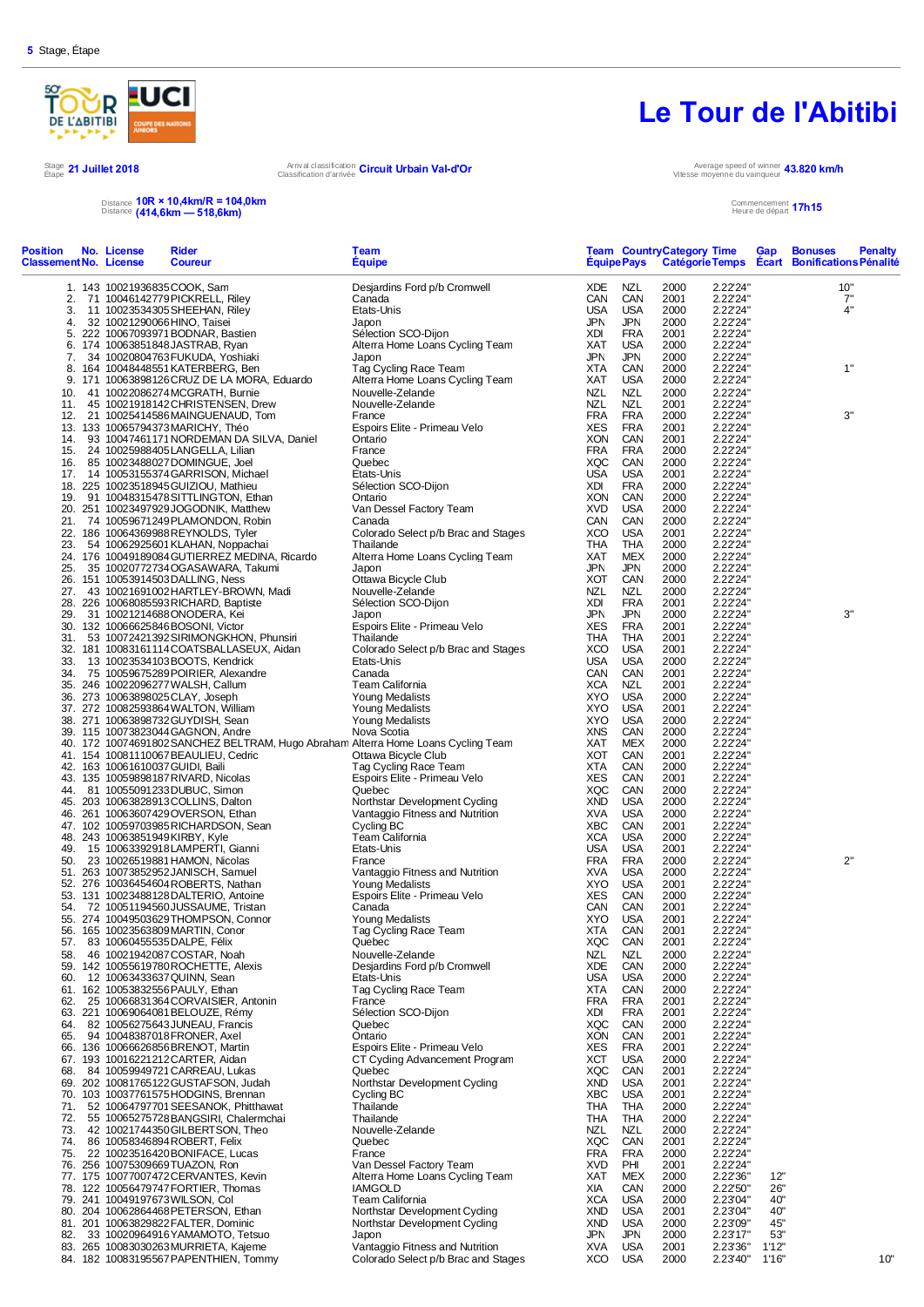$\overline{\phantom{0}}$ 

|     | 85. 184 10083255383 HALL, Sindair                    | Colorado Select p/b Brac and Stages                | XCO        | <b>USA</b> | 2001 | 2.23'40"        | 1'16" |    |
|-----|------------------------------------------------------|----------------------------------------------------|------------|------------|------|-----------------|-------|----|
|     | 86. 236 10083479190BEREND, Zach                      | Southeast Regional p/b The Endurance Colective XSE |            | <b>USA</b> | 2001 | 2.23'54"        | 1'30" |    |
|     | 87. 185 10068179866 PAWLAK, Nathan                   | Colorado Select p/b Brac and Stages                | XCO        | <b>USA</b> | 2001 | 2.24'28"        | 2'04" |    |
| 88. | 76 10052770509MILES, Carson                          | Canada                                             | <b>CAN</b> | CAN        | 2000 | 2.24'44"        | 2'20" | 2" |
|     | 89. 173 10049905268 CASTILLO, Erik                   | Alterra Home Loans Cycling Team                    | <b>XAT</b> | <b>USA</b> | 2001 | 2.25'00"        | 2'36" |    |
|     | 90. 155 10062053005 FOURNIER. Louis                  | Ottawa Bicycle Club                                | <b>XOT</b> | CAN        | 2001 | 2.26'25"        | 4'01" |    |
| 91. | 26 10026065500 FEDRIGO, Mathis                       | France                                             | <b>FRA</b> | <b>FRA</b> | 2000 | 2.26'25"        | 4'01" |    |
| 92. | 92 10023490047CORREA, Justin                         | Ontario                                            | <b>XON</b> | CAN        | 2000 | 2.2751"         | 5'27" |    |
|     | 93. 232 10083423620 ROSS, Brett                      | Southeast Regional p/b The Endurance Colective XSE |            | <b>USA</b> | 2001 | 2.29'16"        | 6'52" |    |
|     | 94. 145 10052760102LAROCHELLE, Pierre Antoine        | Desjardins Ford p/b Cromwell                       | <b>XDE</b> | CAN        | 2000 | 2.29'16"        | 6'52" |    |
|     | 95. 254 10049919315RYAN, Nathaniel                   | Van Dessel Factory Team                            | <b>XVD</b> | <b>USA</b> | 2000 | 2.32'26" 10'02" |       |    |
|     | 96. 146 10056265943 BERGERON, Alexis                 | Desjardins Ford p/b Cromwell                       | <b>XDE</b> | CAN        | 2001 | 2.32'26" 10'02" |       |    |
|     | 97. 253 10083451811 PETTI, Andrew                    | Van Dessel Factory Team                            | <b>XVD</b> | <b>USA</b> | 2000 | 2.32'49" 10'25" |       |    |
|     | 98. 191 10083683496 CROWELL, Kyle                    | CT Cyding Advancement Program                      | <b>XCT</b> | <b>USA</b> | 2001 | 2.33'15" 10'51" |       |    |
|     | 99. 183 10083161417 GALLEGOS, Mateo                  | Colorado Select p/b Brac and Stages                | <b>XCO</b> | <b>USA</b> | 2001 | 2.35'40" 13'16" |       |    |
|     | 100. 144 10059500790LABELLE, Kevin                   | Desjardins Ford p/b Cromwell                       | <b>XDE</b> | CAN        | 2001 | 2.35'40" 13'16" |       |    |
|     | 101. 96 10048956284 SIRMAN, Jack                     | Ontario                                            | <b>XON</b> | CAN        | 2001 | 2.36'04" 13'40" |       |    |
|     | 102. 192 10083639242KOLESZAR, Nick                   | CT Cycling Advancement Program                     | <b>XCT</b> | <b>USA</b> | 2000 | 2.36'04" 13'40" |       |    |
|     | 103. 161 10073572157 RUSSELL, Evan                   | Tag Cycling Race Team                              | <b>XTA</b> | CAN        | 2001 | 2.36'04" 13'40" |       |    |
|     | 104. 141 10055939678 FOREST LEBLANC, Charles Antoine | Desjardins Ford p/b Cromwell                       | <b>XDE</b> | CAN        | 2000 | 2.36'04" 13'40" |       |    |
|     | 105. 152 10046253725 STOPPA, Brett                   | Ottawa Bicycle Club                                | <b>XOT</b> | CAN        | 2001 | 2.36'04" 13'40" |       |    |
|     | 106. 123 10061812727 BERTHIAUME, Thomas              | <b>IAMGOLD</b>                                     | <b>XIA</b> | CAN        | 2001 | 2.36'04" 13'40" |       |    |
|     | 107. 242 10082900729WilSON, Devin                    | Team California                                    | <b>XCA</b> | <b>USA</b> | 2001 | 2.42'44" 20'20" |       |    |
|     | 108. 124 10079264037ZUKOWSKY, Samuel                 | <b>IAMGOLD</b>                                     | XIA        | CAN        | 2000 | 2.47'13" 24'49" |       |    |
|     | 109. 112 10060063087VANLUXEMBORG, John               | Nova Scotia                                        | <b>XNS</b> | CAN        | 2000 | 2.49'09" 26'45" |       |    |
|     | 110. 56 10065275627 NOMAI, Aukkrit                   | Thailande                                          | <b>THA</b> | <b>THA</b> | 2000 | 2.49'09" 26'45" |       |    |
|     | 111. 114 10045796714BENDER, Caleb                    | Nova Scotia                                        | <b>XNS</b> | CAN        | 2001 | 2.49'09" 26'45" |       |    |
|     | 112. 111 10059558889MACEACHEN, Calum                 | Nova Scotia                                        | <b>XNS</b> | CAN        | 2001 | 2.51'22" 28'58" |       |    |
|     |                                                      |                                                    |            |            |      |                 |       |    |
|     | Riders after time limit, Arrivés hors délais         |                                                    |            |            |      |                 |       |    |
|     | 113. 252 10080567473LONG, Dillon                     | Van Dessel Factory Team                            | <b>XVD</b> | <b>USA</b> | 2000 | 2.52'27" 30'03" |       |    |
|     | 114. 51 10079687605HANGQUART, Rangsiman              | Thailande                                          | <b>THA</b> | <b>THA</b> | 2001 | 2.53'24" 31'00" |       |    |
|     | 115. 194 10083664605KRIVITSKY, Joseph                | CT Cyding Advancement Program                      | <b>XCT</b> | <b>USA</b> | 2000 | 3.00'07" 37'43" |       |    |
|     | 116. 121 10059935876DESHAIES, Thomas Louis           | <b>IAMGOLD</b>                                     | <b>XIA</b> | CAN        | 2000 | 3.02'13" 39'49" |       |    |
|     | 116. 244 10071959937KENNEDY, Brian                   | Team California                                    | <b>XCA</b> | <b>USA</b> | 2000 | 3.00'43" 38'19" |       |    |
|     | 117. 116 10079906358 MERKULOV, Andrei                | Nova Scotia                                        | <b>XNS</b> | CAN        | 2001 | 3.01'38" 39'14" |       |    |
|     | 119. 262 10073966524 GILBERT, Joshua                 | Vantaggio Fitness and Nutrition                    | <b>XVA</b> | <b>USA</b> | 2001 | 3.06'57" 44'33" |       |    |
|     |                                                      |                                                    |            |            |      |                 |       |    |

**The following competitors were signed out from the race: Les coureurs suivants ont abandoné la course:** 

| No.<br>No. | License<br>License | <b>Rider</b><br><b>Coureur</b> | <b>Team</b><br><b>Equipe</b>                   | Team<br><b>Equipe</b> | <b>Country</b><br>Pays | Category<br>Catégorie | <b>Reason</b><br>Raison |
|------------|--------------------|--------------------------------|------------------------------------------------|-----------------------|------------------------|-----------------------|-------------------------|
|            | 44 10021959871     | DICKSON, Lachlan               | Nouvelle-Zelande                               | <b>NZL</b>            | <b>NZL</b>             | 2001                  | <b>DNF</b>              |
|            | 104 10048877876    | LAFRAMBOISE, Taro              | Cycling BC                                     | <b>XBC</b>            | CAN                    | 2000                  | <b>DNF</b>              |
|            | 126 10023511568    | <b>BRENOT, Arthur</b>          | <b>IAMGOLD</b>                                 | XIA                   | <b>FRA</b>             | 2000                  | <b>DNF</b>              |
|            | 134 10060791092    | <b>BOUGIE. Nicolas</b>         | Espoirs Elite - Primeau Velo                   | <b>XES</b>            | CAN                    | 2001                  | <b>DNF</b>              |
|            | 153 10081012158    | LACROIX. Ja <sub>CD</sub>      | Ottawa Bicycle Club                            | XOT                   | CAN                    | 2000                  | <b>DNS</b>              |
|            | 233 10083361982    | VARGAS, Daniel                 | Southeast Regional p/b The Endurance Colective | <b>XSE</b>            | USA                    | 2001                  | <b>DNF</b>              |
|            | 275 10023975653    | TAYLOR, Billy                  | Young Medalists                                | <b>XYO</b>            | GBR                    | 2001                  | <b>DNF</b>              |

Number of not started<br>Nombre de pas partir

Nombre de pas partir **<sup>1</sup>** Number of starters Nombre de coureurs au depart **<sup>125</sup>** Number remaining

Nombre des coureurs restants **112**

Riders after time limit Arrivés hors délais **252, 51, 194, 121, 244, 116, 262 (=7)**

Richard Sports Services Résultats disponibles sur www.rsstiming.com

**Last calculated, Dernière mise à jour: 21-07, 20.40** 

**StageRace 2005 software — www.stagerace.com** 

**201 8TourAbit ibi .str : 1 2917 3992 2 : V3. 24 f inal updat e**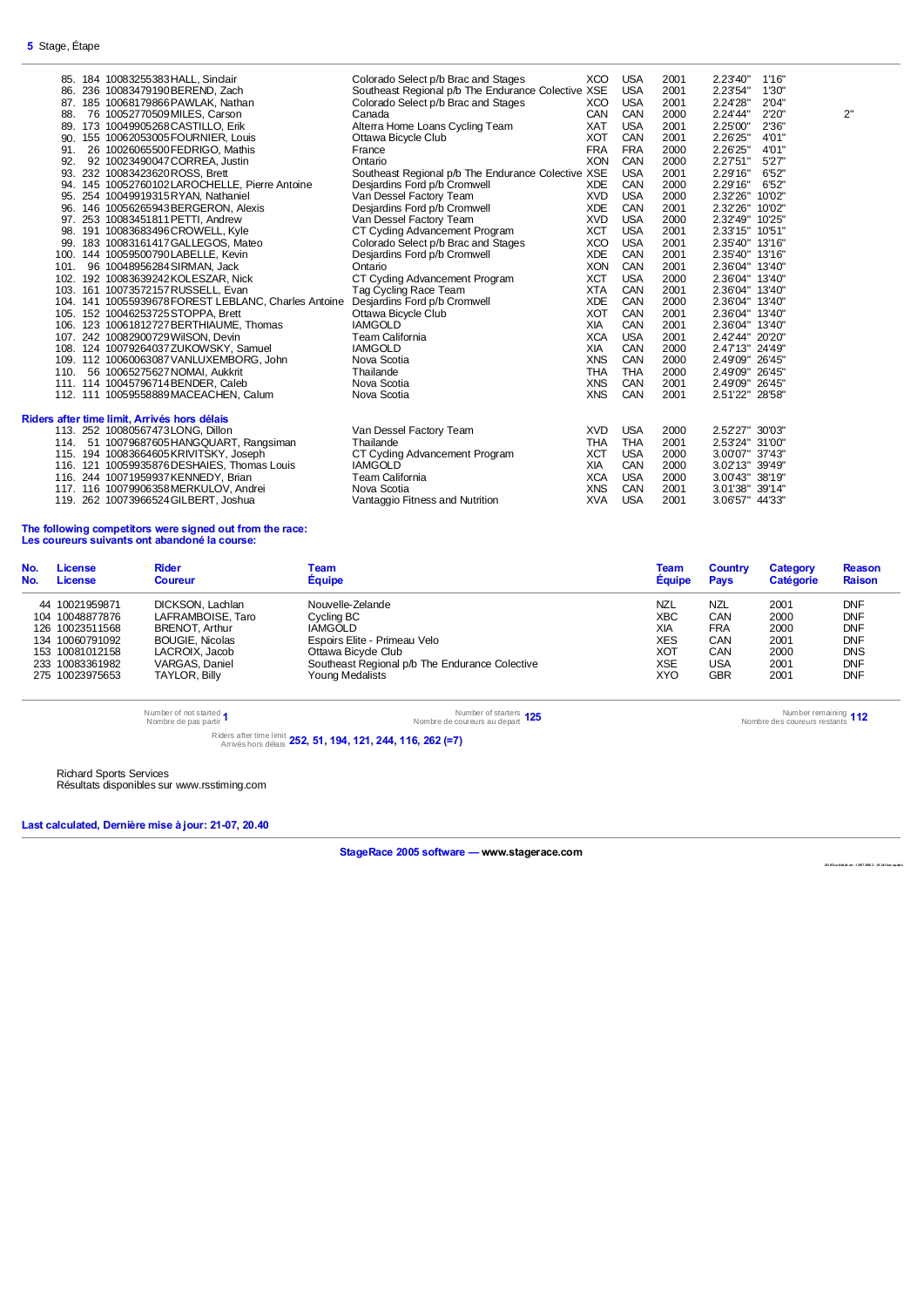

#### **Général**

Stage 21 Juillet 2018

Étape **21 Juillet 2018** General classification after Classification générale après **Circuit Urbain Val-d'Or**

Average speed of winner **45.251 km/h**<br>Vitesse moyenne du vainqueur **45.251 km/h** Total distance totale

Distance totale **518,6km**

| <b>Position</b><br><b>Classement No. License</b> | No. License                      | <b>Rider</b><br><b>Coureur</b>                | Team<br><b>Équipe</b>                          | <b>Equipe Pays</b> |            | <b>Team Country Category Time</b><br><b>Catégorie Temps</b> |           | Gap<br>Ecart |
|--------------------------------------------------|----------------------------------|-----------------------------------------------|------------------------------------------------|--------------------|------------|-------------------------------------------------------------|-----------|--------------|
|                                                  |                                  |                                               |                                                |                    |            |                                                             |           |              |
| 1.                                               |                                  | 11 10023534305 SHEEHAN, Riley                 | Etats-Unis                                     | USA                | <b>USA</b> | 2000                                                        | 11.27'38" |              |
| 2.                                               |                                  | 13 10023534103 BOOTS, Kendrick                | Etats-Unis                                     | USA                | <b>USA</b> | 2000                                                        | 11.27'57" | 19"          |
| 3.                                               |                                  | 14 10053155374 GARRISON, Michael              | Etats-Unis                                     | USA                | USA        | 2001                                                        | 11.27'57" | 19"          |
|                                                  |                                  | 4. 164 10048448551 KATERBERG, Ben             | Tag Cycling Race Team                          | XTA                | CAN        | 2000                                                        | 11.28'00" | 22"          |
|                                                  | 5. 143 10021936835 COOK, Sam     |                                               | Desjardins Ford p/b Cromwell                   | XDE                | <b>NZL</b> | 2000                                                        | 11.28'00" | 22"          |
| 6.                                               | 12 10063433637 QUINN, Sean       |                                               | Etats-Unis                                     | <b>USA</b>         | <b>USA</b> | 2000                                                        | 11.28'16" | 38"          |
| 7.                                               | 32 10021290066 HINO, Taisei      |                                               | Japon                                          | <b>JPN</b>         | <b>JPN</b> | 2000                                                        | 11.28'20" | 42"          |
| 8.                                               |                                  | 21 10025414586 MAINGUENAUD, Tom               | France                                         | FRA                | <b>FRA</b> | 2000                                                        | 11.28'22" | 44"          |
| 9.                                               |                                  | 41 10022086274 MCGRATH, Burnie                | Nouvelle-Zelande                               | <b>NZL</b>         | <b>NZL</b> | 2000                                                        | 11.28'31" | 53"          |
| 10.                                              |                                  | 25 10066831364 CORVAISIER, Antonin            | France                                         | <b>FRA</b>         | <b>FRA</b> | 2001                                                        | 11.28'37" | 59"          |
|                                                  |                                  | 11. 165 10023563809 MARTIN, Conor             | Tag Cycling Race Team                          | XTA                | CAN        | 2001                                                        | 11.28'40" | 1'02"        |
|                                                  |                                  | 12. 74 10059671249 PLAMONDON, Robin           | Canada                                         | CAN                | CAN        | 2000                                                        | 11.28'42" | 1'04"        |
| 13.                                              |                                  | 43 10021691002 HARTLEY-BROWN, Madi            | Nouvelle-Zelande                               | NZL                | NZL        | 2000                                                        | 11.28'42" | 1'04"        |
|                                                  |                                  | 14. 72 10051194560 JUSSAUME, Tristan          | Canada                                         | CAN                | CAN        | 2001                                                        | 11.28'44" | 1'06"        |
|                                                  |                                  | 15. 91 10048315478 SITTLINGTON, Ethan         | Ontario                                        | XON                | CAN        | 2000                                                        | 11.28'45" | 1'07"        |
|                                                  |                                  | 16. 45 10021918142 CHRISTENSEN, Drew          | Nouvelle-Zelande                               | NZL                | NZL        | 2001                                                        | 11.28'46" | 1'08"        |
|                                                  |                                  | 17. 46 10021942087 COSTAR, Noah               | Nouvelle-Zelande                               | <b>NZL</b>         | <b>NZL</b> | 2000                                                        | 11.28'48" | 1'10"        |
|                                                  |                                  | 18. 271 10063898732 GUYDISH, Sean             | Young Medalists                                | XYO                | <b>USA</b> | 2000                                                        | 11.28'50" | 1'12"        |
|                                                  |                                  |                                               | Espoirs Elite - Primeau Velo                   | XES                | CAN        | 2001                                                        | 11.28'58" | 1'20"        |
|                                                  |                                  | 19. 135 10059898187 RIVARD, Nicolas           |                                                |                    |            |                                                             |           |              |
| 20.                                              |                                  | 85 10023488027 DOMINGUE, Joel                 | Quebec                                         | XQC                | CAN        | 2000                                                        | 11.28'58" | 1'20"        |
|                                                  |                                  | 21. 86 10058346894 ROBERT, Felix              | Quebec                                         | XQC                | CAN        | 2001                                                        | 11.28'59" | 1'21"        |
|                                                  |                                  | 22. 35 10020772734 OGASAWARA, Takumi          | Japon                                          | JPN                | JPN        | 2000                                                        | 11.29'02" | 1'24"        |
|                                                  | 23. 163 10061610037 GUIDI, Baili |                                               | Tag Cycling Race Team                          | <b>XTA</b>         | CAN        | 2000                                                        | 11.29'05" | 1'27"        |
| 24.                                              |                                  | 34 10020804763 FUKUDA, Yoshiaki               | Japon                                          | JPN                | <b>JPN</b> | 2000                                                        | 11.29'06" | 1'28"        |
|                                                  |                                  | 25. 81 10055091233 DUBUC, Simon               | Quebec                                         | XQC                | CAN        | 2000                                                        | 11.29'07" | 1'29"        |
|                                                  |                                  | 26. 272 10082593864 WALTON, William           | Young Medalists                                | <b>XYO</b>         | <b>USA</b> | 2001                                                        | 11.29'09" | 1'31"        |
|                                                  |                                  | 27. 75 10059675289 POIRIER, Alexandre         | Canada                                         | CAN                | CAN        | 2001                                                        | 11.29'16" | 1'38"        |
| 28.                                              |                                  | 42 10021744350 GILBERTSON, Theo               | Nouvelle-Zelande                               | <b>NZL</b>         | <b>NZL</b> | 2000                                                        | 11.29'17" | 1'39"        |
|                                                  |                                  | 29. 151 10053914503 DALLING, Ness             | Ottawa Bicycle Club                            | XOT                | CAN        | 2000                                                        | 11.29'21" | 1'43"        |
| 30.                                              |                                  | 31 10021214688 ONODERA, Kei                   | Japon                                          | JPN                | <b>JPN</b> | 2000                                                        | 11.29'26" | 1'48"        |
|                                                  |                                  | 31. 193 10016221212 CARTER, Aidan             | CT Cycling Advancement Program                 | <b>XCT</b>         | <b>USA</b> | 2000                                                        | 11.29'26" | 1'48"        |
|                                                  |                                  | 32. 22 10023516420 BONIFACE, Lucas            | France                                         | <b>FRA</b>         | <b>FRA</b> | 2000                                                        | 11.29'30" | 1'52"        |
|                                                  |                                  | 33. 131 10023488128 DALTERIO, Antoine         | Espoirs Elite - Primeau Velo                   | XES                | CAN        | 2000                                                        | 11.29'34" | 1'56"        |
|                                                  |                                  | 34. 171 10063898126 CRUZ DE LA MORA, Eduardo  | Alterra Home Loans Cycling Team                | XAT                | <b>USA</b> | 2000                                                        | 11.29'36" | 1'58"        |
|                                                  |                                  | 35. 263 10073852952 JANISCH, Samuel           | Vantaggio Fitness and Nutrition                | XVA                | USA        | 2000                                                        | 11.29'37" | 1'59"        |
|                                                  |                                  | 36. 133 10065794373 MARICHY, Théo             | Espoirs Elite - Primeau Velo                   | XES                | <b>FRA</b> | 2001                                                        | 11.29'39" | 2'01"        |
|                                                  |                                  | 37. 246 10022096277 WALSH, Callum             | Team California                                | <b>XCA</b>         | <b>NZL</b> | 2001                                                        | 11.29'40" | 2'02"        |
|                                                  |                                  | 38. 261 10063607429 OVERSON, Ethan            | Vantaggio Fitness and Nutrition                | XVA                | USA        | 2000                                                        | 11.29'42" | 2'04"        |
| 39.                                              |                                  | 15 10063392918 LAMPERTI, Gianni               | Etats-Unis                                     | <b>USA</b>         | <b>USA</b> | 2001                                                        | 11.29'45" | 2'07"        |
|                                                  |                                  | 40. 84 10059949721 CARREAU, Lukas             | Quebec                                         | XQC                | CAN        | 2001                                                        | 11.29'46" | 2'08"        |
|                                                  |                                  | 41. 186 10064369988 REYNOLDS, Tyler           | Colorado Select p/b Brac and Stages            | XCO                | USA        | 2001                                                        | 11.29'46" | 2'08"        |
| 42.                                              |                                  | 93 10047461171 NORDEMAN DA SILVA, Daniel      | Ontario                                        | XON                | CAN        | 2001                                                        | 11.29'46" | 2'08"        |
|                                                  |                                  | 43. 256 10075309669 TUAZON, Ron               | Van Dessel Factory Team                        | XVD                | PHI        | 2001                                                        | 11.29'52" | 2'14"        |
|                                                  |                                  | 44. 174 10063851848 JASTRAB, Ryan             | Alterra Home Loans Cycling Team                | XAT                | <b>USA</b> | 2000                                                        | 11.29'52" | 2'14"        |
|                                                  |                                  | 45. 221 10069064081 BELOUZE, Rémy             | Sélection SCO-Dijon                            | XDI                | <b>FRA</b> | 2001                                                        | 11.29'54" | 2'16"        |
|                                                  |                                  | 46. 202 10081765122 GUSTAFSON, Judah          | Northstar Development Cycling                  | XND                | <b>USA</b> | 2001                                                        | 11.29'58" | 2'20"        |
|                                                  |                                  |                                               | Team California                                | XCA                | USA        | 2000                                                        | 11.29'59" | 2'21"        |
|                                                  | 47. 243 10063851949 KIRBY, Kyle  |                                               |                                                | XBC                | <b>USA</b> |                                                             |           | 2'29"        |
|                                                  |                                  | 48. 103 10037761575 HODGINS, Brennan          | Cycling BC                                     |                    |            | 2001                                                        | 11.30'07" |              |
|                                                  |                                  | 49. 225 10023518945 GUIZIOU, Mathieu          | Sélection SCO-Dijon                            | XDI                | <b>FRA</b> | 2000                                                        | 11.30'17" | 2'39"        |
|                                                  |                                  | 50. 82 10056275643 JUNEAU, Francis            | Quebec                                         | XQC                | CAN        | 2000                                                        | 11.30'18" | 2'40"        |
|                                                  |                                  | 51. 136 10066626856 BRENOT, Martin            | Espoirs Elite - Primeau Velo                   | <b>XES</b>         | <b>FRA</b> | 2001                                                        | 11.30'18" | 2'40"        |
|                                                  |                                  | 52. 273 10063898025 CLAY, Joseph              | Young Medalists                                | XYO                | <b>USA</b> | 2000                                                        | 11.30'31" | 2'53"        |
|                                                  |                                  | 53. 203 10063828913 COLLINS, Dalton           | Northstar Development Cycling                  | XND                | <b>USA</b> | 2000                                                        | 11.30'37" | 2'59"        |
|                                                  |                                  | 54. 176 10049189084 GUTIERREZ MEDINA, Ricardo | Alterra Home Loans Cycling Team                | XAT                | MEX        | 2000                                                        | 11.30'43" | 3'05"        |
|                                                  |                                  | 55. 132 10066625846 BOSONI, Victor            | Espoirs Elite - Primeau Velo                   | <b>XES</b>         | <b>FRA</b> | 2001                                                        | 11.30'44" | 3'06"        |
| 56.                                              |                                  | 54 10062925601 KLAHAN, Noppachai              | Thailande                                      | THA                | <b>THA</b> | 2000                                                        | 11.30'58" | 3'20"        |
| 57.                                              |                                  | 53 10072421392 SIRIMONGKHON, Phunsiri         | Thailande                                      | THA                | THA        | 2001                                                        | 11.31'02" | 3'24"        |
|                                                  |                                  | 58. 251 10023497929 JOGODNIK, Matthew         | Van Dessel Factory Team                        | <b>XVD</b>         | <b>USA</b> | 2000                                                        | 11.31'03" | 3'25"        |
| 59.                                              |                                  | 71 10046142779 PICKRELL, Riley                | Canada                                         | CAN                | CAN        | 2001                                                        | 11.31'03" | 3'25"        |
|                                                  |                                  | 60. 201 10063829822 FALTER, Dominic           | Northstar Development Cycling                  | XND                | <b>USA</b> | 2000                                                        | 11.31'03" | 3'25"        |
|                                                  |                                  | 61. 182 10083195567 PAPENTHIEN, Tommy         | Colorado Select p/b Brac and Stages            | XCO                | <b>USA</b> | 2000                                                        | 11.31'08" | 3'30"        |
|                                                  | 62. 241 10049197673 WILSON, Col  |                                               | <b>Team California</b>                         | <b>XCA</b>         | <b>USA</b> | 2000                                                        | 11.31'22" | 3'44"        |
|                                                  |                                  | 63. 102 10059703985 RICHARDSON, Sean          | Cycling BC                                     | XBC                | CAN        | 2001                                                        | 11.31'25" | 3'47"        |
| 64.                                              |                                  | 94 10048387018 FRONER, Axel                   | Ontario                                        | <b>XON</b>         | CAN        | 2001                                                        | 11.31'33" | 3'55"        |
|                                                  |                                  | 65. 222 10067093971 BODNAR, Bastien           | Sélection SCO-Dijon                            | XDI                | <b>FRA</b> | 2001                                                        | 11.31'34" | 3'56"        |
| 66.                                              | 83 10060455535 DALPÉ, Félix      |                                               | Quebec                                         | XQC                | CAN        | 2001                                                        | 11.31'48" | 4'10"        |
|                                                  |                                  | 67. 122 10056479747 FORTIER, Thomas           | <b>IAMGOLD</b>                                 | XIA                | CAN        | 2000                                                        | 11.32'08" | 4'30"        |
|                                                  |                                  | 68. 185 10068179866 PAWLAK, Nathan            | Colorado Select p/b Brac and Stages            | XCO                | <b>USA</b> | 2001                                                        | 11.32'26" | 4'48"        |
|                                                  |                                  | 69. 175 10077007472 CERVANTES, Kevin          | Alterra Home Loans Cycling Team                | XAT                | MEX        | 2000                                                        | 11.32'28" | 4'50"        |
|                                                  |                                  | 70. 204 10062864468 PETERSON, Ethan           | Northstar Development Cycling                  | XND                | <b>USA</b> | 2001                                                        | 11.32'54" | 5'16"        |
|                                                  |                                  | 71. 162 10053832556 PAULY, Ethan              | Tag Cycling Race Team                          | XTA                | CAN        | 2000                                                        | 11.33'30" | 5'52"        |
| 72.                                              |                                  | 23 10026519881 HAMON, Nicolas                 | France                                         | <b>FRA</b>         | <b>FRA</b> | 2000                                                        | 11.33'34" | 5'56"        |
|                                                  |                                  | 73. 154 10081110067 BEAULIEU, Cedric          | Ottawa Bicycle Club                            | XOT                | CAN        | 2001                                                        | 11.33'35" | 5'57"        |
|                                                  |                                  |                                               |                                                |                    | <b>USA</b> |                                                             |           |              |
|                                                  |                                  | 74. 265 10083030263 MURRIETA, Kajeme          | Vantaggio Fitness and Nutrition                | XVA                |            | 2001                                                        | 11.33'55" | 6'17"        |
|                                                  |                                  | 75. 236 10083479190 BEREND, Zach              | Southeast Regional p/b The Endurance Colective | XSE                | <b>USA</b> | 2001                                                        | 11.34'01" | 6'23"        |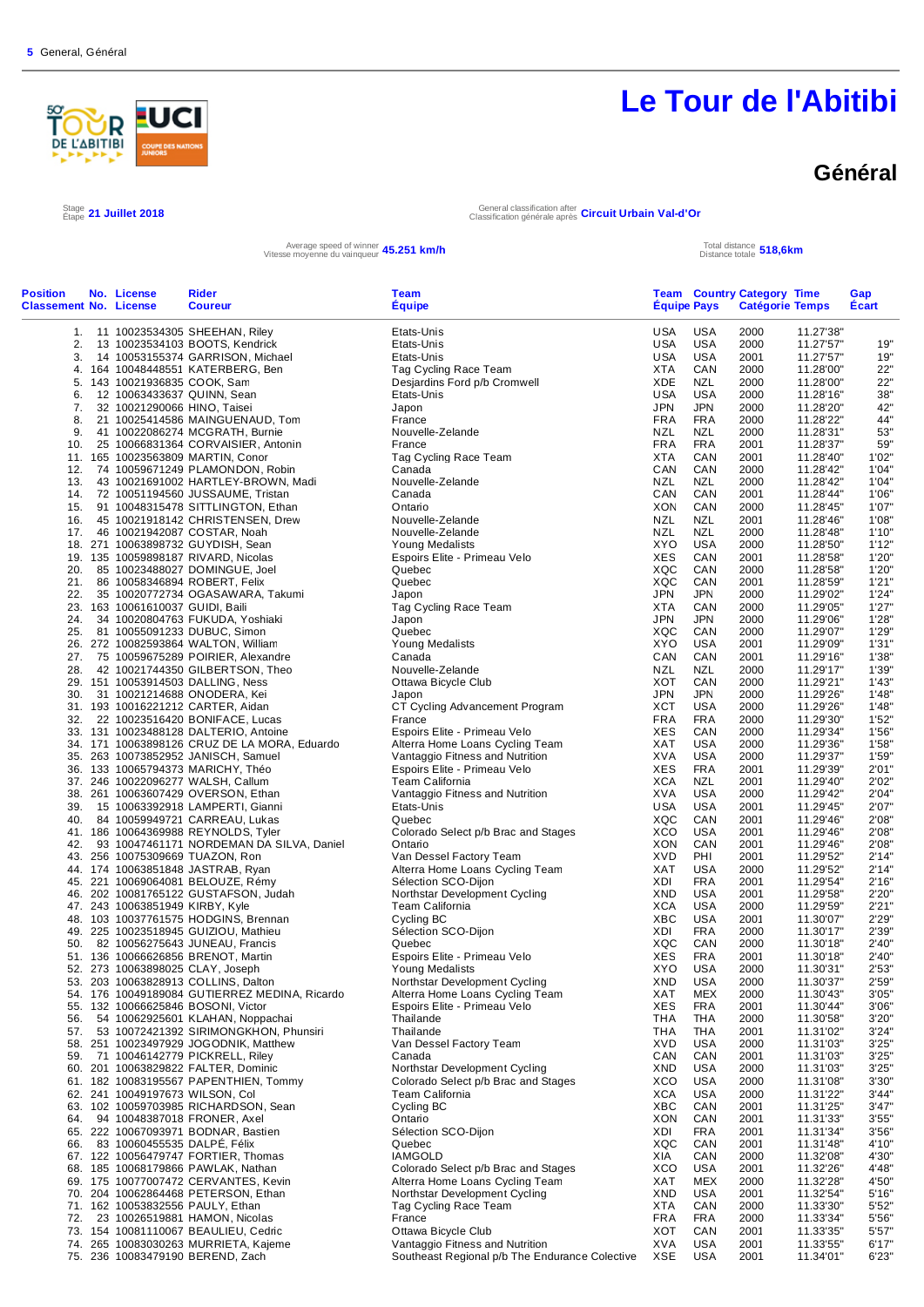| 76.  | 76 10052770509 MILES, Carson                         | Canada                                         | CAN        | CAN        | 2000 | 11.34'26"          | 6'48"    |
|------|------------------------------------------------------|------------------------------------------------|------------|------------|------|--------------------|----------|
| 77.  | 226 10068085593 RICHARD, Baptiste                    | Sélection SCO-Dijon                            | XDI        | <b>FRA</b> | 2001 | 11.34'30"          | 6'52"    |
| 78.  | 24 10025988405 LANGELLA, Lilian                      | France                                         | <b>FRA</b> | <b>FRA</b> | 2000 | 11.34'47"          | 7'09"    |
|      | 79. 181 10083161114 COATSBALLASEUX, Aidan            | Colorado Select p/b Brac and Stages            | <b>XCO</b> | <b>USA</b> | 2001 | 11.35'09"          | 7'31"    |
| 80.  | 155 10062053005 FOURNIER, Louis                      | Ottawa Bicycle Club                            | <b>XOT</b> | CAN        | 2001 | 11.35'13"          | 7'35"    |
| 81.  | 52 10064797701 SEESANOK, Phitthawat                  | Thailande                                      | <b>THA</b> | <b>THA</b> | 2000 | 11.37'56"          | 10'18"   |
| 82.  | 142 10055619780 ROCHETTE, Alexis                     | Desjardins Ford p/b Cromwell                   | <b>XDE</b> | CAN        | 2000 | 11.38'22"          | 10'44"   |
| 83.  | 26 10026065500 FEDRIGO, Mathis                       | France                                         | <b>FRA</b> | <b>FRA</b> | 2000 | 11.39'20"          | 11'42"   |
| 84.  | 184 10083255383 HALL, Sinclair                       | Colorado Select p/b Brac and Stages            | <b>XCO</b> | <b>USA</b> | 2001 | 11.39'30"          | 11'52"   |
| 85.  | 191 10083683496 CROWELL, Kyle                        | CT Cycling Advancement Program                 | <b>XCT</b> | <b>USA</b> | 2001 | 11.41'58"          | 14'20"   |
| 86.  | 254 10049919315 RYAN, Nathaniel                      | Van Dessel Factory Team                        | <b>XVD</b> | <b>USA</b> | 2000 | 11.42'05"          | 14'27"   |
|      | 87. 183 10083161417 GALLEGOS, Mateo                  | Colorado Select p/b Brac and Stages            | XCO        | <b>USA</b> | 2001 | 11.44'20"          | 16'42"   |
| 88.  | 161 10073572157 RUSSELL, Evan                        | Tag Cycling Race Team                          | <b>XTA</b> | CAN        | 2001 | 11.44'28"          | 16'50"   |
| 89.  | 232 10083423620 ROSS, Brett                          | Southeast Regional p/b The Endurance Colective | <b>XSE</b> | <b>USA</b> | 2001 | 11.44'55"          | 17'17"   |
|      | 90. 123 10061812727 BERTHIAUME, Thomas               | <b>IAMGOLD</b>                                 | <b>XIA</b> | CAN        | 2001 | 11.45'47"          | 18'09"   |
| 91.  | 253 10083451811 PETTI, Andrew                        | Van Dessel Factory Team                        | <b>XVD</b> | <b>USA</b> | 2000 | 11.47'21"          | 19'43"   |
| 92.  | 146 10056265943 BERGERON, Alexis                     | Desjardins Ford p/b Cromwell                   | <b>XDE</b> | CAN        | 2001 | 11.48'18"          | 20'40"   |
| 93.  | 96 10048956284 SIRMAN, Jack                          | Ontario                                        | <b>XON</b> | CAN        | 2001 | 11.48'47"          | 21'09"   |
| 94.  | 152 10046253725 STOPPA, Brett                        | Ottawa Bicycle Club                            | <b>XOT</b> | CAN        | 2001 | 11.49'51"          | 22'13"   |
| 95.  | 33 10020964916 YAMAMOTO, Tetsuo                      | Japon                                          | <b>JPN</b> | <b>JPN</b> | 2000 | 11.51'52"          | 24'14"   |
| 96.  | 276 10036454604 ROBERTS, Nathan                      | Young Medalists                                | <b>XYO</b> | <b>USA</b> | 2001 | 11.52'08"          | 24'30"   |
|      | 97. 144 10059500790 LABELLE, Kevin                   | Desjardins Ford p/b Cromwell                   | <b>XDE</b> | CAN        | 2001 | 11.52'41"          | 25'03"   |
|      | 98. 172 10074691802 SANCHEZ BELTRAM, Hugo Abraham    | Alterra Home Loans Cycling Team                | <b>XAT</b> | <b>MEX</b> | 2000 | 11.53'34"          | 25'56"   |
| 99.  | 92 10023490047 CORREA, Justin                        | Ontario                                        | <b>XON</b> | CAN        | 2000 | 11.55'54"          | 28'16"   |
|      | 100. 124 10079264037 ZUKOWSKY, Samuel                | <b>IAMGOLD</b>                                 | <b>XIA</b> | CAN        | 2000 | 11.57'48"          | 30'10"   |
|      | 101. 115 10073823044 GAGNON, Andre                   | Nova Scotia                                    | <b>XNS</b> | CAN        | 2000 | 11.59'09"          | 31'31"   |
|      | 102. 274 10049503629 THOMPSON, Connor                | <b>Young Medalists</b>                         | XYO        | <b>USA</b> | 2001 | 11.59'41"          | 32'03"   |
|      | 103. 192 10083639242 KOLESZAR, Nick                  | CT Cycling Advancement Program                 | <b>XCT</b> | <b>USA</b> | 2000 | 12.00'05"          | 32'27"   |
|      | 104. 112 10060063087 VANLUXEMBORG, John              | Nova Scotia                                    | <b>XNS</b> | CAN        | 2000 | 12.03'18"          | 35'40"   |
| 105. | 55 10065275728 BANGSIRI, Chalermchai                 | Thailande                                      | <b>THA</b> | <b>THA</b> | 2000 | 12.06'30"          | 38'52"   |
|      | 106. 242 10082900729 WilSON, Devin                   | Team California                                | <b>XCA</b> | <b>USA</b> | 2001 | 12.08'07"          | 40'29"   |
|      | 107. 173 10049905268 CASTILLO, Erik                  | Alterra Home Loans Cycling Team                | <b>XAT</b> | <b>USA</b> | 2001 | 12.09'50"          | 42'12"   |
| 108. | 56 10065275627 NOMAI, Aukkrit                        | Thailande                                      | <b>THA</b> | <b>THA</b> | 2000 | 12.15'50"          | 48'12"   |
|      | 109. 145 10052760102 LAROCHELLE, Pierre Antoine      | Desjardins Ford p/b Cromwell                   | <b>XDE</b> | CAN        | 2000 | 12.18'48"          | 51'10"   |
|      | 110. 141 10055939678 FOREST LEBLANC, Charles Antoine | Desjardins Ford p/b Cromwell                   | <b>XDE</b> | CAN        | 2000 | 12.40'49" 1.13'11" |          |
|      | 111. 114 10045796714 BENDER, Caleb                   | Nova Scotia                                    | <b>XNS</b> | CAN        | 2001 | 12.59'47"          | 1.32'09" |
|      | 112. 111 10059558889 MACEACHEN, Calum                | Nova Scotia                                    | <b>XNS</b> | CAN        | 2001 | 13.06'48"          | 1.39'10" |
|      |                                                      |                                                |            |            |      |                    |          |

Richard Sports Services Résultats disponibles sur www.rsstiming.com

#### **Last calculated, Dernière mise à jour: 21-07, 20.40**

**StageRace 2005 software — www.stagerace.com** 

**20 18 To u rAb it ibi .st r : 1 291 73 992 2 : V3. 24 fin al up d ate**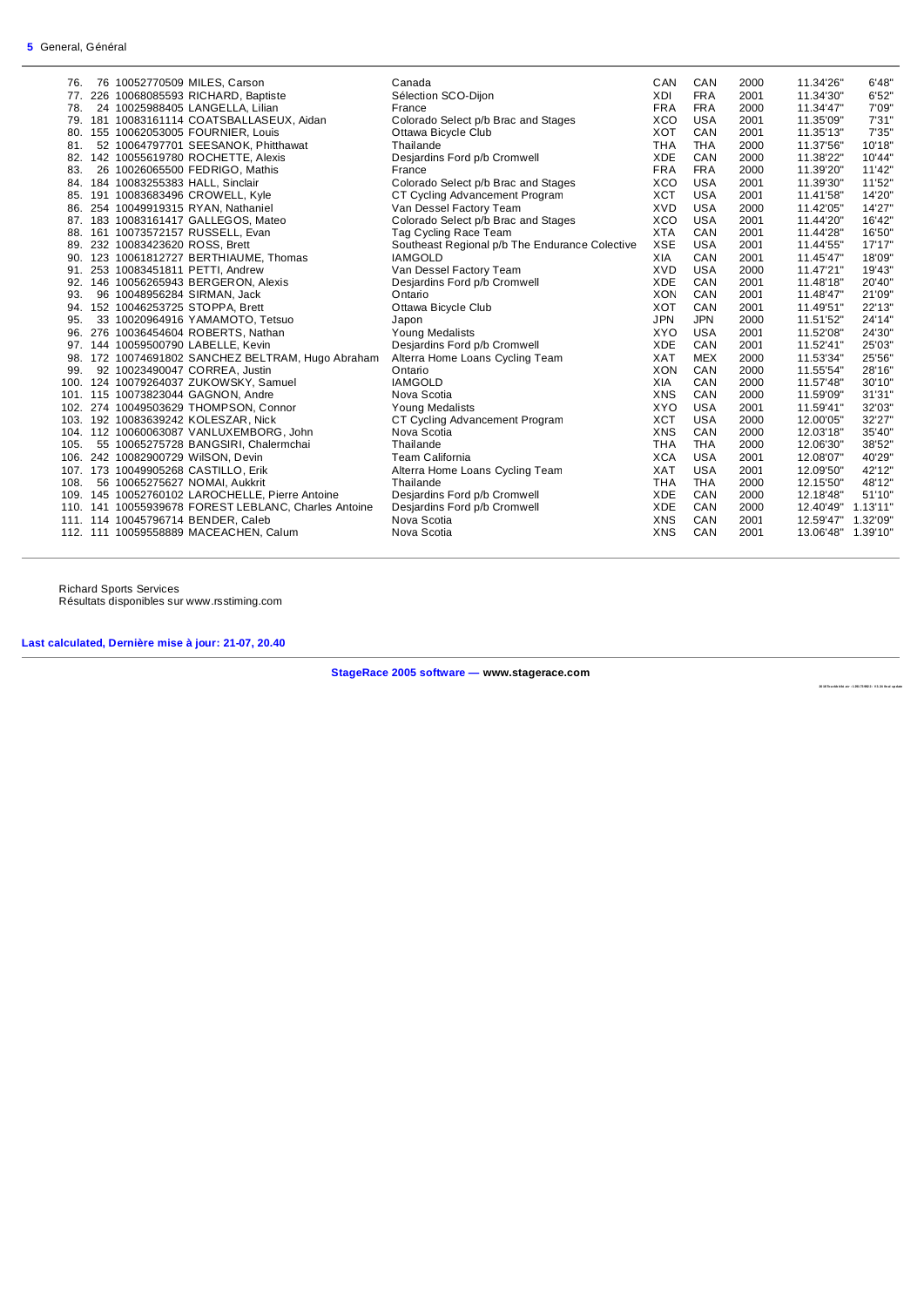# D **L'ABITIBI**

# **Le Tour de l'Abitibi**

#### **Jeune**

Separate classification **Meilleur Jeune**<br>Classification séparée **Meilleur Jeune** Stape

Étape **21 Juillet 2018** General classification after Classification générale après **Circuit Urbain Val-d'Or**

Average speed of winner **45.230 km/h** Total distance totale and the speed of winner **45.230 km/h** Total distance totale

Distance totale **518,6km**

| <b>Position</b>               | No. License                     | <b>Rider</b>                                                             | <b>Team</b>                                    |             |            | <b>Team Country Category Time</b> |                        | Gap          |
|-------------------------------|---------------------------------|--------------------------------------------------------------------------|------------------------------------------------|-------------|------------|-----------------------------------|------------------------|--------------|
| <b>Classement No. License</b> |                                 | <b>Coureur</b>                                                           | <b>Equipe</b>                                  | Équipe Pays |            | <b>Catégorie Temps</b>            |                        | <b>Écart</b> |
|                               |                                 | 1. 14 10053155374 GARRISON, Michael                                      | Etats-Unis                                     | USA         | USA        | 2001                              | 11.27'57"              |              |
| 2.                            |                                 | 25 10066831364 CORVAISIER, Antonin                                       | France                                         | FRA         | <b>FRA</b> | 2001                              | 11.28'37"              | 40"          |
|                               |                                 | 3. 165 10023563809 MARTIN, Conor                                         | Tag Cycling Race Team                          | <b>XTA</b>  | CAN        | 2001                              | 11.28'40"              | 43"          |
| 4.                            |                                 | 72 10051194560 JUSSAUME, Tristan                                         | Canada                                         | CAN         | CAN        | 2001                              | 11.28'44"              | $47"$        |
| 5.                            |                                 | 45 10021918142 CHRISTENSEN, Drew                                         | Nouvelle-Zelande                               | <b>NZL</b>  | <b>NZL</b> | 2001                              | 11.28'46"              | 49"          |
|                               |                                 | 6. 135 10059898187 RIVARD, Nicolas                                       | Espoirs Elite - Primeau Velo                   | <b>XES</b>  | CAN        | 2001                              | 11.28'58"              | 1'01"        |
| 7.                            |                                 | 86 10058346894 ROBERT, Felix                                             | Quebec                                         | XQC         | CAN        | 2001                              | 11.28'59"              | 1'02"        |
|                               |                                 |                                                                          |                                                |             |            |                                   |                        |              |
|                               |                                 | 8. 272 10082593864 WALTON, William                                       | Young Medalists                                | <b>XYO</b>  | <b>USA</b> | 2001                              | 11.29'09"              | 1'12"        |
| 9.                            |                                 | 75 10059675289 POIRIER, Alexandre                                        | Canada                                         | CAN         | CAN        | 2001                              | 11.29'16"              | 1'19"        |
|                               |                                 | 10. 133 10065794373 MARICHY, Théo                                        | Espoirs Elite - Primeau Velo                   | <b>XES</b>  | <b>FRA</b> | 2001                              | 11.29'39"              | 1'42"        |
|                               |                                 | 11. 246 10022096277 WALSH, Callum                                        | Team California                                | <b>XCA</b>  | <b>NZL</b> | 2001                              | 11.29'40"              | 1'43"        |
|                               |                                 | 12. 15 10063392918 LAMPERTI, Gianni                                      | Etats-Unis                                     | <b>USA</b>  | <b>USA</b> | 2001                              | 11.29'45"              | 1'48"        |
|                               |                                 | 13. 84 10059949721 CARREAU, Lukas                                        | Quebec                                         | XQC         | CAN        | 2001                              | 11.29'46"              | 1'49"        |
|                               |                                 | 14. 186 10064369988 REYNOLDS, Tyler                                      | Colorado Select p/b Brac and Stages            | <b>XCO</b>  | <b>USA</b> | 2001                              | 11.29'46"              | 1'49"        |
| 15.                           |                                 | 93 10047461171 NORDEMAN DA SILVA, Daniel Ontario                         |                                                | <b>XON</b>  | CAN        | 2001                              | 11.29'46"              | 1'49"        |
|                               |                                 | 16. 256 10075309669 TUAZON, Ron                                          | Van Dessel Factory Team                        | <b>XVD</b>  | PHI        | 2001                              | 11.29'52"              | 1'55"        |
|                               |                                 | 17. 221 10069064081 BELOUZE, Rémy                                        | Sélection SCO-Dijon                            | XDI         | <b>FRA</b> | 2001                              | 11.29'54"              | 1'57"        |
|                               |                                 | 18. 202 10081765122 GUSTAFSON, Judah                                     | Northstar Development Cycling                  | <b>XND</b>  | <b>USA</b> | 2001                              | 11.29'58"              | 2'01"        |
|                               |                                 | 19. 103 10037761575 HODGINS, Brennan                                     | Cycling BC                                     | XBC         | <b>USA</b> | 2001                              | 11.30'07"              | 2'10"        |
|                               |                                 | 20. 136 10066626856 BRENOT, Martin                                       | Espoirs Elite - Primeau Velo                   | <b>XES</b>  | <b>FRA</b> | 2001                              | 11.30'18"              | 2'21"        |
|                               |                                 | 21. 132 10066625846 BOSONI, Victor                                       | Espoirs Elite - Primeau Velo                   | <b>XES</b>  | <b>FRA</b> | 2001                              | 11.30'44"              | 2'47"        |
| 22.                           |                                 | 53 10072421392 SIRIMONGKHON, Phunsiri                                    | Thailande                                      | <b>THA</b>  | <b>THA</b> | 2001                              | 11.31'02"              | 3'05"        |
|                               |                                 | 23. 71 10046142779 PICKRELL, Riley                                       | Canada                                         | CAN         | CAN        | 2001                              | 11.31'03"              | 3'06"        |
|                               |                                 | 24. 102 10059703985 RICHARDSON, Sean                                     | Cycling BC                                     | <b>XBC</b>  | CAN        | 2001                              | 11.31'25"              | 3'28"        |
| 25.                           |                                 | 94 10048387018 FRONER, Axel                                              | Ontario                                        | <b>XON</b>  | CAN        | 2001                              | 11.31'33"              | 3'36"        |
|                               |                                 | 26. 222 10067093971 BODNAR, Bastien                                      | Sélection SCO-Dijon                            | XDI         | <b>FRA</b> | 2001                              | 11.31'34"              | 3'37"        |
|                               |                                 | 27. 83 10060455535 DALPE, Félix                                          | Quebec                                         | XQC         | CAN        | 2001                              | 11.31'48"              | 3'51"        |
|                               |                                 | 28. 185 10068179866 PAWLAK, Nathan                                       | Colorado Select p/b Brac and Stages            | <b>XCO</b>  | <b>USA</b> | 2001                              | 11.32'26"              | 4'29"        |
|                               |                                 | 29. 204 10062864468 PETERSON, Ethan                                      | Northstar Development Cycling                  | <b>XND</b>  | <b>USA</b> | 2001                              | 11.32'54"              | 4'57"        |
|                               |                                 | 30. 154 10081110067 BEAULIEU, Cedric                                     | Ottawa Bicycle Club                            | <b>XOT</b>  | CAN        | 2001                              | 11.33'35"              | 5'38"        |
|                               |                                 |                                                                          |                                                | <b>XVA</b>  | <b>USA</b> | 2001                              |                        | 5'58"        |
|                               |                                 | 31. 265 10083030263 MURRIETA, Kajeme<br>32. 236 10083479190 BEREND, Zach | Vantaggio Fitness and Nutrition                | XSE         | <b>USA</b> | 2001                              | 11.33'55"<br>11.34'01" | 6'04"        |
|                               |                                 |                                                                          | Southeast Regional p/b The Endurance Colective |             |            |                                   |                        | 6'33"        |
|                               |                                 | 33. 226 10068085593 RICHARD, Baptiste                                    | Sélection SCO-Dijon                            | XDI         | <b>FRA</b> | 2001                              | 11.34'30"              |              |
|                               |                                 | 34. 181 10083161114 COATSBALLASEUX, Aidan                                | Colorado Select p/b Brac and Stages            | XCO         | <b>USA</b> | 2001                              | 11.35'09"              | 7'12"        |
|                               |                                 | 35. 155 10062053005 FOURNIER, Louis                                      | Ottawa Bicycle Club                            | <b>XOT</b>  | CAN        | 2001                              | 11.35'13"              | 7'16"        |
|                               |                                 | 36. 184 10083255383 HALL, Sinclair                                       | Colorado Select p/b Brac and Stages            | <b>XCO</b>  | <b>USA</b> | 2001                              | 11.39'30"              | 11'33"       |
|                               |                                 | 37. 191 10083683496 CROWELL, Kyle                                        | CT Cycling Advancement Program                 | <b>XCT</b>  | <b>USA</b> | 2001                              | 11.41'58"              | 14'01"       |
|                               |                                 | 38. 183 10083161417 GALLEGOS, Mateo                                      | Colorado Select p/b Brac and Stages            | <b>XCO</b>  | <b>USA</b> | 2001                              | 11.44'20"              | 16'23"       |
|                               |                                 | 39. 161 10073572157 RUSSELL, Evan                                        | Tag Cycling Race Team                          | <b>XTA</b>  | CAN        | 2001                              | 11.44'28"              | 16'31"       |
|                               | 40. 232 10083423620 ROSS, Brett |                                                                          | Southeast Regional p/b The Endurance Colective | <b>XSE</b>  | <b>USA</b> | 2001                              | 11.44'55"              | 16'58"       |
|                               |                                 | 41. 123 10061812727 BERTHIAUME, Thomas                                   | <b>IAMGOLD</b>                                 | <b>XIA</b>  | CAN        | 2001                              | 11.45'47"              | 17'50"       |
|                               |                                 | 42. 146 10056265943 BERGERON, Alexis                                     | Desjardins Ford p/b Cromwell                   | XDE         | CAN        | 2001                              | 11.48'18"              | 20'21"       |
|                               |                                 | 43. 96 10048956284 SIRMAN, Jack                                          | Ontario                                        | <b>XON</b>  | CAN        | 2001                              | 11.48'47"              | 20'50"       |
|                               |                                 | 44. 152 10046253725 STOPPA, Brett                                        | Ottawa Bicycle Club                            | <b>XOT</b>  | CAN        | 2001                              | 11.49'51"              | 21'54"       |
|                               |                                 | 45. 276 10036454604 ROBERTS, Nathan                                      | Young Medalists                                | <b>XYO</b>  | <b>USA</b> | 2001                              | 11.52'08"              | 24'11"       |
|                               |                                 | 46. 144 10059500790 LABELLE, Kevin                                       | Desjardins Ford p/b Cromwell                   | XDE         | CAN        | 2001                              | 11.52'41"              | 24'44"       |
|                               |                                 | 47. 274 10049503629 THOMPSON, Connor                                     | Young Medalists                                | <b>XYO</b>  | <b>USA</b> | 2001                              | 11.59'41"              | 31'44"       |
|                               |                                 | 48. 242 10082900729 WilSON, Devin                                        | Team California                                | <b>XCA</b>  | <b>USA</b> | 2001                              | 12.08'07"              | 40'10"       |
|                               |                                 | 49. 173 10049905268 CASTILLO, Erik                                       | Alterra Home Loans Cycling Team                | <b>XAT</b>  | <b>USA</b> | 2001                              | 12.09'50"              | 41'53"       |
|                               |                                 | 50. 114 10045796714 BENDER, Caleb                                        | Nova Scotia                                    | <b>XNS</b>  | CAN        | 2001                              | 12.59'47" 1.31'50"     |              |
|                               |                                 |                                                                          |                                                |             |            |                                   |                        |              |

Richard Sports Services Résultats disponibles sur www.rsstiming.com

**Last calculated, Dernière mise à jour: 21-07, 20.15** 

**2018TourAbitibi.str : 1291739922 : V3.24 final update**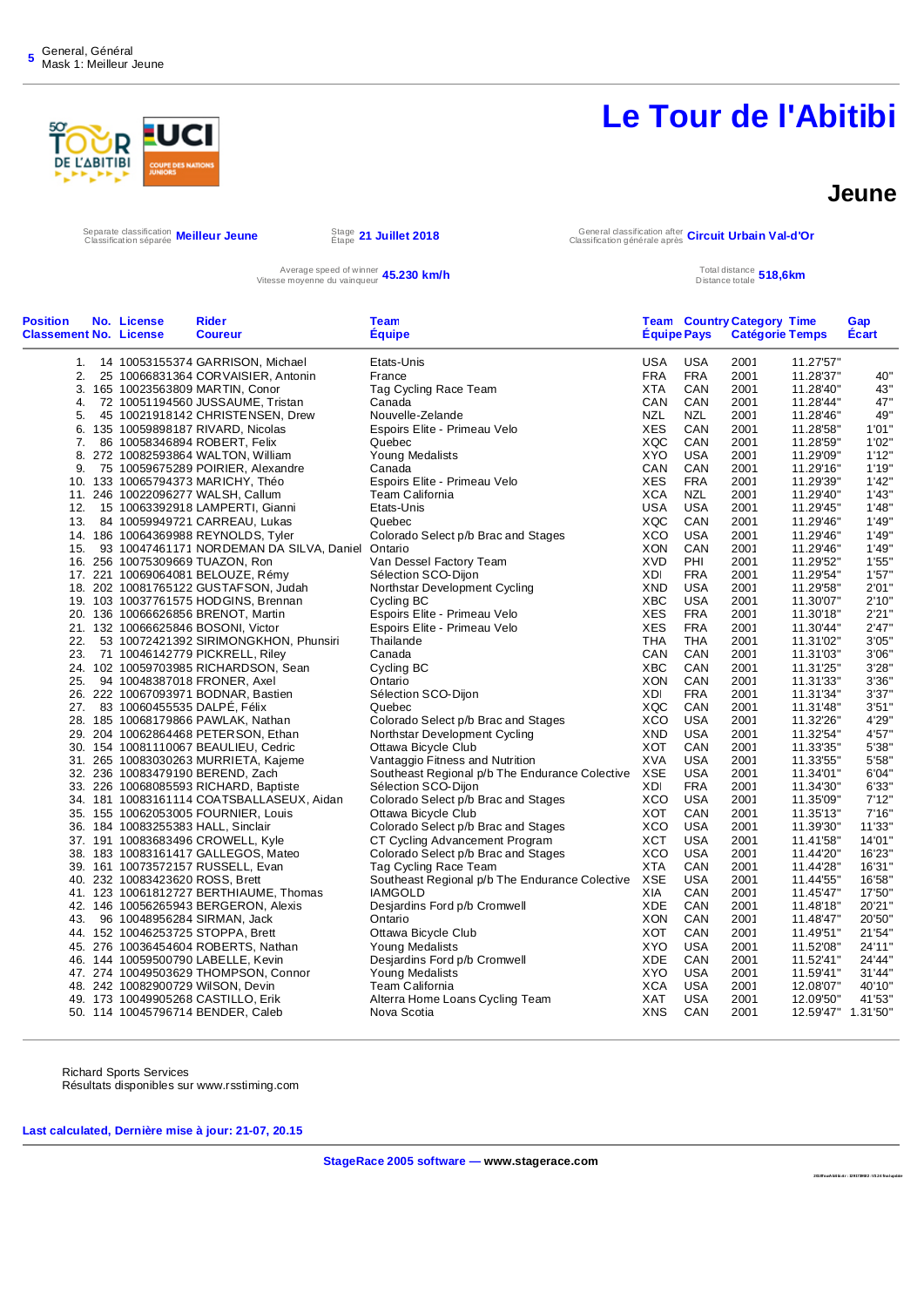

### **Points**

Stage 21 Juillet 2018

Étape **21 Juillet 2018** Sprint classification after Classification des sprints après **Circuit Urbain Val-d'Or**

| <b>Position</b><br><b>Classement</b> | No.<br>No. | <b>License</b><br><b>License</b>   | <b>Rider</b><br><b>Coureur</b>               | Team<br><b>Equipe</b>                                           | Team<br><b>Equipe Pays</b> |                          | <b>Country Category</b><br>Catégorie Points | <b>Points</b>  |
|--------------------------------------|------------|------------------------------------|----------------------------------------------|-----------------------------------------------------------------|----------------------------|--------------------------|---------------------------------------------|----------------|
| 1                                    |            |                                    |                                              |                                                                 |                            |                          |                                             |                |
| 1.                                   |            | 21 10025414586                     | MAINGUENAUD, Tom                             | France                                                          | <b>FRA</b>                 | <b>FRA</b>               | 2000                                        | 6              |
| 2.                                   |            | 23 10026519881                     | HAMON, Nicolas                               | France                                                          | <b>FRA</b>                 | <b>FRA</b>               | 2000                                        | $\overline{4}$ |
| 3.                                   |            | 71 10046142779                     | PICKRELL, Riley                              | Canada                                                          | CAN                        | CAN                      | 2001                                        | 2              |
|                                      |            |                                    |                                              |                                                                 |                            |                          |                                             |                |
| 2                                    |            |                                    |                                              |                                                                 |                            |                          |                                             |                |
| 1.                                   |            | 31 10021214688                     | ONODERA, Kei                                 | Japon                                                           | JPN                        | <b>JPN</b>               | 2000                                        | 6              |
| 2.                                   |            | 76 10052770509                     | MILES, Carson                                | Canada                                                          | CAN                        | CAN                      | 2000                                        | 4              |
| 3.                                   |            | 164 10048448551                    | KATERBERG, Ben                               | Tag Cycling Race Team                                           | <b>XTA</b>                 | CAN                      | 2000                                        | $\overline{2}$ |
| <b>Stage, Etape</b>                  |            |                                    |                                              |                                                                 |                            |                          |                                             |                |
| 1.                                   |            | 143 10021936835                    | COOK, Sam                                    | Desjardins Ford p/b Cromwell                                    | XDE                        | <b>NZL</b>               | 2000                                        | 30             |
| 2.                                   |            | 71 10046142779                     | PICKRELL, Riley                              | Canada                                                          | CAN                        | CAN                      | 2001                                        | 24             |
| 3.                                   |            | 11 10023534305                     | SHEEHAN, Riley                               | Etats-Unis                                                      | <b>USA</b>                 | <b>USA</b>               | 2000                                        | 20             |
| 4.                                   |            | 32 10021290066                     | HINO, Taisei                                 | Japon                                                           | JPN                        | <b>JPN</b>               | 2000                                        | 16             |
| 5.                                   |            | 222 10067093971                    | <b>BODNAR, Bastien</b>                       | Sélection SCO-Dijon                                             | XDI                        | <b>FRA</b>               | 2001                                        | 12             |
| 6.                                   |            | 174 10063851848                    | JASTRAB, Ryan                                | Alterra Home Loans Cycling Team                                 | <b>XAT</b>                 | <b>USA</b>               | 2000                                        | 10             |
| 7.                                   |            | 34 10020804763                     | FUKUDA, Yoshiaki                             | Japon                                                           | <b>JPN</b>                 | <b>JPN</b>               | 2000                                        | 8              |
| 8.                                   |            | 164 10048448551                    | KATERBERG, Ben                               | Tag Cycling Race Team                                           | XTA                        | CAN                      | 2000                                        | 6              |
| 9.                                   |            | 171 10063898126                    | CRUZ DE LA MORA, Eduardo                     | Alterra Home Loans Cycling Team                                 | <b>XAT</b>                 | <b>USA</b>               | 2000                                        | 4              |
| 10.                                  |            | 41 10022086274                     | MCGRATH, Burnie                              | Nouvelle-Zelande                                                | <b>NZL</b>                 | <b>NZL</b>               | 2000                                        | $\overline{2}$ |
|                                      |            |                                    |                                              |                                                                 |                            |                          |                                             |                |
| General, Général                     |            |                                    |                                              |                                                                 |                            |                          |                                             |                |
| 1.                                   |            | 71 10046142779                     | PICKRELL, Riley                              | Canada                                                          | CAN                        | CAN                      | 2001                                        | 128            |
| 2.<br>3.                             |            | 32 10021290066                     | HINO, Taisei                                 | Japon                                                           | JPN<br><b>USA</b>          | <b>JPN</b><br><b>USA</b> | 2000<br>2000                                | 104<br>94      |
| 4.                                   |            | 11 10023534305<br>143 10021936835  | SHEEHAN, Riley                               | Etats-Unis                                                      | <b>XDE</b>                 | <b>NZL</b>               | 2000                                        |                |
|                                      |            |                                    | COOK, Sam                                    | Desjardins Ford p/b Cromwell<br>Alterra Home Loans Cycling Team | XAT                        | <b>USA</b>               | 2000                                        | 58<br>56       |
| 5.<br>6.                             |            | 174 10063851848<br>171 10063898126 | JASTRAB, Ryan                                |                                                                 | XAT                        | <b>USA</b>               | 2000                                        | 50             |
| 7.                                   |            | 21 10025414586                     | CRUZ DE LA MORA, Eduardo<br>MAINGUENAUD, Tom | Alterra Home Loans Cycling Team<br>France                       | <b>FRA</b>                 | <b>FRA</b>               | 2000                                        | 40             |
|                                      |            |                                    |                                              |                                                                 |                            |                          |                                             |                |
| 8.                                   |            | 222 10067093971                    | BODNAR, Bastien                              | Sélection SCO-Dijon                                             | XDI                        | <b>FRA</b>               | 2001                                        | 36             |
| 9.                                   |            | 22 10023516420                     | <b>BONIFACE, Lucas</b>                       | France                                                          | <b>FRA</b>                 | <b>FRA</b><br><b>JPN</b> | 2000                                        | 36<br>34       |
| 10.                                  |            | 34 10020804763                     | FUKUDA, Yoshiaki                             | Japon                                                           | <b>JPN</b><br><b>XTA</b>   | CAN                      | 2000                                        | 20             |
| 11.<br>12.                           |            | 164 10048448551<br>243 10063851949 | KATERBERG, Ben                               | Tag Cycling Race Team<br>Team California                        | XCA                        | <b>USA</b>               | 2000<br>2000                                | 20             |
| 13.                                  |            | 14 10053155374                     | KIRBY, Kyle<br>GARRISON, Michael             | Etats-Unis                                                      | USA                        | <b>USA</b>               | 2001                                        | 19             |
| 14.                                  |            | 133 10065794373                    | MARICHY, Théo                                | Espoirs Elite - Primeau Velo                                    | <b>XES</b>                 | <b>FRA</b>               | 2001                                        | 12             |
| 15.                                  |            | 74 10059671249                     | PLAMONDON, Robin                             | Canada                                                          | CAN                        | CAN                      | 2000                                        | 12             |
| 16.                                  |            | 53 10072421392                     | SIRIMONGKHON, Phunsiri                       | Thailande                                                       | <b>THA</b>                 | <b>THA</b>               | 2001                                        | 12             |
| 17.                                  |            | 221 10069064081                    | BELOUZE, Rémy                                | Sélection SCO-Dijon                                             | XDI                        | <b>FRA</b>               | 2001                                        | 12             |
| 18.                                  |            | 41 10022086274                     | MCGRATH, Burnie                              | Nouvelle-Zelande                                                | <b>NZL</b>                 | <b>NZL</b>               | 2000                                        | 8              |
| 19.                                  |            | 13 10023534103                     | <b>BOOTS, Kendrick</b>                       | Etats-Unis                                                      | <b>USA</b>                 | <b>USA</b>               | 2000                                        | $\bf8$         |
| 20.                                  |            | 135 10059898187                    | RIVARD, Nicolas                              | Espoirs Elite - Primeau Velo                                    | <b>XES</b>                 | CAN                      | 2001                                        | 8              |
| 21.                                  |            | 31 10021214688                     | ONODERA, Kei                                 | Japon                                                           | <b>JPN</b>                 | <b>JPN</b>               | 2000                                        | 6              |
| 22.                                  |            | 25 10066831364                     | CORVAISIER, Antonin                          | France                                                          | <b>FRA</b>                 | <b>FRA</b>               | 2001                                        | $\,6$          |
| 23.                                  |            | 42 10021744350                     | GILBERTSON, Theo                             | Nouvelle-Zelande                                                | NZL                        | <b>NZL</b>               | 2000                                        | 6              |
| 24.                                  |            | 23 10026519881                     | HAMON, Nicolas                               | France                                                          | <b>FRA</b>                 | <b>FRA</b>               | 2000                                        | 5              |
| 25.                                  |            | 12 10063433637                     | QUINN, Sean                                  | Etats-Unis                                                      | USA                        | <b>USA</b>               | 2000                                        | $\mathbf 5$    |
| 26.                                  |            | 35 10020772734                     | OGASAWARA, Takumi                            | Japon                                                           | JPN                        | <b>JPN</b>               | 2000                                        | 4              |
| 27.                                  |            | 76 10052770509                     | MILES, Carson                                | Canada                                                          | CAN                        | CAN                      | 2000                                        | $\overline{4}$ |
| 28.                                  |            | 261 10063607429                    | OVERSON, Ethan                               | Vantaggio Fitness and Nutrition                                 | XVA                        | <b>USA</b>               | 2000                                        | $\mathsf 3$    |
| 29.                                  |            | 246 10022096277                    | WALSH, Callum                                | <b>Team California</b>                                          | <b>XCA</b>                 | <b>NZL</b>               | 2001                                        | $\overline{2}$ |
|                                      |            |                                    |                                              |                                                                 |                            |                          |                                             |                |

Richard Sports Services Résultats disponibles sur www.rsstiming.com

**Last calculated, Dernière mise à jour: 21-07, 20.15**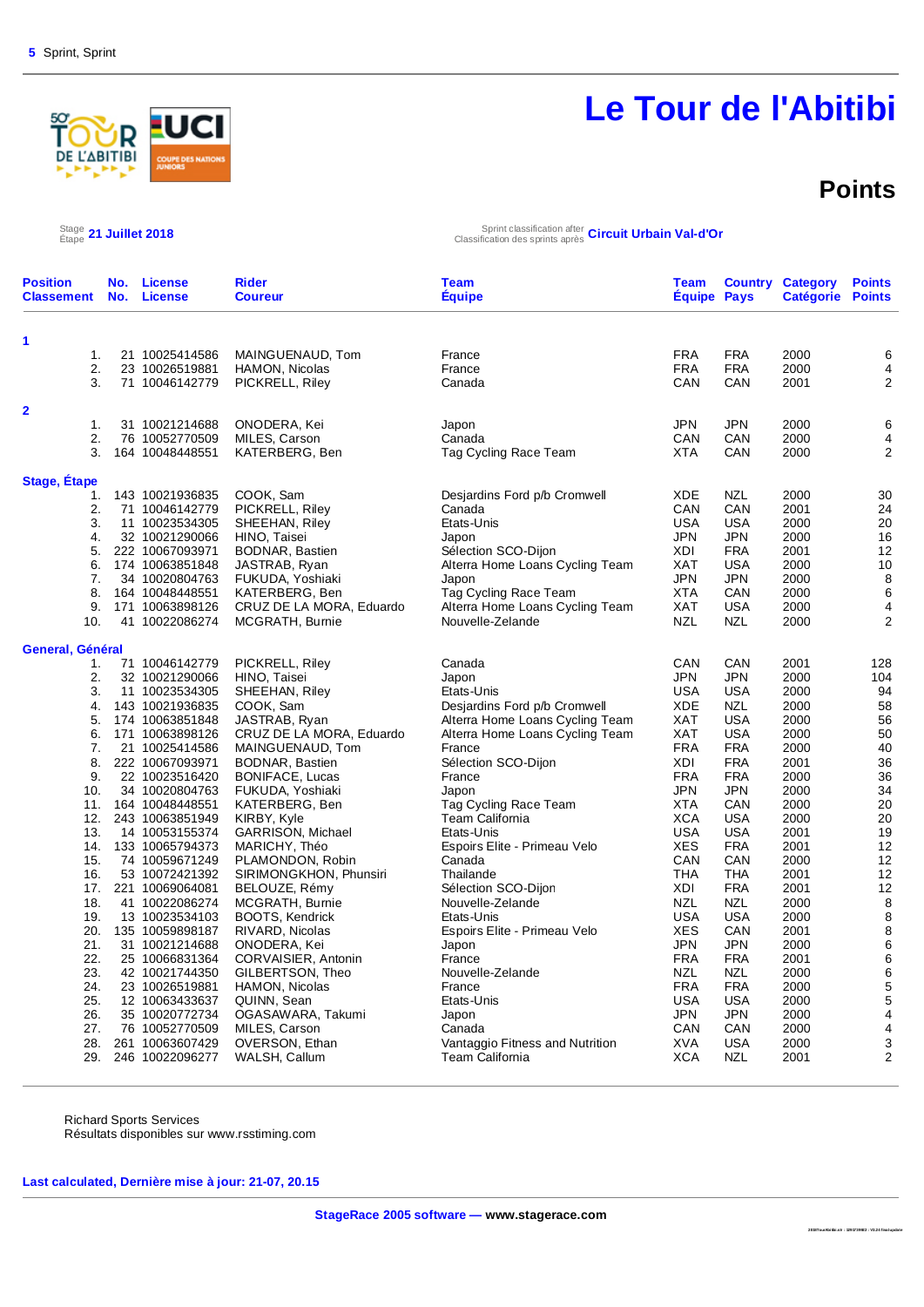### **Grimpeur**

Stage 21 Juillet 2018

**ABITIBI** 

Étape **21 Juillet 2018** Climbing classification after Classement de la montagne après **Circuit Urbain Val-d'Or**

| <b>Position</b><br><b>Classement No. License</b> | No. License | <b>Rider</b><br><b>Coureur</b>               | <b>Team</b><br><b>Équipe</b>        | <b>Équipe Pays</b> |            | <b>Team Country Category Points</b><br><b>Catégorie Points</b> |                           |
|--------------------------------------------------|-------------|----------------------------------------------|-------------------------------------|--------------------|------------|----------------------------------------------------------------|---------------------------|
| 1                                                |             |                                              |                                     |                    |            |                                                                |                           |
| 1.                                               |             | 175 10077007472 CERVANTES, Kevin             | Alterra Home Loans Cycling Team     | <b>XAT</b>         | <b>MEX</b> | 2000                                                           | 5                         |
| 2.                                               |             | 165 10023563809 MARTIN, Conor                | Tag Cycling Race Team               | XTA                | <b>CAN</b> | 2001                                                           | $\ensuremath{\mathsf{3}}$ |
| 3.                                               |             | 94 10048387018 FRONER, Axel                  | Ontario                             | <b>XON</b>         | <b>CAN</b> | 2001                                                           | $\overline{2}$            |
| $\overline{\mathbf{2}}$                          |             |                                              |                                     |                    |            |                                                                |                           |
|                                                  |             | 1. 176 10049189084 GUTIERREZ MEDINA, Ricardo | Alterra Home Loans Cycling Team     | XAT                | <b>MEX</b> | 2000                                                           |                           |
|                                                  |             | 2. 175 10077007472 CERVANTES, Kevin          | Alterra Home Loans Cycling Team     | <b>XAT</b>         | <b>MEX</b> | 2000                                                           | $\frac{5}{3}$             |
|                                                  |             | 3. 165 10023563809 MARTIN, Conor             | Tag Cycling Race Team               | XTA                | <b>CAN</b> | 2001                                                           | $\overline{2}$            |
| 3                                                |             |                                              |                                     |                    |            |                                                                |                           |
| 1.                                               |             | 46 10021942087 COSTAR, Noah                  | Nouvelle-Zelande                    | <b>NZL</b>         | <b>NZL</b> | 2000                                                           |                           |
| 2.                                               |             | 186 10064369988 REYNOLDS, Tyler              | Colorado Select p/b Brac and Stages | <b>XCO</b>         | <b>USA</b> | 2001                                                           | $\frac{5}{3}$             |
| 3.                                               |             | 21 10025414586 MAINGUENAUD, Tom              | France                              | <b>FRA</b>         | <b>FRA</b> | 2000                                                           | 2                         |
| <b>General, Général</b>                          |             |                                              |                                     |                    |            |                                                                |                           |
|                                                  |             | 1. 175 10077007472 CERVANTES, Kevin          | Alterra Home Loans Cycling Team     | XAT                | <b>MEX</b> | 2000                                                           | 25                        |
| 2.                                               |             | 165 10023563809 MARTIN, Conor                | Tag Cycling Race Team               | <b>XTA</b>         | CAN        | 2001                                                           | 22                        |
| 3.                                               |             | 46 10021942087 COSTAR, Noah                  | Nouvelle-Zelande                    | <b>NZL</b>         | <b>NZL</b> | 2000                                                           | 13                        |
| 4.                                               |             | 181 10083161114 COATSBALLASEUX, Aidan        | Colorado Select p/b Brac and Stages | <b>XCO</b>         | <b>USA</b> | 2001                                                           | 13                        |
| 5.                                               |             | 21 10025414586 MAINGUENAUD, Tom              | France                              | <b>FRA</b>         | <b>FRA</b> | 2000                                                           | $\overline{7}$            |
| 6.                                               |             | 45 10021918142 CHRISTENSEN, Drew             | Nouvelle-Zelande                    | <b>NZL</b>         | <b>NZL</b> | 2001                                                           |                           |
| 7 <sub>1</sub>                                   |             | 176 10049189084 GUTIERREZ MEDINA, Ricardo    | Alterra Home Loans Cycling Team     | XAT                | <b>MEX</b> | 2000                                                           | 5<br>5<br>3<br>3<br>2     |
| 8.                                               |             | 71 10046142779 PICKRELL, Riley               | Canada                              | CAN                | CAN        | 2001                                                           |                           |
| 9.                                               |             | 186 10064369988 REYNOLDS, Tyler              | Colorado Select p/b Brac and Stages | <b>XCO</b>         | <b>USA</b> | 2001                                                           |                           |
| 10.                                              |             | 94 10048387018 FRONER, Axel                  | Ontario                             | <b>XON</b>         | CAN        | 2001                                                           |                           |
| 11.                                              |             | 42 10021744350 GILBERTSON, Theo              | Nouvelle-Zelande                    | <b>NZL</b>         | <b>NZL</b> | 2000                                                           | $\overline{2}$            |

Richard Sports Services Résultats disponibles sur www.rsstiming.com

**Last calculated, Dernière mise à jour: 21-07, 20.15** 

**StageRace 2005 software — www.stagerace.com** 

**2018To urAbitibi.str : 1291739922 : V3.24 final up date**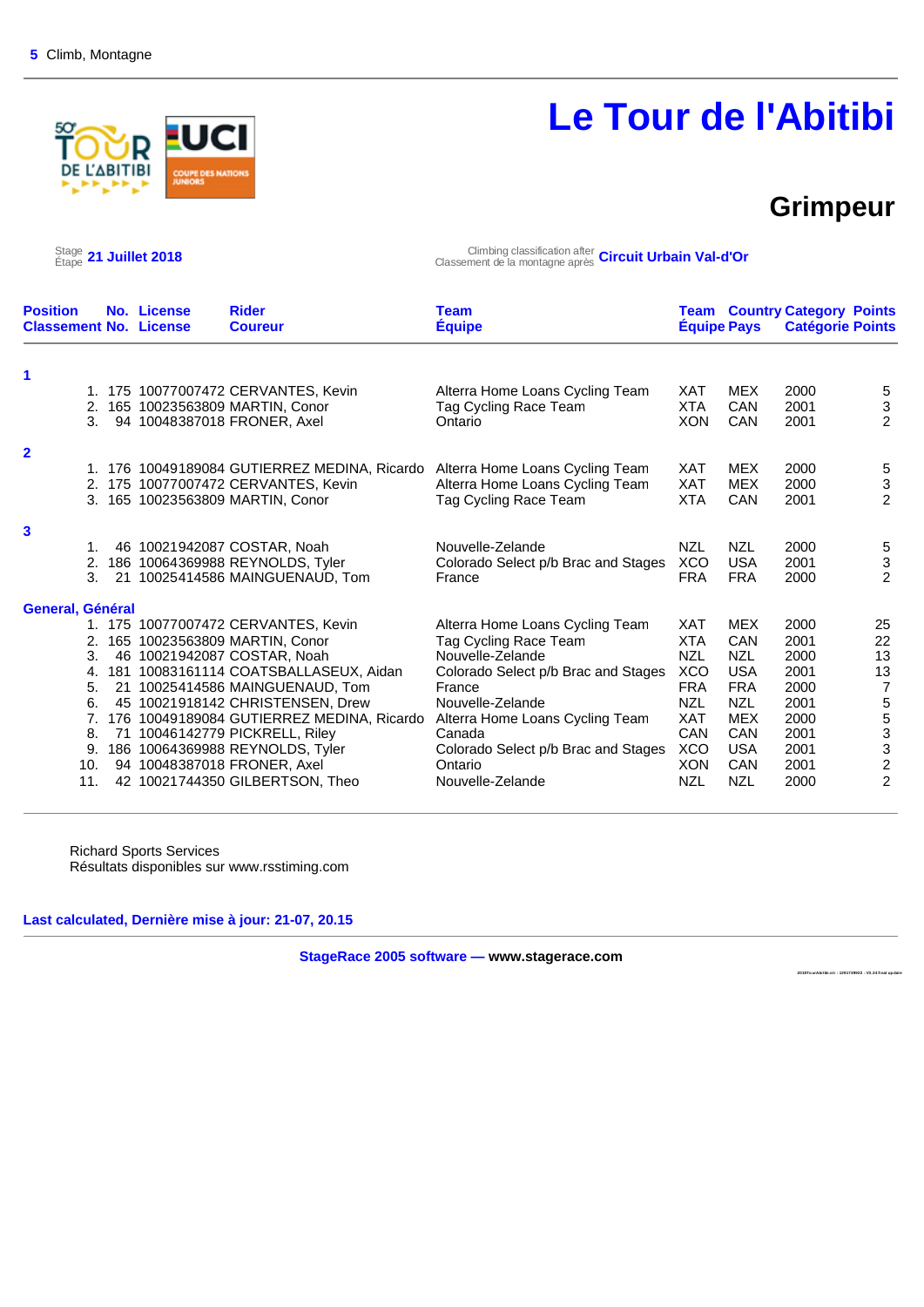

### **Équipe**

#### Stage 21 Juillet 2018

Étape **21 Juillet 2018** General classification after Classification générale après **Circuit Urbain Val-d'Or**

| <b>Position</b><br><b>Classement</b> | <b>Team</b><br><b>Equipe</b>            | <b>Team</b><br><b>Equipe</b> | <b>Time</b><br><b>Temps</b> | Gap<br><b>Ecart</b> |
|--------------------------------------|-----------------------------------------|------------------------------|-----------------------------|---------------------|
| <b>Classification</b>                |                                         |                              |                             |                     |
|                                      | 1. Japon                                | <b>JPN</b>                   | 7.07'12"                    |                     |
|                                      | 2. Alterra Home Loans Cycling Team      | <b>XAT</b>                   | 7.07'12"                    |                     |
|                                      | 3. Nouvelle-Zelande                     | <b>NZL</b>                   | 7.07'12"                    |                     |
|                                      | 4. Sélection SCO-Dijon                  | XDI                          | 7.07'12"                    |                     |
|                                      | 5. Etats-Unis                           | <b>USA</b>                   | 7.07'12"                    |                     |
|                                      | 6. Canada                               | CAN                          | 7.07'12"                    |                     |
|                                      | 7. France                               | <b>FRA</b>                   | 7.07'12"                    |                     |
|                                      | 8. Espoirs Elite - Primeau Velo         | <b>XES</b>                   | 7.07'12"                    |                     |
|                                      | 9. Ontario                              | <b>XON</b>                   | 7.07'12"                    |                     |
|                                      | 10. Tag Cycling Race Team               | <b>XTA</b>                   | 7.07'12"                    |                     |
|                                      | 11. Young Medalists                     | <b>XYO</b>                   | 7.07'12"                    |                     |
|                                      | 12. Quebec                              | XQC                          | 7.07'12"                    |                     |
|                                      | 13. Thailande                           | <b>THA</b>                   | 7.07'12"                    |                     |
|                                      | 14. Team California                     | <b>XCA</b>                   | 7.07'52"                    | 40"                 |
|                                      | 15. Northstar Development Cycling       | <b>XND</b>                   | 7.07'52"                    | 40"                 |
|                                      | 16. Vantaggio Fitness and Nutrition     | <b>XVA</b>                   | 7.08'24"                    | 1'12"               |
|                                      | 17. Colorado Select p/b Brac and Stages | <b>XCO</b>                   | 7.08'28"                    | 1'16"               |
|                                      | 18. Ottawa Bicycle Club                 | <b>XOT</b>                   | 7.11'13"                    | 4'01"               |
|                                      | 19. Desjardins Ford p/b Cromwell        | <b>XDE</b>                   | 7.14'04"                    | 6'52"               |
|                                      | 20. Van Dessel Factory Team             | <b>XVD</b>                   | 7.17'14"                    | 10'02"              |
|                                      | 21. CT Cycling Advancement Program      | <b>XCT</b>                   | 7.31'43"                    | 24'31"              |
|                                      | 22. IAMGOLD                             | <b>XIA</b>                   | 7.46'07"                    | 38'55"              |
|                                      | 23. Nova Scotia                         | <b>XNS</b>                   | 8.00'42"                    | 53'30"              |
| <b>General classification</b>        |                                         |                              |                             |                     |
|                                      | 1. Etats-Unis                           | <b>USA</b>                   | 34.23'39"                   |                     |
|                                      | 2. Nouvelle-Zelande                     | <b>NZL</b>                   | 34.25'33"                   | 1'54"               |
|                                      | 3. France                               | <b>FRA</b>                   | 34.25'37"                   | 1'58"               |
|                                      | 4. Tag Cycling Race Team                | <b>XTA</b>                   | 34.25'46"                   | 2'07"               |
|                                      | 5. Canada                               | CAN                          | 34.26'22"                   | 2'43"               |
|                                      | 6. Quebec                               | XQC                          | 34.26'43"                   | 3'04"               |
|                                      | 7. Japon                                | <b>JPN</b>                   | 34.26'48"                   | 3'09"               |
|                                      | 8. Espoirs Elite - Primeau Velo         | <b>XES</b>                   | 34.27'18"                   | 3'39"               |
|                                      | 9. Young Medalists                      | <b>XYO</b>                   | 34.27'42"                   | 4'03"               |
|                                      | 10. Ontario                             | <b>XON</b>                   | 34.29'39"                   | 6'00"               |
|                                      | 11. Alterra Home Loans Cycling Team     | <b>XAT</b>                   | 34.29'51"                   | 6'12"               |
|                                      | 12. Sélection SCO-Dijon                 | XDI                          | 34.30'00"                   | 6'21"               |
|                                      | 13. Vantaggio Fitness and Nutrition     | <b>XVA</b>                   | 34.30'06"                   | 6'27"               |
|                                      | 14. Colorado Select p/b Brac and Stages | <b>XCO</b>                   | 34.30'42"                   | 7'03"               |
|                                      | 15. Northstar Development Cycling       | <b>XND</b>                   | 34.30'59"                   | 7'20"               |
|                                      | 16. Team California                     | <b>XCA</b>                   | 34.31'05"                   | 7'26"               |
|                                      | 17. Ottawa Bicycle Club                 | <b>XOT</b>                   | 34.34'37"                   | 10'58"              |
|                                      | 18. Thailande                           | <b>THA</b>                   | 34.38'38"                   | 14'59"              |
|                                      | 19. Van Dessel Factory Team             | <b>XVD</b>                   | 34.42'06"                   | 18'27"              |
|                                      | 20. Desjardins Ford p/b Cromwell        | <b>XDE</b>                   | 34.47'10"                   | 23'31"              |
|                                      | 21. CT Cycling Advancement Program      | XCT                          | 34.59'00"                   | 35'21"              |
|                                      | 22. IAMGOLD                             | XIA                          | 35.12'48"                   | 49'09"              |
|                                      | 23. Nova Scotia                         | <b>XNS</b>                   | 35.44'43"                   | 1.21'04"            |
|                                      |                                         |                              |                             |                     |

Richard Sports Services Résultats disponibles sur www.rsstiming.com

**Last calculated, Dernière mise à jour: 21-07, 20.15** 

**StageRace 2005 software — www.stagerace.com** 

**20 18 To u rAb it ibi .st r : 1 291 73 992 2 : V3. 24 fin al up d ate**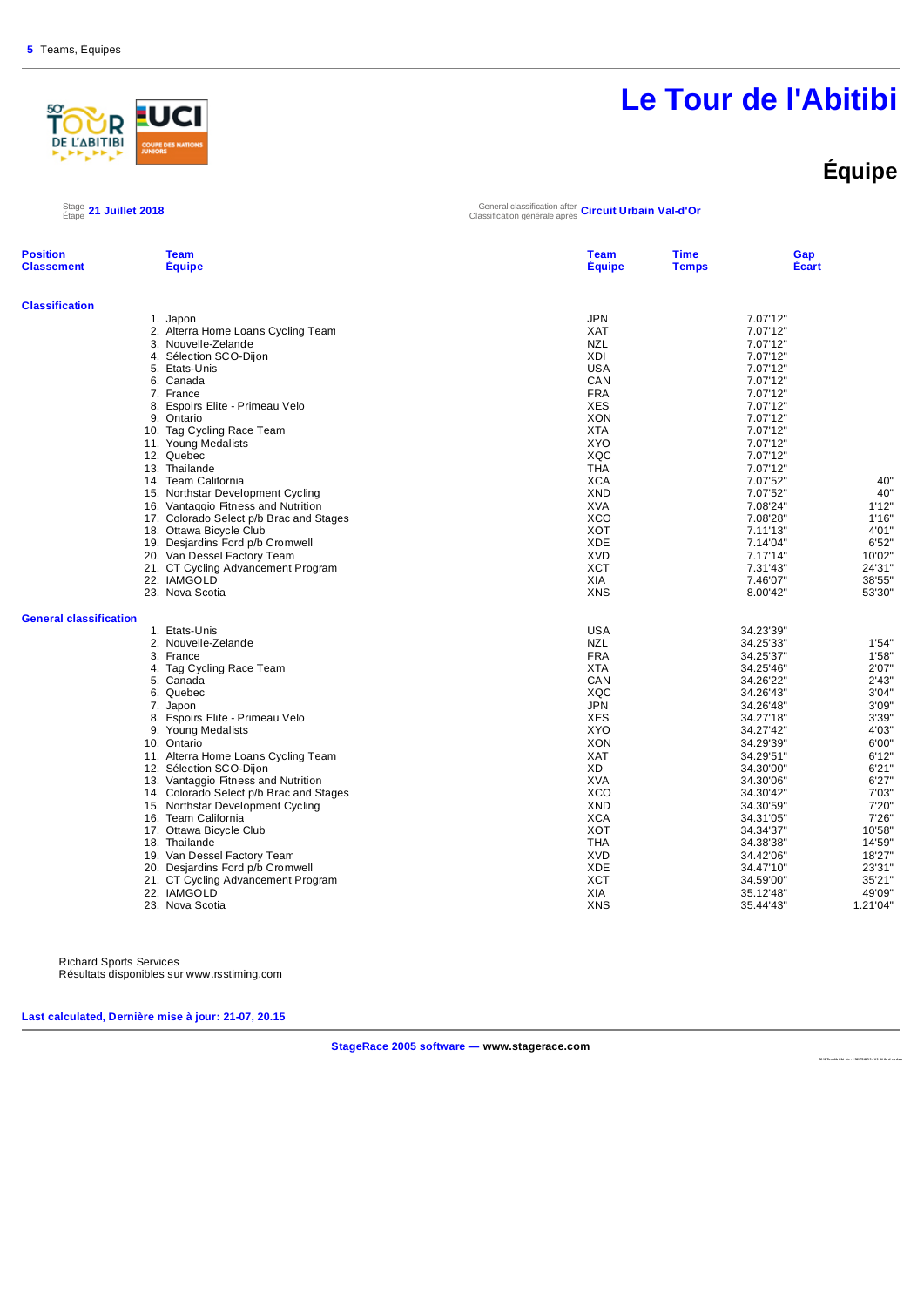

Title Titre **Ordre de la Caravane** Date

#### Date **21 Juillet 2018**

Order of team captain vehicles for the 7th Stage Ordre des voitures des chefs d'équipe pour la 7e étape

- 1. Etats-Unis<br>2. Tag Cyclin
- Tag Cycling Race Team
- 3. Desjardins Ford p/b Cromwell
- 4. Japon
- 5. France
- 6. Nouvelle-Zelande
- 7. Canada
- 8. Ontario
- 9. Young Medalists
- 10. Espoirs Elite Primeau Velo
- 11. Quebec
- 12. Ottawa Bicycle Club
- 13. CT Cycling Advancement Program
- 14. Alterra Home Loans Cycling Team<br>15. Vantaggio Fitness and Nutrition
- 15. Vantaggio Fitness and Nutrition<br>16. Team California
- Team California
- 17. Colorado Select p/b Brac and Stages<br>18. Van Dessel Factory Team
- Van Dessel Factory Team
- 19. Sélection SCO-Dijon
- 20. Northstar Development Cycling<br>21. Cycling BC
- 
- 21. Cycling BC<br>22. Thailande Thailande
- 23. IAMGOLD
- 24. Southeast Regional p/b The Endurance Colective
- 25. Nova Scotia

Richard Sports Services Résultats disponibles sur www.rsstiming.com

**Last calculated, Dernière mise à jour: 21-07, 20.22** 

**StageRace 2005 software — www.stagerace.com** 

**2018To urAbitibi.str : 1291739922 : V3.24 final up date**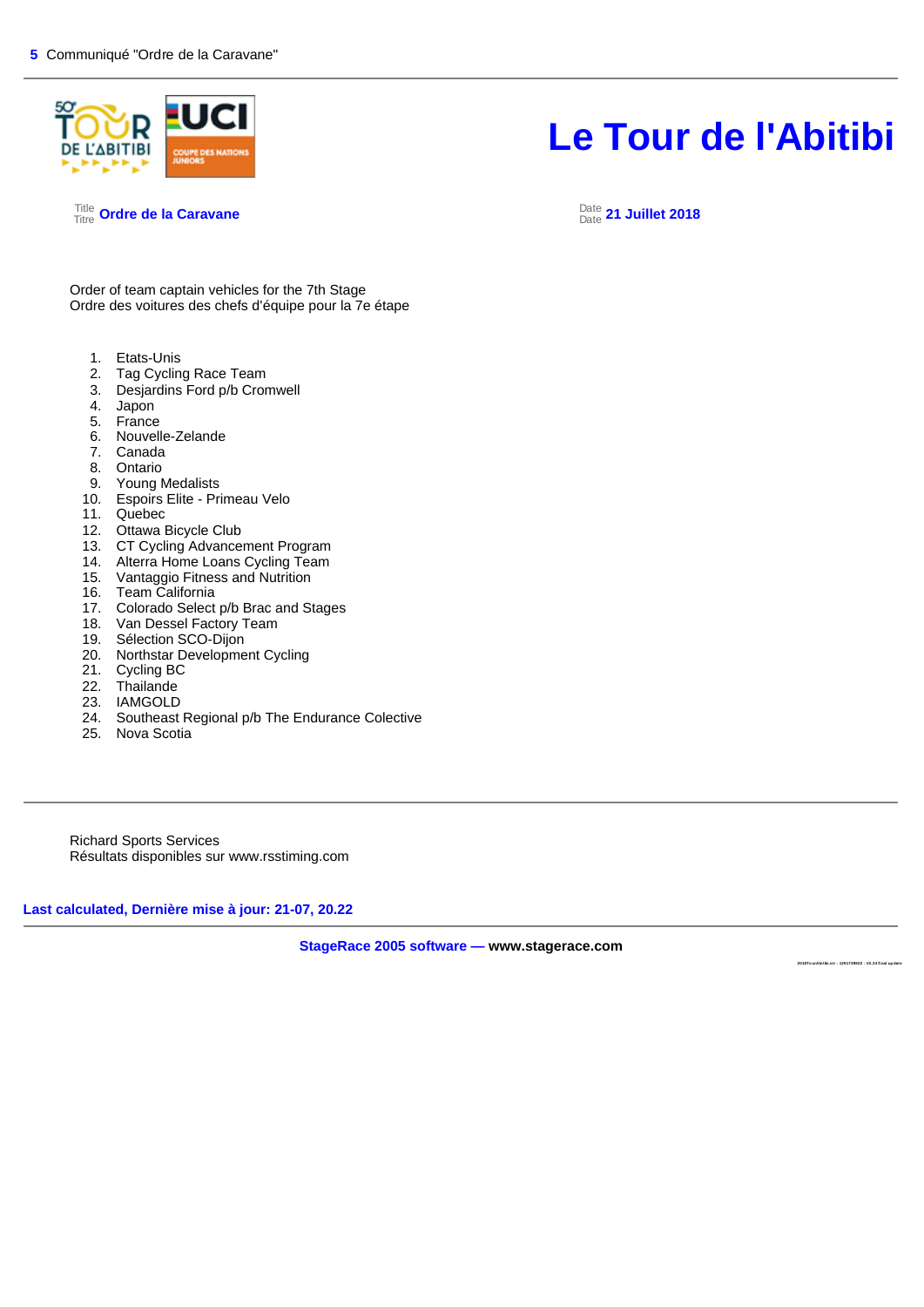

Stage 1992 **Juillet 2018**<br>Étape 22 Juillet 2018 Étape **Senneterre - Val-d'Or**

Distance Distance **120,0km (518,6km — 638,6km)** Commencement

Heure de départ **14h30**

| <b>USA</b> | Etats-Unis            | 11<br>SHEEHAN, Riley  | 12<br>QUINN, Sean          | 13<br>BOOTS, Kendr         | 14<br>GARRISON, Mi.   | 15<br>LAMPERTI, Gi.      | (16)                         |
|------------|-----------------------|-----------------------|----------------------------|----------------------------|-----------------------|--------------------------|------------------------------|
| <b>FRA</b> | France                | 21<br>MAINGUENAUD,    | 22<br>BON FACE, Lu         | 23<br>HAMON, Nicolas       | 24<br>LANGELLA, Li.   | 25<br>CORVAISIER,        | 26<br>FEDRIGO, Mat.          |
| <b>JPN</b> | Japon                 | 31<br>ONODERA, Kei    | 32<br>HINO, Taisei         | 33<br>YAMAMOTO, Te.        | 34<br>FUKUDA, Yos.    | 35<br>OGASAWARA, T.      | $(36)$                       |
| <b>NZL</b> | Nouvelle-Zelande      | 41<br>MCGRATH, Bu     | 42<br><b>GILBERTSON</b>    | 43<br>HARTLEY-BROW.        | (44)                  | 45<br><b>CHRISTENSEN</b> | 46<br>COSTAR, Noah           |
| <b>THA</b> | Thailande             | $\left(54\right)$     | 52<br>SEESANOK, Ph.        | 53<br>SIRIMONGKHON.        | 54<br>KLAHAN, Nopp    | 55<br>BANGSIRI, Ch.      | 56<br>NOMAI, Aukkrit         |
| CAN        | Canada                | 71<br>PICKRELL, Ri.   | 72<br>JUSS AUME, Tr        | (73)                       | 74<br>PLAMONDON, R    | 75<br>POIRIER, Ale       | 76<br>MILES, Carson          |
| XQC        | Quebec                | 81<br>DUBUC, Simon    | 82<br>JUNEAU, Fran         | 83<br>DALPÉ, Féli          | 84<br>CARREAU, Lukas  | 85<br>DOMINGUE, Joel     | 86<br>ROBERT, Felix          |
| <b>XON</b> | Ontario               | 91<br>SITTLINGTON.    | 92<br>CORREA, Justin       | 93<br>NORDEMAN DA          | 94<br>FRONER, Axel    | $\left( \Theta$ $\Theta$ | 96<br>SIRMAN, Jack           |
| <b>XBC</b> | Cycling BC            | (101)                 | 102<br><b>RICHARDSON</b>   | 103<br><b>HODGINS, Bre</b> | (104)                 |                          |                              |
| <b>XNS</b> | Nova Scotia           | (111)                 | 112<br><b>VANLUXEMBORG</b> | (113)                      | 114<br>BENDER, Caleb  | 115<br>GAGNON, Andre     | (446)                        |
| XIA        | <b>IAMGOLD</b>        | (121)                 | 122<br>FORTIER, Tho        | 123<br>BERTHIAUME,         | 124<br>ZUKOWSKY, Sa.  | $(+25)$                  | $(+26)$                      |
| <b>XES</b> | Espoirs Elite - Pri   | 131<br>DALTERIO, An.  | 132<br>BOSONI, Victor      | 133<br>MARICHY, Théo       | (134)                 | 135<br>RIVARD, Nico.     | 136<br><b>BRENOT, Martin</b> |
| <b>XDE</b> | Desjardins Ford p/b   | 141<br>FOREST LEBLA   | 142<br>ROCHETTE, A         | 143<br>COOK, Sam           | 144<br>LABELLE, Kevin | 145<br>LAROCHELLE.       | 146<br>BERGERON, AI.         |
| <b>XOT</b> | Ottawa Bicycle Club   | 151<br>DALLING, Ness  | 152<br>STOPPA, Brett       | $(+53)$                    | 154<br>BEAULIEU, Ce.  | 155<br>FOURNIER, Lo.     |                              |
| <b>XTA</b> | Tag Cycling Race Team | 161<br>RUSSELL, Evan  | 162<br>PAULY, Ethan        | 163<br>GUIDI, Baili        | 164<br>KATERBERG, Ben | 165<br>MARTIN, Conor     |                              |
| <b>XAT</b> | Alterra Home Loans    | 171<br>CRUZ DE LAM.   | 172<br>SANCHEZ BELT        | 173<br>CASTILLO, Erik      | 174<br>JASTRAB, Ryar  | 175<br>CERVANTES, K.     | 176<br><b>GUTIERREZ ME</b>   |
| <b>XCO</b> | Colorado Select p/b   | 181<br>COATSBALLASE   | 182<br>PAPENTHIEN.         | 183<br>GALLEGOS, Ma.       | 184<br>HALL, Sinclair | 185<br>PAWLAK, Nathan    | 186<br>REYNOLDS, Ty.         |
| <b>XCT</b> | CT Cycling Advancem   | 191<br>CROWELL, Kyle  | 192<br>KOLE SZAR, Nick     | 193<br>CARTER, Aidar       | (194)                 | $(+95)$                  |                              |
| <b>XND</b> | Northstar Developme   | 201<br>FALTER, Domi.  | 202<br><b>GUSTAFSON, J</b> | 203<br>COLLINS, Dal.       | 204<br>PETERSON, Et.  | $(+205)$                 | $(+206)$                     |
| <b>XDI</b> | Sélection SCO-Dijon   | 221<br>BELOUZE, Rémy  | 222<br>BODNAR, Bast        | (223)                      | (224)                 | 225<br>GUIZIOU, Mat.     | 226<br>RICHARD, Bap          |
| <b>XSE</b> | Southeast Regional    | (231)                 | 232<br>ROSS, Brett         | $(+233)$                   | (234)                 | $(+235)$                 | 236<br>BEREND, Zach          |
| <b>XCA</b> | Team California       | 241<br>WILSON, Col    | 242<br>WilSON, Devin       | 243<br>KIRBY, Kyle         | (244)                 | (245)                    | 246<br>WALSH, Calum          |
| <b>XVD</b> | Van Dessel Factory    | 251<br>JOGODNIK, Ma.  | (252)                      | 253<br>PETTI, Andrew       | 254<br>RYAN, Nathan.  | $(+255)$                 | 256<br>TUAZON, Ron           |
| <b>XVA</b> | Vantaggio Fitness a   | 261<br>OVERSON, Ethan | (262)                      | 263<br>JANISCH, Sam.       | (264)                 | 265<br>MURRIETA, Ka.     | (266)                        |
| <b>XYO</b> | Young Medalists       | 271<br>GUYDISH, Sean  | 272<br>WALTON, Will.       | 273<br>CLAY, Joseph        | 274<br>THOMPSON, Co.  | (275)                    | 276<br>ROBERTS, Nat.         |
|            |                       |                       |                            |                            |                       |                          |                              |

Richard Sports Services Résultats disponibles sur www.rsstiming.com

**Last calculated, Dernière mise à jour: 21-07, 20.15** 

**StageRace 2005 software — www.stagerace.com** 

**2018T ourAb itibi. str : 129173992 2 : V3.24 fin al upd ate**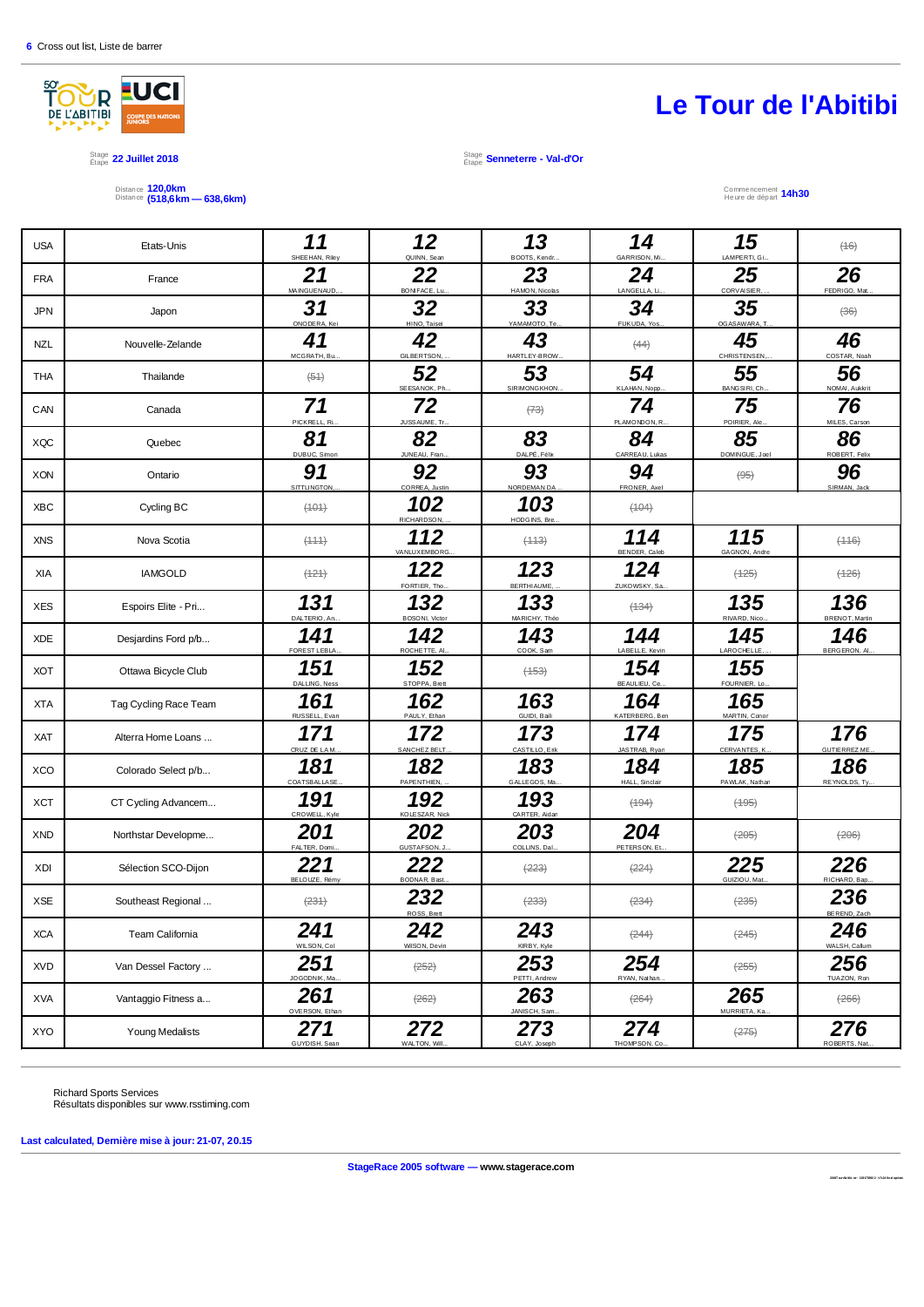



**Étape 6 Val d'Or /Stage 6 Val D'Or**

#### **Correction à l'étape 5/ Correction to stage 5**

Du sprint de bonification à 43km à Barraute/For the bonus sprint at 43km in Barraute

#21 MAINGUENAUT, Tom France # 35 OGASAWARA, Takumi Japon # 174 JASTRAB, Ryan Alterra

#### **Sprint du maire Val D'OR /Mayor's Sprint 250\$**

|      | #243 KYRBY, Kyle       | Team California |
|------|------------------------|-----------------|
| #222 | <b>BODNAR, Bastien</b> | Sélection Dijon |

#### **Pénalité/ Penalty**

12.01.040.28 Non respect des instructions des commissaaires/Failure to respect instructions by the race commissaires 50 CH

| LODER, Jay.       | Tag    | 10055289953 |
|-------------------|--------|-------------|
| MACFARLANE, Scott | Canada | 10009443000 |

12.01.040.35 Repassage de la ligne /Recrossing thje finish line while still wearing a number panel

Avertissement/ Warning

# 193. CARTER, Aiden CT cycling. 10016221212

12.01.040.37bis Ravitaillement et comportement du directeur sportif portant atteinte à l'image du cycliste ( bidon collé / Refresments and behavior of a team manager which damages the image of cycling ( sticky bottle )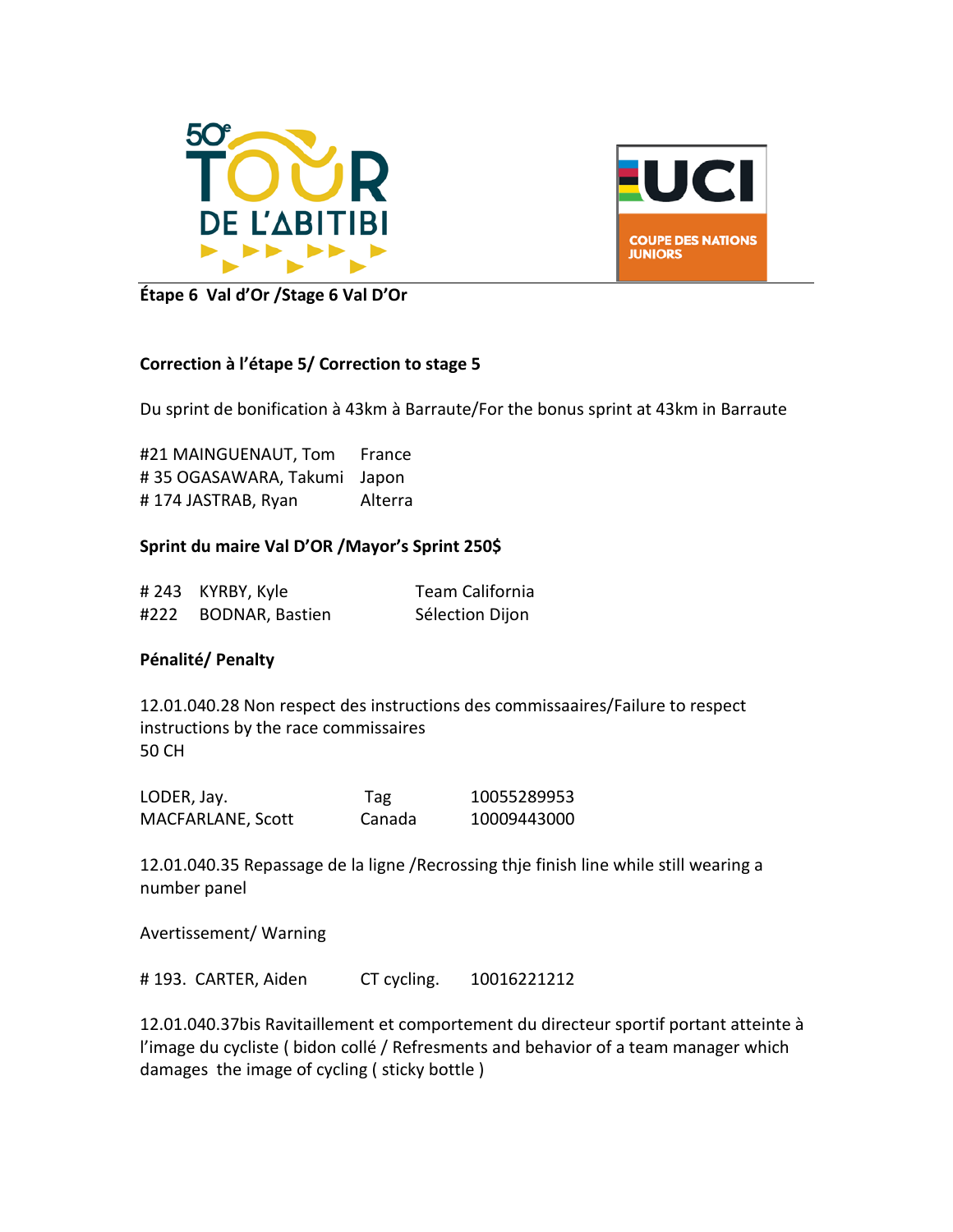20ch pour le coureur and the DS / for the rider and the DS 10 sec pour le coureur / for the rider

# 182 PAPENTHIEN, Tommy Colorado select 10083195567 BAJADALI, Andrew, Colorado Select

Jury des commissaires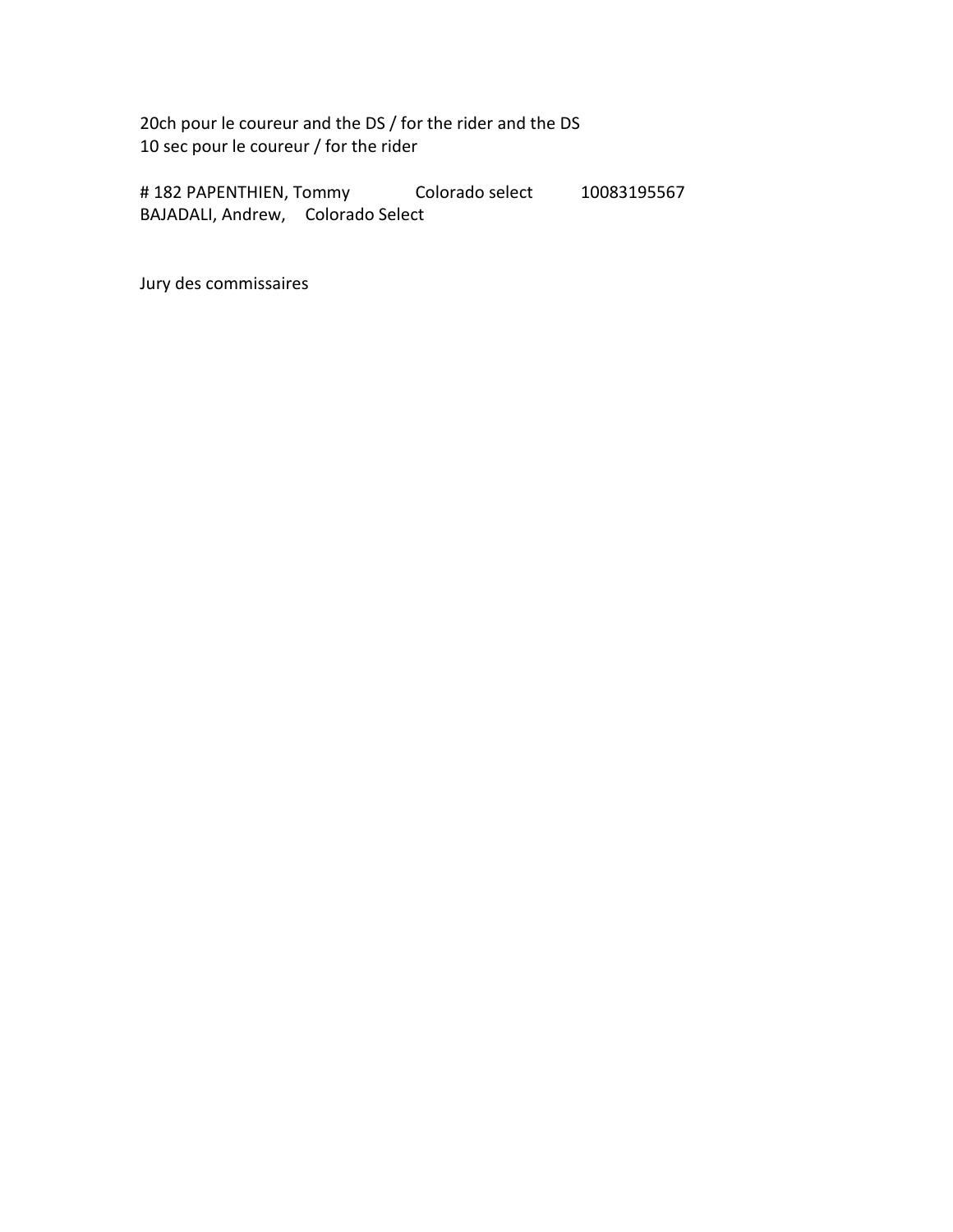**Position**



#### Stage 22 Juillet 2018<br>Étape <sup>22 Juillet 2018 **Arrival classification**</sup>

**Classement No. License** 

Arrival classification **Senneterre - Val-d'Or** Classification d'arrivée **Senneterre - Val-d'Or** 

59. 43 10021691002 HARTLEY-BROWN, Madi Nouvelle-Zelande Nouvelle-Telande NZL NZL 2000 2.37'37"<br>60. 94 10048387018 FRONER, Axel Chario Ontario Notario Natio NON 2001 2.37'59"

60. 94 10048387018 FRONER, Axel Ontario XON CAN 2001 2.37'59" 22" 61. 155 10062053005 FOURNIER, Louis Ottawa Bicycle Club XOT CAN 2001 2.38'01" 24" 62. 76 10052770509 MILES, Carson Canada CAN CAN 2000 2.38'01" 24" 63. 256 10075309669 TUAZON, Ron Van Dessel Factory Team XVD PHI 2001 2.38'01" 24" 64. 274 10049503629 THOMPSON, Connor Young Medalists XYO USA 2001 2.38'01" 24" 65. 204 10062864468 PETERSON, Ethan Northstar Development Cycling XND USA 2001 2.38'01" 24"

67. 86 10058346894 ROBERT, Felix Quebec XQC CAN 2001 2.38'20" 43" 68. 123 10061812727 BERTHIAUME, Thomas IAMGOLD XIA CAN 2001 2.38'20" 43"

70. 191 10083683496 CROWELL, Kyle CT Cycling Advancement Program XCT USA 2001 2.38'20" 43" 71. 226 10068085593 RICHARD, Baptiste Sélection SCO-Dijon XDI FRA 2001 2.38'20'

### **Le Tour de l'Abitibi**

Vitesse moyenne du vainqueur **45.680 km/h**

Commencement Heure de départ **14h30**

Distance **120,0km** Distance **(518,6km — 638,6km)**

92 10023490047 CORREA, Justin

69. 181 10083161114 COATSBALLASEUX, Aidan

|     | No. License<br>nent No. License | <b>Rider</b><br><b>Coureur</b>                | <b>Team</b><br><b>Equipe</b>                         | <b>Equipe Pays</b> |            | <b>Team Country Category Time</b> |                      | Gap | <b>Bonuses</b><br>Catégorie Temps Ecart Bonifications |
|-----|---------------------------------|-----------------------------------------------|------------------------------------------------------|--------------------|------------|-----------------------------------|----------------------|-----|-------------------------------------------------------|
|     |                                 | 1. 71 10046142779 PICKRELL, Riley             | Canada                                               | CAN                | CAN        | 2001                              | 2.37'37"             |     | 10"                                                   |
| 2.  |                                 | 32 10021290066 HINO, Taisei                   | Japon                                                | JPN                | <b>JPN</b> | 2000                              | 2.37'37"             |     | 9"                                                    |
| 3.  |                                 | 34 10020804763 FUKUDA, Yoshiaki               | Japon                                                | JPN                | <b>JPN</b> | 2000                              | 2.37'37"             |     | 4"                                                    |
| 4.  |                                 | 11 10023534305 SHEEHAN, Riley                 | Etats-Unis                                           | <b>USA</b>         | <b>USA</b> | 2000                              | 2.37'37"             |     |                                                       |
|     |                                 | 5. 174 10063851848 JASTRAB, Ryan              | Alterra Home Loans Cycling Team                      | XAT                | USA        | 2000                              | 2.37'37"             |     |                                                       |
| 6.  |                                 | 85 10023488027 DOMINGUE, Joel                 | Quebec                                               | XQC                | CAN        | 2000                              | 2.37'37"             |     |                                                       |
|     |                                 | 7. 186 10064369988 REYNOLDS, Tyler            | Colorado Select p/b Brac and Stages                  | XCO                | <b>USA</b> | 2001                              | 2.37'37"             |     |                                                       |
| 8.  |                                 | 74 10059671249 PLAMONDON, Robin               | Canada                                               | CAN                | CAN        | 2000                              | 2.37'37"             |     |                                                       |
|     |                                 | 9. 251 10023497929 JOGODNIK, Matthew          | Van Dessel Factory Team                              | XVD                | <b>USA</b> | 2000                              | 2.37'37"             |     |                                                       |
|     |                                 | 10. 115 10073823044 GAGNON, Andre             | Nova Scotia                                          | <b>XNS</b>         | CAN        | 2000                              | 2.37'37"             |     |                                                       |
|     |                                 |                                               |                                                      | XDI                | FRA        |                                   |                      |     |                                                       |
|     |                                 | 11. 222 10067093971 BODNAR, Bastien           | Sélection SCO-Dijon<br>Northstar Development Cycling | XND                | <b>USA</b> | 2001<br>2000                      | 2.37'37"<br>2.37'37" |     |                                                       |
|     |                                 | 12. 203 10063828913 COLLINS, Dalton           |                                                      |                    |            |                                   |                      |     |                                                       |
|     |                                 | 13. 193 10016221212 CARTER, Aidan             | CT Cycling Advancement Program                       | XCT                | <b>USA</b> | 2000                              | 2.37'37"             |     |                                                       |
|     |                                 | 14. 246 10022096277 WALSH, Callum             | Team California                                      | XCA                | NZL        | 2001                              | 2.37'37"             |     |                                                       |
| 15. |                                 | 93 10047461171 NORDEMAN DA SILVA, Daniel      | Ontario                                              | <b>XON</b>         | CAN        | 2001                              | 2.37'37"             |     |                                                       |
|     |                                 | 16. 261 10063607429 OVERSON, Ethan            | Vantaggio Fitness and Nutrition                      | <b>XVA</b>         | <b>USA</b> | 2000                              | 2.37'37"             |     |                                                       |
|     |                                 | 17. 154 10081110067 BEAULIEU, Cedric          | Ottawa Bicycle Club                                  | XOT                | CAN        | 2001                              | 2.37'37"             |     |                                                       |
|     |                                 | 18. 201 10063829822 FALTER, Dominic           | Northstar Development Cycling                        | XND                | <b>USA</b> | 2000                              | 2.37'37"             |     |                                                       |
| 19. |                                 | 12 10063433637 QUINN, Sean                    | Etats-Unis                                           | <b>USA</b>         | <b>USA</b> | 2000                              | 2.37'37"             |     |                                                       |
|     |                                 | 20. 202 10081765122 GUSTAFSON, Judah          | Northstar Development Cycling                        | XND                | <b>USA</b> | 2001                              | 2.37'37"             |     |                                                       |
| 21. |                                 | 26 10026065500 FEDRIGO, Mathis                | France                                               | <b>FRA</b>         | <b>FRA</b> | 2000                              | 2.37'37"             |     |                                                       |
|     |                                 | 22. 225 10023518945 GUIZIOU, Mathieu          | Sélection SCO-Dijon                                  | <b>XDI</b>         | <b>FRA</b> | 2000                              | 2.37'37"             |     |                                                       |
|     |                                 | 23. 143 10021936835 COOK, Sam                 | Desjardins Ford p/b Cromwell                         | <b>XDE</b>         | <b>NZL</b> | 2000                              | 2.37'37"             |     |                                                       |
|     |                                 | 24. 103 10037761575 HODGINS, Brennan          | Cycling BC                                           | <b>XBC</b>         | <b>USA</b> | 2001                              | 2.37'37"             |     |                                                       |
| 25. |                                 | 31 10021214688 ONODERA, Kei                   | Japon                                                | <b>JPN</b>         | <b>JPN</b> | 2000                              | 2.37'37"             |     |                                                       |
|     |                                 | 26. 176 10049189084 GUTIERREZ MEDINA, Ricardo | Alterra Home Loans Cycling Team                      | XAT                | MEX        | 2000                              | 2.37'37"             |     |                                                       |
|     |                                 | 27. 151 10053914503 DALLING, Ness             | Ottawa Bicycle Club                                  | <b>XOT</b>         | CAN        | 2000                              | 2.37'37"             |     |                                                       |
|     |                                 | 28. 221 10069064081 BELOUZE, Rémy             | Sélection SCO-Dijon                                  | XDI                | <b>FRA</b> | 2001                              | 2.37'37"             |     | 1"                                                    |
|     |                                 | 29. 132 10066625846 BOSONI, Victor            | Espoirs Elite - Primeau Velo                         | <b>XES</b>         | <b>FRA</b> | 2001                              | 2.37'37"             |     |                                                       |
|     |                                 | 30. 163 10061610037 GUIDI, Baili              | Tag Cycling Race Team                                | XTA                | CAN        | 2000                              | 2.37'37"             |     |                                                       |
| 31. |                                 | 72 10051194560 JUSSAUME, Tristan              | Canada                                               | CAN                | CAN        | 2001                              | 2.37'37"             |     |                                                       |
|     |                                 | 32. 192 10083639242 KOLESZAR, Nick            | CT Cycling Advancement Program                       | <b>XCT</b>         | <b>USA</b> | 2000                              | 2.37'37"             |     |                                                       |
| 33. |                                 | 91 10048315478 SITTLINGTON, Ethan             | Ontario                                              | <b>XON</b>         | CAN        | 2000                              | 2.37'37"             |     |                                                       |
| 34. |                                 | 81 10055091233 DUBUC, Simon                   | Quebec                                               | XQC                | CAN        | 2000                              | 2.37'37"             |     |                                                       |
| 35. |                                 | 35 10020772734 OGASAWARA, Takumi              | Japon                                                | <b>JPN</b>         | <b>JPN</b> | 2000                              | 2.37'37"             |     |                                                       |
|     |                                 | 36. 165 10023563809 MARTIN, Conor             | Tag Cycling Race Team                                | <b>XTA</b>         | CAN        | 2001                              | 2.37'37"             |     |                                                       |
| 37. |                                 | 54 10062925601 KLAHAN, Noppachai              | Thailande                                            | THA                | THA        | 2000                              | 2.37'37"             |     |                                                       |
|     |                                 | 38. 136 10066626856 BRENOT, Martin            | Espoirs Elite - Primeau Velo                         | <b>XES</b>         | <b>FRA</b> | 2001                              | 2.37'37"             |     |                                                       |
| 39. |                                 | 46 10021942087 COSTAR, Noah                   | Nouvelle-Zelande                                     | <b>NZL</b>         | <b>NZL</b> | 2000                              | 2.37'37"             |     |                                                       |
|     |                                 | 40. 263 10073852952 JANISCH, Samuel           | Vantaggio Fitness and Nutrition                      | XVA                | <b>USA</b> | 2000                              | 2.37'37"             |     |                                                       |
| 41. |                                 | 13 10023534103 BOOTS, Kendrick                | Etats-Unis                                           | <b>USA</b>         | <b>USA</b> | 2000                              | 2.37'37"             |     |                                                       |
|     |                                 | 42. 271 10063898732 GUYDISH, Sean             | Young Medalists                                      | XYO                | <b>USA</b> | 2000                              | 2.37'37"             |     | 3"                                                    |
| 43. |                                 | 75 10059675289 POIRIER, Alexandre             | Canada                                               | CAN                | CAN        | 2001                              | 2.37'37"             |     |                                                       |
|     |                                 | 44. 272 10082593864 WALTON, William           | Young Medalists                                      | XYO                | <b>USA</b> | 2001                              | 2.37'37"             |     |                                                       |
|     |                                 | 45. 243 10063851949 KIRBY, Kyle               | Team California                                      | <b>XCA</b>         | <b>USA</b> | 2000                              | 2.37'37"             |     |                                                       |
| 46. |                                 | 25 10066831364 CORVAISIER, Antonin            | France                                               | <b>FRA</b>         | <b>FRA</b> | 2001                              | 2.37'37"             |     |                                                       |
| 47. |                                 | 14 10053155374 GARRISON, Michael              | Etats-Unis                                           | <b>USA</b>         | <b>USA</b> | 2001                              | 2.37'37"             |     |                                                       |
| 48. |                                 | 83 10060455535 DALPE, Félix                   | Quebec                                               | XQC                | CAN        | 2001                              | 2.37'37"             |     |                                                       |
|     |                                 | 49. 241 10049197673 WILSON, Col               | Team California                                      | <b>XCA</b>         | <b>USA</b> | 2000                              | 2.37'37"             |     |                                                       |
|     |                                 | 50. 276 10036454604 ROBERTS, Nathan           | Young Medalists                                      | <b>XYO</b>         | <b>USA</b> | 2001                              | 2.37'37"             |     |                                                       |
|     |                                 | 51. 142 10055619780 ROCHETTE, Alexis          | Desjardins Ford p/b Cromwell                         | XDE                | CAN        | 2000                              | 2.37'37"             |     |                                                       |
|     |                                 | 52. 135 10059898187 RIVARD, Nicolas           | Espoirs Elite - Primeau Velo                         | XES                | CAN        | 2001                              | 2.37'37"             |     |                                                       |
|     |                                 |                                               | Nouvelle-Zelande                                     | NZL                | <b>NZL</b> | 2001                              |                      |     |                                                       |
| 53. |                                 | 45 10021918142 CHRISTENSEN, Drew              |                                                      |                    |            |                                   | 2.37'37"             |     |                                                       |
| 54. |                                 | 24 10025988405 LANGELLA, Lilian               | France                                               | <b>FRA</b>         | <b>FRA</b> | 2000                              | 2.37'37"             |     |                                                       |
| 55. |                                 | 82 10056275643 JUNEAU, Francis                | Quebec                                               | XQC                | CAN        | 2000                              | 2.37'37"             |     |                                                       |
|     |                                 | 56. 273 10063898025 CLAY, Joseph              | Young Medalists                                      | XYO                | <b>USA</b> | 2000                              | 2.37'37"             |     |                                                       |
|     |                                 | 57. 102 10059703985 RICHARDSON, Sean          | Cycling BC                                           | XBC                | CAN        | 2001                              | 2.37'49"             | 12" |                                                       |
| 58. |                                 | 42 10021744350 GILBERTSON, Theo               | Nouvelle-Zelande                                     | <b>NZL</b>         | <b>NZL</b> | 2000                              | 2.37'49"             | 12" |                                                       |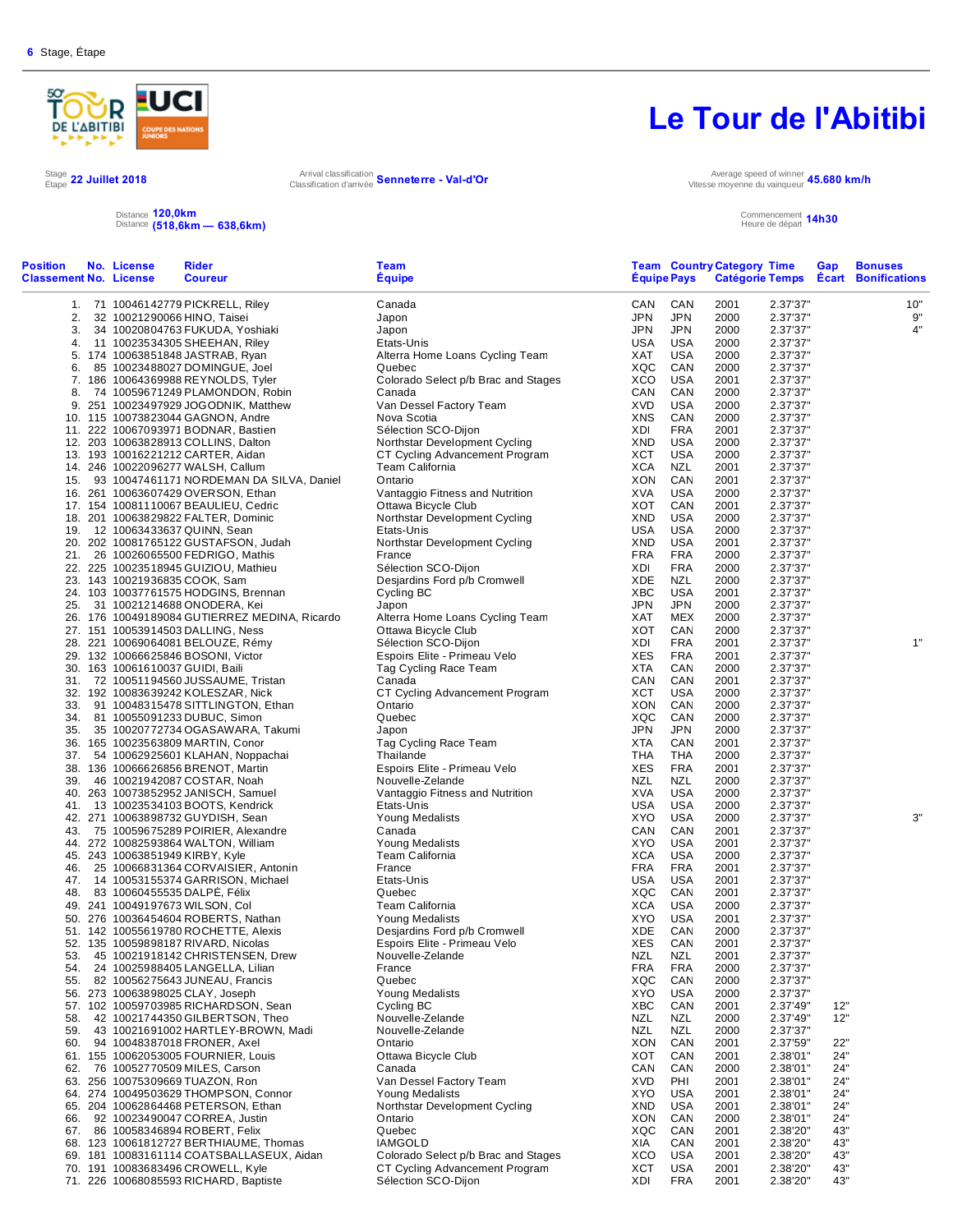| 72. | 53 10072421392 SIRIMONGKHON, Phunsiri                                            | Thailande                                          | <b>THA</b>               | <b>THA</b> | 2001         | 2.38'25"        | 48"   |    |
|-----|----------------------------------------------------------------------------------|----------------------------------------------------|--------------------------|------------|--------------|-----------------|-------|----|
| 73. | 41 10022086274 MCGRATH, Burnie                                                   | Nouvelle-Zelande                                   | <b>NZL</b>               | <b>NZL</b> | 2000         | 2.37'37"        |       |    |
| 74. | 15 10063392918 LAMPERTI, Gianni                                                  | Etats-Unis                                         | <b>USA</b>               | <b>USA</b> | 2001         | 2.38'36"        | 59"   |    |
| 75. | 22 10023516420 BONIFACE, Lucas                                                   | France                                             | <b>FRA</b>               | <b>FRA</b> | 2000         | 2.38'41"        | 1'04" | 1" |
| 76. | 21 10025414586 MAINGUENAUD, Tom                                                  | France                                             | <b>FRA</b>               | <b>FRA</b> | 2000         | 2.37'37"        |       | 2" |
|     | 77. 146 10056265943 BERGERON, Alexis                                             | Desjardins Ford p/b Cromwell                       | <b>XDE</b>               | CAN        | 2001         | 2.39'10"        | 1'33" |    |
|     | 78. 164 10048448551 KATERBERG, Ben                                               | Tag Cycling Race Team                              | <b>XTA</b>               | CAN        | 2000         | 2.40'12"        | 2'35" | 2" |
|     | 79. 182 10083195567 PAPENTHIEN, Tommy                                            | Colorado Select p/b Brac and Stages                | XCO                      | <b>USA</b> | 2000         | 2.40'57"        | 3'20" |    |
|     | 80. 162 10053832556 PAULY, Ethan                                                 | Tag Cycling Race Team                              | <b>XTA</b>               | CAN        | 2000         | 2.41'50"        | 4'13" |    |
|     | 81. 183 10083161417 GALLEGOS, Mateo                                              | Colorado Select p/b Brac and Stages                | XCO                      | <b>USA</b> | 2001         | 2.42'45"        | 5'08" |    |
| 82. | 56 10065275627 NOMAI, Aukkrit                                                    | Thailande                                          | <b>THA</b>               | <b>THA</b> | 2000         | 2.44'29"        | 6'52" |    |
|     | 83. 173 10049905268 CASTILLO, Erik                                               | Alterra Home Loans Cycling Team                    | <b>XAT</b>               | <b>USA</b> | 2001         | 2.44'37"        | 7'00" |    |
|     | 84. 171 10063898126 CRUZ DE LA MORA, Eduardo                                     | Alterra Home Loans Cycling Team                    | <b>XAT</b>               | <b>USA</b> | 2000         | 2.44'37"        | 7'00" |    |
|     | 85. 236 10083479190 BEREND, Zach                                                 | Southeast Regional p/b The Endurance Colective XSE |                          | <b>USA</b> | 2001         | 2.45'19"        | 7'42" |    |
|     | 86. 133 10065794373 MARICHY, Théo                                                | Espoirs Elite - Primeau Velo                       | <b>XES</b>               | <b>FRA</b> | 2001         | 2.37'37"        |       |    |
|     | 87. 84 10059949721 CARREAU, Lukas                                                | Quebec                                             | XQC                      | CAN        | 2001         | 2.46'36"        | 8'59" |    |
| 88. | 33 10020964916 YAMAMOTO, Tetsuo                                                  | Japon                                              | <b>JPN</b>               | <b>JPN</b> | 2000         | 2.46'46"        | 9'09" |    |
|     | 89. 161 10073572157 RUSSELL, Evan                                                | Tag Cycling Race Team                              | <b>XTA</b>               | CAN        | 2001         | 2.48'29" 10'52" |       |    |
|     | 90. 141 10055939678 FOREST LEBLANC, Charles Antoine Desjardins Ford p/b Cromwell |                                                    | <b>XDE</b>               | CAN        | 2000         | 2.48'29" 10'52" |       |    |
|     | 91. 152 10046253725 STOPPA, Brett                                                | Ottawa Bicycle Club                                | XOT                      | CAN        | 2001         | 2.48'29" 10'52" |       |    |
|     | 92. 145 10052760102 LAROCHELLE, Pierre Antoine                                   | Desjardins Ford p/b Cromwell                       | <b>XDE</b>               | CAN        | 2000         | 2.48'29" 10'52" |       |    |
|     | 93. 122 10056479747 FORTIER, Thomas                                              | <b>IAMGOLD</b>                                     | <b>XIA</b>               | CAN        | 2000         | 2.48'29" 10'52" |       |    |
|     | 94. 144 10059500790 LABELLE, Kevin                                               | Desjardins Ford p/b Cromwell                       | XDE                      | CAN        | 2001         | 2.48'29" 10'52" |       |    |
|     |                                                                                  |                                                    |                          | CAN        |              |                 |       |    |
|     | 95. 131 10023488128 DALTERIO, Antoine                                            | Espoirs Elite - Primeau Velo<br>France             | <b>XES</b><br><b>FRA</b> | <b>FRA</b> | 2000<br>2000 | 2.49'50" 12'13" |       |    |
|     | 96. 23 10026519881 HAMON, Nicolas                                                |                                                    | <b>THA</b>               | <b>THA</b> |              | 2.49'53" 12'16" |       |    |
| 97. | 52 10064797701 SEESANOK, Phitthawat                                              | Thailande                                          |                          |            | 2000         | 2.50'49" 13'12" |       |    |
|     | 98. 232 10083423620 ROSS, Brett                                                  | Southeast Regional p/b The Endurance Colective     | <b>XSE</b>               | <b>USA</b> | 2001         | 2.51'58" 14'21" |       |    |
|     | 99. 124 10079264037 ZUKOWSKY, Samuel                                             | <b>IAMGOLD</b>                                     | XIA                      | CAN        | 2000         | 2.52'05" 14'28" |       |    |
|     | 100. 96 10048956284 SIRMAN, Jack                                                 | Ontario                                            | <b>XON</b>               | CAN        | 2001         | 2.53'57" 16'20" |       |    |
|     | 101. 175 10077007472 CERVANTES, Kevin                                            | Alterra Home Loans Cycling Team                    | <b>XAT</b>               | <b>MEX</b> | 2000         | 2.54'00" 16'23" |       |    |
|     | 102. 185 10068179866 PAWLAK, Nathan                                              | Colorado Select p/b Brac and Stages                | XCO                      | <b>USA</b> | 2001         | 2.54'07" 16'30" |       |    |
|     | 103. 254 10049919315 RYAN, Nathaniel                                             | Van Dessel Factory Team                            | <b>XVD</b>               | <b>USA</b> | 2000         | 2.54'30" 16'53" |       |    |
|     | 104. 55 10065275728 BANGSIRI, Chalermchai                                        | Thailande                                          | <b>THA</b>               | <b>THA</b> | 2000         | 2.54'45" 17'08" |       |    |
|     | 105. 184 10083255383 HALL, Sinclair                                              | Colorado Select p/b Brac and Stages                | XCO                      | <b>USA</b> | 2001         | 2.54'45" 17'08" |       |    |
|     | 106. 265 10083030263 MURRIETA, Kajeme                                            | Vantaggio Fitness and Nutrition                    | <b>XVA</b>               | <b>USA</b> | 2001         | 2.54'59" 17'22" |       |    |
|     | 107. 112 10060063087 VANLUXEMBORG, John                                          | Nova Scotia                                        | <b>XNS</b>               | CAN        | 2000         | 2.55'35" 17'58" |       |    |
|     | Riders after time limit, Arrivés hors délais                                     |                                                    |                          |            |              |                 |       |    |
|     | 108. 242 10082900729 WilSON, Devin                                               | Team California                                    | <b>XCA</b>               | <b>USA</b> | 2001         | 3.03'49" 26'12" |       |    |
|     | 109. 114 10045796714 BENDER, Caleb                                               | Nova Scotia                                        | <b>XNS</b>               | CAN        | 2001         | 3.08'07" 30'30" |       |    |
|     | 110. 253 10083451811 PETTI, Andrew                                               | Van Dessel Factory Team                            | <b>XVD</b>               | <b>USA</b> | 2000         | 3.08'07" 30'30" |       |    |
|     | 111. 111 10059558889 MACEACHEN, Calum                                            | Nova Scotia                                        | <b>XNS</b>               | CAN        | 2001         | 3.16'08" 38'31" |       |    |
|     |                                                                                  |                                                    |                          |            |              |                 |       |    |

#### **The following competitors were signed out from the race: Les coureurs suivants ont abandoné la course:**

| No.<br>No.                                 | License<br><b>License</b> | <b>Rider</b><br><b>Coureur</b>                | Team<br><b>Équipe</b>                                  | Team<br><b>Équipe</b> | <b>Country</b><br><b>Pays</b> | <b>Category</b><br><b>Catégorie</b>                  | <b>Reason</b><br><b>Raison</b> |
|--------------------------------------------|---------------------------|-----------------------------------------------|--------------------------------------------------------|-----------------------|-------------------------------|------------------------------------------------------|--------------------------------|
|                                            | 172 10074691802           | SANCHEZ BELTRAM, Hugo Abraham                 | Alterra Home Loans Cycling Team                        | <b>XAT</b>            | <b>MEX</b><br>2000            |                                                      | <b>DNF</b>                     |
|                                            |                           | Number of not started<br>Nombre de pas partir | Number of starters 112<br>Nombre de coureurs au depart |                       |                               | Number remaining 107<br>Nombre des coureurs restants |                                |
| Riders after time limit 242, 114, 253, 111 |                           |                                               |                                                        |                       |                               |                                                      |                                |

Richard Sports Services

Résultats disponibles sur www.rsstiming.com

**Last calculated, Dernière mise à jour: 22-07, 18.17** 

**StageRace 2005 software — www.stagerace.com** 

**201 8TourAbi tibi.s tr : 129 17 399 22 : V3 .24 fi na l updat e**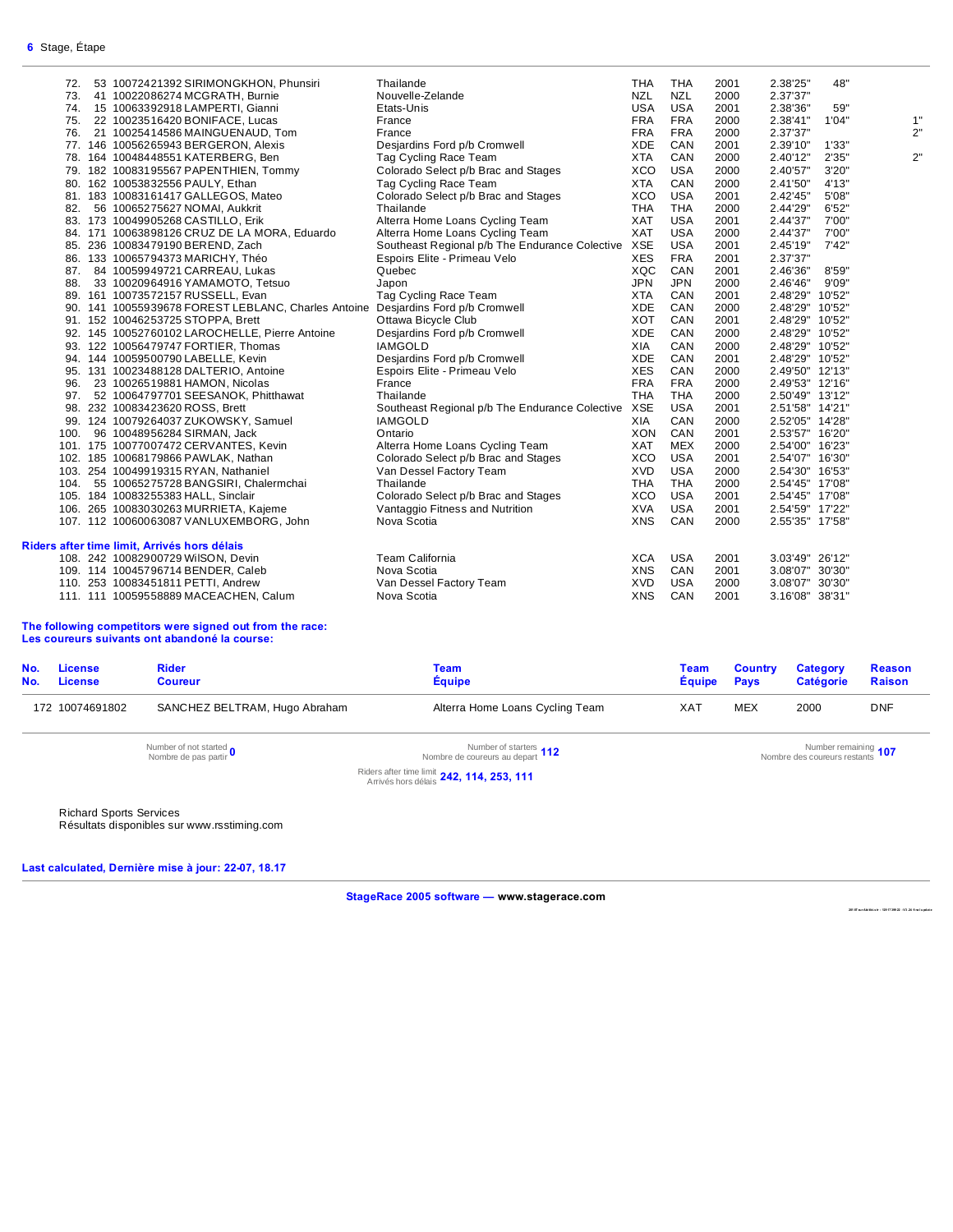

#### **Général**

Stage 22 Juillet 2018

Étape **22 Juillet 2018** General classification after Classification générale après **Senneterre - Val-d'Or**

Average speed of winner **45.331 km/h**<br>Vitesse moyenne du vainqueur **45.331 km/h** Total distance totale

Total distance **638,6km**<br>Distance totale **638,6km** 

| <b>Position</b><br><b>ClassementNo. License</b> | No. License | <b>Rider</b><br><b>Coureur</b>               | <b>Team</b><br><b>Équipe</b>           |            |            | <b>Team CountryCategory Time</b> | ÉquipePays CatégorieTemps | Gap<br>Écart   |
|-------------------------------------------------|-------------|----------------------------------------------|----------------------------------------|------------|------------|----------------------------------|---------------------------|----------------|
|                                                 |             | 1. 11 10023534305SHEEHAN, Riley              | Etats-Unis                             |            | USA USA    | 2000                             | 14.05'15"                 |                |
| 2.                                              |             | 13 10023534103BOOTS, Kendrick                | Etats-Unis                             | USA        | <b>USA</b> | 2000                             | 14.05'34"                 | 19"            |
| 3.                                              |             | 14 10053155374GARRISON, Michael              | Etats-Unis                             | USA        | USA        | 2001                             | 14.05'34"                 | 19"            |
|                                                 |             | 4. 143 10021936835COOK, Sam                  | Desjardins Ford p/b Cromwell           | XDE        | <b>NZL</b> | 2000                             | 14.05'37"                 | 22"            |
| 5.                                              |             | 32 10021290066HINO, Taisei                   | Japon                                  | JPN        | <b>JPN</b> | 2000                             | 14.05'48"                 | 33"            |
| 6.                                              |             | 12 10063433637QUINN, Sean                    | Etats-Unis                             | USA        | USA        | 2000                             | 14.05'53"                 | 38"            |
| 7.                                              |             | 21 10025414586MAINGUENAUD, Tom               | France                                 | FRA        | <b>FRA</b> | 2000                             | 14.05'57"                 | 42"            |
| 8.                                              |             | 41 10022086274MCGRATH, Burnie                | Nouvelle-Zelande                       | <b>NZL</b> | NZL        | 2000                             | 14.06'08"                 | 53"            |
| 9.                                              |             | 25 10066831364CORVAISIER, Antonin            | France                                 | FRA        | <b>FRA</b> | 2001                             | 14.06'14"                 | 59"            |
|                                                 |             | 10. 165 10023563809MARTIN, Conor             | Tag Cycling Race Team                  | <b>XTA</b> | CAN        | 2001                             | 14.06'17"                 | 1'02"          |
|                                                 |             | 11. 74 10059671249PLAMONDON, Robin           | Canada                                 | CAN        | CAN        | 2000                             | 14.06'19"                 | 1'04"          |
| 12.                                             |             | 43 10021691002HARTLEY-BROWN, Madi            | Nouvelle-Zelande                       | NZL        | NZL        | 2000                             | 14.06'19"                 | 1'04"          |
|                                                 |             | 13. 72 10051194560JUSSAUME, Tristan          | Canada                                 | CAN        | CAN        | 2001                             | 14.06'21"                 | 1'06"          |
|                                                 |             | 14. 91 10048315478SITTLINGTON, Ethan         | Ontario                                | XON        | CAN        | 2000                             | 14.06'22"                 | 1'07"          |
|                                                 |             | 15. 45 10021918142CHRISTENSEN, Drew          | Nouvelle-Zelande                       | NZL        | NZL        | 2001                             | 14.06'23"                 | 1'08"          |
|                                                 |             | 16. 271 10063898732GUYDISH, Sean             | Young Medalists                        | <b>XYO</b> | USA        | 2000                             | 14.06'24"                 | 1'09"          |
|                                                 |             | 17. 46 10021942087COSTAR, Noah               | Nouvelle-Zelande                       | NZL        | NZL        | 2000                             | 14.06'25"                 | 1'10"          |
|                                                 |             | 18. 135 10059898187RIVARD, Nicolas           | Espoirs Elite - Primeau Velo           | <b>XES</b> | CAN        | 2001                             | 14.06'35"                 | 1'20"          |
|                                                 |             | 19. 85 10023488027DOMINGUE, Joel             | Quebec                                 | XQC        | CAN        | 2000                             | 14.06'35"                 | 1'20"          |
|                                                 |             | 20. 34 10020804763FUKUDA, Yoshiaki           | Japon                                  | JPN        | <b>JPN</b> | 2000                             | 14.06'39"                 | 1'24"          |
|                                                 |             | 21. 35 10020772734OGASAWARA, Takumi          | Japon                                  | <b>JPN</b> | <b>JPN</b> | 2000                             | 14.06'39"                 | 1'24"          |
|                                                 |             | 22. 163 10061610037GUIDI, Baili              | Tag Cycling Race Team                  | <b>XTA</b> | CAN        | 2000                             | 14.06'42"                 | 1'27"          |
|                                                 |             | 23. 81 10055091233DUBUC, Simon               | Quebec                                 | <b>XQC</b> | CAN        | 2000                             | 14.06'44"                 | 1'29"          |
|                                                 |             | 24. 272 10082593864WALTON, William           | Young Medalists                        | XYO        | <b>USA</b> | 2001                             | 14.06'46"                 | 1'31"          |
|                                                 |             | 25. 75 10059675289POIRIER, Alexandre         | Canada                                 | CAN        | CAN        | 2001                             | 14.06'53"                 | 1'38"          |
|                                                 |             | 26. 151 10053914503DALLING, Ness             | Ottawa Bicycle Club                    | XOT        | CAN        | 2000                             | 14.06'58"                 | 1'43"          |
|                                                 |             | 27. 31 10021214688ONODERA, Kei               | Japon                                  | <b>JPN</b> | <b>JPN</b> | 2000                             | 14.07'03"                 | 1'48"          |
|                                                 |             | 28. 193 10016221212CARTER, Aidan             | CT Cycling Advancement Program         | XCT        | <b>USA</b> | 2000                             | 14.07'03"                 | 1'48"          |
|                                                 |             | 29. 42 10021744350GILBERTSON, Theo           | Nouvelle-Zelande                       | <b>NZL</b> | NZL        | 2000                             | 14.07'06"                 | 1'51"          |
|                                                 |             | 30. 263 10073852952JANISCH, Samuel           | Vantaggio Fitness and Nutrition        | <b>XVA</b> | USA        | 2000                             | 14.07'14"                 | 1'59"          |
|                                                 |             | 31. 133 10065794373MARICHY, Théo             | Espoirs Elite - Primeau Velo           | <b>XES</b> | <b>FRA</b> | 2001                             | 14.07'16"                 | 2'01"          |
|                                                 |             | 32. 246 10022096277WALSH, Callum             | Team California                        | XCA        | NZL        | 2001                             | 14.07'17"                 | 2'02"          |
|                                                 |             | 33. 261 10063607429OVERSON, Ethan            | Vantaggio Fitness and Nutrition        | XVA        | USA        | 2000                             | 14.07'19"                 | 2'04"          |
|                                                 |             | 34. 86 10058346894ROBERT, Felix              | Quebec                                 | XQC        | CAN        | 2001                             | 14.07'19"                 | 2'04"          |
|                                                 |             | 35. 186 10064369988REYNOLDS, Tyler           | Colorado Select p/b Brac and Stages    | XCO        | USA        | 2001                             | 14.07'23"                 | 2'08"          |
|                                                 |             | 36. 93 10047461171NORDEMAN DA SILVA, Daniel  | Ontario                                | XON        | CAN        | 2001                             | 14.07'23"                 | 2'08"          |
|                                                 |             | 37. 174 10063851848JASTRAB, Ryan             | Alterra Home Loans Cycling Team        | XAT        | <b>USA</b> | 2000                             | 14.07'29"                 | 2'14"          |
|                                                 |             | 38. 221 10069064081BELOUZE, Rémy             | Sélection SCO-Dijon                    | XDI        | <b>FRA</b> | 2001                             | 14.07'30"                 | 2'15"          |
|                                                 |             | 39. 202 10081765122GUSTAFSON, Judah          | Northstar Development Cycling          | XND        | USA        | 2001                             | 14.07'35"                 | 2'20"          |
|                                                 |             | 40. 243 10063851949KIRBY, Kyle               | Team California                        | XCA        | <b>USA</b> | 2000                             | 14.07'36"                 | 2'21"          |
|                                                 |             | 41. 103 10037761575HODGINS, Brennan          | Cycling BC                             | XBC        | USA        | 2001                             | 14.07'44"                 | 2'29"          |
|                                                 |             | 42. 256 10075309669TUAZON, Ron               | Van Dessel Factory Team                | XVD        | PHI        | 2001                             | 14.07'53"                 | 2'38"          |
|                                                 |             | 43. 225 10023518945GUIZIOU, Mathieu          | Sélection SCO-Dijon                    | XDI        | <b>FRA</b> | 2000                             | 14.07'54"                 | 2'39"          |
|                                                 |             | 44. 82 10056275643JUNEAU, Francis            | Quebec                                 | XQC        | CAN        | 2000                             | 14.07'55"                 | 2'40"          |
|                                                 |             | 45. 136 10066626856BRENOT, Martin            | Espoirs Elite - Primeau Velo           | <b>XES</b> | <b>FRA</b> | 2001                             | 14.07'55"                 | 2'40"          |
|                                                 |             | 46. 273 10063898025CLAY, Joseph              | Young Medalists                        | XYO        | USA        | 2000                             | 14.08'08"                 | 2'53"          |
|                                                 |             | 47. 164 10048448551KATERBERG, Ben            | Tag Cycling Race Team                  | XTA        | CAN        | 2000                             | 14.08'10"                 | 2'55"          |
|                                                 |             | 48. 22 10023516420BONIFACE, Lucas            | France                                 | FRA        | FRA        | 2000                             | 14.08'10"                 | 2'55"          |
|                                                 |             | 49. 203 10063828913COLLINS, Dalton           | Northstar Development Cycling          | XND        | USA        | 2000                             | 14.08'14"                 | 2'59"          |
|                                                 |             | 50. 176 10049189084GUTIERREZ MEDINA, Ricardo | Alterra Home Loans Cycling Team        | XAT        | MEX        | 2000                             | 14.08'20"                 | 3'05"          |
|                                                 |             | 51. 132 10066625846BOSONI, Victor            | Espoirs Elite - Primeau Velo           | <b>XES</b> | <b>FRA</b> | 2001                             | 14.08'21"                 | 3'06"          |
|                                                 |             | 15 10063392918LAMPERTI, Gianni               | Etats-Unis                             | <b>USA</b> | <b>USA</b> | 2001                             | 14.08'21"                 | 3'06"          |
| 52.<br>53.                                      |             | 71 10046142779PICKRELL, Riley                |                                        | CAN        | CAN        |                                  | 14.08'30"                 |                |
|                                                 |             |                                              | Canada<br>Thailande                    | THA        | <b>THA</b> | 2001                             |                           | 3'15"<br>3'20" |
|                                                 |             | 54. 54 10062925601KLAHAN, Noppachai          |                                        | <b>XVD</b> | USA        | 2000                             | 14.08'35"<br>14.08'40"    | 3'25"          |
|                                                 |             | 55. 251 10023497929JOGODNIK, Matthew         | Van Dessel Factory Team                |            |            | 2000                             |                           |                |
|                                                 |             | 56. 201 10063829822FALTER, Dominic           | Northstar Development Cycling          | XND        | USA        | 2000                             | 14.08'40"                 | 3'25"          |
|                                                 |             | 57. 241 10049197673WILSON, Col               | Team California<br>Sélection SCO-Dijon | <b>XCA</b> | USA        | 2000                             | 14.08'59"                 | 3'44"          |
|                                                 |             | 58. 222 10067093971BODNAR, Bastien           |                                        | XDI        | <b>FRA</b> | 2001                             | 14.09'11"                 | 3'56"          |
|                                                 |             | 59. 102 10059703985RICHARDSON, Sean          | Cycling BC                             | XBC        | CAN        | 2001                             | 14.09'14"                 | 3'59"          |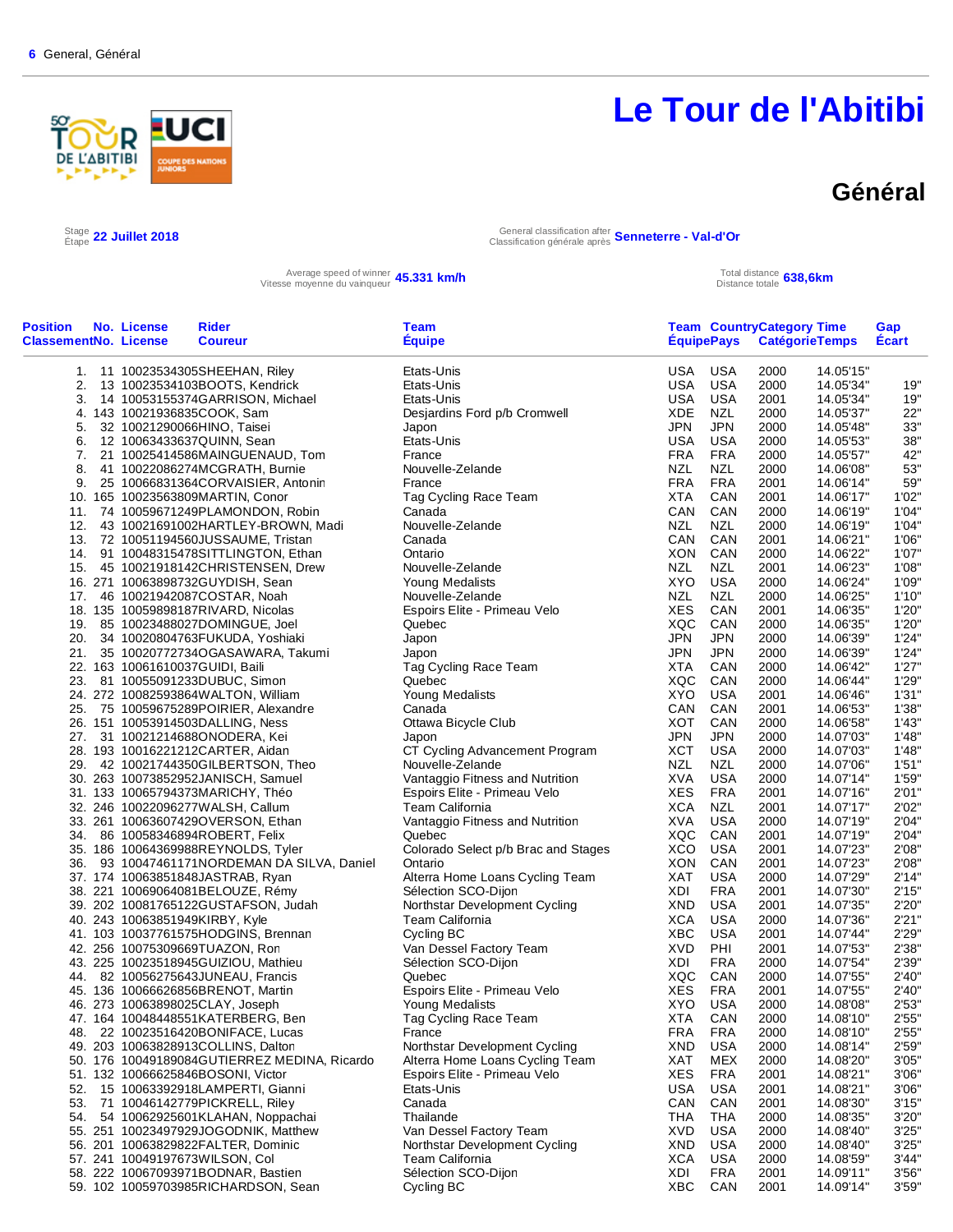| 60. | 83 10060455535DALPÉ, Félix                     | Quebec                               | XQC        | CAN        | 2001 | 14.09'25"          | 4'10"  |
|-----|------------------------------------------------|--------------------------------------|------------|------------|------|--------------------|--------|
|     | 61. 53 10072421392SIRIMONGKHON, Phunsiri       | Thailande                            | THA        | <b>THA</b> | 2001 | 14.09'27"          | 4'12"  |
|     | 62. 94 10048387018FRONER, Axel                 | Ontario                              | XON        | CAN        | 2001 | 14.09'32"          | 4'17"  |
|     |                                                |                                      |            |            | 2001 |                    |        |
|     | 63. 204 10062864468PETERSON, Ethan             | Northstar Development Cycling        | XND        | <b>USA</b> |      | 14.10'55"          | 5'40"  |
|     | 64. 154 10081110067BEAULIEU, Cedric            | Ottawa Bicycle Club                  | XOT        | CAN        | 2001 | 14.11'12"          | 5'57"  |
|     | 65. 182 10083195567PAPENTHIEN, Tommy           | Colorado Select p/b Brac and Stages  | <b>XCO</b> | <b>USA</b> | 2000 | 14.12'05"          | 6'50"  |
|     | 66. 24 10025988405LANGELLA, Lilian             | France                               | <b>FRA</b> | <b>FRA</b> | 2000 | 14.12'24"          | 7'09"  |
|     | 67. 76 10052770509MILES, Carson                | Canada                               | <b>CAN</b> | CAN        | 2000 | 14.12'27"          | 7'12"  |
|     |                                                |                                      |            |            |      |                    |        |
|     | 68. 226 10068085593RICHARD, Baptiste           | Sélection SCO-Dijon                  | XDI        | <b>FRA</b> | 2001 | 14.12'50"          | 7'35"  |
|     | 69. 155 10062053005FOURNIER, Louis             | Ottawa Bicycle Club                  | XOT        | CAN        | 2001 | 14.13'14"          | 7'59"  |
|     | 70. 181 10083161114COATSBALLASEUX, Aidan       | Colorado Select p/b Brac and Stages  | XCO        | <b>USA</b> | 2001 | 14.13'29"          | 8'14"  |
|     | 71. 171 10063898126CRUZ DE LA MORA, Eduardo    | Alterra Home Loans Cycling Team      | XAT        | <b>USA</b> | 2000 | 14.14'13"          | 8'58"  |
|     | 72. 162 10053832556PAULY, Ethan                | Tag Cycling Race Team                | <b>XTA</b> | CAN        | 2000 | 14.15'20"          | 10'05" |
|     | 73. 142 10055619780ROCHETTE, Alexis            | Desjardins Ford p/b Cromwell         | XDE        | CAN        | 2000 | 14.15'59"          | 10'44" |
|     |                                                |                                      |            |            |      |                    |        |
|     | 74. 84 10059949721CARREAU, Lukas               | Quebec                               | XQC        | CAN        | 2001 | 14.16'22"          | 11'07" |
|     | 75. 26 10026065500FEDRIGO, Mathis              | France                               | <b>FRA</b> | <b>FRA</b> | 2000 | 14.16'57"          | 11'42" |
|     | 76. 236 10083479190BEREND, Zach                | Southeast Regional p/b The Endurance | <b>XSE</b> | <b>USA</b> | 2001 | 14.19'20"          | 14'05" |
|     |                                                | Colective                            |            |            |      |                    |        |
|     | 77. 131 10023488128DALTERIO, Antoine           | Espoirs Elite - Primeau Velo         | <b>XES</b> | CAN        | 2000 | 14.19'24"          | 14'09" |
|     | 78. 191 10083683496CROWELL, Kyle               | CT Cycling Advancement Program       | <b>XCT</b> | <b>USA</b> | 2001 | 14.20'18"          | 15'03" |
|     | 79. 122 10056479747FORTIER, Thomas             | <b>IAMGOLD</b>                       | XIA        | CAN        | 2000 | 14.20'37"          | 15'22" |
|     |                                                |                                      |            |            |      |                    |        |
|     | 80. 23 10026519881HAMON, Nicolas               | France                               | <b>FRA</b> | <b>FRA</b> | 2000 | 14.23'27"          | 18'12" |
|     | 81. 123 10061812727BERTHIAUME, Thomas          | <b>IAMGOLD</b>                       | XIA        | CAN        | 2001 | 14.24'07"          | 18'52" |
|     | 82. 175 10077007472CERVANTES, Kevin            | Alterra Home Loans Cycling Team      | <b>XAT</b> | <b>MEX</b> | 2000 | 14.26'28"          | 21'13" |
|     | 83. 185 10068179866PAWLAK, Nathan              | Colorado Select p/b Brac and Stages  | XCO        | <b>USA</b> | 2001 | 14.26'33"          | 21'18" |
|     | 84. 183 10083161417GALLEGOS, Mateo             | Colorado Select p/b Brac and Stages  | XCO        | <b>USA</b> | 2001 | 14.27'05"          | 21'50" |
|     | 85. 146 10056265943BERGERON, Alexis            | Desjardins Ford p/b Cromwell         | XDE        | CAN        | 2001 | 14.27'28"          | 22'13" |
|     |                                                |                                      |            |            | 2000 |                    |        |
|     | 86. 52 10064797701SEESANOK, Phitthawat         | Thailande                            | THA        | <b>THA</b> |      | 14.28'45"          | 23'30" |
|     | 87. 265 10083030263MURRIETA, Kajeme            | Vantaggio Fitness and Nutrition      | <b>XVA</b> | <b>USA</b> | 2001 | 14.28'54"          | 23'39" |
|     | 88. 276 10036454604ROBERTS, Nathan             | Young Medalists                      | <b>XYO</b> | <b>USA</b> | 2001 | 14.29'45"          | 24'30" |
|     | 89. 161 10073572157RUSSELL, Evan               | Tag Cycling Race Team                | <b>XTA</b> | CAN        | 2001 | 14.32'57"          | 27'42" |
|     | 90. 92 10023490047CORREA, Justin               | Ontario                              | XON        | CAN        | 2000 | 14.33'55"          | 28'40" |
|     | 91. 184 10083255383HALL, Sinclair              | Colorado Select p/b Brac and Stages  | <b>XCO</b> | <b>USA</b> | 2001 | 14.34'15"          | 29'00" |
|     | 92. 254 10049919315RYAN, Nathaniel             | Van Dessel Factory Team              | <b>XVD</b> | <b>USA</b> | 2000 | 14.36'35"          | 31'20" |
|     |                                                |                                      |            |            |      |                    |        |
|     | 93. 115 10073823044GAGNON, Andre               | Nova Scotia                          | <b>XNS</b> | CAN        | 2000 | 14.36'46"          | 31'31" |
|     | 94. 232 10083423620ROSS, Brett                 | Southeast Regional p/b The Endurance | <b>XSE</b> | <b>USA</b> | 2001 | 14.36'53"          | 31'38" |
|     |                                                | Colective                            |            |            |      |                    |        |
|     | 95. 192 10083639242KOLESZAR, Nick              | CT Cycling Advancement Program       | <b>XCT</b> | <b>USA</b> | 2000 | 14.37'42"          | 32'27" |
|     | 96. 274 10049503629THOMPSON, Connor            | Young Medalists                      | XYO        | <b>USA</b> | 2001 | 14.37'42"          | 32'27" |
|     | 97. 152 10046253725STOPPA, Brett               | Ottawa Bicycle Club                  | XOT        | CAN        | 2001 | 14.38'20"          | 33'05" |
|     | 98. 33 10020964916YAMAMOTO, Tetsuo             | Japon                                | <b>JPN</b> | <b>JPN</b> | 2000 | 14.38'38"          | 33'23" |
|     |                                                |                                      |            |            |      |                    |        |
|     | 99. 144 10059500790LABELLE, Kevin              | Desjardins Ford p/b Cromwell         | XDE        | CAN        | 2001 | 14.41'10"          | 35'55" |
|     | 100. 96 10048956284SIRMAN, Jack                | Ontario                              | <b>XON</b> | CAN        | 2001 | 14.42'44"          | 37'29" |
|     | 101. 124 10079264037ZUKOWSKY, Samuel           | <b>IAMGOLD</b>                       | XIA        | CAN        | 2000 | 14.49'53"          | 44'38" |
|     | 102. 173 10049905268CASTILLO, Erik             | Alterra Home Loans Cycling Team      | XAT        | <b>USA</b> | 2001 | 14.54'27"          | 49'12" |
|     | 103. 112 10060063087VANLUXEMBORG, John         | Nova Scotia                          | <b>XNS</b> | CAN        | 2000 | 14.58'53"          | 53'38" |
|     | 104. 56 10065275627NOMAI, Aukkrit              | Thailande                            | THA        | <b>THA</b> | 2000 | 15.00'19"          | 55'04" |
|     | 105. 55 10065275728BANGSIRI, Chalermchai       | Thailande                            | <b>THA</b> | <b>THA</b> | 2000 | 15.01'15"          | 56'00" |
|     |                                                |                                      |            |            |      |                    |        |
|     | 106. 145 10052760102LAROCHELLE, Pierre Antoine | Desjardins Ford p/b Cromwell         | <b>XDE</b> | CAN        | 2000 | 15.07'17" 1.02'02" |        |
|     | 107. 141 10055939678FOREST LEBLANC, Charles    | Desjardins Ford p/b Cromwell         | XDE        | CAN        | 2000 | 15.29'18" 1.24'03" |        |
|     | Antoine                                        |                                      |            |            |      |                    |        |

Richard Sports Services Résultats disponibles sur www.rsstiming.com

**Last calculated, Dernière mise à jour: 22-07, 18.17** 

**StageRace 2005 software — www.stagerace.com** 

**2018TourAbitibi.str : 1291739922 : V3.24 final update**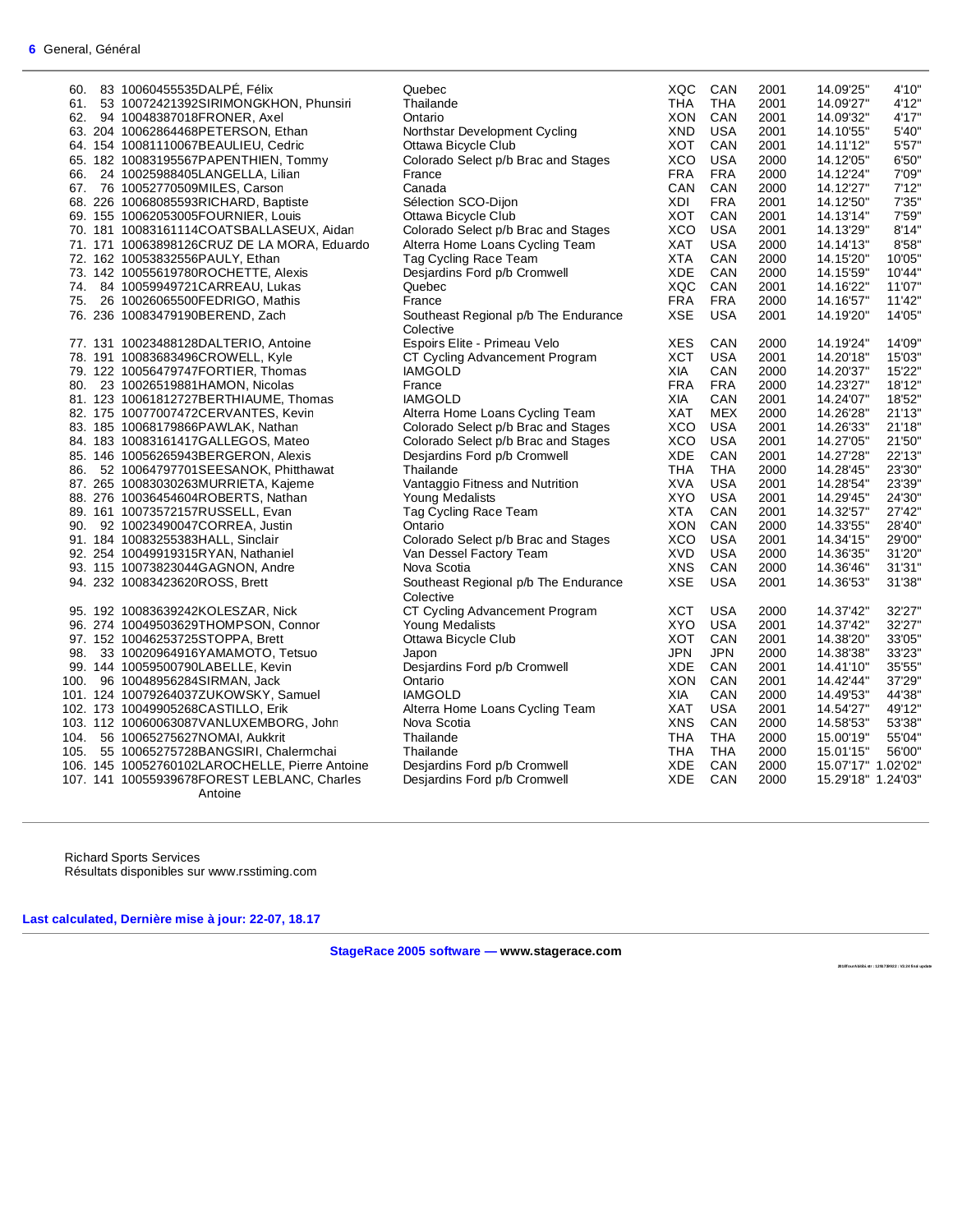

#### **Jeune**

Separate classification **Meilleur Jeune**<br>Classification séparée **Meilleur Jeune** Stape

Étape **22 Juillet 2018** General classification after Classification générale après **Senneterre - Val-d'Or**

Average speed of winner **45.314 km/h** and the speed of winner **45.314 km/h** Total distance totale and the Distance totale

Distance totale **638,6km**

| <b>Position</b><br><b>Classement No. License</b> | No. License                     | <b>Rider</b><br><b>Coureur</b>            | <b>Team</b><br><b>Equipe</b>                   | <b>Equipe Pays</b> |            | <b>Team Country Category Time</b><br><b>Catégorie Temps</b> |                  | Gap<br>Ecart |
|--------------------------------------------------|---------------------------------|-------------------------------------------|------------------------------------------------|--------------------|------------|-------------------------------------------------------------|------------------|--------------|
| 1.                                               |                                 | 14 10053155374 GARRISON, Michael          | Etats-Unis                                     | USA                | <b>USA</b> | 2001                                                        | 14.05'34"        |              |
| 2.                                               |                                 | 25 10066831364 CORVAISIER, Antonin        | France                                         | <b>FRA</b>         | <b>FRA</b> | 2001                                                        | 14.06'14"        | 40"          |
| 3.                                               |                                 | 165 10023563809 MARTIN, Conor             | Tag Cycling Race Team                          | <b>XTA</b>         | CAN        | 2001                                                        | 14.06'17"        | 43"          |
| 4.                                               |                                 | 72 10051194560 JUSSAUME, Tristan          | Canada                                         | CAN                | CAN        | 2001                                                        | 14.06'21"        | 47"          |
| 5.                                               |                                 | 45 10021918142 CHRISTENSEN, Drew          | Nouvelle-Zelande                               | <b>NZL</b>         | <b>NZL</b> | 2001                                                        | 14.06'23"        | 49"          |
| 6.                                               |                                 | 135 10059898187 RIVARD, Nicolas           | Espoirs Elite - Primeau Velo                   | <b>XES</b>         | CAN        | 2001                                                        | 14.06'35"        | 1'01"        |
| 7.                                               |                                 | 272 10082593864 WALTON, William           | Young Medalists                                | XYO                | <b>USA</b> | 2001                                                        | 14.06'46"        | 1'12"        |
| 8.                                               |                                 | 75 10059675289 POIRIER, Alexandre         | Canada                                         | CAN                | CAN        | 2001                                                        | 14.06'53"        | 1'19"        |
|                                                  |                                 | 9. 133 10065794373 MARICHY, Théo          | Espoirs Elite - Primeau Velo                   | <b>XES</b>         | <b>FRA</b> | 2001                                                        | 14.07'16"        | 1'42"        |
|                                                  |                                 | 10. 246 10022096277 WALSH, Callum         | <b>Team California</b>                         | <b>XCA</b>         | <b>NZL</b> | 2001                                                        | 14.07'17"        | 1'43"        |
| 11.                                              |                                 | 86 10058346894 ROBERT, Felix              | Quebec                                         | XQC                | CAN        | 2001                                                        | 14.07'19"        | 1'45"        |
|                                                  |                                 | 12. 186 10064369988 REYNOLDS, Tyler       | Colorado Select p/b Brac and Stages            | <b>XCO</b>         | <b>USA</b> | 2001                                                        | 14.07'23"        | 1'49"        |
| 13.                                              |                                 | 93 10047461171 NORDEMAN DA SILVA, Daniel  | Ontario                                        | <b>XON</b>         | CAN        | 2001                                                        | 14.07'23"        | 1'49"        |
|                                                  |                                 | 14. 221 10069064081 BELOUZE, Rémy         | Sélection SCO-Dijon                            | XDI                | <b>FRA</b> | 2001                                                        | 14.07'30"        | 1'56"        |
|                                                  |                                 | 15. 202 10081765122 GUSTAFSON, Judah      | Northstar Development Cycling                  | <b>XND</b>         | <b>USA</b> | 2001                                                        | 14.07'35"        | 2'01"        |
|                                                  |                                 | 16. 103 10037761575 HODGINS, Brennan      | Cycling BC                                     | <b>XBC</b>         | <b>USA</b> | 2001                                                        | 14.07'44"        | 2'10"        |
|                                                  |                                 | 17. 256 10075309669 TUAZON, Ron           | Van Dessel Factory Team                        | <b>XVD</b>         | PHI        | 2001                                                        | 14.07'53"        | 2'19"        |
|                                                  |                                 | 18. 136 10066626856 BRENOT, Martin        | Espoirs Elite - Primeau Velo                   | <b>XES</b>         | <b>FRA</b> | 2001                                                        | 14.07'55"        | 2'21"        |
|                                                  |                                 | 19. 132 10066625846 BOSONI, Victor        | Espoirs Elite - Primeau Velo                   | <b>XES</b>         | <b>FRA</b> | 2001                                                        | 14.08'21"        | 2'47"        |
| 20.                                              |                                 | 15 10063392918 LAMPERTI, Gianni           | Etats-Unis                                     | <b>USA</b>         | <b>USA</b> | 2001                                                        | 14.08'21"        | 2'47"        |
| 21.                                              |                                 | 71 10046142779 PICKRELL, Riley            | Canada                                         | CAN                | CAN        | 2001                                                        | 14.08'30"        | 2'56"        |
|                                                  |                                 | 22. 222 10067093971 BODNAR, Bastien       | Sélection SCO-Dijon                            | XDI                | <b>FRA</b> | 2001                                                        | 14.09'11"        | 3'37"        |
|                                                  |                                 | 23. 102 10059703985 RICHARDSON, Sean      | Cycling BC                                     | <b>XBC</b>         | CAN        | 2001                                                        | 14.09'14"        | 3'40"        |
| 24.                                              | 83 10060455535 DALPÉ, Félix     |                                           | Quebec                                         | XQC                | CAN        | 2001                                                        | 14.09'25"        | 3'51"        |
| 25.                                              |                                 | 53 10072421392 SIRIMONGKHON, Phunsiri     | Thailande                                      | <b>THA</b>         | <b>THA</b> | 2001                                                        | 14.09'27"        | 3'53"        |
| 26.                                              |                                 | 94 10048387018 FRONER, Axel               | Ontario                                        | <b>XON</b>         | CAN        | 2001                                                        | 14.09'32"        | 3'58"        |
|                                                  |                                 | 27. 204 10062864468 PETERSON, Ethan       | Northstar Development Cycling                  | <b>XND</b>         | <b>USA</b> | 2001                                                        | 14.10'55"        | 5'21"        |
|                                                  |                                 | 28. 154 10081110067 BEAULIEU, Cedric      | Ottawa Bicycle Club                            | XOT                | CAN        | 2001                                                        | 14.11'12"        | 5'38"        |
|                                                  |                                 | 29. 226 10068085593 RICHARD, Baptiste     | Sélection SCO-Dijon                            | XDI                | <b>FRA</b> | 2001                                                        | 14.12'50"        | 7'16''       |
|                                                  |                                 | 30. 155 10062053005 FOURNIER, Louis       | Ottawa Bicycle Club                            | <b>XOT</b>         | CAN        | 2001                                                        | 14.13'14"        | 7'40"        |
|                                                  |                                 | 31. 181 10083161114 COATSBALLASEUX, Aidan | Colorado Select p/b Brac and Stages            | <b>XCO</b>         | <b>USA</b> | 2001                                                        | 14.13'29"        | 7'55"        |
| 32.                                              |                                 | 84 10059949721 CARREAU, Lukas             | Quebec                                         | XQC                | CAN        | 2001                                                        | 14.16'22"        | 10'48"       |
|                                                  |                                 | 33. 236 10083479190 BEREND, Zach          | Southeast Regional p/b The Endurance Colective | <b>XSE</b>         | <b>USA</b> | 2001                                                        | 14.19'20"        | 13'46"       |
|                                                  |                                 | 34. 191 10083683496 CROWELL, Kyle         | CT Cycling Advancement Program                 | <b>XCT</b>         | <b>USA</b> | 2001                                                        | 14.20'18"        | 14'44"       |
|                                                  |                                 | 35. 123 10061812727 BERTHIAUME, Thomas    | <b>IAMGOLD</b>                                 | XIA                | CAN        | 2001                                                        | 14.24'07" 18'33" |              |
|                                                  |                                 | 36. 185 10068179866 PAWLAK, Nathan        | Colorado Select p/b Brac and Stages            | <b>XCO</b>         | <b>USA</b> | 2001                                                        | 14.26'33"        | 20'59"       |
|                                                  |                                 | 37. 183 10083161417 GALLEGOS, Mateo       | Colorado Select p/b Brac and Stages            | <b>XCO</b>         | <b>USA</b> | 2001                                                        | 14.27'05" 21'31" |              |
|                                                  |                                 | 38. 146 10056265943 BERGERON, Alexis      | Desjardins Ford p/b Cromwell                   | XDE                | CAN        | 2001                                                        | 14.27'28"        | 21'54"       |
|                                                  |                                 | 39. 265 10083030263 MURRIETA, Kajeme      | Vantaggio Fitness and Nutrition                | XVA                | <b>USA</b> | 2001                                                        | 14.28'54"        | 23'20"       |
|                                                  |                                 | 40. 276 10036454604 ROBERTS, Nathan       | <b>Young Medalists</b>                         | XYO                | USA        | 2001                                                        | 14.29'45"        | 24'11"       |
|                                                  |                                 | 41. 161 10073572157 RUSSELL, Evan         | Tag Cycling Race Team                          | <b>XTA</b>         | CAN        | 2001                                                        | 14.32'57"        | 27'23"       |
|                                                  |                                 | 42. 184 10083255383 HALL, Sinclair        | Colorado Select p/b Brac and Stages            | <b>XCO</b>         | <b>USA</b> | 2001                                                        | 14.34'15" 28'41" |              |
|                                                  | 43. 232 10083423620 ROSS, Brett |                                           | Southeast Regional p/b The Endurance Colective | <b>XSE</b>         | <b>USA</b> | 2001                                                        | 14.36'53"        | 31'19"       |
|                                                  |                                 | 44. 274 10049503629 THOMPSON, Connor      | Young Medalists                                | <b>XYO</b>         | USA        | 2001                                                        | 14.37'42" 32'08" |              |
|                                                  |                                 | 45. 152 10046253725 STOPPA, Brett         | Ottawa Bicycle Club                            | <b>XOT</b>         | CAN        | 2001                                                        | 14.38'20"        | 32'46"       |
|                                                  |                                 | 46. 144 10059500790 LABELLE, Kevin        | Desjardins Ford p/b Cromwell                   | XDE                | CAN        | 2001                                                        | 14.41'10" 35'36" |              |
| 47.                                              |                                 | 96 10048956284 SIRMAN, Jack               | Ontario                                        | <b>XON</b>         | CAN        | 2001                                                        | 14.42'44"        | 37'10"       |
|                                                  |                                 | 48. 173 10049905268 CASTILLO, Erik        | Alterra Home Loans Cycling Team                | XAT                | <b>USA</b> | 2001                                                        | 14.54'27" 48'53" |              |
|                                                  |                                 |                                           |                                                |                    |            |                                                             |                  |              |

Richard Sports Services Résultats disponibles sur www.rsstiming.com

**Last calculated, Dernière mise à jour: 22-07, 18.17**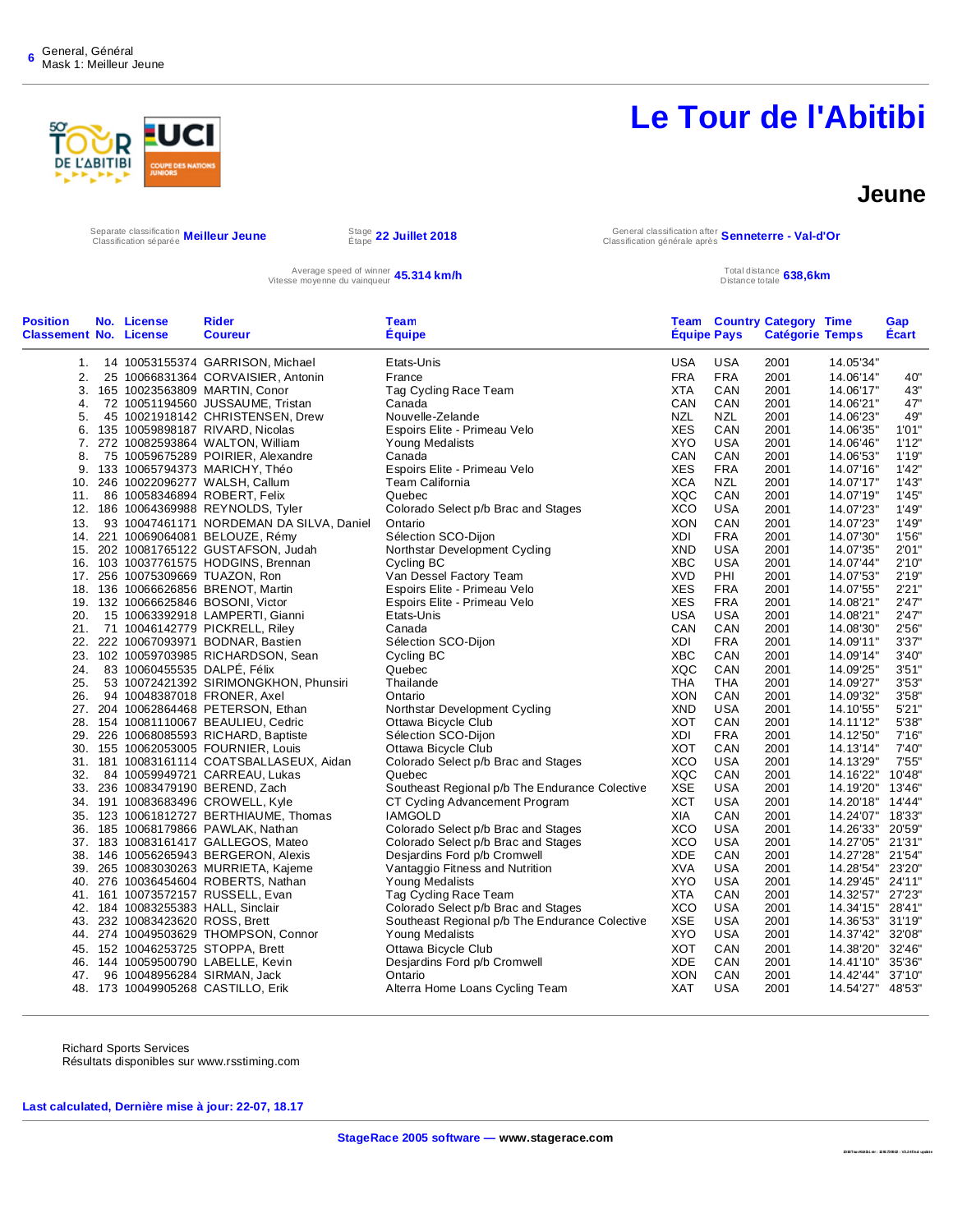

## **Le Tour de l'Abitibi**

### **Points**

**201 8T ou rAbi tib i.s tr : 129 17 399 22 : V3 .24 fi na l u pd at e** 

#### $^{Stage}_{Étape}$  22 Juillet 2018

Étape **22 Juillet 2018** Sprint classification after Classification des sprints après **Senneterre - Val-d'Or**

| <b>Position</b><br><b>Classement</b> | No.<br>No. | <b>License</b><br><b>License</b>   | <b>Rider</b><br><b>Coureur</b>             | <b>Team</b><br>Équipe                 | <b>Team</b><br><b>Équipe</b> | <b>Country</b><br><b>Pays</b> | <b>Category</b><br><b>Catégorie</b> | <b>Points</b><br><b>Points</b> |
|--------------------------------------|------------|------------------------------------|--------------------------------------------|---------------------------------------|------------------------------|-------------------------------|-------------------------------------|--------------------------------|
| 1                                    |            |                                    |                                            |                                       |                              |                               |                                     |                                |
| 1.                                   |            | 271 10063898732                    | GUYDISH, Sean                              | <b>Young Medalists</b>                | <b>XYO</b>                   | <b>USA</b>                    | 2000                                | 6                              |
| 2.                                   |            | 164 10048448551                    | KATERBERG, Ben                             | Tag Cycling Race Team                 | <b>XTA</b>                   | CAN                           | 2000                                | $\overline{4}$                 |
| 3.                                   |            | 221 10069064081                    | BELOUZE, Rémy                              | Sélection SCO-Dijon                   | XDI                          | <b>FRA</b>                    | 2001                                | $\overline{2}$                 |
| $\mathbf{2}$                         |            |                                    |                                            |                                       |                              |                               |                                     |                                |
| 1.                                   |            | 32 10021290066                     | HINO, Taisei                               | Japon                                 | <b>JPN</b>                   | <b>JPN</b>                    | 2000                                | 6                              |
| 2.                                   |            | 21 10025414586                     | MAINGUENAUD, Tom                           | France                                | <b>FRA</b>                   | <b>FRA</b>                    | 2000                                | $\overline{4}$                 |
| 3.                                   |            | 22 10023516420                     | BONIFACE, Lucas                            | France                                | <b>FRA</b>                   | <b>FRA</b>                    | 2000                                | $\overline{2}$                 |
|                                      |            |                                    |                                            |                                       |                              |                               |                                     |                                |
| <b>Stage, Étape</b><br>1.            |            | 71 10046142779                     | PICKRELL, Riley                            | Canada                                | CAN                          | CAN                           | 2001                                | 30                             |
| 2.                                   |            | 32 10021290066                     | HINO, Taisei                               | Japon                                 | <b>JPN</b>                   | <b>JPN</b>                    | 2000                                | 24                             |
| 3.                                   |            | 34 10020804763                     | FUKUDA, Yoshiaki                           | Japon                                 | <b>JPN</b>                   | <b>JPN</b>                    | 2000                                | 20                             |
| 4.                                   |            | 11 10023534305                     | SHEEHAN, Riley                             | Etats-Unis                            | <b>USA</b>                   | <b>USA</b>                    | 2000                                | 16                             |
| 5.                                   |            | 174 10063851848                    | JASTRAB, Ryan                              | Alterra Home Loans Cycling Team       | <b>XAT</b>                   | <b>USA</b>                    | 2000                                | 12                             |
| 6.                                   |            | 85 10023488027                     | DOMINGUE, Joel                             | Quebec                                | XQC                          | CAN                           | 2000                                | 10                             |
| 7.                                   |            | 186 10064369988                    | REYNOLDS, Tyler                            | Colorado Select p/b Brac and Stages   | <b>XCO</b>                   | <b>USA</b>                    | 2001                                | 8                              |
| 8.                                   |            | 74 10059671249                     | PLAMONDON, Robin                           | Canada                                | CAN                          | CAN                           | 2000                                | 6                              |
| 9.                                   |            | 251 10023497929                    | JOGODNIK, Matthew                          | Van Dessel Factory Team               | <b>XVD</b>                   | <b>USA</b>                    | 2000                                | $\overline{4}$                 |
| 10.                                  |            | 115 10073823044                    | GAGNON, Andre                              | Nova Scotia                           | <b>XNS</b>                   | CAN                           | 2000                                | $\overline{2}$                 |
| General, Général                     |            |                                    |                                            |                                       |                              |                               |                                     |                                |
| 1.                                   |            | 71 10046142779                     | PICKRELL, Riley                            | Canada                                | CAN                          | CAN                           | 2001                                | 158                            |
| 2.                                   |            | 32 10021290066                     | HINO, Taisei                               | Japon                                 | <b>JPN</b>                   | <b>JPN</b>                    | 2000                                | 134                            |
| 3.                                   |            | 11 10023534305                     | SHEEHAN, Riley                             | Etats-Unis                            | USA                          | <b>USA</b>                    | 2000                                | 110                            |
| 4.                                   |            | 174 10063851848                    | JASTRAB, Ryan                              | Alterra Home Loans Cycling Team       | <b>XAT</b>                   | <b>USA</b>                    | 2000                                | 68                             |
| 5.                                   |            | 143 10021936835                    | COOK, Sam                                  | Desjardins Ford p/b Cromwell          | XDE                          | <b>NZL</b>                    | 2000                                | 58                             |
| 6.                                   |            | 34 10020804763                     | FUKUDA, Yoshiaki                           | Japon                                 | <b>JPN</b>                   | <b>JPN</b>                    | 2000                                | 54                             |
| 7.                                   |            | 171 10063898126                    | CRUZ DE LA MORA, Eduardo                   | Alterra Home Loans Cycling Team       | <b>XAT</b>                   | <b>USA</b>                    | 2000                                | 50                             |
| 8.<br>9.                             |            | 21 10025414586<br>22 10023516420   | MAINGUENAUD, Tom<br><b>BONIFACE, Lucas</b> | France<br>France                      | <b>FRA</b><br><b>FRA</b>     | <b>FRA</b><br><b>FRA</b>      | 2000<br>2000                        | 44<br>38                       |
| 10.                                  |            | 222 10067093971                    | BODNAR, Bastien                            | Sélection SCO-Dijon                   | <b>XDI</b>                   | <b>FRA</b>                    | 2001                                | 36                             |
| 11.                                  |            | 164 10048448551                    | KATERBERG, Ben                             | Tag Cycling Race Team                 | <b>XTA</b>                   | CAN                           | 2000                                | 24                             |
| 12.                                  |            | 243 10063851949                    | KIRBY, Kyle                                | Team California                       | <b>XCA</b>                   | <b>USA</b>                    | 2000                                | 20                             |
| 13.                                  |            | 14 10053155374                     | GARRISON, Michael                          | Etats-Unis                            | <b>USA</b>                   | <b>USA</b>                    | 2001                                | 19                             |
| 14.                                  |            | 74 10059671249                     | PLAMONDON, Robin                           | Canada                                | CAN                          | CAN                           | 2000                                | 18                             |
| 15.                                  |            | 221 10069064081                    | BELOUZE, Rémy                              | Sélection SCO-Dijon                   | XDI                          | <b>FRA</b>                    | 2001                                | 14                             |
| 16.                                  |            | 53 10072421392                     | SIRIMONGKHON, Phunsiri                     | Thailande                             | <b>THA</b>                   | <b>THA</b>                    | 2001                                | 12                             |
| 17.                                  |            | 133 10065794373                    | MARICHY, Théo                              | Espoirs Elite - Primeau Velo          | <b>XES</b>                   | <b>FRA</b>                    | 2001                                | 12                             |
| 18.                                  |            | 85 10023488027                     | DOMINGUE, Joel                             | Quebec                                | XQC                          | CAN                           | 2000                                | 10                             |
| 19.                                  |            | 13 10023534103                     | <b>BOOTS, Kendrick</b>                     | Etats-Unis                            | USA                          | <b>USA</b>                    | 2000                                | 8                              |
| 20.                                  |            | 41 10022086274                     | MCGRATH, Burnie                            | Nouvelle-Zelande                      | <b>NZL</b>                   | <b>NZL</b>                    | 2000                                | 8                              |
| 21.<br>22.                           |            | 186 10064369988<br>135 10059898187 | REYNOLDS, Tyler                            | Colorado Select p/b Brac and Stages   | <b>XCO</b><br><b>XES</b>     | <b>USA</b><br>CAN             | 2001<br>2001                        | 8<br>8                         |
| 23.                                  |            | 31 10021214688                     | RIVARD, Nicolas<br>ONODERA, Kei            | Espoirs Elite - Primeau Velo<br>Japon | <b>JPN</b>                   | <b>JPN</b>                    | 2000                                | 6                              |
| 24.                                  |            | 271 10063898732                    | GUYDISH, Sean                              | Young Medalists                       | XYO                          | <b>USA</b>                    | 2000                                | $6\phantom{1}6$                |
| 25.                                  |            | 25 10066831364                     | CORVAISIER, Antonin                        | France                                | <b>FRA</b>                   | <b>FRA</b>                    | 2001                                | 6                              |
| 26.                                  |            | 42 10021744350                     | GILBERTSON, Theo                           | Nouvelle-Zelande                      | <b>NZL</b>                   | <b>NZL</b>                    | 2000                                | 6                              |
| 27.                                  |            | 12 10063433637                     | QUINN, Sean                                | Etats-Unis                            | <b>USA</b>                   | <b>USA</b>                    | 2000                                | 5                              |
| 28.                                  |            | 23 10026519881                     | HAMON, Nicolas                             | France                                | <b>FRA</b>                   | <b>FRA</b>                    | 2000                                | 5                              |
| 29.                                  |            | 251 10023497929                    | JOGODNIK, Matthew                          | Van Dessel Factory Team               | <b>XVD</b>                   | <b>USA</b>                    | 2000                                | $\overline{4}$                 |
| 30.                                  |            | 35 10020772734                     | OGASAWARA, Takumi                          | Japon                                 | <b>JPN</b>                   | <b>JPN</b>                    | 2000                                | $\overline{4}$                 |
| 31.                                  |            | 76 10052770509                     | MILES, Carson                              | Canada                                | CAN                          | CAN                           | 2000                                | 4                              |
| 32.                                  |            | 261 10063607429                    | OVERSON, Ethan                             | Vantaggio Fitness and Nutrition       | <b>XVA</b>                   | <b>USA</b>                    | 2000                                | 3                              |
| 33.                                  |            | 115 10073823044                    | GAGNON, Andre                              | Nova Scotia                           | <b>XNS</b>                   | CAN                           | 2000                                | $\overline{2}$                 |
| 34.                                  |            | 246 10022096277                    | WALSH, Callum                              | Team California                       | <b>XCA</b>                   | <b>NZL</b>                    | 2001                                | $\overline{2}$                 |

Richard Sports Services

Résultats disponibles sur www.rsstiming.com

**Last calculated, Dernière mise à jour: 22-07, 18.18**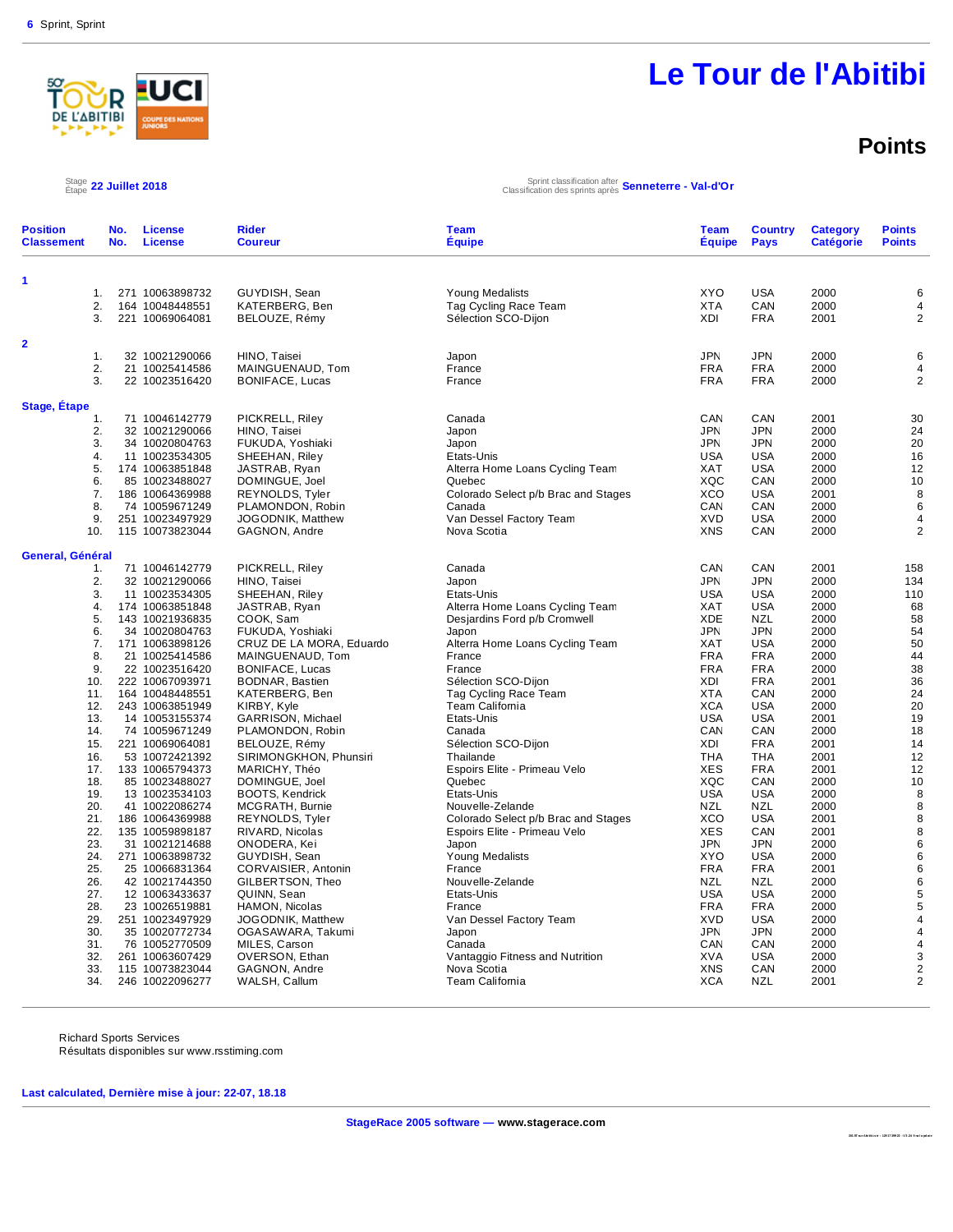

# **Le Tour de l'Abitibi**

### **Grimpeur**

 $\frac{\text{Stage}}{\text{Etape}}$  22 Juillet 2018

Étape **22 Juillet 2018** Climbing classification after Classement de la montagne après **Senneterre - Val-d'Or**

| <b>Position</b><br><b>Classement No. License</b> |          | No. License | <b>Rider</b><br><b>Coureur</b>            | Team<br><b>Equipe</b>               | Team<br><b>Equipe Pays</b> |            | <b>Country Category Points</b><br><b>Catégorie Points</b> |                           |
|--------------------------------------------------|----------|-------------|-------------------------------------------|-------------------------------------|----------------------------|------------|-----------------------------------------------------------|---------------------------|
| 1                                                |          |             |                                           |                                     |                            |            |                                                           |                           |
|                                                  | 1.       |             | 165 10023563809 MARTIN, Conor             | Tag Cycling Race Team               | <b>XTA</b>                 | CAN        | 2001                                                      | 5                         |
|                                                  | 2.       |             | 176 10049189084 GUTIERREZ MEDINA, Ricardo | Alterra Home Loans Cycling Team     | XAT                        | <b>MEX</b> | 2000                                                      | 3                         |
|                                                  | 3.       |             | 82 10056275643 JUNEAU, Francis            | Quebec                              | <b>XQC</b>                 | <b>CAN</b> | 2000                                                      | 2                         |
| $\overline{2}$                                   |          |             |                                           |                                     |                            |            |                                                           |                           |
|                                                  | 1.       |             | 165 10023563809 MARTIN, Conor             | Tag Cycling Race Team               | <b>XTA</b>                 | <b>CAN</b> | 2001                                                      | 5                         |
|                                                  | 2.       |             | 175 10077007472 CERVANTES, Kevin          | Alterra Home Loans Cycling Team     | XAT                        | MEX        | 2000                                                      | $\ensuremath{\mathsf{3}}$ |
|                                                  | 3.       |             | 176 10049189084 GUTIERREZ MEDINA, Ricardo | Alterra Home Loans Cycling Team     | XAT                        | <b>MEX</b> | 2000                                                      | 2                         |
| General, Général                                 |          |             |                                           |                                     |                            |            |                                                           |                           |
|                                                  | 1.       |             | 165 10023563809 MARTIN, Conor             | Tag Cycling Race Team               | <b>XTA</b>                 | <b>CAN</b> | 2001                                                      | 32                        |
|                                                  | 2.       |             | 175 10077007472 CERVANTES, Kevin          | Alterra Home Loans Cycling Team     | XAT                        | <b>MEX</b> | 2000                                                      | 28                        |
|                                                  | 3.<br>46 |             | 10021942087 COSTAR, Noah                  | Nouvelle-Zelande                    | <b>NZL</b>                 | NZL        | 2000                                                      | 13                        |
| 4.                                               | 181      |             | 10083161114 COATSBALLASEUX, Aidan         | Colorado Select p/b Brac and Stages | <b>XCO</b>                 | <b>USA</b> | 2001                                                      | 13                        |
| 5.                                               | 176      |             | 10049189084 GUTIERREZ MEDINA, Ricardo     | Alterra Home Loans Cycling Team     | <b>XAT</b>                 | <b>MEX</b> | 2000                                                      | 10                        |
| 6.                                               | 21       |             | 10025414586 MAINGUENAUD, Tom              | France                              | <b>FRA</b>                 | <b>FRA</b> | 2000                                                      | $\overline{7}$            |
|                                                  | 7.       |             | 45 10021918142 CHRISTENSEN, Drew          | Nouvelle-Zelande                    | <b>NZL</b>                 | <b>NZL</b> | 2001                                                      | $\,$ 5 $\,$               |
| 8.                                               | 71       |             | 10046142779 PICKRELL, Riley               | Canada                              | CAN                        | <b>CAN</b> | 2001                                                      | $\ensuremath{\mathsf{3}}$ |
| 9.                                               |          |             | 186 10064369988 REYNOLDS, Tyler           | Colorado Select p/b Brac and Stages | <b>XCO</b>                 | <b>USA</b> | 2001                                                      | $\frac{3}{2}$             |
| 10.                                              |          |             | 82 10056275643 JUNEAU, Francis            | Quebec                              | XQC                        | <b>CAN</b> | 2000                                                      |                           |
| 11.                                              |          |             | 42 10021744350 GILBERTSON, Theo           | Nouvelle-Zelande                    | <b>NZL</b>                 | <b>NZL</b> | 2000                                                      | $\boldsymbol{2}$          |
| 12.                                              |          |             | 94 10048387018 FRONER, Axel               | Ontario                             | <b>XON</b>                 | CAN        | 2001                                                      | 2                         |

Richard Sports Services Résultats disponibles sur www.rsstiming.com

**Last calculated, Dernière mise à jour: 22-07, 18.18** 

**StageRace 2005 software — www.stagerace.com** 

**2018Tou rAbitibi.str : 1291739922 : V3.24 fin al upd ate**